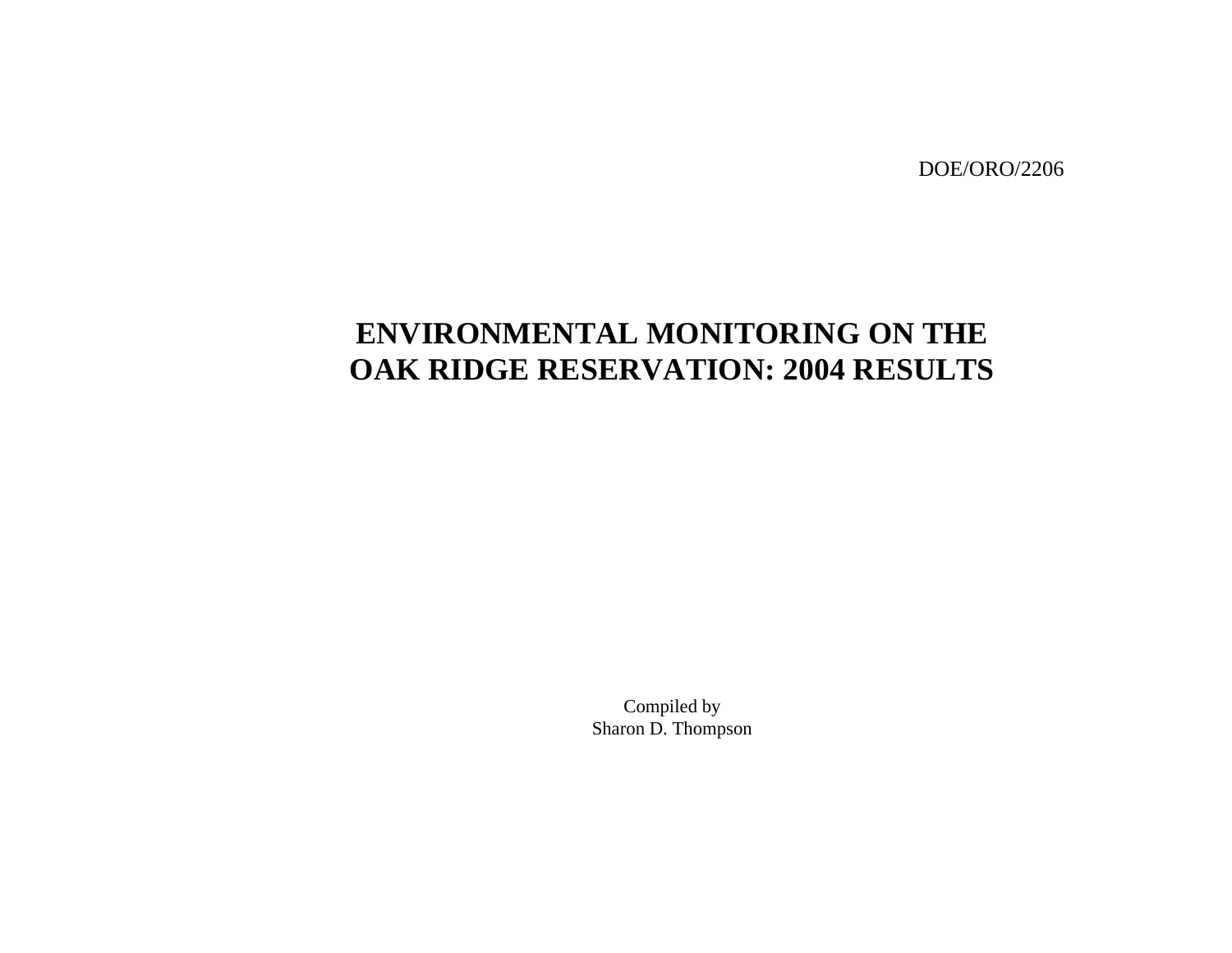# **LIST OF TABLES**

# **East Tennessee Technology Park**

# **Table**

### **Page**

| 1.1  | 2004 NPDES Permit Number TN 0002950 ETTP Storm Drain Discharge Points                  | $1 - 1$  |
|------|----------------------------------------------------------------------------------------|----------|
| 1.2  | Radionuclide concentrations at ETTP discharges and surface water monitoring locations, |          |
|      |                                                                                        | $1 - 11$ |
| 1.3  | Radionuclide concentrations at ETTP discharges and surface water monitoring locations, |          |
|      |                                                                                        | $1 - 12$ |
| 1.4  | Radionuclide concentrations at ETTP discharges and surface water monitoring locations, |          |
|      |                                                                                        | $1 - 13$ |
| 1.5  | Radionuclide concentrations at ETTP discharges and surface water monitoring locations, |          |
|      | K-1407-J (treated effluents from Central Neutralization Facility and TSCA Incinerator) | $1 - 14$ |
| 1.6  | Radionuclide concentrations at ETTP discharges and surface water monitoring locations, |          |
|      |                                                                                        | $1 - 15$ |
| 1.7  |                                                                                        | 1.16     |
| 1.8  |                                                                                        | 1.17     |
| 1.9  |                                                                                        | 1.18     |
| 1.10 |                                                                                        | 1.19     |
| 1.11 |                                                                                        | 1.20     |
| 1.12 |                                                                                        | 1.21     |
| 1.13 |                                                                                        | 1.22     |
| 1.14 |                                                                                        | 1.23     |

# **Oak Ridge National Laboratory**

| 2.1  |                                                                              | 2.1  |
|------|------------------------------------------------------------------------------|------|
| 2.2  |                                                                              | 2.3  |
| 2.3  |                                                                              | 2.4  |
| 2.4  |                                                                              | 2.7  |
| 2.5  |                                                                              | 2.8  |
| 2.6. | ORNL Plant Perimeter Monitoring summary statistics from 2004 sampling events | 2.10 |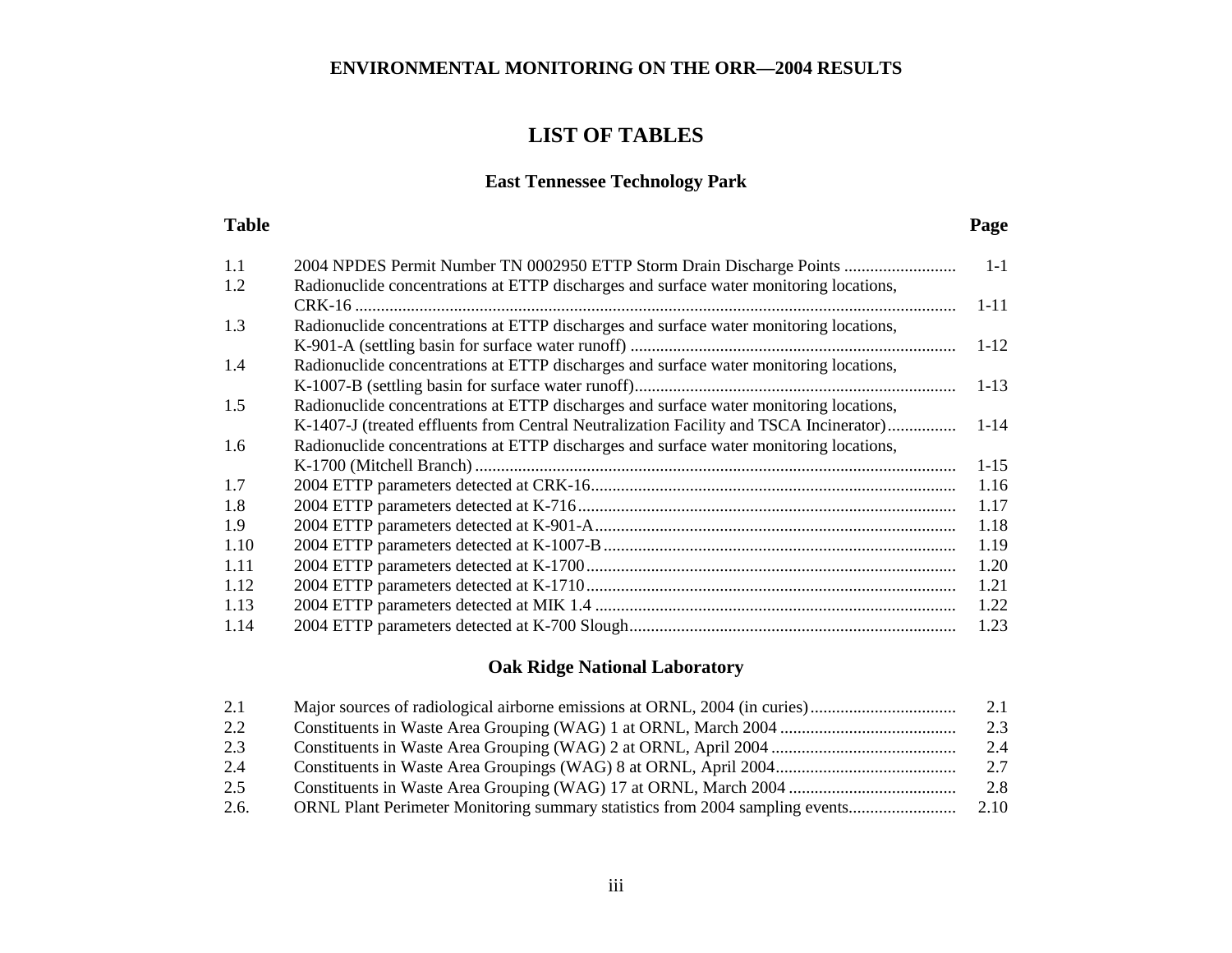# **Oak Ridge National Laboratory (continued)**

| 2.7  |                                                                                  | 2.12 |
|------|----------------------------------------------------------------------------------|------|
| 2.8  | 2004 radionuclide concentrations in stormwater at ORNL NPDES permitted locations | 2.13 |
| 2.9  |                                                                                  | 2.19 |
| 2.10 |                                                                                  | 2.25 |
| 2.11 |                                                                                  | 2.26 |
| 2.12 |                                                                                  |      |
| 2.13 | Surface water analyses (2004) at ORNL Environmental Monitoring Plan              |      |
|      |                                                                                  | 2.29 |

# **Example 2018** ORR Surveillance

| 3.1 |                                                                    | 3.1 |
|-----|--------------------------------------------------------------------|-----|
| 3.2 |                                                                    | 3.5 |
| 3.3 |                                                                    | 3.8 |
| 3.4 | Surface water analyses (2004) at ORR Environmental Monitoring Plan |     |
|     |                                                                    | 3.9 |
| 3.5 |                                                                    |     |

# **Y-12 National Security Complex**

| 4.1  | 4.1  |
|------|------|
| 4.2  | 4.2  |
| 4.3  | 4.3  |
| 4.4  | 4.4  |
| 4.5  | 4.5  |
| 4.6  | 4.6  |
| 4.7  | 4.7  |
| 4.8  | 4.8  |
| 4.9  | 4.9  |
| 4.10 | 4.10 |
| 4.11 | 4.11 |
| 4.12 | 4.12 |
| 4.13 | 4.13 |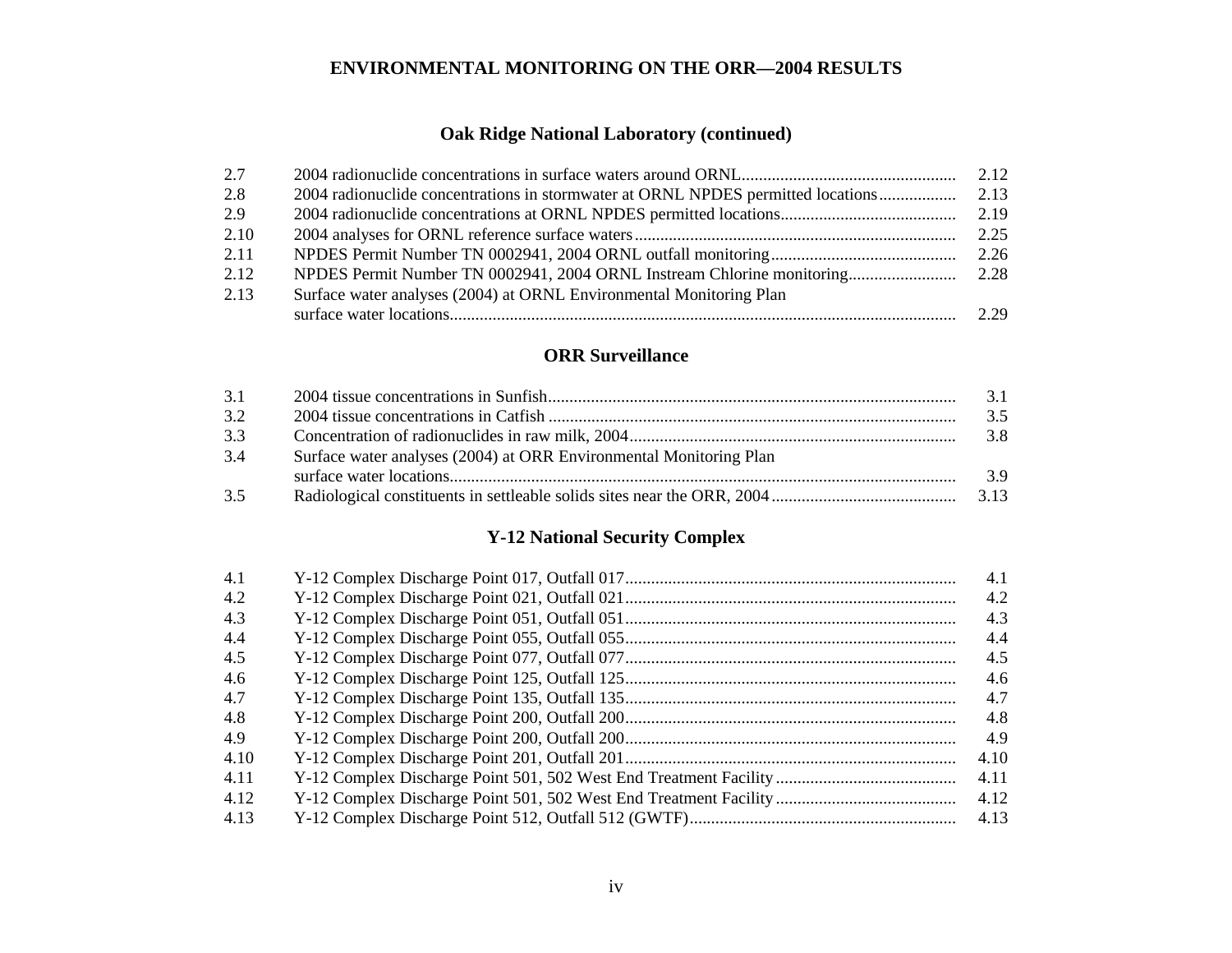# **Y-12 National Security Complex (continued)**

| 4.14 | 4.14 |
|------|------|
| 4.15 | 4.15 |
| 4.16 | 4.16 |
| 4.17 | 4.17 |
| 4.18 | 4.18 |
| 4.19 | 4.19 |
| 4.20 | 4.20 |
| 4.21 | 4.23 |
| 4.22 | 4.27 |
| 4.23 | 4.29 |
| 4.24 | 4.30 |
| 4.25 | 4.31 |
| 4.26 | 4.32 |
| 4.27 | 4.33 |
| 4.28 | 4.34 |
| 4.29 | 4.35 |
| 4.30 | 4.36 |
| 4.31 | 4.37 |
| 4.32 | 4.38 |
| 4.33 | 4.39 |
| 4.34 | 4.40 |

### **REGIME = Bear Creek**

| 4.35 | 4.42 |
|------|------|
| 4.36 |      |
| 4.37 |      |
| 4.38 |      |
| 4.39 |      |
| 4.40 | 4.51 |
| 4.41 | 4.53 |
| 4.42 | 4.55 |
| 4.43 |      |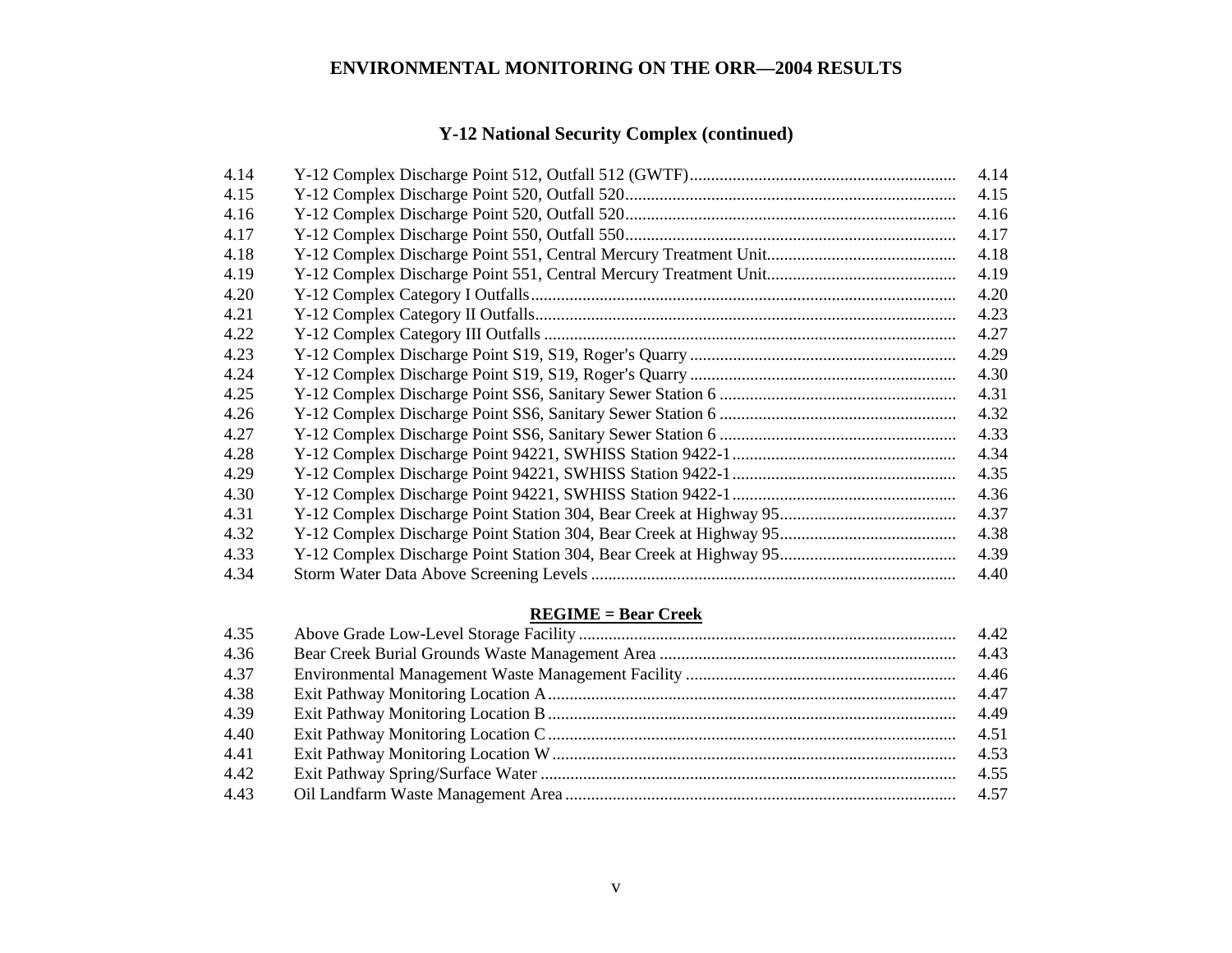# Y-12 National Security Complex (continued)

| 4.44 |           |  |
|------|-----------|--|
| 445  | S-3 Site. |  |
| 4.46 |           |  |

# **REGIME = Chestnut Ridge**

| 4.47 | 4.67 |
|------|------|
| 4.48 | 4.69 |
| 4.49 | 4.72 |
| 4.50 | 4.73 |
| 4.51 | 4.74 |
| 4.52 | 4.75 |
| 4.53 | 4.77 |
| 4.54 | 4.79 |
| 4.55 | 4.80 |
| 4.56 | 4.81 |
| 4.57 | 4.82 |
| 4.58 |      |

# **REGIME = Upper East Fork Poplar Creek**

| 4.84 |
|------|
| 4.87 |
| 4.89 |
| 4.91 |
| 4.93 |
| 4.94 |
| 4.97 |
| 4.98 |
|      |
|      |
|      |
|      |
|      |
|      |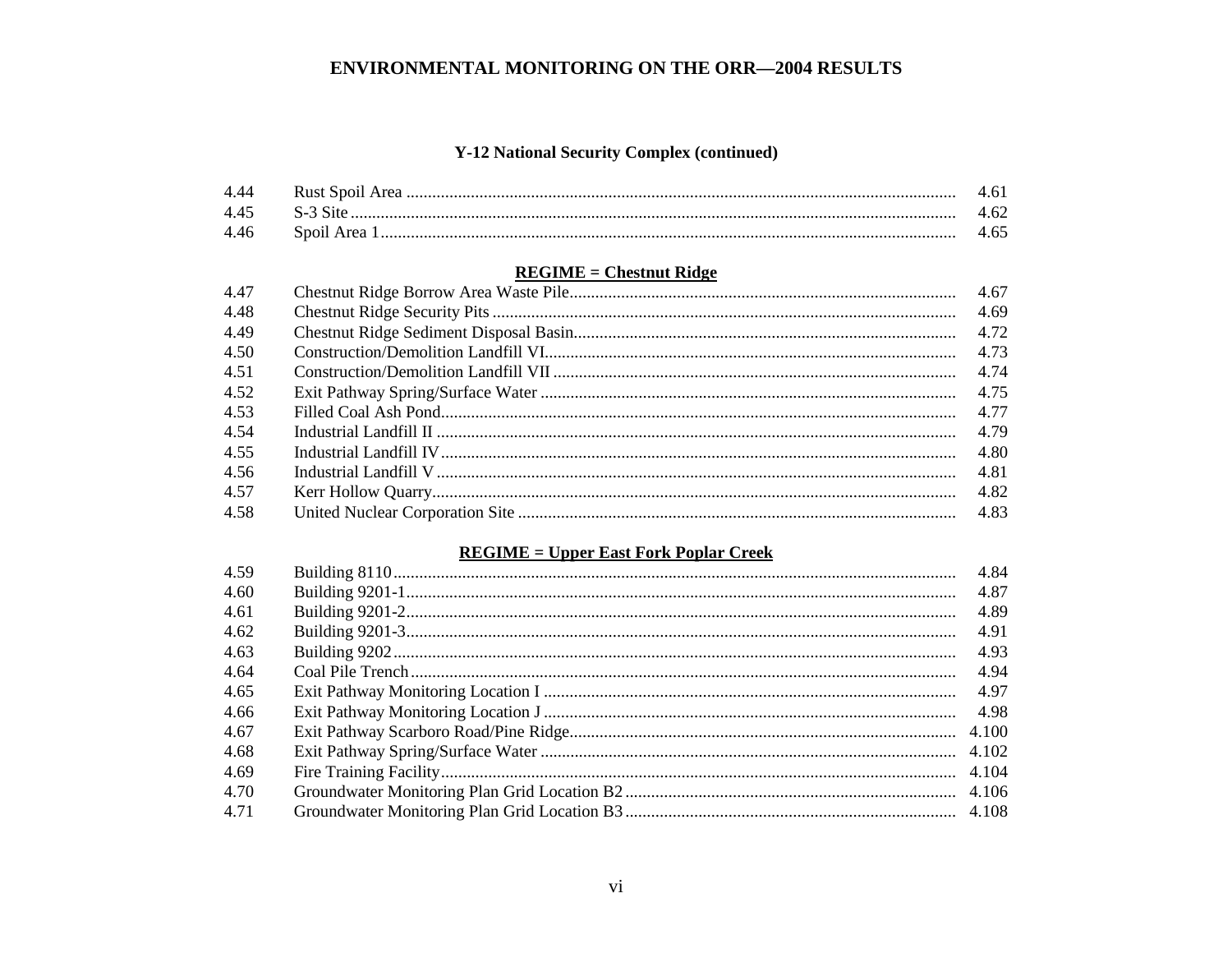# **Y-12 National Security Complex (continued)**

| 4.72 | 4.110 |
|------|-------|
| 4.73 |       |
| 4.74 | 4.114 |
| 4.75 | 4.116 |
| 4.76 | 4.117 |
| 4.77 | 4.119 |
| 4.78 | 4.120 |
| 4.79 | 4.122 |
| 4.80 |       |
| 4.81 | 4.124 |
| 4.82 | 4.125 |
| 4.83 | 4.126 |
| 4.84 | 4.128 |
| 4.85 | 4.130 |
| 4.86 | 4.132 |
| 4.87 | 4.134 |
| 4.88 |       |
| 4.89 |       |
| 4.90 |       |
| 4.91 | 4.139 |
| 4.92 | 4.141 |
|      |       |

# **REGIME = Pine Ridge**

| 4.93 |  |
|------|--|
|      |  |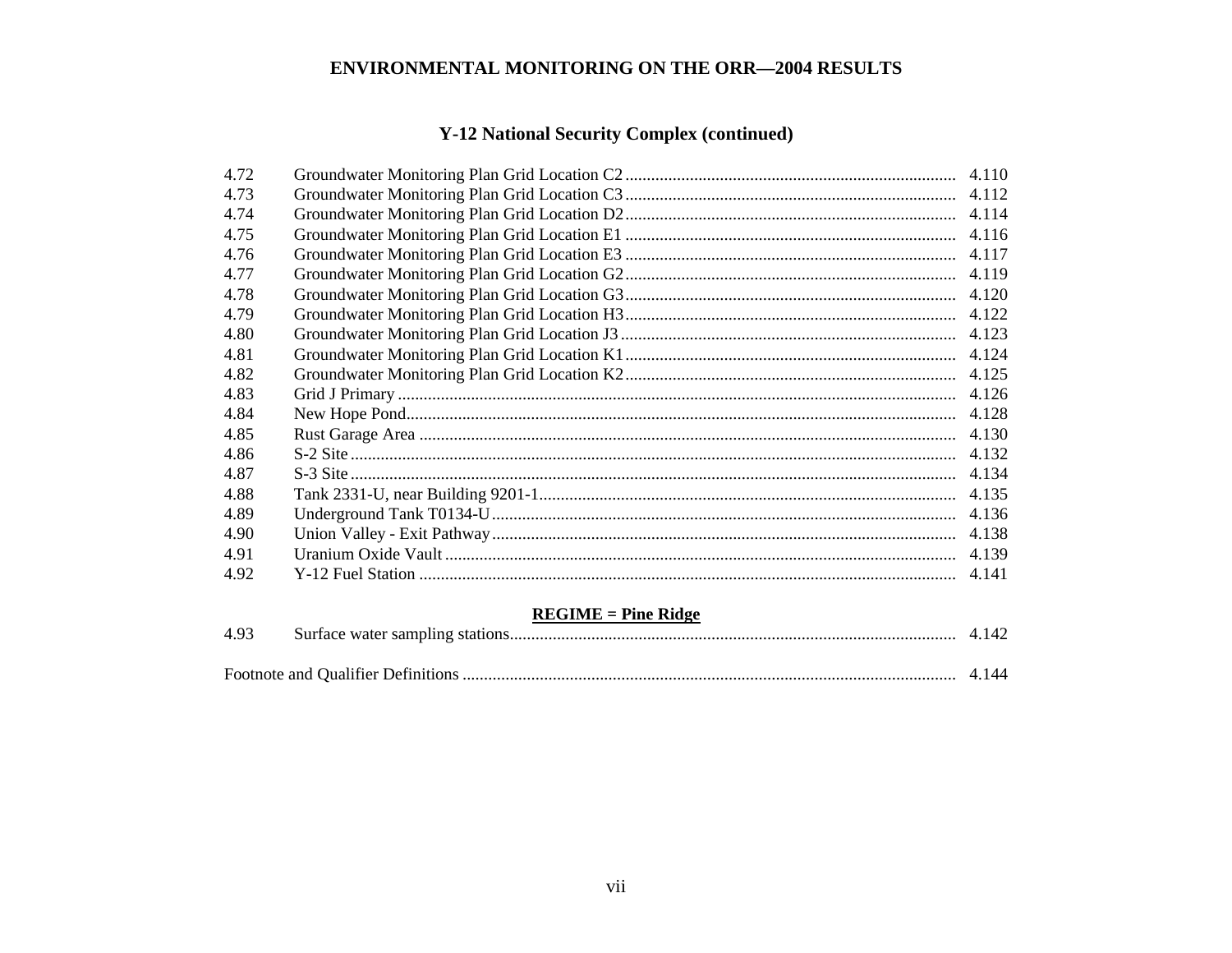|                        |                             |            | <b>Concentration</b> <sup>a</sup> |         | No. of values                          |                        |
|------------------------|-----------------------------|------------|-----------------------------------|---------|----------------------------------------|------------------------|
| <b>Parameter</b>       | <b>Number of</b><br>samples | <b>Max</b> | Min                               | Avg     | <b>Reference</b><br>Value <sup>b</sup> | exceeding<br>reference |
|                        |                             |            | <b>Discharge Point SD 05A</b>     |         |                                        |                        |
| Flow, GPD              | 12                          | 18500      | 1200                              | 6450    |                                        |                        |
| <b>Total Suspended</b> | 6                           | 4.4        | < 2.0                             | < 2.4   |                                        |                        |
| pH, Standard Units     | 12                          | 7.2        | 6.7                               | 6.9     | $4.0 - 9.0$                            | $\boldsymbol{0}$       |
| Oil & Grease           | 6                           | 1.06       | < 5.0                             | <4.3    |                                        |                        |
|                        |                             |            | <b>Discharge Point SD 100</b>     |         |                                        |                        |
| Flow, GPD              | 52                          | 4733000    | 742100                            | 2257830 |                                        |                        |
| <b>Total Suspended</b> | 15                          | 18.8       | $\overline{2}$                    | 5.8     |                                        |                        |
| pH, Standard Units     | 52                          | 7.7        | 6.7                               | 7.1     | $6.0 - 9.0$                            | $\overline{0}$         |
| Oil & Grease           | 15                          | 1.0        | < 5.0                             | <4.3    |                                        |                        |
| <b>Total Residual</b>  | 52                          | 0.35       | $\overline{0}$                    | 0.015   | 0.14                                   | $\overline{0}$         |
|                        |                             |            | <b>Discharge Point SD 120</b>     |         |                                        |                        |
| Flow, GPD              | 1                           | 220600     | $\Omega$                          | 220600  |                                        |                        |
| <b>Total Suspended</b> | 1                           | 4,2        | 14.2                              | 14.2    |                                        |                        |
| pH, Standard Units     | 1                           | 6.8        | 6.8                               | 6.8     | $4.0 - 9.0$                            | $\overline{0}$         |
|                        |                             |            | <b>Discharge Point SD 124</b>     |         |                                        |                        |
| Flow, GPD              | 15                          | 586200     | 56100                             | 333380  |                                        |                        |
| <b>Total Suspended</b> | 12                          | 12.4       | < 2.0                             | < 5.5   |                                        |                        |
| pH, Standard Units     | 15                          | 7.8        | 6.7                               | 7.3     | $6.0 - 9.0$                            | $\mathbf{0}$           |
|                        |                             |            | <b>Discharge Point SD 130</b>     |         |                                        |                        |
| Flow, GPD              | 12                          | 69926000   | 188600                            | 3100300 |                                        |                        |
| <b>Total Suspended</b> | 12                          | 27.6       | 4.2                               | 12.0    |                                        |                        |
| pH, Standard Units     | 12                          | 7.4        | 6.7                               | 7.0     | $6.0 - 9.0$                            | $\boldsymbol{0}$       |
| Oil & Grease           | 12                          | 9.0        | < 5.0                             | < 6.3   |                                        |                        |
|                        |                             |            | <b>Discharge Point SD 140</b>     |         |                                        |                        |
| Flow, GPD              | 1                           | 97100      | 97100                             | 97100   |                                        |                        |
| ph, Standard Units     | 1                           | 7.4        | 7.4                               | 7.4     | $4.0 - 9.0$                            | $\overline{0}$         |

# **Table 1.1. 2004 NPDES Permit Number TN 0002950 ETTP Storm Drain Discharge Points**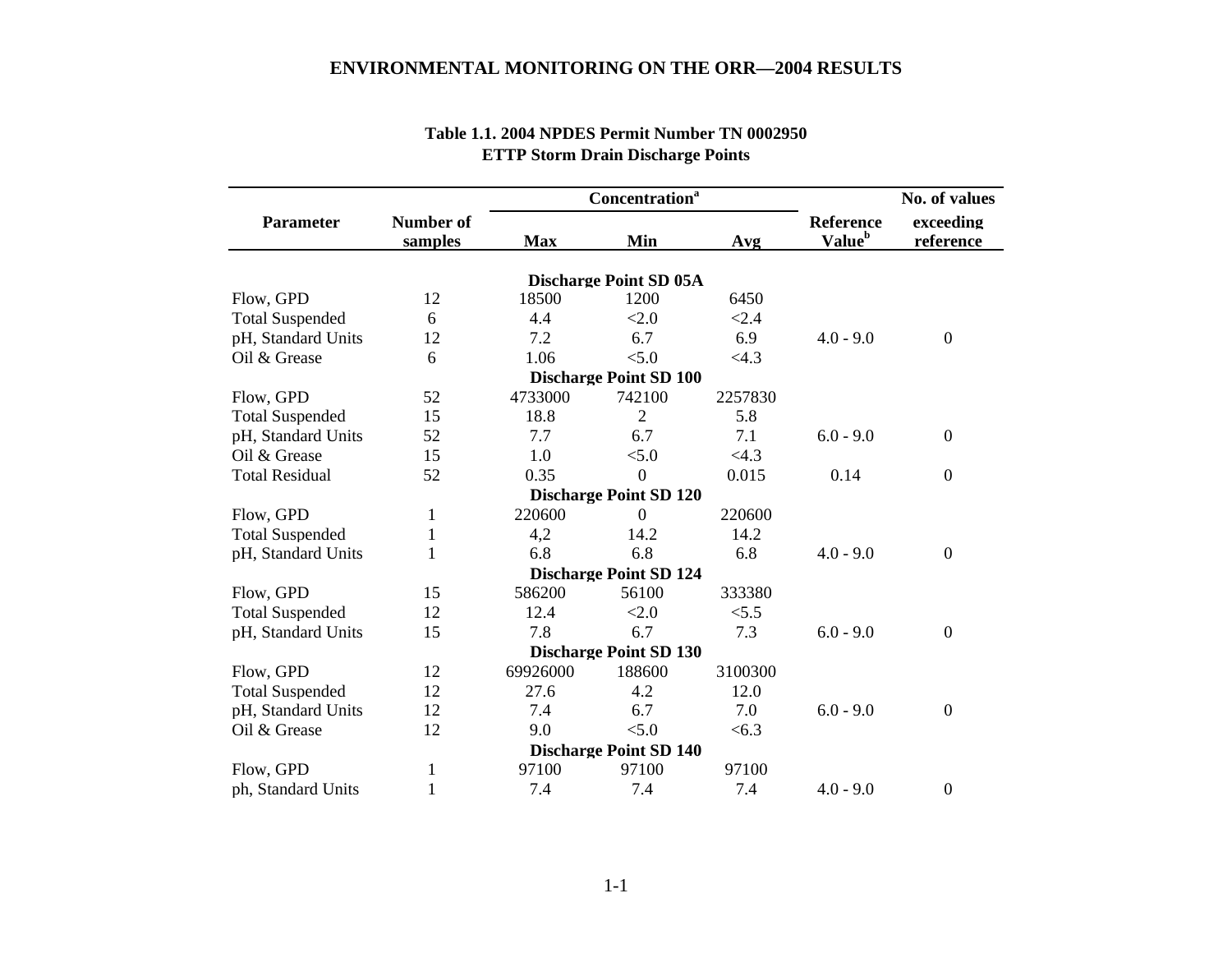|                        |                  |            | Table 1.1 (continued)         |         |                    |                  |
|------------------------|------------------|------------|-------------------------------|---------|--------------------|------------------|
|                        |                  |            | Concentration <sup>a</sup>    |         | No. of values      |                  |
| <b>Parameter</b>       | <b>Number of</b> |            |                               |         | <b>Reference</b>   | exceeding        |
|                        | samples          | <b>Max</b> | Min                           | Avg     | Value <sup>b</sup> | reference        |
|                        |                  |            | <b>Discharge Point SD 142</b> |         |                    |                  |
| Flow, GPD              | 6                | 151800     | 32220                         | 91210   |                    |                  |
| pH, Standard Units     | 6                | 7.7        | 6.8                           | 7.4     | $4.0 - 9.0$        | $\boldsymbol{0}$ |
|                        |                  |            | <b>Discharge Point SD 144</b> |         |                    |                  |
| Flow, GPD              | $\mathfrak{Z}$   | 329700     | 18200                         | 133470  |                    |                  |
| pH, Standard Units     | 3                | 7.2        | 6.8                           | 7.1     | $4.0 - 9.0$        | $\boldsymbol{0}$ |
|                        |                  |            | <b>Discharge Point SD 146</b> |         |                    |                  |
| Flow, GPD              | $\mathfrak{2}$   | 32890      | $\Omega$                      | 22850   |                    |                  |
| pH, Standard Units     | $\overline{2}$   | 7.1        | 7.1                           | 7.1     | $4.0 - 9.0$        | $\boldsymbol{0}$ |
| <b>Total Suspended</b> | $\overline{2}$   | 3.4        | < 2.0                         | < 2.7   |                    |                  |
|                        |                  |            | <b>Discharge Point SD 148</b> |         |                    |                  |
| Flow, GPD              | 3                | 19110      | 3400                          | 9510    |                    |                  |
| pH, Standard Units     | 3                | 7.7        | 7.0                           | 7.3     | $4.0 - 9.0$        | $\boldsymbol{0}$ |
|                        |                  |            | <b>Discharge Point SD 150</b> |         |                    |                  |
| Flow, GPD              | 5                | 554700     | 121300                        | 304980  |                    |                  |
| pH, Standard Units     | 5                | 7.4        | 6.7                           | 7.3     | $4.0 - 9.0$        | $\boldsymbol{0}$ |
|                        |                  |            | <b>Discharge Point SD 154</b> |         |                    |                  |
| Flow, GPD              | 12               | 235700     | 54400                         | 121904  |                    |                  |
| pH, Standard Units     | 12               | 7.7        | 6.8                           | 7.1     | $4.0 - 9.0$        | $\boldsymbol{0}$ |
| Oil & Grease           | 6                | 0.899      | < 5.0                         | <4.32   |                    |                  |
|                        |                  |            | <b>Discharge Point SD 156</b> |         |                    |                  |
| Flow, GPD              | 1                | 4339000    | 4339                          | 4339000 |                    |                  |
| pH, Standard Units     | 1                | 6.7        | 6.7                           | 6.7     | $4.0 - 9.0$        |                  |
|                        |                  |            | <b>Discharge Point SD 158</b> |         |                    |                  |
| Oil & Grease           | 3                | 1.03       | < 5.0                         | < 3.8   |                    |                  |
| Flow, GPD              | 9                | 65440      | $\overline{0}$                | 37460   |                    |                  |
| pH, Standard Units     | 9                | 7.3        | 6.7                           | 6.8     | $4.0 - 9.0$        | $\boldsymbol{0}$ |
| <b>Total Suspended</b> | 4                | 4.7        | < 2.0                         | <2.7    |                    |                  |
|                        |                  |            | <b>Discharge Point SD 160</b> |         |                    |                  |
| Flow, GPD              | 1                | 194100     | 194100                        | 194100  |                    |                  |
| pH, Standard Units     | $\mathbf{1}$     | 7.3        | 7.3                           | 7.3     | $4.0 - 9.0$        | $\boldsymbol{0}$ |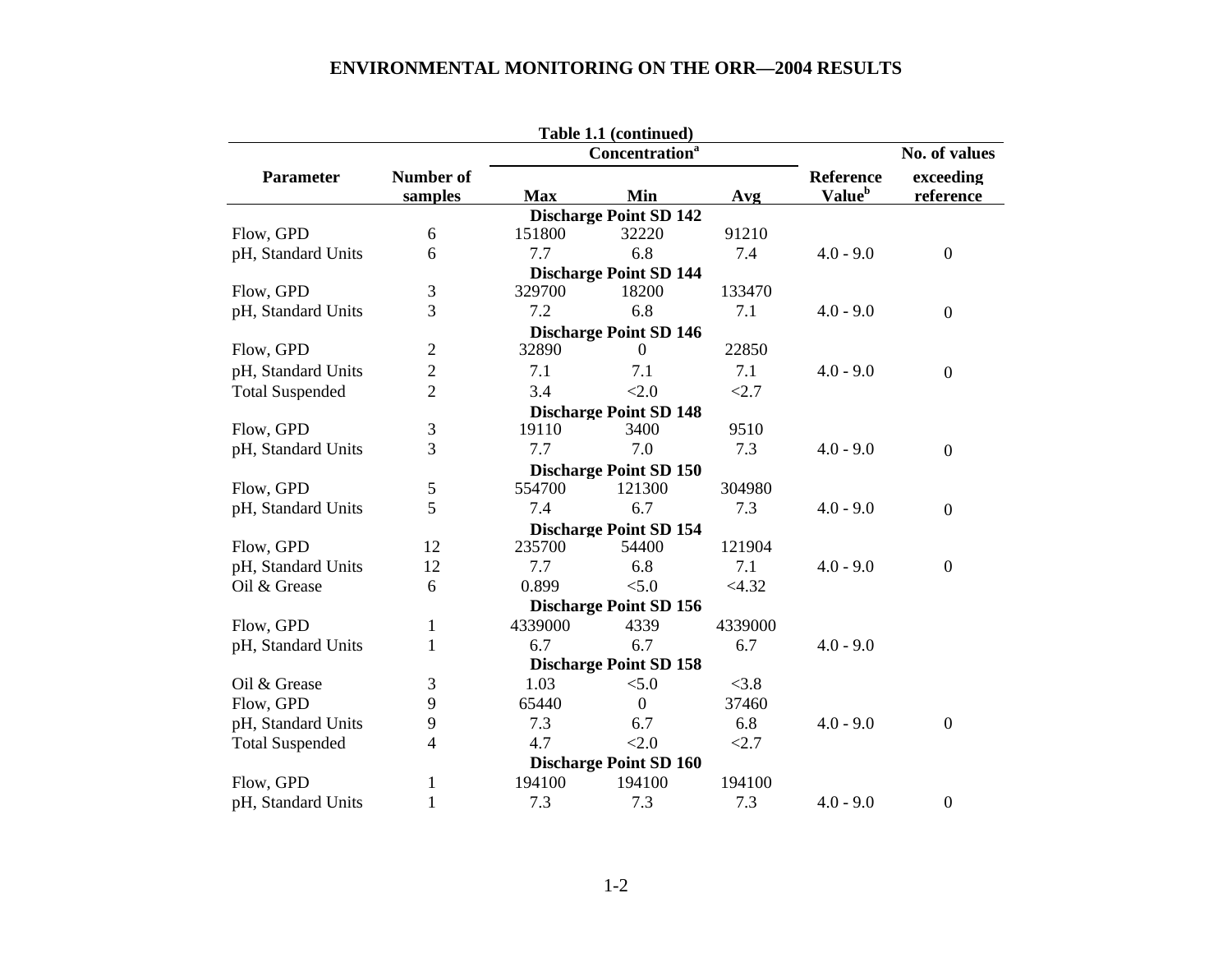|                        |                  |            | Table 1.1 (continued)         |         |                           |                  |
|------------------------|------------------|------------|-------------------------------|---------|---------------------------|------------------|
|                        |                  |            | Concentration <sup>a</sup>    |         | No. of values             |                  |
| <b>Parameter</b>       | <b>Number of</b> |            |                               |         | Reference                 | exceeding        |
|                        | samples          | <b>Max</b> | Min                           | Avg     | <b>Value</b> <sup>b</sup> | reference        |
|                        |                  |            | <b>Discharge Point SD 162</b> |         |                           |                  |
| Flow, GPD              | $\mathbf{1}$     | 85256      | 85256                         | 85256   |                           |                  |
| pH, Standard Units     | 1                | 7.0        | 7.0                           | 7.0     | $4.0 - 9.0$               | $\boldsymbol{0}$ |
|                        |                  |            | <b>Discharge Point SD 170</b> |         |                           |                  |
| Flow, GPD              | 21               | 1666600    | 128400                        | 704770  |                           |                  |
| <b>Total Suspended</b> | 15               | 5.0        | < 2.0                         | < 2.5   |                           |                  |
| pH, Standard Units     | 21               | 7.8        | 6.9                           | 7.4     | $6.0 - 9.0$               | $\mathbf{0}$     |
| Oil & Grease           | 15               | 7.3        | < 5.0                         | < 4.8   |                           |                  |
|                        |                  |            | <b>Discharge Point SD 180</b> |         |                           |                  |
| Flow, GPD              | 21               | 1509300    | 131700                        | 664720  |                           |                  |
| <b>Total Suspended</b> | 15               | 33.4       | < 2.0                         | <17.6   |                           |                  |
| pH, Standard Units     | 21               | 7.8        | 7.0                           | 7.4     | $6.0 - 9.0$               | $\overline{0}$   |
| Oil & Grease           | 15               | 1.79       | < 5.0                         | < 4.47  |                           |                  |
|                        |                  |            | <b>Discharge Point SD 190</b> |         |                           |                  |
| Flow, GPD              | 21               | 1941500    | 257500                        | 986230  |                           |                  |
| <b>Total Suspended</b> | 15               | 10.9       | < 2.0                         | $<$ 4.1 |                           |                  |
| pH, Standard Units     | 21               | 7.5        | 6.7                           | 7.1     | $6.0 - 9.0$               | $\overline{0}$   |
| Oil & Grease           | 15               | 9.1        | < 5.0                         | < 5.1   |                           |                  |
|                        |                  |            | <b>Discharge Point SD 192</b> |         |                           |                  |
| Flow, GPD              | $\mathbf{1}$     | 805300     | 80530                         | 80350   |                           |                  |
| pH, Standard Units     | $\mathbf{1}$     | 7.0        | 7.0                           | 7.0     | $4.0 - 9.0$               | $\mathbf{0}$     |
|                        |                  |            | <b>Discharge Point SD 194</b> |         |                           |                  |
| Flow, GPD              | $\mathbf{1}$     | 80530      | 80530                         | 80530   |                           |                  |
| pH, Standard Units     | $\mathbf{1}$     | 7.3        | 7.3                           | 7.3     | $4.0 - 9.0$               | $\mathbf{0}$     |
|                        |                  |            | <b>Discharge Point SD 195</b> |         |                           |                  |
| Oil & Grease           | 3                | 0.795      | < 5.0                         | $<$ 3.6 |                           |                  |
| Flow, GPD              | 9                | 90500      | 4200                          | 34560   |                           |                  |
| pH, Standard Units     | 9                | 7.5        | 6.7                           | 7.2     | $4.0 - 9.0$               | $\overline{0}$   |
| <b>Total Suspended</b> | 3                | 26.0       | 2.8                           | 16.6    |                           |                  |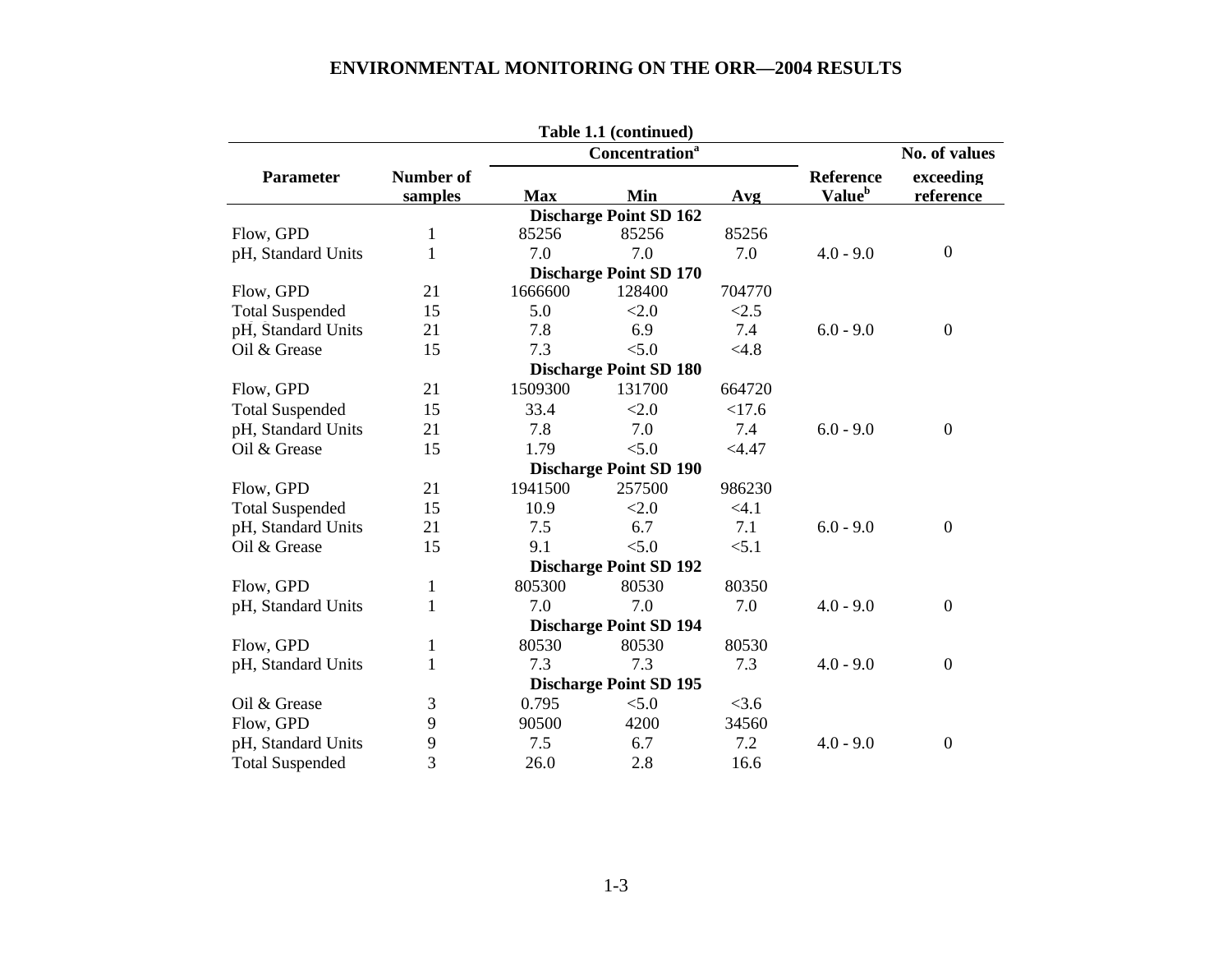|                                             |                  |            | Table 1.1 (continued)         |         |                    |                  |  |  |  |
|---------------------------------------------|------------------|------------|-------------------------------|---------|--------------------|------------------|--|--|--|
| Concentration <sup>a</sup><br>No. of values |                  |            |                               |         |                    |                  |  |  |  |
| <b>Parameter</b>                            | <b>Number of</b> |            |                               |         | <b>Reference</b>   | exceeding        |  |  |  |
|                                             | samples          | <b>Max</b> | Min                           | Avg     | Value <sup>b</sup> | reference        |  |  |  |
|                                             |                  |            | <b>Discharge Point SD 197</b> |         |                    |                  |  |  |  |
| Flow, GPD                                   | 1                | 27280      | 27280                         | 27280   |                    |                  |  |  |  |
| pH, Standard Units                          | $\mathbf{1}$     | 7.0        | 7.0                           | 7.2     | $4.0 - 9.0$        | $\overline{0}$   |  |  |  |
| <b>Total Suspended</b>                      | 1                | 17.8       | 17.8                          | 17.8    |                    |                  |  |  |  |
|                                             |                  |            | <b>Discharge Point SD 198</b> |         |                    |                  |  |  |  |
| Flow, GPD                                   | 3                | 320300     | 234900                        | 293900  |                    |                  |  |  |  |
| pH, Standard Units                          | 3                | 7.6        | 7.2                           | 7.4     | $4.0 - 9.0$        | $\boldsymbol{0}$ |  |  |  |
|                                             |                  |            | <b>Discharge Point SD 200</b> |         |                    |                  |  |  |  |
| Flow, GPD                                   | 3                | 806000     | 155200                        | 3648030 |                    |                  |  |  |  |
| pH, Standard Units                          | 3                | 7.1        | 6.9                           | 7.0     | $4.0 - 9.0$        | $\boldsymbol{0}$ |  |  |  |
|                                             |                  |            | <b>Discharge Point SD 210</b> |         |                    |                  |  |  |  |
| Flow, GPD                                   | 8                | 1098000    | $\overline{0}$                | 630900  |                    |                  |  |  |  |
| pH, Standard Units                          | 8                | 7.9        | 7.0                           | 7.3     | $4.0 - 9.0$        | $\boldsymbol{0}$ |  |  |  |
| <b>Total Suspended</b>                      | $\overline{4}$   | 52.4       | 4.8                           | 19.7    |                    |                  |  |  |  |
| Oil & Grease                                | 3                | 0.985      | < 5.0                         | < 3.66  |                    |                  |  |  |  |
|                                             |                  |            | <b>Discharge Point SD 220</b> |         |                    |                  |  |  |  |
| Flow, GPD                                   | 3                | 835300     | 5015                          | 34120   |                    |                  |  |  |  |
| <b>Total Suspended</b>                      | 3                | 4.2        | < 2.0                         | <3.3    |                    |                  |  |  |  |
| pH, Standard Units                          | 3                | 7.9        | 6.7                           | 7.4     | $4.0 - 9.0$        | $\overline{0}$   |  |  |  |
|                                             |                  |            | <b>Discharge Point SD 230</b> |         |                    |                  |  |  |  |
| Flow, GPD                                   | 12               | 1244000    | 262900                        | 627140  |                    |                  |  |  |  |
| pH, Standard Units                          | 12               | 8.1        | 7.1                           | 7.5     | $4.0 - 9.0$        | $\boldsymbol{0}$ |  |  |  |
| Oil & Grease                                | 12               | 1.14       | < 5.0                         | <4.4    |                    |                  |  |  |  |
|                                             |                  |            | <b>Discharge Point SD 240</b> |         |                    |                  |  |  |  |
| Flow, GPD                                   | 3                | 894200     | 199000                        | 475600  |                    |                  |  |  |  |
| <b>Total Suspended</b>                      | 3                | 2.4        | < 2.0                         | < 2.1   |                    |                  |  |  |  |
| pH, Standard Units                          | 3                | 7.1        | 6.9                           | 7.0     | $4.0 - 9.0$        | $\boldsymbol{0}$ |  |  |  |
|                                             |                  |            | <b>Discharge Point SD 250</b> |         |                    |                  |  |  |  |
| Flow, GPD                                   | 4                | 235800     | 64300                         | 167800  |                    |                  |  |  |  |
| <b>Total Suspended</b>                      | $\overline{c}$   | 12.4       | 2.4                           | 7.4     |                    |                  |  |  |  |
| pH, Standard Units                          | 4                | 7.3        | 6.6                           | 7.0     |                    |                  |  |  |  |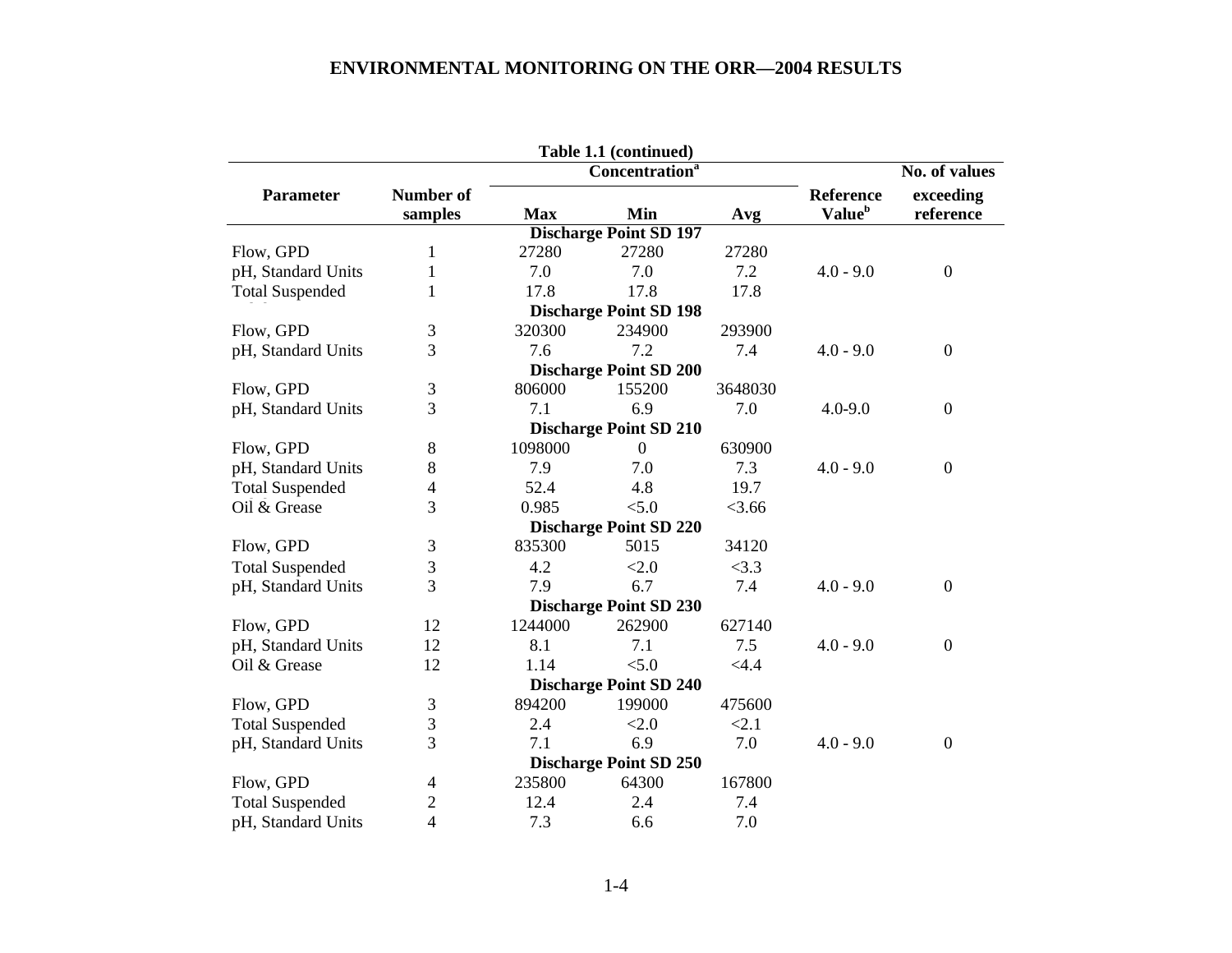|                                                    |                  |            | Table 1.1 (continued)         |        |                    |                  |  |  |
|----------------------------------------------------|------------------|------------|-------------------------------|--------|--------------------|------------------|--|--|
| <b>Concentration</b> <sup>a</sup><br>No. of values |                  |            |                               |        |                    |                  |  |  |
| <b>Parameter</b>                                   | <b>Number of</b> |            |                               |        | <b>Reference</b>   | exceeding        |  |  |
|                                                    | samples          | <b>Max</b> | Min                           | Avg    | Value <sup>b</sup> | reference        |  |  |
|                                                    |                  |            | <b>Discharge Point SD 280</b> |        |                    |                  |  |  |
| Oil & Grease                                       | $\mathfrak{Z}$   | 2.22       | < 5.0                         | < 4.1  |                    |                  |  |  |
| Flow, GPD                                          | 8                | 70220      | $\overline{0}$                | 27140  |                    |                  |  |  |
| pH, Standard Units                                 | 8                | 8.1        | 7.3                           | 7.6    |                    |                  |  |  |
| <b>Total Suspended</b>                             | 3                | 1210.0     | 13.6                          | 318.2  |                    |                  |  |  |
|                                                    |                  |            | <b>Discharge Point SD 294</b> |        |                    |                  |  |  |
| Flow, GPD                                          | 6                | 118200     | $\overline{0}$                | 47680  |                    |                  |  |  |
| pH, Standard Units                                 | 6                | 7.7        | 7.0                           | 7.3    | $4.0 - 9.0$        | $\boldsymbol{0}$ |  |  |
| <b>Total Suspended</b>                             | $\mathfrak{Z}$   | 3.0        | < 2.0                         | < 2.3  |                    |                  |  |  |
| Oil & Grease                                       | 3                | 1.25       | < 5.0                         | < 3.8  |                    |                  |  |  |
|                                                    |                  |            | <b>Discharge Point SD 334</b> |        |                    |                  |  |  |
| Flow, GPD                                          | 3                | 33800      | 17700                         | 25750  |                    |                  |  |  |
| pH, Standard Units                                 | 3                | 7.0        | 6.7                           | 6.9    |                    |                  |  |  |
|                                                    |                  |            | <b>Discharge Point SD 340</b> |        |                    |                  |  |  |
| Flow, GPD                                          | 9                | 558200     | 137300                        | 281020 |                    |                  |  |  |
| pH, Standard Units                                 | 9                | 7.7        | 7.1                           | 7.4    | $4.0 - 9.0$        | $\boldsymbol{0}$ |  |  |
| Oil & Grease                                       | 3                | 0.899      | < 5.0                         | < 3.6  |                    |                  |  |  |
|                                                    |                  |            | <b>Discharge Point SD 350</b> |        |                    |                  |  |  |
| Oil & Grease                                       | 3                | 1.56       | < 5.0                         | < 3.85 |                    |                  |  |  |
| Flow, GPD                                          | 9                | 57100      | 6000                          | 20910  |                    |                  |  |  |
| pH, Standard Units                                 | 9                | 7.5        | 6.9                           | 7.2    | $4.0 - 9.0$        | $\boldsymbol{0}$ |  |  |
| <b>Total Suspended</b>                             | 3                | 32.4       | 7.0                           | 21.8   |                    |                  |  |  |
|                                                    |                  |            | <b>Discharge Point SD 352</b> |        |                    |                  |  |  |
| Flow, GPD                                          | 1                | 360        | 360                           | 360    |                    |                  |  |  |
| pH, Standard Units                                 | 1                | 6.9        | 6.9                           | 6.9    |                    |                  |  |  |
|                                                    |                  |            | <b>Discharge Point SD 360</b> |        |                    |                  |  |  |
| Oil & Grease                                       | 3                | 2.28       | < 5.0                         | < 4.1  |                    |                  |  |  |
| Flow, GPD                                          | 6                | 32800      | $\boldsymbol{0}$              | 16850  |                    |                  |  |  |
| pH, Standard Units                                 | 6                | 7.4        | 6.7                           | 7.0    |                    |                  |  |  |
| <b>Total Suspended</b>                             | 3                | 15.0       | < 2.0                         | < 7.5  |                    |                  |  |  |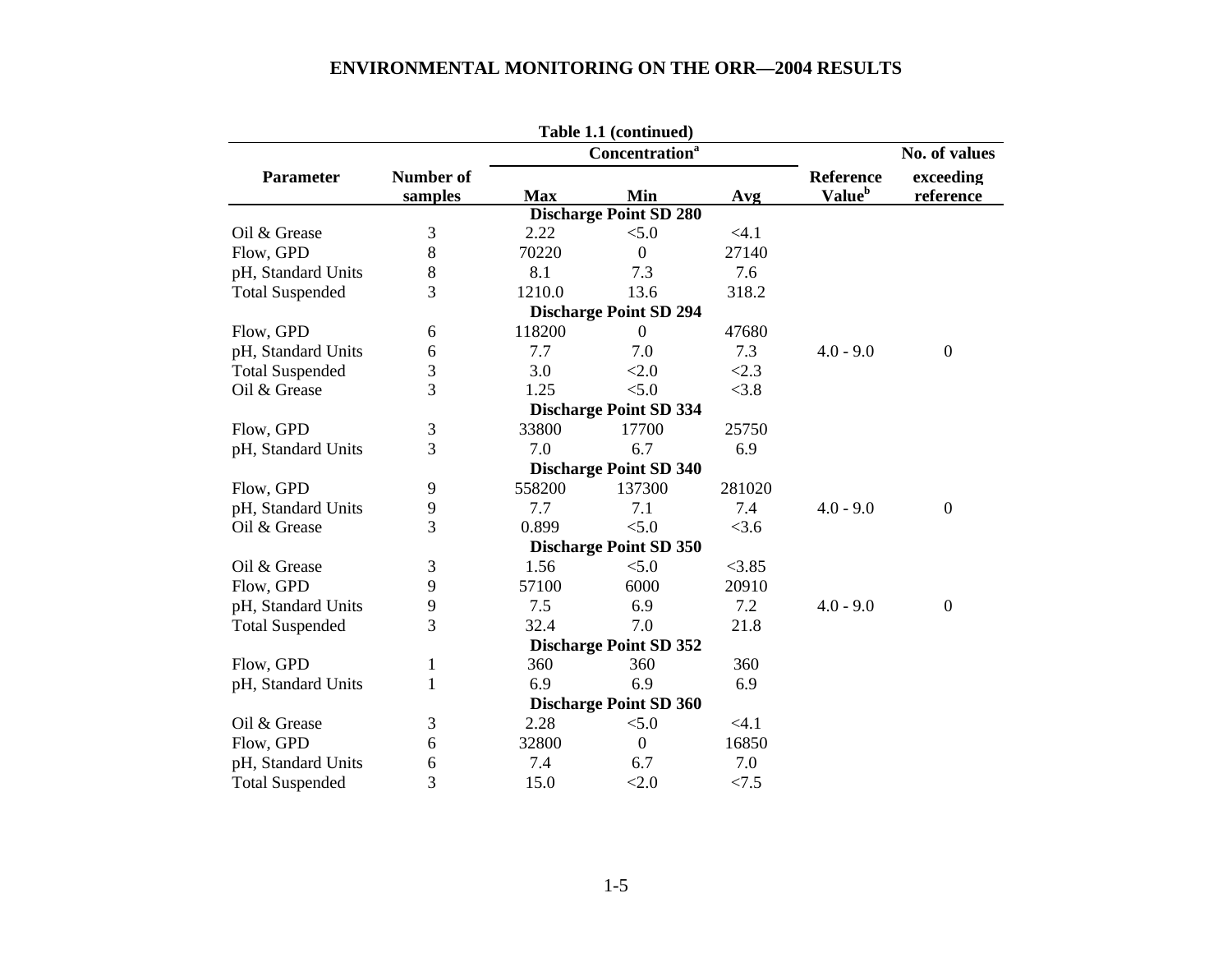|           |                                                                                                                                  |                                                                                         |                                                                                 | No. of values                                                                                                                                                                                                                                                                                                                                                                                                |                                                                                |
|-----------|----------------------------------------------------------------------------------------------------------------------------------|-----------------------------------------------------------------------------------------|---------------------------------------------------------------------------------|--------------------------------------------------------------------------------------------------------------------------------------------------------------------------------------------------------------------------------------------------------------------------------------------------------------------------------------------------------------------------------------------------------------|--------------------------------------------------------------------------------|
| Number of |                                                                                                                                  |                                                                                         |                                                                                 | <b>Reference</b>                                                                                                                                                                                                                                                                                                                                                                                             | exceeding                                                                      |
|           | <b>Max</b>                                                                                                                       | Min                                                                                     | Avg                                                                             |                                                                                                                                                                                                                                                                                                                                                                                                              | reference                                                                      |
|           |                                                                                                                                  |                                                                                         |                                                                                 |                                                                                                                                                                                                                                                                                                                                                                                                              |                                                                                |
| 6         | 1116200                                                                                                                          | 261100                                                                                  | 713620                                                                          |                                                                                                                                                                                                                                                                                                                                                                                                              |                                                                                |
| 6         | 7.5                                                                                                                              | 7.0                                                                                     | 7.3                                                                             | $4.0 - 9.0$                                                                                                                                                                                                                                                                                                                                                                                                  | $\boldsymbol{0}$                                                               |
| 4         | 2.4                                                                                                                              | < 2.0                                                                                   | < 2.2                                                                           |                                                                                                                                                                                                                                                                                                                                                                                                              |                                                                                |
|           |                                                                                                                                  |                                                                                         |                                                                                 |                                                                                                                                                                                                                                                                                                                                                                                                              |                                                                                |
| 9         | 128300                                                                                                                           | 29100                                                                                   | 62580                                                                           |                                                                                                                                                                                                                                                                                                                                                                                                              |                                                                                |
| 9         | 7.7                                                                                                                              | 7.1                                                                                     | 7.4                                                                             | $4.0 - 9.0$                                                                                                                                                                                                                                                                                                                                                                                                  | $\overline{0}$                                                                 |
| 3         | 2.2                                                                                                                              | < 2.0                                                                                   | < 1.9                                                                           |                                                                                                                                                                                                                                                                                                                                                                                                              |                                                                                |
|           |                                                                                                                                  |                                                                                         |                                                                                 |                                                                                                                                                                                                                                                                                                                                                                                                              |                                                                                |
| 8         | 401900                                                                                                                           | $\boldsymbol{0}$                                                                        | 173440                                                                          |                                                                                                                                                                                                                                                                                                                                                                                                              |                                                                                |
|           | 7.2                                                                                                                              | 6.5                                                                                     |                                                                                 | $4.0 - 9.0$                                                                                                                                                                                                                                                                                                                                                                                                  | $\boldsymbol{0}$                                                               |
|           | 13.0                                                                                                                             | 2.2                                                                                     | .9                                                                              |                                                                                                                                                                                                                                                                                                                                                                                                              |                                                                                |
| 8         | 0.682                                                                                                                            | < 5.0                                                                                   | 6.9                                                                             |                                                                                                                                                                                                                                                                                                                                                                                                              |                                                                                |
|           |                                                                                                                                  |                                                                                         |                                                                                 |                                                                                                                                                                                                                                                                                                                                                                                                              |                                                                                |
| 2         |                                                                                                                                  | 34100                                                                                   | 43350                                                                           |                                                                                                                                                                                                                                                                                                                                                                                                              |                                                                                |
|           | 7.3                                                                                                                              | 7.3                                                                                     |                                                                                 | $4.0 - 9.0$                                                                                                                                                                                                                                                                                                                                                                                                  | $\boldsymbol{0}$                                                               |
|           |                                                                                                                                  |                                                                                         |                                                                                 |                                                                                                                                                                                                                                                                                                                                                                                                              |                                                                                |
| 12        | 1014400                                                                                                                          | 203100                                                                                  | 501750                                                                          |                                                                                                                                                                                                                                                                                                                                                                                                              |                                                                                |
|           |                                                                                                                                  |                                                                                         | 7.4                                                                             |                                                                                                                                                                                                                                                                                                                                                                                                              | $\boldsymbol{0}$                                                               |
|           |                                                                                                                                  |                                                                                         |                                                                                 |                                                                                                                                                                                                                                                                                                                                                                                                              |                                                                                |
|           |                                                                                                                                  |                                                                                         |                                                                                 |                                                                                                                                                                                                                                                                                                                                                                                                              |                                                                                |
|           |                                                                                                                                  |                                                                                         | 250470                                                                          |                                                                                                                                                                                                                                                                                                                                                                                                              |                                                                                |
|           |                                                                                                                                  |                                                                                         |                                                                                 |                                                                                                                                                                                                                                                                                                                                                                                                              | $\overline{0}$                                                                 |
|           |                                                                                                                                  |                                                                                         |                                                                                 |                                                                                                                                                                                                                                                                                                                                                                                                              |                                                                                |
|           |                                                                                                                                  |                                                                                         |                                                                                 |                                                                                                                                                                                                                                                                                                                                                                                                              |                                                                                |
|           |                                                                                                                                  |                                                                                         |                                                                                 |                                                                                                                                                                                                                                                                                                                                                                                                              | $\boldsymbol{0}$                                                               |
|           |                                                                                                                                  |                                                                                         |                                                                                 |                                                                                                                                                                                                                                                                                                                                                                                                              |                                                                                |
|           |                                                                                                                                  |                                                                                         |                                                                                 |                                                                                                                                                                                                                                                                                                                                                                                                              |                                                                                |
|           |                                                                                                                                  |                                                                                         |                                                                                 |                                                                                                                                                                                                                                                                                                                                                                                                              | $\boldsymbol{0}$                                                               |
|           |                                                                                                                                  |                                                                                         |                                                                                 |                                                                                                                                                                                                                                                                                                                                                                                                              |                                                                                |
|           |                                                                                                                                  |                                                                                         |                                                                                 |                                                                                                                                                                                                                                                                                                                                                                                                              |                                                                                |
|           | samples<br>8<br>$8\,$<br>$\overline{2}$<br>12<br>12<br>$\mathfrak{Z}$<br>3<br>$\mathbf{1}$<br>$\mathbf{1}$<br>12<br>12<br>6<br>6 | 52600<br>7.7<br>1.38<br>593300<br>7.3<br>53170<br>7.2<br>4387100<br>7.6<br>1.02<br>16.2 | 6.9<br>< 5.0<br>46300<br>7.1<br>53170<br>7.2<br>821500<br>6.8<br>< 5.0<br>< 2.0 | Table 1.1 (continued)<br>Concentration <sup>a</sup><br><b>Discharge Point SD 380</b><br><b>Discharge Point SD 382</b><br><b>Discharge Point SD 390</b><br>6.9<br><b>Discharge Point SD 410</b><br>7.3<br><b>Discharge Point SD 430</b><br>< 4.4<br><b>Discharge Point SD 440</b><br>7.2<br><b>Discharge Point SD 450</b><br>53170<br>7.2<br><b>Discharge Point SD 490</b><br>2085410<br>7.2<br>< 5.2<br><4.3 | Value <sup>b</sup><br>$4.0 - 9.0$<br>$4.0 - 9.0$<br>$4.0 - 9.0$<br>$4.0 - 9.0$ |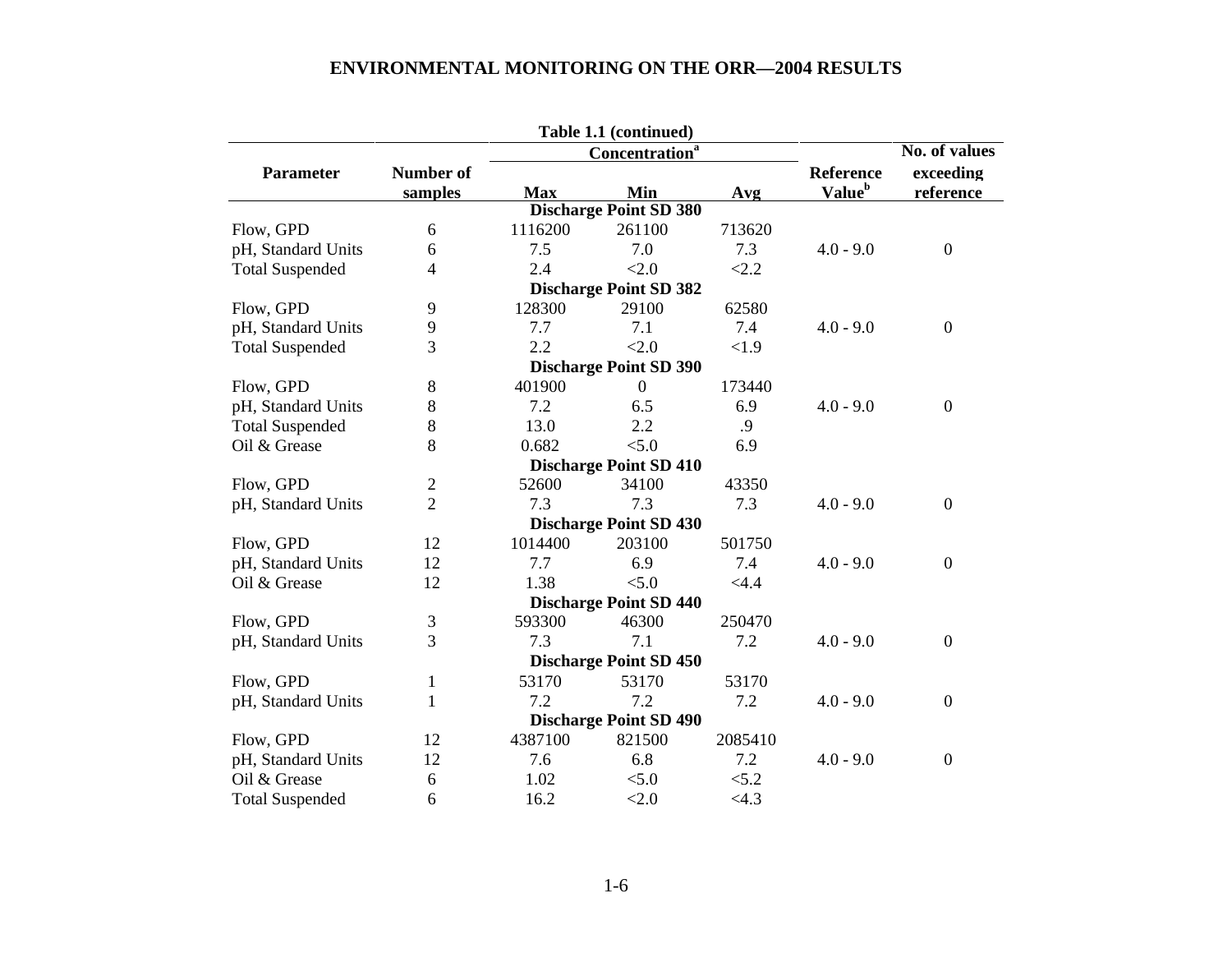|                        |                                   |            | Table 1.1 (continued)         |         |                    |                  |
|------------------------|-----------------------------------|------------|-------------------------------|---------|--------------------|------------------|
|                        | <b>Concentration</b> <sup>a</sup> |            |                               |         |                    | No. of values    |
| Parameter              | <b>Number of</b>                  |            |                               |         | <b>Reference</b>   | exceeding        |
|                        | samples                           | <b>Max</b> | Min                           | Avg     | Value <sup>b</sup> | reference        |
|                        |                                   |            | <b>Discharge Point SD 510</b> |         |                    |                  |
| Flow, GPD              | 6                                 | 796900     | 18300                         | 49280   |                    |                  |
| <b>Total Suspended</b> | 4                                 | 6.8        | < 2.0                         | $<$ 4.6 |                    |                  |
| pH, Standard Units     | 6                                 | 7.6        | 6.4                           | 6.9     | $4.0 - 9.0$        | $\boldsymbol{0}$ |
|                        |                                   |            | <b>Discharge Point SD 532</b> |         |                    |                  |
| Flow, GPD              | $\mathfrak{2}$                    | 25000      | 18600                         | 21800   |                    |                  |
| pH, Standard Units     | $\overline{2}$                    | 7.3        | 7.3                           | 7.3     |                    |                  |
|                        |                                   |            | <b>Discharge Point SD 560</b> |         |                    |                  |
| Flow, GPD              | 1                                 | 46400      | 46400                         | 46400   |                    |                  |
| <b>Total Suspended</b> | 1                                 | 10.2       | 10.2                          | 10.2    |                    |                  |
| pH, Standard Units     | 1                                 | 7.0        | 7.0                           | 7.0     | $4.0 - 9.0$        | $\boldsymbol{0}$ |
|                        |                                   |            | <b>Discharge Point SD 570</b> |         |                    |                  |
| Flow, GPD              | 3                                 | 114600     | 38400                         | 79230   |                    |                  |
| pH, Standard Units     | 3                                 | 7.2        | 7.0                           | 7.1     |                    |                  |
| <b>Total Suspended</b> | 1                                 | 3.2        | 3.2                           | 3.2     |                    |                  |
|                        |                                   |            | <b>Discharge Point SD 600</b> |         |                    |                  |
| Flow, GPD              | 1                                 | 159100     | 159100                        | 159100  |                    |                  |
| <b>Total Suspended</b> | $\mathbf{1}$                      | 156        | 156                           | 156     |                    |                  |
| pH, Standard Units     | 1                                 | 6.9        | 6.9                           | 6.9     |                    |                  |
|                        |                                   |            | <b>Discharge Point SD 610</b> |         |                    |                  |
| Flow, GPD              | 2                                 | 462800     | $\overline{0}$                | 266050  |                    |                  |
| <b>Total Suspended</b> | $\overline{c}$                    | 47.8       | 7.2                           | 27.5    |                    |                  |
| pH, Standard Units     | $\overline{2}$                    | 6.9        | 6.7                           | 6.8     |                    |                  |
|                        |                                   |            | <b>Discharge Point SD 640</b> |         |                    |                  |
| Flow, GPD              | 1                                 | 78160      | 78160                         | 78160   |                    |                  |
| <b>Total Suspended</b> | $\mathbf{1}$                      | 47.6       | 47.6                          | 47.6    |                    |                  |
| pH, Standard Units     | 4                                 | 7.1        | 7.1                           | 7.1     | $4.0 - 9.0$        | $\boldsymbol{0}$ |
|                        |                                   |            | <b>Discharge Point SD 660</b> |         |                    |                  |
| Flow, GPD              | 3                                 | 17100      | 6000                          | 13100   |                    |                  |
| pH, Standard Units     | 3                                 | 7.8        | 7.2                           | 7.6     | $4.0 - 9.0$        | $\boldsymbol{0}$ |
| <b>Total Suspended</b> | $\mathbf{1}$                      | 13.8       | 13.8                          | 13.8    |                    |                  |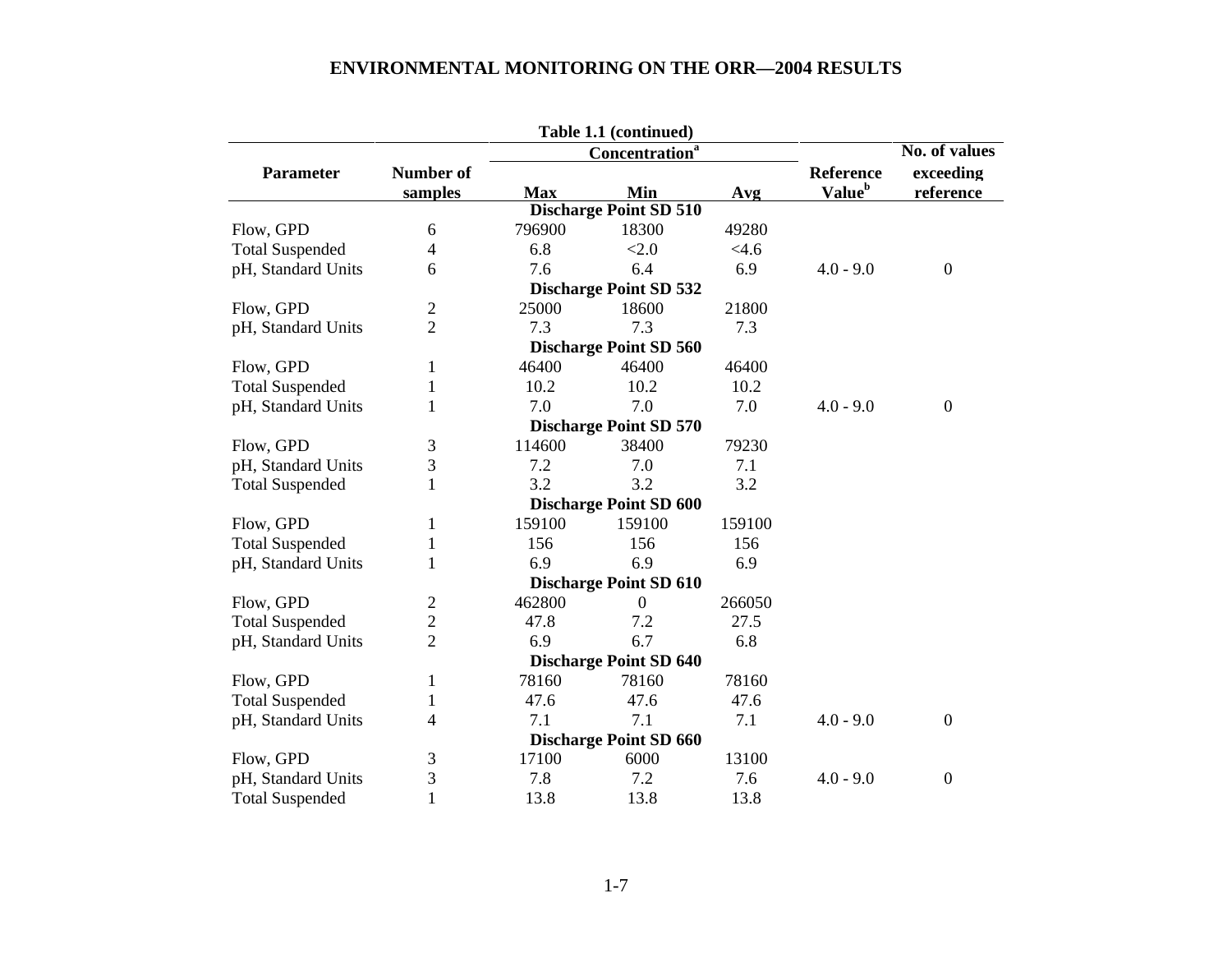|                        |                  |            | Table 1.1 (continued)             |         |                    |                  |
|------------------------|------------------|------------|-----------------------------------|---------|--------------------|------------------|
|                        |                  |            | <b>Concentration</b> <sup>a</sup> |         |                    | No. of values    |
| <b>Parameter</b>       | <b>Number of</b> |            |                                   |         | <b>Reference</b>   | exceeding        |
|                        | samples          | <b>Max</b> | Min                               | Avg     | Value <sup>b</sup> | reference        |
|                        |                  |            | Discharge Point SD 680            |         |                    |                  |
| Flow, GPD              | $\mathbf{1}$     | 95100      | 95100                             | 95100   |                    |                  |
| pH, Standard Units     | $\mathbf{1}$     | 7.3        | 7.3                               | 7.3     | $4.0 - 9.0$        | $\overline{0}$   |
| <b>Total Suspended</b> | 1                | 2.6        | 2.6                               | 2.6     |                    |                  |
|                        |                  |            | <b>Discharge Point SD 690</b>     |         |                    |                  |
| Flow, GPD              | 5                | 2000000    | $\overline{0}$                    | 1068160 |                    |                  |
| <b>Total Suspended</b> | 3                | 7.0        | 4.0                               | 5.3     |                    |                  |
| pH, Standard Units     | 5                | 7.2        | 6.8                               | 7.0     | $4.0 - 9.0$        | $\overline{0}$   |
|                        |                  |            | <b>Discharge Point SD 700</b>     |         |                    |                  |
| Flow, GPD              | $\overline{2}$   | 396200     | $\overline{0}$                    | 301750  |                    |                  |
| pH, Standard Units     | $\overline{c}$   | 7.0        | 6.9                               | 7.0     | $4.0 - 9.0$        | $\overline{0}$   |
| <b>Total Suspended</b> | $\overline{2}$   | 11.6       | 6.8                               | 9.2     |                    |                  |
|                        |                  |            | <b>Discharge Point SD 710</b>     |         |                    |                  |
| Flow, GPD              | 12               | 2248700    | 45200                             | 1113740 |                    |                  |
| <b>Total Suspended</b> | 6                | 24         | < 2.0                             | < 8.2   |                    |                  |
| pH, Standard Units     | 12               | 7.4        | 6.8                               | 7.2     | $4.0 - 9.0$        | $\overline{0}$   |
|                        |                  |            | <b>Discharge Point SD 720</b>     |         |                    |                  |
| Flow, GPD              | $\mathbf{1}$     | 90000      | $\overline{0}$                    | 90000   |                    |                  |
| pH, Standard Units     | 1                | 7.2        | 7.2                               | 7.2     | $4.0 - 9.0$        | $\overline{0}$   |
| <b>Total Suspended</b> | 1                | 4.4        | 4.4                               | 4.4     |                    |                  |
|                        |                  |            | <b>Discharge Point SD 750</b>     |         |                    |                  |
| Flow, GPD              | 3                | 48540      | 1920                              | 19075   |                    |                  |
| pH, Standard Units     | 3                | 7.4        | 7.0                               | 7.2     | $4.0 - 9.0$        | $\overline{0}$   |
| <b>Total Suspended</b> | 3                | 4.8        | < 2.0                             | <3.2    |                    |                  |
|                        |                  |            | <b>Discharge Point SD 760</b>     |         |                    |                  |
| Flow, GPD              | 5                | 44180      | $\boldsymbol{0}$                  | 17980   |                    |                  |
| pH, Standard Units     | 5                | 7.2        | 7.0                               | 7.1     | $4.0 - 9.0$        | $\boldsymbol{0}$ |
| <b>Total Suspended</b> | 3                | 4.8        | < 2.0                             | < 2.2   |                    |                  |
|                        |                  |            | <b>Discharge Point SD 770</b>     |         |                    |                  |
| Flow, GPD              | $\mathbf{1}$     | 19090      | $\boldsymbol{0}$                  | 19090   |                    |                  |
| pH, Standard Units     | $\mathbf{1}$     | 7.3        | 7.3                               | 7.3     | $4.0 - 9.0$        | $\boldsymbol{0}$ |
| <b>Total Suspended</b> | $\mathbf{1}$     | 3.8        | 3.8                               | 3.8     |                    |                  |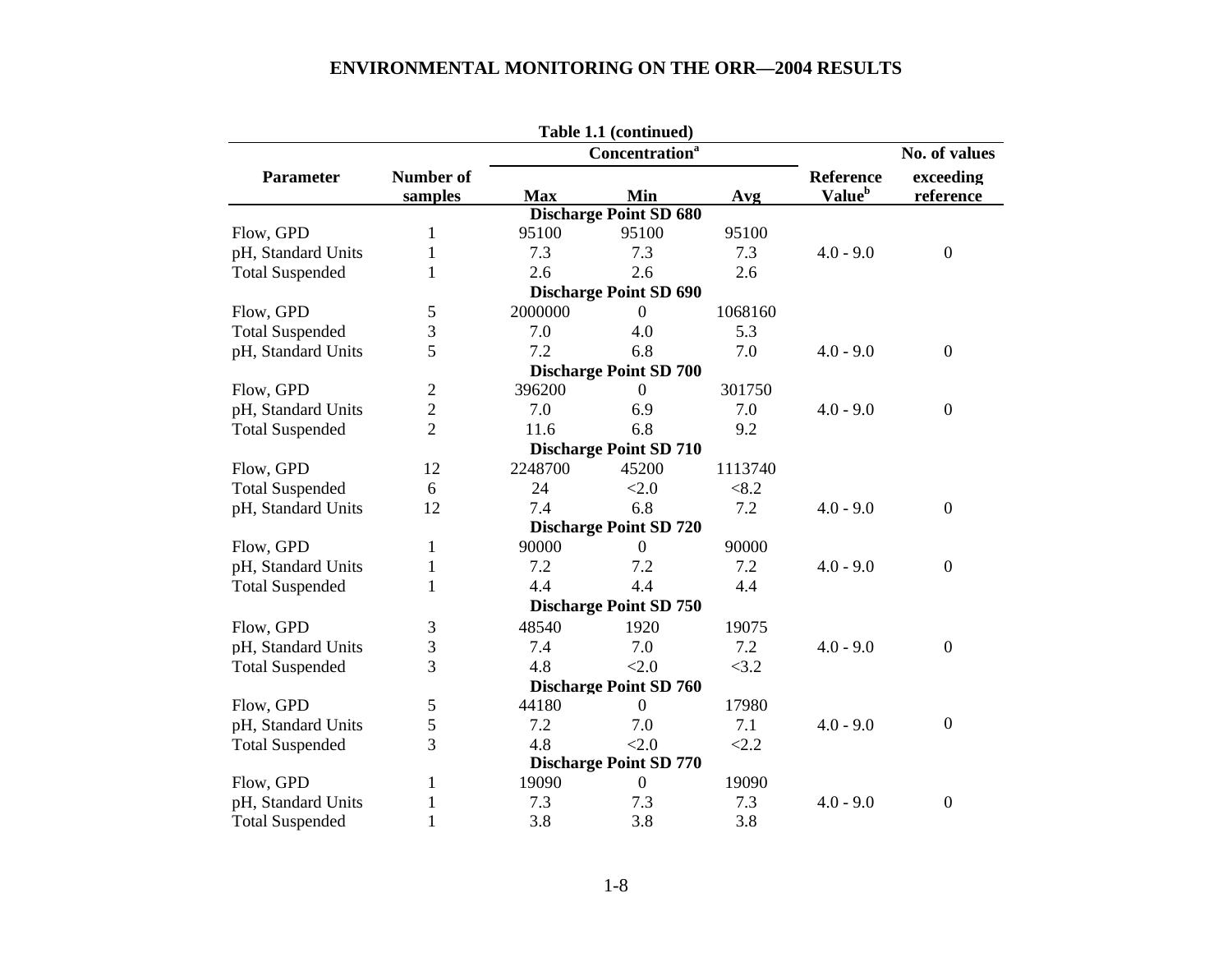|                        |              |                            | Table 1.1 (continued)         |               |                    |                  |
|------------------------|--------------|----------------------------|-------------------------------|---------------|--------------------|------------------|
|                        |              | Concentration <sup>a</sup> |                               | No. of values |                    |                  |
| Parameter              | Number of    |                            |                               |               | <b>Reference</b>   | exceeding        |
|                        | samples      | <b>Max</b>                 | Min                           | Avg           | Value <sup>b</sup> | reference        |
|                        |              |                            | <b>Discharge Point SD 780</b> |               |                    |                  |
| Flow, GPD              | 1            | 426000                     | 426000                        | 426000        |                    |                  |
| pH, Standard Units     | $\mathbf{1}$ | 7.1                        | 7.1                           | 7.1           | $4.0 - 9.0$        | $\boldsymbol{0}$ |
| <b>Total Suspended</b> | $\mathbf{1}$ | 10.3                       | 10.3                          | 10.3          |                    |                  |
|                        |              |                            | <b>Discharge Point SD 800</b> |               |                    |                  |
| Flow, GPD              | 1            | 47050                      | 47050                         | 47050         |                    |                  |
| pH, Standard Units     | $\mathbf{1}$ | 7.7                        | 7.7                           | 7.7           |                    |                  |
| <b>Total Suspended</b> | $\mathbf{1}$ | 57.6                       | 57.6                          | 57.6          |                    |                  |
|                        |              |                            | <b>Discharge Point SD 810</b> |               |                    |                  |
| Flow, GPD              | 1            | 4320                       | 4320                          | 4320          |                    |                  |
| pH, Standard Units     | $\mathbf{1}$ | 6.8                        | 6.8                           | 6.8           | $4.0 - 9.0$        | $\boldsymbol{0}$ |
| <b>Total Suspended</b> | $\mathbf{1}$ | 11.8                       | 11.8                          | 11.8          |                    |                  |
|                        |              |                            | <b>Discharge Point SD 820</b> |               |                    |                  |
| Flow, GPD              | 1            | 162300                     | 162300                        | 162300        |                    |                  |
| pH, Standard Units     | 1            | 7.3                        | 7.3                           | 7.3           | $4.0 - 9.0$        | $\overline{0}$   |
| <b>Total Suspended</b> | 1            | 150.8                      | 150.8                         | 150.8         |                    |                  |
|                        |              |                            | <b>Discharge Point SD 830</b> |               |                    |                  |
| Flow, GPD              | 1            | 277300                     | 277300                        | 277300        |                    |                  |
| pH, Standard Units     | $\mathbf{1}$ | 7.0                        | 7.0                           | 7.0           | $4.0 - 9.0$        | $\boldsymbol{0}$ |
| <b>Total Suspended</b> | 1            | 11.6                       | 11.6                          | 11.6          |                    |                  |
|                        |              |                            | <b>Discharge Point SD 850</b> |               |                    |                  |
| Flow, GPD              | 1            | 1440                       | 1440                          | 1440          |                    |                  |
| pH, Standard Units     | $\mathbf{1}$ | 7.0                        | 7.0                           | 7.0           | $4.0 - 9.0$        |                  |
| <b>Total Suspended</b> | 1            | 5.0                        | 5.0                           | 5.0           |                    |                  |
|                        |              |                            | <b>Discharge Point SD 860</b> |               |                    |                  |
| Flow, GPD              | 1            | 190                        | 190                           | 190           |                    |                  |
| pH, Standard Units     | $\mathbf{1}$ | 7.7                        | 7.7                           | 7.7           | $4.0 - 9.0$        | $\boldsymbol{0}$ |
| <b>Total Suspended</b> | 1            | 57.6                       | 57.6                          | 57.6          |                    |                  |
|                        |              |                            | <b>Discharge Point SD 880</b> |               |                    |                  |
| Flow, GPD              | 1            | 92830                      | 92830                         | 92830         |                    |                  |
| pH, Standard Units     | $\mathbf{1}$ | 7.2                        | 7.2                           | 7.2           | $4.0 - 9.0$        | $\boldsymbol{0}$ |
| <b>Total Suspended</b> | 1            | 102.3                      | 102.3                         | 102.3         |                    |                  |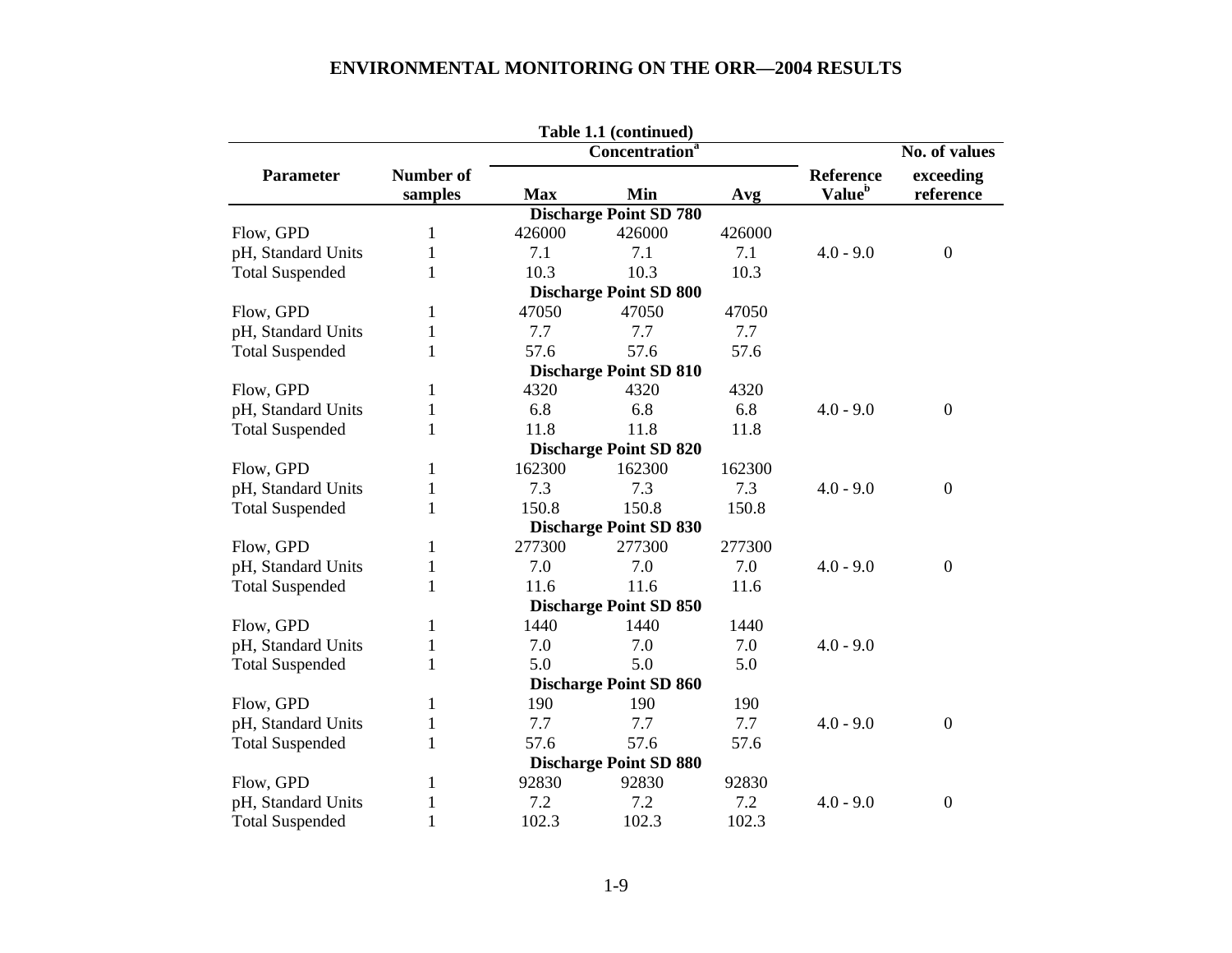|                                             |                |            | Table 1.1 (continued)             |        |                    |                  |
|---------------------------------------------|----------------|------------|-----------------------------------|--------|--------------------|------------------|
|                                             |                |            | <b>Concentration</b> <sup>a</sup> |        |                    | No. of values    |
| <b>Parameter</b>                            | Number of      |            |                                   |        | <b>Reference</b>   | exceeding        |
|                                             | samples        | <b>Max</b> | Min                               | Avg    | Value <sup>b</sup> | reference        |
|                                             |                |            | <b>Discharge Point SD 890</b>     |        |                    |                  |
| Flow, GPD                                   | $\mathbf{2}$   | 312800     | $\boldsymbol{0}$                  | 256500 |                    |                  |
| pH, Standard Units                          | $\overline{c}$ | 7.4        | 7.1                               | 7.3    | $4.0 - 9.0$        | $\boldsymbol{0}$ |
| <b>Total Suspended</b>                      | $\mathbf{1}$   | 5.8        | 5.8                               | 5.8    |                    |                  |
|                                             |                |            | <b>Discharge Point SD 892</b>     |        |                    |                  |
| Flow, GPD                                   | 1              | 26080      | 26080                             | 26080  |                    |                  |
| pH, Standard Units                          | 1              | 7.4        | 7.4                               | 7.4    |                    |                  |
| <b>Total Suspended</b>                      | 1              | 7.0        | 7.0                               | 7.0    |                    |                  |
|                                             |                |            | <b>Discharge Point SD 900</b>     |        |                    |                  |
| Flow, GPD                                   | 3              | 99700      | 56700                             | 84350  |                    |                  |
| pH, Standard Units                          | 3              | 7.3        | 7.0                               | 7.1    | $4.0 - 9.0$        | $\boldsymbol{0}$ |
|                                             |                |            | <b>Discharge Point SD 970</b>     |        |                    |                  |
| Flow, GPD                                   | 1              | 248900     | 248900                            | 248900 |                    |                  |
| pH, Standard Units                          | 1              | 7.2        | 7.2                               | 7.2    |                    |                  |
|                                             |                |            | <b>Discharge Point SD 980</b>     |        |                    |                  |
| Flow, GPD                                   | 1              | 545900     | 545900                            | 545900 |                    |                  |
| pH, Standard Units                          | 1              | 6.8        | 6.8                               | 6.8    |                    |                  |
|                                             |                |            | <b>Discharge Point SD 982</b>     |        |                    |                  |
| Flow, GPD                                   | 1              | 513400     | 513400                            | 513400 |                    |                  |
| pH, Standard Units                          | 1              | 6.9        | 6.9                               | 6.9    |                    |                  |
|                                             |                |            | <b>Discharge Point SD 990</b>     |        |                    |                  |
| Flow, GPD                                   | 1              | 55620      | 55620                             | 55620  |                    |                  |
| pH, Standard Units                          | 1              | 7.2        | 7.2                               | 7.2    |                    |                  |
|                                             |                |            | <b>Discharge Point SD 992</b>     |        |                    |                  |
| Flow, GPD                                   | 6              | 1006600    | $\theta$                          | 359070 |                    |                  |
| <b>Total Suspended</b>                      | 6              | 91.2       | 14.4                              | 34.1   |                    |                  |
| pH, Standard Units                          | 6              | 7.1        | 6.5                               | 6.7    | $4.0 - 9.0$        | $\boldsymbol{0}$ |
|                                             |                |            | <b>Discharge Point SD 996</b>     |        |                    |                  |
| Flow, GPD                                   | $\overline{2}$ | 195700     | 114600                            | 155150 |                    |                  |
| pH, Standard Units                          | $\overline{2}$ | 7.3        | 7.1                               | 7.2    |                    |                  |
| $a$ - Units are mg/L unless otherwise noted |                |            |                                   |        |                    |                  |
| $b$ - NPDES permit limit                    |                |            |                                   |        |                    |                  |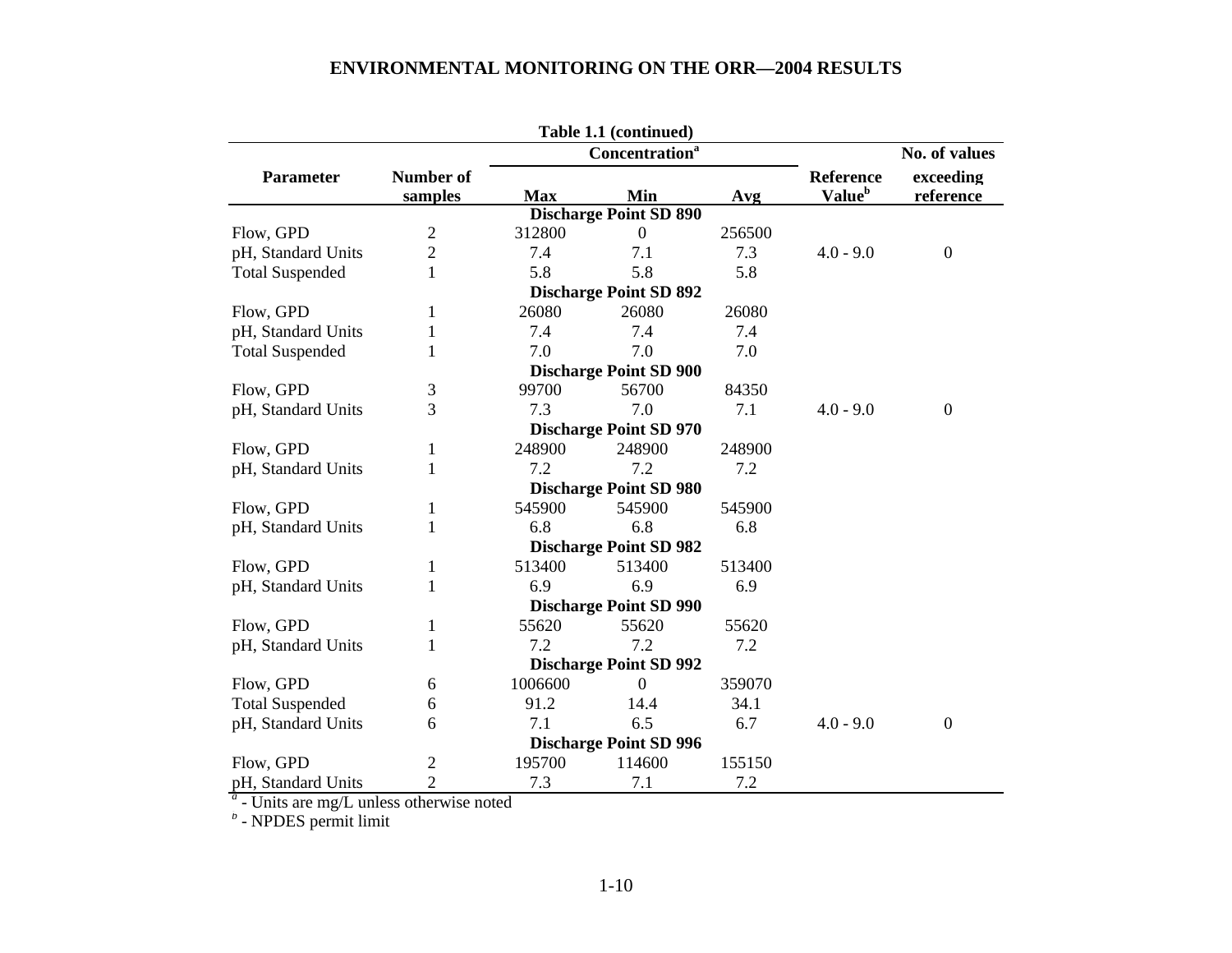|                                         | Table 1.2. Kaulonuchue concenti ations at ETTT uischafges and surface water monitoring focations<br>Concentration $(pCi/L)$<br>No. of |             |           |               |             |             | <b>Percent</b> | Sum of the               |
|-----------------------------------------|---------------------------------------------------------------------------------------------------------------------------------------|-------------|-----------|---------------|-------------|-------------|----------------|--------------------------|
| Radionuclide                            | samples                                                                                                                               | <b>Max</b>  | Min       | <b>Median</b> | Average     | <b>DCG</b>  | of DCG         | fractions of<br>the DCGs |
|                                         |                                                                                                                                       |             |           | <b>CRK-16</b> |             |             |                |                          |
| $U-234$                                 | $\overline{2}$                                                                                                                        | $2.4e-01$   | $1.6e-01$ | $2.0e-01$     | $2.0e-01$   | $5.0e+02$   | $4.0e-02$      | $4.0e-04$                |
| $U-238$                                 |                                                                                                                                       | $1.8e-01$   | $1.8e-01$ | $1.8e-01$     | $1.8e-01$   | $6.0e + 02$ | $3.0e-02$      | $3.0e-04$                |
| Beta activity<br>All listed<br>isotopes | $\overline{2}$                                                                                                                        | $5.8e + 00$ | $4.1e+00$ | $5.0e + 00$   | $5.0e + 00$ | a           | a              | A<br>7.9e-04             |

| Table 1.2. Radionuclide concentrations at ETTP discharges and surface water monitoring locations |  |
|--------------------------------------------------------------------------------------------------|--|
|--------------------------------------------------------------------------------------------------|--|

<sup>a</sup>Not applicable

*<sup>b</sup>*This calculated value includes sampling results that are at or below the detection limits and/or below background activities.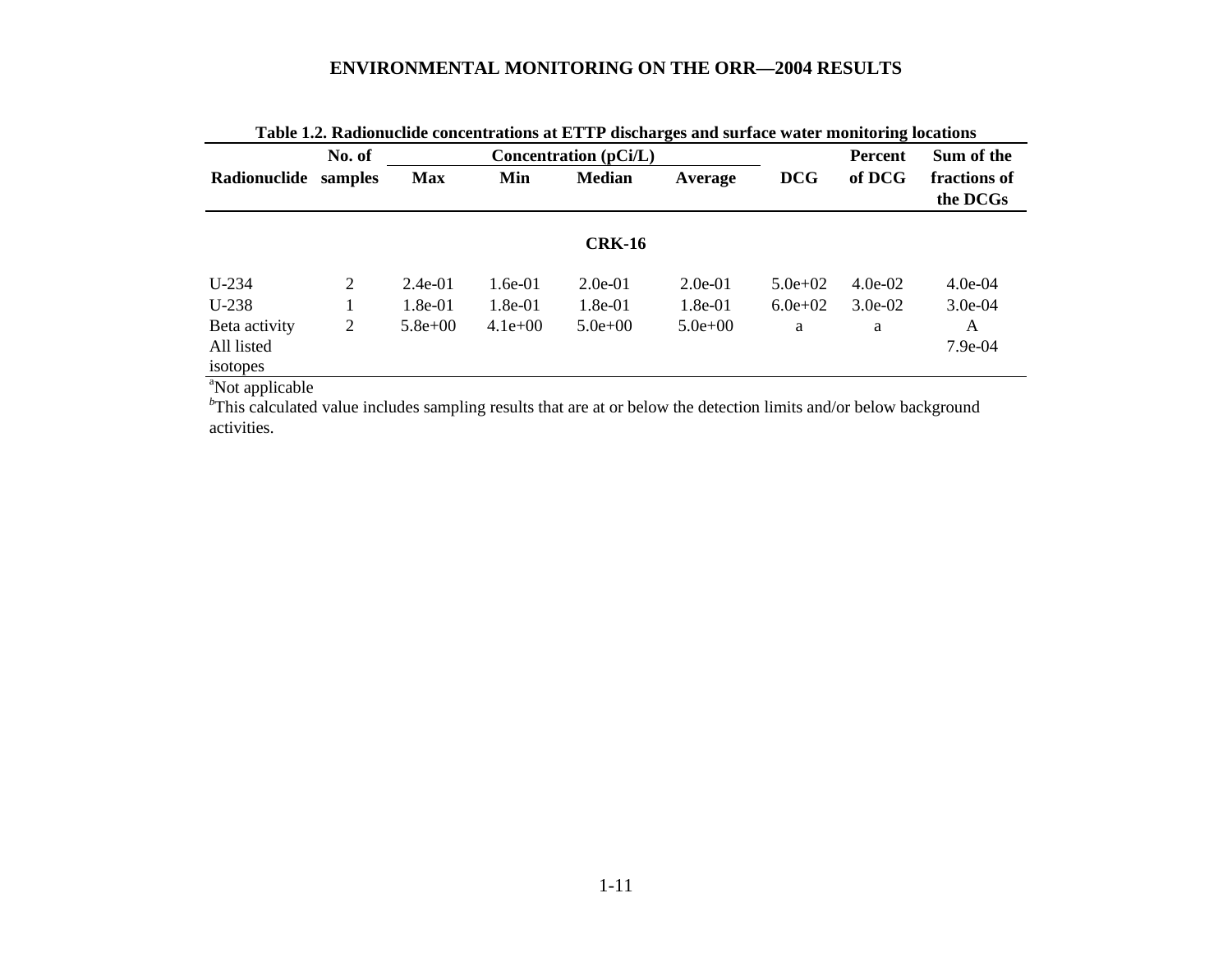|                                                                  | No. of  |            |           | Table 1.5. Kadionuchue concentrations at ETTP discharges and surface water monitoring locations<br>Concentration $(pCi/L)$ |                                                   |            | Percent | Sum of the               |
|------------------------------------------------------------------|---------|------------|-----------|----------------------------------------------------------------------------------------------------------------------------|---------------------------------------------------|------------|---------|--------------------------|
| Radionuclide                                                     | samples | <b>Max</b> | Min       | <b>Median</b>                                                                                                              | Average                                           | <b>DCG</b> | of DCG  | fractions of<br>the DCGs |
|                                                                  |         |            |           |                                                                                                                            | K-901-A (settling basin for surface water runoff) |            |         |                          |
| Gross Beta                                                       | 2       | $1.1e+01$  | $6.5e+00$ | $8.8e+00$                                                                                                                  | $8.5e+00$                                         | a          | a       | a                        |
| $\frac{dN_{\text{tot}}}{dt}$ and $\frac{1}{2}$ and $\frac{1}{2}$ |         |            |           |                                                                                                                            |                                                   |            |         |                          |

|  | Table 1.3. Radionuclide concentrations at ETTP discharges and surface water monitoring locations |
|--|--------------------------------------------------------------------------------------------------|
|  |                                                                                                  |

<sup>a</sup>Not applicable

*<sup>b</sup>*This calculated value includes sampling results that are at or below the detection limits and/or below background activities.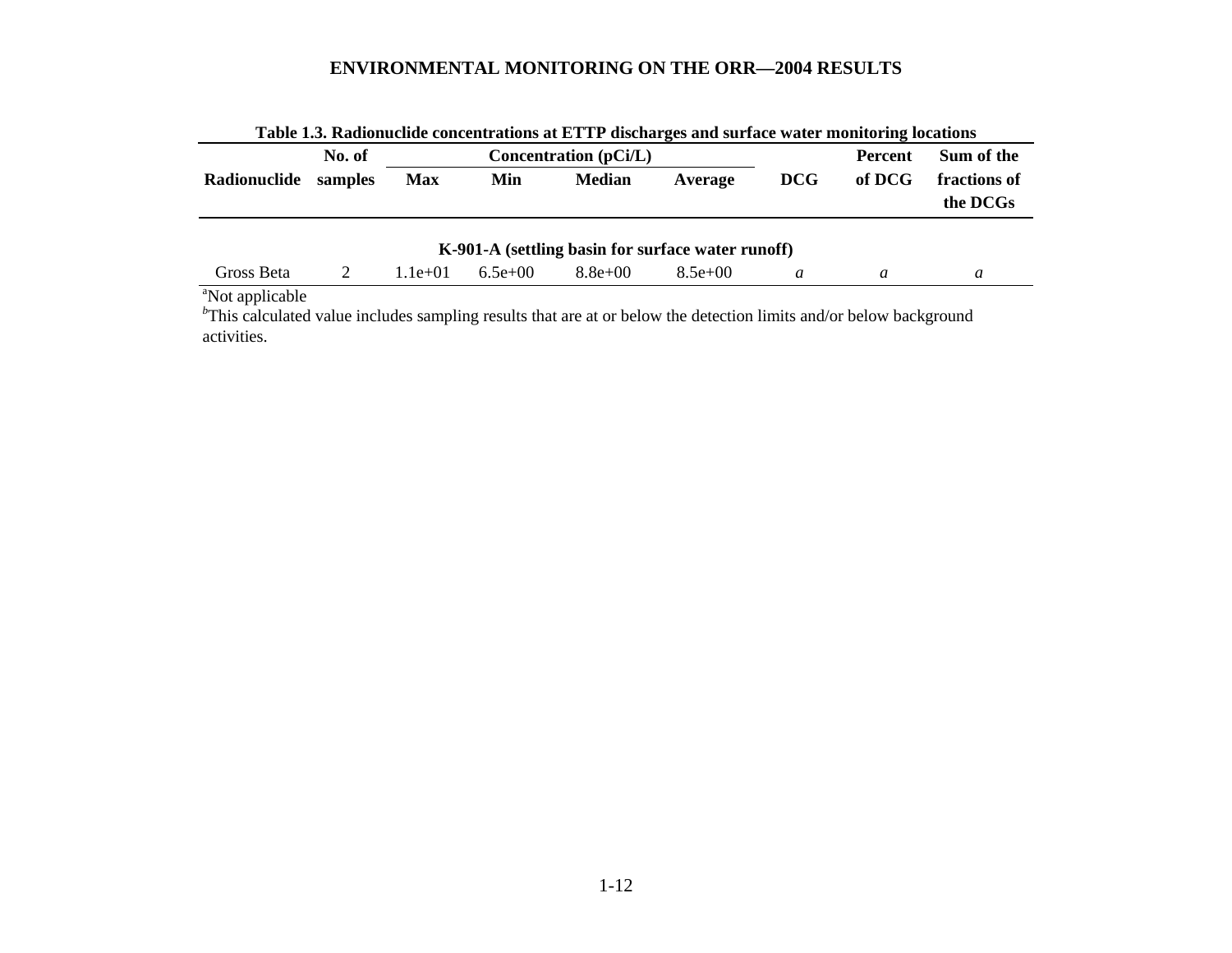|               | Table 1.4. Kadionuchue concentrations at ETTP discharges and surface water monitoring locations |            |                       |               |                                                    |            |                |              |  |
|---------------|-------------------------------------------------------------------------------------------------|------------|-----------------------|---------------|----------------------------------------------------|------------|----------------|--------------|--|
|               | No. of                                                                                          |            | Concentration (pCi/L) |               |                                                    |            | <b>Percent</b> | Sum of the   |  |
| Radionuclide  | samples                                                                                         | <b>Max</b> | Min                   | <b>Median</b> | Average                                            | <b>DCG</b> | of DCG         | fractions of |  |
|               |                                                                                                 |            |                       |               |                                                    |            |                | the DCGs     |  |
|               |                                                                                                 |            |                       |               | K-1007-B (settling basin for surface water runoff) |            |                |              |  |
| Beta Activity | 2                                                                                               | $5.9e+00$  | $5.5e+00$             | $5.7e+00$     | $5.7e+00$                                          | a          | a              | a            |  |

| Table 1.4. Radionuclide concentrations at ETTP discharges and surface water monitoring locations |  |  |
|--------------------------------------------------------------------------------------------------|--|--|
|--------------------------------------------------------------------------------------------------|--|--|

<sup>a</sup>Not applicable

*<sup>b</sup>*This calculated value includes sampling results that are at or below the detection limits and/or below background activities.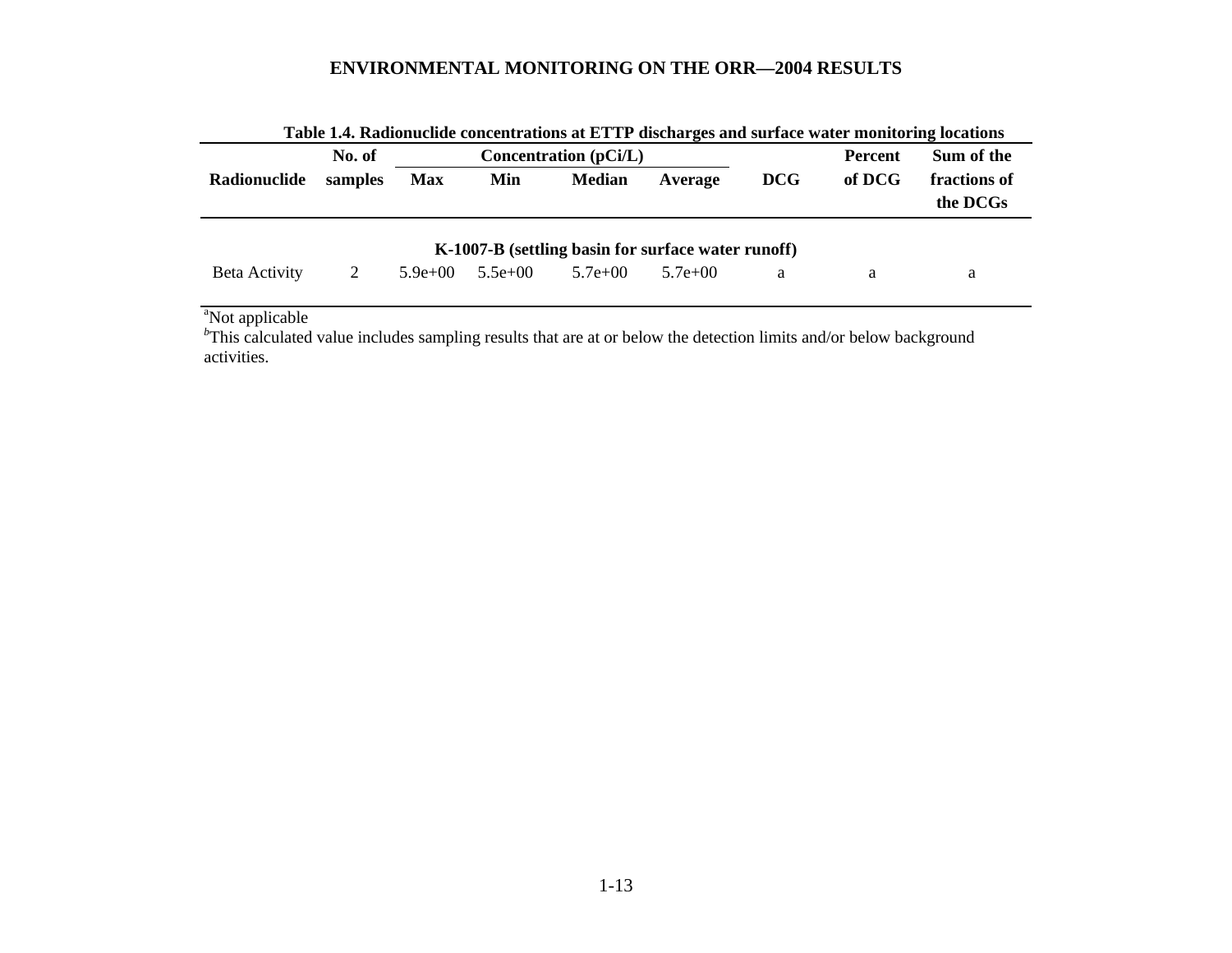|                             | No. of                                                                                 |             | Concentration (pCi/L) |               |             |                  | Percent          | Sum of the               |
|-----------------------------|----------------------------------------------------------------------------------------|-------------|-----------------------|---------------|-------------|------------------|------------------|--------------------------|
| Radionuclide                | samples                                                                                | <b>Max</b>  | Min                   | <b>Median</b> | Average     | <b>DCG</b>       | of DCG           | fractions of<br>the DCGs |
|                             | K-1407-J (treated effluents from Central Neutralization Facility and TSCA Incinerator) |             |                       |               |             |                  |                  |                          |
| $C-14$                      | 12                                                                                     | $8.6e + 03$ | $0.0e + 00$           | $1.8e + 03$   | $2.2e+03$   | $7.0e + 04$      | $3.2e-03$        | $3.2e-0.5$               |
| $Cs-137$                    | 12                                                                                     | $1.2e + 01$ | $0.0e + 00$           | $0.0e + 00$   | 9.8e-01     | $3.0e + 03$      | 3.2e-02          | $3.2e-04$                |
| $H-3$                       | 12                                                                                     | $1.1e+03$   | $0.0e + 00$           | $0.0e + 00$   | $2.5e+02$   | $2.0e + 06$      | 1.2e-02          | $1.2e-04$                |
| Np-237                      | 12                                                                                     | 1.0e-01     | $0.0e + 00$           | $0.0e + 00$   | 8.3e-03     | $3.0e + 01$      | 2.8e-02          | 2.8e-04                  |
| Pu-238                      | 12                                                                                     | 1.7e-01     | $0.0e + 00$           | $0.0e + 00$   | 1.4e-02     | $4.0e + 01$      | 3.5e-02          | $3.5e-04$                |
| Pu-239                      | 12                                                                                     | 1.7e-01     | $0.0e + 00$           | $0.0e + 00$   | 5.2e-02     | $3.0e + 01$      | 1.7e-01          | 1.7e-03                  |
| Tc-99                       | 12                                                                                     | $8.1e+03$   | $1.9e + 02$           | $1.7e + 03$   | $2.1e+03$   | $1.0e + 0.5$     | $2.1e+00$        | 2.1e-02                  |
| Th-230                      | 11                                                                                     | $5.5e+01$   | $0.0e + 00$           | $0.0e + 00$   | $8.2e + 00$ | $3.0e + 02$      | $2.7e+00$        | 2.7e-02                  |
| Th-234                      | 12                                                                                     | $1.1e+00$   | $0.0e + 00$           | $0.0e + 00$   | $9.2e + 00$ | $1.0e + 04$      | $9.2e-02$        | $9.2e-04$                |
| U-234                       | 12                                                                                     | $7.6e + 01$ | $5.6e + 00$           | $1.4e + 01$   | $2.3e+01$   | $5.0e + 02$      | $4.6e + 00$      | $4.6e-02$                |
| $U-235$                     | 12                                                                                     | $6.8e + 00$ | $0.0e + 00$           | $1.0e + 00$   | $1.8e + 00$ | $6.0e + 02$      | 2.9e-01          | 2.9e-03                  |
| $U-236$                     | 12                                                                                     | $5.1e+00$   | $0.0e + 00$           | 7.4e-01       | $1.1e+00$   | $5.0e + 02$      | $2.2e-01$        | $2.2e-03$                |
| U-238                       | 12                                                                                     | $1.7e + 02$ | $7.5e+00$             | $2.0e + 01$   | $4.1e+01$   | $6.0e + 02$      | $6.8e + 00$      | 6.8e-02                  |
| Gross Alpha                 | 12                                                                                     | $2.5e+02$   | $0.0e + 00$           | $3.1e+01$     | $5.3e + 01$ | $\boldsymbol{a}$ | $\boldsymbol{a}$ | $\mathfrak a$            |
| Gross Beta                  | 12                                                                                     | $3.3e+03$   | $5.6e + 01$           | $2.4e+02$     | $6.1e+02$   | $\boldsymbol{a}$ | $\boldsymbol{a}$ | $\mathfrak a$            |
| All listed isotopes         |                                                                                        |             |                       |               |             |                  |                  | 1.7e-01                  |
| <sup>a</sup> Not applicable |                                                                                        |             |                       |               |             |                  |                  |                          |

**Table 1.5. Radionuclide concentrations at ETTP discharges and surface water monitoring locations**

<sup>*b*</sup>This calculated value includes sampling results that are at or below the detection limits and/or below background activities.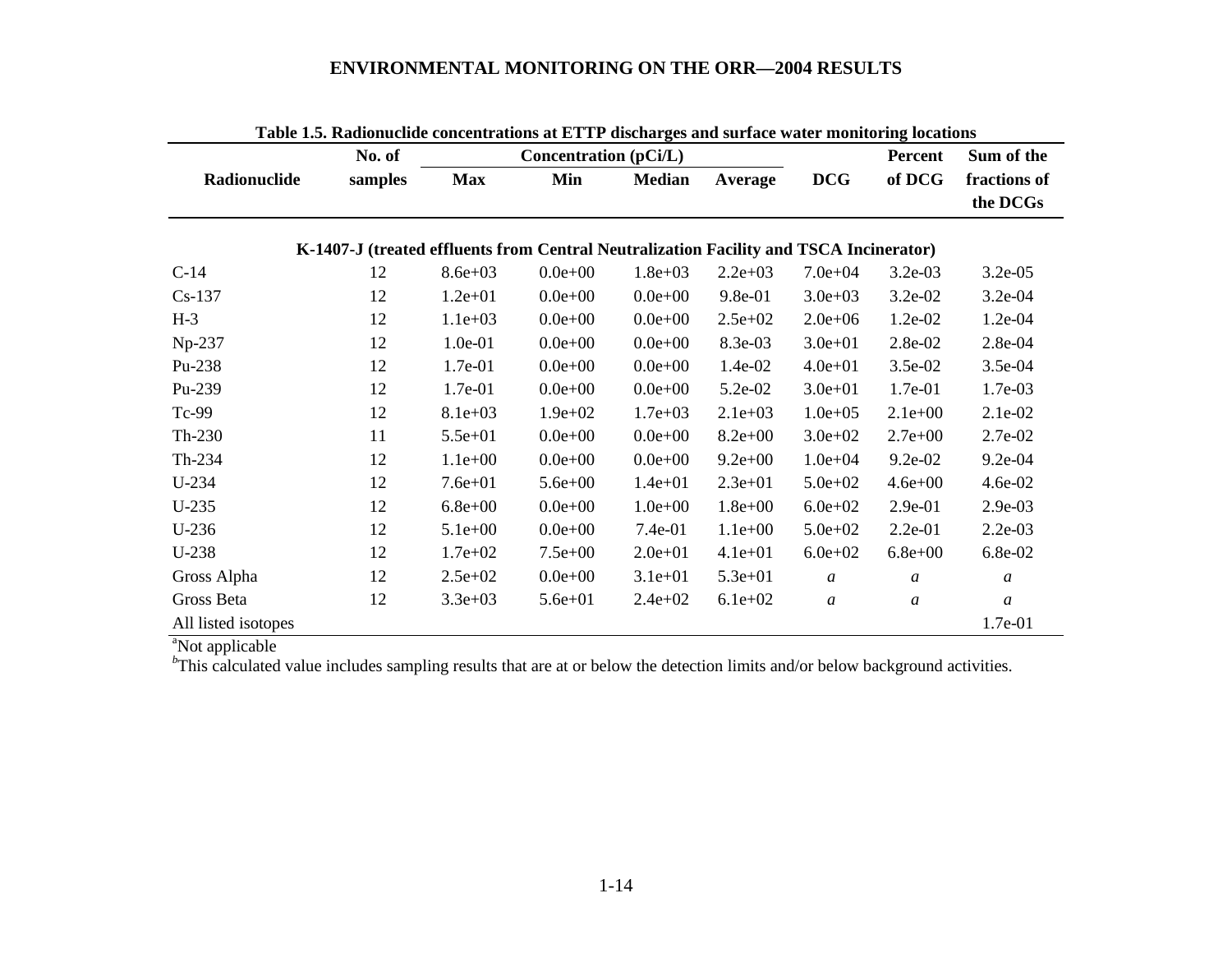|                             | No. of         |             |             | <b>Concentration</b> (pCi/L) |             | <b>Percent</b>   | Sum of the |                          |
|-----------------------------|----------------|-------------|-------------|------------------------------|-------------|------------------|------------|--------------------------|
| Radionuclide                | samples        | <b>Max</b>  | Min         | <b>Median</b>                | Average     | <b>DCG</b>       | of DCG     | fractions of<br>the DCGs |
|                             |                |             |             | K-1700 (Mitchell Branch)     |             |                  |            |                          |
| $U-234$                     | 4              | $7.8e + 00$ | $4.8e + 00$ | $5.5e+00$                    | $5.9e+00$   | $5.0e + 02$      | $1.2e-00$  | 1.2e-02                  |
| $U-235$                     | 2              | $1.4e+00$   | $3.3e-01$   | $4.5e-01$                    | $6.6e-01$   | $6.0e + 02$      | $1.1e-01$  | 1.1e-03                  |
| $U-238$                     | $\overline{4}$ | $4.8e + 00$ | $2.1e+00$   | $3.5e+00$                    | $3.5e+00$   | $6.0e+02$        | $5.8e-01$  | 5.8e-03                  |
| Tc-99                       | 4              | $1.1e+01$   | $5.4e + 00$ | $6.4e+00$                    | $7.3e+00$   | $1.0e + 0.5$     | $7.3e-03$  | $7.3e-0.5$               |
| Gross Alpha                 | 3              | $8.9e+00$   | $4.3e+00$   | $6.4e+00$                    | $6.4e+00$   | $\boldsymbol{a}$ | a          | A                        |
| Gross Beta                  | 4              | $9.8e+00$   | $6.0e+0.0$  | $8.1e+00$                    | $8.0e + 00$ | a                | a          | a                        |
| All listed isotopes<br>$2-$ |                |             |             |                              |             |                  |            | 1.9e-02                  |

**Table 1.6. Radionuclide concentrations at ETTP discharges and surface water monitoring locations**

<sup>a</sup>Not applicable

<sup>*b*</sup>This calculated value includes sampling results that are at or below the detection limits and/or below background activities.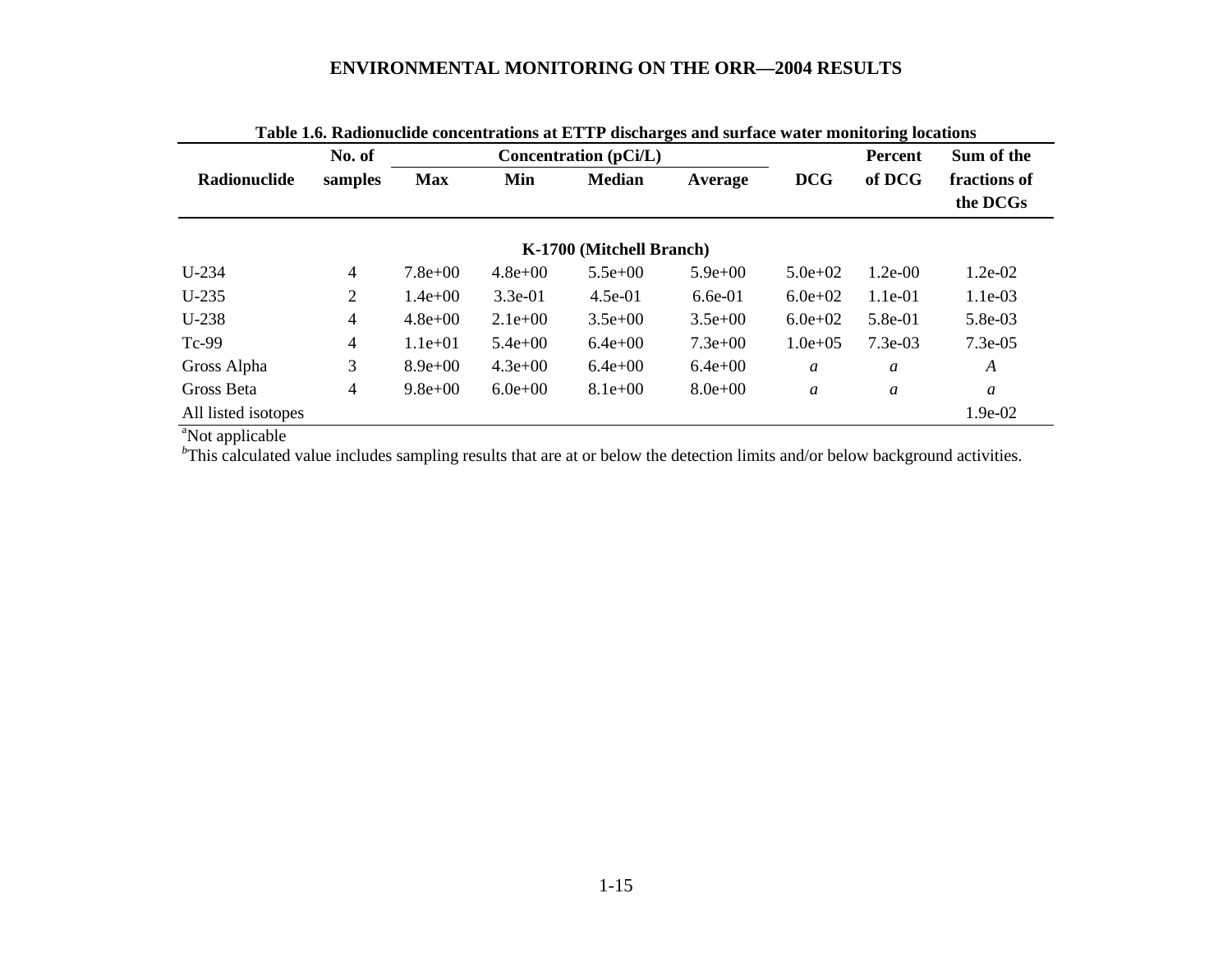|                                          | Number detected/     |            | <b>Detected results</b> |          |                                        | <b>Number of values</b> |  |
|------------------------------------------|----------------------|------------|-------------------------|----------|----------------------------------------|-------------------------|--|
| <b>Parameter</b>                         | number of<br>samples | <b>Max</b> | Min                     | Avg      | <b>Reference</b><br>Value <sup>a</sup> | exceeding<br>reference  |  |
| Aluminum $(mg/L)$                        | 9/10                 | 0.83       | < 0.016                 | < 0.22   |                                        |                         |  |
| Calcium $(mg/L)$                         | 10/10                | 39         | 23                      | 35       |                                        |                         |  |
| Dissolved oxygen (mg/L)                  | 10/10                | 13         | 7.9                     | 11       | $5.0$ min                              | $\boldsymbol{0}$        |  |
| Iron $(mg/L)$                            | 10/10                | 0.74       | 0.01                    | 0.29     |                                        |                         |  |
| Magnesium $(mg/L)$                       | 10/10                | 11         | 6.4                     | 9.6      |                                        |                         |  |
| Manganese $(mg/L)$                       | 10/10                | 0.071      | 0.02                    | 0.042    |                                        |                         |  |
| pH (standard units)                      | 10/10                | 7.8        | 7.1                     | 7.4      | $6.5 - 8.5$                            | $\boldsymbol{0}$        |  |
| Potassium $(mg/L)$                       | 10/10                | 2.5        | 1.8                     | 2.1      |                                        |                         |  |
| Sodium $(mg/L)$                          | 10/10                | 5.7        | 3.2                     | 5.1      |                                        |                         |  |
| Temperature $(C^{\circ})$                | 10/10                | 23         | 7.0                     | 16       |                                        |                         |  |
| $\text{Zinc} \left( \text{mg/L} \right)$ | 8/10                 | 0.0061     | < 0.00065               | < 0.0027 | 0.12                                   | $\boldsymbol{0}$        |  |

| Table 1.7. 2004 ETTP parameters detected at CRK-16 |  |  |
|----------------------------------------------------|--|--|
|----------------------------------------------------|--|--|

<sup>*a*</sup> All reference values are Tennessee Water Quality Criteria for fish and aquatic life.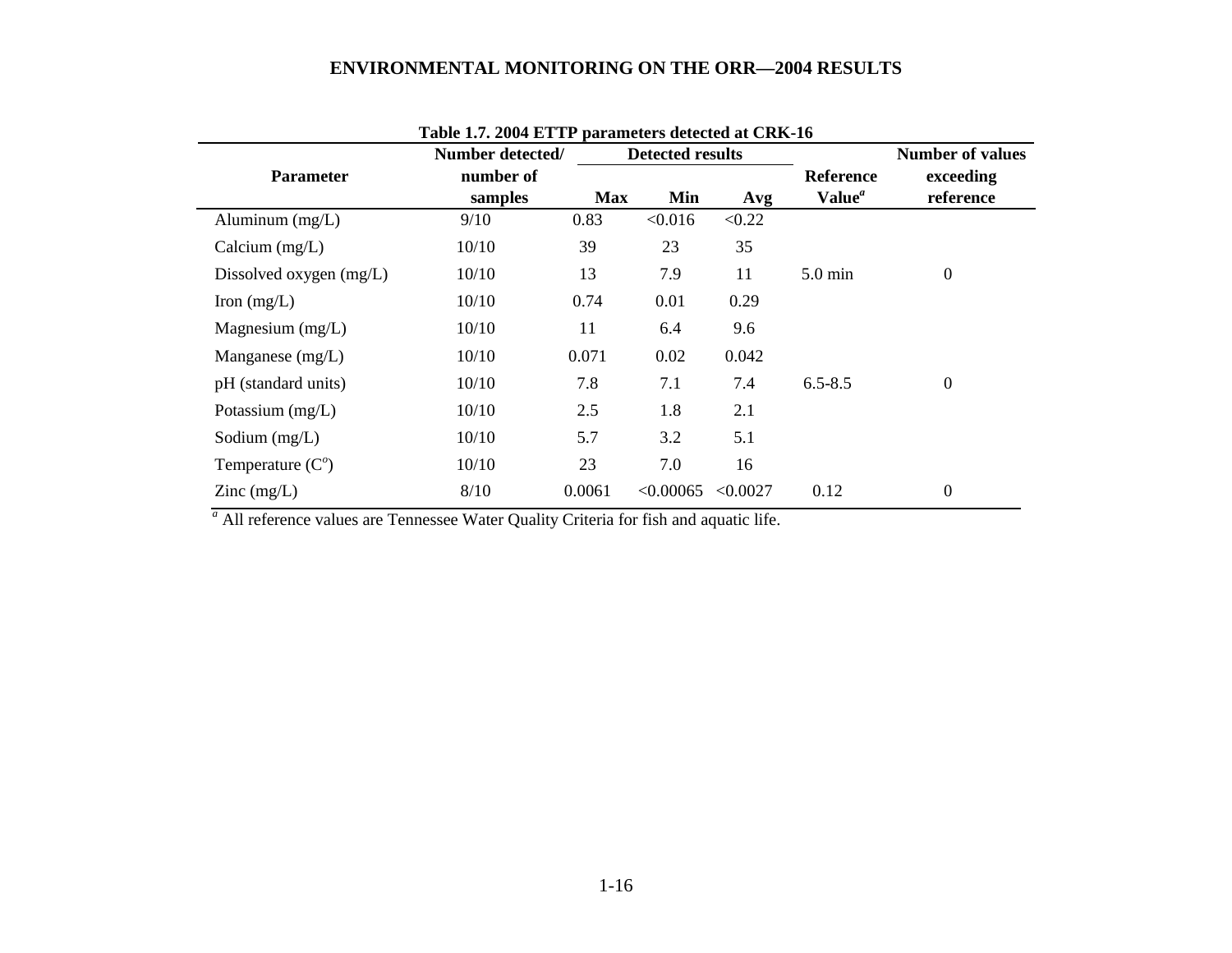| Table 1.8. 2004 ETTP parameters detected at K-716 |                  |                  |     |     |                           |           |  |  |
|---------------------------------------------------|------------------|------------------|-----|-----|---------------------------|-----------|--|--|
|                                                   | Number detected/ | Detected results |     |     | <b>Number of values</b>   |           |  |  |
| <b>Parameter</b>                                  | number of        |                  |     |     | <b>Reference</b>          | exceeding |  |  |
|                                                   | samples          | Max              | Min | Avg | Value <sup><i>a</i></sup> | reference |  |  |
| Dissolved Oxygen (mg/L)                           | 2/2              | 12               | 10  |     | $5.0 \text{ min}$         |           |  |  |
| pH (standard units)                               | 2/2              | 7.0              | 6.5 | 6.8 | $6.5 - 8.5$               | $\Omega$  |  |  |
| Temperature $(C^{\circ})$                         | 2/2              | 25               | 14  | 19  |                           |           |  |  |

<sup>a</sup> All reference values are Tennessee Water Quality Criteria for fish and aquatic life.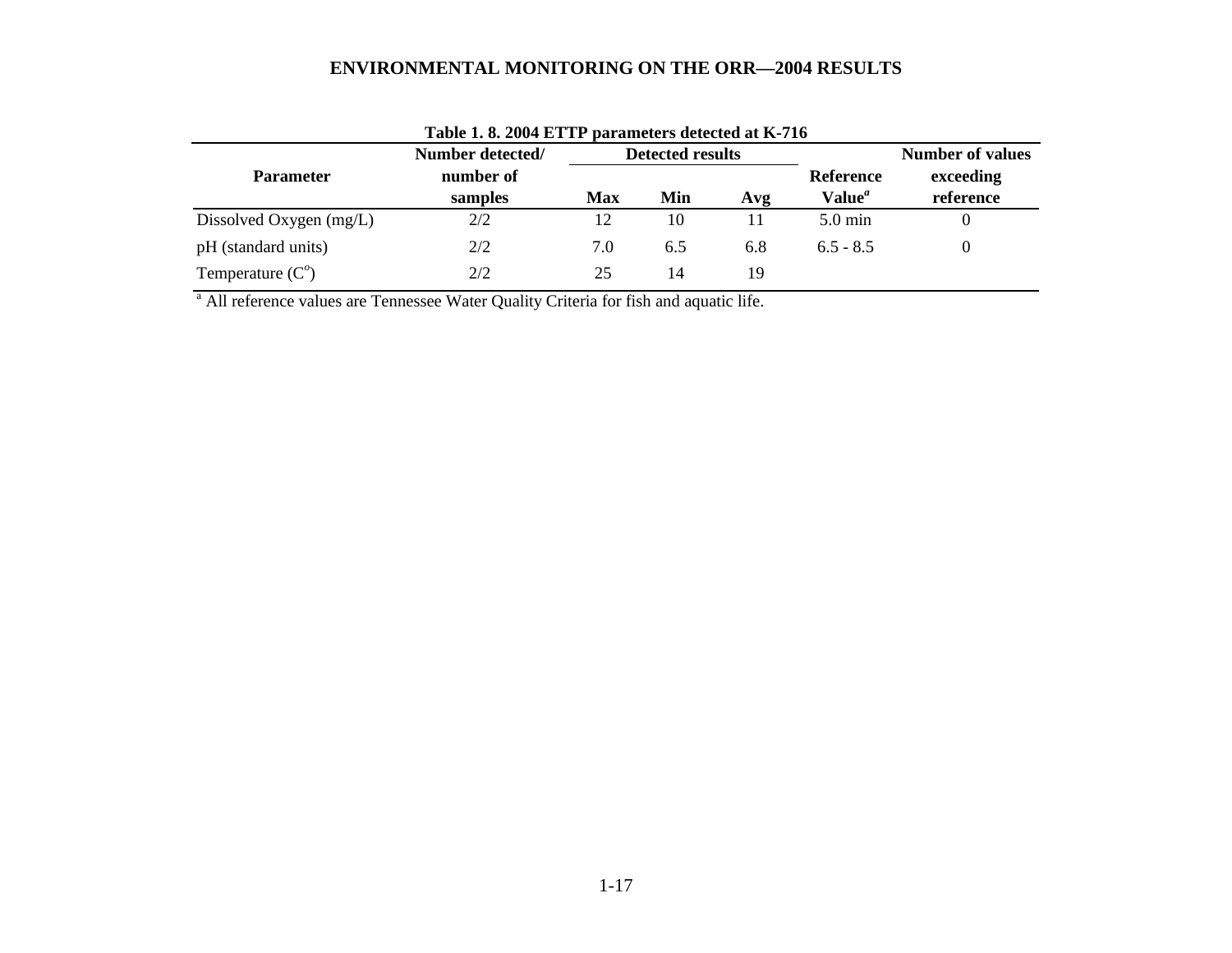|                                          | Number detected/ |            | <b>Detected Results</b> |       |                           | <b>Number of values</b> |  |
|------------------------------------------|------------------|------------|-------------------------|-------|---------------------------|-------------------------|--|
| <b>Parameter</b>                         | number of        |            |                         |       | <b>Reference</b>          | exceeding               |  |
|                                          | samples          | <b>Max</b> | Min                     | Avg   | Value <sup><i>a</i></sup> | reference               |  |
| Aluminum $(mg/L)$                        | 2/2              | 0.21       | 0.058                   | 0.13  |                           |                         |  |
| Calcium $(mg/L)$                         | 2/2              | 40         | 32                      | 36    |                           |                         |  |
| Dissolved Oxygen (mg/L)                  | 2/2              | 8.9        | 2.4                     | 5.7   | $5.0 \text{ min}$         |                         |  |
| Iron $(mg/L)$                            | 2/2              | 0.66       | 0.23                    | 0.45  |                           |                         |  |
| Magnesium $(mg/L)$                       | 2/2              | 12         | 11                      | 12    |                           |                         |  |
| Manganese $(mg/L)$                       | 2/2              | 0.16       | 0.0034                  | 0.097 |                           |                         |  |
| pH (standard units)                      | 2/2              | 7.3        | 7.3                     | 7.3   | $6.5 - 8.5$               | $\mathbf{0}$            |  |
| Potassium $(mg/L)$                       | 2/2              | 1.8        | 1.5                     | 1.7   |                           |                         |  |
| Sodium $(mg/L)$                          | 2/2              | 1.0        | 0.8                     | 0.9   |                           |                         |  |
| Temperature $(C^{\circ})$                | 2/2              | 24         | 11                      | 18    |                           |                         |  |
| $\text{Zinc} \left( \text{mg/L} \right)$ | 2/2              | 0.014      | 0.0095                  | 0.012 | 0.12                      | $\mathbf{0}$            |  |

**Table 1.9. 2004 ETTP parameters detected at K-901-A**

*a* All reference values are Tennessee Water Quality Criteria for fish and aquatic life.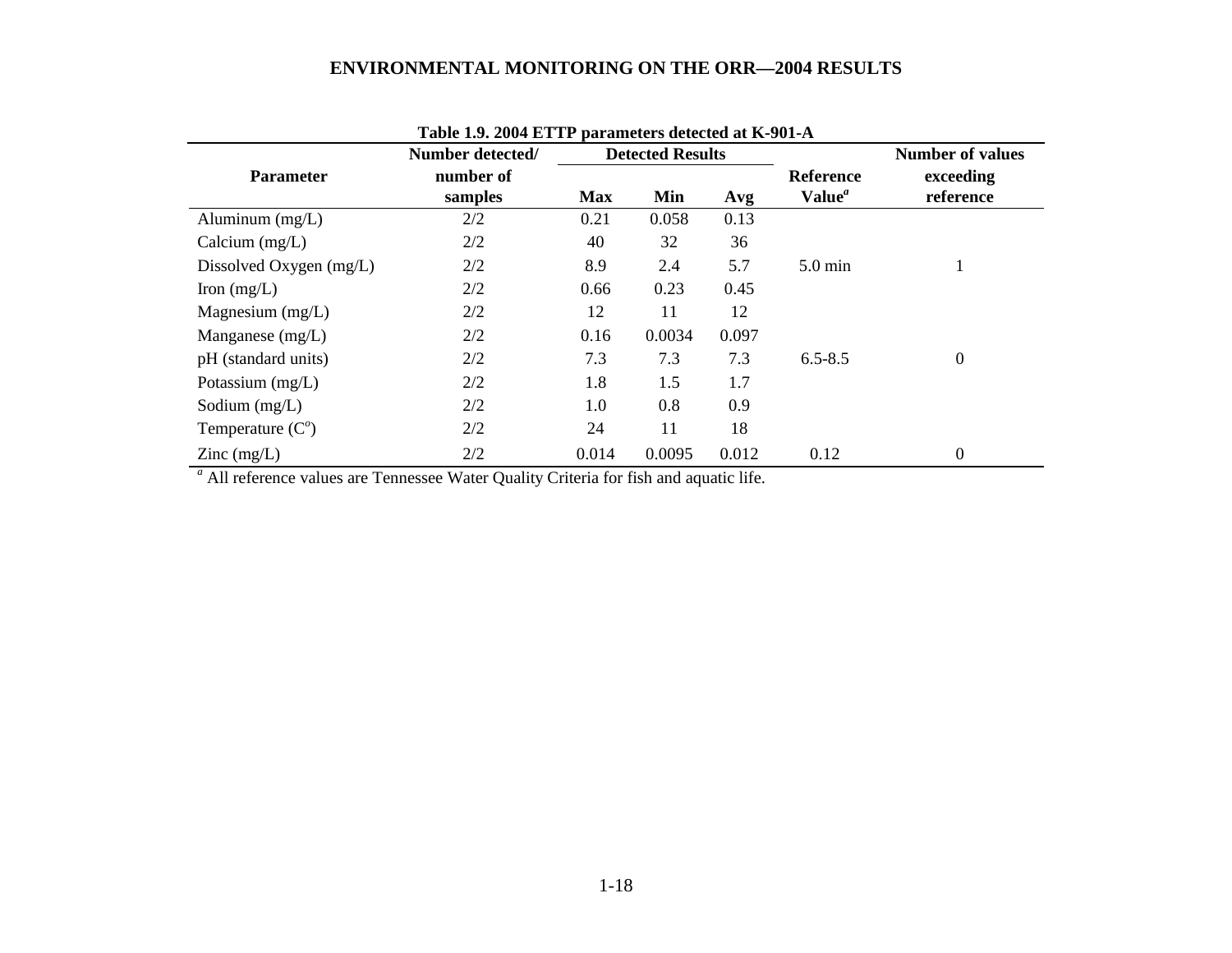|                                          | Number detected/     |            | <b>Detected results</b> |        |                                               | <b>Number of values</b> |
|------------------------------------------|----------------------|------------|-------------------------|--------|-----------------------------------------------|-------------------------|
| <b>Parameter</b>                         | number of<br>samples | <b>Max</b> | Min                     | Avg    | <b>Reference</b><br><b>Value</b> <sup>a</sup> | exceeding<br>reference  |
| Aluminum $(mg/L)$                        | 2/2                  | 0.13       | 0.087                   | 0.11   |                                               |                         |
| Calcium $(mg/L)$                         | 2/2                  | 36         | 32                      | 34     |                                               |                         |
| Dissolved Oxygen                         | 2/2                  | 9.4        | 5.4                     | 7.4    | $5.0 \text{ min}$                             | $\overline{0}$          |
| Iron $(mg/L)$                            | 2/2                  | 0.27       | 0.21                    | 0.24   |                                               |                         |
| Magnesium $(mg/L)$                       | 2/2                  | 10         | 7.4                     | 8.7    |                                               |                         |
| Manganese $(mg/L)$                       | 2/2                  | 0.1        | 0.063                   | 0.082  |                                               |                         |
| pH (standard units)                      | 2/2                  | 7.8        | 7.5                     | 7.7    | $6.5 - 8.5$                                   | $\overline{0}$          |
| Potassium $(mg/L)$                       | 2/2                  | 3.1        | 2.5                     | 2.8    |                                               |                         |
| Sodium $(mg/L)$                          | 2/2                  | 3.5        | 1.8                     | 2.7    |                                               |                         |
| Temperature $(C^{\circ})$                | 2/2                  | 27         | 13                      | 20     |                                               |                         |
| $\text{Zinc} \left( \text{mg/L} \right)$ | 2/2                  | 0.0052     | 0.003                   | 0.0041 | 0.12                                          | $\boldsymbol{0}$        |

**Table 1.10. 2004 ETTP parameters detected at K-1007-B**

*a* All Reference values are Tennessee Water Quality Standards for fish and aquatic life.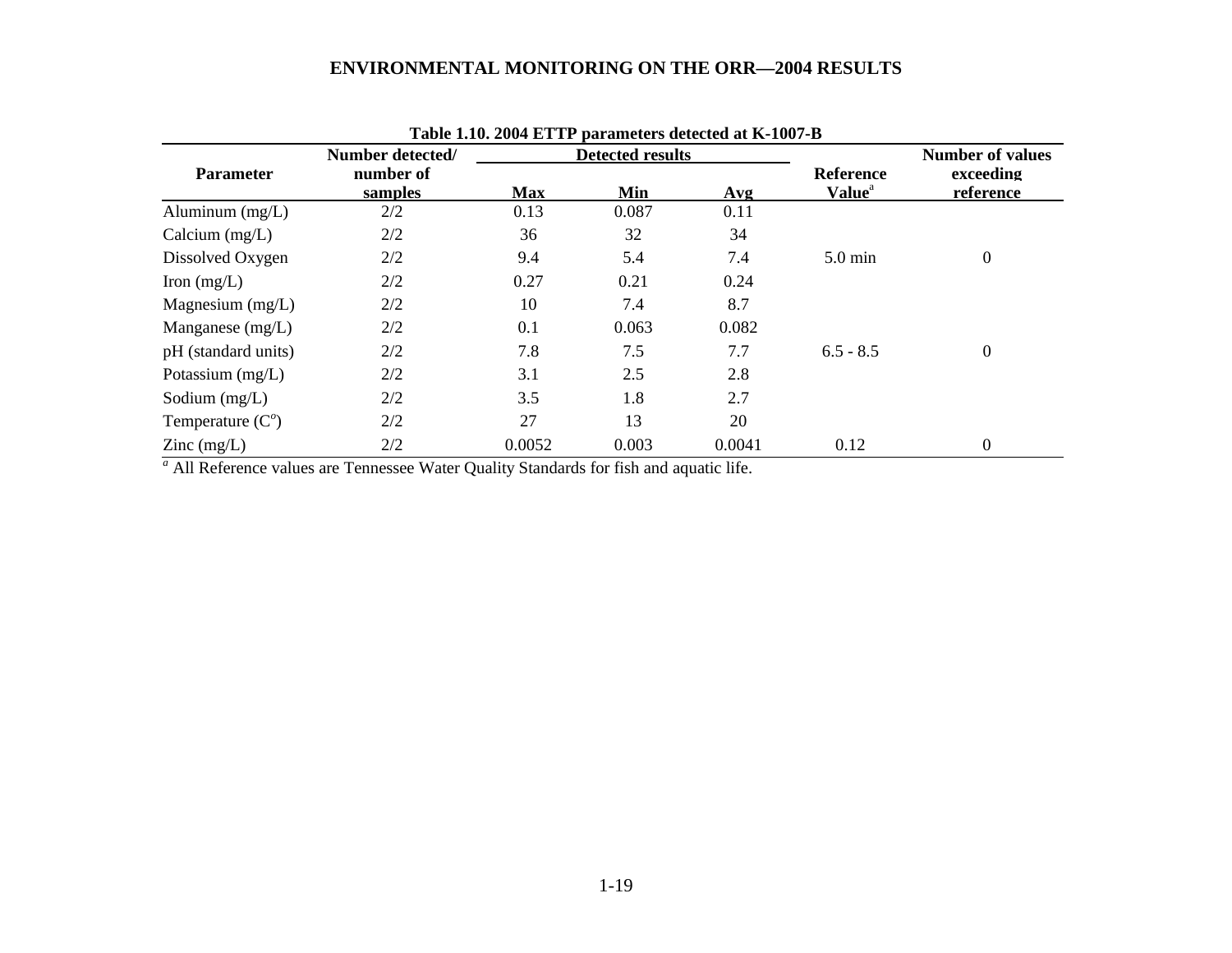|                                          |                  | Table 1.11. 2004 ETTP parameters detected at K-1700 |                         |        |                           |                         |  |  |  |  |  |
|------------------------------------------|------------------|-----------------------------------------------------|-------------------------|--------|---------------------------|-------------------------|--|--|--|--|--|
|                                          | Number detected/ |                                                     | <b>Detected results</b> |        |                           | <b>Number of values</b> |  |  |  |  |  |
| <b>Parameter</b>                         | number of        |                                                     |                         |        | <b>Reference</b>          | exceeding               |  |  |  |  |  |
|                                          | samples          | <b>Max</b>                                          | Min                     | Avg    | <b>Value</b> <sup>a</sup> | reference               |  |  |  |  |  |
| 1,1-Dichloroethane $(mg/L)$              | 4/4              | 0.0014                                              | 0.00092                 | 0.0012 |                           |                         |  |  |  |  |  |
| Barium (mg/L)                            | 4/4              | 0.056                                               | 0.042                   | 0.050  |                           |                         |  |  |  |  |  |
| Calcium $(mg/L)$                         | 4/4              | 70                                                  | 43                      | 59     |                           |                         |  |  |  |  |  |
| Chloroform (mg/L)                        | 4/4              | 0.005                                               | 0.0012                  | 0.0032 | 4.7                       | $\boldsymbol{0}$        |  |  |  |  |  |
| cis-1,2 Dichloroethene                   | 4/4              | 0.076                                               | 0.026                   | 0.046  |                           |                         |  |  |  |  |  |
| Dissolved Oxygen (mg/L)                  | 4.4              | 12                                                  | 6.1                     | 9.5    | 5.0 min                   | $\boldsymbol{0}$        |  |  |  |  |  |
| Iron $(mg/L)$                            | 4/4              | 0.2                                                 | 0.15                    | 0.18   |                           |                         |  |  |  |  |  |
| Magnesium $(mg/L)$                       | 4/4              | 13                                                  | 9.9                     | 12     |                           |                         |  |  |  |  |  |
| Manganese (mg/L)                         | 4/4              | 0.26                                                | 0.11                    | 0.17   |                           |                         |  |  |  |  |  |
| Nickel (mg/L)                            | 4/4              | 0.011                                               | 0.0071                  | 0.0085 | 1.4                       | $\boldsymbol{0}$        |  |  |  |  |  |
| Potassium (mg/L)                         | 4/4              | 2.9                                                 | 1.8                     | 2.4    |                           |                         |  |  |  |  |  |
| Sodium (mg/L)                            | 4/4              | 8.2                                                 | 5.0                     | 6.6    |                           |                         |  |  |  |  |  |
| Temperature $(C^{\circ})$                | 4/4              | 23                                                  | 8.1                     | 16     |                           |                         |  |  |  |  |  |
| Trichloroethene (mg/L)                   | 4/4              | 0.082                                               | 0.028                   | 0.053  | 0.810                     | $\boldsymbol{0}$        |  |  |  |  |  |
| Vinyl Chloride (mg/L)                    | 4/4              | 0.0058                                              | 0.0032                  | 0.0044 | 5.3                       |                         |  |  |  |  |  |
| pH (standard units)                      | 4/4              | 7.2                                                 | 7.0                     | 7.1    | $6.5 - 8.5$               | $\overline{0}$          |  |  |  |  |  |
| $\text{Zinc} \left( \text{mg/L} \right)$ | 4/4              | 0.015                                               | 0.0027                  | 0.0072 | 0.12                      | $\boldsymbol{0}$        |  |  |  |  |  |

**Table 1.11. 2004 ETTP parameters detected at K-1700** 

<sup>a</sup> All Reference values are Tennessee Water Quality Standards for fish and aquatic life.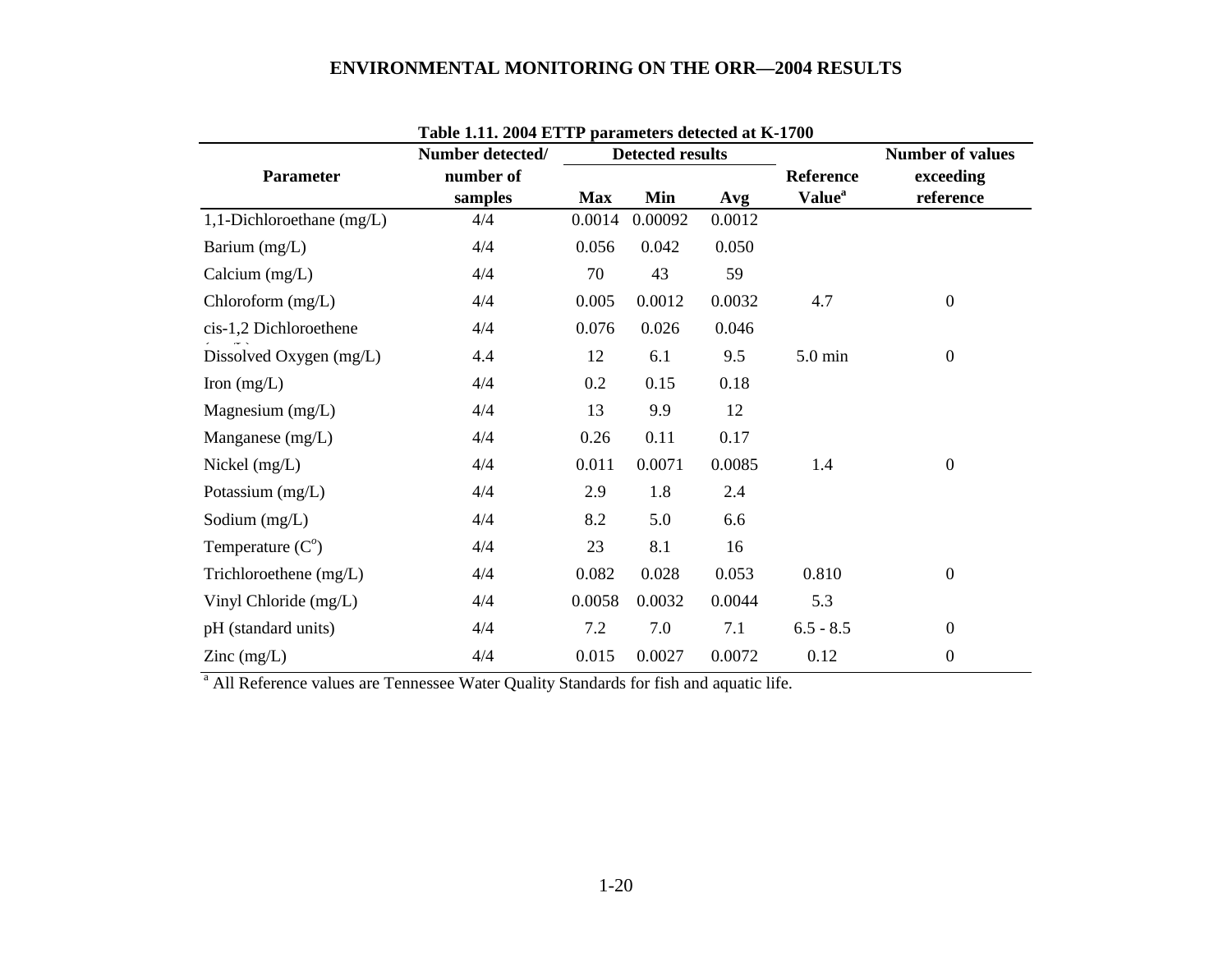|                           | Number detected/                   |    | <b>Detected results</b> |                                               |                   | <b>Number of values</b> |  |
|---------------------------|------------------------------------|----|-------------------------|-----------------------------------------------|-------------------|-------------------------|--|
| <b>Parameter</b>          | number of<br>samples<br><b>Max</b> |    | Min                     | Reference<br><b>Value</b> <sup>a</sup><br>Avg |                   | exceeding<br>reference  |  |
| Dissolved Oxygen (mg/L)   | 2/2                                |    | 7.2                     | 9.1                                           | $5.0 \text{ min}$ |                         |  |
| pH (standard units)       | 2/2                                |    | 5.8                     | 6.4                                           | $6.5 - 8.5$       |                         |  |
| Temperature $(C^{\circ})$ | 2/2                                | 24 | 12                      | 18                                            |                   |                         |  |

*a* All Reference values are Tennessee Water Quality Standards for fish and aquatic life.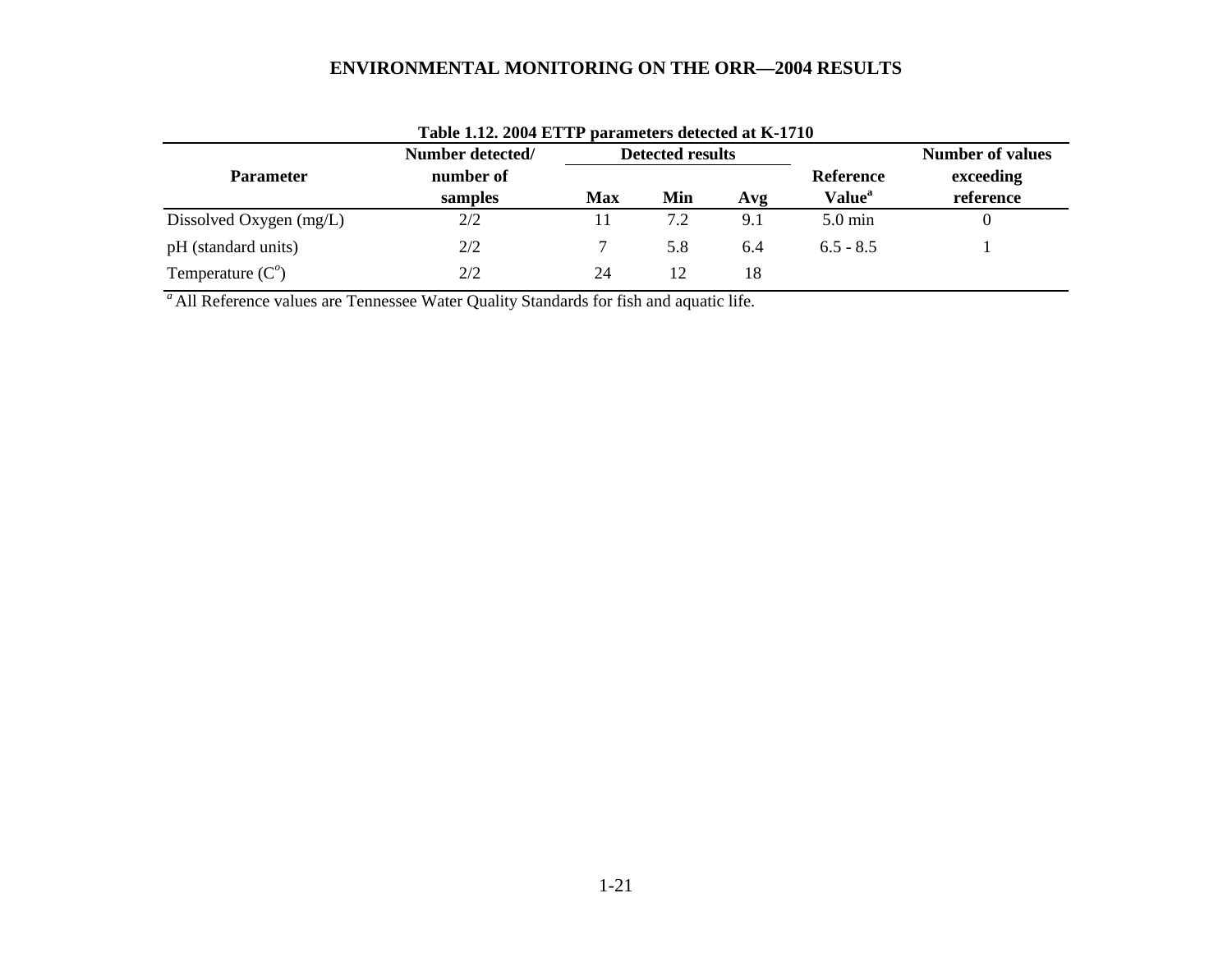|                           | Number detected/<br><b>Detected results</b> |            |         |          | Table 1.19. 2004 ET IT parameters detected at MIIX 1.4 | <b>Number of values</b> |
|---------------------------|---------------------------------------------|------------|---------|----------|--------------------------------------------------------|-------------------------|
| <b>Parameter</b>          | number of<br>samples                        | <b>Max</b> | Min     | Avg      | <b>Reference</b><br><b>Value</b> <sup>a</sup>          | exceeding<br>reference  |
| Aluminum $(mg/L)$         | 4/4                                         | 0.3        | 0.042   | 0.12     |                                                        |                         |
| Barium (mg/L0             | 4/4                                         | 0.07       | 0.035   | 0.050    |                                                        |                         |
| Calcium $(mg/L)$          | 4/4                                         | 64         | 11      | 28       |                                                        |                         |
| Dissolved Oxygen (mg/L)   | 4/4                                         | 11         | 6.0     | 8.8      | 5.0 min.                                               | $\boldsymbol{0}$        |
| Iron $(mg/L)$             | 4/4                                         | 1.3        | 0.23    | 0.52     |                                                        |                         |
| Magnesium $(mg/L)$        | 4/4                                         | 13         | 6.0     | 10       |                                                        |                         |
| Manganese $(mg/L)$        | 4/4                                         | 0.58       | 0.21    | 0.33     |                                                        |                         |
| Nickel $(mg/L)$           | 4/4                                         | 0.01       | 0.0014  | 0.0038   | 1.4                                                    | $\boldsymbol{0}$        |
| pH (standard units)       | 4/4                                         | 7.3        | 6.5     | 6.8      | $6.5 - 8.5$                                            | 6                       |
| Potassium $(mg/L)$        | 4/4                                         | 2.6        | 0.8     | 1.4      |                                                        |                         |
| Sodium $(mg/L)$           | 3/4                                         | 8.1        | 0.71    | 2.7      |                                                        |                         |
| Temperature $(C^{\circ})$ | 4/4                                         | 22         | 6.8     | 14       |                                                        |                         |
| $\text{Zinc}$ (mg/L)      | 3/4                                         | 0.0051     | < 0.000 | < 0.0029 | 0.12                                                   | $\boldsymbol{0}$        |

# **Table 1.13. 2004 ETTP parameters detected at MIK 1.4**

<sup>a</sup> All Reference values are Tennessee Water Quality Standards for fish and aquatic life.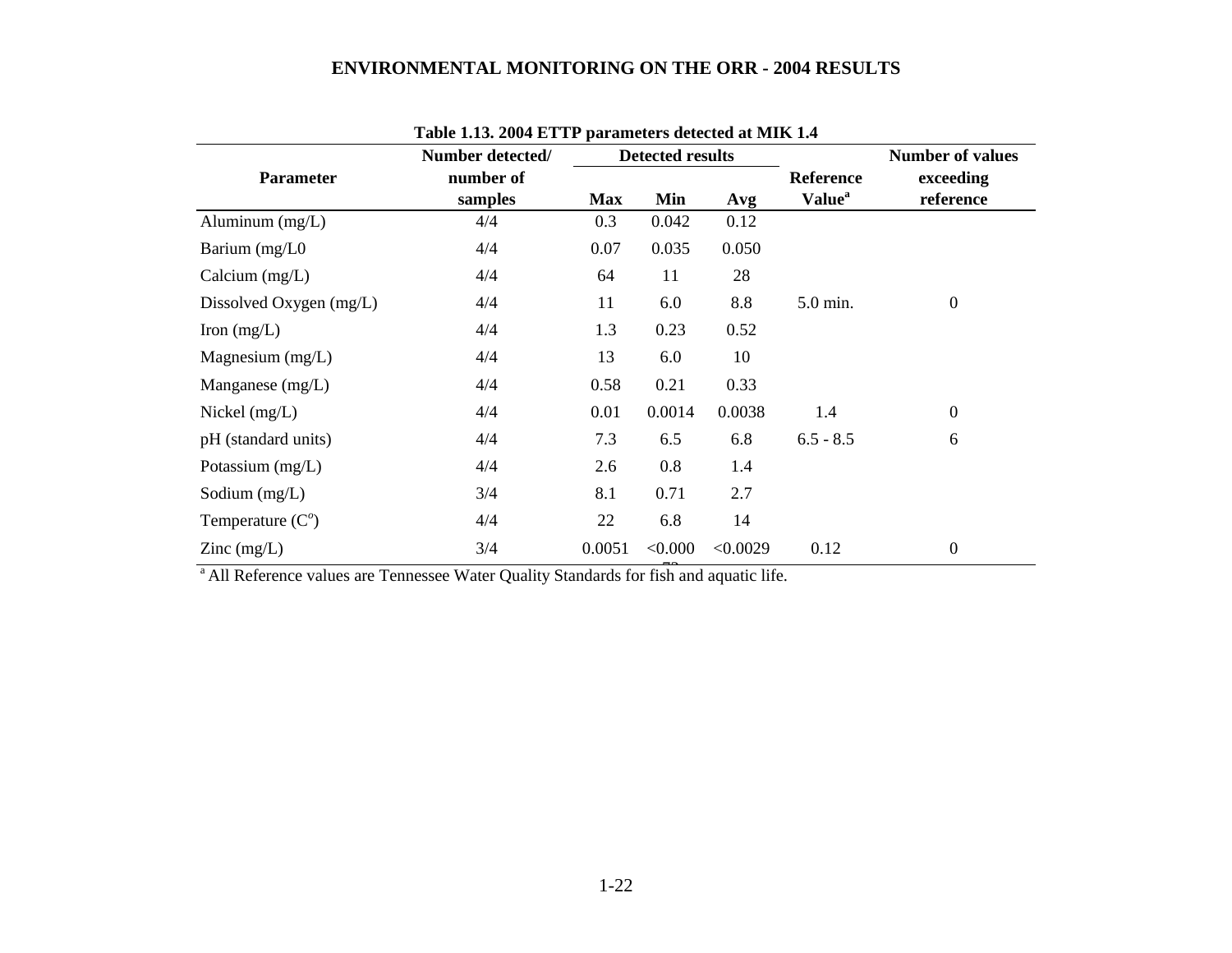|                           | Number detected/     |            | <b>Detected results</b> |        |                                               | <b>Number of values</b> |
|---------------------------|----------------------|------------|-------------------------|--------|-----------------------------------------------|-------------------------|
| <b>Parameter</b>          | number of<br>samples | <b>Max</b> | Min                     | Avg    | <b>Reference</b><br><b>Value</b> <sup>a</sup> | exceeding<br>reference  |
| Aluminum $(mg/L)$         | 1/1                  | 0.32       | 0.32                    | 0.32   |                                               |                         |
| Calcium $(mg/L)$          | 1/1                  | 41         | 41                      | 41     |                                               |                         |
| Dissolved Oxygen          | 1/1                  | 7.1        | 7.1                     | 7.1    | $5.0 \text{ min}$                             | $\boldsymbol{0}$        |
| Iron $(mg/L)$             | 1/1                  | 0.67       | 0.67                    | 0.67   |                                               |                         |
| Magnesium $(mg/L)$        | 1/1                  | 7          | 7                       | $\tau$ |                                               |                         |
| Manganese $(mg/L)$        | 1/1                  | 0.24       | 0.24                    | 0.24   |                                               |                         |
| pH (standard units)       | 1/1                  | 6.8        | 6.8                     | 6.8    | $6.5 - 8.5$                                   | $\overline{0}$          |
| Potassium $(mg/L)$        | 1/1                  | 2.8        | 2.8                     | 2.8    |                                               |                         |
| Sodium                    | 1/1                  | 3.1        | 3.1                     | 3.1    |                                               |                         |
| Temperature $(C^{\circ})$ | 1/1                  | 15         | 15                      | 15     |                                               |                         |

**Table 1.14. 2004 ETTP parameters detected at K-700 Slough**

*a* All Reference values are Tennessee Water Quality Standards for fish and aquatic life.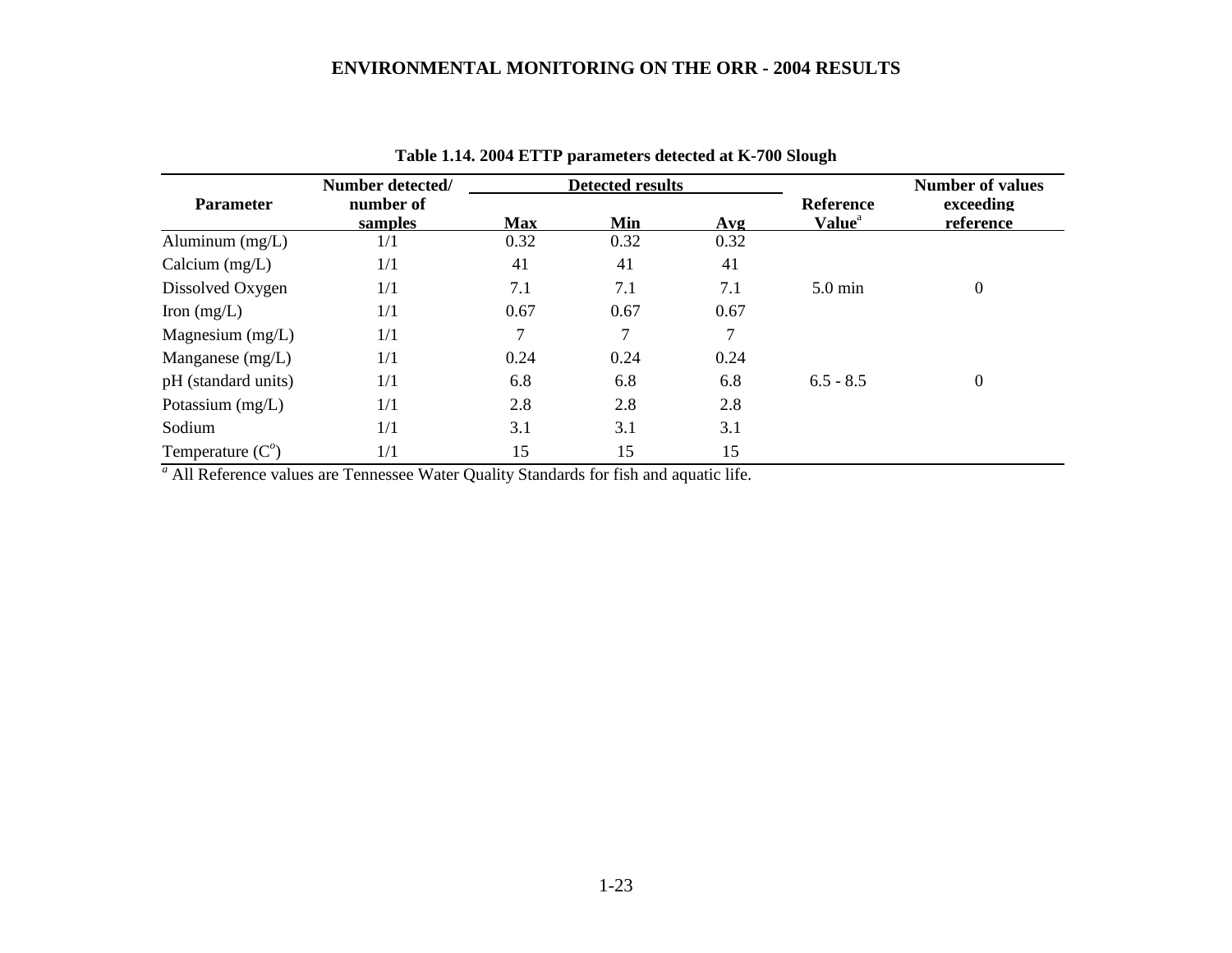|                              |          |          | <b>Stack</b> |              |              |
|------------------------------|----------|----------|--------------|--------------|--------------|
| <b>Isotope</b>               | X-2026   | X-3020   | X-3039       | $X-7503^b$   | X-7911       |
| $^{228}\text{Ac}$            | 5.83E-08 |          | 5.61E-07     | 3.61E-08     | 3.93E-07     |
| $^{110m}Ag$                  |          | 2.49E-08 |              |              |              |
| $\mathrm{^{241}Am}$          | 4.88E-07 | 1.48E-07 | 2.87E-07     | 5.43E-09     |              |
| $\mathrm{^{242}Am}$          |          |          |              | 5.90E-10     |              |
| $\mathrm{^{243}Am}$          |          |          |              | 5.90E-10     |              |
| $\rm ^{41}Ar$                |          |          |              |              | $2.03E + 03$ |
| $^{139}Ba$                   |          |          | 1.97E-03     |              | 4.62E-01     |
| $^{140}\mathrm{Ba}$          | 3.90E-07 |          |              |              | 1.47E-04     |
| $\mathrm{^7Be}$              | 1.03E-07 | 4.53E-07 | 1.12E-05     | 7.71E-08     | 5.31E-07     |
| $\mathrm{^{212}Bi}$          | 1.22E-07 |          |              |              |              |
| $^{214}Bi$                   |          |          | 3.18E-07     |              | 2.02E-07     |
| ${}^{252}\mathrm{Cf}$        |          |          |              |              | 9.13E-09     |
| $244$ Cm                     | 1.29E-06 | 2.89E-08 | 1.62E-07     | 3.99E-08     | 6.21E-08     |
| $^{246}\mathrm{Cm}$          | 6.41E-09 | 4.27E-09 |              | 2.59E-09     |              |
| ${}^{57}\mathrm{Co}$         |          | 1.56E-08 | 1.27E-06     |              |              |
| $\rm ^{60}Co$                |          |          | 6.66E-06     |              |              |
| $^{134}\mathrm{Cs}$          |          |          |              | 7.29E-09     |              |
| $^{137}\mathrm{Cs}$          | 3.12E-06 | 1.01E-06 | 2.91E-04     |              | 4.67E-06     |
| $138$ C <sub>S</sub>         |          |          |              |              | $1.72E + 03$ |
| $^{152}\mbox{Eu}$            |          |          | 1.84E-06     |              |              |
| $^{155}\mathrm{Eu}$          | 8.14E-08 |          | 3.75E-07     |              |              |
| $^{59}\mathrm{Fe}$           |          |          |              |              | 1.97E-07     |
| ${\rm ^3H}$                  | 3.26E-02 |          | $1.94E + 01$ | $1.43E + 00$ | $6.64E + 01$ |
| $^{203}\mathrm{Hg}$          |          |          |              |              | 1.31E-07     |
| $^{131}$ I                   | 7.76E-06 |          | 1.15E-06     |              | 4.70E-02     |
| 132 <sub>I</sub>             |          |          |              |              | 8.25E-01     |
| $133$ <sup>T</sup>           |          |          |              |              | 2.88E-01     |
| $134$ <sup>T</sup>           |          |          |              |              | $1.01E + 00$ |
| $^{135}$ I                   |          |          |              |              | $1.00E + 00$ |
| $^{40}{\rm K}$               |          |          |              | 1.50E-07     | 1.38E-06     |
| ${}^{85}$ Kr                 |          |          |              |              | $2.16E + 02$ |
| ${}^\mathrm{85m}\mathrm{Kr}$ |          |          |              |              | 5.23E-02     |
| ${}^{87}\text{Kr}$           |          |          |              |              | 8.95E+01     |
| $^{88}\mathrm{Kr}$           |          |          |              |              | $4.76E + 01$ |
| $^{89}\mathrm{Kr}$           |          |          |              |              | $2.94E + 01$ |

**Table 2.1. Major sources of radiological airborne emissions at ORNL, 2004 (Ci)a**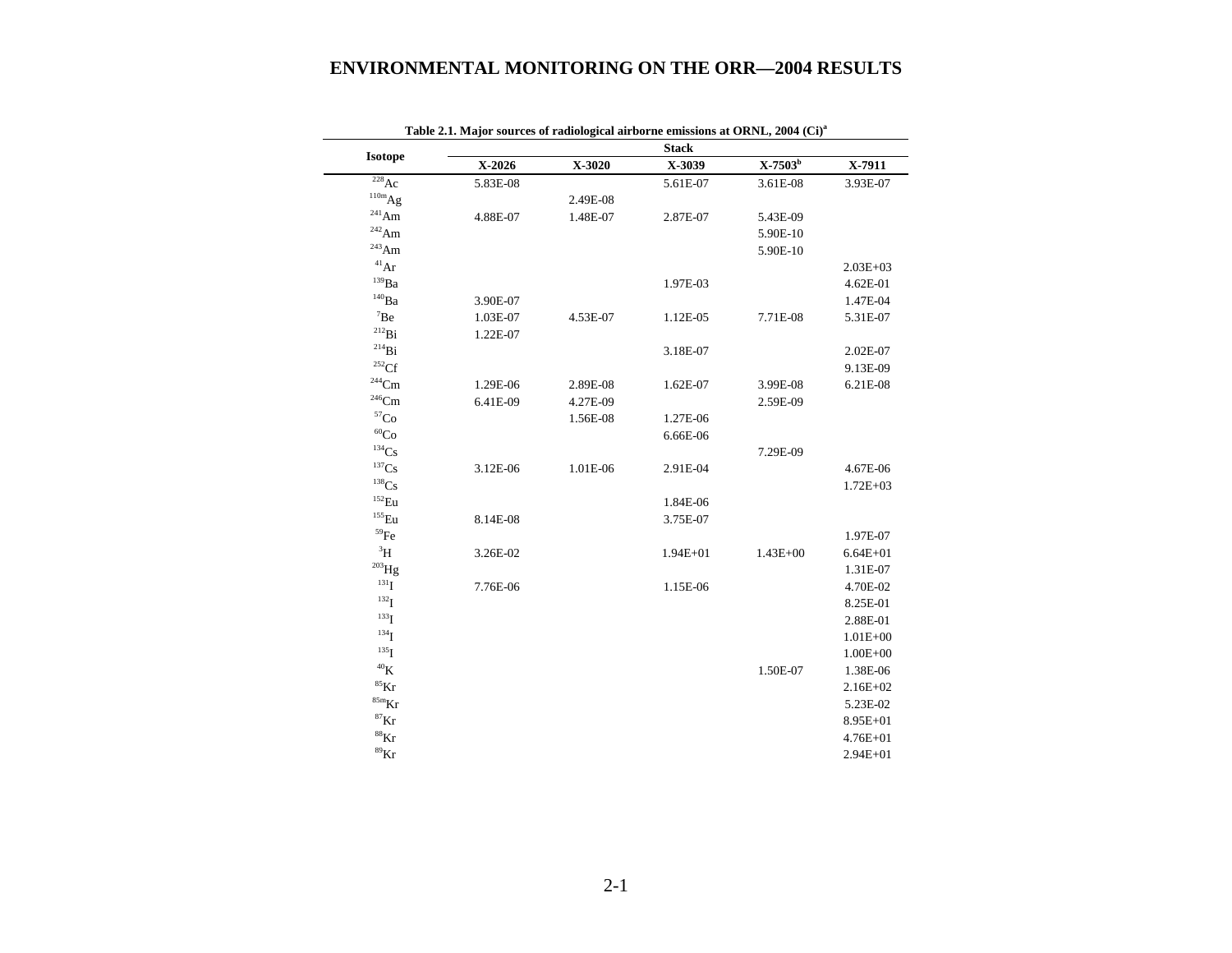| Table 2.1 (continued)<br><b>Stack</b> |          |          |              |            |              |  |  |  |  |
|---------------------------------------|----------|----------|--------------|------------|--------------|--|--|--|--|
| <b>Isotope</b>                        |          |          |              |            |              |  |  |  |  |
|                                       | X-2026   | X-3020   | X-3039       | $X-7503^b$ | X-7911       |  |  |  |  |
| $\overline{^{140}}La$                 |          |          |              |            | 1.58E-04     |  |  |  |  |
| $^{94}Nb$                             |          |          |              |            | 5.49E-08     |  |  |  |  |
| $95$ Nb                               |          |          |              |            | 1.15E-07     |  |  |  |  |
| $^{239}\mathrm{Np}$                   |          |          | 6.65E-07     |            |              |  |  |  |  |
| $147$ Nd                              |          |          |              | 1.17E-06   |              |  |  |  |  |
| $^{191}\mathrm{Os}$                   |          |          | 2.43E-01     |            |              |  |  |  |  |
| $^{210}Ph$                            | 2.93E-06 |          |              | 2.36E-06   |              |  |  |  |  |
| $^{212}Pb$                            | 6.12E-01 |          | $1.09E + 00$ | 9.04E-02   | 7.99E-02     |  |  |  |  |
| $^{214}Ph$                            |          |          |              |            | 1.20E-07     |  |  |  |  |
| $\mathrm{^{238}Pu}$                   | 4.92E-08 | 2.52E-08 | 3.16E-08     | 2.89E-09   | 9.11E-10     |  |  |  |  |
| $^{239}$ Pu                           | 1.24E-07 | 1.63E-07 | 9.13E-07     | 8.57E-09   | 1.54E-09     |  |  |  |  |
| $244$ Pu                              | 6.37E-09 | 3.51E-09 | 1.69E-08     | 1.92E-09   | 1.57E-08     |  |  |  |  |
| $^{228}Ra$                            | 5.83E-08 |          | 5.61E-07     | 3.61E-08   | 3.93E-07     |  |  |  |  |
| $^{75}\mathrm{Se}$                    |          |          | 3.96E-03     |            |              |  |  |  |  |
| $90$ Sr                               | 3.86E-07 | 7.70E-07 | 8.90E-05     | 1.21E-08   | 5.00E-06     |  |  |  |  |
| 228Th                                 | 4.05E-08 | 5.29E-09 | 1.10E-08     | 2.70E-09   | 1.59E-08     |  |  |  |  |
| 230Th                                 | 1.43E-08 | 9.00E-10 | 2.52E-08     | 1.91E-09   | 3.83E-08     |  |  |  |  |
| $232$ Th                              | 1.46E-09 | 1.20E-09 | 8.44E-09     | 8.10E-10   | 1.17E-08     |  |  |  |  |
| 234Th                                 |          |          | 2.74E-06     |            |              |  |  |  |  |
| $234$ U                               | 1.79E-07 | 8.12E-08 | 2.22E-07     | 1.24E-08   | 2.98E-08     |  |  |  |  |
| $235$ <sup>T</sup>                    | 2.75E-09 | 3.96E-09 | 2.02E-08     | 6.68E-10   | 1.86E-09     |  |  |  |  |
| $238$ <sup>U</sup>                    | 2.90E-09 | 4.61E-09 | 3.40E-08     | 1.95E-09   | 1.44E-08     |  |  |  |  |
| $\rm ^{131m}Xe$                       |          |          |              |            | $1.57E + 00$ |  |  |  |  |
| $^{133}\mathrm{Xe}$                   |          |          |              |            | 6.37E-03     |  |  |  |  |
| $\rm ^{133m}Xe$                       |          |          |              |            | $4.43E + 00$ |  |  |  |  |
| $^{135}\mathrm{Xe}$                   |          |          |              |            | $5.79E + 01$ |  |  |  |  |
| $^{135\mathrm{m}}\mathrm{Xe}$         |          |          |              |            | $2.58E + 02$ |  |  |  |  |
| $137$ Xe                              |          |          |              |            | $1.42E + 02$ |  |  |  |  |
| $^{138}\mathrm{Xe}$                   |          |          |              |            | $2.33E+02$   |  |  |  |  |
| $^{90}{\rm Y}$                        | 3.86E-07 | 7.70E-07 | 8.90E-05     | 1.21E-08   | 5.00E-06     |  |  |  |  |

 $a^2$ 1 Ci = 3.7E+10 Bq.

*<sup>b</sup>*Formerly 7512.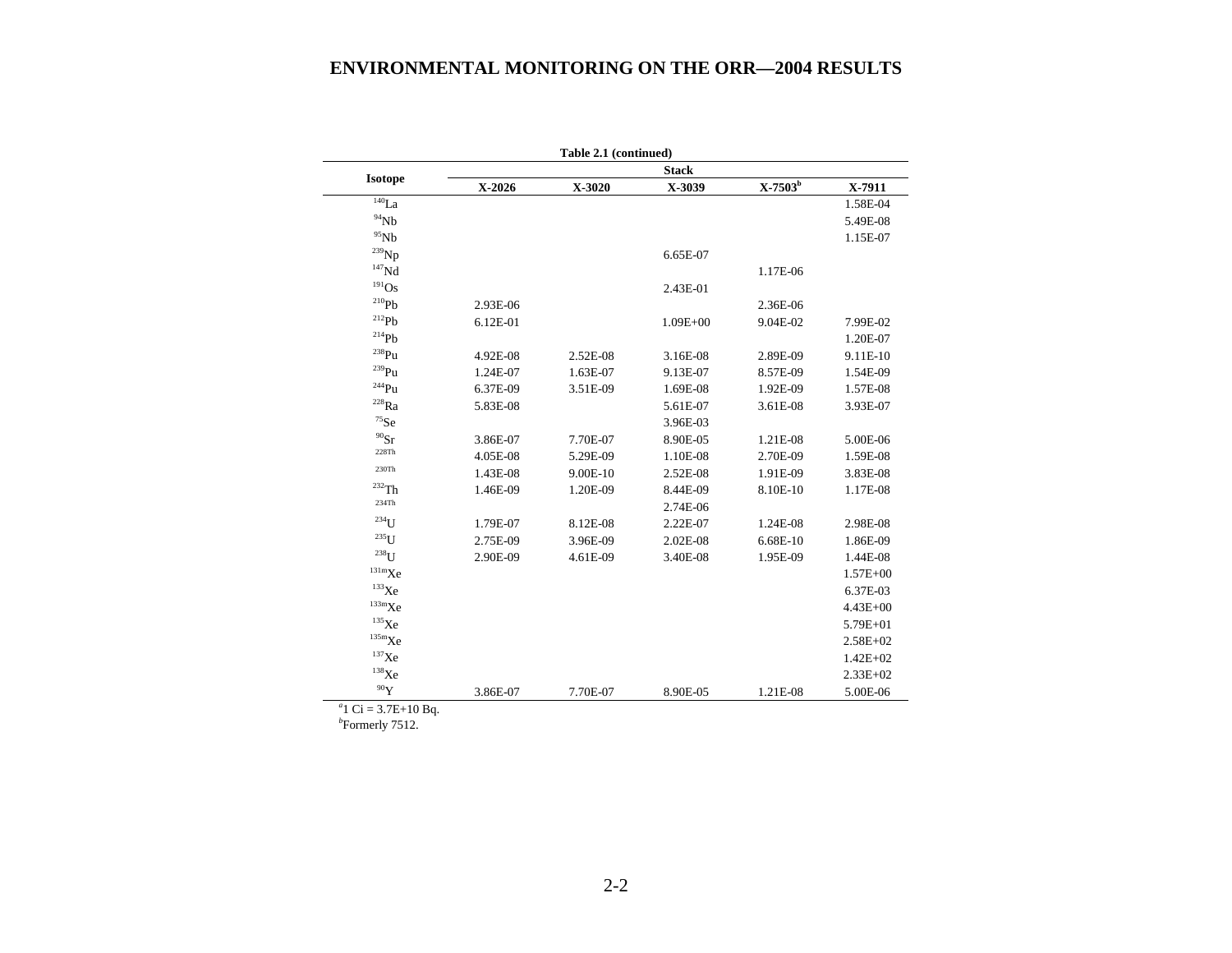| Parameter                   | N det/<br>N total | Min(b)      | Max(b)             | Avg(c)            | Reference<br>value | Number of values<br>exceeding<br>Reference [ref] (d) |
|-----------------------------|-------------------|-------------|--------------------|-------------------|--------------------|------------------------------------------------------|
|                             |                   |             | Downgradient Wells |                   |                    |                                                      |
| Field measurements          |                   |             |                    |                   |                    |                                                      |
| Conductivity (mS/cm)        | 4/4               | 0.57        | 1.2                | 0.89              | n/a                | n/a                                                  |
| Dissolved Oxygen (ppm)      | 4/4               | 1.9         | 3.5                | 2.6               | n/a                | n/a                                                  |
| pH (Std Unit)               | 4/4               | 6.9         | 10                 | n/a               | n/a                | n/a                                                  |
| Temperature (deq C)         | 4/4               | 11          | 14                 | $12 \overline{ }$ | 30.5               | 0[1]                                                 |
| Turbidity (NTU)             | 4/4               | 0.0         | 10                 | 4.5               | 1                  | 2[2]                                                 |
| Radionuclides $(pCi/L)$ (e) |                   |             |                    |                   |                    |                                                      |
| Beta activity               | 1/4               | $UI.9*$     | $5.0*$             | $~2*$             | 50                 | 0[2]                                                 |
| Lead-214                    | 2/2               | $7.8*$      | $26*$              | 17                | n/a                | n/a                                                  |
| Strontium-89/90             | 2/4               | $U - 0.037$ | $1.9*$             | ~10.76            | 40                 | 0[4]                                                 |
| Tritium                     | 3/4               | $U160*$     | 890*               | ~2370             | 20,000             | 0[2]                                                 |

**Table 2.2. Constituents in Waste Area Grouping (WAG) 1 at ORNL, March 2004 (a)** 

(a) All values were included in the calculations. Only parameters that have detections in one or more samples are listed in the table.

The sampling and analysis plan contains a complete list of analyses performed.

(b) Prefix "U" indicates that the value was undetected at the MDA.

(c) A tilde (~) indicates that estimated values and/or detection limits were used in the calculation.

(d) If a reference limit exists, the source is coded as:

 1 Rules of Tennessee Department of Environment and Conservation, Division of Water Pollution Control, Chapter 1200-4-3, General Water Quality Criteria, Domestic Water Supply, as amended.

2 40 CFR Part 141--National Primary Drinking Water Regulations, Subparts B and G, as amended.

3 40 CFR Part 143--National Secondary Drinking Water Regulations, as amended.

4 DOE Order 5400.5, Chapter III, Derived Concentration Guides for Air and Water.

(e) Individual and average radionuclide concentrations significantly greater than zero are identified by an \*. Detected radionuclides are those detected above MDA.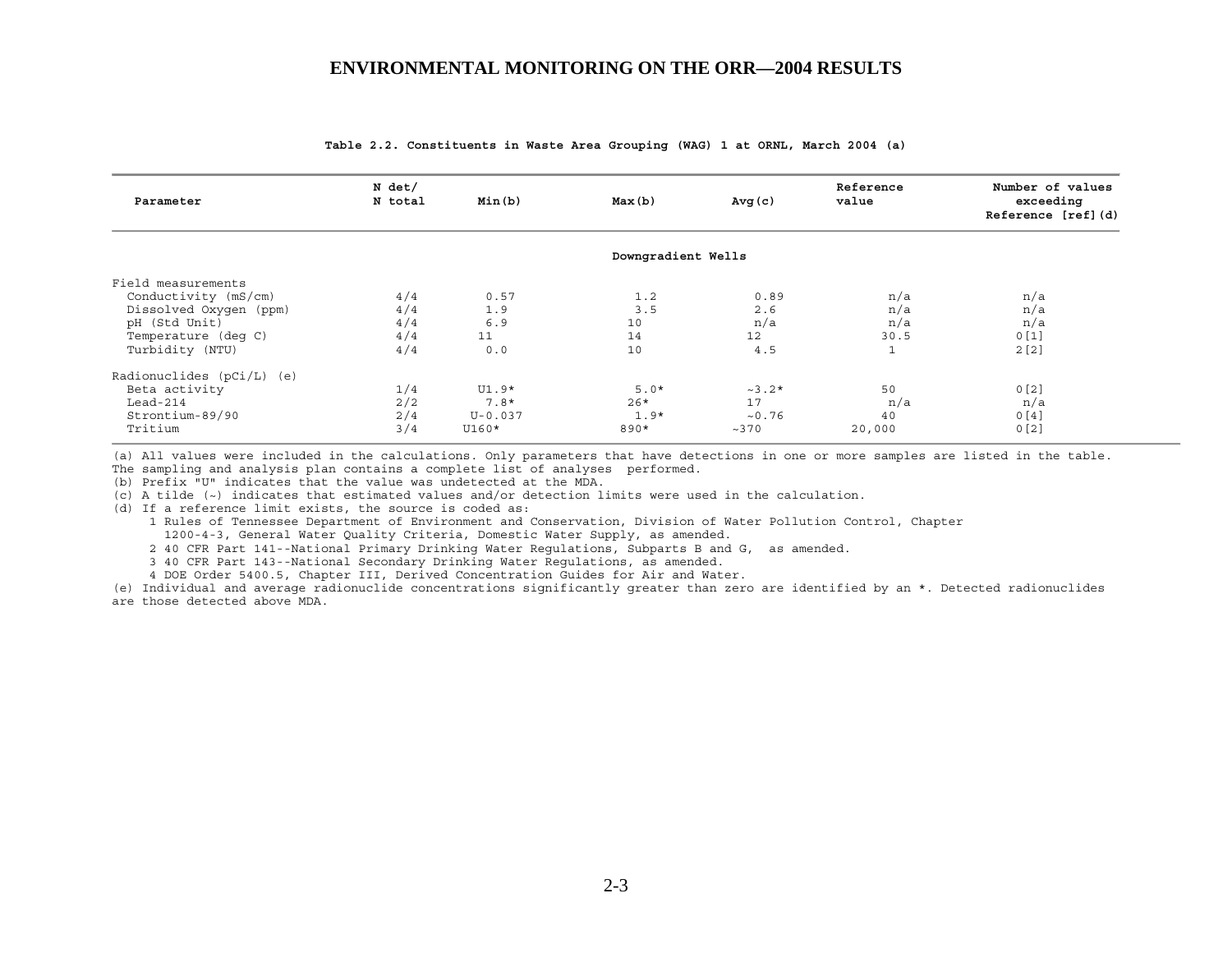| Parameter              | N det/<br>N total | Min(b)    | Max(b)             | Avg(c)    | Reference<br>value | Number of values<br>exceeding<br>reference [ref] (d) |
|------------------------|-------------------|-----------|--------------------|-----------|--------------------|------------------------------------------------------|
|                        |                   |           | Downgradient Wells |           |                    |                                                      |
| Field measurements     |                   |           |                    |           |                    |                                                      |
| Conductivity (mS/cm)   | 8/8               | 0.26      | 0.95               | 0.61      | n/a                | n/a                                                  |
| Dissolved Oxygen (ppm) | 8/8               | 1.4       | 5.6                | 2.4       | n/a                | n/a                                                  |
| pH (Std Unit)          | 8/8               | 6.4       | 9.8                | n/a       | n/a                | n/a                                                  |
| Temperature (deq C)    | 8/8               | 14        | 19                 | 16        | 30.5               | 0[1]                                                 |
| Turbidity (NTU)        | 8/8               | 0.0       | 480                | 97        | $\mathbf{1}$       | 7[2]                                                 |
| Metals $(mq/L)$        |                   |           |                    |           |                    |                                                      |
| Aluminum               | 3/4               | < 0.0091  | 0.046              | ~10.027   | (0.05, 0.2)        | 4 [3]                                                |
| Antimony               | 1/4               | < 0.00028 | 0.00093            | ~10.00044 | 0.006              | 0[1]                                                 |
| Barium                 | 4/4               | 0.099     | 0.68               | 0.31      | 2                  | 0[1]                                                 |
| Boron                  | 4/4               | 0.0049    | 0.073              | 0.03      | n/a                | n/a                                                  |
| Cadmium                | 2/4               | < 0.00004 | 0.00019            | ~10.00008 | 0.005              | 0[1]                                                 |
| Calcium                | 4/4               | 46        | 290                | 140       | n/a                | n/a                                                  |
| Chromium               | 2/4               | < 0.00038 | 0.12               | ~10.054   | $\mathbf{1}$       | 0[1]                                                 |
| Cobalt                 | 4/4               | 0.00022   | 0.0069             | 0.0023    | n/a                | n/a                                                  |
| Copper                 | 3/4               | < 0.00069 | 0.0066             | ~10.0023  | 1.3                | 0[2]                                                 |
| Iron                   | 4/4               | 0.51      | 18                 | 5.2       | 0.3                | 4[3]                                                 |
| Lead                   | 4/4               | 0.00009   | 0.00082            | 0.00044   | 0.005              | 0[1]                                                 |
| Lithium                | 4/4               | 0.00028   | 0.023              | 0.012     | n/a                | n/a                                                  |
| Magnesium              | 4/4               | E3.7      | E20                | ~14       | n/a                | n/a                                                  |
| Manqanese              | 4/4               | 0.019     | 0.19               | 0.1       | 0.05               | 3[3]                                                 |
| Molybdenum             | 3/4               | < 0.0002  | 0.0015             | ~10.00085 | n/a                | n/a                                                  |
| Nickel                 | 4/4               | 0.0036    | 0.22               | 0.084     | 0.1                | 1[1]                                                 |

#### **Table 2.3. Constituents in Waste Area Grouping (WAG) 2 at ORNL, April 2004 (a)**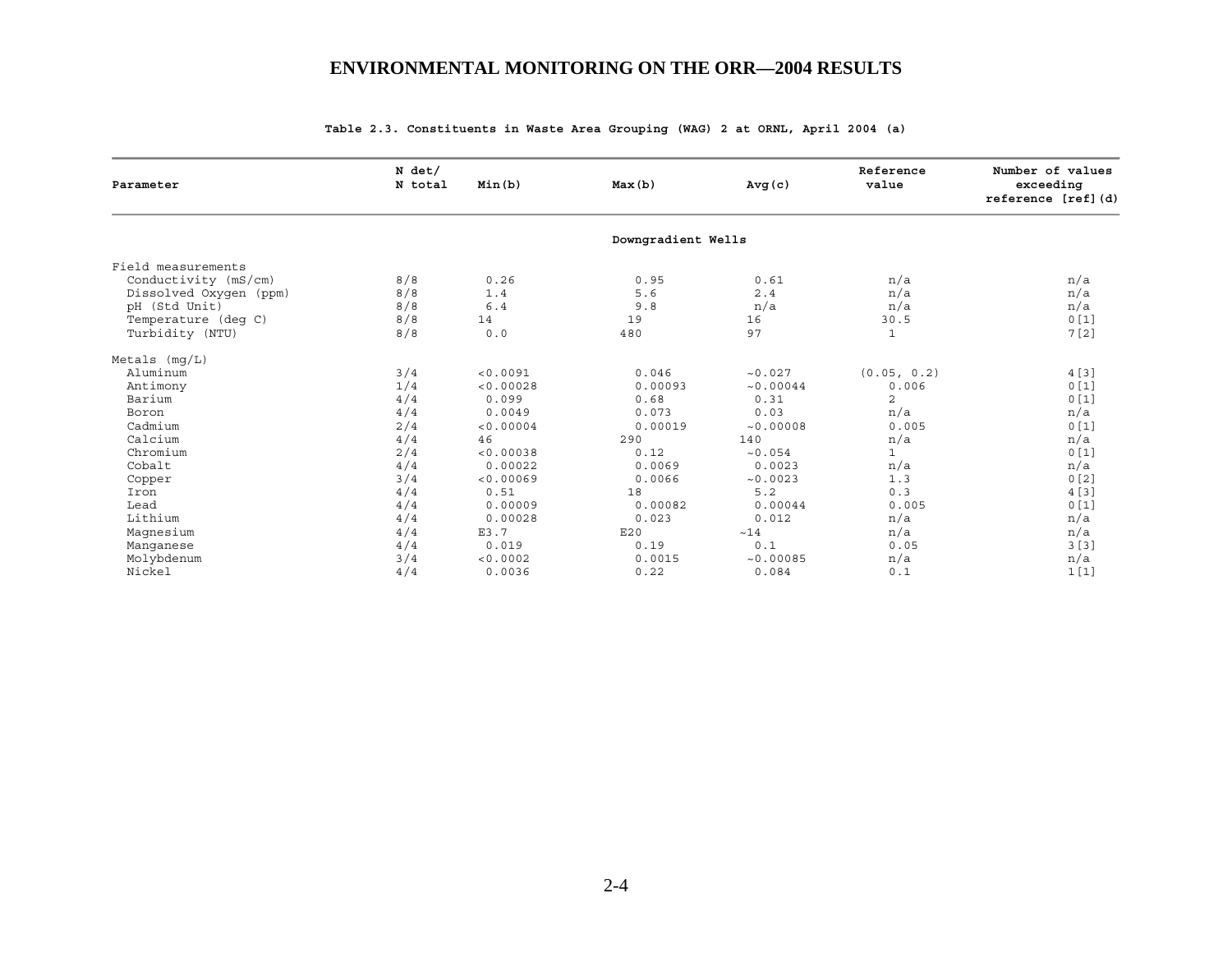| Parameter                   | $N$ det/<br>N total | Min(b)     | Max(b)           | Avg(c)    | Reference<br>value | Number of values<br>exceeding<br>reference [ref] (d) |
|-----------------------------|---------------------|------------|------------------|-----------|--------------------|------------------------------------------------------|
|                             |                     |            |                  |           |                    |                                                      |
| Phosphorous                 | 4/4                 | 0.012      | 0.12             | 0.052     | n/a                | n/a                                                  |
| Potassium                   | 4/4                 | 1.0        | 3.0              | 2.2       | n/a                | n/a                                                  |
| Selenium                    | 3/4                 | 0.0028     | < 0.0064         | ~10.0045  | 0.05               | 0[1]                                                 |
| Silicon                     | 4/4                 | 2.4        | 9.3              | 7.0       | n/a                | n/a                                                  |
| Silver                      | 3/4                 | < 0.00004  | 0.00035          | ~10.00021 | 0.1                | 0[3]                                                 |
| Sodium                      | 4/4                 | 11         | 24               | 15        | n/a                | n/a                                                  |
| Strontium                   | 4/4                 | 0.089      | 0.66             | 0.33      | n/a                | n/a                                                  |
| Sulfur                      | 4/4                 | 0.32       | 6.6              | 4.0       | n/a                | n/a                                                  |
| Thallium                    | 4/4                 | 0.00004    | 0.00064          | 0.00021   | 0.002              | 0[1]                                                 |
| Titanium                    | 4/4                 | 0.00087    | 0.0033           | 0.0016    | n/a                | n/a                                                  |
| Uranium                     | 4/4                 | 0.00008    | 0.0025           | 0.0013    | n/a                | n/a                                                  |
| Vanadium                    | 1/4                 | < 0.0054   | 0.032            | ~10.012   | n/a                | n/a                                                  |
| Zinc                        | 4/4                 | 0.0026     | 0.029            | 0.0095    | 5                  | 0[3]                                                 |
| Zirconium                   | 1/4                 | < 0.00022  | 0.001            | ~10.00042 | n/a                | n/a                                                  |
| Radionuclides $(pCi/L)$ (e) |                     |            |                  |           |                    |                                                      |
| Alpha activity              | 2/8                 | $U-2.5$    | $11*$            | $~2.3.2*$ | 15                 | 0[2]                                                 |
| Beta activity               | 1/8                 | $U-1.9$    | $260*$           | ~235      | 50                 | 1[2]                                                 |
| Strontium-89/90             | 1/8                 | $U - 0.75$ | $130*$           | ~16       | 40                 | 1[4]                                                 |
| Tritium                     | 5/8                 | U23        | $32,000*$        | ~1000     | 20,000             | 2[2]                                                 |
|                             |                     |            | Upgradient Wells |           |                    |                                                      |
| Field measurements          |                     |            |                  |           |                    |                                                      |
| Conductivity (mS/cm)        | 10/10               | 0.38       | 0.78             | 0.57      | n/a                | n/a                                                  |
| Dissolved Oxygen (ppm)      | 10/10               | 0.9        | 6.7              | 3.3       | n/a                | n/a                                                  |
| pH (Std Unit)               | 10/10               | 6.6        | 9.6              | n/a       | n/a                | n/a                                                  |

**Table 2.3 (continued)**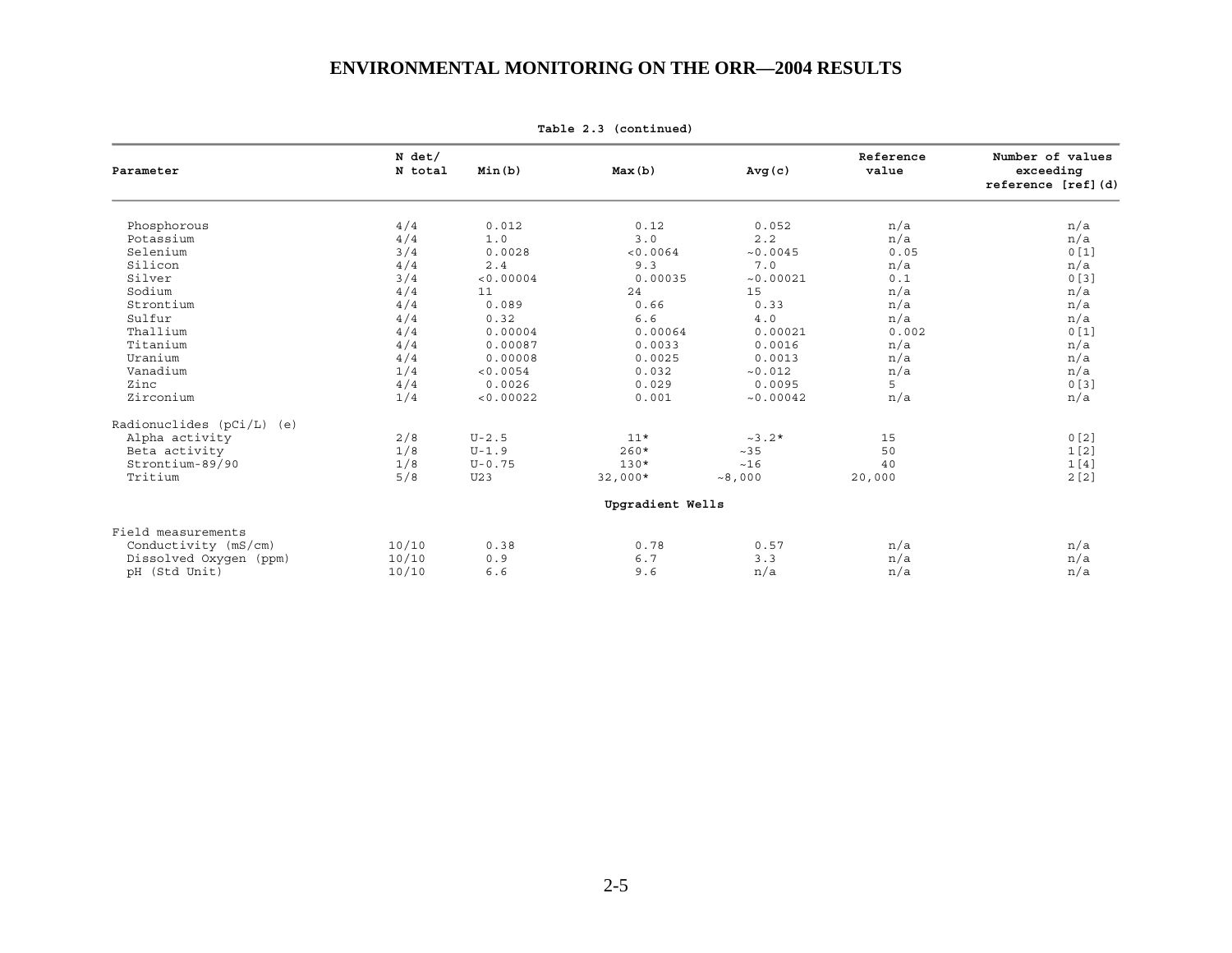| Parameter                              | N det/<br>N total | Min(b)     | Max(b)     | Avg(c)   | Reference<br>value | Number of values<br>exceeding<br>reference [ref] (d) |
|----------------------------------------|-------------------|------------|------------|----------|--------------------|------------------------------------------------------|
| Temperature (deg C)<br>Turbidity (NTU) | 10/10<br>10/10    | 12<br>0.0  | 17<br>290  | 14<br>35 | 30.5               | 0[1]<br>8[2]                                         |
| Radionuclides $(pCi/L)$ (e)            |                   |            |            |          |                    |                                                      |
| Alpha activity                         | 2/10              | $U - 0.54$ | $7.8*$     | $~2.0*$  | 15                 | 0[2]                                                 |
| Beta activity                          | 1/10              | $U-2.2$    | $15*$      | ~2.3     | 50                 | 0[2]                                                 |
| $Lead-214$                             | 1/1               | $9.2*$     | $9.2*$     | n/a      | n/a                | n/a                                                  |
| Potassium-40                           | 3/10              | U0.0       | $52*$      | $~21*$   | 280                | 0[4]                                                 |
| Strontium-89/90                        | 1/10              | $U - 0.93$ | $4.7*$     | ~10.34   | 40                 | 0[4]                                                 |
| Tritium                                | 6/10              | $U - 87$   | $340,000*$ | ~235,000 | 20,000             | 1[2]                                                 |

**Table 2.3 (continued)** 

(a) All values were included in the calculations. Only parameters that have detections in one or more samples are listed in the table. The sampling and analysis plan contains a complete list of analyses performed.

(b) Prefix "U" indicates that the value was undetected at the MDA; "E" indicates that the percent difference between the parent sample and its serial dilution's concentration exceeds 10%; and "<" indicates the value for a parameter was not quantifiable at the analytical detection limit.

(c) A tilde (~) indicates that estimated values and/or detection limits were used in the calculation.

(d) If a reference limit exists, the source is coded as:

 1 Rules of Tennessee Department of Environment and Conservation, Division of Water Pollution Control, Chapter 1200-4-3, General Water Quality Criteria, Domestic Water Supply, as amended.

2 40 CFR Part 141--National Primary Drinking Water Regulations, Subparts B and G, as amended.

3 40 CFR Part 143--National Secondary Drinking Water Regulations, as amended.

4 DOE Order 5400.5, Chapter III, Derived Concentration Guides for Air and Water.

(e) Individual and average radionuclide concentrations significantly greater than zero are identified by an \*. Detected radionuclides are those detected above MDA.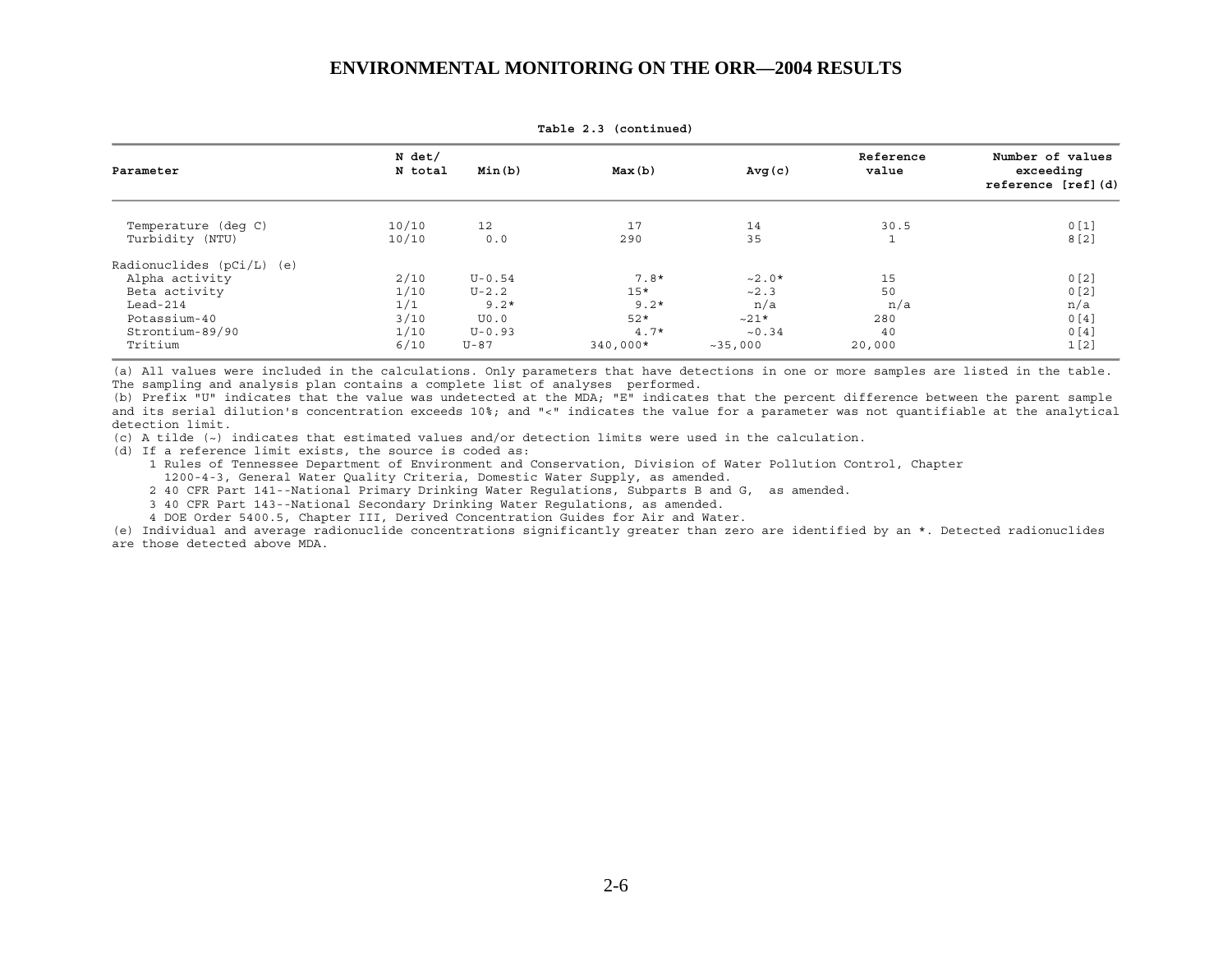| Parameter                   | N det/<br>N total | Min(b)     | Max(b)             | Avg(c)  | Reference<br>value | Number of values<br>exceeding<br>reference [ref] (d) |
|-----------------------------|-------------------|------------|--------------------|---------|--------------------|------------------------------------------------------|
|                             |                   |            | Downgradient Wells |         |                    |                                                      |
| Field measurements          |                   |            |                    |         |                    |                                                      |
| Conductivity (mS/cm)        | 7/7               | 0.28       | 0.97               | 0.52    | n/a                | n/a                                                  |
| Dissolved Oxygen (ppm)      | 7/7               | 0.5        | 4.8                | 2.5     | n/a                | n/a                                                  |
| pH (Std Unit)               | 7/7               | 6.4        | 9.9                | n/a     | n/a                | n/a                                                  |
| Temperature (deg C)         | 7/7               | 13         | 17                 | 15      | 30.5               | 0[1]                                                 |
| Turbidity (NTU)             | 7/7               | 0.0        | 320                | 74      | $\mathbf{1}$       | 5[2]                                                 |
| Radionuclides $(pCi/L)$ (e) |                   |            |                    |         |                    |                                                      |
| Alpha activity              | 1/7               | $U - 0.65$ | $21*$              | ~23.7   | 15                 | 1 <sub>[2]</sub>                                     |
| Beta activity               | 3/7               | $U-1.8$    | $1,600*$           | ~230    | 50                 | 1 <sub>[2]</sub>                                     |
| Strontium-89/90             | 2/7               | $U - 0.13$ | $920*$             | ~130    | 40                 | 1[4]                                                 |
| Thorium-230                 | 1/1               | $0.74*$    | $0.74*$            | n/a     | 12                 | 0[4]                                                 |
| Tritium                     | 4/7               | U30        | $400*$             | $~180*$ | 20,000             | 0[2]                                                 |
|                             |                   |            | Upgradient Wells   |         |                    |                                                      |
| Field measurements          |                   |            |                    |         |                    |                                                      |
| Conductivity (mS/cm)        | 2/2               | 0.52       | 0.57               | 0.55    | n/a                | n/a                                                  |
| Dissolved Oxygen (ppm)      | 2/2               | 2.0        | 2.0                | 2.0     | n/a                | n/a                                                  |
| pH (Std Unit)               | 2/2               | 6.9        | 7.8                | n/a     | n/a                | n/a                                                  |
| Temperature (deq C)         | 2/2               | 15         | 15                 | 15      | 30.5               | 0[1]                                                 |
| Turbidity (NTU)             | 2/2               | 3.0        | 280                | 140     | $\mathbf{1}$       | 2[2]                                                 |
| Radionuclides $(pCi/L)$ (e) |                   |            |                    |         |                    |                                                      |
| Beta activity               | 2/2               | $2.7*$     | $3.1*$             | $2.9*$  | 50                 | 0[2]                                                 |
| Tritium                     | 1/2               | U63        | $31,000*$          | ~16,000 | 20,000             | 1[2]                                                 |

**Table 2.4. Constituents in Waste Area Grouping (WAG) 8 at ORNL, April 2004 (a)** 

(a) All values were included in the calculations. Only parameters that have detections in one or more samples are listed in the table. The sampling and analysis plan contains a complete list of analyses performed.

(b) Prefix "U" indicates that the value was undetected at the MDA.

(c) A tilde (~) indicates that estimated values and/or detection limits were used in the calculation.

(d) If a reference limit exists, the source is coded as:

1 Rules of Tennessee Department of Environment and Conservation, Division of Water Pollution Control, Chapter

1200-4-3, General Water Quality Criteria, Domestic Water Supply, as amended.

2 40 CFR Part 141--National Primary Drinking Water Regulations, Subparts B and G, as amended.

3 40 CFR Part 143--National Secondary Drinking Water Regulations, as amended.

4 DOE Order 5400.5, Chapter III, Derived Concentration Guides for Air and Water.

(e) Individual and average radionuclide concentrations significantly greater than zero are identified by an \*. Detected radionuclides are those detected above MDA.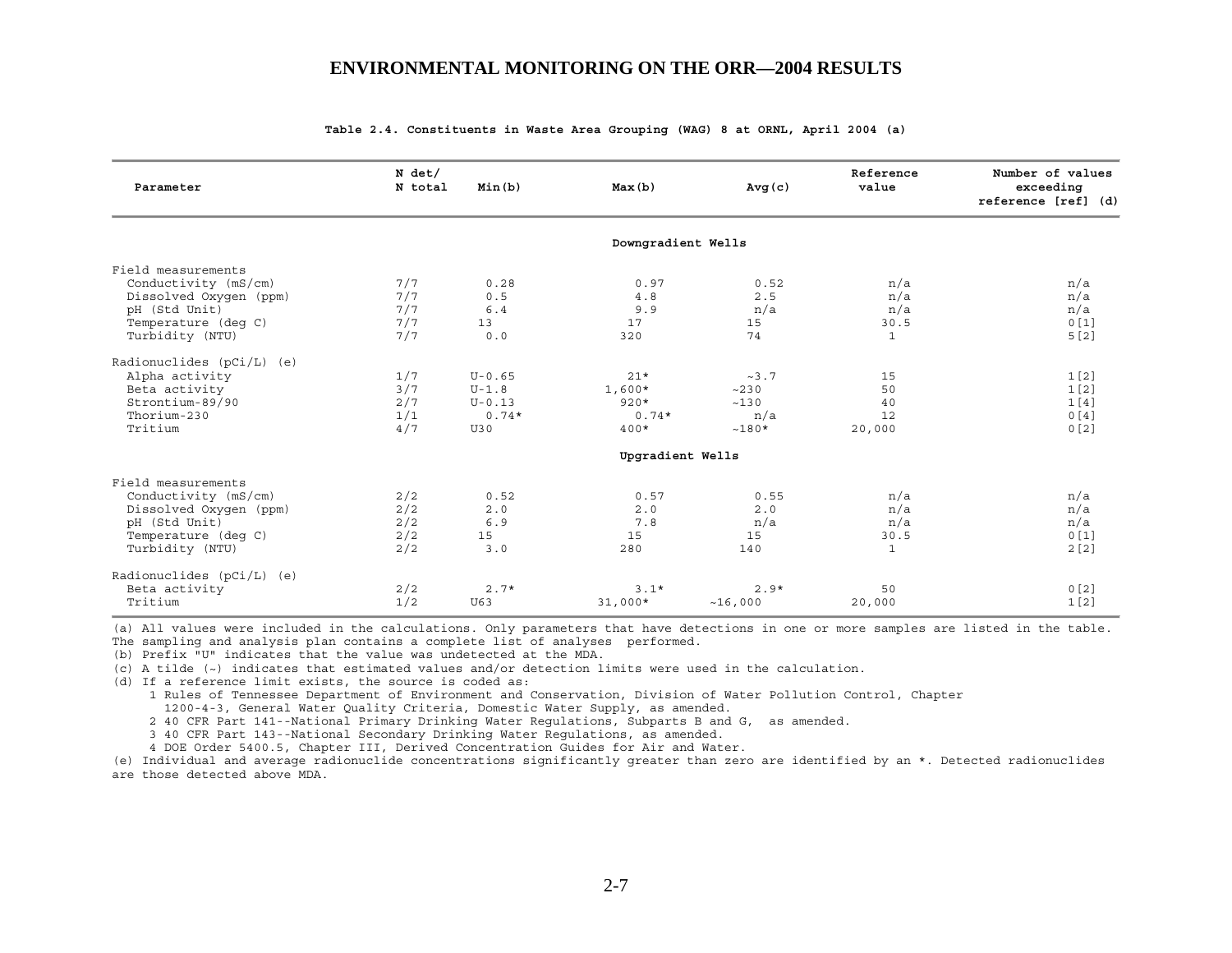| Parameter                     | N det/<br>N total | Min(b) | Max(b)               | Avg(c) | Reference<br>value | Number of values<br>exceeding<br>reference [ref] (d) |
|-------------------------------|-------------------|--------|----------------------|--------|--------------------|------------------------------------------------------|
|                               |                   |        | Downgradient Wells   |        |                    |                                                      |
| Field measurements            |                   |        |                      |        |                    |                                                      |
| Conductivity (mS/cm)          | 4/4               | 0.54   | 0.79                 | 0.69   | n/a                | n/a                                                  |
| Dissolved Oxygen (ppm)        | 4/4               | 0.9    | 4.2                  | 2.9    | n/a                | n/a                                                  |
| pH (Std Unit)                 | 4/4               | 7.0    | 7.3                  | n/a    | n/a                | n/a                                                  |
| Temperature (deq C)           | 4/4               | 14     | 17                   | 16     | 30.5               | 0[1]                                                 |
| Turbidity (NTU)               | 4/4               | 1.0    | 4.0                  | 2.0    | $\mathbf{1}$       | 2[2]                                                 |
| Radionuclides (pCi/L) (e)     |                   |        |                      |        |                    |                                                      |
| Alpha activity                | 1/4               | U0.11  | $6.1*$               | ~2.2   | 15                 | 0[2]                                                 |
| Tritium                       | 4/4               | $340*$ | $2,400*$             | 1,000  | 20,000             | 0[2]                                                 |
| Volatile organics $(\mu q/L)$ |                   |        |                      |        |                    |                                                      |
| 1,1,1-Trichloroethane         | 1/4               | UI.0   | 1.1                  | ~1.0   | 200                | 0[1]                                                 |
| 1,1-Dichloroethene            | 1/4               | UI.0   | 8.2                  | ~2.8   | 7                  | 1[1]                                                 |
| 1,2-Dichloroethene            | 3/4               | J0.76  | D <sub>2</sub> , 200 | ~560   | n/a                | n/a                                                  |
| Benzene                       | 1/4               | UI.0   | 7.3                  | ~2.6   | 5                  | 1[1]                                                 |
| Tetrachloroethene             | 1/4               | UI.0   | 8.1                  | ~2.8   | 5                  | 1[1]                                                 |
| Trichloroethene               | 3/4               | J0.44  | D7,500               | ~1,900 | 5                  | 2[1]                                                 |
| Vinyl chloride                | 1/4               | UI.0   | 17                   | ~5.0   | $\overline{a}$     | 1[1]                                                 |
|                               |                   |        | Upgradient Wells     |        |                    |                                                      |
| Field measurements            |                   |        |                      |        |                    |                                                      |
| Conductivity (mS/cm)          | 4/4               | 0.48   | 0.72                 | 0.63   | n/a                | n/a                                                  |
| Dissolved Oxygen (ppm)        | 4/4               | 1.8    | 2.4                  | 2.1    | n/a                | n/a                                                  |
| pH (Std Unit)                 | 4/4               | 6.8    | 8.0                  | n/a    | n/a                | n/a                                                  |
| Temperature (deq C)           | 4/4               | 13     | 15                   | 15     | 30.5               | 0[1]                                                 |
| Turbidity (NTU)               | 4/4               | 1.0    | 3.0                  | 2.3    | $\mathbf{1}$       | 3[2]                                                 |

**Table 2.5. Constituents in Waste Area Grouping (WAG) 17 at ORNL, March 2004 (a)**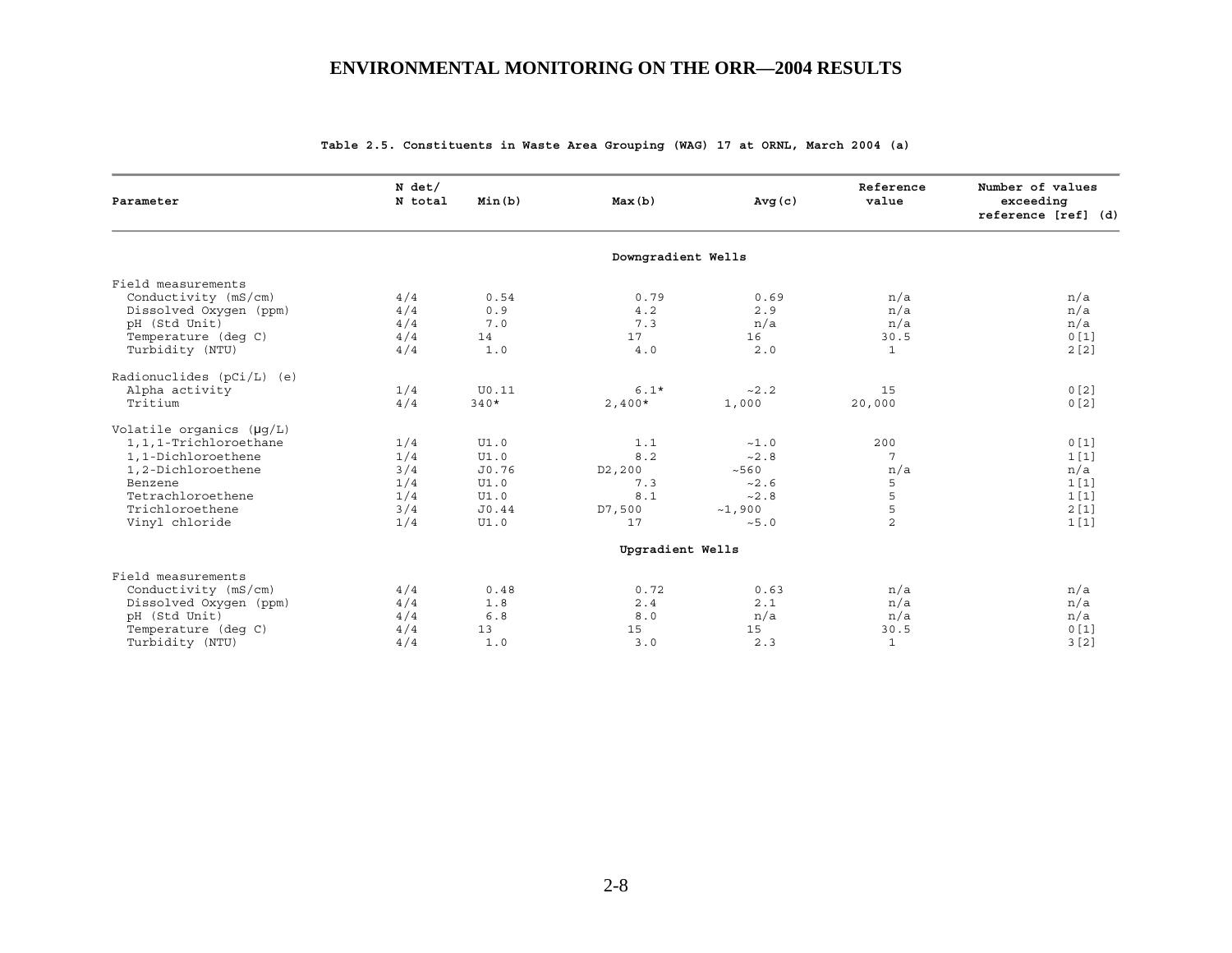**Table 2.5 (continued)** 

| Parameter                                                      | N det/<br>N total | Min(b)                   | Max(b)                     | Avg(c)                     | Reference<br>value      | Number of values<br>exceeding<br>reference [ref] (d) |
|----------------------------------------------------------------|-------------------|--------------------------|----------------------------|----------------------------|-------------------------|------------------------------------------------------|
| Radionuclides (pCi/L) (e)<br>Bismuth-214<br>$ڑ-214$<br>Tritium | 2/2<br>2/2<br>4/4 | $21*$<br>$21*$<br>$380*$ | $21*$<br>$23*$<br>$2,900*$ | $21*$<br>$22*$<br>$1,700*$ | 24,000<br>n/a<br>20,000 | 0[4]<br>n/a<br>0[2]                                  |

(a) All values were included in the calculations. Only parameters that have detections in one or more samples are listed in the table. The sampling and analysis plan contains a complete list of analyses performed.

(b) Prefix "J" indicates the value was estimated at or below the analytical detection limit by the laboratory; "U" indicates that the value was undetected at the analytical detection limit; and "D" indicates analyte was quantified in an analysis performed at a secondary dilution factor.

(c) A tilde (~) indicates that estimated values and/or detection limits were used in the calculation.

(d) If a reference limit exists, the source is coded as:

1 Rules of Tennessee Department of Environment and Conservation, Division of Water Pollution Control, Chapter

1200-4-3, General Water Quality Criteria, Domestic Water Supply, as amended.

2 40 CFR Part 141--National Primary Drinking Water Regulations, Subparts B and G, as amended.

3 40 CFR Part 143--National Secondary Drinking Water Regulations, as amended.

4 DOE Order 5400.5, Chapter III, Derived Concentration Guides for Air and Water.

(e) Individual and average radionuclide concentrations significantly greater than zero are identified by an \*. Detected radionuclides are those detected above MDA.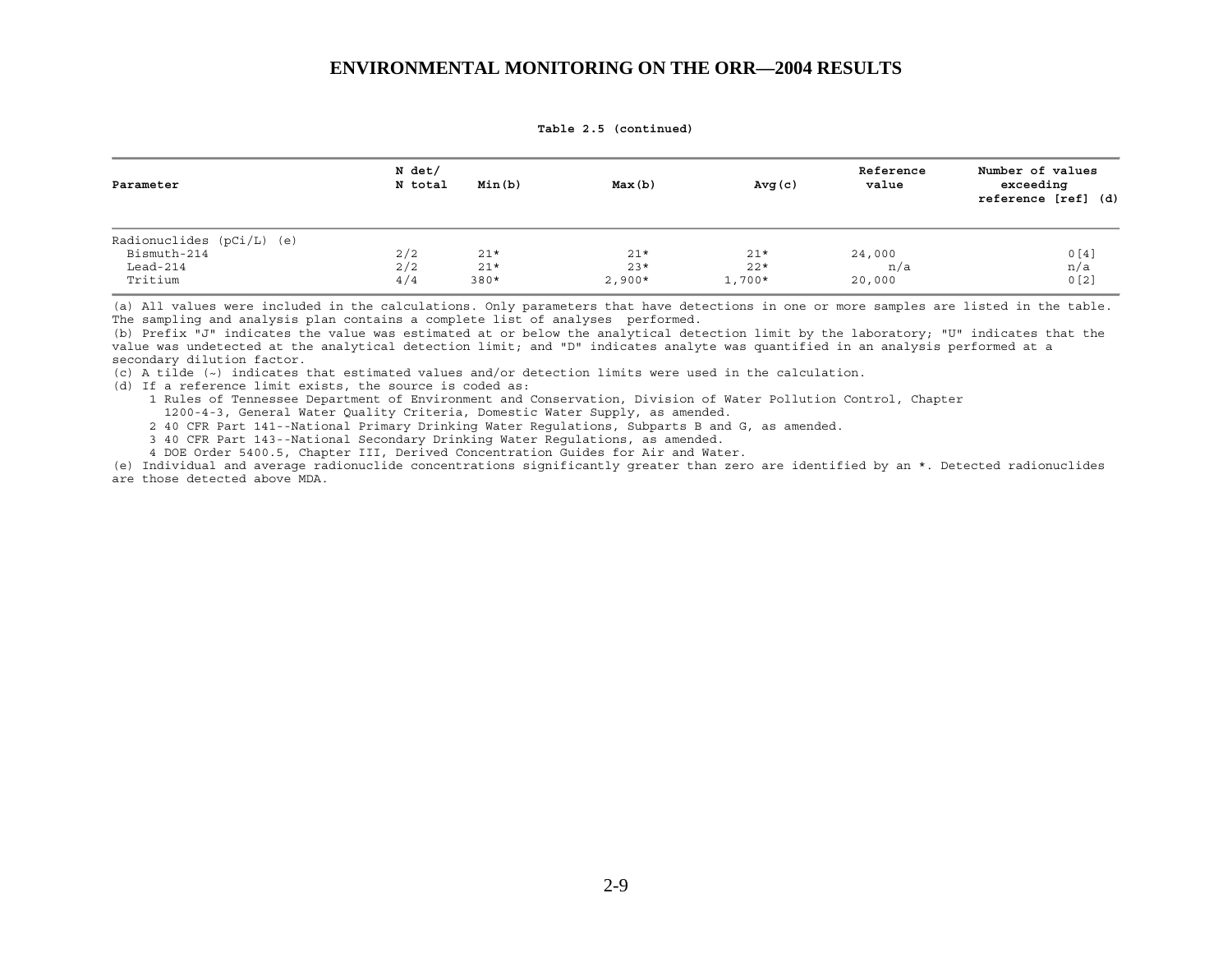| Parameter                     | N det/<br>N total | Min(b)    | Max(b)                     | Avg(c)     | Reference<br>value | Number of values<br>exceeding<br>Reference [ref] (d) |
|-------------------------------|-------------------|-----------|----------------------------|------------|--------------------|------------------------------------------------------|
|                               |                   |           | Melton Valley Exit Pathway |            |                    |                                                      |
| Field measurements            |                   |           |                            |            |                    |                                                      |
| Conductivity (mS/cm)          | 11/11             | 0.02      | 0.85                       | 0.38       | n/a                | n/a                                                  |
| Dissolved Oxygen (ppm)        | 11/11             | 1.4       | 8.1                        | $4.0$      | n/a                | n/a                                                  |
| pH (Std Unit)                 | 11/11             | 5.2       | 9.5                        | n/a        | n/a                | n/a                                                  |
| Temperature (deq C)           | 11/11             | 12        | 19                         | 15         | 30.5               | 0[2]                                                 |
| Turbidity (NTU)               | 10/10             | 0.0       | 68                         | 17         | $\mathbf{1}$       | 5[3]                                                 |
| Metals $(mq/L)$ -- Unfiltered |                   |           |                            |            |                    |                                                      |
| Aluminum                      | 8/10              | < 0.009   | 2.0                        | ~10.28     | (0.05, 0.2)        | 9[4]                                                 |
| Antimony                      | 2/10              | < 0.00028 | 0.00093                    | ~10.00036  | 0.006              | 0[2]                                                 |
| Arsenic                       | 1/10              | < 0.001   | 0.004                      | ~0.0014    | 0.01               | 0[2]                                                 |
| Barium                        | 10/10             | 0.018     | 0.68                       | 0.19       | $\overline{c}$     | 0 <sub>[2]</sub>                                     |
| Beryllium                     | 2/10              | < 0.00008 | 0.0004                     | ~10.00014  | 0.004              | 0[2]                                                 |
| Boron                         | 10/10             | 0.0049    | 0.82                       | 0.13       | n/a                | n/a                                                  |
| Cadmium                       | 6/10              | < 0.00004 | 0.00019                    | ~10.000068 | 0.005              | 0 <sub>[2]</sub>                                     |
| Calcium                       | 10/10             | 0.36      | 290                        | 64         | n/a                | n/a                                                  |
| Chromium                      | 8/10              | < 0.00038 | 0.12                       | ~10.026    | $\mathbf{1}$       | 0[2]                                                 |
| Cobalt                        | 8/10              | 0.0       | 0.0069                     | 0.0012     | n/a                | n/a                                                  |
| Copper                        | 6/10              | < 0.00069 | 0.0066                     | ~0.0018    | 1.3                | 0[3]                                                 |
| Iron                          | 10/10             | 0.048     | 18                         | 2.3        | 0.3                | 6 [4]                                                |
| Lead                          | 10/10             | 0.00009   | 0.009                      | 0.0013     | 0.005              | 1 <sub>[2]</sub>                                     |
| Lithium                       | 10/10             | 0.00028   | 0.039                      | 0.015      | n/a                | n/a                                                  |
| Magnesium                     | 10/10             | 0.26      | E20                        | ~1.4       | n/a                | n/a                                                  |
| Manqanese                     | 9/10              | < 0.002   | 0.19                       | ~10.048    | 0.05               | 3[4]                                                 |
| Molybdenum                    | 7/10              | < 0.0002  | 0.004                      | ~10.0012   | n/a                | n/a                                                  |
| Nickel                        | 10/10             | 0.0005    | 0.22                       | 0.036      | 0.1                | 1[2]                                                 |
| Phosphorous                   | 8/10              | < 0.01    | 0.12                       | ~10.035    | n/a                | n/a                                                  |
| Potassium                     | 10/10             | 0.45      | 3.3                        | 1.9        | n/a                | n/a                                                  |
| Selenium                      | 8/10              | < 0.001   | < 0.0064                   | ~10.0032   | 0.05               | 0[2]                                                 |
| Silicon                       | 10/10             | 2.4       | 9.3                        | 6.7        | n/a                | n/a                                                  |
| Silver                        | 7/10              | < 0.00004 | 0.00035                    | ~10.00013  | 0.1                | 0[4]                                                 |
| Sodium                        | 10/10             | E0.8      | E230                       | ~126       | n/a                | n/a                                                  |
| Strontium                     |                   |           | 0.66                       | 0.21       |                    |                                                      |
|                               | 10/10             | 0.003     |                            |            | n/a                | n/a                                                  |
| Sulfur                        | 10/10             | 0.061     | 12                         | 3.6        | n/a                | n/a                                                  |
| Thallium                      | 6/10              | < 0.00002 | 0.00064                    | ~10.00013  | 0.002              | 0[2]                                                 |
| Thorium                       | 2/10              | < 0.00009 | 0.001                      | ~10.00039  | n/a                | n/a                                                  |
| Titanium                      | 10/10             | 0.00087   | 0.029                      | 0.0057     | n/a                | n/a                                                  |

### **Table 2.6. ORNL Plant Perimeter Monitoring summary statistics from 2004 sampling events (a)**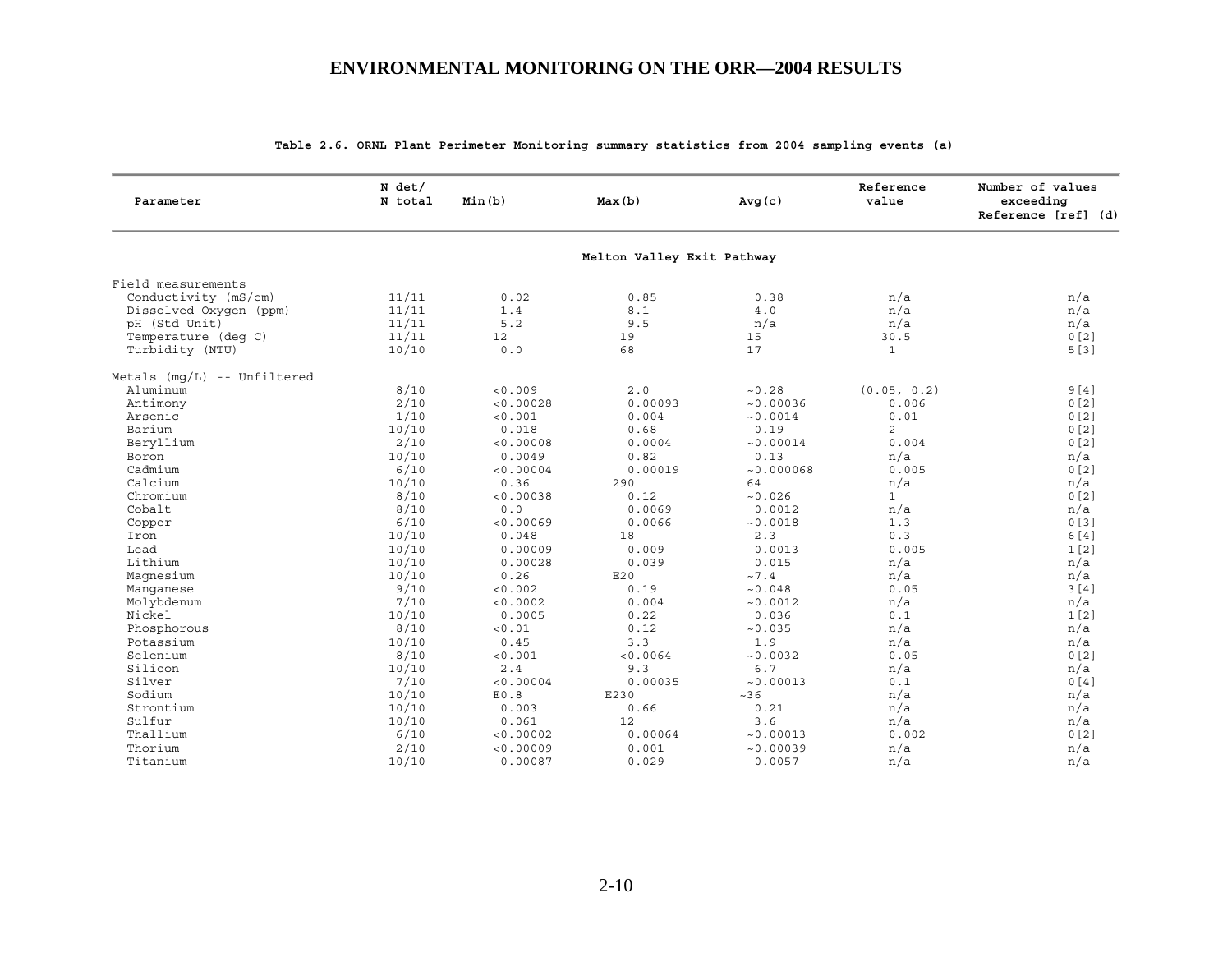| 9/10<br>Uranium<br>< 0.00002<br>0.0025<br>~10.00078<br>n/a<br>n/a<br>Vanadium<br>1/10<br>n/a<br>< 0.005<br>0.032<br>~10.0078<br>n/a<br>5<br>10/10<br>0[4]<br>Zinc<br>0.002<br>0.029<br>0.0092<br>Zirconium<br>5/10<br>0.00004<br>0.002<br>0.00053<br>n/a<br>n/a<br>2[3]<br>Alpha activity<br>1/1<br>n/a<br>$35*$<br>$35*$<br>15<br>1/1<br>n/a<br>Beta activity<br>3[3]<br>$280*$<br>$280*$<br>50<br>1/1<br>n/a<br>0[1]<br>Cesium-137<br>$14*$<br>$14*$<br>120<br>1/1<br>n/a<br>Strontium-89/90<br>3[1]<br>$140*$<br>$140*$<br>40<br>1/1<br>0[1]<br>Tritium<br>68,000*<br>n/a<br>68,000*<br>80,000<br>Alpha activity<br>2/11<br>$U-1.4$<br>$32*$<br>$\sim 4$ .8<br>15<br>2/11<br>Beta activity<br>$U-1.9$<br>~55<br>$340*$<br>50<br>3/3<br>Bismuth-214<br>$10*$<br>31<br>0[1]<br>$52*$<br>24,000<br>1/1<br>0[1]<br>Cesium-137<br>$26*$<br>$26*$<br>n/a<br>120<br>2/2<br>$57*$<br>$Lead-214$<br>$34*$<br>45<br>n/a<br>n/a<br>2/10<br>Potassium-40<br>$~16*$<br>0[1]<br>U0.0<br>$U37*$<br>280<br>2/11<br>3[1]<br>Strontium-89/90<br>$U - 0.27$<br>$140*$<br>~25<br>40<br>Tritium<br>8/11<br>0[1]<br>U31<br>$69,000*$<br>~12,000<br>80,000<br>Chloroform<br>1/11<br>J0.48<br>UI.0<br>~10.95<br>100 | Parameter | N det/<br>N total | Min(b) | Max(b) | Avg(c) | Reference<br>value | Number of values<br>exceeding<br>Reference [ref] (d) |
|------------------------------------------------------------------------------------------------------------------------------------------------------------------------------------------------------------------------------------------------------------------------------------------------------------------------------------------------------------------------------------------------------------------------------------------------------------------------------------------------------------------------------------------------------------------------------------------------------------------------------------------------------------------------------------------------------------------------------------------------------------------------------------------------------------------------------------------------------------------------------------------------------------------------------------------------------------------------------------------------------------------------------------------------------------------------------------------------------------------------------------------------------------------------------------------------|-----------|-------------------|--------|--------|--------|--------------------|------------------------------------------------------|
| Radionuclides (pCi/L) (e) -- Filtered<br>Radionuclides (pCi/L) (e) -- Unfiltered<br>Volatile organics $(\mu g/L)$ -- Unfiltered                                                                                                                                                                                                                                                                                                                                                                                                                                                                                                                                                                                                                                                                                                                                                                                                                                                                                                                                                                                                                                                                |           |                   |        |        |        |                    |                                                      |
|                                                                                                                                                                                                                                                                                                                                                                                                                                                                                                                                                                                                                                                                                                                                                                                                                                                                                                                                                                                                                                                                                                                                                                                                |           |                   |        |        |        |                    |                                                      |
|                                                                                                                                                                                                                                                                                                                                                                                                                                                                                                                                                                                                                                                                                                                                                                                                                                                                                                                                                                                                                                                                                                                                                                                                |           |                   |        |        |        |                    |                                                      |
|                                                                                                                                                                                                                                                                                                                                                                                                                                                                                                                                                                                                                                                                                                                                                                                                                                                                                                                                                                                                                                                                                                                                                                                                |           |                   |        |        |        |                    |                                                      |
|                                                                                                                                                                                                                                                                                                                                                                                                                                                                                                                                                                                                                                                                                                                                                                                                                                                                                                                                                                                                                                                                                                                                                                                                |           |                   |        |        |        |                    |                                                      |
|                                                                                                                                                                                                                                                                                                                                                                                                                                                                                                                                                                                                                                                                                                                                                                                                                                                                                                                                                                                                                                                                                                                                                                                                |           |                   |        |        |        |                    |                                                      |
|                                                                                                                                                                                                                                                                                                                                                                                                                                                                                                                                                                                                                                                                                                                                                                                                                                                                                                                                                                                                                                                                                                                                                                                                |           |                   |        |        |        |                    |                                                      |
|                                                                                                                                                                                                                                                                                                                                                                                                                                                                                                                                                                                                                                                                                                                                                                                                                                                                                                                                                                                                                                                                                                                                                                                                |           |                   |        |        |        |                    |                                                      |
|                                                                                                                                                                                                                                                                                                                                                                                                                                                                                                                                                                                                                                                                                                                                                                                                                                                                                                                                                                                                                                                                                                                                                                                                |           |                   |        |        |        |                    |                                                      |
|                                                                                                                                                                                                                                                                                                                                                                                                                                                                                                                                                                                                                                                                                                                                                                                                                                                                                                                                                                                                                                                                                                                                                                                                |           |                   |        |        |        |                    |                                                      |
|                                                                                                                                                                                                                                                                                                                                                                                                                                                                                                                                                                                                                                                                                                                                                                                                                                                                                                                                                                                                                                                                                                                                                                                                |           |                   |        |        |        |                    |                                                      |
|                                                                                                                                                                                                                                                                                                                                                                                                                                                                                                                                                                                                                                                                                                                                                                                                                                                                                                                                                                                                                                                                                                                                                                                                |           |                   |        |        |        |                    | 2[3]                                                 |
|                                                                                                                                                                                                                                                                                                                                                                                                                                                                                                                                                                                                                                                                                                                                                                                                                                                                                                                                                                                                                                                                                                                                                                                                |           |                   |        |        |        |                    | 3[3]                                                 |
|                                                                                                                                                                                                                                                                                                                                                                                                                                                                                                                                                                                                                                                                                                                                                                                                                                                                                                                                                                                                                                                                                                                                                                                                |           |                   |        |        |        |                    |                                                      |
|                                                                                                                                                                                                                                                                                                                                                                                                                                                                                                                                                                                                                                                                                                                                                                                                                                                                                                                                                                                                                                                                                                                                                                                                |           |                   |        |        |        |                    |                                                      |
|                                                                                                                                                                                                                                                                                                                                                                                                                                                                                                                                                                                                                                                                                                                                                                                                                                                                                                                                                                                                                                                                                                                                                                                                |           |                   |        |        |        |                    |                                                      |
|                                                                                                                                                                                                                                                                                                                                                                                                                                                                                                                                                                                                                                                                                                                                                                                                                                                                                                                                                                                                                                                                                                                                                                                                |           |                   |        |        |        |                    |                                                      |
|                                                                                                                                                                                                                                                                                                                                                                                                                                                                                                                                                                                                                                                                                                                                                                                                                                                                                                                                                                                                                                                                                                                                                                                                |           |                   |        |        |        |                    |                                                      |
|                                                                                                                                                                                                                                                                                                                                                                                                                                                                                                                                                                                                                                                                                                                                                                                                                                                                                                                                                                                                                                                                                                                                                                                                |           |                   |        |        |        |                    |                                                      |
|                                                                                                                                                                                                                                                                                                                                                                                                                                                                                                                                                                                                                                                                                                                                                                                                                                                                                                                                                                                                                                                                                                                                                                                                |           |                   |        |        |        |                    |                                                      |
|                                                                                                                                                                                                                                                                                                                                                                                                                                                                                                                                                                                                                                                                                                                                                                                                                                                                                                                                                                                                                                                                                                                                                                                                |           |                   |        |        |        |                    | 0[3]                                                 |
|                                                                                                                                                                                                                                                                                                                                                                                                                                                                                                                                                                                                                                                                                                                                                                                                                                                                                                                                                                                                                                                                                                                                                                                                | Toluene   | 1/11              | J0.45  | UI.0   | ~10.95 | 1,000              | 0[2]                                                 |

**Table 2.6 (continued)** 

(a) All values were included in the calculations. Only parameters that have detections in one or more samples are listed in the table. The sampling and analysis plan contains a complete list of analyses performed.

(b) Prefix "J" indicates the value was estimated at or below the analytical detection limit by the laboratory; "U" indicates that the value was undetected at the analytical detection limit or MDA; "E" indicates that the percent difference between the parent sample and its serial dilution's concentration exceeds 10%; and "<" indicates the value for a parameter was not quantifiable at the analytical detection limit.

(c) A tilde (~) indicates that estimated values and/or detection limits were used in the calculation.

(d) If a reference limit exists, the source is coded as:

1 DOE Order 5400.5, Chapter III, Derived Concentration Guides for Air and Water.

2 Rules of Tennessee Department of Environment and Conservation, Division of Water Pollution Control, Chapter

1200-4-3, General Water Quality Criteria, Domestic Water Supply, as amended.

3 40 CFR Part 141--National Primary Drinking Water Regulations, Subparts B and G, as amended.

4 40 CFR Part 143--National Secondary Drinking Water Regulations, as amended.

(e) Individual and average radionuclide concentrations significantly greater than zero are identified by an \*. Detected radionuclides are those detected above MDA.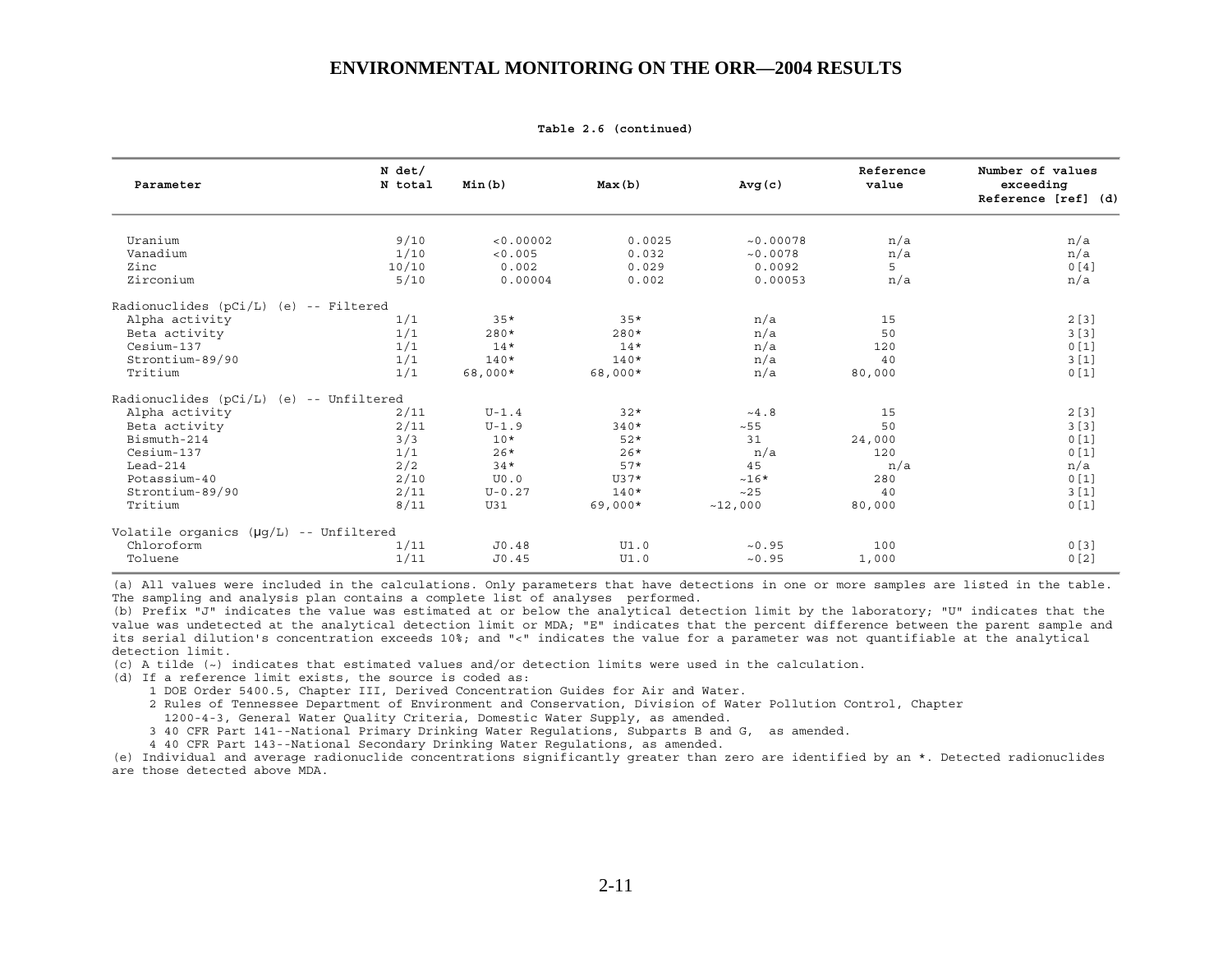|                | N det/  |         | Concentration $(pCi/L)$    |         | Standard |           | Percent of |
|----------------|---------|---------|----------------------------|---------|----------|-----------|------------|
| Parameter      | N total | Min(a)  | Max (a)                    | Avg(b)  | error(c) | DCG(d)    | DCG(e)     |
|                |         |         | White Oak Creek Headwaters |         |          |           |            |
| Alpha activity | 4/12    | 0.0     | $8.4*$                     | $2.7*$  | 0.68     | n/a       | n/a        |
| Beta activity  | 1/12    | $-2.5$  | $7.9*$                     | $2.2*$  | 1.0      | n/a       | n/a        |
| Carbon-14      | 0/12    | -48     | 150                        | $45*$   | 16       | 70,000    | n/a        |
| Cesium-137     | 0/12    | $-1.2$  | 1.6                        | 0.26    | 0.26     | 3,000     | n/a        |
| $Cobalt-60$    | 0/12    | $-0.47$ | $2.7*$                     | $0.94*$ | 0.3      | 5,000     | n/a        |
| Tritium        | 0/12    | $-970$  | 320                        | $-82$   | 97       | 2,000,000 | n/a        |

#### **Table 2.7. 2004 radionuclide concentrations in surface waters around ORNL**

(a) Individual radionuclide concentrations significantly greater than zero are identified by an \*.

(b) Average radionuclide concentrations significantly greater than zero are identified by an \*.

(c) Standard error of the mean.

(d) Derived concentration guide for ingestion of water. From DOE Order 5400.5.

(e) Average concentration as a percentage of the derived concentration guide (DCG), calculated only when a DCG exists and when at least one result is detected above MDA.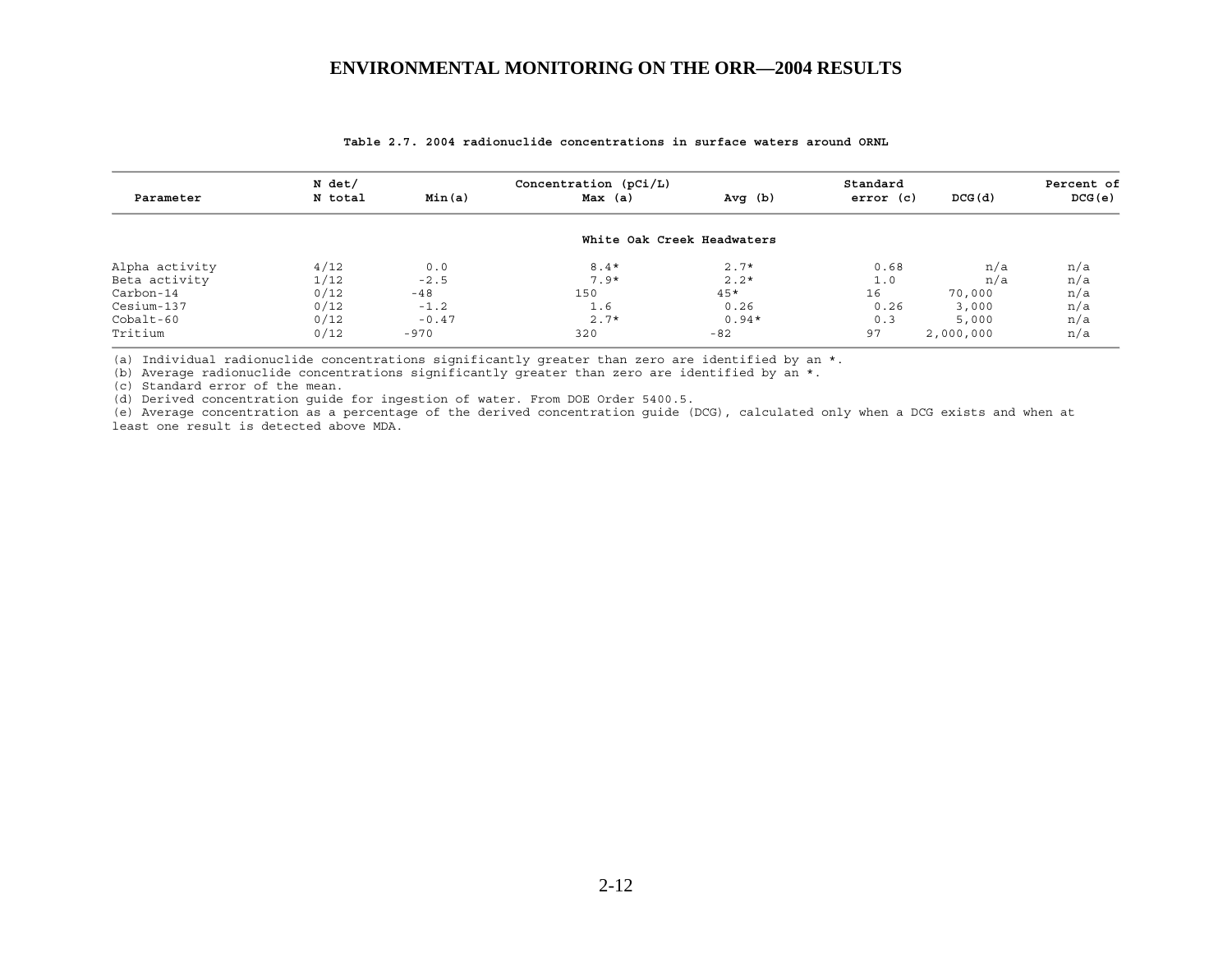|                | Result detected |                             | Percent of |        |  |
|----------------|-----------------|-----------------------------|------------|--------|--|
| Parameter      | above MDA?      | Concentration $(pCi/L)$ (a) | DCG (b)    | DCG(c) |  |
|                |                 | Outfall 004                 |            |        |  |
|                |                 |                             |            |        |  |
| Alpha activity |                 | 0.76                        | n/a        | n/a    |  |
| Beta activity  | yes             | $240*$                      | n/a        | n/a    |  |
| Cesium-137     | yes             | $41*$                       | 3,000      | 1.4    |  |
| $Cobalt-60$    |                 | 0.32                        | 5,000      | n/a    |  |
| Tritium        |                 | $490*$                      | 2,000,000  | n/a    |  |
|                |                 | Outfall 011                 |            |        |  |
| Alpha activity |                 | 0.66                        | n/a        | n/a    |  |
| Beta activity  |                 | $6.6*$                      | n/a        | n/a    |  |
| Cesium-137     |                 | $-0.81$                     | 3,000      | n/a    |  |
| $Cobalt-60$    |                 | $-1.4$                      | 5,000      | n/a    |  |
| Tritium        |                 | $440*$                      | 2,000,000  | n/a    |  |
|                |                 | Outfall 091                 |            |        |  |
| Alpha activity |                 | 1.7                         | n/a        | n/a    |  |
| Beta activity  |                 | 0.15                        | n/a        | n/a    |  |
| Cesium-137     |                 | 0.83                        | 3,000      | n/a    |  |
| Cobalt-60      |                 | $-0.82$                     | 5,000      | n/a    |  |
| Tritium        |                 | $-260$                      | 2,000,000  | n/a    |  |
|                |                 | Outfall 092                 |            |        |  |
| Alpha activity |                 | 0.052                       | n/a        | n/a    |  |
| Beta activity  |                 | 2.2                         | n/a        | n/a    |  |
| Cesium-137     |                 | $-3.5$                      | 3,000      | n/a    |  |
| $Cobalt-60$    |                 | 0.52                        | 5,000      | n/a    |  |
| Tritium        | yes             | $4,800*$                    | 2,000,000  | 0.24   |  |
|                |                 | Outfall 101                 |            |        |  |
|                |                 |                             |            |        |  |
| Alpha activity |                 | $2.8*$                      | n/a        | n/a    |  |
| Beta activity  | yes             | $15*$                       | n/a        | n/a    |  |
| Cesium-137     |                 | 0.69                        | 3,000      | n/a    |  |
| $Cobalt-60$    |                 | $-1.4$                      | 5,000      | n/a    |  |
| Tritium        |                 | 620*                        | 2,000,000  | n/a    |  |

#### **Table 2.8. 2004 radionuclide concentrations in stormwater at ORNL NPDES permitted locations**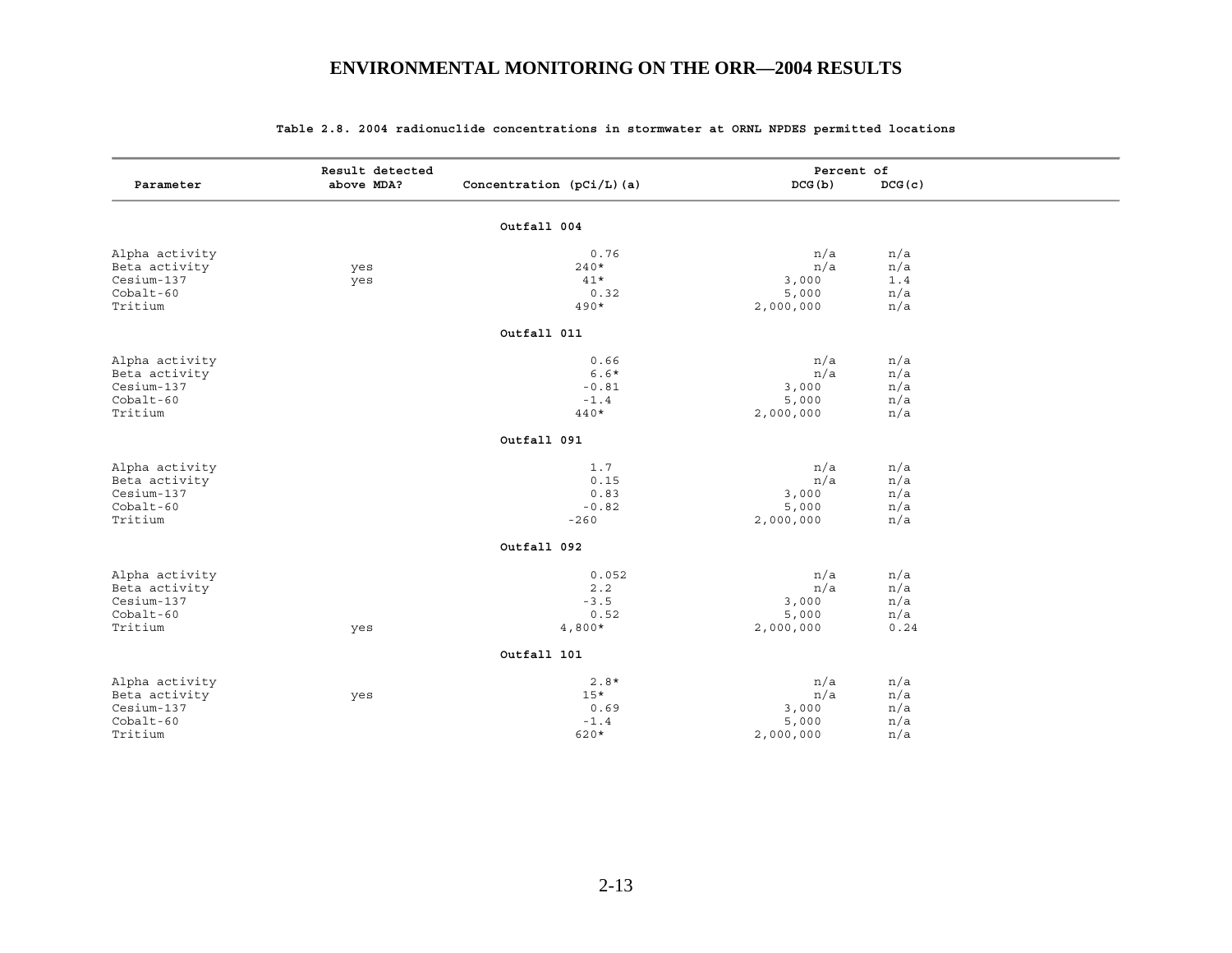|                | Result detected |                             | Percent of |        |  |
|----------------|-----------------|-----------------------------|------------|--------|--|
| Parameter      | above MDA?      | Concentration $(pCi/L)$ (a) | DCG(b)     | DCG(c) |  |
|                |                 | Outfall 111                 |            |        |  |
| Alpha activity | yes             | $2.4*$                      | n/a        | n/a    |  |
| Beta activity  |                 | 3.1                         | n/a        | n/a    |  |
| Cesium-137     |                 | 1.8                         | 3,000      | n/a    |  |
| Cobalt-60      |                 | $-0.31$                     | 5,000      | n/a    |  |
| Tritium        |                 | 32                          | 2,000,000  | n/a    |  |
|                |                 | Outfall 114                 |            |        |  |
| Alpha activity | yes             | $2.8*$                      | n/a        | n/a    |  |
| Beta activity  | yes             | $7.2*$                      | n/a        | n/a    |  |
| Cesium-137     |                 | $1.6*$                      | 3,000      | n/a    |  |
| Cobalt-60      |                 | $1.4*$                      | 5,000      | n/a    |  |
| Tritium        |                 | $-25$                       | 2,000,000  | n/a    |  |
|                |                 | Outfall 164                 |            |        |  |
| Alpha activity |                 | 0.19                        | n/a        | n/a    |  |
| Beta activity  | yes             | $26*$                       | n/a        | n/a    |  |
| Cesium-137     |                 | 0.75                        | 3,000      | n/a    |  |
| Cobalt-60      |                 | 0.74                        | 5,000      | n/a    |  |
| Tritium        |                 | 10                          | 2,000,000  | n/a    |  |
|                |                 | Outfall 165                 |            |        |  |
| Alpha activity | yes             | $5.6*$                      | n/a        | n/a    |  |
| Beta activity  | yes             | $72*$                       | n/a        | n/a    |  |
| Cesium-137     |                 | 1.7                         | 3,000      | n/a    |  |
| $Cobalt-60$    |                 | 0.85                        | 5,000      | n/a    |  |
| Tritium        |                 | 300                         | 2,000,000  | n/a    |  |
|                |                 | Outfall 191                 |            |        |  |
| Alpha activity |                 | $1.2*$                      | n/a        | n/a    |  |
| Beta activity  |                 | $2.6$                       | n/a        | n/a    |  |
| Cesium-137     |                 | 0.67                        | 3,000      | n/a    |  |
| $Cobalt-60$    |                 | 0.38                        | 5,000      | n/a    |  |
| Tritium        |                 | 130                         | 2,000,000  | n/a    |  |

**Table 2.8 (continued)**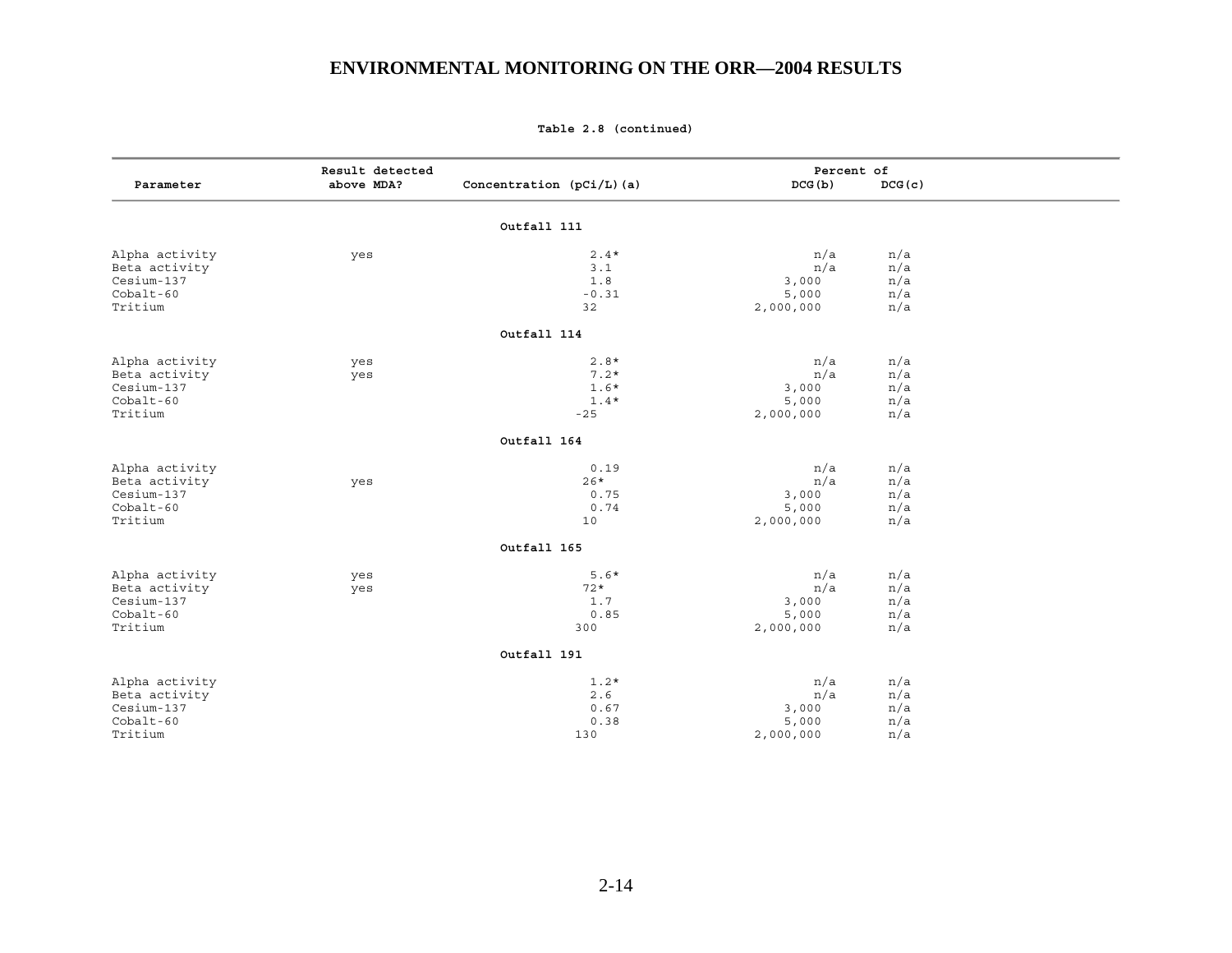|                | Result detected |                             | Percent of |        |  |
|----------------|-----------------|-----------------------------|------------|--------|--|
| Parameter      | above MDA?      | Concentration $(pCi/L)$ (a) | DCG(b)     | DCG(c) |  |
|                |                 | Outfall 204                 |            |        |  |
| Alpha activity |                 | $3.4*$                      | n/a        | n/a    |  |
| Beta activity  | yes             | $240*$                      | n/a        | n/a    |  |
| Cesium-137     | yes             | $23*$                       | 3,000      | 0.77   |  |
| Cobalt-60      |                 | 0.14                        | 5,000      | n/a    |  |
| Tritium        | yes             | $7,900*$                    | 2,000,000  | 0.4    |  |
|                |                 | Outfall 208                 |            |        |  |
| Alpha activity |                 | $-1.7$                      | n/a        | n/a    |  |
| Beta activity  |                 | $5.8*$                      | n/a        | n/a    |  |
| Cesium-137     |                 | 0.97                        | 3,000      | n/a    |  |
| Cobalt-60      |                 | 0.4                         | 5,000      | n/a    |  |
| Tritium        |                 | 120                         | 2,000,000  | n/a    |  |
|                |                 | Outfall 209                 |            |        |  |
| Alpha activity | yes             | $3.1*$                      | n/a        | n/a    |  |
| Beta activity  |                 | $7.0*$                      | n/a        | n/a    |  |
| Cesium-137     |                 | $-0.9$                      | 3,000      | n/a    |  |
| Cobalt-60      |                 | 1.9                         | 5,000      | n/a    |  |
| Tritium        |                 | $-460$                      | 2,000,000  | n/a    |  |
|                |                 | Outfall 210                 |            |        |  |
| Alpha activity |                 | $-2.0$                      | n/a        | n/a    |  |
| Beta activity  |                 | 0.21                        | n/a        | n/a    |  |
| Cesium-137     |                 | 1.2                         | 3,000      | n/a    |  |
| Cobalt-60      |                 | 1.0                         | 5,000      | n/a    |  |
| Tritium        |                 | $-300$                      | 2,000,000  | n/a    |  |
|                |                 | Outfall 232                 |            |        |  |
| Alpha activity | yes             | $2.5*$                      | n/a        | n/a    |  |
| Beta activity  |                 | 1.6                         | n/a        | n/a    |  |
| Cesium-137     |                 | $-0.088$                    | 3,000      | n/a    |  |
| Cobalt-60      |                 | $-0.23$                     | 5,000      | n/a    |  |
| Tritium        |                 | $-460$                      | 2,000,000  | n/a    |  |

#### **Table 2.8 (continued)**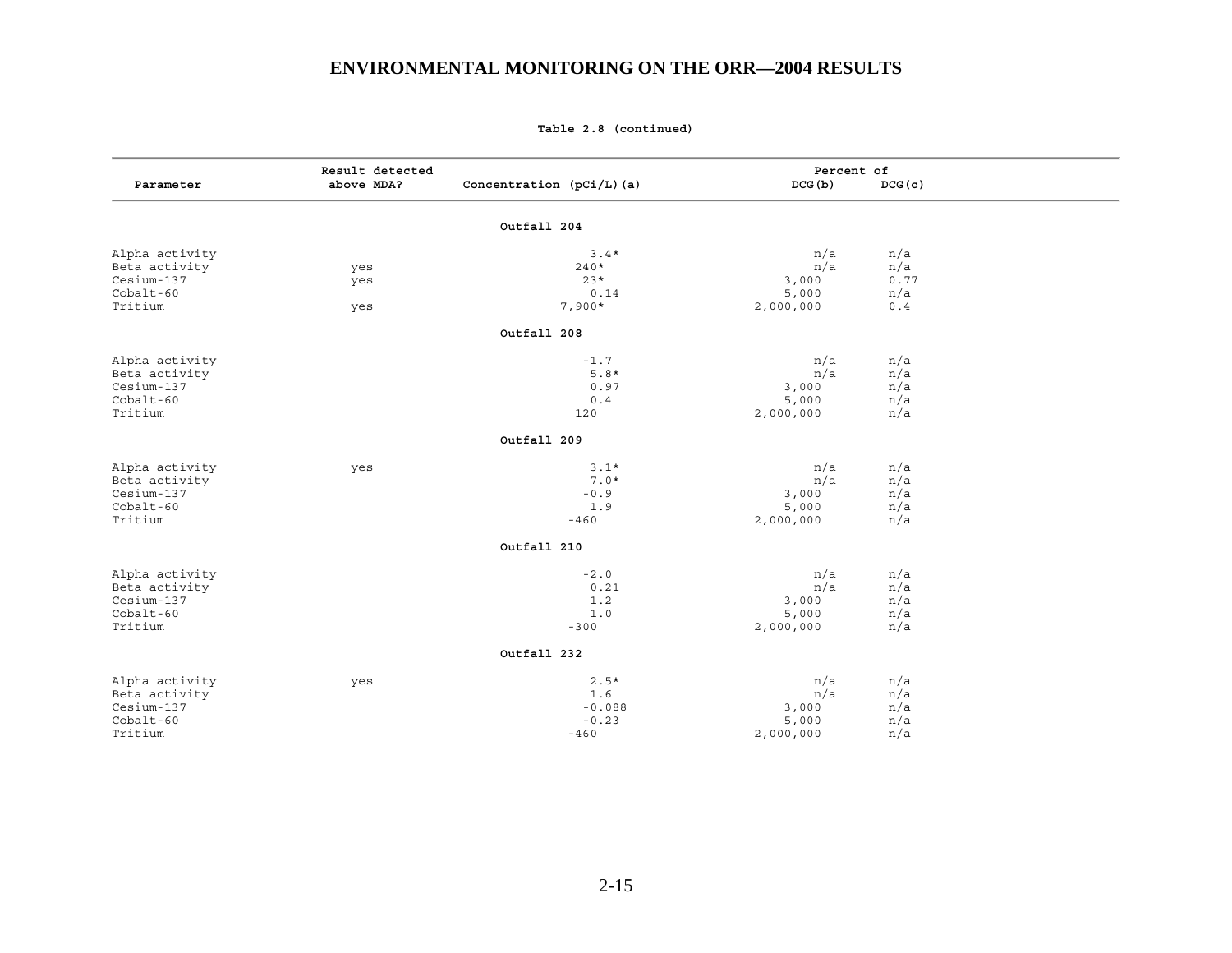|                | Result detected |                          | Percent of |        |  |
|----------------|-----------------|--------------------------|------------|--------|--|
| Parameter      | above MDA?      | Concentration (pCi/L)(a) | DCG(b)     | DCG(c) |  |
|                |                 | Outfall 241              |            |        |  |
|                |                 |                          |            |        |  |
| Alpha activity | yes             | $7.2*$                   | n/a        | n/a    |  |
| Beta activity  | yes             | $11*$                    | n/a        | n/a    |  |
| Cesium-137     |                 | 1.0                      | 3,000      | n/a    |  |
| Cobalt-60      |                 | $-2.3$                   | 5,000      | n/a    |  |
| Tritium        |                 | 84                       | 2,000,000  | n/a    |  |
|                |                 | Outfall 250              |            |        |  |
| Alpha activity |                 | 0.15                     | n/a        | n/a    |  |
| Beta activity  |                 | $-2.5$                   | n/a        | n/a    |  |
| Cesium-137     | yes             | $5.9*$                   | 3,000      | 0.2    |  |
| $Cobalt-60$    |                 | $-0.43$                  | 5,000      | n/a    |  |
| Tritium        |                 | $-470$                   | 2,000,000  | n/a    |  |
|                |                 | Outfall 265              |            |        |  |
| Alpha activity | yes             | $4.3*$                   | n/a        | n/a    |  |
| Beta activity  | yes             | $140*$                   | n/a        | n/a    |  |
| Cesium-137     | yes             | $5.1*$                   | 3,000      | 0.17   |  |
| Cobalt-60      |                 | $-0.43$                  | 5,000      | n/a    |  |
| Tritium        |                 | 80                       | 2,000,000  | n/a    |  |
|                |                 | Outfall 266              |            |        |  |
| Alpha activity |                 | 1.7                      | n/a        | n/a    |  |
| Beta activity  |                 | $5.3*$                   | n/a        | n/a    |  |
| Cesium-137     |                 | $-0.039$                 | 3,000      | n/a    |  |
| $Cobalt-60$    |                 | 0.97                     | 5,000      | n/a    |  |
| Tritium        |                 | $-170$                   | 2,000,000  | n/a    |  |
|                |                 | Outfall 267              |            |        |  |
| Alpha activity |                 | 0.99                     | n/a        | n/a    |  |
| Beta activity  |                 | 3.2                      | n/a        | n/a    |  |
| Cesium-137     |                 | $2.2*$                   | 3,000      | n/a    |  |
| $Cobalt-60$    |                 | 0.9                      | 5,000      | n/a    |  |
| Tritium        |                 | 65                       | 2,000,000  | n/a    |  |

**Table 2.8 (continued)**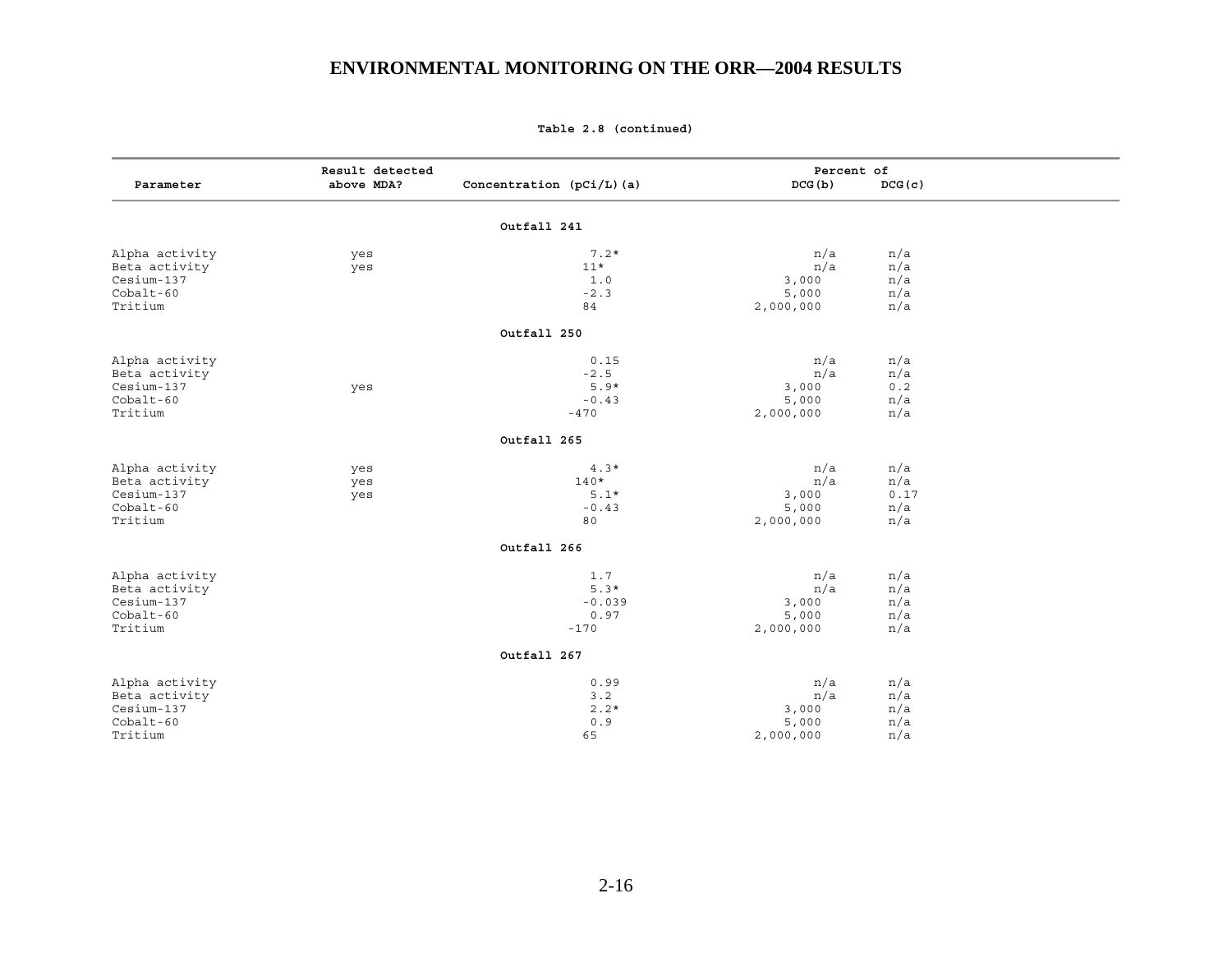|                | Result detected |                          | Percent of |        |  |
|----------------|-----------------|--------------------------|------------|--------|--|
| Parameter      | above MDA?      | Concentration (pCi/L)(a) | DCG (b)    | DCG(c) |  |
|                |                 | Outfall 268              |            |        |  |
| Alpha activity |                 | 0.54                     | n/a        | n/a    |  |
| Beta activity  | yes             | $8.7*$                   | n/a        | n/a    |  |
| Cesium-137     |                 | $1.8*$                   | 3,000      | n/a    |  |
| $Cobalt-60$    |                 | $-0.84$                  | 5,000      | n/a    |  |
| Tritium        |                 | -54                      | 2,000,000  | n/a    |  |
|                |                 | Outfall 282              |            |        |  |
| Alpha activity |                 | 0.81                     | n/a        | n/a    |  |
| Beta activity  |                 | 0.1                      | n/a        | n/a    |  |
| Cesium-137     |                 | 0.32                     | 3,000      | n/a    |  |
| Cobalt-60      |                 | 1.5                      | 5,000      | n/a    |  |
| Tritium        |                 | 0.0                      | 2,000,000  | n/a    |  |
|                |                 | Outfall 313              |            |        |  |
| Alpha activity |                 | $2.2*$                   | n/a        | n/a    |  |
| Beta activity  |                 | $6.4*$                   | n/a        | n/a    |  |
| Cesium-137     |                 | $-0.87$                  | 3,000      | n/a    |  |
| Cobalt-60      |                 | $1.7*$                   | 5,000      | n/a    |  |
| Tritium        |                 | 110                      | 2,000,000  | n/a    |  |
|                |                 | Outfall 341              |            |        |  |
| Alpha activity |                 | $2.3*$                   | n/a        | n/a    |  |
| Beta activity  | yes             | $42*$                    | n/a        | n/a    |  |
| Cesium-137     |                 | 0.71                     | 3,000      | n/a    |  |
| Cobalt-60      |                 | 1.3                      | 5,000      | n/a    |  |
| Tritium        |                 | $-110$                   | 2,000,000  | n/a    |  |
|                |                 | Outfall 342              |            |        |  |
| Alpha activity | yes             | $5.1*$                   | n/a        | n/a    |  |
| Beta activity  |                 | 1.5                      | n/a        | n/a    |  |
| Cesium-137     |                 | $-1.0$                   | 3,000      | n/a    |  |
| Cobalt-60      |                 | 0.39                     | 5,000      | n/a    |  |
| Tritium        |                 | $-290$                   | 2,000,000  | n/a    |  |

**Table 2.8 (continued)**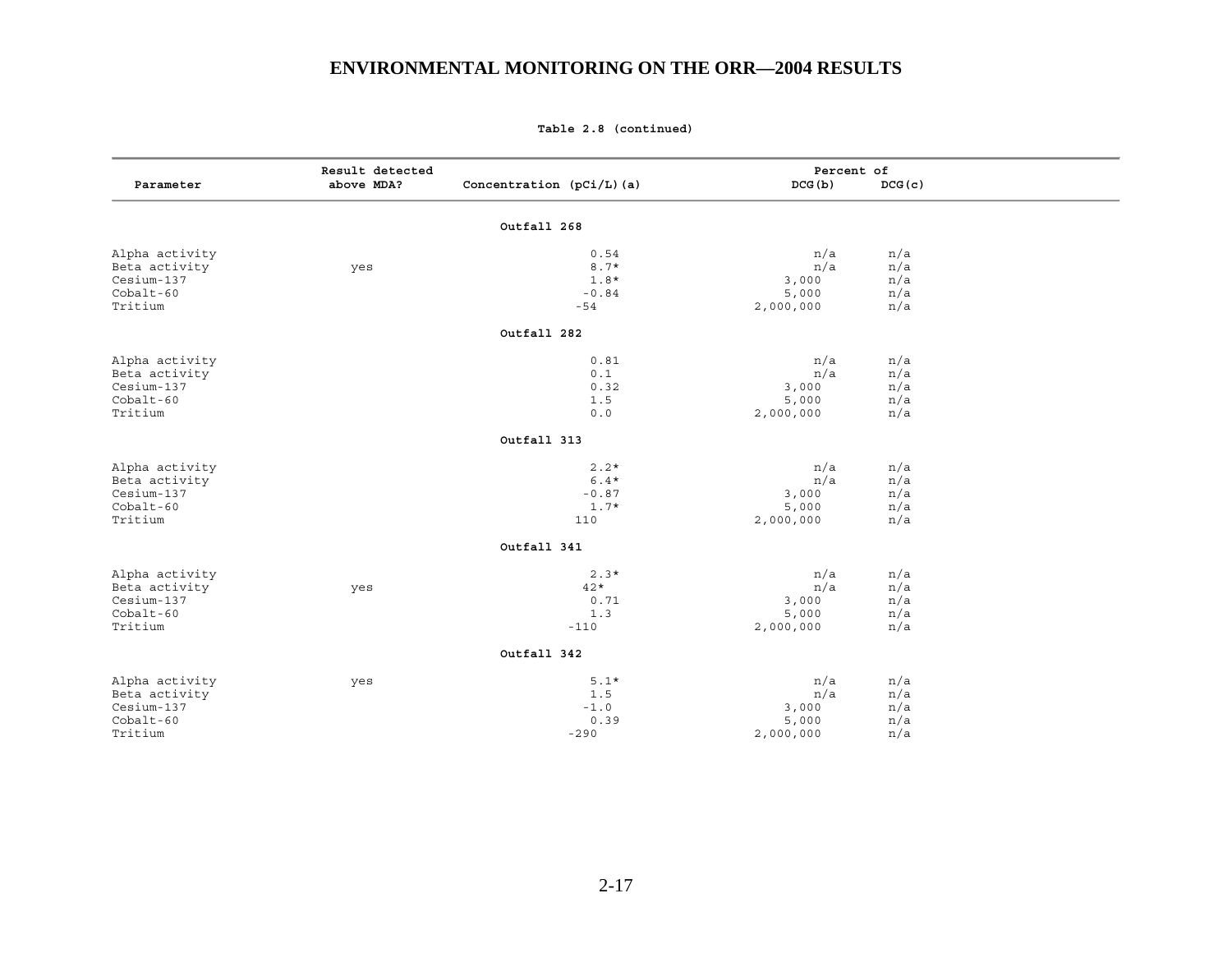|                | Result detected |                             | Percent of |        |  |
|----------------|-----------------|-----------------------------|------------|--------|--|
| Parameter      | above MDA?      | Concentration $(pCi/L)$ (a) | DCG(b)     | DCG(c) |  |
|                |                 |                             |            |        |  |
|                |                 | Outfall 362                 |            |        |  |
| Alpha activity | yes             | $5.1*$                      | n/a        | n/a    |  |
| Beta activity  | yes             | $21*$                       | n/a        | n/a    |  |
| Cesium-137     |                 | 1.2                         | 3,000      | n/a    |  |
| $Cobalt-60$    |                 | $-0.43$                     | 5,000      | n/a    |  |
| Tritium        |                 | 18                          | 2,000,000  | n/a    |  |
|                |                 | Outfall 363                 |            |        |  |
| Alpha activity | yes             | $2.6*$                      | n/a        | n/a    |  |
| Beta activity  | yes             | $15*$                       | n/a        | n/a    |  |
| Cesium-137     |                 | $-0.39$                     | 3,000      | n/a    |  |
| $Cobalt-60$    |                 | 0.29                        | 5,000      | n/a    |  |
| Tritium        |                 | $-210$                      | 2,000,000  | n/a    |  |
|                |                 | Outfall 381                 |            |        |  |
| Alpha activity |                 | $2.3*$                      | n/a        | n/a    |  |
| Beta activity  | yes             | $12*$                       | n/a        | n/a    |  |
| Cesium-137     |                 | 0.31                        | 3,000      | n/a    |  |
| $Cobalt-60$    | yes             | $14*$                       | 5,000      | 0.28   |  |
| Tritium        | yes             | $10,000*$                   | 2,000,000  | 0.5    |  |

**Table 2.8 (continued)** 

(a) Individual radionuclide concentrations significantly greater than zero are identified by an \*.

(b) Derived concentration guide for ingestion of water. From DOE Order 5400.5.

(c) The concentration as a percentage of the derived concentration guide (DCG), calculated only when a DCG exist and when the individual result is detected at or above MDA.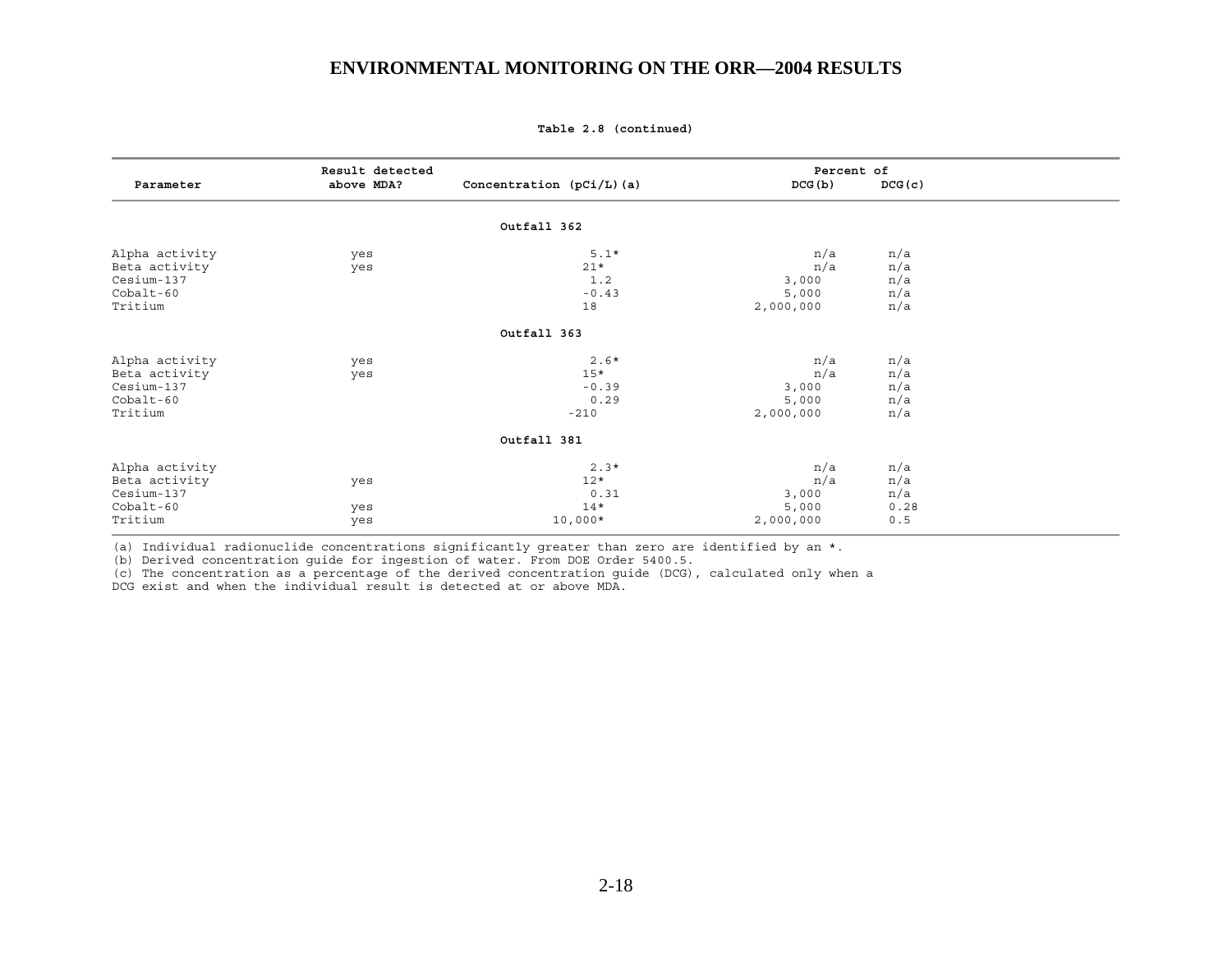|                                |                     |            | Concentration (pCi/L) |                                           |                      |           |                      |
|--------------------------------|---------------------|------------|-----------------------|-------------------------------------------|----------------------|-----------|----------------------|
| Parameter                      | $N$ det/<br>N total | Min(a)     | Max(a)                | Av(b)                                     | Standard<br>error(c) | DCG(d)    | Percent of<br>DCG(e) |
|                                |                     |            |                       | Sewage Treatment Plant (X01)              |                      |           |                      |
| Alpha activity                 | 0/12                | $-1.1$     | $1.7*$                | 0.18                                      | 0.29                 | n/a       | n/a                  |
| Beta activity                  | 12/12               | $220*$     | $370*$                | $280*$                                    | 15                   | n/a       | n/a                  |
| Strontium-89/90                | 12/12               | $97*$      | $170*$                | $130*$                                    | 6.0                  | 1,000     | 13                   |
|                                |                     |            |                       | Coal Yard Runoff Treatment Facility (X02) |                      |           |                      |
| Alpha activity                 | 0/12                | $-32$      | 14                    | $-4.1$                                    | 3.6                  | n/a       | n/a                  |
| Beta activity                  | 12/12               | $450*$     | 760*                  | $620*$                                    | 27                   | n/a       | n/a                  |
|                                |                     |            |                       | Process Waste Treatment Complex (X12)     |                      |           |                      |
| Alpha activity                 | 12/12               | $11*$      | $170*$                | $38*$                                     | 12                   | n/a       | n/a                  |
| Beta activity                  | 12/12               | 530*       | $2,200*$              | $1,100*$                                  | 140                  | n/a       | n/a                  |
| Cesium-134                     | 5/5                 | $4.1*$     | $9.6*$                | $6.2*$                                    | 1.1                  | 2,000     | 0.31                 |
| Cesium-137                     | 12/12               | $310*$     | $2,100*$              | 880*                                      | 150                  | 3,000     | 30                   |
| $Cobalt-60$                    | 0/12                | $-1.2$     | $3.0*$                | $1.3*$                                    | 0.34                 | 5,000     | n/a                  |
| Strontium-89/90                | 12/12               | $53*$      | 180*                  | $110*$                                    | 11                   | 1,000     | 11                   |
| Tritium                        | 12/12               | 45,000*    | 150,000*              | 84,000*                                   | 11,000               | 2,000,000 | 4.2                  |
| Uranium - Alpha Activity 12/12 |                     | $10*$      | $160*$                | $32*$                                     | $12 \overline{ }$    | 500       | 6.3                  |
| Uranium-233/234                | 12/12               | $9.4*$     | $140*$                | $27*$                                     | 10                   | 500       | 5.4                  |
| Uranium-235                    | 7/12                | $-0.0088$  | $2.7*$                | 0.37                                      | 0.22                 | 600       | 0.062                |
| Uranium-236                    | 7/12                | $-0.016$   | $1.5*$                | 0.21                                      | 0.12                 | 500       | 0.043                |
| Uranium-238                    | 12/12               | $0.83*$    | $13*$                 | $3.8*$                                    | 1.0                  | 600       | 0.64                 |
|                                |                     |            |                       | Melton Branch 1 (X13)                     |                      |           |                      |
| Alpha activity                 | 9/12                | 0.82       | $11*$                 | $4.6*$                                    | 0.79                 | n/a       | n/a                  |
| Beta activity                  | 12/12               | $310*$     | $1,800*$              | $920*$                                    | 170                  | n/a       | n/a                  |
| Cesium-137                     | 2/12                | $-2.2$     | $12*$                 | $2.5*$                                    | 1.1                  | 3,000     | 0.083                |
| $Cobalt-60$                    | 1/12                | $-0.78$    | $4.3*$                | $1.3*$                                    | 0.39                 | 5,000     | 0.027                |
| Strontium-89/90                | 12/12               | $150*$     | 830*                  | $410*$                                    | 74                   | 1,000     | 41                   |
| Tritium                        | 12/12               | $210,000*$ | $1,500,000*$          | $660,000*$                                | 120,000              | 2,000,000 | 33                   |
|                                |                     |            |                       | White Oak Creek (X14))                    |                      |           |                      |
| Alpha activity                 | 10/12               | $-0.49$    | $10*$                 | $5.4*$                                    | 0.77                 | n/a       | n/a                  |
| Beta activity                  | 12/12               | $91*$      | $200*$                | $120*$                                    | 8.2                  | n/a       | n/a                  |
| Cesium-137                     | 12/12               | $16*$      | $160*$                | $45*$                                     | 11                   | 3,000     | 1.5                  |
| $Cobalt-60$                    | 0/12                | $-0.61$    | 1.2                   | 0.079                                     | 0.16                 | 5,000     | n/a                  |

#### **Table 2.9. 2004 radionuclide concentrations at ORNL NPDES permitted locations**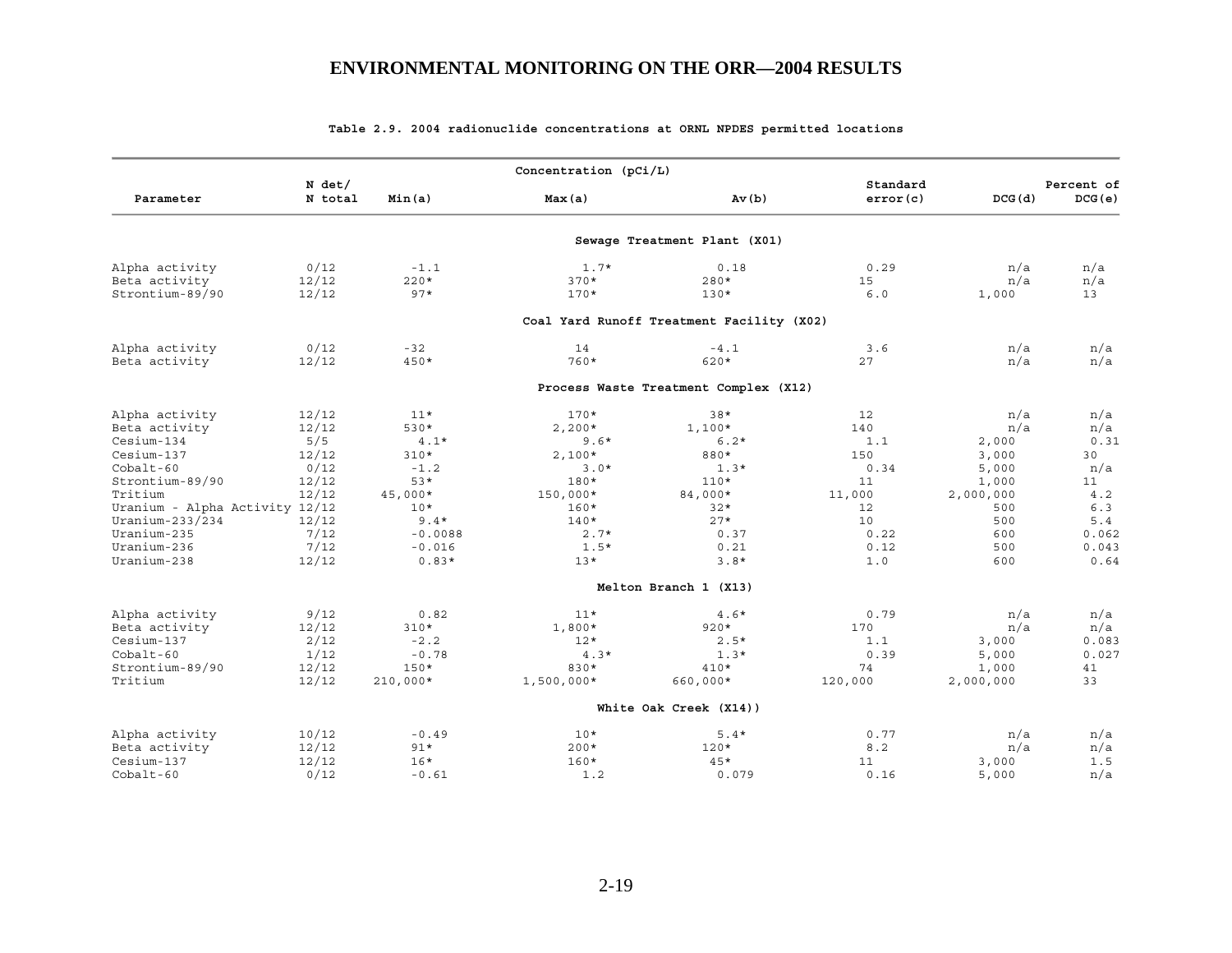|                                                                                                                                                |                                                      |                                                                          | Concentration $(pCi/L)$                                                       |                                                                                        |                                                            |                                                        |                                                          |
|------------------------------------------------------------------------------------------------------------------------------------------------|------------------------------------------------------|--------------------------------------------------------------------------|-------------------------------------------------------------------------------|----------------------------------------------------------------------------------------|------------------------------------------------------------|--------------------------------------------------------|----------------------------------------------------------|
| Parameter                                                                                                                                      | $N$ det/<br>N total                                  | Min(a)                                                                   | Max(a)                                                                        | Av(b)                                                                                  | Standard<br>error(c)                                       | DCG(d)                                                 | Percent of<br>DCG(e)                                     |
| Strontium-89/90<br>Tritium                                                                                                                     | 12/12<br>12/12                                       | $25*$<br>$4,700*$                                                        | $49*$<br>18,000*                                                              | $37*$<br>$12,000*$                                                                     | 2.1<br>1,200                                               | 1,000<br>2,000,000                                     | 3.7<br>0.6                                               |
|                                                                                                                                                |                                                      |                                                                          |                                                                               | White Oak Dam (X15)                                                                    |                                                            |                                                        |                                                          |
| Alpha activity<br>Beta activity<br>Cesium-137<br>$Cobalt-60$<br>Strontium-89/90<br>Tritium                                                     | 11/12<br>12/12<br>12/12<br>1/12<br>12/12<br>12/12    | 0.71<br>$210*$<br>$21*$<br>$-1.4$<br>$70*$<br>$44,000*$                  | $12*$<br>$480*$<br>$200*$<br>$3.8*$<br>$160*$<br>$160,000*$                   | $7.7*$<br>$340*$<br>$72*$<br>$1.4*$<br>$120*$<br>$96,000*$                             | 0.93<br>27<br>17<br>0.42<br>7.4<br>8,700                   | n/a<br>n/a<br>3,000<br>5,000<br>1,000<br>2,000,000     | n/a<br>n/a<br>2.4<br>0.028<br>12<br>$4.8$                |
|                                                                                                                                                |                                                      |                                                                          |                                                                               | Outfall 001                                                                            |                                                            |                                                        |                                                          |
| Alpha activity<br>Beta activity                                                                                                                | 0/1<br>1/1                                           | 2.0<br>$11*$                                                             | 2.0<br>$11*$                                                                  | 2.0<br>11                                                                              | n/a<br>n/a                                                 | n/a<br>n/a                                             | n/a<br>n/a                                               |
|                                                                                                                                                |                                                      |                                                                          |                                                                               | Outfall 081                                                                            |                                                            |                                                        |                                                          |
| Alpha activity<br>Beta activity                                                                                                                | 0/1<br>1/1                                           | $-1.0$<br>$51*$                                                          | $-1.0$<br>$51*$                                                               | $-1.0$<br>51                                                                           | n/a<br>n/a                                                 | n/a<br>n/a                                             | n/a<br>n/a                                               |
|                                                                                                                                                |                                                      |                                                                          |                                                                               | Outfall 085                                                                            |                                                            |                                                        |                                                          |
| Alpha activity<br>Beta activity<br>Strontium-89/90<br>Uranium - Alpha Activity<br>Uranium-233/234<br>Uranium-235<br>Uranium-236<br>Uranium-238 | 4/4<br>4/4<br>3/3<br>3/3<br>3/3<br>2/3<br>2/3<br>3/3 | $3.9*$<br>440*<br>$330*$<br>$24*$<br>$20*$<br>$0.11*$<br>0.024<br>$4.0*$ | $47*$<br>$1,500*$<br>$740*$<br>$44*$<br>$37*$<br>$0.37*$<br>$0.18*$<br>$6.3*$ | $28*$<br>880*<br>$470*$<br>$32*$<br>$27*$<br>$0.26*$<br>0.095<br>$4.9*$<br>Outfall 086 | 8.9<br>220<br>130<br>$6.0$<br>5.1<br>0.078<br>0.046<br>0.7 | n/a<br>n/a<br>1,000<br>500<br>500<br>600<br>500<br>600 | n/a<br>n/a<br>47<br>6.5<br>5.4<br>0.043<br>0.019<br>0.82 |
| Alpha activity<br>Beta activity<br>Tritium                                                                                                     | 0/2<br>1/2<br>2/2                                    | $-1.2$<br>$7.9*$<br>83,000*                                              | $-0.64$<br>$10*$<br>85,000*                                                   | $-0.92$<br>$9.0*$<br>84,000*                                                           | 0.28<br>1.1<br>1,000                                       | n/a<br>n/a<br>2,000,000                                | n/a<br>n/a<br>4.2                                        |

**Table 2.9 (continued)**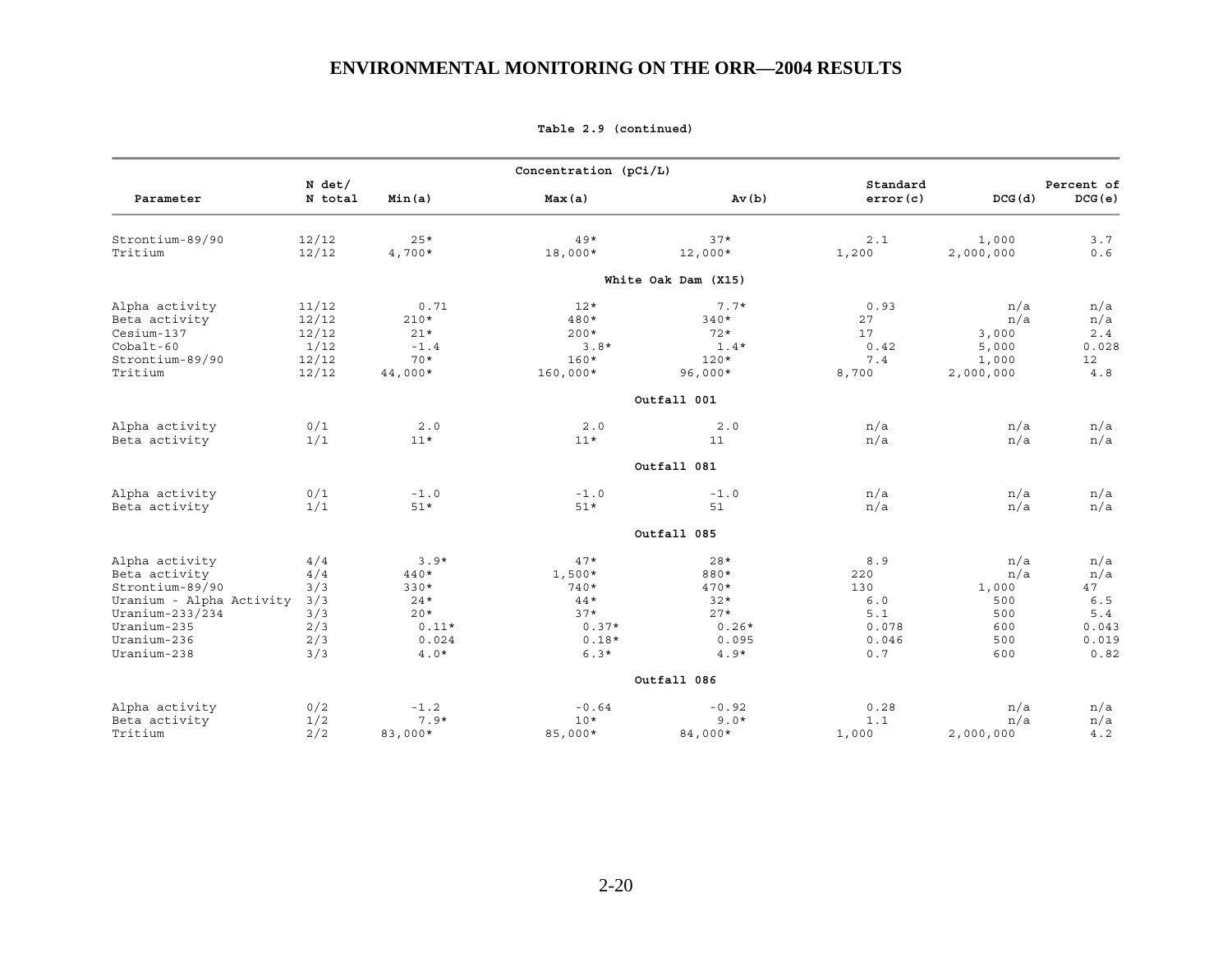|                 |                     |          | Concentration (pCi/L) |             |                      |        |                      |
|-----------------|---------------------|----------|-----------------------|-------------|----------------------|--------|----------------------|
| Parameter       | $N$ det/<br>N total | Min(a)   | Max(a)                | Av(b)       | Standard<br>error(c) | DCG(d) | Percent of<br>DCG(e) |
|                 |                     |          |                       | Outfall 087 |                      |        |                      |
| Alpha activity  | 1/1                 | $7.7*$   | $7.7*$                | 7.7         | n/a                  | n/a    | n/a                  |
| Beta activity   | 1/1                 | $1,600*$ | $1,600*$              | 1,600       | n/a                  | n/a    | n/a                  |
| Cesium-137      | 1/1                 | $1,300*$ | $1,300*$              | 1,300       | n/a                  | 3,000  | 43                   |
| Cobalt-60       | 0/1                 | 1.6      | 1.6                   | 1.6         | n/a                  | 5,000  | n/a                  |
|                 |                     |          |                       | Outfall 203 |                      |        |                      |
| Alpha activity  | 1/1                 | $2.0*$   | $2.0*$                | $2.0$       | n/a                  | n/a    | n/a                  |
| Beta activity   | 1/1                 | $26*$    | $26*$                 | 26          | n/a                  | n/a    | n/a                  |
|                 |                     |          |                       | Outfall 204 |                      |        |                      |
| Alpha activity  | 2/4                 | 0.69     | $13*$                 | 6.6         | 2.9                  | n/a    | n/a                  |
| Beta activity   | 4/4                 | $270*$   | $450*$                | $350*$      | 42                   | n/a    | n/a                  |
| Cesium-137      | 1/1                 | $430*$   | $430*$                | 430         | n/a                  | 3,000  | 14                   |
| $Cobalt-60$     | 0/1                 | 5.2      | 5.2                   | 5.2         | n/a                  | 5,000  | n/a                  |
| Strontium-89/90 | 4/4                 | $22*$    | $200*$                | 88          | 42                   | 1,000  | 8.8                  |
|                 |                     |          |                       | Outfall 205 |                      |        |                      |
| Alpha activity  | 0/1                 | $-0.96$  | $-0.96$               | $-0.96$     | n/a                  | n/a    | n/a                  |
| Beta activity   | 1/1                 | $9.6*$   | $9.6*$                | 9.6         | n/a                  | n/a    | n/a                  |
|                 |                     |          |                       | Outfall 207 |                      |        |                      |
| Alpha activity  | 3/4                 | $-1.0$   | $8.3*$                | $5.6*$      | 2.2                  | n/a    | n/a                  |
| Beta activity   | 4/4                 | $23*$    | $97*$                 | 58*         | 16                   | n/a    | n/a                  |
| Cesium-137      | 0/4                 | $-1.1$   | $2.2*$                | 0.77        | 0.69                 | 3,000  | n/a                  |
| $Cobalt-60$     | 0/4                 | $-0.61$  | 0.36                  | $-0.15$     | 0.22                 | 5,000  | n/a                  |
| Strontium-89/90 | 4/4                 | $11*$    | $38*$                 | $25*$       | 6.0                  | 1,000  | 2.5                  |
|                 |                     |          |                       | Outfall 211 |                      |        |                      |
| Alpha activity  | 0/4                 | $-1.6$   | 1.2                   | $-0.042$    | 0.58                 | n/a    | n/a                  |
| Beta activity   | 0/4                 | $-2.4$   | 3.1                   | 0.45        | 1.1                  | n/a    | n/a                  |
| Strontium-89/90 | 1/4                 | $-0.61$  | $3.7*$                | 0.98        | 0.94                 | 1,000  | 0.098                |

**Table 2.9 (continued)**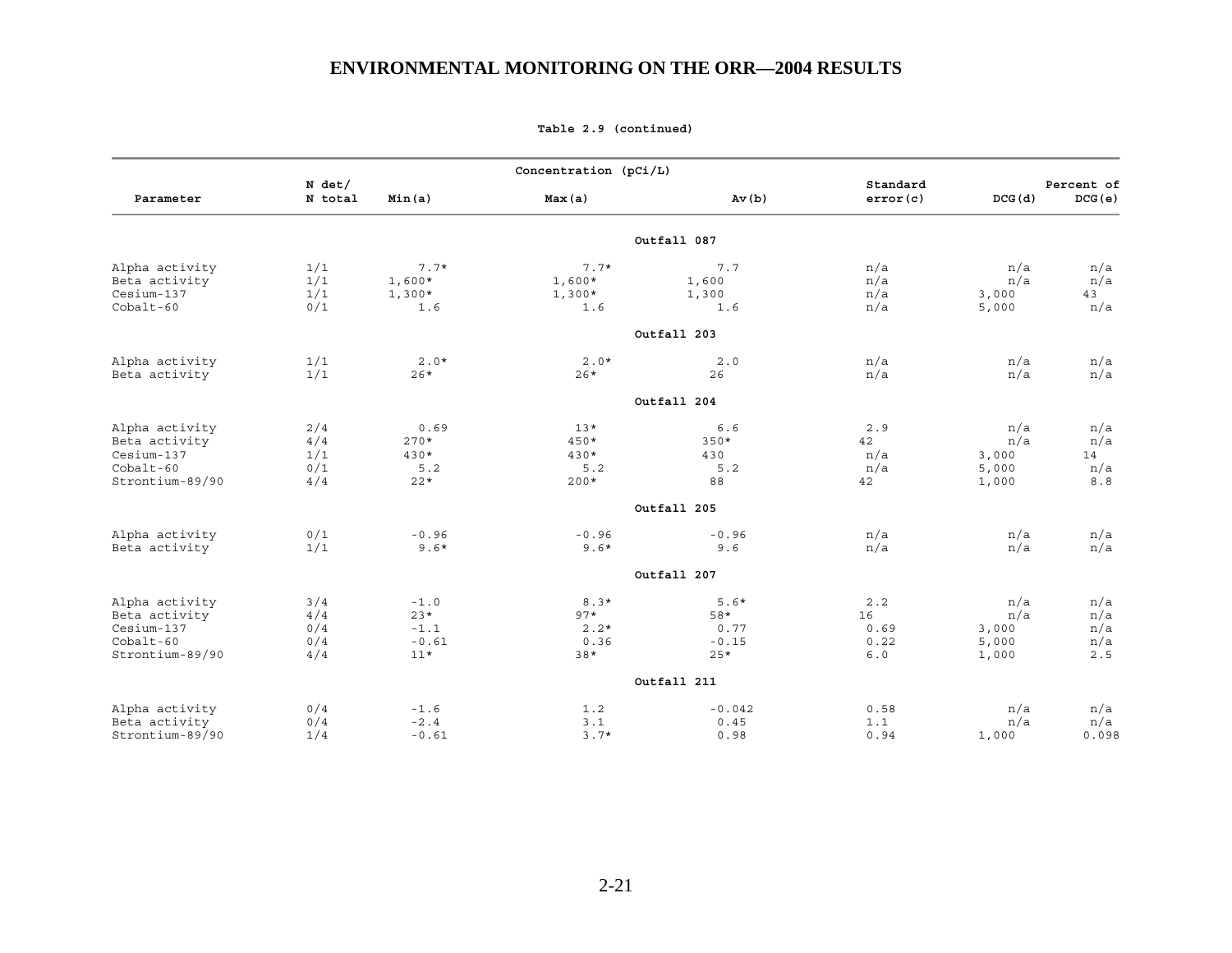|                                                                         |                                 |                                                | Concentration (pCi/L)                       |                                           |                                       |                                           |                                  |
|-------------------------------------------------------------------------|---------------------------------|------------------------------------------------|---------------------------------------------|-------------------------------------------|---------------------------------------|-------------------------------------------|----------------------------------|
| Parameter                                                               | N det/<br>N total               | Min(a)                                         | Max(a)                                      | Av(b)                                     | Standard<br>error(c)                  | DCG(d)                                    | Percent of<br>DCG(e)             |
|                                                                         |                                 |                                                |                                             | Outfall 217                               |                                       |                                           |                                  |
| Alpha activity<br>Beta activity                                         | 1/1<br>0/1                      | $4.4*$<br>$6.3*$                               | $4.4*$<br>$6.3*$                            | 4.4<br>6.3                                | n/a<br>n/a                            | n/a<br>n/a                                | n/a<br>n/a                       |
|                                                                         |                                 |                                                |                                             | Outfall 219                               |                                       |                                           |                                  |
| Alpha activity<br>Beta activity                                         | 0/1<br>0/1                      | $-1.2$<br>0.95                                 | $-1.2$<br>0.95                              | $-1.2$<br>0.95                            | n/a<br>n/a                            | n/a<br>n/a                                | n/a<br>n/a                       |
|                                                                         |                                 |                                                |                                             | Outfall 234                               |                                       |                                           |                                  |
| Alpha activity                                                          | 0/1                             | $-0.69$                                        | $-0.69$                                     | $-0.69$                                   | n/a                                   | n/a                                       | n/a                              |
| Beta activity                                                           | 0/1                             | 3.2                                            | 3.2                                         | 3.2                                       | n/a                                   | n/a                                       | n/a                              |
|                                                                         |                                 |                                                |                                             | Outfall 265                               |                                       |                                           |                                  |
| Alpha activity<br>Beta activity<br>Cesium-137<br>Cobalt-60              | 0/1<br>1/1<br>0/1<br>0/1        | $-0.52$<br>$47*$<br>$1.8*$<br>$-0.44$          | $-0.52$<br>$47*$<br>$1.8*$<br>$-0.44$       | $-0.52$<br>47<br>1.8<br>$-0.44$           | n/a<br>n/a<br>n/a<br>n/a              | n/a<br>n/a<br>3,000<br>5,000              | n/a<br>n/a<br>n/a<br>n/a         |
|                                                                         |                                 |                                                |                                             | Outfall 281                               |                                       |                                           |                                  |
| Alpha activity<br>Beta activity<br>Cesium-137<br>$Cobalt-60$<br>Tritium | 0/4<br>2/4<br>0/4<br>0/4<br>4/4 | $-6.5$<br>$5.2*$<br>0.13<br>$-1.6$<br>$2,700*$ | 0.58<br>$27*$<br>$2.7*$<br>1.7<br>$39,000*$ | $-2.6$<br>$13*$<br>1.1<br>0.058<br>12,000 | 1.8<br>$5.0$<br>0.58<br>0.74<br>8,900 | n/a<br>n/a<br>3,000<br>5,000<br>2,000,000 | n/a<br>n/a<br>n/a<br>n/a<br>0.61 |
|                                                                         |                                 |                                                |                                             | Outfall 282                               |                                       |                                           |                                  |
| Alpha activity<br>Beta activity<br>Strontium-89/90                      | 0/4<br>2/4<br>1/1               | $-1.4$<br>2.7<br>400*                          | 1.5<br>$1,000*$<br>$400*$                   | 0.075<br>250<br>400                       | 0.62<br>250<br>n/a                    | n/a<br>n/a<br>1,000                       | n/a<br>n/a<br>40                 |
|                                                                         |                                 |                                                |                                             | Outfall 284                               |                                       |                                           |                                  |
| Alpha activity<br>Beta activity                                         | 0/1<br>1/1                      | 0.81<br>$20*$                                  | 0.81<br>$20*$                               | 0.81<br>20                                | n/a<br>n/a                            | n/a<br>n/a                                | n/a<br>n/a                       |

**Table 2.9 (continued)**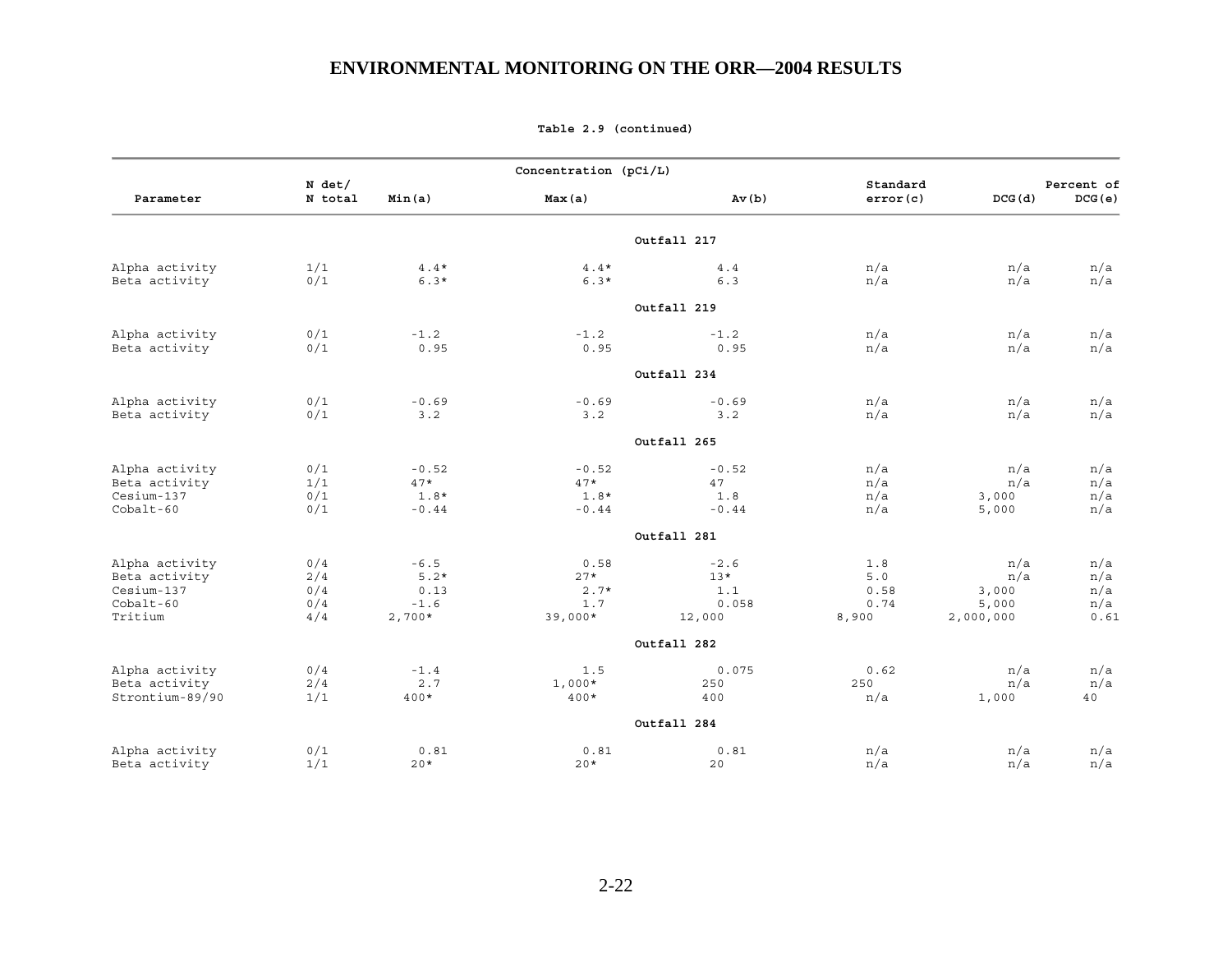|                              |                   |          | Concentration (pCi/L) |             |                      |           |                      |
|------------------------------|-------------------|----------|-----------------------|-------------|----------------------|-----------|----------------------|
| Parameter                    | N det/<br>N total | Min(a)   | Max(a)                | Av(b)       | Standard<br>error(c) | DCG(d)    | Percent of<br>DCG(e) |
|                              |                   |          |                       | Outfall 290 |                      |           |                      |
| Cesium-137                   | 0/1               | 1.3      | 1.3                   | 1.3         | n/a                  | 3,000     | n/a                  |
| $Cobalt-60$                  | 0/1               | $-1.2$   | $-1.2$                | $-1.2$      | n/a                  | 5,000     | n/a                  |
|                              |                   |          |                       | Outfall 302 |                      |           |                      |
| Alpha activity               | 6/12              | 1.2      | $12*$                 | $4.4*$      | 0.95                 | n/a       | n/a                  |
| Beta activity                | 12/12             | $120*$   | $720*$                | $320*$      | 55                   | n/a       | n/a                  |
| Cesium-137                   | 11/12             | $2.8*$   | $470*$                | $110*$      | 39                   | 3,000     | 3.7                  |
| $Cobalt-60$                  | 0/12              | $-0.18$  | 1.4                   | $0.64*$     | 0.17                 | 5,000     | n/a                  |
| Strontium-89/90              | 12/12             | $39*$    | $190*$                | $110*$      | 16                   | 1,000     | 11                   |
| Tritium                      | 12/12             | $2,300*$ | $50,000*$             | $15,000*$   | 4,600                | 2,000,000 | 0.76                 |
| Uranium - Alpha Activity 1/1 |                   | $8.1*$   | $8.1*$                | 8.1         | n/a                  | 500       | 1.6                  |
| Uranium-233/234              | 1/1               | $7.3*$   | $7.3*$                | 7.3         | n/a                  | 500       | 1.5                  |
| Uranium-235                  | 0/1               | $-0.021$ | $-0.021$              | $-0.021$    | n/a                  | 600       | n/a                  |
| Uranium-236                  | 0/1               | 0.0      | 0.0                   | 0.0         | n/a                  | 500       | n/a                  |
| Uranium-238                  | 1/1               | $0.81*$  | $0.81*$               | 0.81        | n/a                  | 600       | 0.14                 |
|                              |                   |          |                       | Outfall 304 |                      |           |                      |
| Alpha activity               | 9/12              | $-0.43$  | $8.1*$                | $4.8*$      | 0.7                  | n/a       | n/a                  |
| Beta activity                | 12/12             | $240*$   | 600*                  | $390*$      | 32                   | n/a       | n/a                  |
| Cesium-137                   | 12/12             | $20*$    | $110*$                | $49*$       | 9.0                  | 3,000     | 1.6                  |
| $Cobalt-60$                  | 0/12              | $-0.91$  | $2.0*$                | $0.8*$      | 0.26                 | 5,000     | n/a                  |
| Strontium-89/90              | 12/12             | $100*$   | $280*$                | $170*$      | 17                   | 1,000     | 17                   |
| Tritium                      | 5/12              | $-130$   | $1,200*$              | $510*$      | 130                  | 2,000,000 | 0.025                |
|                              |                   |          |                       | Outfall 365 |                      |           |                      |
|                              |                   |          |                       |             |                      |           |                      |
| Alpha activity               | 1/4               | 0.82     | $5.3*$                | $2.5*$      | 0.99                 | n/a       | n/a                  |
| Beta activity                | 4/4               | $27*$    | 48*                   | $41*$       | 5.0                  | n/a       | n/a                  |
| Strontium-89/90              | 1/1               | $21*$    | $21*$                 | 21          | n/a                  | 1,000     | 2.1                  |
|                              |                   |          |                       | Outfall 368 |                      |           |                      |
| Alpha activity               | 1/4               | 0.0      | $5.5*$                | 2.5         | 1.3                  | n/a       | n/a                  |
| Beta activity                | 2/4               | $-5.5$   | $27*$                 | 9.5         | 6.8                  | n/a       | n/a                  |
| Cesium-137                   | 0/4               | $-1.7$   | 3.1                   | 0.36        | 1.0                  | 3,000     | n/a                  |
| $Cobalt-60$                  | 0/4               | $-0.7$   | 1.5                   | 0.35        | 0.51                 | 5,000     | n/a                  |

**Table 2.9 (continued)**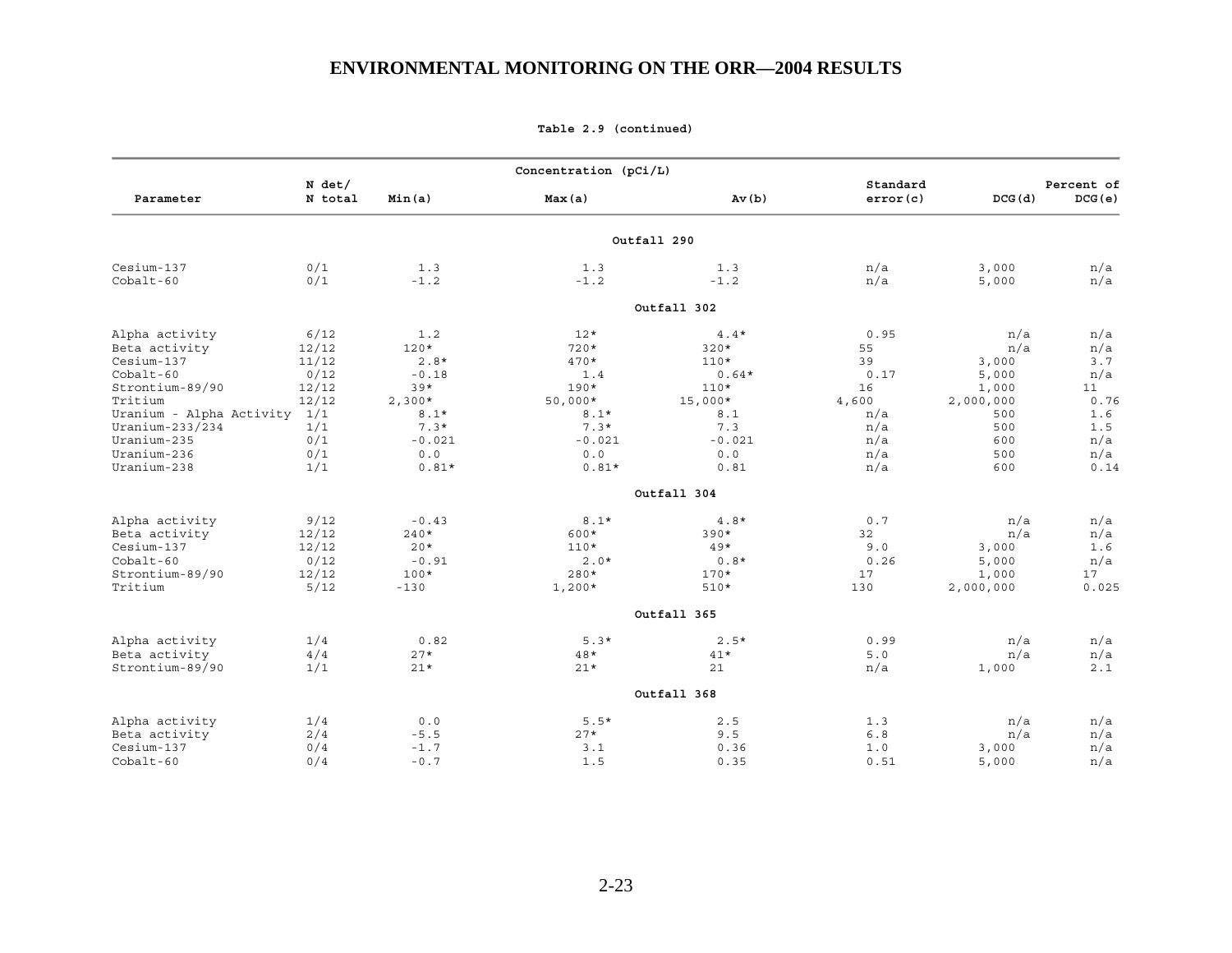**Concentration (pCi/L) N** det/ **Standard Percent of a standard Percent of a standard percent of**  $\mathbf{S}$  **Parameter N total Min(a) Max(a) Av(b) error(c) DCG(d) DCG(e) Outfall 381** Alpha activity 0/3 -0.72 1.4 0.59 0.66 n/a n/a Beta activity 3/3 53\* 140\* 84\* 28 n/a n/a Cesium-137 0/3 0.31 0.97 0.6\* 0.2 3,000 n/a  $\text{Cobalt-60}$  .  $3/3$  .  $47*$  .  $130*$  .  $77*$  .  $26$  . 5,000 .  $1.6$ Tritium 3/3 23,000\* 35,000\* 27,000\* 4,000 2,000,000 1.4 **Outfall 383** Alpha activity 0/1 1.5 1.5 n/a n/a n/a Beta activity 1/1 10\* 10\* 10 n/a n/a n/a Tritium 1/1 5,500\* 5,500\* 5,500 n/a 2,000,000 0.28

**Table 2.9 (continued)** 

(a) Individual radionuclide concentrations significantly greater than zero are identified by an \*.

(b) Average radionuclide concentrations significantly greater than zero are identified by an \*.

(c) Standard error of the mean.

(d) Derived concentration guide for ingestion of water. From DOE Order 5400.5.

(e) Average concentration as a percentage of the derived concentration guide (DCG), calculated only when a DCG exists and when at least one result is detected above MDA.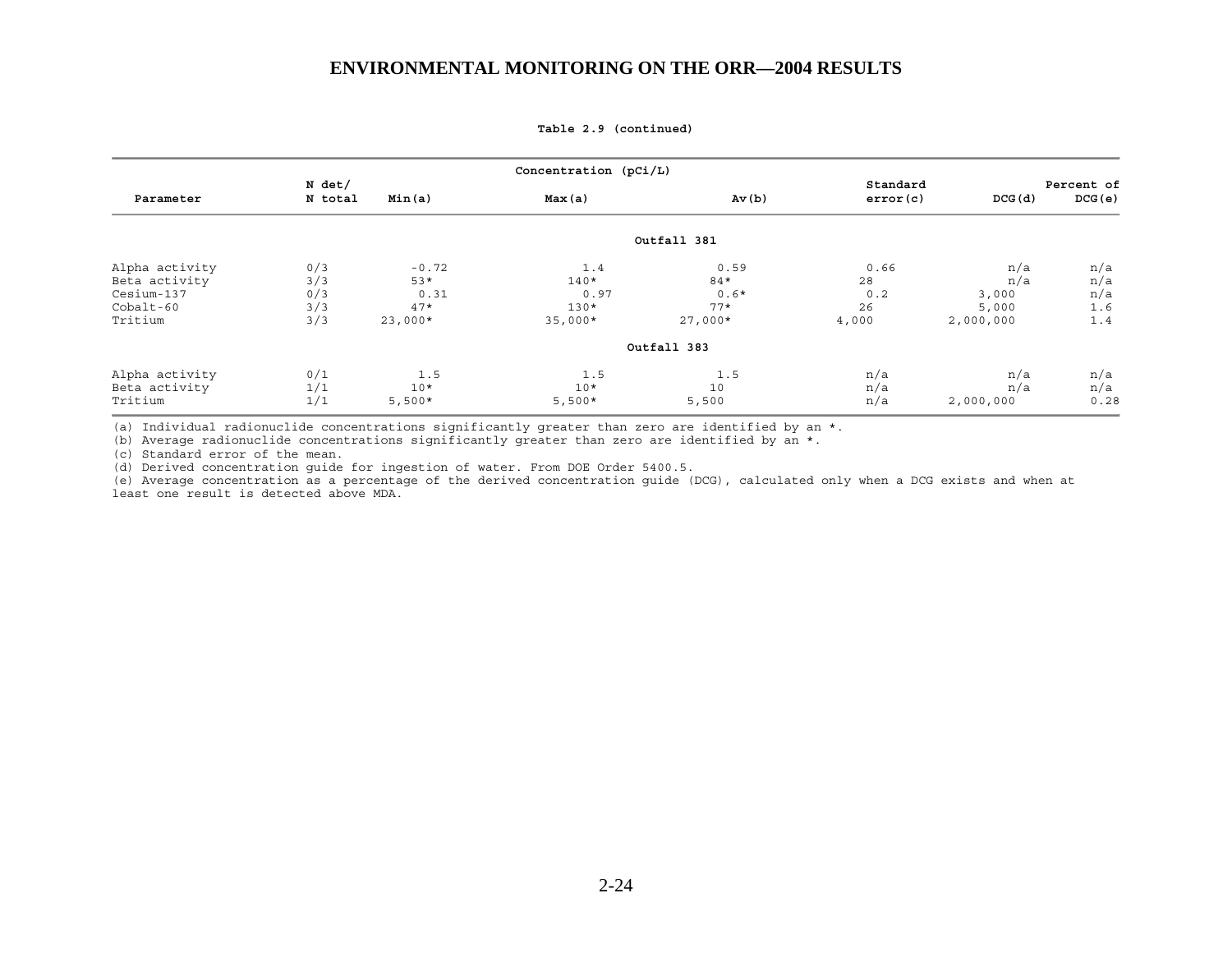|                           |                   |          | Concentration $(pCi/L)$ |                            |                      |                   |                              |
|---------------------------|-------------------|----------|-------------------------|----------------------------|----------------------|-------------------|------------------------------|
| Parameter                 | N det/<br>N total | Min(a)   | Max(a)                  | Avg(b)                     | Standard<br>error(c) | Ref.<br>Value (d) | Percent of Ref.<br>Value (e) |
|                           |                   |          |                         | White Oak Creek Headwaters |                      |                   |                              |
| Field measurements        |                   |          |                         |                            |                      |                   |                              |
| Conductivity (mS/cm)      | 52/52             | 0.13     | 0.29                    | 0.22                       | 0.0056               | n/a               | n/a                          |
| Dissolved Oxygen $(mq/L)$ | 52/52             | 6.3      | 11                      | 9.0                        | 0.15                 | 5                 | 180                          |
| pH (Std Unit)             | 52/52             | 7.2      | 8.1                     | n/a                        | 0.032                | n/a               | n/a                          |
| Temperature (deq C)       | 52/52             | 7.2      | 19                      | 14                         | 0.47                 | 30.5              | 44                           |
| Turbidity (NTU)           | 52/52             | 1.0      | 250                     | 17                         | 5.0                  | n/a               | n/a                          |
| Metals $(mq/L)$           |                   |          |                         |                            |                      |                   |                              |
| Antimony                  | 2/12              | < 0.0005 | 0.0026                  | ~10.00068                  | 0.00017              | n/a               | n/a                          |
| Arsenic                   | 1/12              | < 0.001  | 0.0057                  | ~10.0019                   | 0.00048              | 0.34              | 0.56                         |
| Cadmium                   | 0/12              | < 0.0005 | < 0.0005                | ~10.0005                   | 0.0                  | 0.002             | 25                           |
| Chromium                  | 5/12              | < 0.002  | 0.0064                  | ~10.0029                   | 0.00042              | n/a               | n/a                          |
| Copper                    | 5/12              | < 0.001  | 0.0058                  | ~10.0017                   | 0.0004               | 0.013             | 13                           |
| Iron                      | 10/12             | < 0.25   | 7.3                     | ~1.3                       | 0.58                 | n/a               | n/a                          |
| Lead                      | 12/12             | 0.00013  | 0.0085                  | 0.0018                     | 0.00073              | 0.065             | 2.8                          |
| Nickel                    | 4/12              | < 0.001  | < 0.005                 | ~10.0019                   | 0.00044              | 0.47              | 0.39                         |
| Selenium                  | 0/12              | < 0.002  | < 0.002                 | ~10.002                    | 0.0                  | 0.02              | 10                           |
| Silver                    | 0/12              | < 0.0002 | < 0.0002                | ~10.0002                   | 0.0                  | 0.0032            | 6.3                          |
| Zinc                      | 12/12             | 0.013    | 0.05                    | 0.032                      | 0.0035               | 0.12              | 26                           |

#### **Table 2.10. 2004 analyses for ORNL reference surface waters**

(a) Prefix "<" indicates the value of a parameter was not quantifiable at the analytical detection limit.

(b) A tilde (~) indicates that estimated values and/or detection limits were used in the calculation.

(c) Standard error of the mean.

(d) Tennessee General Water Quality Criteria for Fish and Aquatic Life is used as a reference value for White Oak Creek headwaters. (e) Average concentration as a percentage of the reference value, calculated only when a reference exists , the parameter is a contaminant, and the parameter is detected.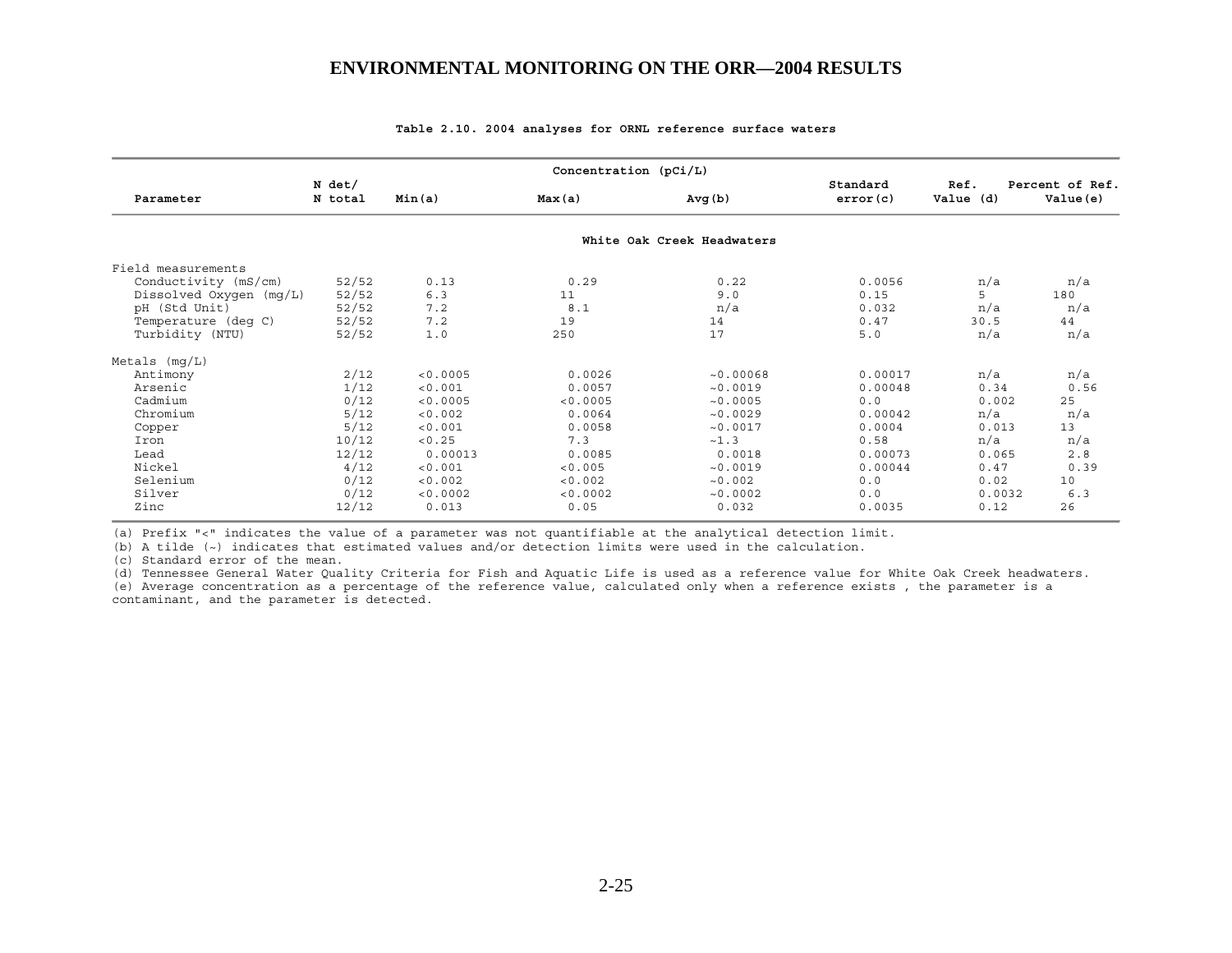|                               |                     |                                 | Concentration |        |                      |
|-------------------------------|---------------------|---------------------------------|---------------|--------|----------------------|
| Parameter                     | $N$ det/<br>N total | Min(a)                          | Max(a)        | Avg(b) | Standard<br>error(c) |
|                               |                     |                                 |               |        |                      |
|                               |                     | Category 1 outfalls             |               |        |                      |
| Field measurements            |                     |                                 |               |        |                      |
| Flow (qpm)                    | 18/18               | $0.1$                           | 30            | $6.2$  | 2.1                  |
| pH (Std Unit)                 | 18/18               | 7.3                             | 8.2           | n/a    | n/a                  |
|                               |                     | Category 2 outfalls             |               |        |                      |
| Field measurements            |                     |                                 |               |        |                      |
| Flow (gpm)                    | 24/24               | 0.1                             | 250           | 23     | 13                   |
| pH (Std Unit)                 | 24/24               | $6.8$                           | 8.1           | n/a    | n/a                  |
|                               |                     |                                 |               |        |                      |
|                               |                     | Category 3 outfalls             |               |        |                      |
| Field measurements            |                     |                                 |               |        |                      |
| Flow (qpm)                    | 54/54               | $0.1$                           | 55            | 9.8    | 1.7                  |
| pH (Std Unit)                 | 54/54               | 7.1                             | $8\ .\ 1$     | n/a    | n/a                  |
|                               |                     | Category 4 outfalls             |               |        |                      |
| Field measurements            |                     |                                 |               |        |                      |
| Flow (gpm)                    | 336/336             | $0.1$                           | 330           | 55     | 3.7                  |
| pH (Std Unit)                 | 336/336             | 6.9                             | 8.4           | n/a    | n/a                  |
| Temperature (deg C)           | 336/336             | 5.1                             | 30            | 17     | 0.3                  |
|                               |                     | Cooling Tower Blowdown outfalls |               |        |                      |
| Field measurements            |                     |                                 |               |        |                      |
| Flow (gpm)                    | 4/4                 | 20                              | 40            | 30     | 4.6                  |
| pH (Std Unit)                 | 4/4                 | 8.2                             | 8.4           | n/a    | n/a                  |
| Temperature (deq C)           | 4/4                 | 25                              | 30            | 27     | 1.1                  |
| Total Residual Oxidant (mq/L) | 0/4                 | < 0.05                          | < 0.05        | ~10.05 | 0.0                  |
| Physical                      |                     |                                 |               |        |                      |
| Suspended Solids (mg/L)       | 4/4                 | 1.2                             | 5.6           | 3.4    | 1.1                  |

#### **Table 2.11. NPDES Permit Number TN0002941, 2004 ORNL outfall monitoring**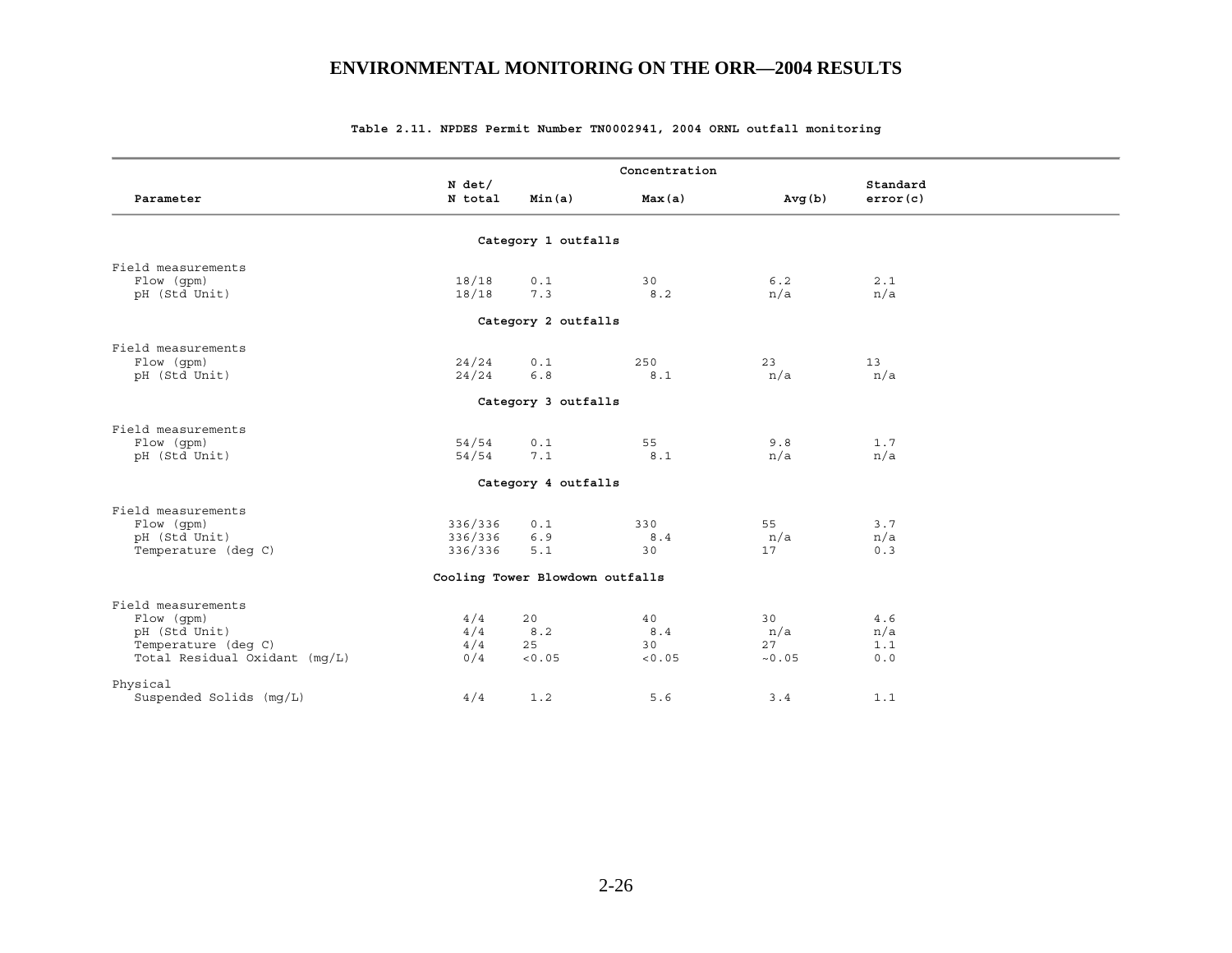**Table 2.11 (continued)** 

|                               |                                               |                                | Concentration |         |          |  |
|-------------------------------|-----------------------------------------------|--------------------------------|---------------|---------|----------|--|
|                               | N det/                                        |                                |               |         | Standard |  |
| Parameter                     | N total                                       | Min(a)                         | Max(a)        | Avg (b) | error(c) |  |
|                               |                                               |                                |               |         |          |  |
|                               | Cooling Tower Blowdown/Cooling Water outfalls |                                |               |         |          |  |
| Field measurements            |                                               |                                |               |         |          |  |
| Flow (gpm)                    | 48/48                                         | 10                             | 100           | 41      | 2.8      |  |
| pH (Std Unit)                 | 48/48                                         | 6.9                            | 8.2           | n/a     | n/a      |  |
| Total Residual Oxidant (mg/L) | 0/48                                          | < 0.05                         | < 0.05        | ~10.05  | 0.0      |  |
|                               |                                               | Groundwater/Pumpwater outfalls |               |         |          |  |
| Field measurements            |                                               |                                |               |         |          |  |
| Flow (gpm)                    | 4/4                                           | 0.1                            | 0.1           | 0.1     | 0.0      |  |
| pH (Std Unit)                 | 4/4                                           | 7.3                            | 8.0           | n/a     | n/a      |  |
|                               |                                               | Steam Condensate outfalls      |               |         |          |  |
|                               |                                               |                                |               |         |          |  |
| Field measurements            |                                               |                                |               |         |          |  |
| Flow (gpm)                    | 12/12                                         | 0.1                            | 0.3           | 0.15    | 0.023    |  |
| pH (Std Unit)                 | 12/12                                         | 7.1                            | 8.1           | n/a     | n/a      |  |
| Temperature (deq C)           | 12/12                                         | 31                             | 38            | 34      | 0.74     |  |

(a) Prefix "<" indicates the value for a parameter was not quantifiable at the analytical detection limit.

(b) A tilde (~) indicates that estimated values and/or detection limits were used in the calculation.

(c) Standard error of the mean.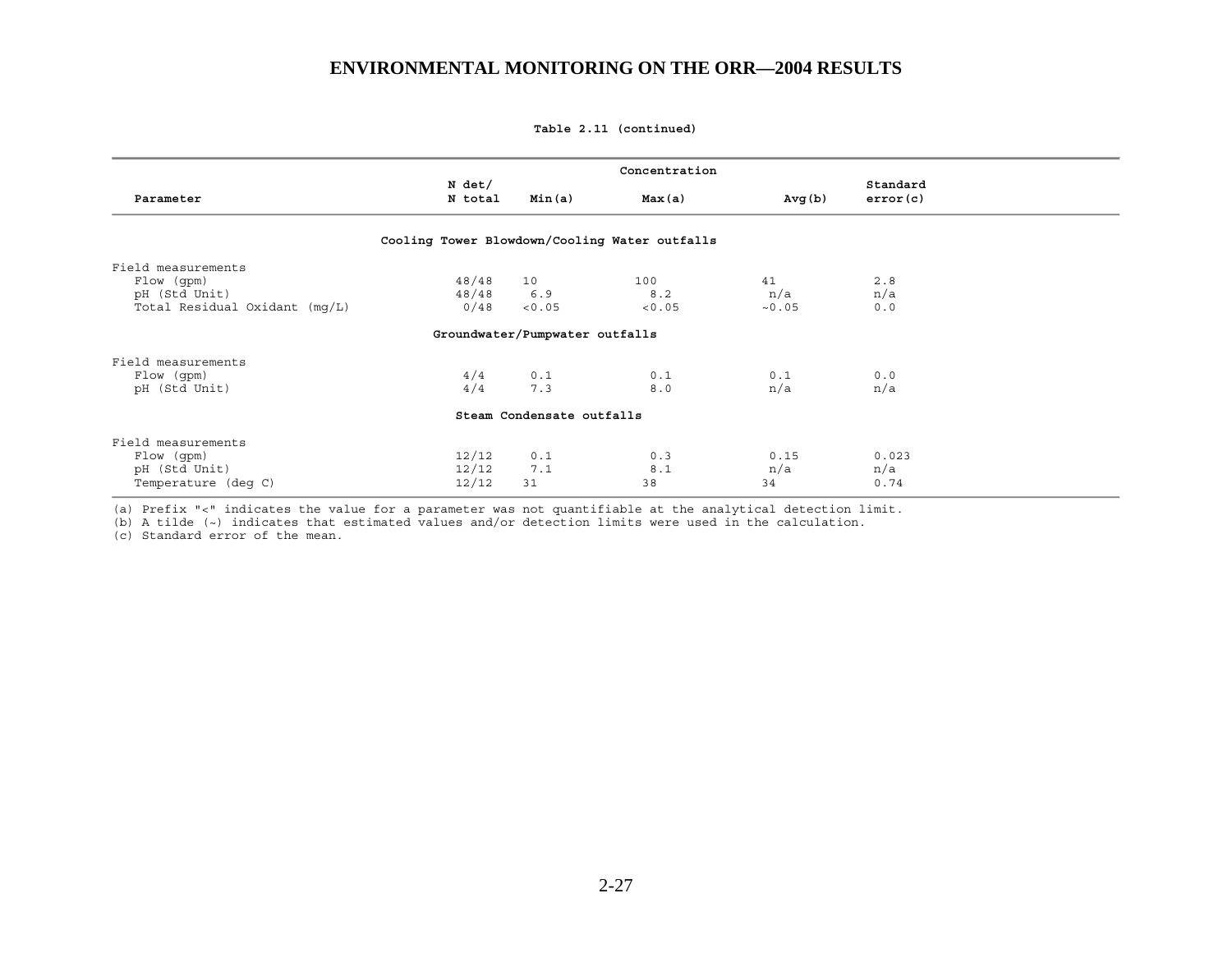|                                                                                             | Concentration               |                        |                     |                      |                      |  |
|---------------------------------------------------------------------------------------------|-----------------------------|------------------------|---------------------|----------------------|----------------------|--|
| Parameter                                                                                   | N det/<br>N total           | Min(a)                 | Max(a)              | Avg (b)              | Standard<br>error(c) |  |
|                                                                                             |                             | First Creek            |                     |                      |                      |  |
| Field measurements<br>pH (Std Unit)<br>Temperature (deg C)<br>Total Residual Oxidant (mg/L) | 48/48<br>48/48<br>0/48      | 7.4<br>8.0<br>< 0.05   | 8.1<br>20<br>< 0.05 | n/a<br>14<br>~10.05  | 0.023<br>0.53<br>0.0 |  |
|                                                                                             |                             | Fifth Creek            |                     |                      |                      |  |
| Field measurements<br>pH (Std Unit)<br>Temperature (deg C)<br>Total Residual Oxidant (mq/L) | 72/72<br>72/72<br>0/72      | 7.3<br>9.0<br>< 0.05   | 8.1<br>21<br>< 0.05 | n/a<br>1.5<br>~10.05 | 0.021<br>0.45<br>0.0 |  |
|                                                                                             |                             | White Oak Creek        |                     |                      |                      |  |
| Field measurements<br>pH (Std Unit)<br>Temperature (deg C)<br>Total Residual Oxidant (mg/L) | 144/144<br>144/144<br>0/144 | 7.1<br>$6.4$<br>< 0.05 | 8.0<br>23<br>< 0.05 | n/a<br>16<br>~10.05  | 0.016<br>0.39<br>0.0 |  |

#### **Table 2.12. NPDES Permit Number TN0002941, 2004 ORNL Instream Chlorine monitoring**

(a) Prefix "<" indicates the value for a parameter was not quantifiable at the analytical detection limit.

(b) A tilde (~) indicates that estimated values and/or detection limits were used in the calculation.

(c) Standard error of the mean.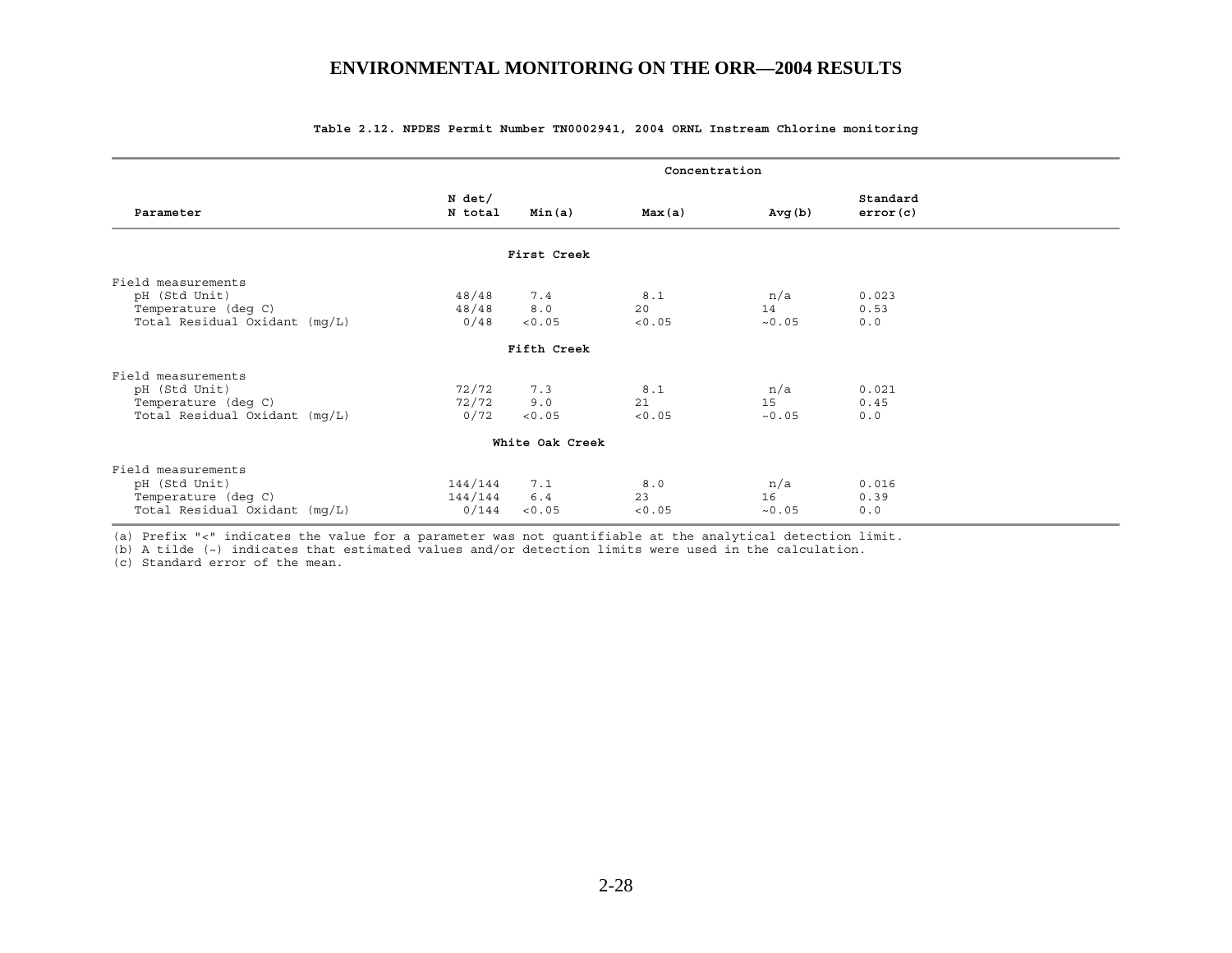| Parameter                   | $N$ det/<br>N total | Min(b)  | Max(b)                                                       | Avg(c) | Standard<br>error(d) | TWQC(e) |
|-----------------------------|---------------------|---------|--------------------------------------------------------------|--------|----------------------|---------|
|                             |                     |         | First Creek just upstream of Northwest Tributary (1STCK 0.1) |        |                      |         |
| Field measurements          |                     |         |                                                              |        |                      |         |
| Dissolved Oxygen (ppm)      | 2/2                 | 9.0     | 9.4                                                          | 9.2    | 0.2                  | n/a     |
| pH (Std Unit)               | 2/2                 | 7.9     | $8.1\,$                                                      | n/a    | n/a                  | n/a     |
| Temperature (deq C)         | 2/2                 | 13      | 17                                                           | 15     | 2.1                  | n/a     |
|                             |                     |         |                                                              |        |                      |         |
| Radionuclides $(pCi/L)$ (f) |                     |         |                                                              |        |                      |         |
| Alpha activity              | 2/2                 | $1.2*$  | $6.7*$                                                       | 4.0    | 2.7                  | n/a     |
| Beta activity               | 2/2                 | $9.5*$  | $72*$                                                        | 41     | 32                   | n/a     |
| Strontium-89/90             | 2/2                 | $4.8*$  | $30*$                                                        | 17     | 12                   | 40      |
| Thorium-230                 | 1/2                 | 0.0     | $0.48*$                                                      | 0.24   | 0.24                 | 12      |
| Uranium-233/234             | 1/2                 | 0.0     | $5.2*$                                                       | 2.6    | 2.6                  | 20      |
| Uranium-238                 | 1/2                 | 0.0     | $0.52*$                                                      | 0.26   | 0.26                 | 24      |
|                             |                     |         | Bear Creek downstream from Y-12 Complex inputs (BCK 0.6)     |        |                      |         |
| Field measurements          |                     |         |                                                              |        |                      |         |
|                             |                     |         |                                                              |        |                      |         |
| Dissolved Oxygen (ppm)      | 2/2                 | 8.3     | 8.6                                                          | 8.5    | 0.15                 | 5       |
| pH (Std Unit)               | 2/2                 | 7.8     | 8.2                                                          | n/a    | n/a                  | n/a     |
| Temperature (deq C)         | 2/2                 | 14      | 15                                                           | 15     | 0.85                 | 30.5    |
| Radionuclides $(pCi/L)$ (f) |                     |         |                                                              |        |                      |         |
| Alpha activity              | 2/2                 | $4.2*$  | $7.2*$                                                       | 5.7    | 1.5                  | n/a     |
| Beta activity               | 2/2                 | $4.2*$  | $7.2*$                                                       | 5.7    | 1.5                  | n/a     |
| Thorium-230                 | 1/2                 | 0.0     | $0.46*$                                                      | 0.23   | 0.23                 | 12      |
| Uranium-233/234             | 2/2                 | $0.61*$ | $3.2*$                                                       | 1.9    | 1.3                  | 20      |
| Uranium-235/236             | 1/2                 | 0.0     | $0.55*$                                                      | 0.28   | 0.28                 | n/a     |
| Uranium-238                 | 2/2                 | $2.8*$  | $7.1*$                                                       | 4.9    | 2.1                  | 24      |
|                             |                     |         |                                                              |        |                      |         |
|                             |                     |         | Clinch River downstream from ORNL (CRK 32)                   |        |                      |         |
| Field measurements          |                     |         |                                                              |        |                      |         |
| Dissolved Oxygen (ppm)      | 12/12               | 6.1     | 11                                                           | 8.2    | 0.44                 | n/a     |
| pH (Std Unit)               | 12/12               | 7.6     | 8.5                                                          | n/a    | n/a                  | n/a     |
| Temperature (deq C)         | 12/12               | 6.9     | 21                                                           | 16     | 1.5                  | 30.5    |

### **Table 2.13. Surface water analyses (2004) at ORNL Environmental Monitoring Plan surface water locations (a)**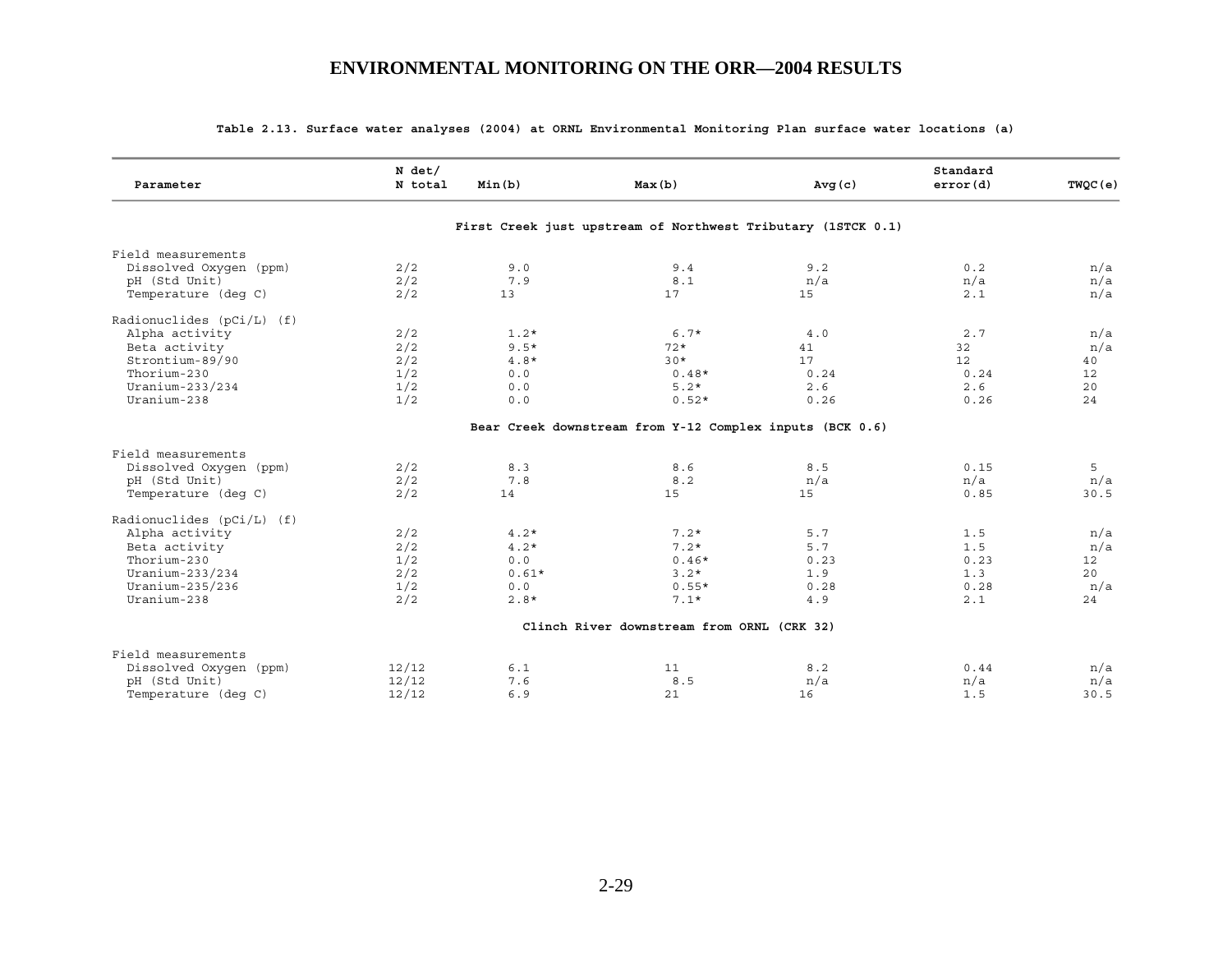| Parameter                                     | $N$ det/<br>N total | Min(b)     | Max(b)                                                              | Avg(c)    | Standard<br>error(d) | TWQC(e) |
|-----------------------------------------------|---------------------|------------|---------------------------------------------------------------------|-----------|----------------------|---------|
|                                               |                     |            |                                                                     |           |                      |         |
| Radionuclides $(pCi/L)$ (f)<br>Alpha activity | 1/12                | $U-1.1$    | $1.7*$                                                              | $~10.44*$ | 0.2                  | n/a     |
| Beta activity                                 | 9/12                | U0.6       | $5.4*$                                                              | $~1.0*$   | 0.49                 | n/a     |
| Strontium-89/90                               | 3/12                | $U - 0.33$ | $7.7*$                                                              | $~1.3*$   | 0.63                 | 40      |
| Tritium                                       | 8/12                | $U-110$    | $2,200*$                                                            | $~1.550*$ | 180                  | 80,000  |
|                                               |                     |            |                                                                     |           |                      |         |
|                                               |                     |            | Water supply intake for Knox County (CRK 58)                        |           |                      |         |
| Field measurements                            |                     |            |                                                                     |           |                      |         |
| Dissolved Oxygen (ppm)                        | 12/12               | 5.5        | 13                                                                  | 9.3       | 0.55                 | n/a     |
| pH (Std Unit)                                 | 12/12               | 6.9        | 8.8                                                                 | n/a       | n/a                  | n/a     |
| Temperature (deq C)                           | 12/12               | 6.3        | 25                                                                  | 17        | 1.7                  | 30.5    |
| Radionuclides (pCi/L) (f)                     |                     |            |                                                                     |           |                      |         |
| Alpha activity                                | 1/12                | $U-1.7$    | $2.3*$                                                              | ~0.4      | 0.31                 | n/a     |
| Beta activity                                 | 3/12                | U0.22      | $3.4*$                                                              | $~1.5*$   | 0.26                 | n/a     |
|                                               |                     |            |                                                                     |           |                      |         |
|                                               |                     |            | Melton Hill Reservoir above city of Oak Ridge water intake (CRK 66) |           |                      |         |
| Field measurements                            |                     |            |                                                                     |           |                      |         |
| Dissolved Oxygen (ppm)                        | 12/12               | 6.5        | 10                                                                  | 8.6       | 0.34                 | n/a     |
| pH (Std Unit)                                 | 12/12               | 7.5        | 8.6                                                                 | n/a       | n/a                  | n/a     |
| Temperature (deq C)                           | 12/12               | 5.8        | 25                                                                  | 16        | 1.7                  | 30.5    |
| Radionuclides (pCi/L) (f)                     |                     |            |                                                                     |           |                      |         |
| Beta activity                                 | 7/12                | $U - 0.29$ | $3.8*$                                                              | $~1.9*$   | 0.4                  | n/a     |
| Bismuth-214                                   | 1/12                | 0.0        | $12*$                                                               | 0.97      | 0.97                 | 24,000  |
|                                               |                     |            | East Fork Poplar Creek prior to entering Poplar Creek (EFK 0.1)     |           |                      |         |
| Field measurements                            |                     |            |                                                                     |           |                      |         |
| Dissolved Oxygen (ppm)                        | 2/2                 | 5.4        | 7.4                                                                 | 6.4       | 1.0                  | 5       |
| pH (Std Unit)                                 | 2/2                 | 7.8        | 8.1                                                                 | n/a       | n/a                  | n/a     |
| Temperature (deq C)                           | 2/2                 | 14         | 18                                                                  | 16        | 2.2                  | 30.5    |
| Radionuclides $(pCi/L)$ (f)                   |                     |            |                                                                     |           |                      |         |
| Alpha activity                                | 1/2                 | $U - 0.19$ | $4.0*$                                                              | ~1.9      | 2.1                  | n/a     |
| Beta activity                                 | 1/2                 | $U2.9*$    | $5.7*$                                                              | ~14.3     | 1.4                  | n/a     |
| Uranium-233/234                               | 1/2                 | 0.0        | $1.6*$                                                              | 0.82      | 0.82                 | 20      |
| Uranium-238                                   | 1/2                 | 0.0        | $1.5*$                                                              | 0.74      | 0.74                 | 24      |
|                                               |                     |            |                                                                     |           |                      |         |

**Table 2.13 (continued)**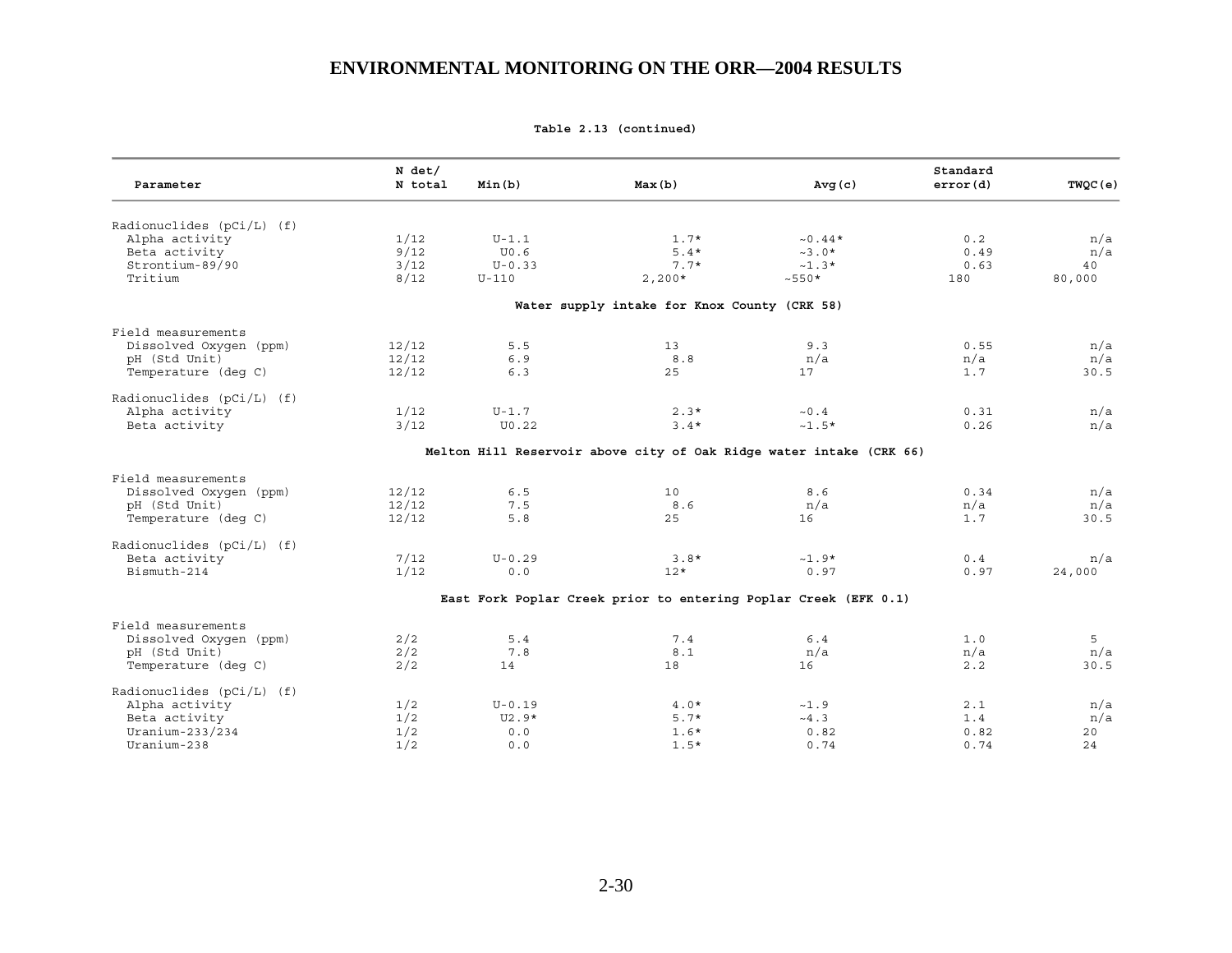**Table 2.13 (continued)** 

| Parameter                   | $N$ det/<br>N total | Min(b)  | Max(b)                                                             | Avg(c)   | Standard<br>error(d) | TWQC(e) |
|-----------------------------|---------------------|---------|--------------------------------------------------------------------|----------|----------------------|---------|
|                             |                     |         | East Fork Poplar Creek downstream from floodplain (EFK 5.4)        |          |                      |         |
| Field measurements          |                     |         |                                                                    |          |                      |         |
| Dissolved Oxygen (ppm)      | 2/2                 | 6.9     | 8.0                                                                | 7.5      | 0.55                 | 5       |
| pH (Std Unit)               | 2/2                 | 7.7     | 7.9                                                                | n/a      | n/a                  | n/a     |
| Temperature (deq C)         | 2/2                 | 14      | 18                                                                 | 16       | 2.1                  | 30.5    |
| Radionuclides $(pCi/L)$ (f) |                     |         |                                                                    |          |                      |         |
| Alpha activity              | 1/2                 | U0.69   | $1.6*$                                                             | ~1.2     | 0.47                 | n/a     |
| Beta activity               | 2/2                 | $2.8*$  | $3.8*$                                                             | 3.3      | 0.53                 | n/a     |
|                             |                     |         | Fifth Creek just upstream of White Oak Creek at ORNL (FIFTHCK 0.1) |          |                      |         |
| Field measurements          |                     |         |                                                                    |          |                      |         |
| Dissolved Oxygen (ppm)      | 2/2                 | 8.9     | 9.4                                                                | 9.2      | 0.25                 | n/a     |
| pH (Std Unit)               | 2/2                 | 6.7     | $8.1\,$                                                            | n/a      | n/a                  | n/a     |
| Temperature (deq C)         | 2/2                 | 14      | 18                                                                 | 16       | 1.8                  | n/a     |
| Radionuclides $(pCi/L)$ (f) |                     |         |                                                                    |          |                      |         |
| Beta activity               | 2/2                 | $24*$   | $39*$                                                              | 32       | 7.7                  | n/a     |
| Strontium-89/90             | 2/2                 | $13*$   | $20*$                                                              | 16       | 3.7                  | 40      |
| Tritium                     | 2/2                 | 180*    | $270*$                                                             | 230      | 44                   | 80,000  |
|                             |                     |         | Grassy Creek upstream of SEG and IT Corp (GCK 3.6)                 |          |                      |         |
| Field measurements          |                     |         |                                                                    |          |                      |         |
| Dissolved Oxygen (ppm)      | 2/2                 | 7.2     | 9.2                                                                | 8.2      | 1.0                  | n/a     |
| pH (Std Unit)               | 2/2                 | 7.5     | 7.8                                                                | n/a      | n/a                  | n/a     |
| Temperature (deq C)         | 2/2                 | 12      | 15                                                                 | 13       | 1.7                  | n/a     |
| Metals $(mq/L)$             |                     |         |                                                                    |          |                      |         |
| Aluminum                    | 2/2                 | E3.2    | 4.2                                                                | ~23.7    | 0.52                 | n/a     |
| Arsenic                     | 1/2                 | < 0.001 | 0.0047                                                             | ~10.0029 | 0.0019               | n/a     |
| Barium                      | 2/2                 | 0.041   | 0.062                                                              | 0.052    | 0.011                | n/a     |
| Beryllium                   | 2/2                 | 0.0001  | 0.00015                                                            | 0.00013  | 0.000025             | n/a     |
| Boron                       | 2/2                 | 0.014   | 0.017                                                              | 0.016    | 0.0015               | n/a     |
| Cadmium                     | 2/2                 | 0.00004 | 0.000047                                                           | 0.000044 | 0.0000035            | n/a     |
| Calcium                     | 2/2                 | 8.0     | 34                                                                 | 21       | 13                   | n/a     |
| Chromium                    | 2/2                 | 0.006   | 0.0071                                                             | 0.0066   | 0.00055              | n/a     |
| Cobalt                      | 2/2                 | 0.002   | 0.0041                                                             | 0.0031   | 0.0011               | n/a     |
| Copper                      | 2/2                 | 0.003   | 0.004                                                              | 0.0035   | 0.0005               | n/a     |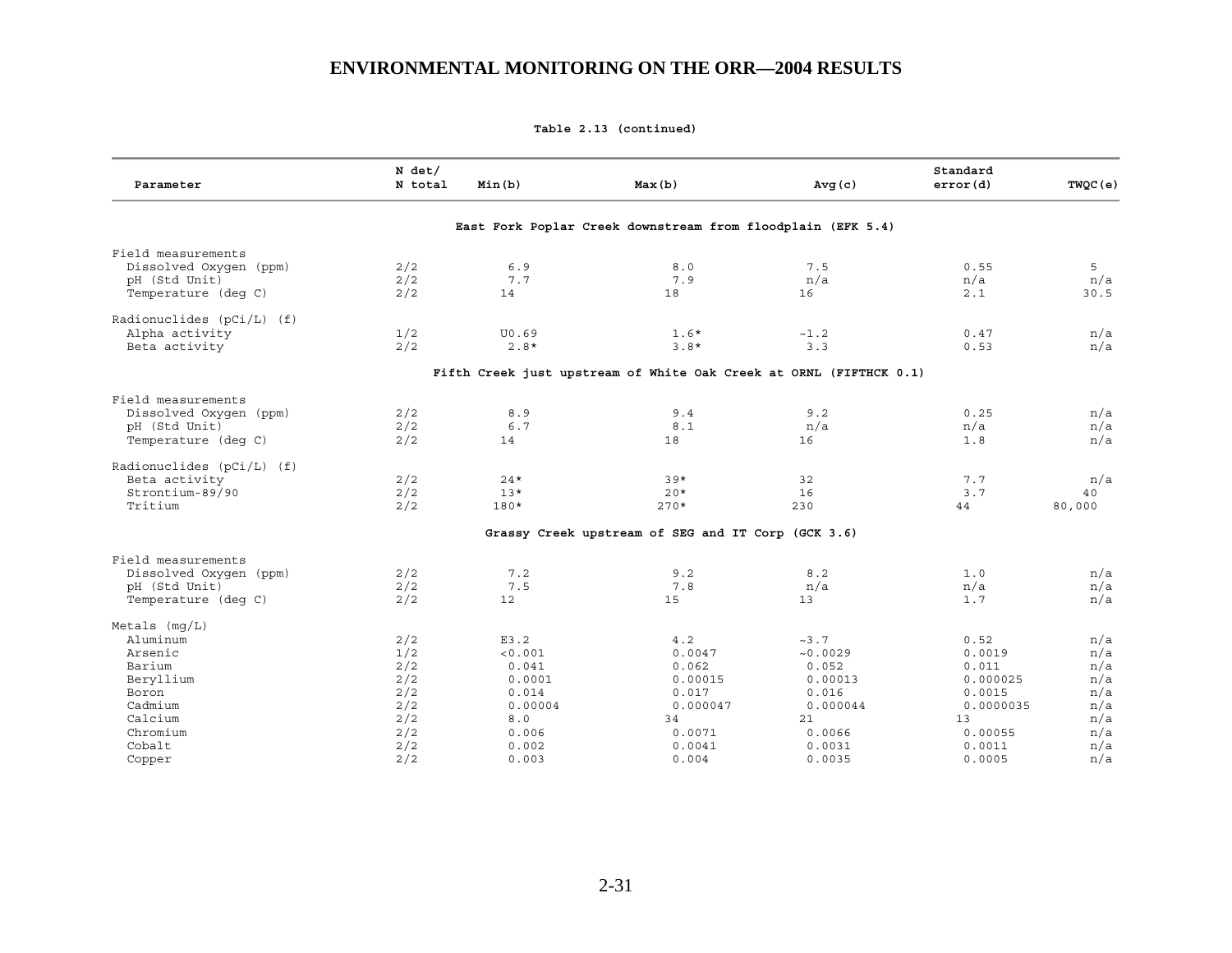| Parameter                   | $N$ det/<br>N total | Min(b)   | Max(b)                                              | Avg(c)    | Standard<br>error(d) | TWQC(e) |
|-----------------------------|---------------------|----------|-----------------------------------------------------|-----------|----------------------|---------|
|                             |                     |          |                                                     |           |                      |         |
| Iron                        | 2/2                 | 3.5      | $4.4$                                               | 3.9       | 0.47                 | n/a     |
| Lead                        | 2/2                 | 0.002    | 0.0066                                              | 0.0043    | 0.0023               | n/a     |
| Lithium                     | 2/2                 | 0.0043   | 0.005                                               | 0.0047    | 0.00035              | n/a     |
| Magnesium                   | 2/2                 | E2.1     | 13                                                  | ~1.5      | 5.4                  | n/a     |
| Manqanese                   | 2/2                 | 0.13     | 0.36                                                | 0.25      | 0.12                 | n/a     |
| Molybdenum                  | 1/2                 | < 0.0002 | 0.00022                                             | ~0.00021  | 0.00001              | n/a     |
| Nickel                      | 2/2                 | 0.004    | 0.0053                                              | 0.0047    | 0.00065              | n/a     |
| Phosphorous                 | 2/2                 | 0.057    | 0.13                                                | 0.094     | 0.037                | n/a     |
| Potassium                   | 2/2                 | 1.9      | 2.1                                                 | 2.0       | 0.075                | n/a     |
| Selenium                    | 1/2                 |          | < 0.001                                             | ~10.00099 |                      | n/a     |
|                             |                     | 0.00097  |                                                     |           | 0.000015             |         |
| Sodium                      | 2/2                 | 1.4      | 2.2                                                 | 1.8       | 0.4                  | n/a     |
| Strontium                   | 2/2                 | 0.023    | 0.045                                               | 0.034     | 0.011                | n/a     |
| Sulfur                      | 2/2                 | 0.93     | 2.4                                                 | 1.7       | 0.76                 | n/a     |
| Thallium                    | 2/2                 | 0.00006  | 0.00018                                             | 0.00012   | 0.00006              | n/a     |
| Titanium                    | 2/2                 | 0.047    | 0.076                                               | 0.062     | 0.015                | n/a     |
| Uranium                     | 2/2                 | 0.0002   | 0.00041                                             | 0.00031   | 0.00011              | n/a     |
| Vanadium                    | 1/2                 | < 0.005  | 0.008                                               | ~10.0065  | 0.0015               | n/a     |
| Zinc                        | 2/2                 | 0.015    | 0.02                                                | 0.018     | 0.0025               | n/a     |
| Zirconium                   | 2/2                 | 0.00082  | 0.002                                               | 0.0014    | 0.00059              | n/a     |
| Radionuclides $(pCi/L)$ (f) |                     |          |                                                     |           |                      |         |
| Beta activity               | 1/2                 | $UI.6*$  | $3.7*$                                              | ~2.6      | 1.1                  | n/a     |
|                             |                     |          | Ish Creek prior to entering CRK 30.8 (ICK 0.7)      |           |                      |         |
| Field measurements          |                     |          |                                                     |           |                      |         |
| Dissolved Oxygen (ppm)      | 2/2                 | 8.9      | 9.0                                                 | 9.0       | 0.05                 | n/a     |
| pH (Std Unit)               | 2/2                 | 7.8      | 8.1                                                 | n/a       | n/a                  | n/a     |
| Temperature (deq C)         | 2/2                 | 12       | 15                                                  | 13        | 1.6                  | n/a     |
| Radionuclides (pCi/L) (f)   |                     |          |                                                     |           |                      |         |
| Lead-212                    | 1/2                 | $0.0$    | $3.9*$                                              | $2.0$     | 2.0                  | 120     |
|                             |                     |          | McCoy Branch prior to entering CRK 60.3 (McCBK 1.8) |           |                      |         |
| Field measurements          |                     |          |                                                     |           |                      |         |
| Dissolved Oxygen (ppm)      | 2/2                 | $6.4$    | 9.1                                                 | 7.8       | 1.4                  | n/a     |
| pH (Std Unit)               | 2/2                 | 7.7      | 7.8                                                 | n/a       | n/a                  | n/a     |
| Temperature (deg C)         | 2/2                 | 11       | 22                                                  | 16        | 5.5                  | n/a     |
|                             |                     |          |                                                     |           |                      |         |

**Table 2.13 (continued)**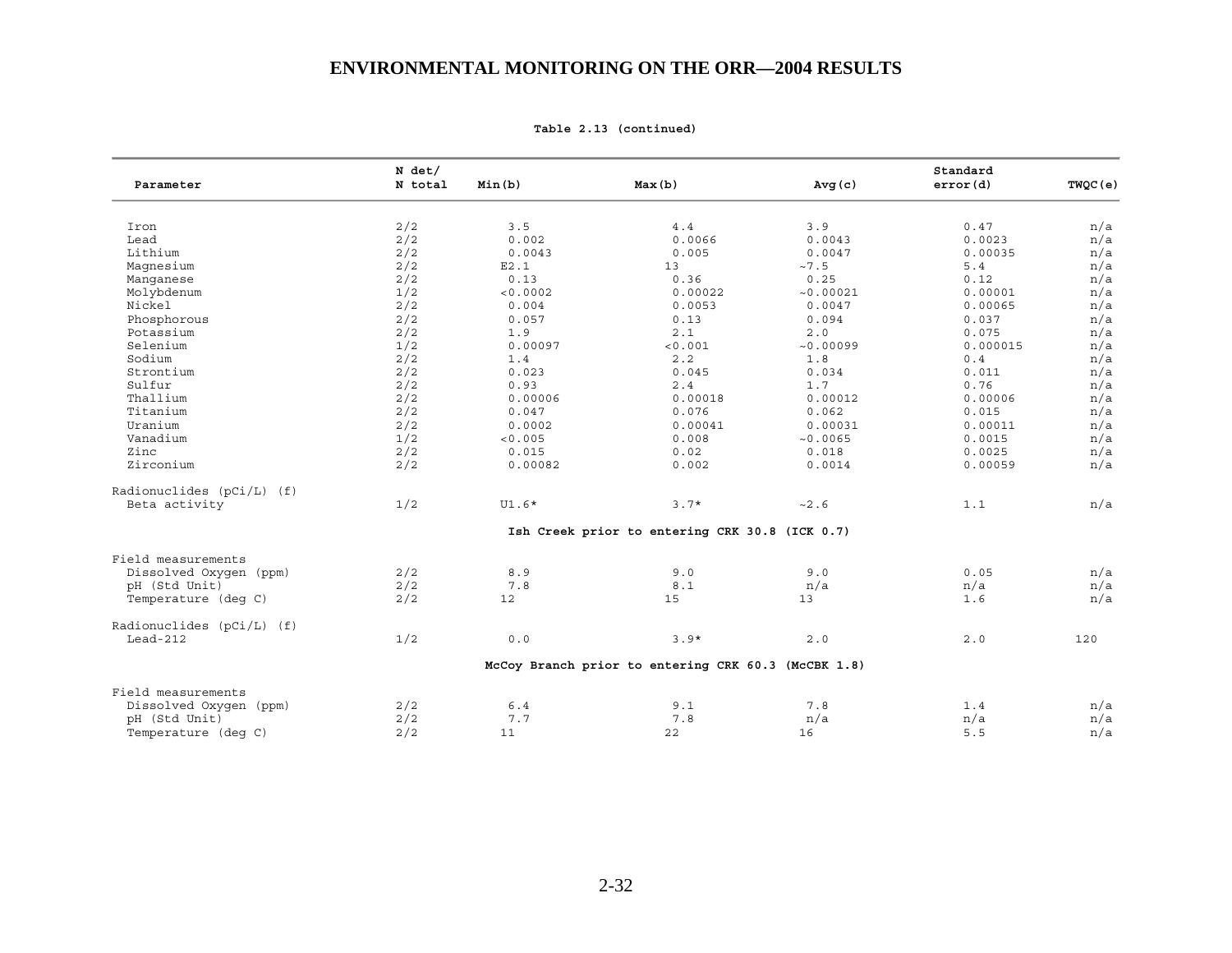| Parameter                   | $N$ det/<br>N total | Min(b)       | Max(b)                                                             | Avg(c)          | Standard<br>error(d) | TWQC(e) |
|-----------------------------|---------------------|--------------|--------------------------------------------------------------------|-----------------|----------------------|---------|
|                             |                     |              |                                                                    |                 |                      |         |
| Radionuclides (pCi/L) (f)   |                     |              |                                                                    |                 |                      |         |
| Alpha activity              | 1/2                 | $U - 0.27$   | $1.6*$                                                             | ~10.65          | 0.92                 | n/a     |
| Beta activity               | 1/2                 | $U2.3*$      | $5.1*$                                                             | ~2.7            | 1.4                  | n/a     |
|                             |                     |              | Melton Branch downstream from ORNL (MEK 0.2)                       |                 |                      |         |
| Field measurements          |                     |              |                                                                    |                 |                      |         |
| Dissolved Oxygen (ppm)      | 6/6                 | $6.8$        | 13                                                                 | 9.2             | 1.1                  | 5       |
| pH (Std Unit)               | 6/6                 | 7.6          | 8.4                                                                | n/a             | n/a                  | n/a     |
| Temperature (deq C)         | 6/6                 | 3.2          | 24                                                                 | 15              | 3.4                  | 30.5    |
| Radionuclides $(pCi/L)$ (f) |                     |              |                                                                    |                 |                      |         |
| Alpha activity              | 5/6                 | <b>U0.81</b> | $20*$                                                              | $~10*$          | 3.4                  | n/a     |
| Beta activity               | 6/6                 | $470*$       | $2,500*$                                                           | $1,300*$        | 400                  | n/a     |
| Bismuth-214                 | 1/6                 | 0.0          | $14*$                                                              | 2.3             | 2.3                  | 24,000  |
| $Lead-214$                  | 1/6                 | 0.0          | $11*$                                                              | 1.8             | 1.8                  | n/a     |
| Plutonium-238               | 2/6                 | 0.0          | $4.1*$                                                             | 0.83            | 0.68                 | 1.6     |
| Potassium-40                | 1/6                 | U5.9         | $U36*$                                                             | $~19*$          | 4.7                  | 280     |
| Strontium-89/90             | 6/6                 | $230*$       | $1,100*$                                                           | $570*$          | 160                  | 40      |
| Thorium-230                 | 3/6                 | 0.0          | $0.93*$                                                            | $0.35*$         | 0.17                 | 12      |
| Thorium-232                 | 1/6                 | 0.0          | $0.21*$                                                            | 0.035           | 0.035                | 2       |
| Tritium                     | 6/6                 | $200,000*$   | $2,000,000*$                                                       | $950,000*$      | 330,000              | 80,000  |
| Uranium-233/234             | 3/6                 | 0.0          | $1.6*$                                                             | $0.66*$         | 0.32                 | 20      |
| Uranium-235/236             | 1/6                 | 0.0          | $0.43*$                                                            | 0.072           | 0.072                | n/a     |
| Uranium-238                 | 4/6                 | 0.0          | $2.0*$                                                             | $0.93*$         | 0.35                 | 24      |
|                             |                     |              | Northwest Tributary prior to entering 1st Creek at ORNL (NWTK 0.1) |                 |                      |         |
| Field measurements          |                     |              |                                                                    |                 |                      |         |
| Dissolved Oxygen (ppm)      | 2/2                 | 7.7          | 9.3                                                                | 8.5             | 0.8                  | n/a     |
| pH (Std Unit)               | 2/2                 | 8.0          | 8.0                                                                | n/a             | n/a                  | n/a     |
| Temperature (deq C)         | 2/2                 | 13           | 16                                                                 | 14              | 1.9                  | n/a     |
| Radionuclides (pCi/L) (f)   |                     |              |                                                                    |                 |                      |         |
| Alpha activity              | 1/2                 | U0.45        | $2.4*$                                                             | $\sim\!1$ . $4$ | 0.99                 | n/a     |
| Beta activity               | 2/2                 | $64*$        | $170*$                                                             | 120             | 54                   | n/a     |
| Strontium-89/90             | 2/2                 | $30*$        | $77*$                                                              | 54              | 23                   | 40      |
| Tritium                     | 1/2                 | $U130*$      | $210*$                                                             | ~170            | 39                   | 80,000  |
|                             |                     |              |                                                                    |                 |                      |         |

**Table 2.13 (continued)**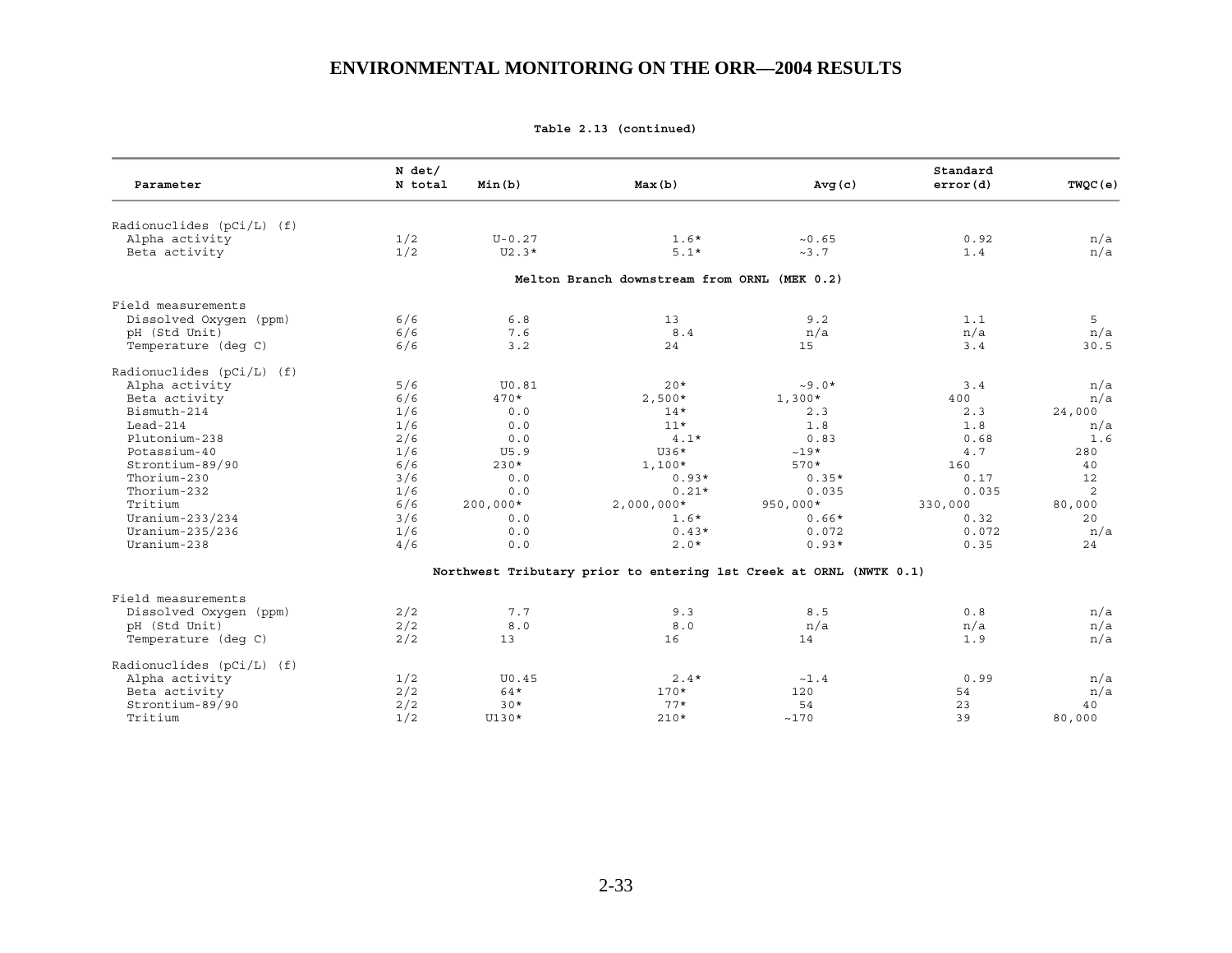**Table 2.13 (continued)** 

| Parameter                   | $N$ det/<br>N total | Min(b)    | Max(b)                                                            | Avg(c)    | Standard<br>error(d) | TWQC(e) |
|-----------------------------|---------------------|-----------|-------------------------------------------------------------------|-----------|----------------------|---------|
|                             |                     |           | Raccoon Creek sampling station prior to entering CRK 31 (RCK 2.0) |           |                      |         |
| Field measurements          |                     |           |                                                                   |           |                      |         |
| Dissolved Oxygen (ppm)      | 2/2                 | 7.0       | 7.7                                                               | 7.4       | 0.35                 | n/a     |
| pH (Std Unit)               | 2/2                 | 7.6       | 8.2                                                               | n/a       | n/a                  | n/a     |
| Temperature (deg C)         | 2/2                 | 12        | 14                                                                | 13        | 1.1                  | n/a     |
| Radionuclides $(pCi/L)$ (f) |                     |           |                                                                   |           |                      |         |
| Beta activity               | 2/2                 | $9.2*$    | $29*$                                                             | 19        | 9.7                  | n/a     |
| Potassium-40                | 1/2                 | U0.17     | 29                                                                | $\sim 15$ | 15                   | 280     |
| Strontium-89/90             | 2/2                 | $15*$     | $16*$                                                             | $15*$     | 0.25                 | 40      |
| Tritium                     | 1/2                 | U39       | $210*$                                                            | ~120      | 83                   | 80,000  |
|                             |                     |           | Walker Branch prior to entering CRK 53.4 (WBK 0.1)                |           |                      |         |
| Field measurements          |                     |           |                                                                   |           |                      |         |
| Dissolved Oxygen (ppm)      | 2/2                 | 6.0       | 9.1                                                               | 7.6       | 1.6                  | n/a     |
| pH (Std Unit)               | 2/2                 | 7.4       | 7.8                                                               | n/a       | n/a                  | n/a     |
| Temperature (deq C)         | 2/2                 | 13        | 19                                                                | 16        | 3.0                  | n/a     |
| Radionuclides $(pCi/L)$ (f) |                     |           |                                                                   |           |                      |         |
| Beta activity               | 1/2                 | UI.0      | $3.4*$                                                            | ~2.2      | 1.2                  | n/a     |
|                             |                     |           | White Oak Lake at White Oak Dam (WCK 1.0)                         |           |                      |         |
| Field measurements          |                     |           |                                                                   |           |                      |         |
| Dissolved Oxygen (ppm)      | 12/12               | 5.2       | 12                                                                | 7.8       | 0.57                 | 5       |
| pH (Std Unit)               | 12/12               | 6.9       | 8.7                                                               | n/a       | n/a                  | n/a     |
| Temperature (deg C)         | 12/12               | 4.1       | 28                                                                | 17        | 2.3                  | 30.5    |
| Metals $(mq/L)$             |                     |           |                                                                   |           |                      |         |
| Aluminum                    | 12/12               | E0.24     | 3.1                                                               | ~1.2      | 0.25                 | n/a     |
| Antimony                    | 1/12                | < 0.0001  | < 0.0003                                                          | ~10.00027 | 0.000017             | n/a     |
| Arsenic                     | 8/12                | < 0.001   | 0.004                                                             | ~10.0017  | 0.00027              | 0.34    |
| Barium                      | 12/12               | 0.032     | 0.064                                                             | 0.047     | 0.0029               | n/a     |
| Beryllium                   | 3/12                | < 0.00003 | 0.0001                                                            | ~10.00008 | 0.0000073            | n/a     |
| Boron                       | 12/12               | 0.016     | E0.031                                                            | ~10.025   | 0.0015               | n/a     |
| Cadmium                     | 10/12               | 0.00002   | 0.0001                                                            | 0.000062  | 0.0000083            | 0.002   |
| Calcium                     | 12/12               | 25        | 54                                                                | 41        | 2.2                  | n/a     |
| Chromium                    | 12/12               | 0.0027    | 0.016                                                             | 0.0058    | 0.0011               | n/a     |
| Cobalt                      | 12/12               | 0.0003    | 0.0011                                                            | 0.0007    | 0.000084             | n/a     |
| Copper                      | 12/12               | 0.002     | 0.006                                                             | 0.0036    | 0.00036              | 0.013   |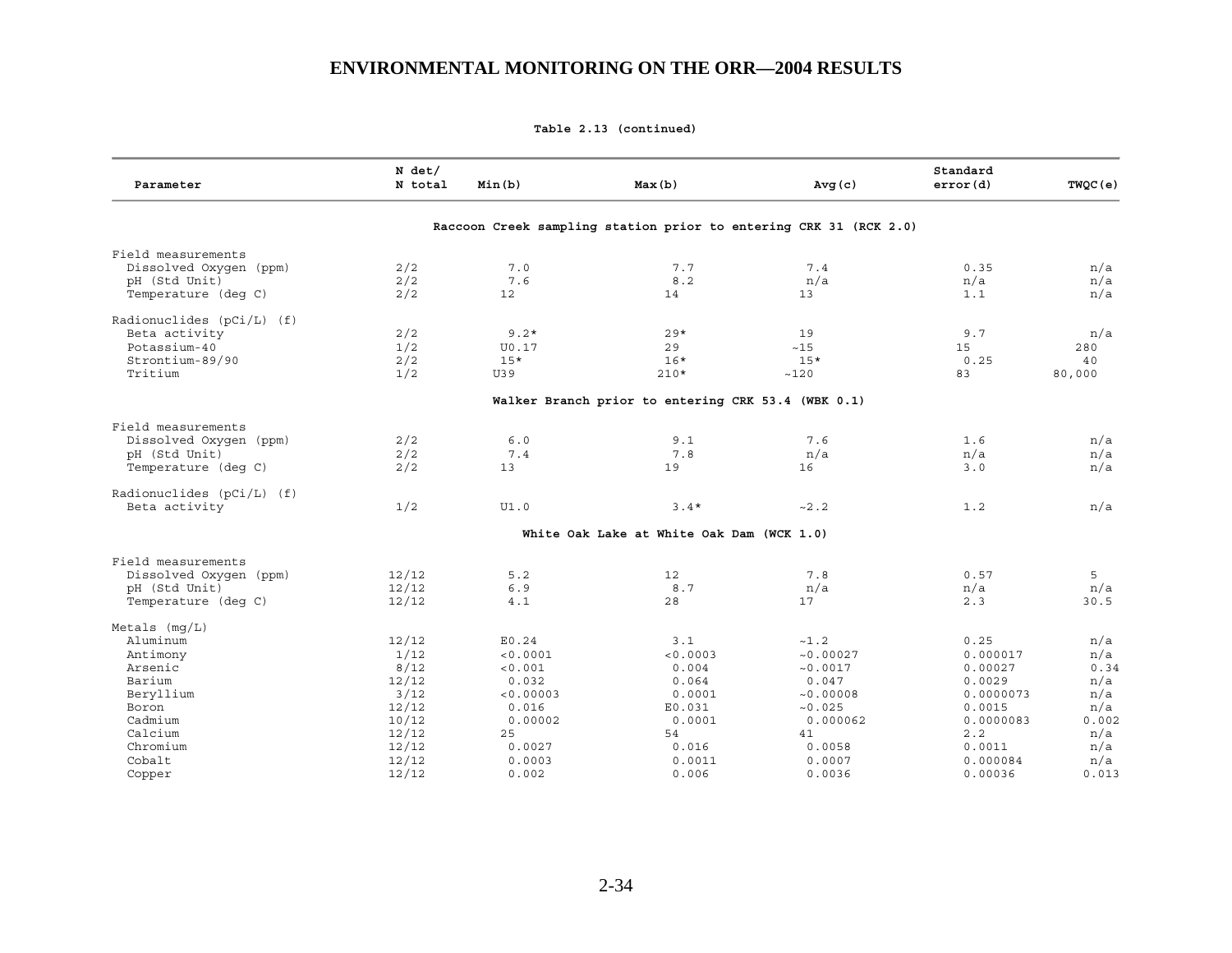| Parameter                 | N det/<br>N total | Min(b)    | Max(b)     | Avg(c)           | Standard<br>error(d) | TWQC(e) |
|---------------------------|-------------------|-----------|------------|------------------|----------------------|---------|
|                           |                   |           |            |                  |                      |         |
| Iron                      | 12/12             | 0.55      | 2.6        | 1.4              | 0.19                 | n/a     |
| Lead                      | 12/12             | 0.0005    | 0.0025     | 0.0016           | 0.00018              | 0.065   |
| Lithium                   | 12/12             | 0.0026    | 0.0043     | 0.0032           | 0.00016              | n/a     |
| Magnesium                 | 12/12             | $4.8\,$   | 13         | $8.8$            | 0.63                 | n/a     |
| Manqanese                 | 12/12             | 0.062     | 0.2        | 0.13             | 0.015                | n/a     |
| Mercury                   | 4/12              | < 0.00003 | 0.0001     | ~10.000059       | 0.0000063            | 0.0014  |
| Molybdenum                | 12/12             | 0.00096   | 0.011      | 0.0054           | 0.00081              | n/a     |
| Nickel                    | 12/12             | 0.001     | 0.0038     | 0.0022           | 0.00021              | 0.47    |
| Phosphorous               | 12/12             | 0.066     | 0.34       | 0.18             | 0.024                | n/a     |
| Potassium                 | 12/12             | 1.5       | 6.9        | 3.3              | 0.45                 | n/a     |
| Selenium                  | 5/12              | < 0.0006  | 0.0032     | ~10.0016         | 0.00026              | 0.02    |
| Silver                    | 10/12             | < 0.00004 | 0.00061    | ~10.00016        | 0.000047             | 0.0032  |
| Sodium                    | 12/12             | 3.8       | 27         | 17               | 2.1                  | n/a     |
| Strontium                 | 12/12             | 0.053     | 0.13       | 0.098            | 0.0066               | n/a     |
| Sulfur                    | 12/12             | 4.5       | 25         | 14               | 1.9                  | n/a     |
| Thallium                  | 12/12             | 0.000051  | 0.00034    | 0.00012          | 0.000023             | n/a     |
| Titanium                  | 12/12             | 0.0038    | 0.034      | 0.017            | 0.0026               | n/a     |
| Uranium                   | 12/12             | 0.0026    | 0.0043     | 0.0035           | 0.00017              | n/a     |
| Vanadium                  | 1/12              | < 0.001   | 0.007      | ~10.0049         | 0.00044              | n/a     |
| Zinc                      | 12/12             | 0.012     | 0.043      | 0.022            | 0.0025               | 0.12    |
| Zirconium                 | 12/12             | 0.0004    | 0.003      | 0.0013           | 0.00026              | n/a     |
| Radionuclides (pCi/L) (f) |                   |           |            |                  |                      |         |
| Alpha activity            | 11/12             | UI.3      | $22*$      | $~10^{-6}$ . 9*  | 1.5                  | n/a     |
| Beta activity             | 12/12             | $96*$     | 530*       | $300*$           | 38                   | n/a     |
| Cesium-137                | 12/12             | $14*$     | $120*$     | $51*$            | 9.8                  | 120     |
| Plutonium-239/240         | 5/12              | 0.0       | $0.64*$    | $0.14*$          | 0.061                | 1.2     |
| Potassium-40              | 1/12              | U6.2      | $U43*$     | $~20*$           | $2.8$                | 280     |
| Strontium-89/90           | 12/12             | $57*$     | $190*$     | $130*$           | 12                   | 40      |
| Thorium-230               | 7/12              | 0.0       | $1.9*$     | $0.43*$          | 0.16                 | 12      |
| Thorium-232               | 2/12              | 0.0       | $0.28*$    | 0.03             | 0.024                | 2       |
| Tritium                   | 12/12             | $21,000*$ | $200,000*$ | $100,000*$       | 15,000               | 80,000  |
| Uranium-233/234           | 11/12             | 0.0       | $11*$      | $3.6*$           | 0.79                 | 20      |
| Uranium-235/236           | 4/12              | $0.0$     | $0.47*$    | $0.12*$          | 0.054                | n/a     |
| Uranium-238               | 10/12             | 0.0       | $2.1*$     | $1.1*$           | 0.19                 | 24      |
| Volatile organics (µq/L)  |                   |           |            |                  |                      |         |
| 2-Butanone                | 1/12              | U5.0      | 14         | ~5.7             | 0.73                 | n/a     |
| Acetone                   | 1/12              | U5.0      | 9.3        | ~5.4             | 0.36                 | n/a     |
| Chloroform                | 10/12             | J0.37     | $1.1$      | $\sim\!0$ . $71$ | 0.074                | n/a     |
| Toluene                   | 2/12              | JB0.44    | UI.0       | ~10.93           | 0.052                | n/a     |

**Table 2.13 (continued)**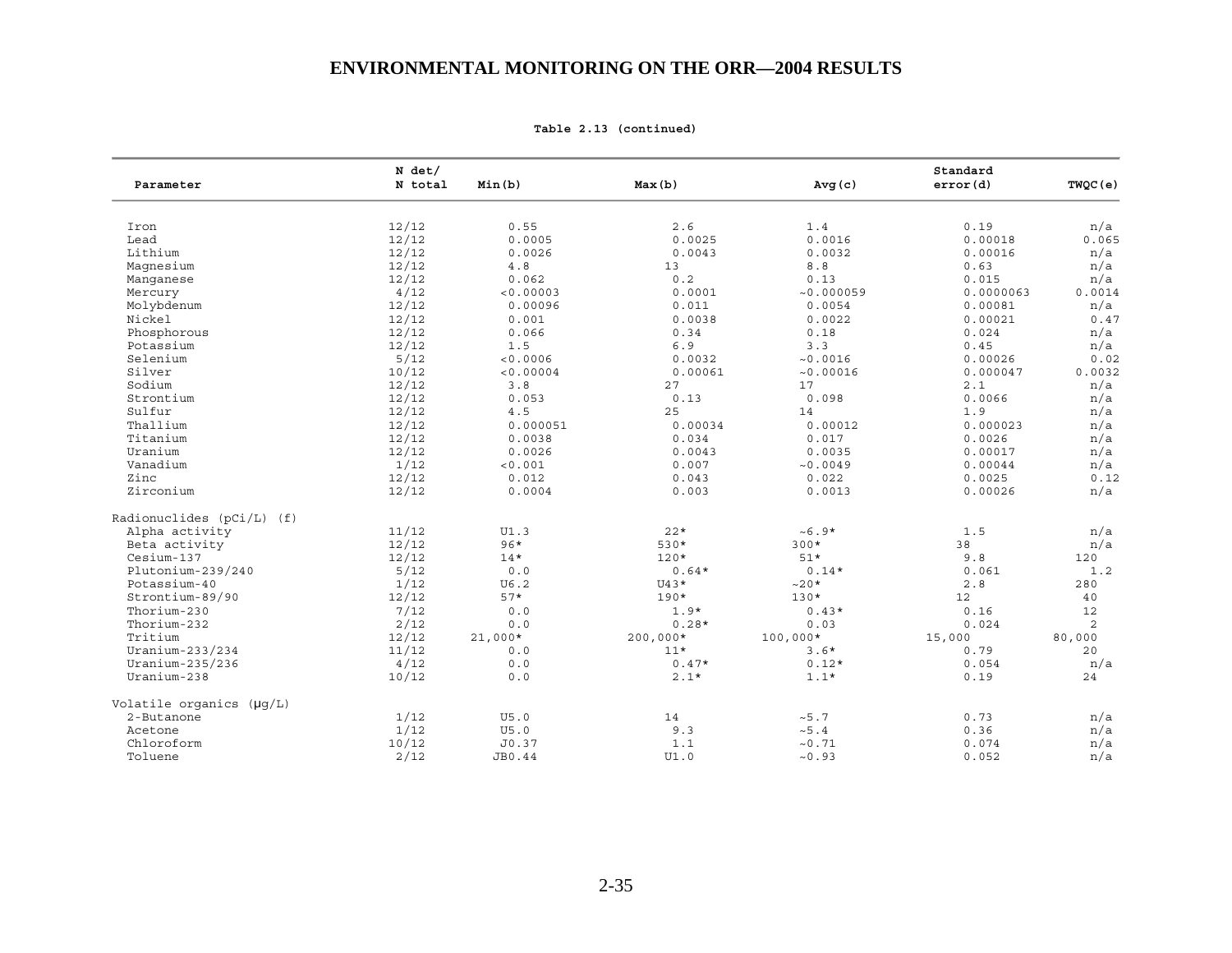|  | Table 2.13 (continued) |
|--|------------------------|
|  |                        |

| Parameter                 | $N$ det/<br>N total | Min(b)   | Max(b)                                         | Avg(c)    | Standard<br>error(d) | TWQC(e) |
|---------------------------|---------------------|----------|------------------------------------------------|-----------|----------------------|---------|
|                           |                     |          | White Oak Creek downstream from ORNL (WCK 2.6) |           |                      |         |
| Field measurements        |                     |          |                                                |           |                      |         |
| Dissolved Oxygen (ppm)    | 6/6                 | 6.8      | 10                                             | 8.6       | 0.55                 | 5       |
| pH (Std Unit)             | 6/6                 | 7.3      | 8.4                                            | n/a       | n/a                  | n/a     |
| Temperature (deq C)       | 6/6                 | 7.9      | 24                                             | 17        | 2.5                  | 30.5    |
| Radionuclides (pCi/L) (f) |                     |          |                                                |           |                      |         |
| Alpha activity            | 6/6                 | $2.5*$   | $8.8*$                                         | $6.2*$    | 1.1                  | n/a     |
| Beta activity             | 6/6                 | $65*$    | 180*                                           | $120*$    | 17                   | n/a     |
| Bismuth-214               | 1/6                 | 0.0      | $6.7*$                                         | 1.1       | 1.1                  | 24,000  |
| Cesium-137                | 5/6                 | 0.0      | $83*$                                          | $32*$     | 12                   | 120     |
| Potassium-40              | 1/6                 | U0.0     | $49*$                                          | $~22*$    | 7.8                  | 280     |
| Strontium-89/90           | 6/6                 | $30*$    | 59*                                            | $42*$     | 5.5                  | 40      |
| Thorium-230               | 2/6                 | 0.0      | $0.7*$                                         | 0.2       | 0.13                 | 12      |
| Tritium                   | 6/6                 | $4,600*$ | $46,000*$                                      | $26,000*$ | 6,900                | 80,000  |
| Uranium-233/234           | 5/6                 | 0.0      | $3.9*$                                         | $1.9*$    | 0.53                 | 20      |
| Uranium-235/236           | 1/6                 | 0.0      | $0.32*$                                        | 0.053     | 0.053                | n/a     |
| Uranium-238               | 5/6                 | 0.0      | $1.1*$                                         | $0.76*$   | 0.17                 | 24      |
|                           |                     |          | White Oak Creek upstream from ORNL (WCK 6.8)   |           |                      |         |
| Field measurements        |                     |          |                                                |           |                      |         |
| Dissolved Oxygen (ppm)    | 3/3                 | 8.2      | 11                                             | 9.0       | 0.74                 | 5       |
| pH (Std Unit)             | 3/3                 | $6.8$    | 7.8                                            | n/a       | n/a                  | n/a     |
| Temperature (deq C)       | 3/3                 | 8.7      | 17                                             | 14        | 2.5                  | 30.5    |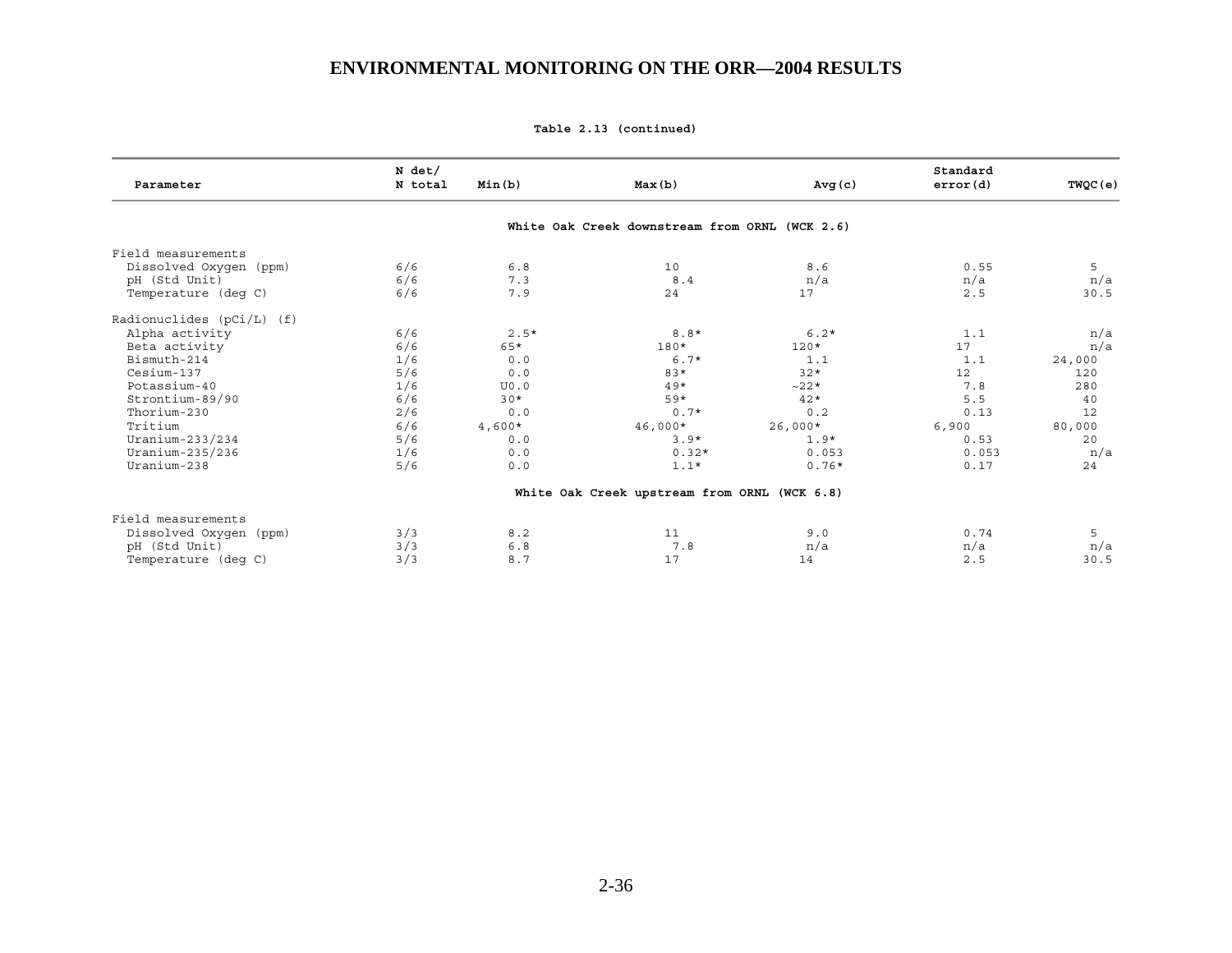| Parameter                   | N det/<br>N total | Min(b) | Max(b)  | Avg(c) | Standard<br>error(d) | TWQC (e) |
|-----------------------------|-------------------|--------|---------|--------|----------------------|----------|
| Radionuclides $(pCi/L)$ (f) |                   |        |         |        |                      |          |
| Alpha activity              | 1/3               | U0.035 | $UI.7*$ | ~10.92 | 0.49                 | n/a      |
| Beta activity               | 1/3               | U0.37  | $12*$   | ~14.5  | 3.9                  | n/a      |
| Cesium-137                  | 1/3               | 0.0    | $2.6*$  | 0.86   | 0.86                 | 120      |
| $Lead-212$                  | 1/3               | 0.0    | $7.3*$  | 2.4    | 2.4                  | 120      |

**Table 2.13 (continued)** 

(a) All values were included in the calculations. Only parameters that have detections in one or more samples are listed in the table. The sampling and analysis plan contains a complete list of analyses performed.

(b) Prefix "J" indicates the value was estimated at or below the analytical detection limit by the laboratory; "U" indicates that the value was undetected at the analytical detection limit or MDA; "JB" indicates that the value was estimated at or below the analytical detection limit and the analyte was detected in the associated lab blank; "E" indicates that the percent difference between the parent sample and its serial dilution's concentration exceeds 10%; and "<" indicates the value for a parameter was not quantifiable at the analytical detection limit.

(c) A tilde (~) indicates that estimated values and/or detection limits were used in the calculation.

(d) Standard error of the mean.

(e) Tennessee General Water Quality Criteria for Recreation and Domestic Use, as amended (CRK 32, CRK 58, CRK 66) or Tennessee General Water Quality Criteria for Freshwater Fish and Aquatic Life, as amended (BCK 0.6, EFK 0.1, EFK 5.4, MEK 0.2, WCK 1.0, WCK 2.6, WCK 6.8). 4% of DOE DCG used for radionuclides, where applicable.

(f) Individual and average radionuclide concentrations significantly greater than zero are identified by an \*. Detected radionuclides are those detected above MDA.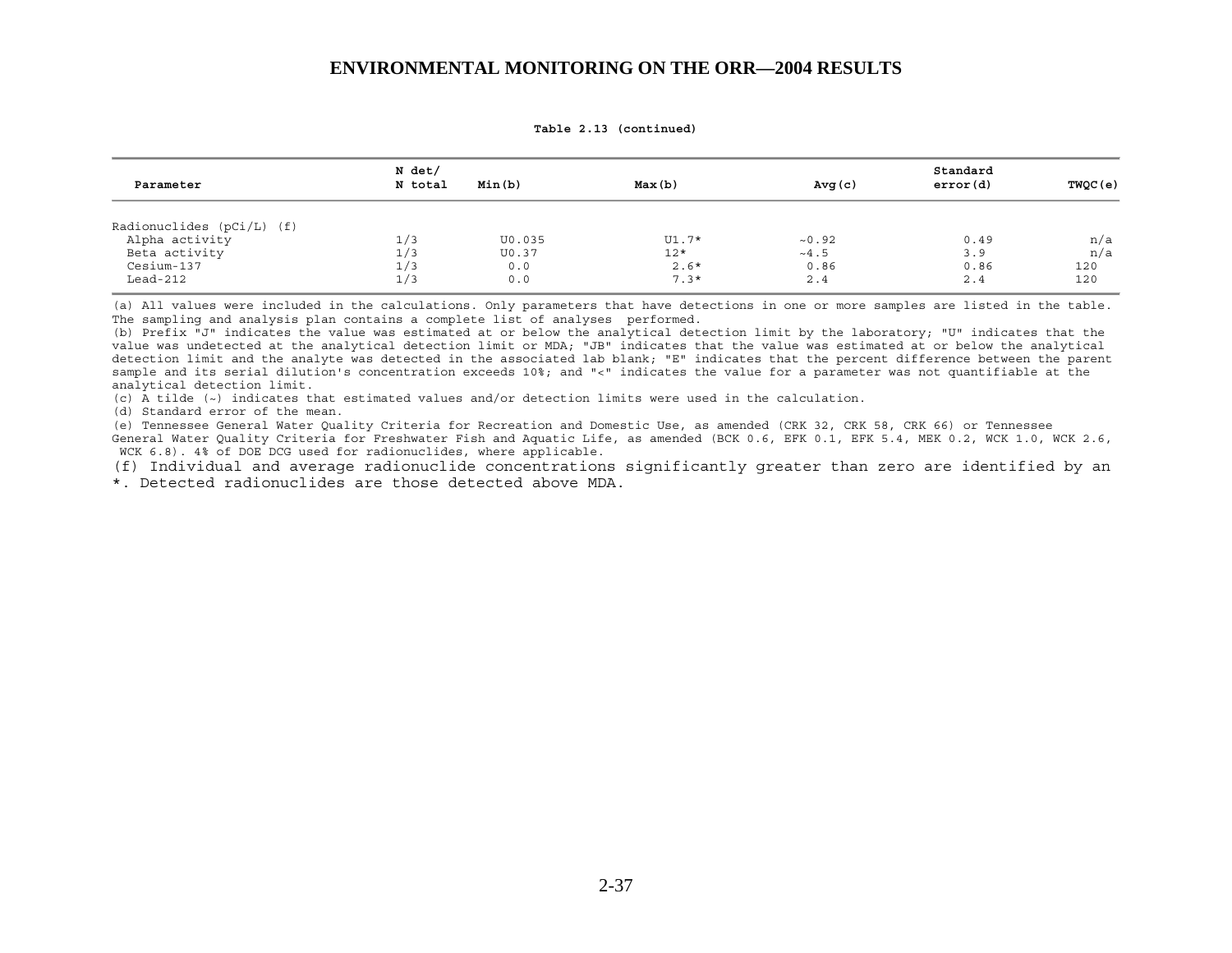| Parameter                   | $N$ det/<br>N total | Min(b)   | Max(b)                                                   | Avg(c)   | Standard<br>error(d) |
|-----------------------------|---------------------|----------|----------------------------------------------------------|----------|----------------------|
|                             |                     |          | Clinch River downstream from all DOE ORR inputs (CRK 16) |          |                      |
|                             |                     |          |                                                          |          |                      |
| Metals (mg/kg)              |                     |          |                                                          |          |                      |
| Aluminum                    | 2/2                 | 2.7      | 3.3                                                      | 3.0      | 0.3                  |
| Antimony                    | 2/2                 | 0.067    | 0.13                                                     | 0.099    | 0.032                |
| Arsenic                     | 2/2                 | 0.16     | 0.17                                                     | 0.17     | 0.005                |
| Barium                      | 2/2                 | 0.24     | 0.32                                                     | 0.28     | 0.04                 |
| Beryllium                   | 2/2                 | 0.0024   | 0.0026                                                   | 0.0025   | 0.0001               |
| Boron                       | 1/2                 | < 0.22   | 0.22                                                     | ~10.22   | 0.0                  |
| Cadmium                     | 2/2                 | 0.004    | 0.006                                                    | 0.005    | 0.001                |
| Calcium                     | 2/2                 | 2,700    | 3,400                                                    | 3,100    | 350                  |
| Chromium                    | 2/2                 | 0.1      | 0.11                                                     | 0.11     | 0.005                |
| Cobalt                      | 2/2                 | 0.015    | 0.016                                                    | 0.016    | 0.0005               |
| Copper                      | 2/2                 | 0.22     | 0.26                                                     | 0.24     | 0.02                 |
| Iron                        | 2/2                 | $4.8$    | 5.6                                                      | 5.2      | 0.4                  |
| Lead                        | 1/2                 | < 0.028  | 0.057                                                    | ~10.043  | 0.015                |
| Lithium                     | 2/2                 | 0.021    | 0.021                                                    | 0.021    | 0.0                  |
| Magnesium                   | 2/2                 | 270      | 280                                                      | 280      | 5.0                  |
| Manqanese                   | 2/2                 | 2.0      | 2.4                                                      | 2.2      | 0.2                  |
| Mercury                     | 2/2                 | 0.11     | 0.11                                                     | 0.11     | 0.0                  |
| Phosphorous                 | 2/2                 | 3,200    | 3,500                                                    | 3,400    | 150                  |
| Potassium                   | 2/2                 | 3,400    | 3,600                                                    | 3,500    | 100                  |
| Selenium                    | 2/2                 | 0.71     | 0.77                                                     | 0.74     | 0.03                 |
| Silicon                     | 2/2                 | 3.5      | 4.0                                                      | 3.8      | 0.25                 |
| Silver                      | 2/2                 | 0.016    | 0.019                                                    | 0.018    | 0.0015               |
| Sodium                      | 2/2                 | 530      | 560                                                      | 550      | 15                   |
| Strontium                   | 2/2                 | 2.1      | 2.7                                                      | 2.4      | 0.3                  |
| Thallium                    | 1/2                 | < 0.0033 | 0.0034                                                   | ~10.0034 | 0.00005              |
| Uranium                     | 2/2                 | 0.00082  | 0.001                                                    | 0.00091  | 0.00009              |
| Vanadium                    | 2/2                 | 0.024    | 0.031                                                    | 0.028    | 0.0035               |
| Zinc                        | 2/2                 | 13       | 14                                                       | 14       | 0.5                  |
|                             |                     |          |                                                          |          |                      |
| Pesticides and PCBs (µq/kq) |                     |          |                                                          |          |                      |
| Endrin                      | 2/2                 | J0.52    | J0.72                                                    | ~10.62   | 0.1                  |
| PCB-1260                    | 2/2                 | 34       | 45                                                       | 40       | 5.5                  |
| Radionuclides $(pCi/q)$ (e) |                     |          |                                                          |          |                      |
| Alpha activity              | 1/2                 | 0.014    | $0.076*$                                                 | 0.045    | 0.031                |
| Beta activity               | 2/2                 | $2.3*$   | $2.3*$                                                   | $2.3*$   | 0.03                 |
| Potassium-40                | 2/2                 | $1.8*$   | $2.4*$                                                   | $2.1*$   | 0.31                 |

#### **Table 3.1. 2004 tissue concentrations in Sunfish(a)**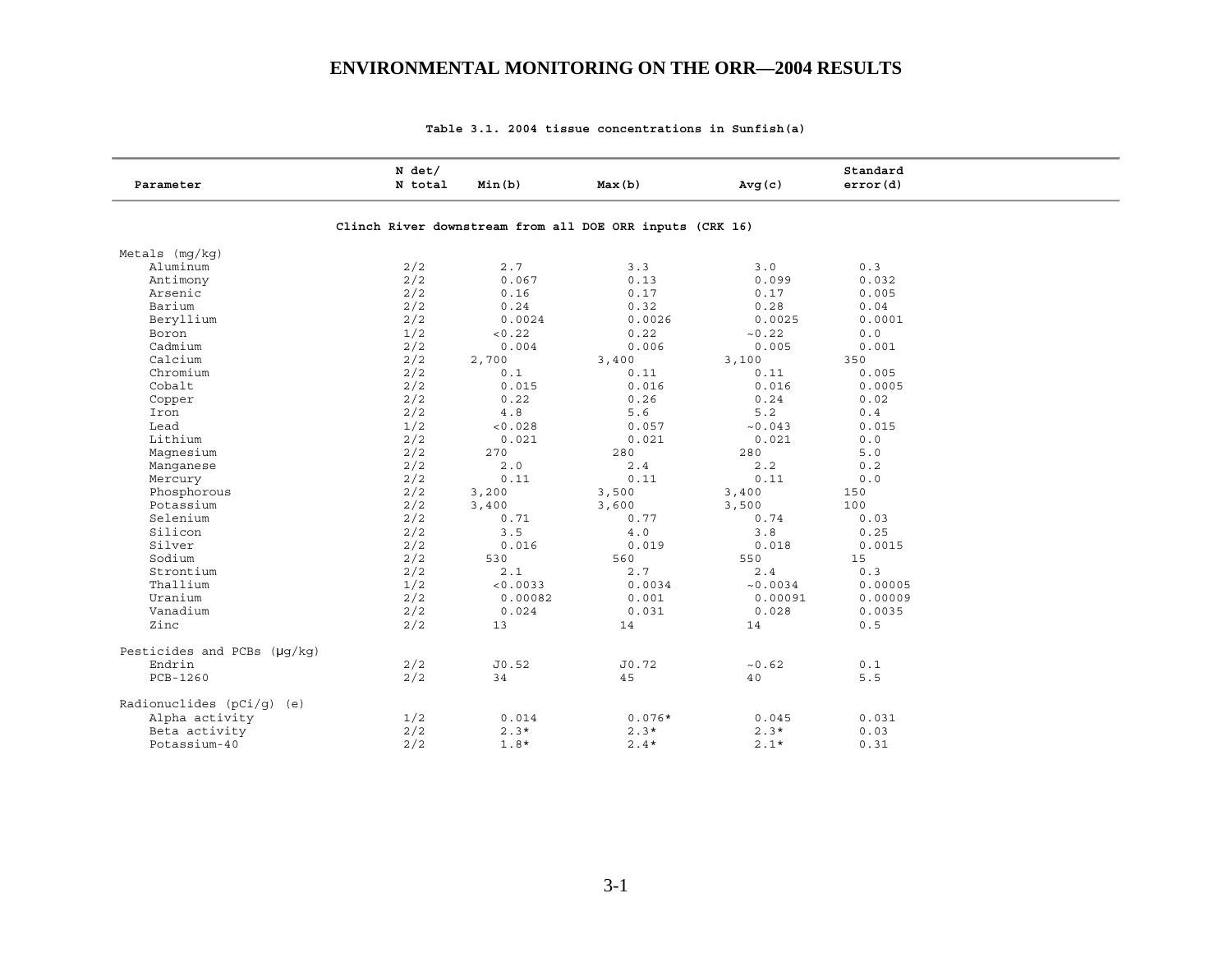**Table 3.1 (continued)** 

| Parameter                   | $N$ det/<br>N total | Min(b)  | Max(b)                                     | Avg(c)          | Standard<br>error(d) |  |
|-----------------------------|---------------------|---------|--------------------------------------------|-----------------|----------------------|--|
|                             |                     |         | Clinch River downstream from ORNL (CRK 32) |                 |                      |  |
| Metals $(mq/kg)$            |                     |         |                                            |                 |                      |  |
| Aluminum                    | 2/2                 | 4.0     | $4\,\ldotp4$                               | 4.2             | 0.2                  |  |
| Antimony                    | 2/2                 | 0.1     | 0.12                                       | 0.11            | 0.01                 |  |
| Arsenic                     | 2/2                 | 0.13    | 0.14                                       | 0.14            | 0.005                |  |
| Barium                      | 2/2                 | 0.16    | 0.18                                       | 0.17            | 0.01                 |  |
| Beryllium                   | 2/2                 | 0.0016  | 0.0016                                     | 0.0016          | 0.0                  |  |
| Boron                       | 2/2                 | 0.27    | 0.29                                       | 0.28            | 0.01                 |  |
| Cadmium                     | 2/2                 | 0.0046  | 0.0046                                     | 0.0046          | 0.0                  |  |
| Calcium                     | 2/2                 | 1,400   | 1,700                                      | 1,600           | 150                  |  |
| Chromium                    | 2/2                 | 0.089   | 0.09                                       | 0.09            | 0.0005               |  |
| Cobalt                      | 2/2                 | 0.013   | 0.017                                      | 0.015           | 0.002                |  |
| Copper                      | 2/2                 | 0.23    | 0.25                                       | 0.24            | 0.01                 |  |
| Iron                        | 2/2                 | 6.2     | $6.8$                                      | 6.5             | 0.3                  |  |
| Lead                        | 2/2                 | 0.051   | 0.056                                      | 0.054           | 0.0025               |  |
| Lithium                     | 2/2                 | 0.019   | 0.021                                      | 0.02            | 0.001                |  |
| Magnesium                   | 2/2                 | 270     | 280                                        | 280             | 5.0                  |  |
| Manqanese                   | 2/2                 | 1.1     | 1.3                                        | 1.2             | $0.1$                |  |
| Mercury                     | 2/2                 | 0.031   | 0.032                                      | 0.032           | 0.0005               |  |
| Phosphorous                 | 2/2                 | 2,600   | 2,800                                      | 2,700           | 100                  |  |
| Potassium                   | 2/2                 | 3,800   | 3,800                                      | 3,800           | 0.0                  |  |
| Selenium                    | 2/2                 | 0.87    | 0.89                                       | 0.88            | 0.01                 |  |
| Silicon                     | 2/2                 | 5.1     | 5.4                                        | 5.3             | 0.15                 |  |
| Silver                      | 2/2                 | 0.015   | 0.016                                      | 0.016           | 0.0005               |  |
| Sodium                      | 2/2                 | 530     | 530                                        | 530             | 0.0                  |  |
| Strontium                   | 2/2                 | 1.1     | 1.3                                        | 1.2             | 0.1                  |  |
| Thallium                    | 2/2                 | 0.0042  | 0.0045                                     | 0.0044          | 0.00015              |  |
| Uranium                     | 2/2                 | 0.00067 | 0.00073                                    | 0.0007          | 0.00003              |  |
| Vanadium                    | 2/2                 | 0.014   | 0.017                                      | 0.016           | 0.0015               |  |
| Zinc                        | 2/2                 | 12      | 13                                         | 13              | 0.5                  |  |
| Pesticides and PCBs (µq/kq) |                     |         |                                            |                 |                      |  |
| Endrin                      | 2/2                 | J0.88   | J1.2                                       | $\sim\!1$ . $0$ | 0.16                 |  |
| PCB-1016                    | 2/2                 | J9.1    | J10                                        | ~10.6           | 0.45                 |  |
| PCB-1260                    | 2/2                 | 40      | 45                                         | 43              | 2.5                  |  |
| Radionuclides (pCi/g) (e)   |                     |         |                                            |                 |                      |  |
| Alpha activity              | 1/2                 | 0.014   | $0.1*$                                     | 0.058           | 0.044                |  |
| Beta activity               | 2/2                 | $2.5*$  | $2.7*$                                     | $2.6*$          | 0.1                  |  |
| Cesium-137                  | 1/1                 | $0.11*$ | $0.11*$                                    | n/a             | n/a                  |  |
| Potassium-40                | 2/2                 | $2.3*$  | $3.2*$                                     | 2.7             | 0.46                 |  |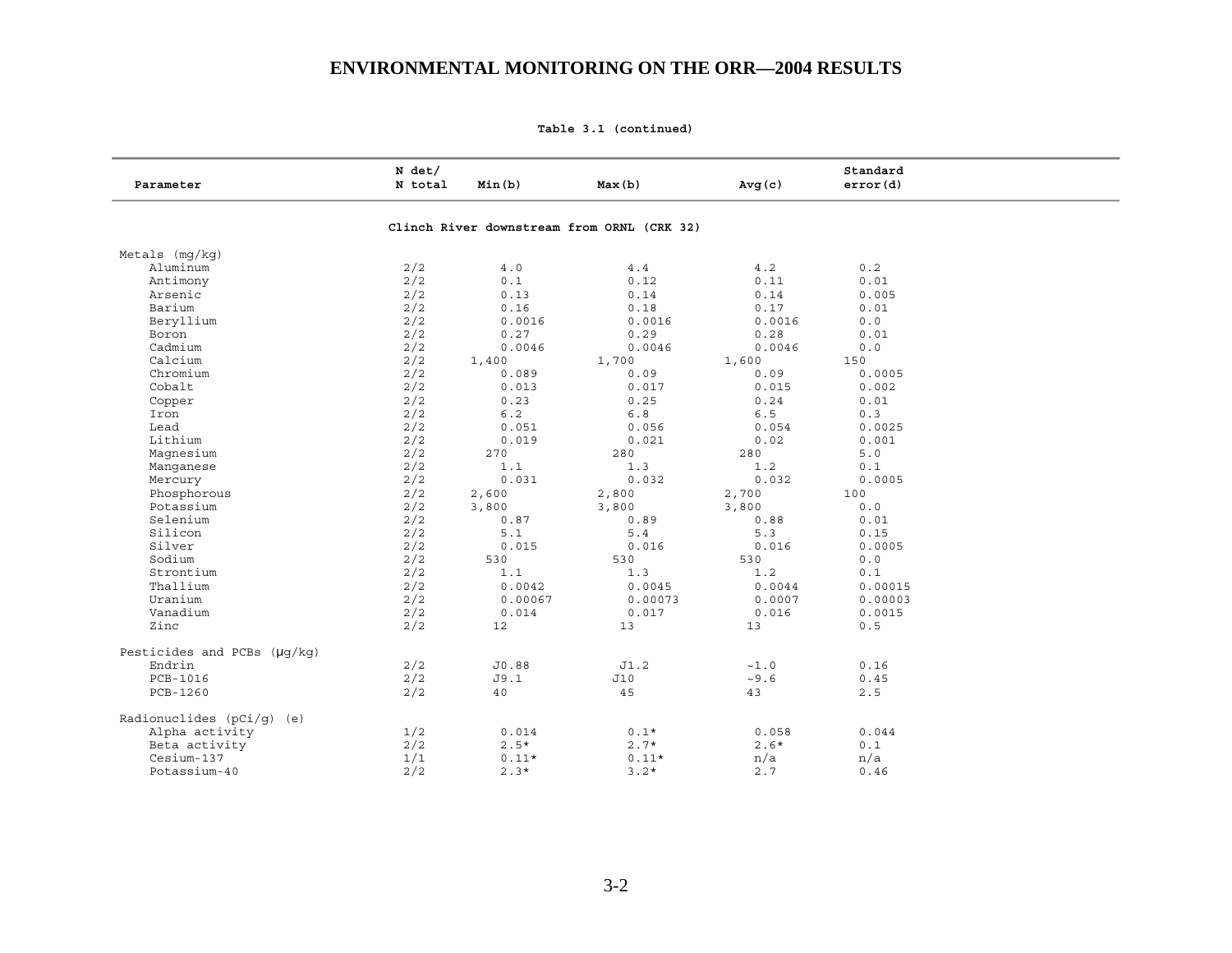|  | Table 3.1 (continued) |
|--|-----------------------|
|  |                       |

| Parameter                          | $N$ det/<br>N total                                                    | Min(b)   | Max(b)  | Avg(c)   | Standard<br>error(d) |
|------------------------------------|------------------------------------------------------------------------|----------|---------|----------|----------------------|
|                                    |                                                                        |          |         |          |                      |
| Strontium-90                       | 1/2                                                                    | 0.04     | $0.12*$ | 0.078    | 0.038                |
| Tritium                            | 2/2                                                                    | $1.2*$   | $1.5*$  | $1.4*$   | 0.16                 |
|                                    |                                                                        |          |         |          |                      |
|                                    | Clinch River (Solway Bridge) upstream from all DOE ORR inputs (CRK 70) |          |         |          |                      |
| Metals $(mq/kg)$                   |                                                                        |          |         |          |                      |
| Aluminum                           | 2/2                                                                    | 2.5      | 3.4     | 3.0      | 0.45                 |
| Antimony                           | 2/2                                                                    | 0.085    | 0.087   | 0.086    | 0.001                |
| Arsenic                            | 2/2                                                                    | 0.15     | 0.17    | 0.16     | 0.01                 |
| Barium                             | 2/2                                                                    | 0.2      | 0.22    | 0.21     | 0.01                 |
| Beryllium                          | 2/2                                                                    | 0.0018   | 0.0022  | 0.002    | 0.0002               |
| Boron                              | 2/2                                                                    | 0.25     | 0.31    | 0.28     | 0.03                 |
| Calcium                            | 2/2                                                                    | 1,200    | 1,500   | 1,400    | 150                  |
| Chromium                           | 2/2                                                                    | 0.086    | 0.088   | 0.087    | 0.001                |
| Copper                             | 2/2                                                                    | 0.28     | 0.28    | 0.28     | 0.0                  |
| Iron                               | 2/2                                                                    | 4.8      | 5.5     | 5.2      | 0.35                 |
| Lead                               | 1/2                                                                    | < 0.028  | 0.059   | ~10.044  | 0.016                |
| Lithium                            | 1/2                                                                    | < 0.014  | 0.029   | ~10.022  | 0.0075               |
| Magnesium                          | 2/2                                                                    | 260      | 270     | 270      | 5.0                  |
| Manqanese                          | 2/2                                                                    | 0.95     | 1.0     | 0.98     | 0.025                |
| Mercury                            | 2/2                                                                    | 0.019    | 0.023   | 0.021    | 0.002                |
| Phosphorous                        | 2/2                                                                    | 2,400    | 2,500   | 2,500    | 50                   |
| Potassium                          | 2/2                                                                    | 3,200    | 3,600   | 3,400    | 200                  |
| Selenium                           | 2/2                                                                    | 1.0      | 1.1     | 1.1      | 0.05                 |
| Silicon                            | 2/2                                                                    | 3.6      | $4.0$   | 3.8      | 0.2                  |
| Silver                             | 2/2                                                                    | 0.015    | 0.017   | 0.016    | 0.001                |
| Sodium                             | 2/2                                                                    | 430      | 460     | 450      | 15                   |
| Strontium                          | 2/2                                                                    | 1.1      | 1.3     | 1.2      | 0.1                  |
| Thallium                           | 1/2                                                                    | < 0.0033 | 0.0034  | ~10.0034 | 0.00005              |
| Uranium                            | 2/2                                                                    | 0.0011   | 0.0012  | 0.0012   | 0.00005              |
| Vanadium                           | 2/2                                                                    | 0.014    | 0.022   | 0.018    | 0.004                |
| Zinc                               | 2/2                                                                    | 13       | 13      | 13       | 0.0                  |
| Pesticides and PCBs $(\mu q / kq)$ |                                                                        |          |         |          |                      |
| Endrin                             | 2/2                                                                    | J0.1     | JO.3    | ~10.2    | 0.1                  |
| PCB-1260                           | 2/2                                                                    | 22       | 30      | 26       | 4.0                  |
|                                    |                                                                        |          |         |          |                      |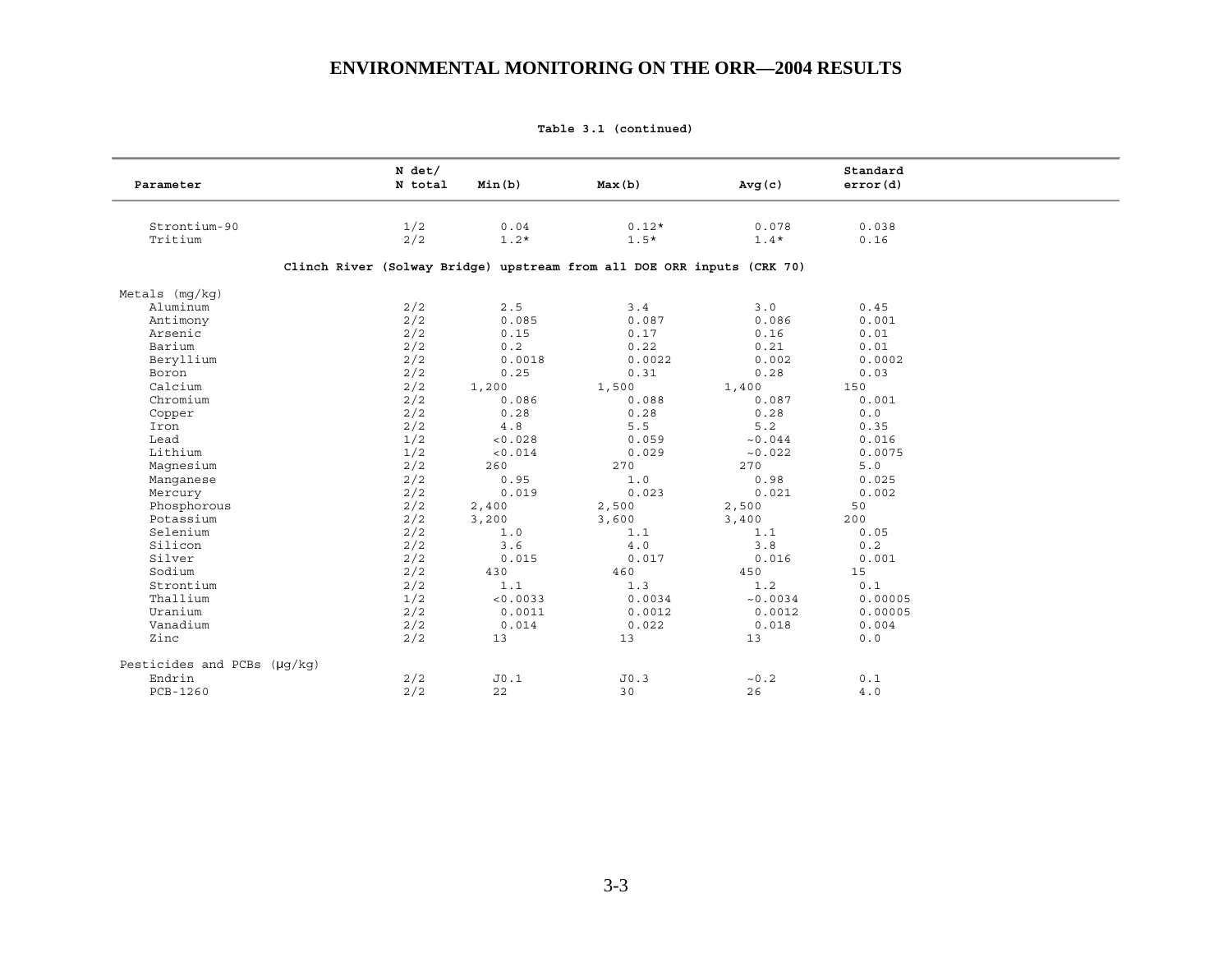| Parameter                       | N det/<br>N total | Min(b)   | Max(b)            | Avg(c)         | Standard<br>error(d) |  |
|---------------------------------|-------------------|----------|-------------------|----------------|----------------------|--|
| Radionuclides $(pCi/q)$ (e)     |                   | $0.056*$ |                   |                | 0.061                |  |
| Alpha activity<br>Beta activity | 2/2<br>2/2        | $1.9*$   | $0.18*$<br>$2.5*$ | 0.12<br>$2.2*$ | 0.28                 |  |
| Potassium-40                    | 2/2               | $2.5*$   | $3.1*$            | $2.8*$         | 0.28                 |  |

**Table 3.1 (continued)** 

(a) All values were included in the calculations. Only parameters that have detections in one or more samples are listed in the table. The sampling and analysis plan contains a complete list of analyses performed.

(b) Prefix "J" indicates the value was estimated at or below the analytical detection limit by the laboratory

and "<" indicates the value for a parameter was not quantifiable at the analytical detection limit.

(c) A tilde (~) indicates that estimated values and/or detection limits were used in the calculation.

(d) Standard error of the mean.

(e) Individual and average radionuclide concentrations significantly greater than zero are identified by an \*. Detected radionuclides are those detected above MDA.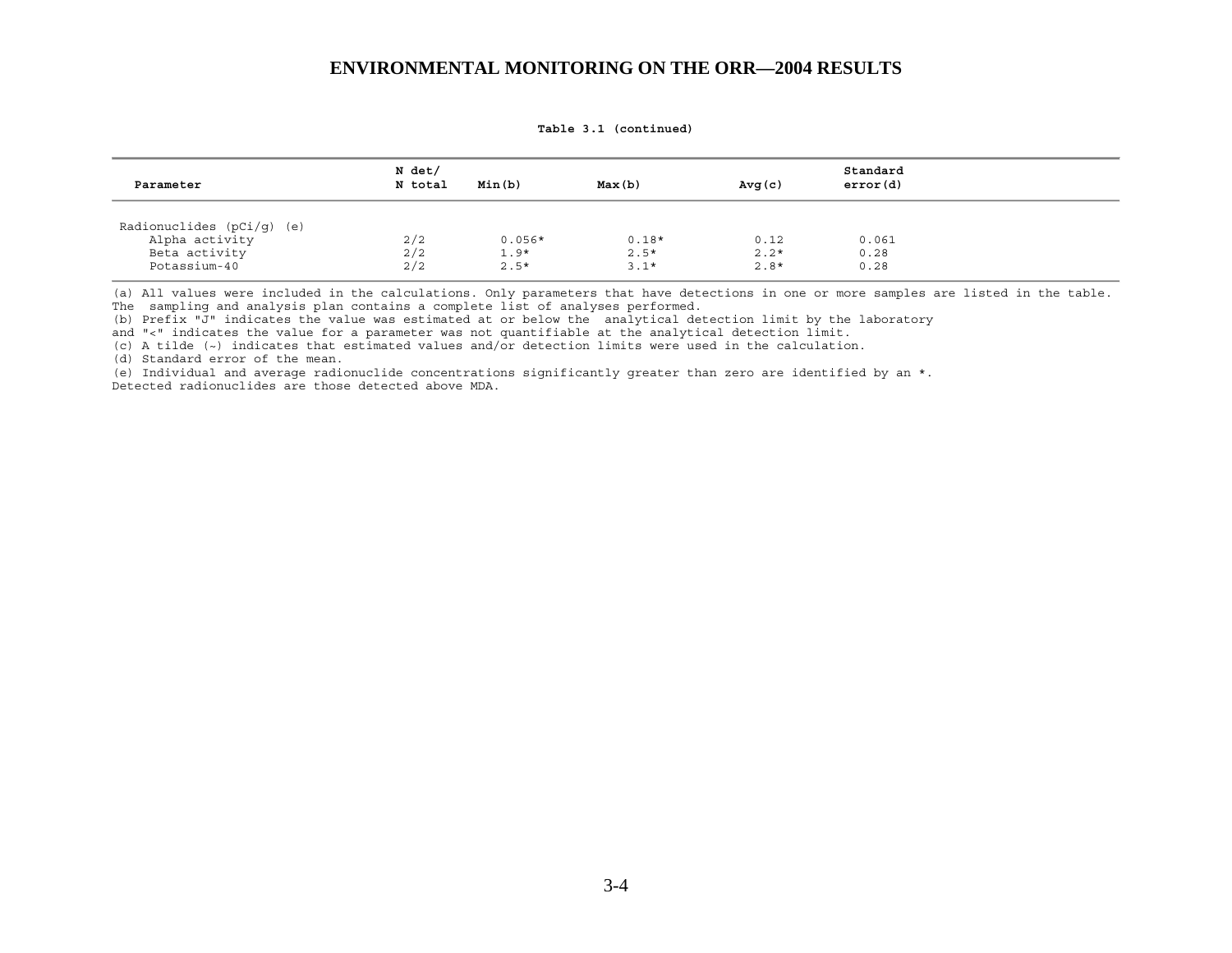| Parameter                          | N det/<br>N total | Min(b)    | Max(b)                                                   | Avg(c)  | Standard<br>error(d) |  |
|------------------------------------|-------------------|-----------|----------------------------------------------------------|---------|----------------------|--|
|                                    |                   |           | Clinch River downstream from all DOE ORR inputs (CRK 16) |         |                      |  |
| Metals $(mq/kg)$                   |                   |           |                                                          |         |                      |  |
| Antimony                           | 1/2               | < 0.064   | 0.096                                                    | ~10.08  | 0.016                |  |
| Arsenic                            | 2/2               | 0.17      | 0.17                                                     | 0.17    | 0.0                  |  |
| Barium                             | 2/2               | 0.012     | 0.018                                                    | 0.015   | 0.003                |  |
| Boron                              | 2/2               | 0.044     | 0.047                                                    | 0.046   | 0.0015               |  |
| Calcium                            | 2/2               | 71        | 75                                                       | 73      | 2.0                  |  |
| Chromium                           | 1/2               | < 0.059   | 0.062                                                    | ~0.061  | 0.0015               |  |
| Cobalt                             | 2/2               | 0.013     | 0.023                                                    | 0.018   | 0.005                |  |
| Copper                             | 2/2               | 0.4       | 0.42                                                     | 0.41    | 0.01                 |  |
| Iron                               | 2/2               | 3.0       | 3.8                                                      | 3.4     | 0.4                  |  |
| Lead                               | 2/2               | 0.033     | 0.043                                                    | 0.038   | 0.005                |  |
| Magnesium                          | 2/2               | 210       | 230                                                      | 220     | 10                   |  |
| Manqanese                          | 2/2               | 0.094     | 0.11                                                     | 0.1     | 0.008                |  |
| Mercury                            | 2/2               | 0.3       | 0.32                                                     | 0.31    | 0.01                 |  |
| Nickel                             | 1/2               | < 0.035   | 0.045                                                    | ~10.04  | 0.005                |  |
| Phosphorous                        | 2/2               | 1,700     | 1,800                                                    | 1,800   | 50                   |  |
| Potassium                          | 2/2               | 2,600     | 2,700                                                    | 2,700   | 50                   |  |
| Selenium                           | 2/2               | 0.53      | 0.56                                                     | 0.55    | 0.015                |  |
| Silicon                            | 2/2               | 0.97      | 1.0                                                      | 0.99    | 0.015                |  |
| Silver                             | 1/2               | < 0.01    | 0.016                                                    | ~10.013 | 0.003                |  |
| Sodium                             | 2/2               | 390       | 410                                                      | 400     | 10                   |  |
| Strontium                          | 2/2               | 0.047     | 0.052                                                    | 0.05    | 0.0025               |  |
| Thallium                           | 2/2               | 0.0032    | 0.004                                                    | 0.0036  | 0.0004               |  |
| Uranium                            | 2/2               | 0.00049   | 0.00052                                                  | 0.00051 | 0.000015             |  |
| Zinc                               | 2/2               | 8.4       | 11                                                       | 9.7     | 1.3                  |  |
| Pesticides and PCBs $(\mu q / kq)$ |                   |           |                                                          |         |                      |  |
| $4, 4$ ' -DDE                      | 2/2               | 23        | 38                                                       | 31      | 7.5                  |  |
| alpha-Chlordane                    | 2/2               | 5.4       | 10                                                       | 7.7     | 2.3                  |  |
| qamma-Chlordane                    | 2/2               | 2.9       | 5.7                                                      | 4.3     | 1.4                  |  |
| PCB-1260                           | 2/2               | 580       | 870                                                      | 730     | 150                  |  |
| Radionuclides $(pCi/q)$ (e)        |                   |           |                                                          |         |                      |  |
| Alpha activity                     | 1/2               | $0.0096*$ | $0.02*$                                                  | 0.015   | 0.0053               |  |
| Beta activity                      | 2/2               | $1.3*$    | $2.1*$                                                   | 1.7     | 0.37                 |  |
| Potassium-40                       | 2/2               | $3.8*$    | $4.1*$                                                   | $4.0*$  | 0.17                 |  |
|                                    |                   |           | Clinch River downstream from ORNL (CRK 32)               |         |                      |  |
| Metals $(mq/kg)$                   |                   |           |                                                          |         |                      |  |
| Arsenic                            | 2/2               | 0.18      | 0.2                                                      | 0.19    | 0.01                 |  |
| Barium                             | 2/2               | 0.036     | 0.04                                                     | 0.038   | 0.002                |  |
| Boron                              | 1/2               | < 0.035   | 0.038                                                    | ~10.037 | 0.0015               |  |
| Calcium                            | 2/2               | 75        | 100                                                      | 88      | 13                   |  |

### **Table 3.2. 2004 tissue concentrations in Catfish(a)**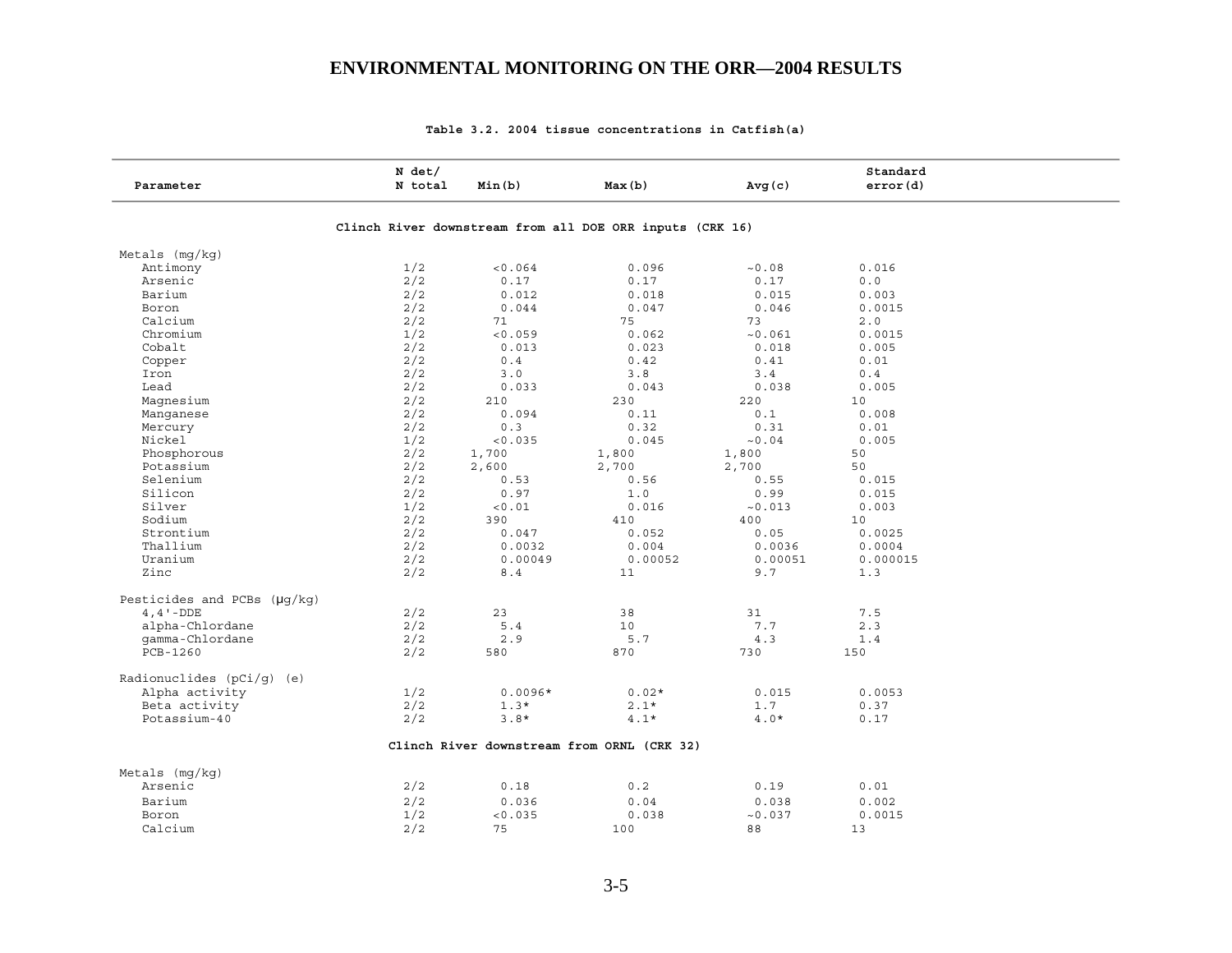|  |  | Table 3.2 (continued) |  |
|--|--|-----------------------|--|
|--|--|-----------------------|--|

| Parameter                   | N det/<br>N total                                                      | Min(b)  | Max(b)  | Avg(c)  | Standard<br>error(d) |  |
|-----------------------------|------------------------------------------------------------------------|---------|---------|---------|----------------------|--|
|                             |                                                                        |         |         |         |                      |  |
| Copper                      | 2/2                                                                    | 0.36    | 0.37    | 0.37    | 0.005                |  |
| Iron                        | 2/2                                                                    | 3.3     | 3.8     | 3.6     | 0.25                 |  |
| Lead                        | 1/2                                                                    | < 0.022 | 0.044   | ~10.033 | 0.011                |  |
| Magnesium                   | 2/2                                                                    | 220     | 240     | 230     | 10                   |  |
| Manqanese                   | 2/2                                                                    | 0.18    | 0.2     | 0.19    | 0.01                 |  |
| Mercury                     | 2/2                                                                    | 0.095   | 0.1     | 0.098   | 0.0025               |  |
| Molybdenum                  | 1/2                                                                    | < 0.032 | 0.037   | ~10.035 | 0.0025               |  |
| Phosphorous                 | 2/2                                                                    | 1,800   | 1,900   | 1,900   | 50                   |  |
| Potassium                   | 2/2                                                                    |         | 2,900   |         | 50                   |  |
|                             |                                                                        | 2,800   |         | 2,900   |                      |  |
| Selenium                    | 2/2                                                                    | 0.52    | 0.6     | 0.56    | 0.04                 |  |
| Silicon                     | 2/2                                                                    | 1.2     | 1.4     | 1.3     | 0.1                  |  |
| Silver                      | 1/2                                                                    | < 0.01  | 0.012   | ~10.011 | 0.001                |  |
| Sodium                      | 2/2                                                                    | 370     | 370     | 370     | 0.0                  |  |
| Strontium                   | 2/2                                                                    | 0.046   | 0.062   | 0.054   | 0.008                |  |
| Thallium                    | 2/2                                                                    | 0.0043  | 0.0044  | 0.0044  | 0.00005              |  |
| Uranium                     | 2/2                                                                    | 0.00056 | 0.00062 | 0.00059 | 0.00003              |  |
| Zinc                        | 2/2                                                                    | 7.9     | 8.1     | 8.0     | 0.1                  |  |
| Pesticides and PCBs (µg/kg) |                                                                        |         |         |         |                      |  |
| $4, 4$ '-DDE                | 2/2                                                                    | 25      | 27      | 26      | 1.0                  |  |
| alpha-Chlordane             | 2/2                                                                    | 9.9     | 11      | 11      | 0.55                 |  |
| qamma-Chlordane             | 2/2                                                                    | 4.6     | 4.7     | 4.7     | 0.05                 |  |
| PCB-1260                    | 2/2                                                                    | 430     | 460     | 450     | 15                   |  |
| Radionuclides $(pCi/q)$ (e) |                                                                        |         |         |         |                      |  |
| Beta activity               | 2/2                                                                    | $2.1*$  | $2.9*$  | $2.5*$  | 0.37                 |  |
| Potassium-40                | 2/2                                                                    | $4.0*$  | $4.6*$  | $4.3*$  | 0.3                  |  |
|                             | Clinch River (Solway Bridge) upstream from all DOE ORR inputs (CRK 70) |         |         |         |                      |  |
| Metals $(mq/kg)$            |                                                                        |         |         |         |                      |  |
| Aluminum                    | 1/2                                                                    | < 0.15  | 0.16    | ~16     | 0.005                |  |
| Antimony                    | 1/2                                                                    | < 0.064 | 0.096   | ~0.08   | 0.016                |  |
| Arsenic                     | 2/2                                                                    | 0.17    | 0.22    | 0.2     | 0.025                |  |
| Barium                      | 2/2                                                                    | 0.029   | 0.038   | 0.034   | 0.0045               |  |
| Boron                       | 2/2                                                                    | 0.051   | 0.058   | 0.055   | 0.0035               |  |
| Calcium                     | 2/2                                                                    | 83      | 190     | 140     | 54                   |  |
| Chromium                    | 2/2                                                                    | 0.059   | 0.23    | 0.15    | 0.086                |  |
| Cobalt                      | 1/2                                                                    | < 0.011 | 0.019   | ~10.015 | 0.004                |  |
|                             |                                                                        |         |         |         |                      |  |
| Copper                      | 2/2                                                                    | 0.28    | 0.32    | 0.3     | 0.02                 |  |
| Iron                        | 2/2                                                                    | 3.7     | 3.7     | 3.7     | 0.0                  |  |
| Lead                        | 1/2                                                                    | < 0.022 | 0.031   | ~10.027 | 0.0045               |  |
| Magnesium                   | 2/2                                                                    | 210     | 210     | 210     | $0.0$                |  |
| Manganese                   | 2/2                                                                    | 0.17    | 0.25    | 0.21    | 0.04                 |  |
| Mercury                     | 2/2                                                                    | 0.029   | 0.036   | 0.033   | 0.0035               |  |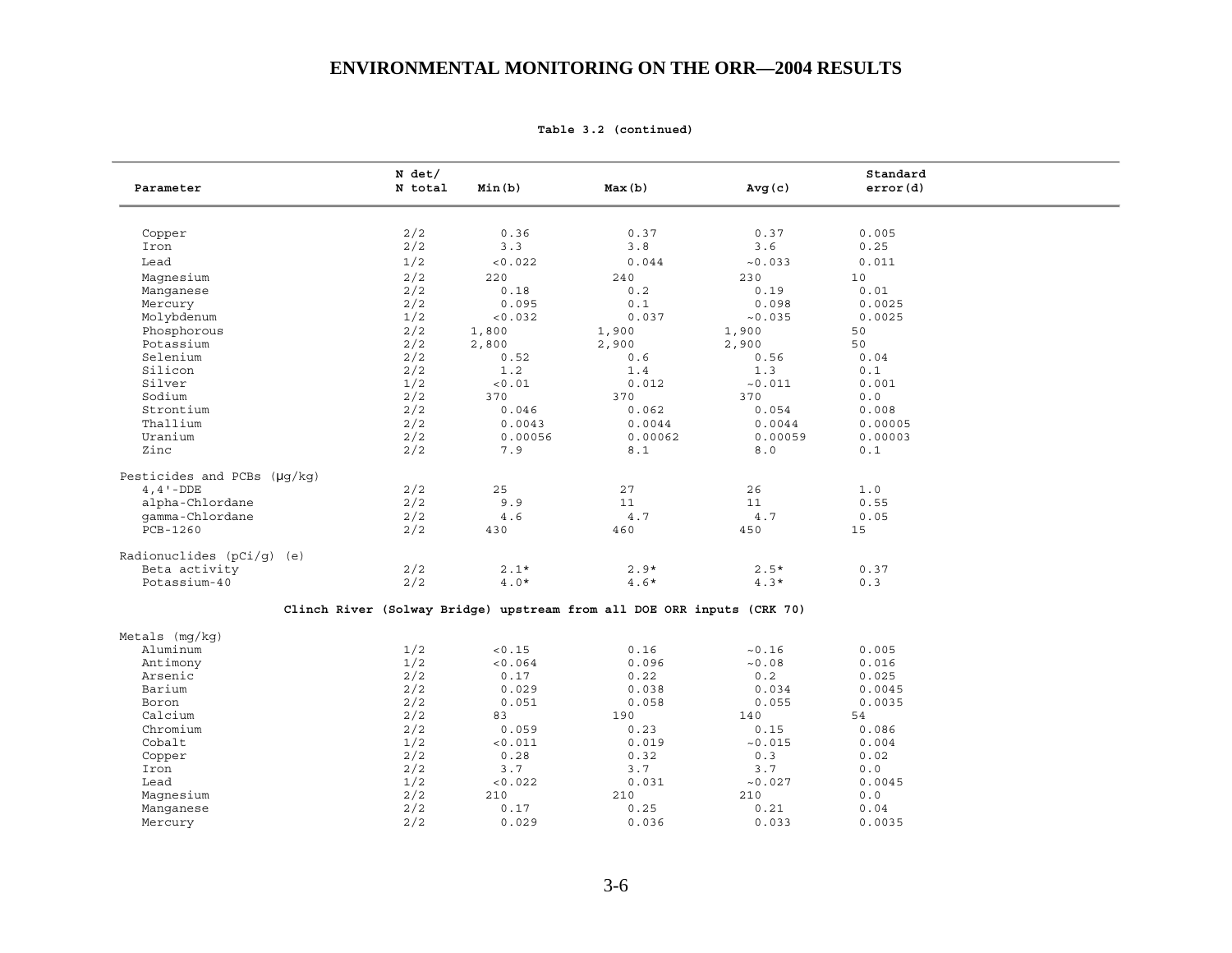|                                  | N det/  |         |         |         | Standard |  |
|----------------------------------|---------|---------|---------|---------|----------|--|
| Parameter                        | N total | Min(b)  | Max(b)  | Avg(c)  | error(d) |  |
| Molybdenum                       | 1/2     | < 0.032 | 0.036   | ~10.034 | 0.002    |  |
| Nickel                           | 1/2     | < 0.035 | 0.1     | ~10.068 | 0.033    |  |
| Phosphorous                      | 2/2     | 1,800   | 1,800   | 1,800   | 0.0      |  |
| Potassium                        | 2/2     | 2,600   | 2,800   | 2,700   | 100      |  |
| Selenium                         | 2/2     | 0.57    | 0.63    | 0.6     | 0.03     |  |
| Silicon                          | 2/2     | 1.5     | 1.5     | 1.5     | 0.0      |  |
| Sodium                           | 2/2     | 350     | 350     | 350     | 0.0      |  |
| Strontium                        | 2/2     | 0.059   | 0.13    | 0.095   | 0.036    |  |
| Thallium                         | 2/2     | 0.0036  | 0.0037  | 0.0037  | 0.00005  |  |
| Uranium                          | 2/2     | 0.00077 | 0.00079 | 0.00078 | 0.00001  |  |
| Zinc                             | 2/2     | 6.8     | 7.1     | 7.0     | 0.15     |  |
| Pesticides and PCBs $(\mu q/kg)$ |         |         |         |         |          |  |
| $4, 4$ $-DDE$                    | 2/2     | 13      | 15      | 14      | 1.0      |  |
| alpha-Chlordane                  | 2/2     | 8.0     | 8.2     | 8.1     | 0.1      |  |
| qamma-Chlordane                  | 2/2     | 5.7     | 5.8     | 5.8     | 0.05     |  |
| PCB-1260                         | 2/2     | 390     | 460     | 430     | 35       |  |
| Radionuclides $(pCi/q)$ (e)      |         |         |         |         |          |  |
| Beta activity                    | 2/2     | $1.7*$  | $2.1*$  | $1.9*$  | 0.2      |  |
| Potassium-40                     | 2/2     | $3.7*$  | $4.2*$  | $4.0*$  | 0.21     |  |

**Table 3.2 (continued)** 

(a) All values were included in the calculations. Only parameters that have detections in one or more samples are listed in the table. The sampling and analysis plan contains a complete list of analyses performed.

(b) Prefix "<" indicates the value for a parameter was not quantifiable at the analytical detection limit.

(c) A tilde (~) indicates that estimated values and/or detection limits were used in the calculation.

(d) Standard error of the mean.

(e) Individual and average radionuclide concentrations significantly greater than zero are identified by an \*. Detected radionuclides are those detected above MDA.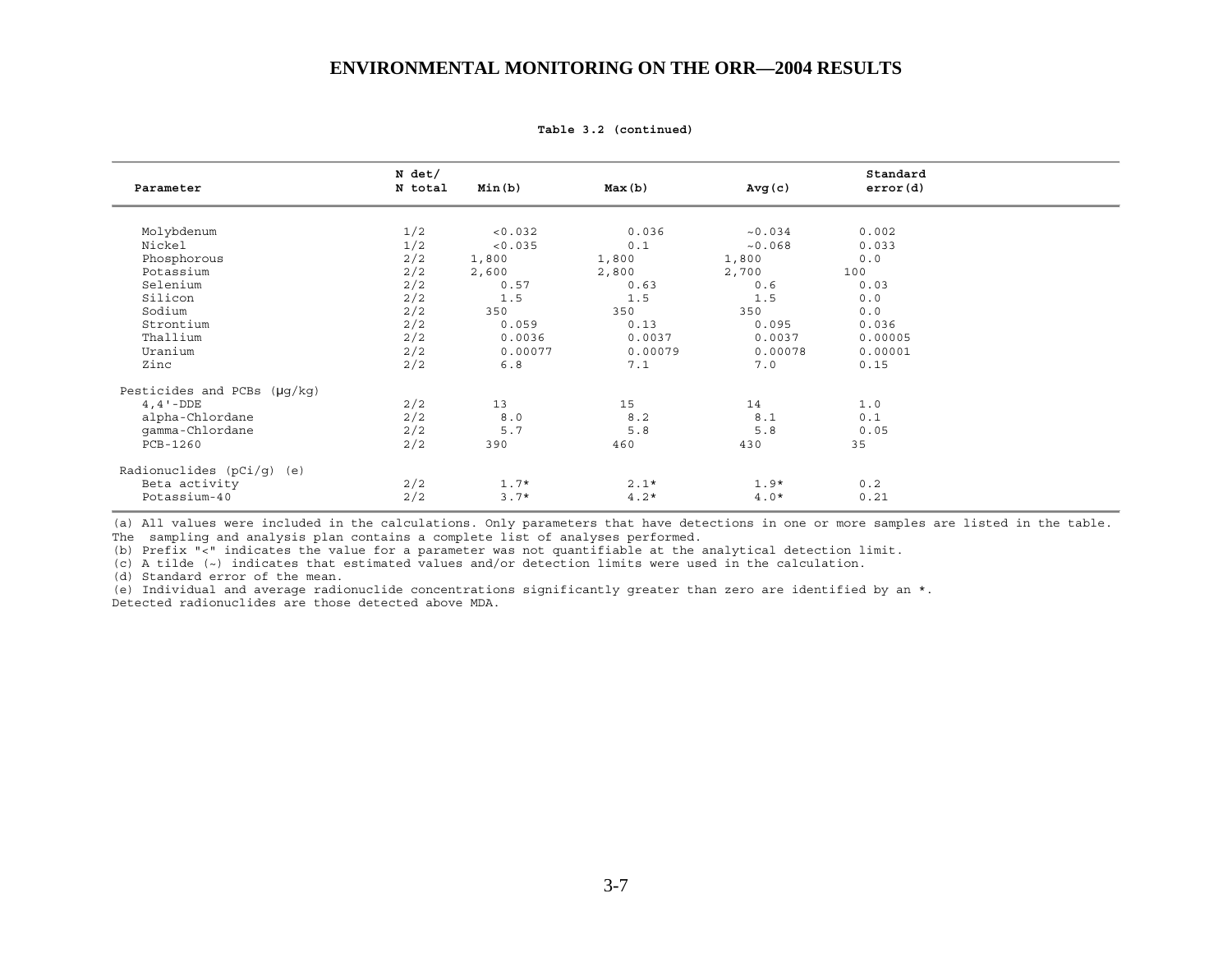| Table 3.3. Concentration of radionuclides detected in raw milk, 2004 |                               |                  |                                        |        |                  |  |  |  |  |
|----------------------------------------------------------------------|-------------------------------|------------------|----------------------------------------|--------|------------------|--|--|--|--|
|                                                                      | No.                           |                  | Detected concentration $(pCi/L)^{a,b}$ |        | <b>Standard</b>  |  |  |  |  |
| <b>Analysis</b>                                                      | detected/<br>no. total<br>Min |                  | <b>Max</b>                             | Avg    | error of<br>mean |  |  |  |  |
|                                                                      |                               | <b>Claxton</b>   |                                        |        |                  |  |  |  |  |
| Potassium-40                                                         | 6/6                           | 1100*            | $1400*$                                | 1300*  | 41               |  |  |  |  |
| Tritium                                                              | 1/6                           | 72               | 860*                                   | $560*$ | 140              |  |  |  |  |
|                                                                      |                               | <b>Maryville</b> |                                        |        |                  |  |  |  |  |
| Potassium-40                                                         | 6/6                           | 1200*            | 1500*                                  | 1300*  | 37               |  |  |  |  |
| Tritium                                                              | 2/6                           | 100              | 1200*                                  | $650*$ | 160              |  |  |  |  |
|                                                                      |                               | <b>Powell</b>    |                                        |        |                  |  |  |  |  |
| Potassium-40                                                         | 6/6                           | 1100*            | 1300*                                  | 1200*  | 22               |  |  |  |  |
| Total rad Sr                                                         | 2/6                           | $-0.6$           | 1.8*                                   | $1.1*$ | 0.37             |  |  |  |  |
| Tritium                                                              | 2/6                           | 270*             | 1100*                                  | $600*$ | 130              |  |  |  |  |

<sup>a</sup>l pCi =  $3.7 \times 10^{-2}$  Bq. Detected radionuclides are those detected above minimum detectable activity.

<sup>b</sup>Individual and average concentrations significantly greater than zero at the 95% confidence level are identified by an asterisk (\*).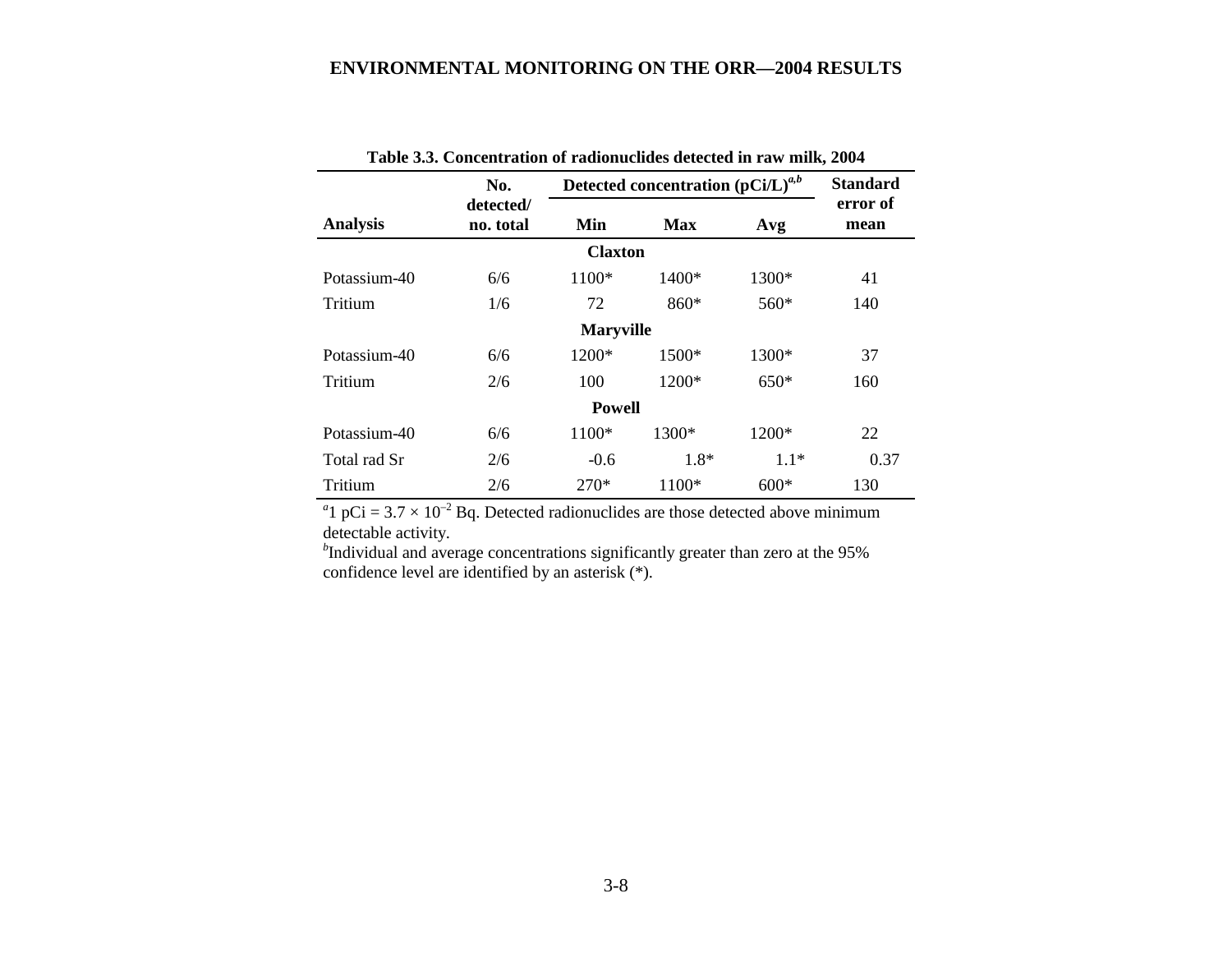| Parameter              | $N$ det/<br>N total | Min(b)    | Max(b)                                                   | Avg(c)     | Standard<br>error(d) | TWQC(e) |
|------------------------|---------------------|-----------|----------------------------------------------------------|------------|----------------------|---------|
|                        |                     |           | Clinch River downstream from all DOE ORR inputs (CRK 16) |            |                      |         |
| Field measurements     |                     |           |                                                          |            |                      |         |
| Dissolved Oxygen (ppm) | 12/12               | $6.0$     | 9.9                                                      | 8.0        | 0.36                 | n/a     |
| pH (Std Unit)          | 12/12               | 7.7       | 8.6                                                      | n/a        | n/a                  | n/a     |
| Temperature (deq C)    | 12/12               | 7.1       | 23                                                       | 16         | 1.6                  | 30.5    |
| Metals $(mq/L)$        |                     |           |                                                          |            |                      |         |
| Aluminum               | 11/11               | 0.062     | $6.0$                                                    | 1.0        | 0.51                 | n/a     |
| Antimony               | 2/11                | < 0.0001  | 0.00036                                                  | ~10.00026  | 0.000025             | 0.014   |
| Arsenic                | 5/11                | < 0.001   | 0.0035                                                   | ~0.0015    | 0.00023              | 0.05    |
| Barium                 | 11/11               | 0.03      | 0.056                                                    | 0.037      | 0.0023               | n/a     |
| Beryllium              | 3/11                | 0.00005   | 0.00019                                                  | 0.000092   | 0.000011             | n/a     |
| Boron                  | 11/11               | 0.013     | E0.019                                                   | ~10.016    | 0.00054              | n/a     |
| Cadmium                | 4/11                | 0.00003   | 0.00011                                                  | 0.000046   | 0.0000065            | n/a     |
| Calcium                | 11/11               | 17        | 37                                                       | 33         | 1.8                  | n/a     |
| Chromium               | 9/11                | < 0.00038 | 0.0062                                                   | ~10.002    | 0.0005               | n/a     |
| Cobalt                 | 11/11               | 0.0002    | 0.0025                                                   | 0.00062    | 0.00021              | n/a     |
| Copper                 | 11/11               | 0.001     | 0.0044                                                   | 0.002      | 0.00032              | n/a     |
| Iron                   | 11/11               | 0.23      | 5.5                                                      | 1.1        | 0.46                 | n/a     |
| Lead                   | 11/11               | 0.0001    | 0.0036                                                   | 0.00092    | 0.00029              | n/a     |
| Lithium                | 11/11               | 0.002     | 0.007                                                    | 0.0035     | 0.00046              | n/a     |
| Magnesium              | 11/11               | 5.9       | 11                                                       | 9.5        | 0.43                 | n/a     |
| Manqanese              | 11/11               | 0.034     | 0.3                                                      | 0.078      | 0.023                | n/a     |
| Molybdenum             | 11/11               | 0.0002    | 0.001                                                    | 0.00055    | 0.000077             | n/a     |
| Nickel                 | 11/11               | 0.001     | 0.0052                                                   | 0.0017     | 0.00037              | 0.61    |
| Phosphorous            | 11/11               | 0.017     | 0.16                                                     | 0.046      | 0.012                | n/a     |
| Potassium              | 11/11               | 1.5       | 3.2                                                      | 1.9        | 0.15                 | n/a     |
| Selenium               | 5/11                | 0.0006    | 0.003                                                    | ~10.0017   | 0.00028              | n/a     |
| Silver                 | 2/11                | 0.00001   | < 0.00004                                                | ~10.000036 | 0.0000031            | n/a     |
| Sodium                 | 11/11               | 2.0       | 6.1                                                      | $4.8$      | 0.39                 | n/a     |
| Strontium              | 11/11               | 0.044     | 0.11                                                     | 0.087      | 0.006                | n/a     |
| Sulfur                 | 11/11               | $2.8$     | 8.1                                                      | 6.0        | 0.46                 | n/a     |
| Thallium               | 11/11               | 0.00003   | 0.0005                                                   | 0.00021    | 0.000057             | 0.0017  |
| Titanium               | 11/11               | 0.001     | 0.063                                                    | 0.016      | 0.0056               | n/a     |
| Uranium                | 11/11               | 0.0001    | 0.001                                                    | 0.00032    | 0.00007              | n/a     |
| Zinc                   | 11/11               | 0.0047    | 0.056                                                    | 0.015      | 0.0046               | n/a     |
| Zirconium              | 6/11                | < 0.0002  | E0.003                                                   | ~0.0011    | 0.00033              | n/a     |

#### **Table 3.4. Surface water analyses (2004) at ORR Environmental Monitoring Plan surface water locations (a)**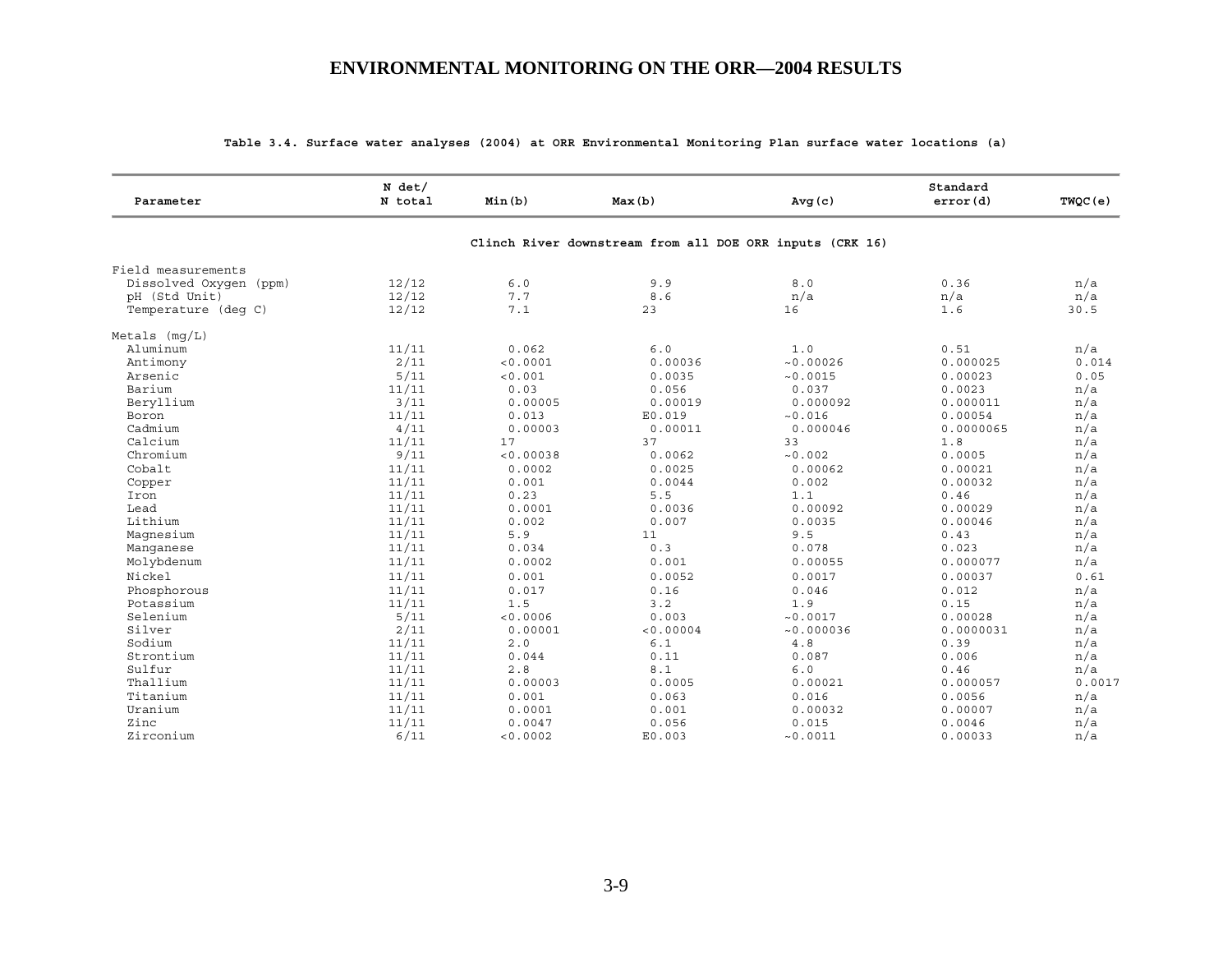| Parameter                   | $N$ det/<br>N total | Min(b)     | Max(b)                                    | Avg(c)                                                                 | Standard<br>error(d) | TWQC(e) |
|-----------------------------|---------------------|------------|-------------------------------------------|------------------------------------------------------------------------|----------------------|---------|
|                             |                     |            |                                           |                                                                        |                      |         |
| Radionuclides $(pCi/L)$ (f) |                     |            |                                           |                                                                        |                      |         |
| Alpha activity              | 1/12                | $U - 0.28$ | $3.0*$                                    | $~10.66*$                                                              | 0.23                 | n/a     |
| Beta activity               | 5/12                | U0.3       | $4.3*$                                    | $~2.3*$                                                                | 0.44                 | n/a     |
| Bismuth-214                 | 2/12                | 0.0        | $15*$                                     | 1.6                                                                    | 1.3                  | 24,000  |
| Volatile organics (µq/L)    |                     |            |                                           |                                                                        |                      |         |
| 2-Butanone                  | 1/12                | J2.6       | U5.0                                      | ~1.8                                                                   | 0.2                  | n/a     |
| Acetone                     | 1/12                | J3.1       | U5.0                                      | ~1.8                                                                   | 0.16                 | n/a     |
| Toluene                     | 2/12                | JB0.4      | UI.0                                      | ~10.93                                                                 | 0.054                | 6,800   |
|                             |                     |            | Water supply intake for the ETTP (CRK 23) |                                                                        |                      |         |
| Field measurements          |                     |            |                                           |                                                                        |                      |         |
| Dissolved Oxygen (ppm)      | 12/12               | 5.9        | 11                                        | 8.6                                                                    | 0.54                 | n/a     |
| pH (Std Unit)               | 12/12               | 7.5        | 8.6                                       | n/a                                                                    | n/a                  | n/a     |
| Temperature (deq C)         | 12/12               | 7.2        | 22                                        | 16                                                                     | 1.5                  | 30.5    |
| Radionuclides $(pCi/L)$ (f) |                     |            |                                           |                                                                        |                      |         |
| Alpha activity              | 2/12                | $U - 0.42$ | $4.0*$                                    | $~10.86*$                                                              | 0.33                 | n/a     |
| Beta activity               | 10/12               | U0.11      | $38*$                                     | $~5.6*$                                                                | 2.9                  | n/a     |
| Bismuth-214                 | 1/12                | 0.0        | $5.1*$                                    | 0.42                                                                   | 0.42                 | 24,000  |
| Strontium-89/90             | 4/12                | $U - 0.49$ | $3.0*$                                    | $~10.68*$                                                              | 0.27                 | 40      |
| Tritium                     | 7/12                | $U - 320$  | $3,600*$                                  | $~10*$                                                                 | 300                  | 80,000  |
|                             |                     |            |                                           | Clinch River (Solway Bridge) upstream from all DOE ORR inputs (CRK 70) |                      |         |
| Field measurements          |                     |            |                                           |                                                                        |                      |         |
| Dissolved Oxygen (ppm)      | 12/12               | 6.5        | 14                                        | 8.6                                                                    | 0.6                  | n/a     |
| pH (Std Unit)               | 12/12               | 7.0        | 8.4                                       | n/a                                                                    | n/a                  | n/a     |
| Temperature (deq C)         | 12/12               | 5.4        | 24                                        | 16                                                                     | 1.7                  | 30.5    |
| Metals $(mq/L)$             |                     |            |                                           |                                                                        |                      |         |
| Aluminum                    | 12/12               | 0.11       | 2.5                                       | 0.46                                                                   | 0.19                 | n/a     |
| Antimony                    | 2/12                | < 0.0001   | 0.0003                                    | ~10.00027                                                              | 0.000017             | 0.014   |
| Arsenic                     | 9/12                | < 0.001    | 0.003                                     | ~0.0018                                                                | 0.00019              | 0.05    |
| Barium                      | 12/12               | 0.027      | 0.037                                     | 0.034                                                                  | 0.00097              | n/a     |
| Beryllium                   | 1/12                | < 0.00002  | 0.0001                                    | ~10.000078                                                             | 0.0000076            | n/a     |
| Boron                       | 12/12               | 0.013      | 0.026                                     | 0.018                                                                  | 0.0012               | n/a     |
| Cadmium                     | 2/12                | < 0.00002  | 0.0001                                    | ~10.000042                                                             | 0.0000058            | n/a     |
| Calcium                     | 12/12               | 31         | 40                                        | 35                                                                     | 0.85                 | n/a     |
| Chromium                    | 9/12                | < 0.00038  | 0.0056                                    | ~0.0017                                                                | 0.00046              | n/a     |
| Cobalt                      | 12/12               | 0.0002     | 0.001                                     | 0.00035                                                                | 0.000063             | n/a     |
| Copper                      | 12/12               | 0.001      | 0.0033                                    | 0.002                                                                  | 0.0002               | n/a     |

**Table 3.4 (continued)**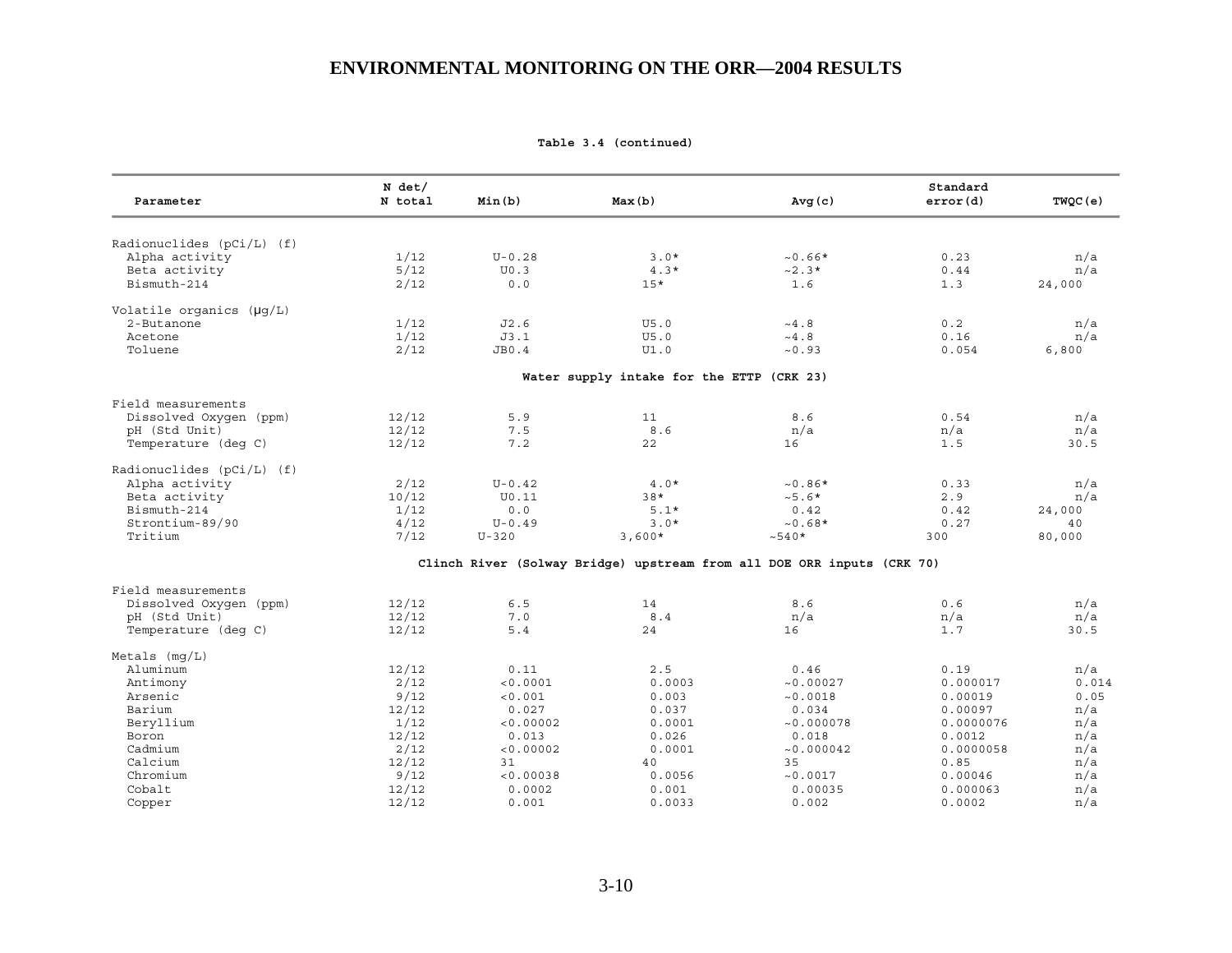| Parameter                 | $N$ det/<br>N total | Min(b)    | Max(b)    | Avg(c)     | Standard<br>error(d) | TWQC (e) |
|---------------------------|---------------------|-----------|-----------|------------|----------------------|----------|
|                           |                     |           |           |            |                      |          |
| Iron                      | 12/12               | 0.24      | 2.0       | 0.55       | 0.14                 | n/a      |
| Lead                      | 12/12               | 0.000084  | 0.001     | 0.00056    | 0.000082             | n/a      |
| Lithium                   | 12/12               | 0.003     | 0.0061    | 0.0037     | 0.00027              | n/a      |
| Magnesium                 | 12/12               | 7.1       | 11        | 9.9        | 0.39                 | n/a      |
| Manqanese                 | 12/12               | 0.03      | 0.11      | 0.065      | 0.0064               | n/a      |
| Mercury                   | 1/12                | < 0.00003 | 0.002     | ~10.00022  | 0.00016              | 0.00005  |
| Molybdenum                | 12/12               | 0.0003    | 0.0025    | 0.00088    | 0.00019              | n/a      |
| Nickel                    | 12/12               | 0.001     | 0.002     | 0.0014     | 0.0001               | 0.61     |
| Phosphorous               | 12/12               | 0.015     | 0.075     | 0.026      | 0.005                | n/a      |
| Potassium                 | 12/12               | 1.5       | 2.5       | 1.7        | 0.086                | n/a      |
| Selenium                  | 7/12                | < 0.00064 | 0.0041    | ~10.0018   | 0.00034              | n/a      |
| Silver                    | 1/12                | 0.000005  | < 0.00004 | ~10.000035 | 0.0000037            | n/a      |
| Sodium                    | 12/12               | 3.9       | 7.4       | 5.7        | 0.32                 | n/a      |
| Strontium                 | 12/12               | 0.076     | 0.12      | 0.1        | 0.0037               | n/a      |
| Sulfur                    | 12/12               | 5.2       | 9.4       | 7.2        | 0.33                 | n/a      |
| Thallium                  | 12/12               | 0.000044  | 0.00049   | 0.00024    | 0.000043             | 0.0017   |
| Titanium                  | 12/12               | 0.002     | 0.036     | 0.0071     | 0.0027               | n/a      |
| Uranium                   | 12/12               | 0.00003   | 0.0003    | 0.00023    | 0.000021             | n/a      |
| Zinc                      | 12/12               | 0.0021    | 0.028     | 0.01       | 0.0023               | n/a      |
| Zirconium                 | 11/12               | 0.0002    | 0.002     | 0.00079    | 0.00015              | n/a      |
| Radionuclides (pCi/L) (f) |                     |           |           |            |                      |          |
| Beta activity             | 5/12                | $U-1.2$   | $3.2*$    | $~1.6*$    | 0.37                 | n/a      |
| Bismuth-214               | 2/12                | 0.0       | $9.4*$    | 1.2        | 0.84                 | 24,000   |
| Tritium                   | 2/12                | $U - 320$ | $260*$    | $~1 - 35$  | 42                   | 80,000   |

**Table 3.4 (continued)**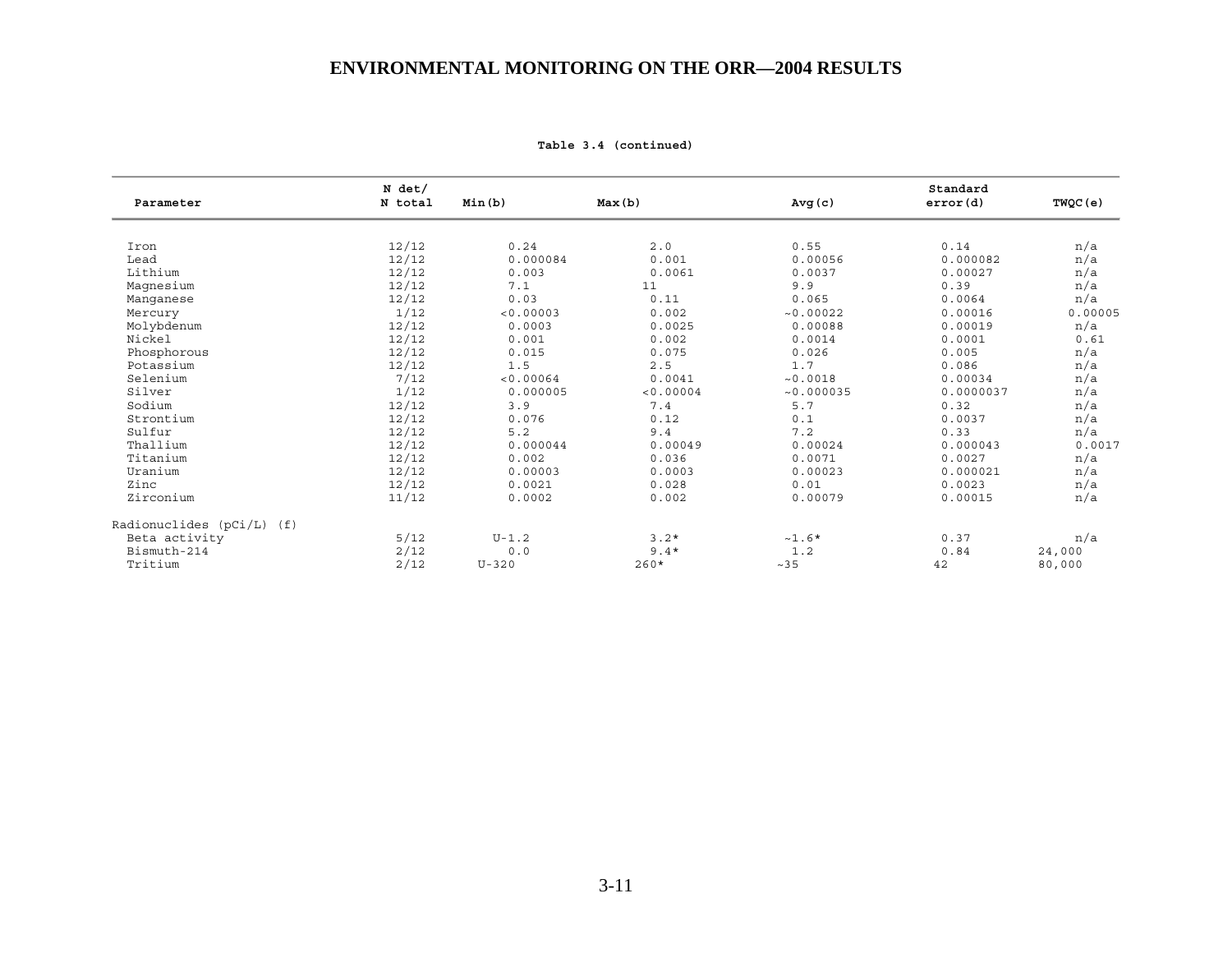**Table 3.4 (continued)** 

| Parameter                                         | N det/<br>N total | Min(b)         | Max(b)     | Avg(c)                | Standard<br>error(d) | TWQC(e)      |
|---------------------------------------------------|-------------------|----------------|------------|-----------------------|----------------------|--------------|
| Volatile organics (µg/L)<br>2-Butanone<br>Toluene | 1/12<br>1/12      | U5.0<br>JB0.76 | 21<br>UI.0 | $~10 - 6.3$<br>~10.98 | 1.3<br>0.02          | n/a<br>6,800 |

(a) All values were included in the calculations. Only parameters that have detections in one or more samples are listed in the table. The sampling and analysis plan contains a complete list of analyses performed.

(b) Prefix "J" indicates the value was estimated at or below the analytical detection limit by the laboratory; "U" indicates that the value was undetected at the analytical detection limit or MDA; "JB" indicates that the value was estimated at or below the analytical detection limit and the analyte was detected in the associated lab blank; "E" indicates that the percent difference between the parent sample and its serial dilution's concentration exceeds 10%; and "<" indicates the value for a parameter was not quantifiable at the analytical detection limit.

(c) A tilde (~) indicates that estimated values and/or detection limits were used in the calculation.

(d) Standard error of the mean.

(e) Tennessee General Water Quality Criteria for Recreation and Domestic Use, as amended (CRK 16, CRK 23,CRK 70). 4% of DOE DCG used for radionuclides, where applicable.

(f) Metals analysis for October sample from CRK 16 was unable to be conducted. The sample was consumed by analysis.

(g) Individual and average radionuclide concentrations significantly greater than zero are identified by an \*. Detected radionuclides are those detected above MDA.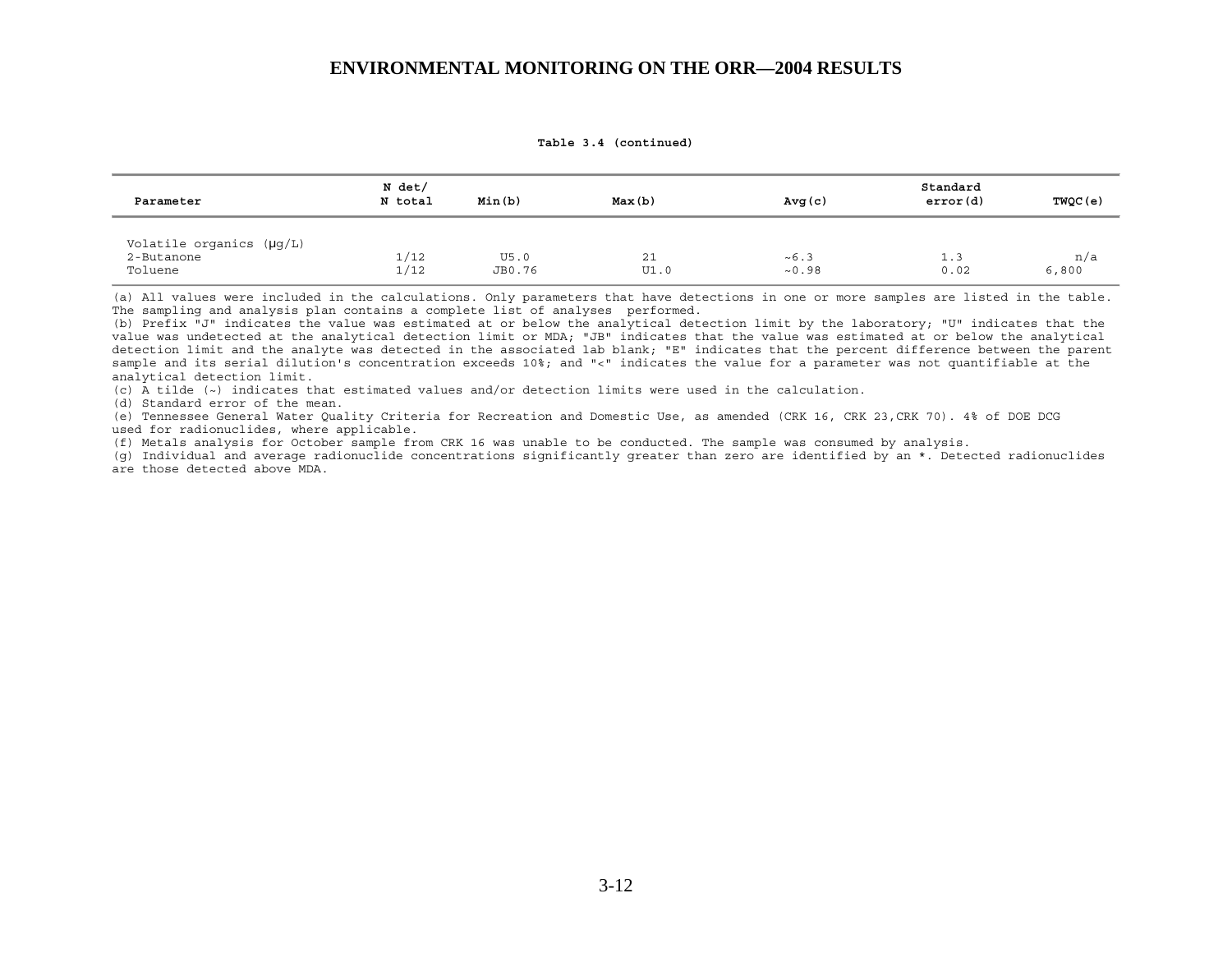| <b>Event</b> | $Co-60b$         | $Cs-137b$        | Gross alpha <sup>c</sup>                   | Gross beta <sup>c</sup>                               |  |
|--------------|------------------|------------------|--------------------------------------------|-------------------------------------------------------|--|
|              |                  |                  |                                            | White Oak Creek Headwaters upstream from ORNL (WOCHW) |  |
| September    | $\overline{d}$   | $1.1 \pm 3.8$    | $9 \pm 25$                                 | $65 \pm 49$                                           |  |
| October      | $\boldsymbol{d}$ | $2.1 \pm 4.7$    | $\boldsymbol{d}$                           | $9 \pm 4$                                             |  |
|              |                  |                  | Melton Branch upstream from ORNL (MEK 2.1) |                                                       |  |
| September    | $\overline{d}$   | $\overline{d}$   | $12 \pm 20$                                | $270 \pm 80$                                          |  |
| October      | $\boldsymbol{d}$ | $\boldsymbol{d}$ | $40 \pm 19$                                | $750 \pm 110$                                         |  |
|              |                  |                  |                                            | White Oak Creek downstream from ORNL (WCK 2.6)        |  |
| September    | $\overline{d}$   | $19 \pm 4$       | $30 \pm 30$                                | $81 \pm 51$                                           |  |
| October      | $\boldsymbol{d}$ | $\overline{d}$   | $11 \pm 27$                                | $100 \pm 60$                                          |  |
|              |                  |                  | White Oak Lake at White Oak Dam (WCK 1.0)  |                                                       |  |
| September    | $\overline{d}$   | $49 \pm 5$       | $\boldsymbol{d}$                           | $130 \pm 60$                                          |  |
| October      | $\overline{d}$   | $17 \pm 5$       | $17 \pm 27$                                | $250 \pm 70$                                          |  |

**Table 3.5. Radiological constituents in settleable solids near the ORR, 2004a**

<sup>a</sup>All data are given in picocuries per liter (1 pCi = 3.7E-02 Bq).

<sup>b</sup>Gamma scan performed on liquids and solids together.

<sup>c</sup>Alpha and beta scan performed on liquids only.

<sup>d</sup>No value detected above MDA.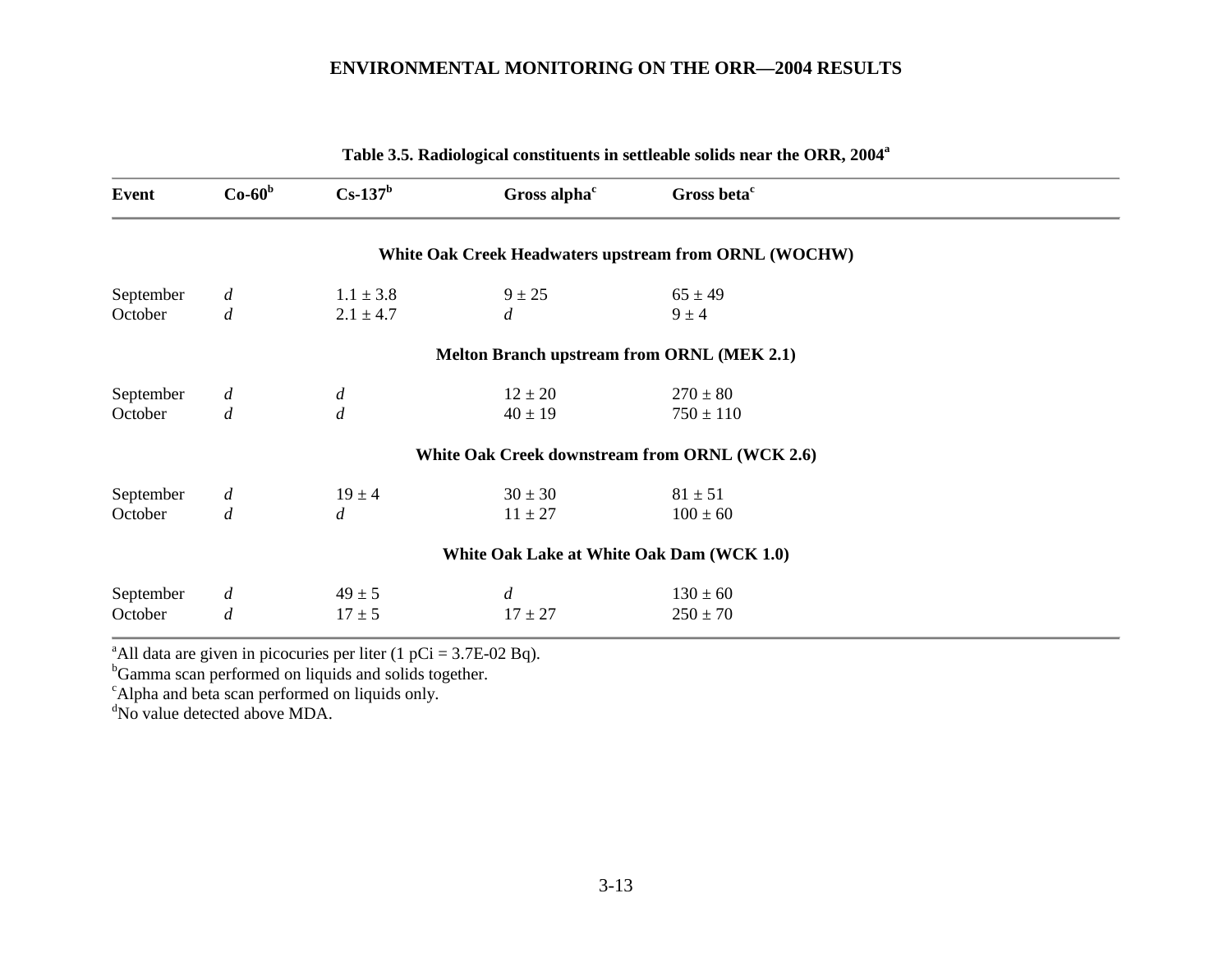| Table 4.1. Y-12 Plant Discharge Point 017, OUTFALL 017 |  |
|--------------------------------------------------------|--|
|--------------------------------------------------------|--|

From: 2004/01/01 To: 2004/12/31

|                     | <b>Number</b> |      | Concentration |      | Reference | <b>Number of Values</b>    |  |
|---------------------|---------------|------|---------------|------|-----------|----------------------------|--|
| <b>Parameter</b>    | of Samples    | Max  | Min           | Avg  | Value(b)  | <b>Exceeding Reference</b> |  |
| Flow, mgd           | 366           | 0.63 | 0.009         | 0.09 |           |                            |  |
| pH, Std Unit        | 52            | 7.2  | 6.6           |      | 9/6(e)    |                            |  |
| Kjeldahl Nitrogen   | 52            | 21.2 | <1.0          | 2.9  |           |                            |  |
| Ammonia as Nitrogen | 52            | 11.2 | < 0.2         |      | 64.8      |                            |  |

(a) Units in mg/L unless otherwise indicated.

(b) NPDES permit limits.

(c) Flow during operations and/or discharging.

(d) Not applicable.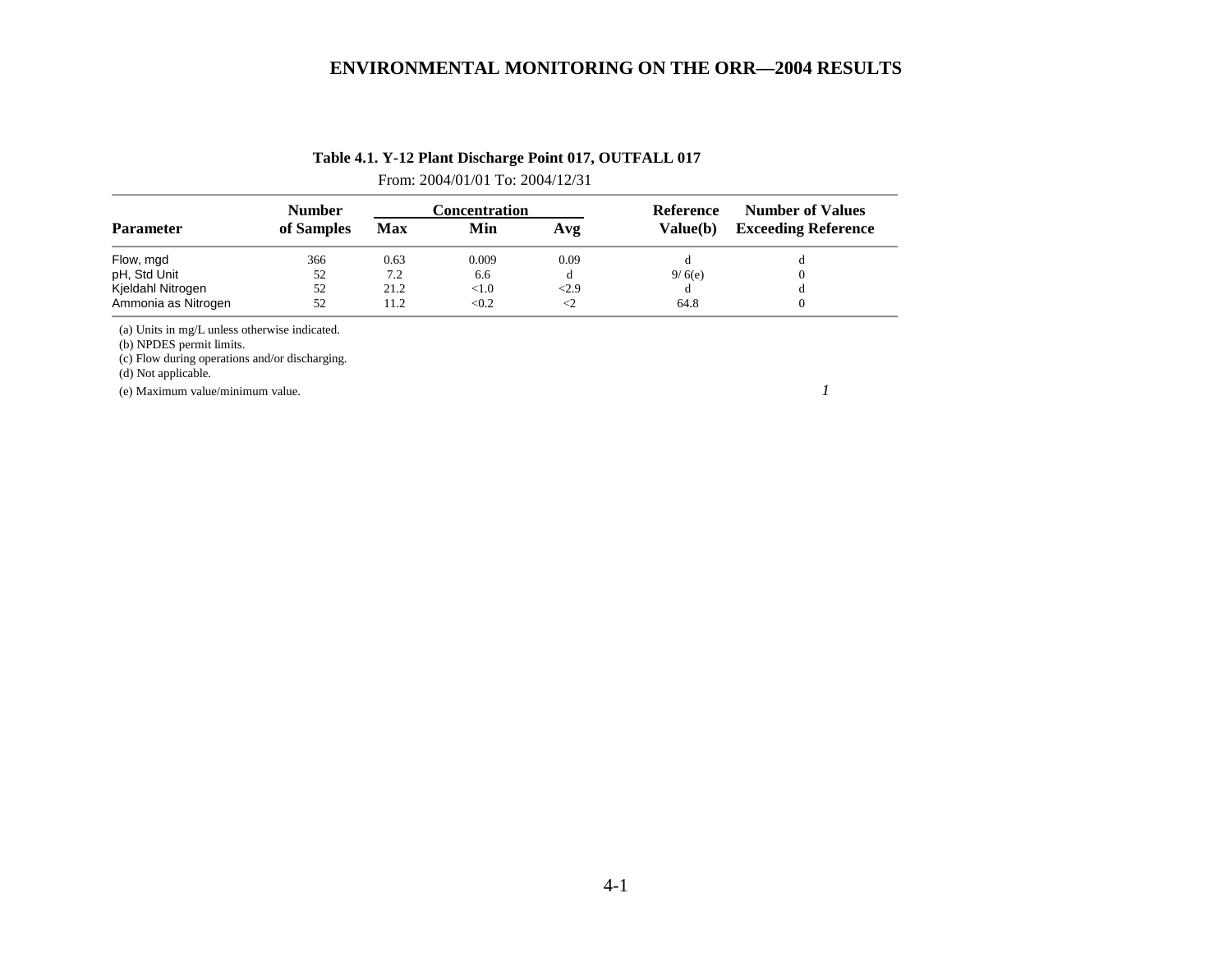From: 2004/01/01 To: 2004/12/31

|                                | <b>Number</b> |        | Concentration |        |          | <b>Number of Values</b>    |  |
|--------------------------------|---------------|--------|---------------|--------|----------|----------------------------|--|
| <b>Parameter</b>               | of Samples    | Max    | Min           | Avg    | Value(b) | <b>Exceeding Reference</b> |  |
| Flow, mgd                      | 362           | 4.391  | 0.03          | 0.3    |          |                            |  |
| pH, Std Unit                   | 156           | 7.8    | 7.0           | đ      | 9/6(e)   | $\Omega$                   |  |
| Temperature, deg C             | 156           | 24.6   | 10.8          | 16.4   | 30.5     |                            |  |
| <b>Total Residual Chlorine</b> | 156           | < 0.05 | < 0.05        | < 0.05 | 0.188    |                            |  |

(a) Units in mg/L unless otherwise indicated.

(b) NPDES permit limits.

(c) Flow during operations and/or discharging.

(d) Not applicable.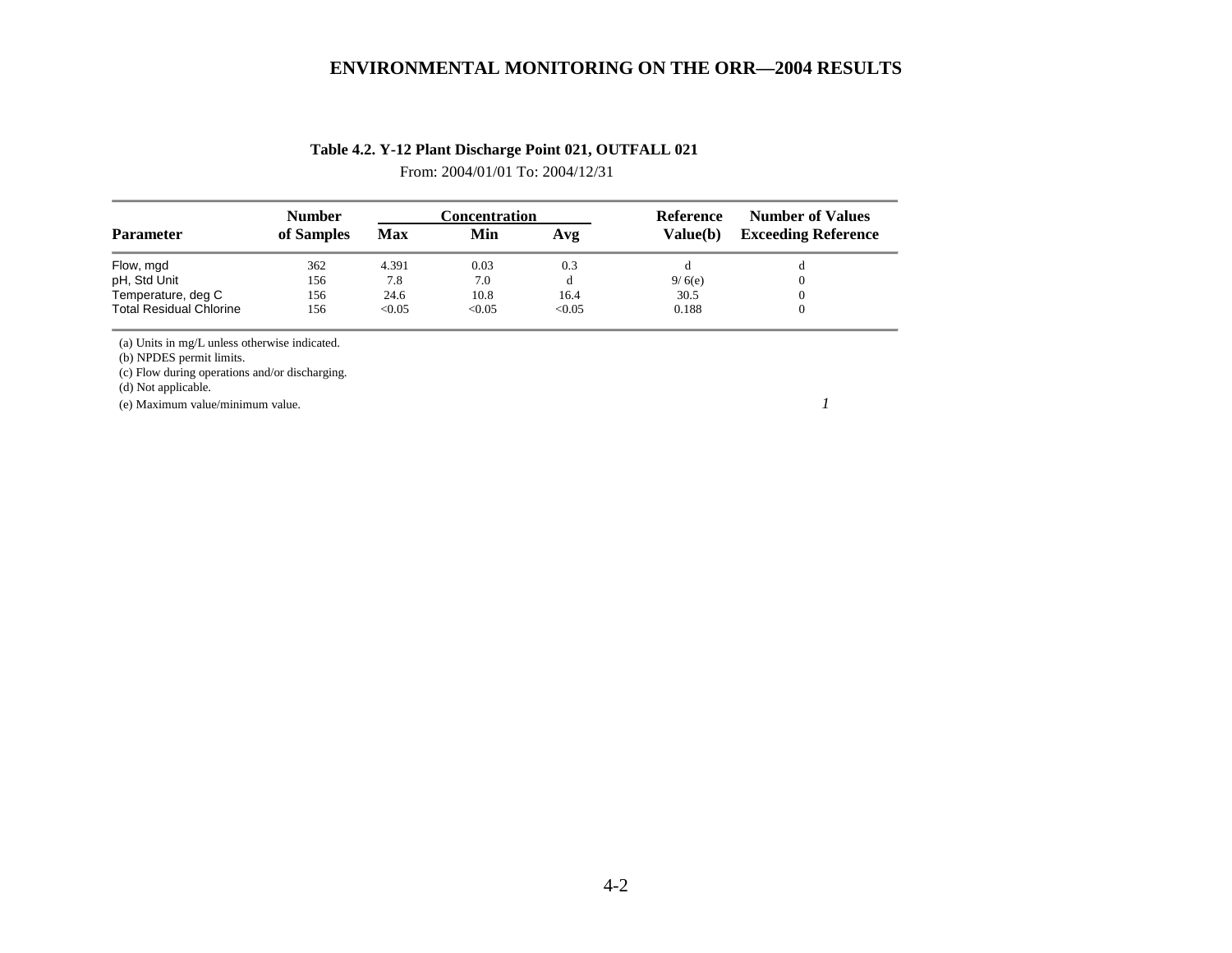## **Table 4.3. Y-12 Plant Discharge Point 051, OUTFALL 051**

From: 2004/01/01 To: 2004/12/31

|                  | <b>Number</b> |        | Concentration | Reference | <b>Number of Values</b> |                            |
|------------------|---------------|--------|---------------|-----------|-------------------------|----------------------------|
| <b>Parameter</b> | of Samples    | Max    | Min           | Avg       | Value(b)                | <b>Exceeding Reference</b> |
| Flow, mgd        | 310           | 3.341  | 0.001         | 0.8       |                         |                            |
| pH, Std Unit     | 107           | 7.95   | 6.2           |           | 9/6(e)                  |                            |
| Mercury          | 52            | 0.0176 | 0.0012        | 0.0024    |                         |                            |

(a) Units in mg/L unless otherwise indicated.

(b) NPDES permit limits.

(c) Flow during operations and/or discharging.

(d) Not applicable.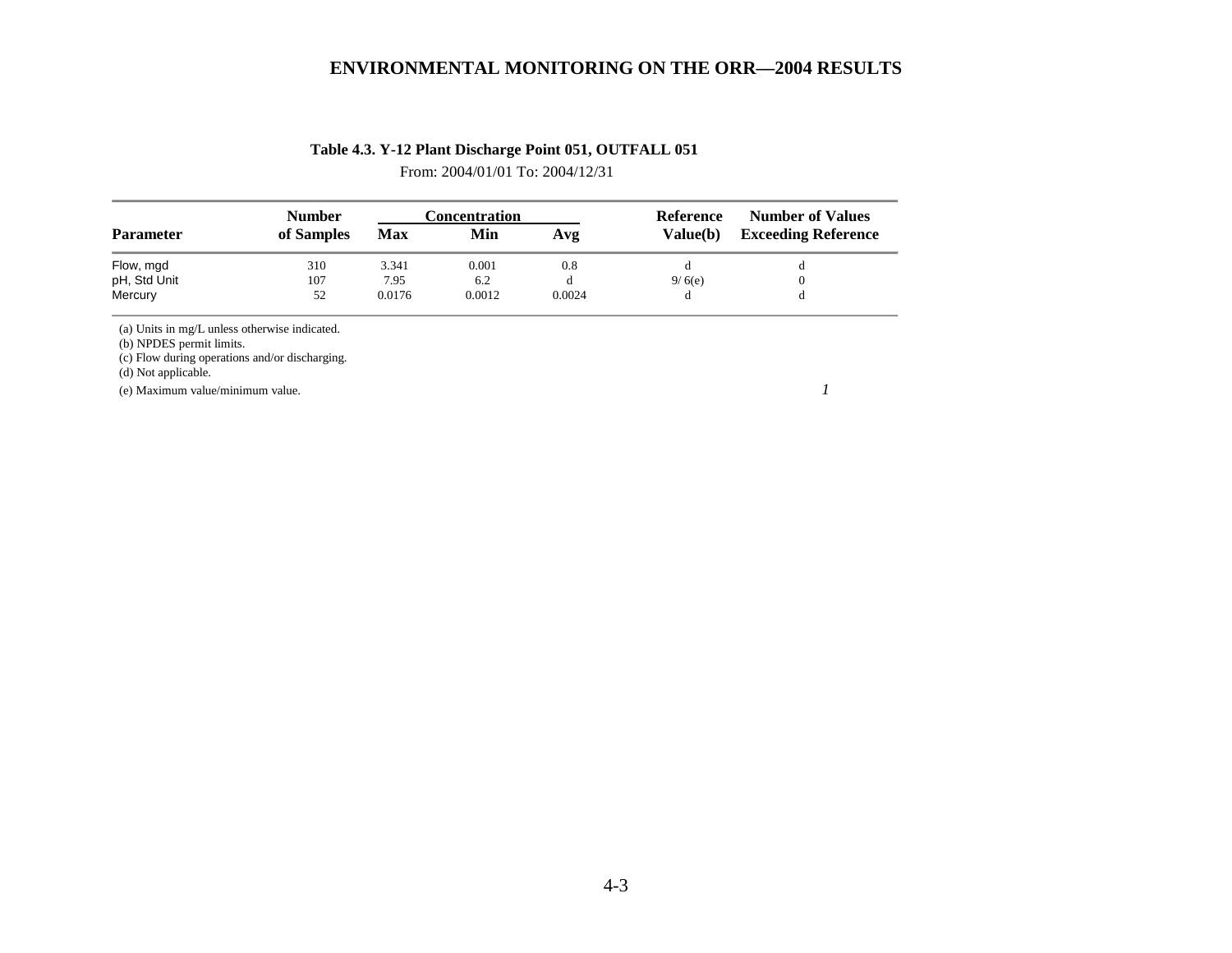# **Table 4.4. Y-12 Plant Discharge Point 055, OUTFALL 055**

From: 2004/01/01 To: 2004/12/31

|                                | <b>Number</b> |        | Concentration |          | Reference       | <b>Number of Values</b>    |  |
|--------------------------------|---------------|--------|---------------|----------|-----------------|----------------------------|--|
| <b>Parameter</b>               | of Samples    | Max    | Min           | Avg      | <b>Value(b)</b> | <b>Exceeding Reference</b> |  |
| Flow, mgd                      | 366           | 0.1285 | 0.0002        | 0.009    |                 | đ                          |  |
| pH, Std Unit                   | 104           | 8.1    | 7.0           |          | 9/6(e)          |                            |  |
| <b>Total Residual Chlorine</b> | 103           | < 0.05 | < 0.05        | < 0.05   | 0.5             |                            |  |
| Mercury                        | 105           | 0.0016 | <0.0002       | < 0.0002 | 0.004           |                            |  |

(a) Units in mg/L unless otherwise indicated.

(b) NPDES permit limits.

(c) Flow during operations and/or discharging.

(d) Not applicable.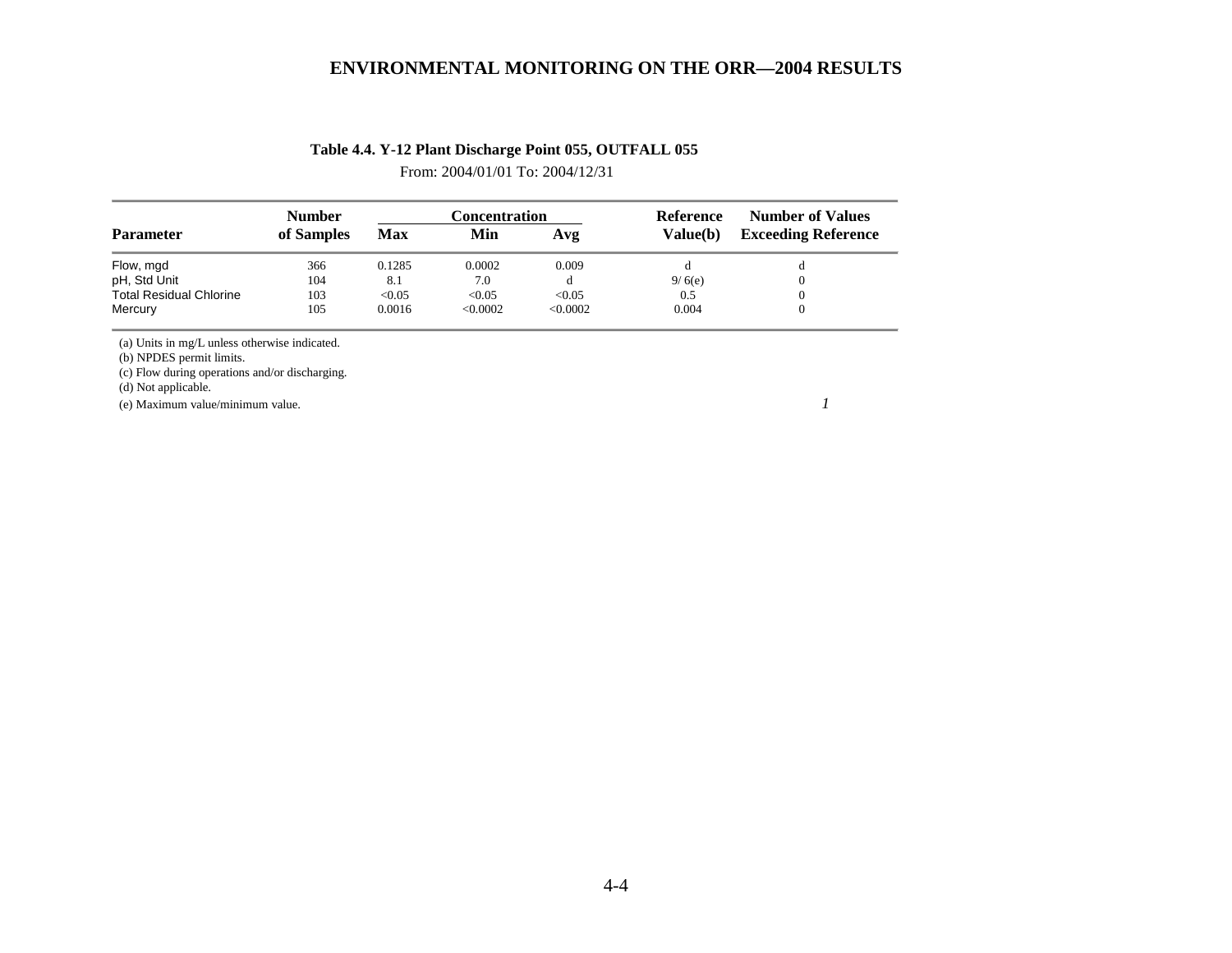# **Table 4.5. Y-12 Plant Discharge Point 077, OUTFALL 077**

From: 2004/01/01 To: 2004/12/31

|                                | <b>Number</b> | Concentration |        |        | Reference | <b>Number of Values</b>    |  |
|--------------------------------|---------------|---------------|--------|--------|-----------|----------------------------|--|
| <b>Parameter</b>               | of Samples    | Max           | Min    | Avg    | Value(b)  | <b>Exceeding Reference</b> |  |
| Flow, mgd                      | 12            | 0.0114        | 0.0114 | 0.0114 |           |                            |  |
| pH, Std Unit                   |               | 8.5           | 7.3    | đ      | 9/6(e)    |                            |  |
| <b>Total Residual Chlorine</b> |               | < 0.05        | < 0.05 | < 0.05 | 0.5       |                            |  |

(a) Units in mg/L unless otherwise indicated.

(b) NPDES permit limits.

(c) Flow during operations and/or discharging.

(d) Not applicable.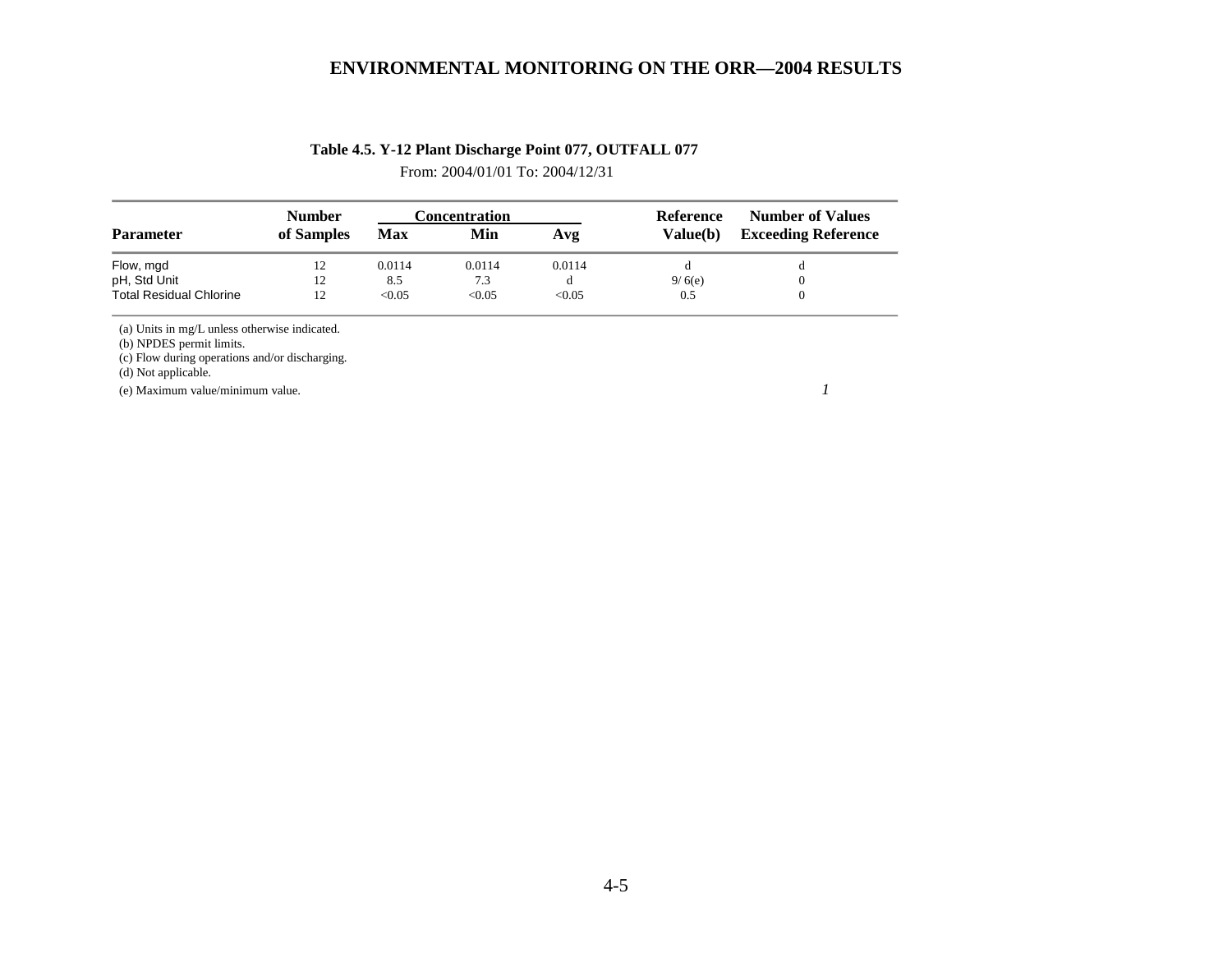From: 2004/01/01 To: 2004/12/31

|                                | <b>Number</b> |          | Concentration |          | Reference | <b>Number of Values</b>    |  |
|--------------------------------|---------------|----------|---------------|----------|-----------|----------------------------|--|
| <b>Parameter</b>               | of Samples    | Max      | Min           | Avg      | Value(b)  | <b>Exceeding Reference</b> |  |
| Flow, mgd                      |               | 1.01     | 0.567         | 0.831    |           |                            |  |
| pH, Std Unit                   |               | 7.4      | 6.7           |          | 9/6(e)    |                            |  |
| <b>Total Residual Chlorine</b> | 12            | < 0.05   | < 0.05        | < 0.05   | 0.5       | $\overline{0}$             |  |
| Mercury                        |               | < 0.0002 | < 0.0002      | < 0.0002 |           |                            |  |
| Lead                           |               | 0.0015   | < 0.0002      | < 0.0007 |           |                            |  |

(a) Units in mg/L unless otherwise indicated.

(b) NPDES permit limits.

(c) Flow during operations and/or discharging.

(d) Not applicable.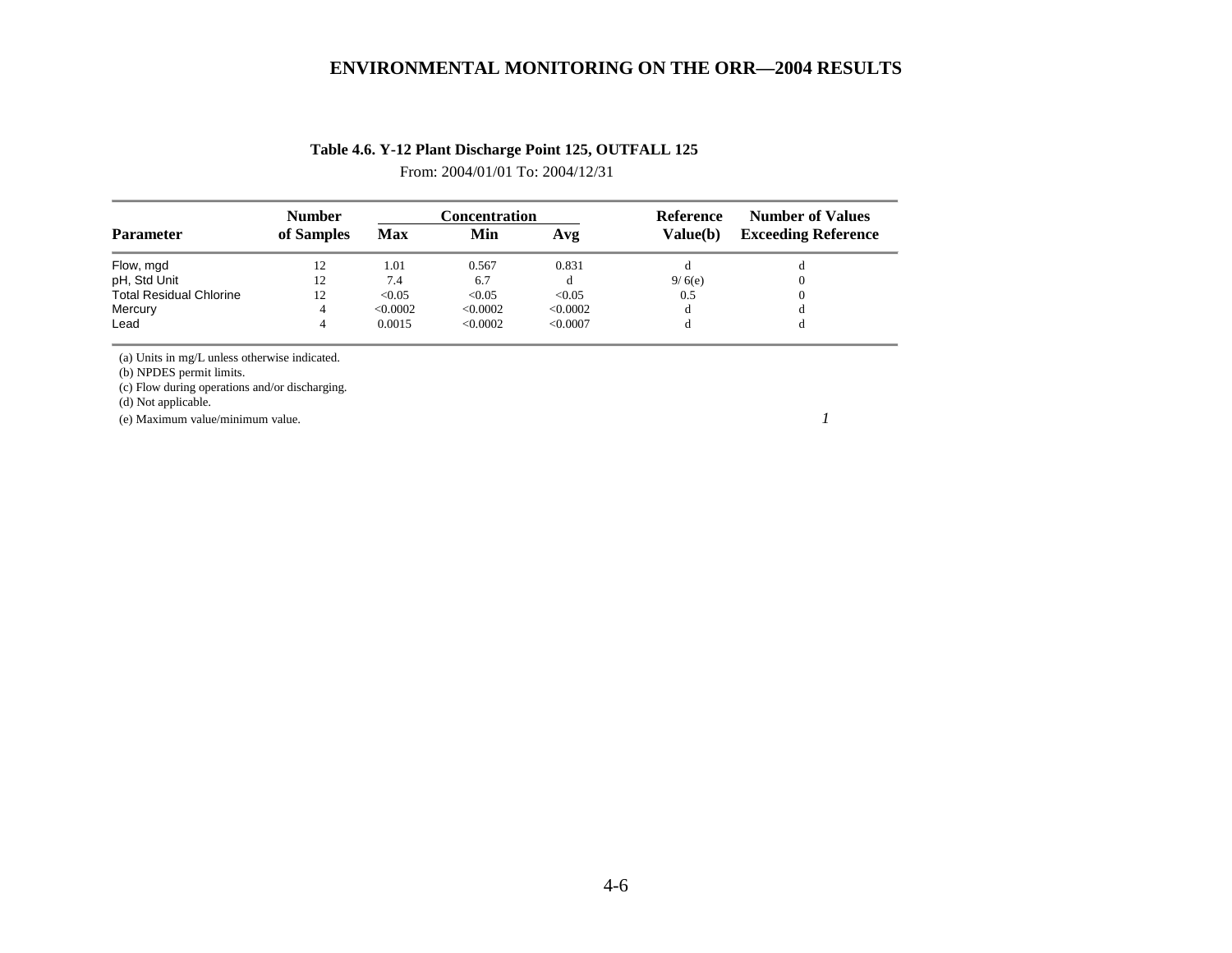# **Table 4.7. Y-12 Plant Discharge Point 135, OUTFALL 135**

From: 2004/01/01 To: 2004/12/31

| <b>Parameter</b>         | <b>Number</b>                                  |            | <b>Concentration</b> |      | Reference | <b>Number of Values</b>    |  |
|--------------------------|------------------------------------------------|------------|----------------------|------|-----------|----------------------------|--|
|                          | of Samples                                     | <b>Max</b> | Min                  | Avg  | Value(b)  | <b>Exceeding Reference</b> |  |
| Flow, mgd                | 367                                            | 0.682      | 0.093                | 0.25 | d         | d                          |  |
|                          | (a) Units in mg/L unless otherwise indicated.  |            |                      |      |           |                            |  |
| (b) NPDES permit limits. |                                                |            |                      |      |           |                            |  |
| (d) Not applicable.      | (c) Flow during operations and/or discharging. |            |                      |      |           |                            |  |
|                          | (e) Maximum value/minimum value.               |            |                      |      |           |                            |  |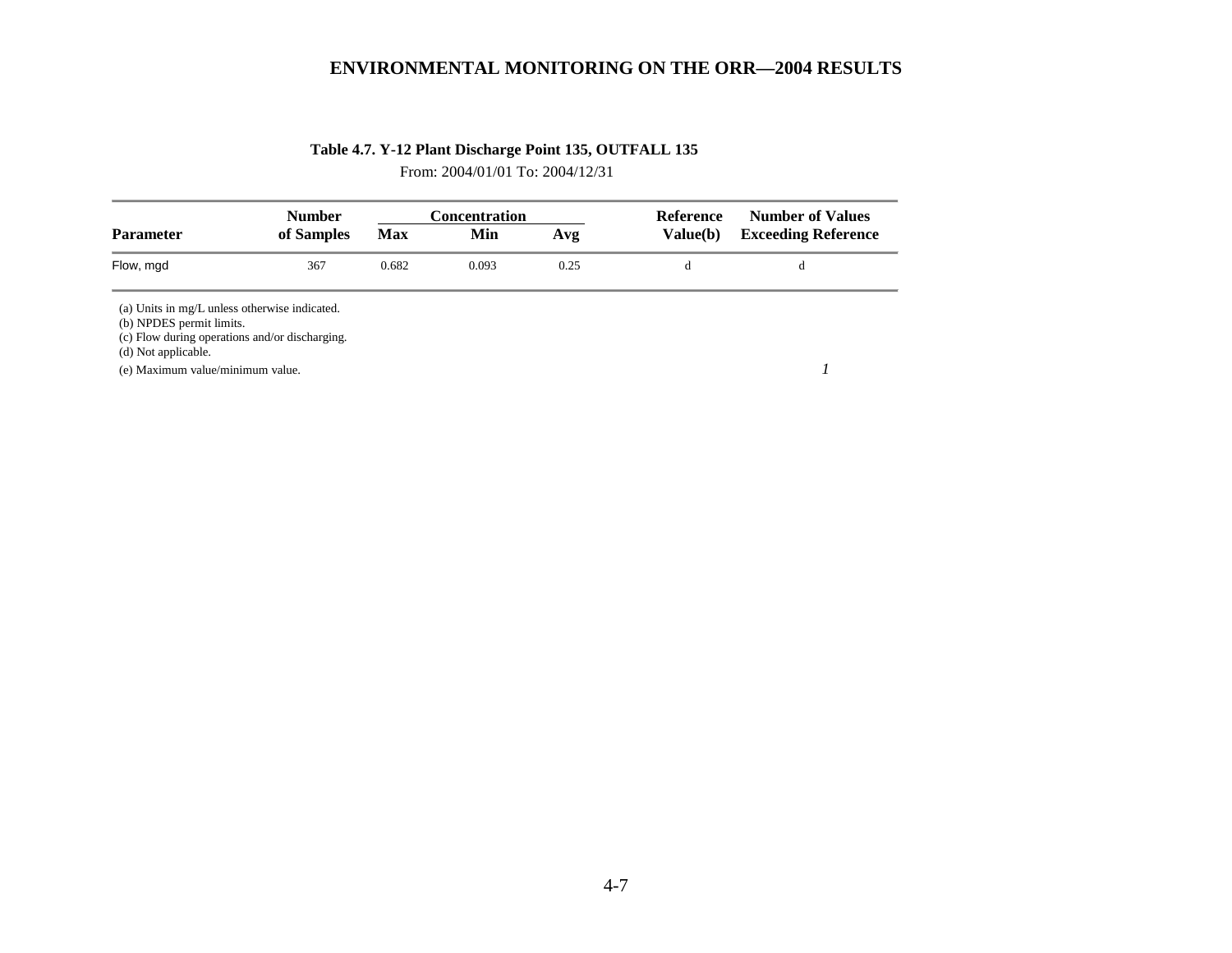|                             | <b>Number</b> |            | <b>Concentration</b> |          | <b>Reference</b> | <b>Number of Values</b>    |  |
|-----------------------------|---------------|------------|----------------------|----------|------------------|----------------------------|--|
| <b>Parameter</b>            | of Samples    | <b>Max</b> | Min                  | Avg      | Value(b)         | <b>Exceeding Reference</b> |  |
| Flow, mgd                   | 159           | 54.46      | 1.03                 | 2.37     | d                | đ                          |  |
| Alpha activity, pCi/L       | 52            | 39.0       | 4.9                  | 17       |                  |                            |  |
| Beryllium                   | 12            | < 0.0005   | < 0.0005             | < 0.0005 |                  |                            |  |
| Beta activity, pCi/L        | 52            | 35.0       | 5.6                  | 16.      |                  |                            |  |
| Cadmium                     | 12            | < 0.01     | < 0.01               | < 0.01   |                  |                            |  |
| Copper                      | 12            | < 0.02     | < 0.02               | < 0.02   |                  |                            |  |
| Iron                        | 12            | 4.49       | 0.12                 | 0.97     |                  |                            |  |
| Fluoride                    | 12            | 1.05       | 0.287                | 0.722    |                  |                            |  |
| Gamma Activity, pCi/L       | 52            | 21.0       | $-16.0$              | $-0.784$ | đ                |                            |  |
| Hexane Extractable          | 156           | < 6.3      | < 5.5                | < 6.1    | 15               |                            |  |
| Mercury                     | 52            | 0.0019     | 0.0007               | 0.001    | d                |                            |  |
| Nitrate/Nitrite as Nitrogen | 12            | 7.05       | 2.41                 | 5.43     |                  |                            |  |
| Lead                        | 12            | < 0.1      | < 0.1                | < 0.1    |                  |                            |  |
| Phosphate as Phosphorus     | 12            | 1.11       | < 0.307              | < 0.533  |                  |                            |  |
| Sulfate                     | 52            | 302.0      | 16.8                 | 41.6     |                  |                            |  |
| Uranium                     | 52            | 0.102      | 0.011                | 0.043    |                  |                            |  |
| Zinc                        | 12            | 0.117      | < 0.05               | <0.06    | d                | đ                          |  |

## **Table 4.8. Y-12 Plant Discharge Point 200, OUTFALL 200**

From: 2004/01/01 To: 2004/12/31

(a) Units in mg/L unless otherwise indicated.

(b) NPDES permit limits.

(c) Flow during operations and/or discharging.

(d) Not applicable.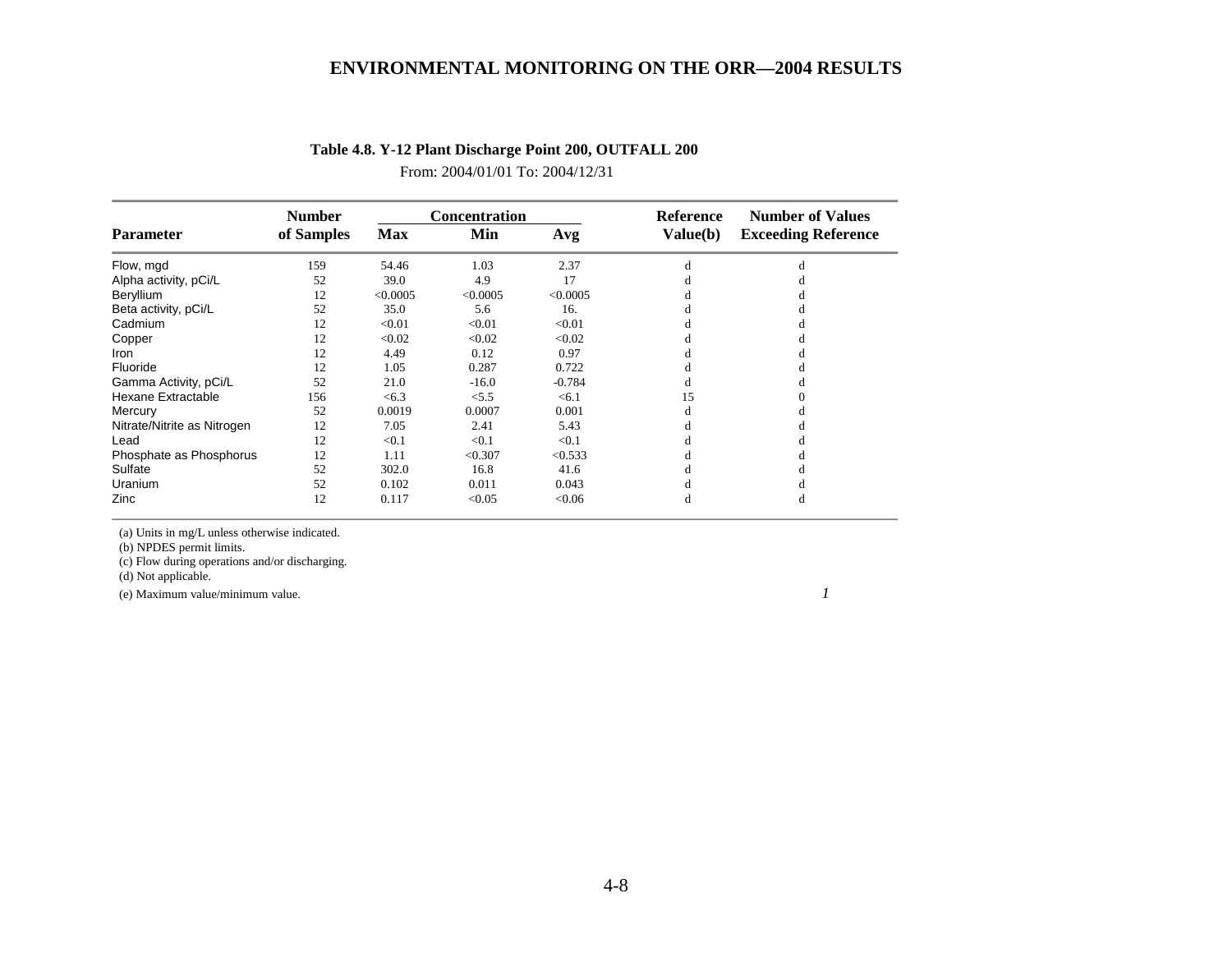|                                                                                                                                                                                                                                                                                                                                                 | Number of      |        |          | <b>Concentration</b> |            |          | Percentage of   |            |                     |
|-------------------------------------------------------------------------------------------------------------------------------------------------------------------------------------------------------------------------------------------------------------------------------------------------------------------------------------------------|----------------|--------|----------|----------------------|------------|----------|-----------------|------------|---------------------|
| <b>Parameter</b><br>Americium-241 (pCi/L)<br>Cobalt-60 (pCi/L)<br>Cesium-137 (pCi/L)<br>Neptunium-237 (pCi/L)<br>Plutonium-238 (pCi/L)<br>Plutonium-239/240 (pCi/L)<br>Radium-226 (pCi/L)<br>Radium-228 (pCi/L)<br>Strontium-89/90 (pCi/L)<br>Total Radium Alpha (pCi/L)<br>Technetium-99 (pCi/L)<br>Thorium-228 (pCi/L)<br>Thorium-230 (pCi/L) | <b>Samples</b> | Max    | $+/-$    | Min                  | $+/-$      | Average  | <b>Standard</b> | <b>DCG</b> | <b>Total Curies</b> |
|                                                                                                                                                                                                                                                                                                                                                 | 52             | 0.62   | $+/-39$  | $-0.35*$             | $+/-.2$    | 0.072    | 0.025           | 0.24       | 2.4E-04             |
|                                                                                                                                                                                                                                                                                                                                                 | 52             | $2.7*$ | $+/-2.4$ | $-2.7*$              | $+/-2.4$   | 0.37     | 0.16            | 0.0073     | 1.2E-03             |
|                                                                                                                                                                                                                                                                                                                                                 | 52             | $3.0*$ | $+/-2.5$ | $-5.1*$              | $+/-4.2$   | 0.43     | 0.19            | 0.014      | 1.4E-03             |
|                                                                                                                                                                                                                                                                                                                                                 | 52             | $0.3*$ | $+/-.2$  | $-0.16*$             | $+/-.14$   | 0.0053   | 0.015           | 0.018      | 1.7E-05             |
|                                                                                                                                                                                                                                                                                                                                                 | 52             | 0.43   | $+/-.24$ | $-0.4*$              | $+/-.11$   | $-0.03$  | 0.02            | $-0.07$    | $-9E-05$            |
|                                                                                                                                                                                                                                                                                                                                                 | 52             | $0.1*$ | $+/-.14$ | $-0.18*$             | $+/-.1$    | $-0.03$  | 0.009           | $-0.1$     | $-9.6E - 05$        |
|                                                                                                                                                                                                                                                                                                                                                 | 52             | 1.1    | $+/-.7$  | $-0.42*$             | $+/-.55$   | 0.28     | 0.043           | 0.28       | 9.1E-04             |
|                                                                                                                                                                                                                                                                                                                                                 | 52             | 3.0    | $+/-.95$ | $-0.42*$             | $+/-1.5$   | 0.71     | 0.11            | 0.71       | $2.3E-03$           |
|                                                                                                                                                                                                                                                                                                                                                 | 52             | $2.7*$ | $+/-2.3$ | $-4.9*$              | $+/-2.4$   | $-0.039$ | 0.17            | $-0.0039$  | $-1.3E-04$          |
|                                                                                                                                                                                                                                                                                                                                                 | 52             | 1.5    | $+/-.41$ | $0.007*$             | $+/-.1$    | 0.3      | 0.04            | e          | 1.E-03              |
|                                                                                                                                                                                                                                                                                                                                                 | 52             | 41.0   | $+/-8.1$ | $-9.6*$              | $+/-8.4$   | 9.7      | 1.4             | 0.0097     | 3.2E-02             |
|                                                                                                                                                                                                                                                                                                                                                 | 52             | 1.4    | $+/-.78$ | $-0.61*$             | $+/-.19$   | 0.043    | 0.050           | 0.011      | 1.4E-04             |
|                                                                                                                                                                                                                                                                                                                                                 | 52             | 2.1    | $+/-.95$ | $-0.6*$              | $+/-.22$   | 0.2      | 0.08            | 0.07       | 7E-04               |
| Thorium-232 (pCi/L)                                                                                                                                                                                                                                                                                                                             | 52             | 0.48   | $+/-.37$ | $-0.1*$              | $+/-0.073$ | 0.02     | 0.01            | 0.04       | 6E-05               |
| Thorium-234 (pCi/L)                                                                                                                                                                                                                                                                                                                             | 52             | 31.0   | $+/-3.3$ | $0.078*$             | $+/-079$   | 13       | 1.1             | 0.13       | 4.2E-02             |
| Tritium (pCi/L)                                                                                                                                                                                                                                                                                                                                 | 52             | 830.0  | $+/-520$ | $-730.0*$            | $+/-420$   | 162.2    | 44.42           | 0.008100   | 5.330E-01           |
| Uranium-234 (pCi/L)                                                                                                                                                                                                                                                                                                                             | 52             | 6.7    | $+/-1$   | 1.5                  | $+/-.42$   | 3.6      | 0.19            | 0.72       | 1.2E-02             |
| Uranium-235 (pCi/L)                                                                                                                                                                                                                                                                                                                             | 52             | 0.57   | $+/-.27$ | $-0.026*$            | $+/-073$   | 0.23     | 0.020           | 0.038      | 7.5E-04             |
| Uranium-236 (pCi/L)                                                                                                                                                                                                                                                                                                                             | 52             | 0.3    | $+/-.17$ | $0.0*$               | $+/-0$     | 0.090    | 0.0086          | 0.018      | 3.0E-04             |
| Uranium-238 (pCi/L)                                                                                                                                                                                                                                                                                                                             | 52             | 31.0   | $+/-3.3$ | 3.1                  | $+/-.58$   | 13       | 1.1             | 2.1        | $4.2E-02$           |

# **Table 4.9. Y-12 Plant Discharge Point 200, OUTFALL 200**

From: 2004/01/01 To: 2004/12/31

(e) Not applicable *1*

\* Provisional Result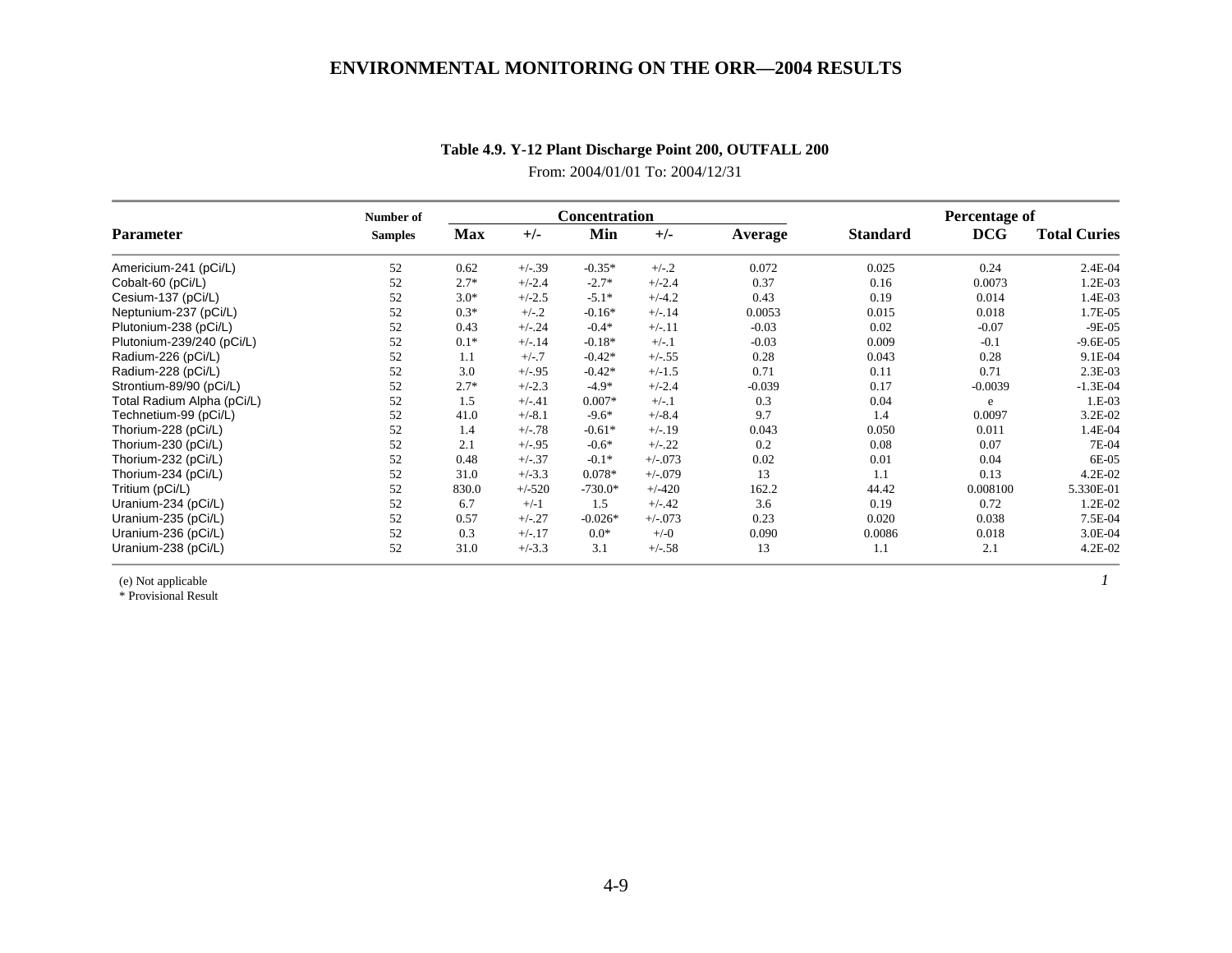| <b>Parameter</b>                              | <b>Number</b> |                   | <b>Concentration</b> |         | Reference  | <b>Number of Values</b>    |  |
|-----------------------------------------------|---------------|-------------------|----------------------|---------|------------|----------------------------|--|
|                                               | of Samples    | <b>Max</b><br>Min |                      | Avg     | Value(b)   | <b>Exceeding Reference</b> |  |
| 96-hour Toxicity Test<br>with Ceriodaphnia    | 4             | >100.0            | >100.0               | >100.0  | d/100(e)   | $\mathbf{0}$               |  |
| 96-hour Toxicity Test<br>with Fathead Minnows | 4             | >100.0            | >100.0               | >100.0  | d/100(e)   | $\mathbf{0}$               |  |
| NOEC, Ceriodaphnia                            | 4             | 100.0             | 100.0                | 100.0   | d/100(e)   | $\Omega$                   |  |
| NOEC, Fathead Minnows                         |               | 100.0             | 100.0                | 100.0   | d/100(e)   | $\Omega$                   |  |
| pH, Std Unit                                  | 156           | 8.0               | 7.2                  | d       | 8.5/6.5(e) | $\Omega$                   |  |
| Temperature, deg C                            | 156           | 21.1              | 7.9                  | 15      | 30.5       | $\Omega$                   |  |
| <b>Total Residual Chlorine</b>                | 156           | < 0.05            | < 0.05               | < 0.05  | 0.019      | $\Omega$                   |  |
| <b>Suspended Solids</b>                       | 52            | 26.8              | < 1.0                | $<$ 4.4 | đ          | đ                          |  |

## **Table 4.10. Y-12 Plant Discharge Point 201, OUTFALL 201**

From: 2004/01/01 To: 2004/12/31

(a) Units in mg/L unless otherwise indicated.

(b) NPDES permit limits.

(c) Flow during operations and/or discharging.

(d) Not applicable.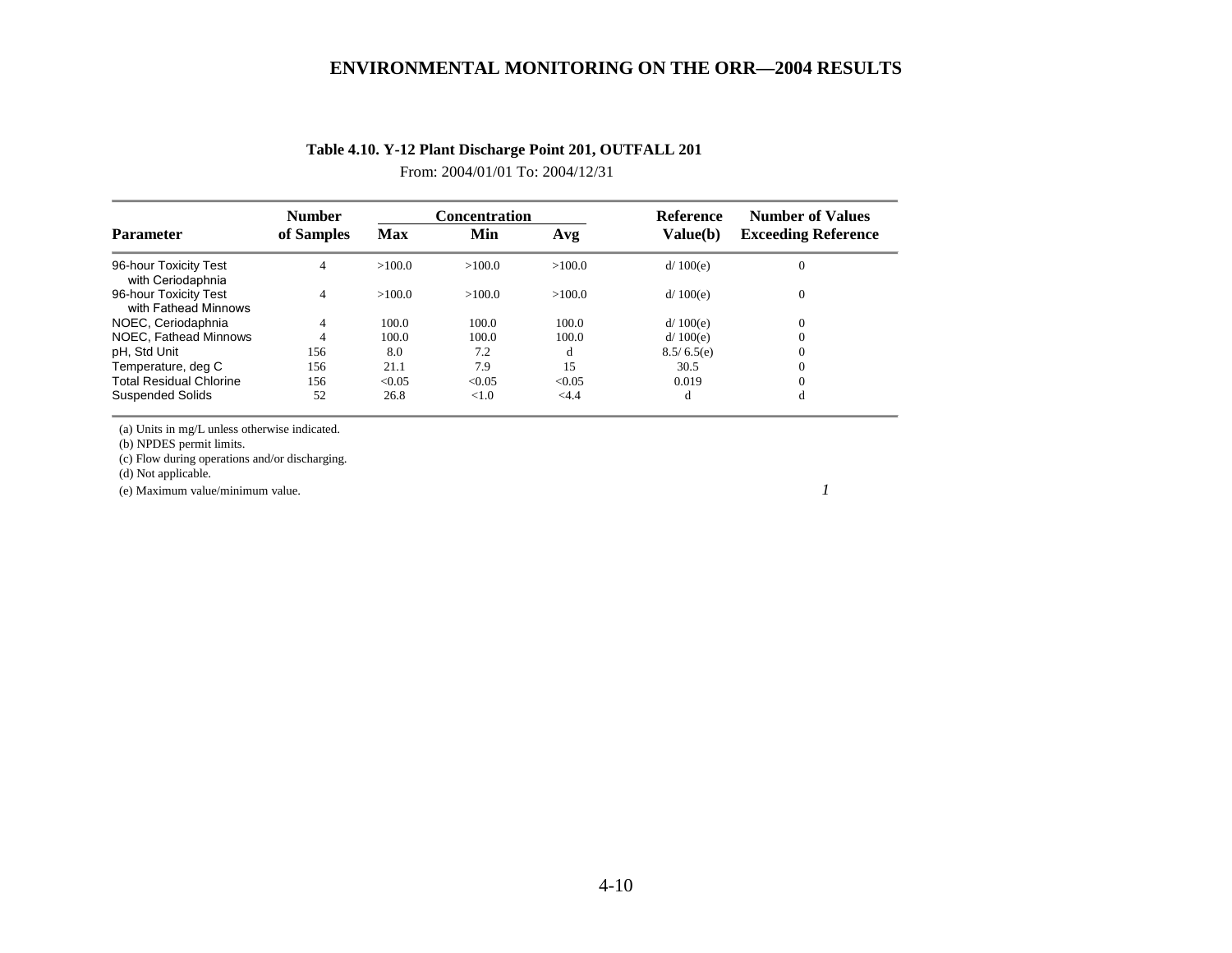|                                            | <b>Number</b>  |            | Concentration |          | Reference | <b>Number of Values</b>    |
|--------------------------------------------|----------------|------------|---------------|----------|-----------|----------------------------|
| <b>Parameter</b>                           | of Samples     | <b>Max</b> | Min           | Avg      | Value(b)  | <b>Exceeding Reference</b> |
| 48-Hour Toxicity Test<br>with Ceriodaphnia | 2              | 24.8       | 17.3          | 21.0     | d         | d                          |
| Flow, mgd                                  | 18             | 0.064      | 0.02          | 0.05     | d         | d                          |
| pH, Std Unit                               | 12             | 7.8        | 6.1           | d        | 9/6(e)    | $\overline{0}$             |
| Temperature, deg C                         | 12             | 24.1       | 4.1           | 14       | d         | d                          |
| Silver                                     | 12             | < 0.001    | < 0.0004      | < 0.0005 | 0.05      | 0                          |
| Arsenic                                    | 12             | < 1.0      | < 1.0         | < 1.0    | d         | d                          |
| Boron                                      | 12             | 12.8       | 6.3           | 9.5      | d         | d                          |
| Beryllium                                  | 12             | < 0.0025   | < 0.0025      | < 0.0025 | d         | đ                          |
| Calcium                                    | 12             | 20.9       | 12.5          | 16.2     | d         | d                          |
| Cadmium                                    | 12             | 0.0122     | < 0.0025      | < 0.0061 | 0.15      | 0                          |
| Chloride                                   | 12             | 2990.0     | 941.0         | 1900     | d         | d                          |
| Chromium                                   | 12             | < 0.1      | < 0.1         | < 0.1    |           | 0                          |
| Copper                                     | 12             | 0.13       | < 0.1         | < 0.1    |           | 0                          |
| Cyanide                                    | 12             | < 0.005    | < 0.005       | < 0.005  | 1.2       | 0                          |
| Iron                                       | 12             | 2.69       | 0.978         | 1.66     | d         | d                          |
| Fluoride                                   | $\overline{4}$ | 4.07       | 1.48          | 2.70     | d         |                            |
| <b>Hexane Extractable</b>                  | 12             | < 6.0      | < 5.4         | < 5.7    | 15        | 0                          |
| Mercury                                    | 12             | < 0.0002   | < 0.0002      | < 0.0002 | d         | d                          |
| Potassium                                  | 12             | 399.0      | 111.0         | 249.1    | d         |                            |
| Lithium                                    | 12             | 2.97       | 2.48          | 2.73     | d         | d                          |
| Magnesium                                  | 12             | 8.75       | 5.44          | 7.15     | d         | d                          |
| Manganese                                  | 12             | 0.152      | 0.0545        | 0.101    | d         |                            |
| Sodium                                     | 12             | 5420.0     | 3710.0        | 4528.3   | d         |                            |
| <b>Nickel</b>                              | 12             | 0.646      | 0.489         | 0.560    | 3.98      | 0                          |
| Nitrate/Nitrite as Nitrogen                | 12             | 4.9        | 1.83          | 3.3      | 150       | 0                          |
| Lead                                       | 12             | 0.0035     | 0.0019        | 0.0023   | 0.2       | 0                          |
| PCB, Total                                 | 3              | < 0.0005   | < 0.0005      | < 0.0005 | 0.001     | $\overline{0}$             |

## **Table 4.11. Y-12 Plant Discharge Point 502, WEST END TREATMENT FACILITY**

From: 2004/01/01 To: 2004/12/31

(a) Units in mg/L unless otherwise indicated.

(b) NPDES permit limits.

(c) Flow during operations and/or discharging.

(d) Not applicable.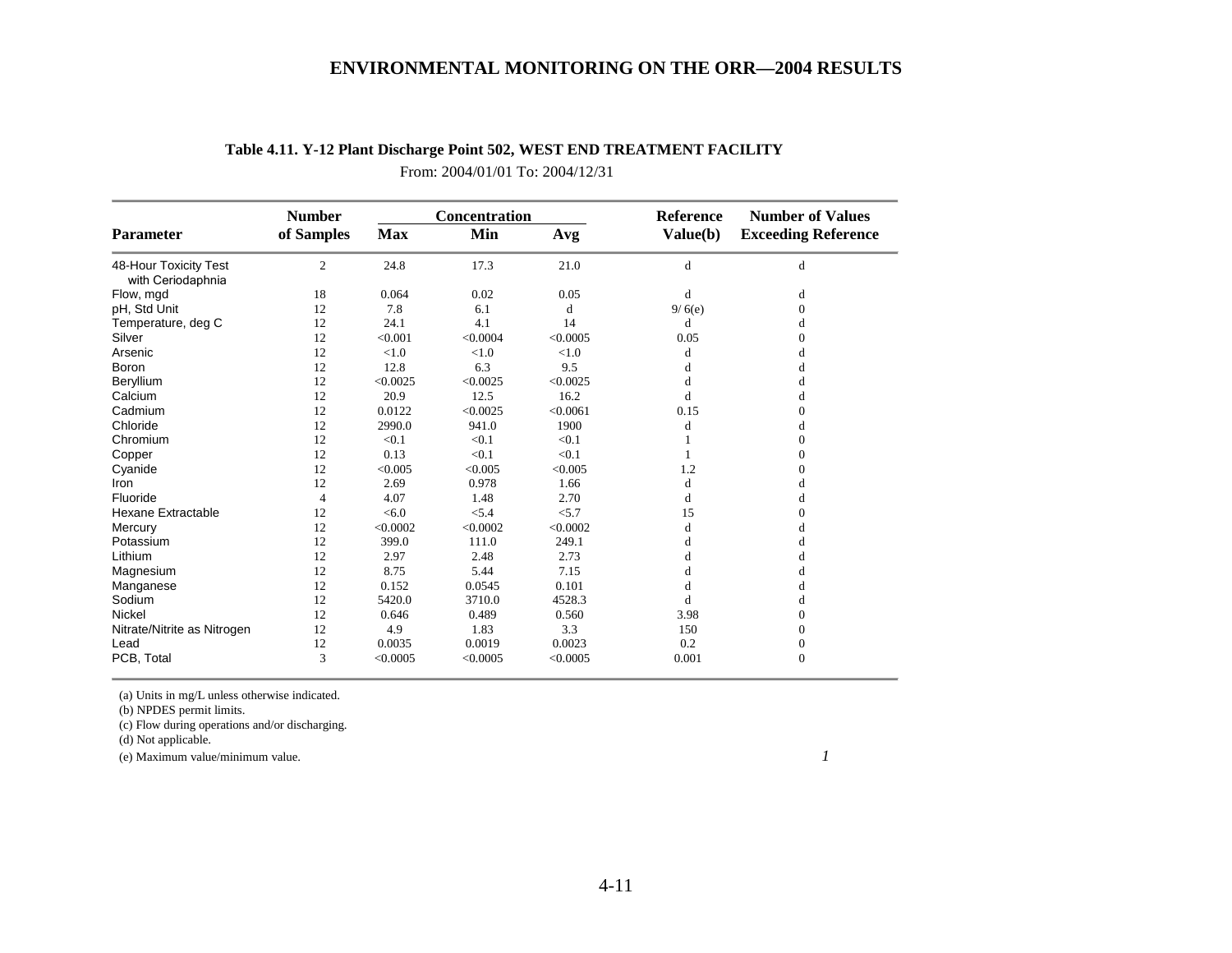|                         | <b>Number</b> |                   | Concentration |          | Reference | <b>Number of Values</b>    |  |
|-------------------------|---------------|-------------------|---------------|----------|-----------|----------------------------|--|
| <b>Parameter</b>        | of Samples    | Min<br><b>Max</b> |               | Avg      | Value(b)  | <b>Exceeding Reference</b> |  |
| Phosphate as Phosphorus | 12            | 26.1              | 0.482         | 12.9     |           |                            |  |
| Selenium                | 12            | < 1.0             | < 1.0         | ${<}1.0$ |           |                            |  |
| Sulfate                 | 12            | 7900.0            | 5950.0        | 6997.5   |           |                            |  |
| <b>Suspended Solids</b> | 12            | 12.0              | < 1.0         | < 3.8    | 40        |                            |  |
| Sum of TTO Analysis     |               | < 0.01            | < 0.01        | < 0.01   | 2.13      |                            |  |
| <b>Uranium</b>          |               | 0.017             | 0.0089        | 0.012    |           |                            |  |
| Zinc                    | 12            | 0.661             | < 0.25        | < 0.38   |           |                            |  |

## **Table 4.12. Y-12 Plant Discharge Point 502, WEST END TREATMENT FACILITY**

From: 2004/01/01 To: 2004/12/31

(a) Units in mg/L unless otherwise indicated.

(b) NPDES permit limits.

(c) Flow during operations and/or discharging.

(d) Not applicable.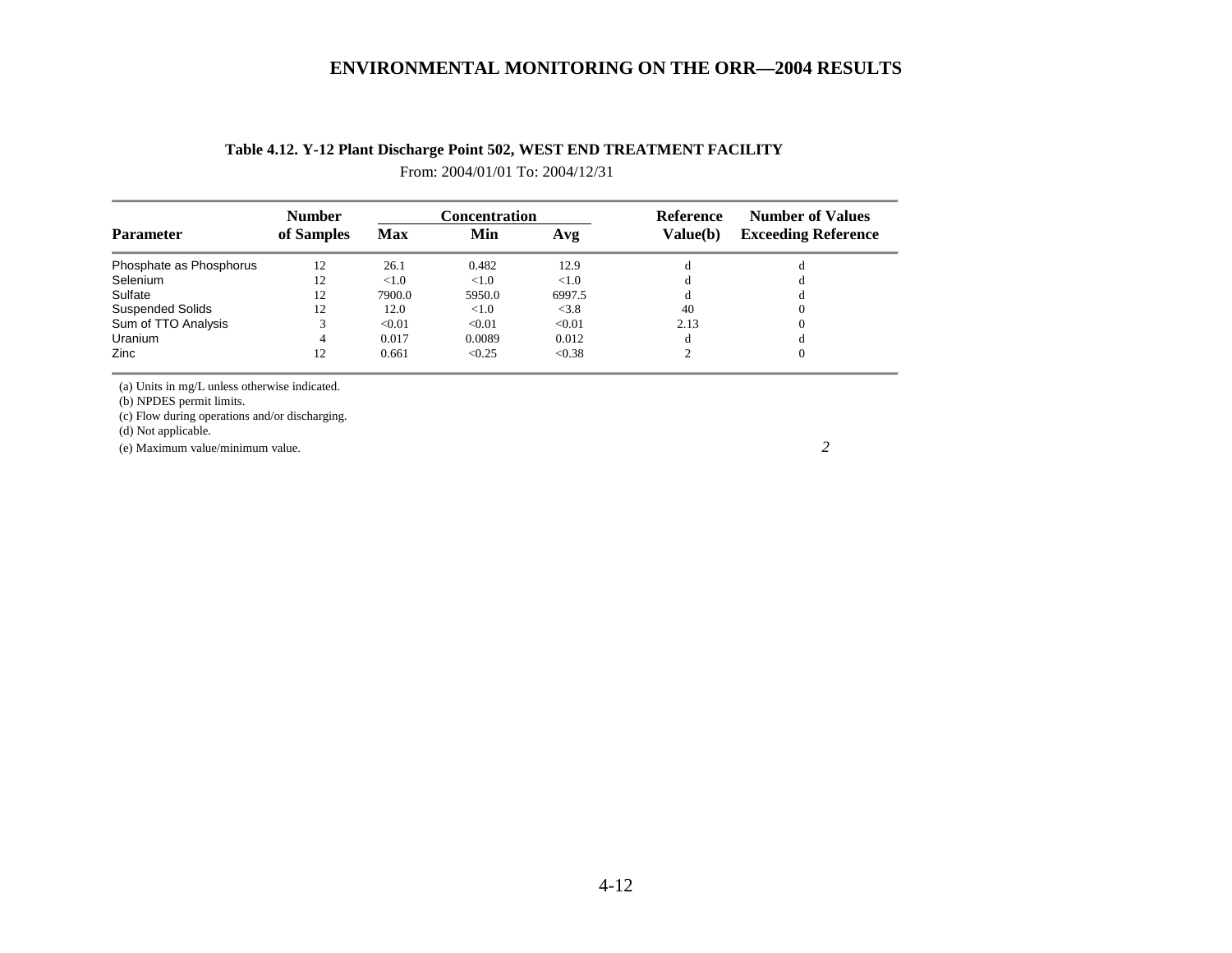|                                            | <b>Number</b>  |            | <b>Concentration</b> |          | <b>Reference</b> | <b>Number of Values</b><br><b>Exceeding Reference</b> |  |
|--------------------------------------------|----------------|------------|----------------------|----------|------------------|-------------------------------------------------------|--|
| <b>Parameter</b>                           | of Samples     | <b>Max</b> | Min                  | Avg      | Value(b)         |                                                       |  |
| 48-hour Toxicity Test<br>with Ceriodaphnia | $\overline{4}$ | >100.0     | 92.4                 | >98.1    | d                | d                                                     |  |
| Flow, mgd                                  | 205            | 0.038      | 0.0001               | 0.01     | d                | d                                                     |  |
| pH, Std Unit                               | 133            | 8.3        | 7.0                  | đ        | 9/6(e)           |                                                       |  |
| Alpha activity, pCi/L                      | 44             | 22.0       | 2.7                  | 11       |                  |                                                       |  |
| Beta activity, pCi/L                       | 44             | 24.0       | 5.0                  | 10.      |                  |                                                       |  |
| Copper                                     | 132            | 0.0215     | < 0.02               | < 0.02   |                  |                                                       |  |
| <b>Iron</b>                                | 132            | 0.668      | < 0.05               | < 0.08   |                  |                                                       |  |
| Gamma Activity, pCi/L                      | 44             | 16.0       | $-21.0$              | $-0.743$ |                  |                                                       |  |
| Manganese                                  | 132            | 5.4        | 0.0095               | 1.1      |                  |                                                       |  |
| Lead                                       | 132            | < 0.1      | < 0.1                | < 0.1    |                  |                                                       |  |
| PCB. Total                                 | 12             | < 0.0005   | < 0.0005             | < 0.0005 | 0.001            |                                                       |  |
| Uranium                                    | 44             | 0.065      | 0.011                | 0.029    | d                | đ                                                     |  |

## **Table 4.13. Y-12 Plant Discharge Point 512, OUTFALL 512 (GWTF)**

From: 2004/01/01 To: 2004/12/31

(a) Units in mg/L unless otherwise indicated.

(b) NPDES permit limits.

(c) Flow during operations and/or discharging.

(d) Not applicable.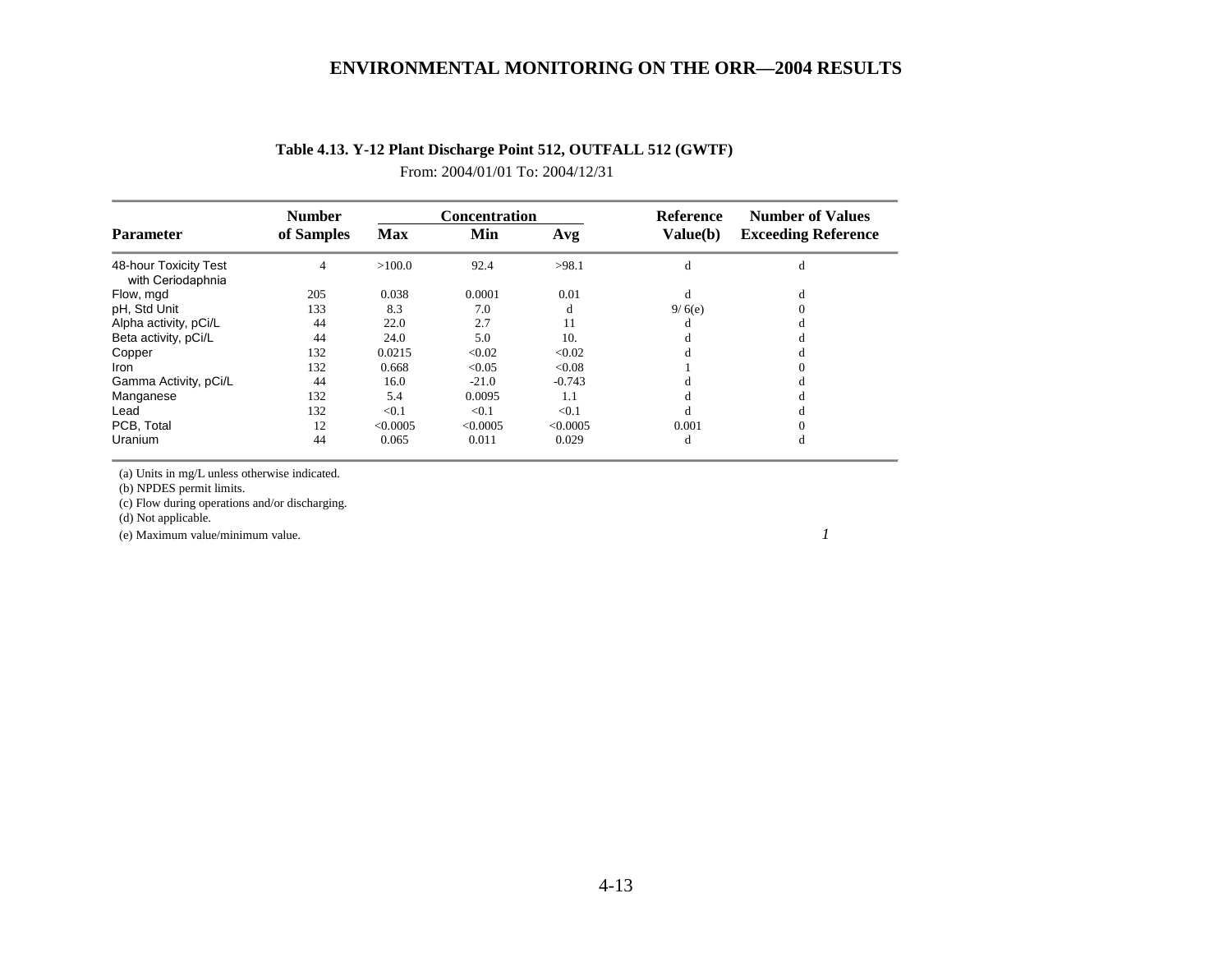|                                                                                                                                                                                                                                                                                          | Number of      |            |          | <b>Concentration</b> |            |          |                 | Percentage of |                     |
|------------------------------------------------------------------------------------------------------------------------------------------------------------------------------------------------------------------------------------------------------------------------------------------|----------------|------------|----------|----------------------|------------|----------|-----------------|---------------|---------------------|
| Parameter<br>Americium-241 (pCi/L)<br>Cesium-137 (pCi/L)<br>Plutonium-238 (pCi/L)<br>Plutonium-239/240 (pCi/L)<br>Strontium-89/90 (pCi/L)<br>Total Radium Alpha (pCi/L)<br>Technetium-99 (pCi/L)<br>Thorium-228 (pCi/L)<br>Thorium-230 (pCi/L)<br>Thorium-232 (pCi/L)<br>Tritium (pCi/L) | <b>Samples</b> | <b>Max</b> | $+/-$    | Min                  | $+/-$      | Average  | <b>Standard</b> | <b>DCG</b>    | <b>Total Curies</b> |
|                                                                                                                                                                                                                                                                                          | 44             | $0.74*$    | $+/-.88$ | $-0.43*$             | $+/-.22$   | 0.073    | 0.037           | 0.24          | 1.2E-06             |
| Cobalt-60 (pCi/L)                                                                                                                                                                                                                                                                        | 44             | $3.5*$     | $+/-2.3$ | $-1.4*$              | $+/-2$     | 0.73     | 0.16            | 0.015         | 1.2E-05             |
|                                                                                                                                                                                                                                                                                          | 44             | $3.5*$     | $+/-2.2$ | $-1.8*$              | $+/-2.3$   | 0.31     | 0.18            | 0.010         | 4.9E-06             |
| Neptunium-237 (pCi/L)                                                                                                                                                                                                                                                                    | 44             | 0.38       | $+/-27$  | $-0.25*$             | $+/-.14$   | 0.010    | 0.017           | 0.033         | 1.6E-07             |
|                                                                                                                                                                                                                                                                                          | 44             | 0.36       | $+/-.22$ | $-0.41*$             | $+/-0.97$  | $-0.035$ | 0.021           | $-0.087$      | $-5.5E-07$          |
|                                                                                                                                                                                                                                                                                          | 44             | 0.16       | $+/-.12$ | $-0.21*$             | $+/-067$   | $-0.014$ | 0.0095          | $-0.046$      | $-2.1E-07$          |
| Radium-226 (pCi/L)                                                                                                                                                                                                                                                                       | 44             | 1.4        | $+/-.89$ | $-0.34*$             | $+/-9.3$   | 0.26     | 0.048           | 0.26          | 4.0E-06             |
| Radium-228 (pCi/L)                                                                                                                                                                                                                                                                       | 44             | 2.8        | $+/-1.2$ | $-0.65*$             | $+/-.51$   | 0.70     | 0.10            | 0.70          | 1.1E-05             |
|                                                                                                                                                                                                                                                                                          | 44             | $5.0*$     | $+/-4.3$ | $-9.8*$              | $+/-5.2$   | 0.29     | 0.30            | 0.029         | 4.5E-06             |
|                                                                                                                                                                                                                                                                                          | 44             | 0.93       | $+/-37$  | $0.11*$              | $+/-16$    | 0.47     | 0.032           | e             | 7.3E-06             |
|                                                                                                                                                                                                                                                                                          | 44             | 28.0       | $+/-6.9$ | $-18.0*$             | $+/-7.4$   | 0.280    | 1.20            | 0.00030       | 4.4E-06             |
|                                                                                                                                                                                                                                                                                          | 44             | 2.1        | $+/-.66$ | $-0.51*$             | $+/-.24$   | 0.075    | 0.058           | 0.019         | 1.2E-06             |
|                                                                                                                                                                                                                                                                                          | 44             | 1.3        | $+/-.6$  | $-0.65*$             | $+/-.18$   | 0.11     | 0.067           | 0.037         | 1.8E-06             |
|                                                                                                                                                                                                                                                                                          | 44             | $0.11*$    | $+/-15$  | $-0.15*$             | $+/-.14$   | 0.0031   | 0.0082          | 0.0062        | 4.8E-08             |
| Thorium-234 (pCi/L)                                                                                                                                                                                                                                                                      | 44             | 20.0       | $+/-2.3$ | 2.9                  | $+/-.6$    | 8.7      | 0.65            | 0.087         | 1.4E-04             |
|                                                                                                                                                                                                                                                                                          | 44             | 1700.0     | $+/-770$ | 330.0*               | $+/-730$   | 1028.    | 50.61           | 0.05140       | 1.610E-02           |
| Uranium-234 (pCi/L)                                                                                                                                                                                                                                                                      | 44             | 4.8        | $+/-.77$ | 0.98                 | $+/-39$    | 2.3      | 0.14            | 0.45          | 3.5E-05             |
| Uranium-235 (pCi/L)                                                                                                                                                                                                                                                                      | 44             | 0.59       | $+/-34$  | $-0.029*$            | $+/-079$   | 0.16     | 0.020           | 0.026         | 2.4E-06             |
| Uranium-236 (pCi/L)                                                                                                                                                                                                                                                                      | 44             | 0.19       | $+/-16$  | $-0.025*$            | $+/-0.073$ | 0.053    | 0.0080          | 0.011         | 8.3E-07             |
| Uranium-238 (pCi/L)                                                                                                                                                                                                                                                                      | 44             | 20.0       | $+/-2.3$ | 2.9                  | $+/-.6$    | 8.7      | 0.65            | 1.4           | 1.4E-04             |

# **Table 4.14. Y-12 Plant Discharge Point 512, OUTFALL 512 (GWTF)**

From: 2004/01/01 To: 2004/12/31

(e) Not applicable *1*

\* Provisional Result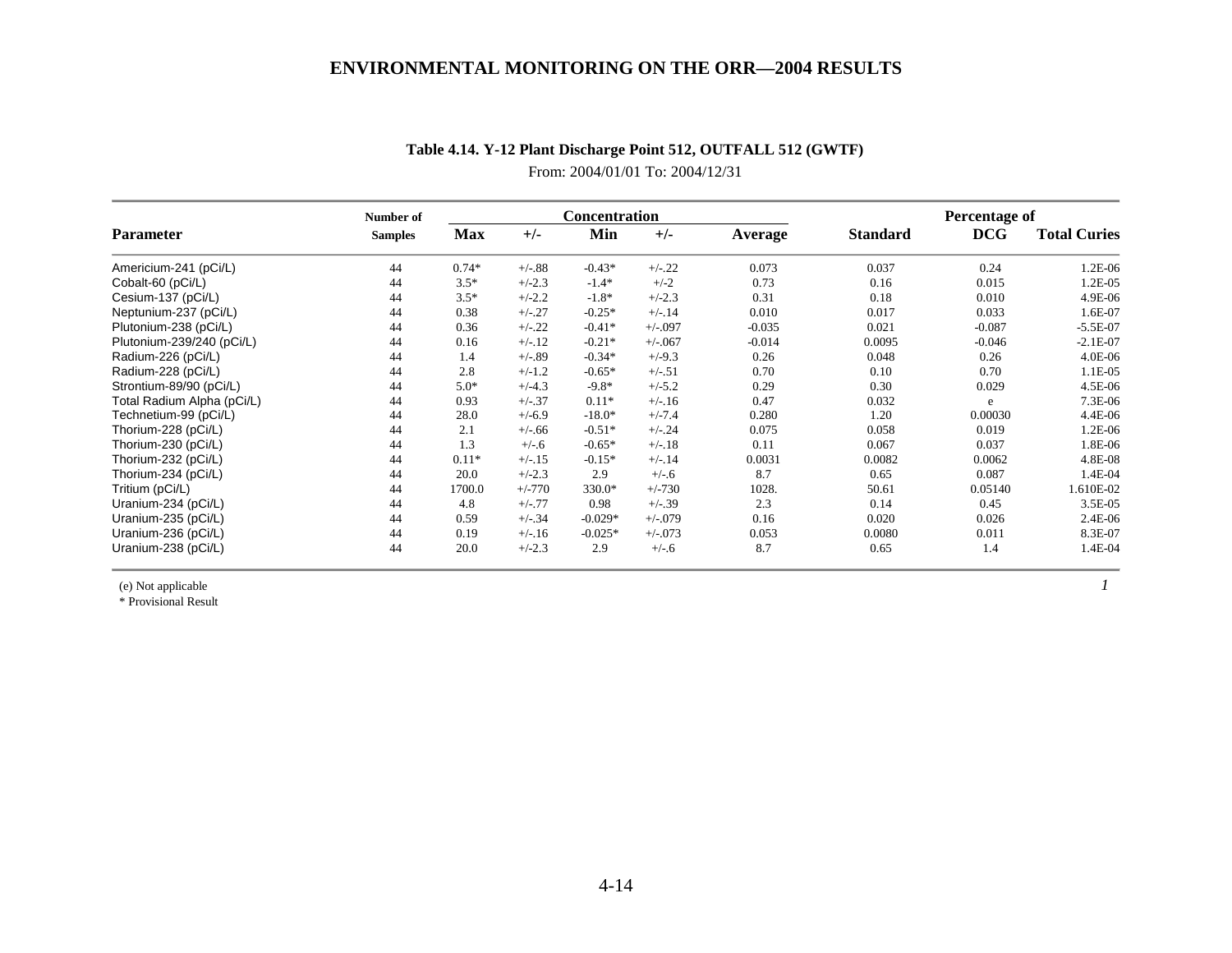## **Table 4.15. Y-12 Plant Discharge Point 520, OUTFALL 520**

From: 2004/01/01 To: 2004/12/31

|                         | <b>Number</b> |            | Concentration |         | Reference | <b>Number of Values</b>    |  |
|-------------------------|---------------|------------|---------------|---------|-----------|----------------------------|--|
| <b>Parameter</b>        | of Samples    | <b>Max</b> | Min           |         | Value(b)  | <b>Exceeding Reference</b> |  |
| pH, Std Unit            |               | 6.8        | 6.8           |         | 9/6(e)    |                            |  |
| <b>Dissolved Solids</b> |               | < 1.0      | < 1.0         | < 1.0   | α         | d                          |  |
| <b>Uranium</b>          |               | < 0.001    | < 0.001       | < 0.001 |           |                            |  |

(a) Units in mg/L unless otherwise indicated.

(b) NPDES permit limits.

(c) Flow during operations and/or discharging.

(d) Not applicable.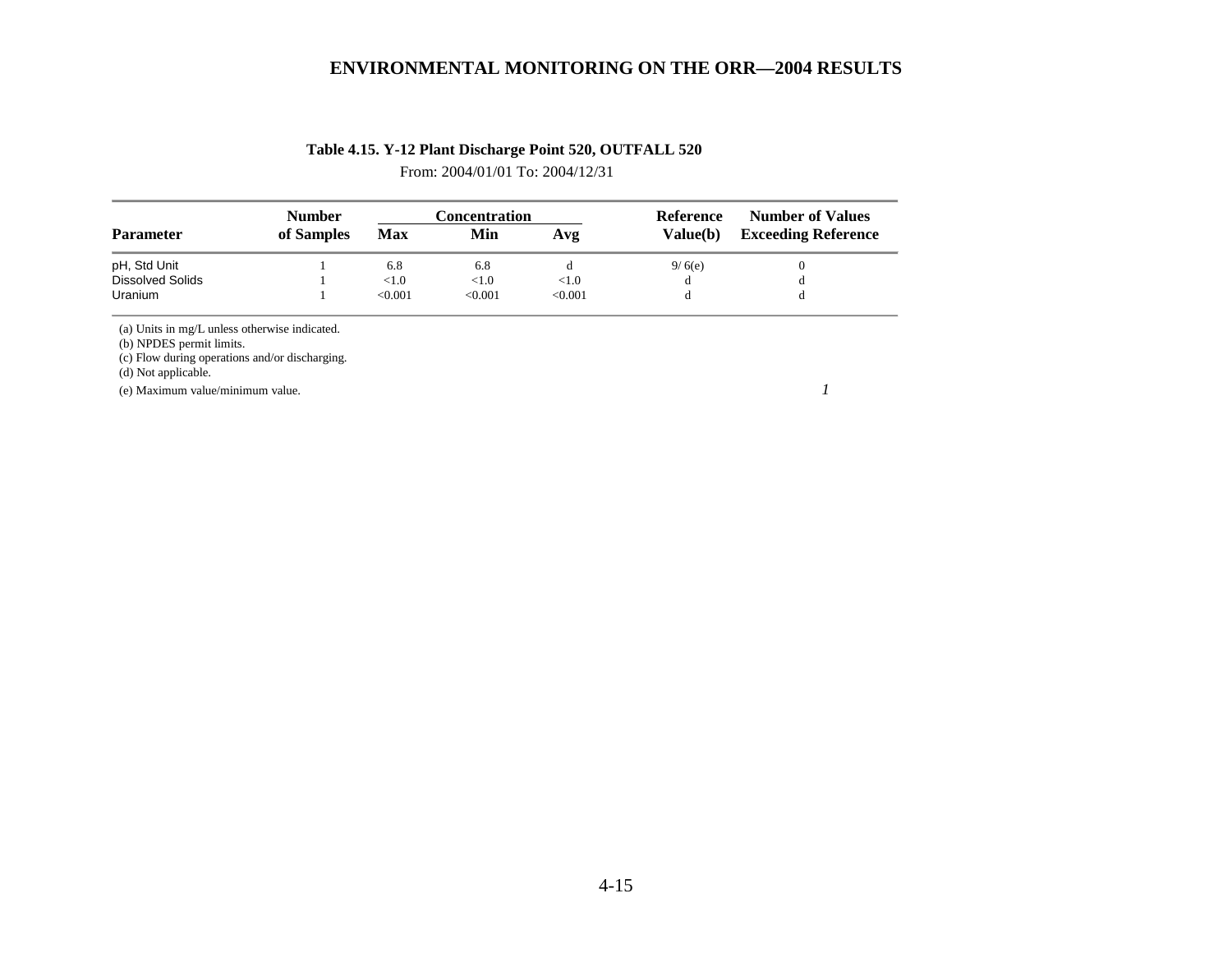|                            | Number of      |            | <b>Concentration</b> |          |       |          | Percentage of   |            |                     |
|----------------------------|----------------|------------|----------------------|----------|-------|----------|-----------------|------------|---------------------|
| <b>Parameter</b>           | <b>Samples</b> | <b>Max</b> | $+/-$                | Min      | $+/-$ | Average  | <b>Standard</b> | <b>DCG</b> | <b>Total Curies</b> |
| Alpha activity (pCi/L)     |                | 0.7        |                      | 0.7      |       | 0.7      |                 | 0.0        | <b>NA</b>           |
| Americium-241 (pCi/L)      |                | $-0.23$    |                      | $-0.23$  |       | $-0.23$  |                 | 0.0        | <b>NA</b>           |
| Beta activity (pCi/L)      |                | 0.66       |                      | 0.66     |       | 0.66     |                 | 0.0        | <b>NA</b>           |
| Cobalt-60 (pCi/L)          |                | $-2.0$     |                      | $-2.0$   |       | $-2.0$   |                 | 0.0        | <b>NA</b>           |
| Cesium-137 (pCi/L)         |                | 1.8        |                      | 1.8      |       | 1.8      |                 | 0.0        | <b>NA</b>           |
| Gamma Activity (pCi/L)     |                | 4.5        |                      | 4.5      |       | 4.5      |                 | 0.0        | <b>NA</b>           |
| Neptunium-237 (pCi/L)      |                | 0.025      |                      | 0.025    |       | 0.025    |                 | 0.0        | NA                  |
| Plutonium-238 (pCi/L)      |                | $-0.41$    |                      | $-0.41$  |       | $-0.41$  |                 | 0.0        | <b>NA</b>           |
| Plutonium-239/240 (pCi/L)  |                | 0.076      |                      | 0.076    |       | 0.076    |                 | 0.0        | <b>NA</b>           |
| Radium-226 (pCi/L)         |                | 0.069      |                      | 0.069    |       | 0.069    |                 | 0.0        | <b>NA</b>           |
| Radium-228 (pCi/L)         |                | 1.0        |                      | 1.0      |       | 1.0      |                 | 0.0        | <b>NA</b>           |
| Strontium-89/90 (pCi/L)    |                | $-2.0$     |                      | $-2.0$   |       | $-2.0$   |                 | 0.0        | <b>NA</b>           |
| Total Radium Alpha (pCi/L) |                | 0.29       |                      | 0.29     |       | 0.29     |                 | 0.0        | <b>NA</b>           |
| Technetium-99 (pCi/L)      |                | $-0.1$     |                      | $-0.1$   |       | $-0.1$   |                 | 0.0        | <b>NA</b>           |
| Thorium-228 (pCi/L)        |                | $-0.064$   |                      | $-0.064$ |       | $-0.064$ |                 | 0.0        | <b>NA</b>           |
| Thorium-230 (pCi/L)        |                | 0.42       |                      | 0.42     |       | 0.42     |                 | 0.0        | <b>NA</b>           |
| Thorium-232 (pCi/L)        |                | 0.0        |                      | 0.0      |       | 0.0      |                 | 0.0        | <b>NA</b>           |
| Thorium-234 (pCi/L)        |                | $-0.035$   |                      | $-0.035$ |       | $-0.035$ |                 | 0.0        | <b>NA</b>           |
| Tritium (pCi/L)            |                | 2700.0     |                      | 2700.0   |       | 2700.0   |                 | 0.0        | <b>NA</b>           |
| Uranium-234 (pCi/L)        |                | $-0.13$    |                      | $-0.13$  |       | $-0.13$  |                 | 0.0        | <b>NA</b>           |
| Uranium-235 (pCi/L)        |                | $-0.076$   |                      | $-0.076$ |       | $-0.076$ |                 | 0.0        | <b>NA</b>           |
| Uranium-238 (pCi/L)        |                | $-0.035$   |                      | $-0.035$ |       | $-0.035$ |                 | 0.0        | <b>NA</b>           |

# **Table 4.16. Y-12 Plant Discharge Point 520, OUTFALL 520**

From: 2004/01/01 To: 2004/12/31

(e) Not applicable *1*

\* Provisional Result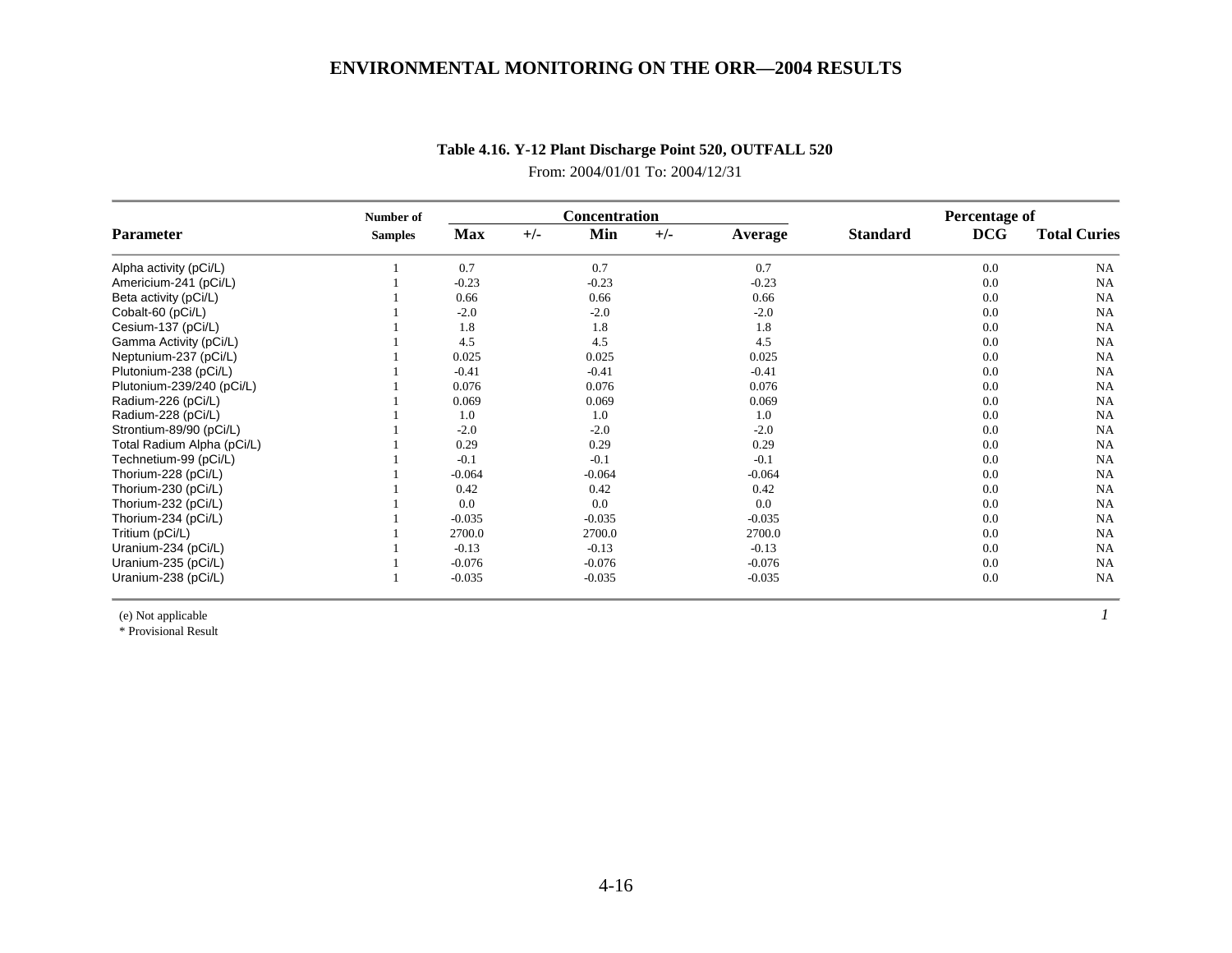## **Table 4.17. Y-12 Plant Discharge Point 550, OUTFALL 550**

From: 2004/01/01 To: 2004/12/31

|                  | <b>Number</b> |        | Concentration |          | Reference       | <b>Number of Values</b>    |  |
|------------------|---------------|--------|---------------|----------|-----------------|----------------------------|--|
| <b>Parameter</b> | of Samples    | Max    | Min           | Avg      | <b>Value(b)</b> | <b>Exceeding Reference</b> |  |
| Flow, mgd        | 366           | 0.041  | 0.009         | 0.02     |                 |                            |  |
| pH, Std Unit     | 52            | 7.7    | 7.0           |          | 9/6(e)          |                            |  |
| Mercury          | 52            | 0.0006 | <0.0002       | < 0.0002 | 0.004           |                            |  |

(a) Units in mg/L unless otherwise indicated.

(b) NPDES permit limits.

(c) Flow during operations and/or discharging.

(d) Not applicable.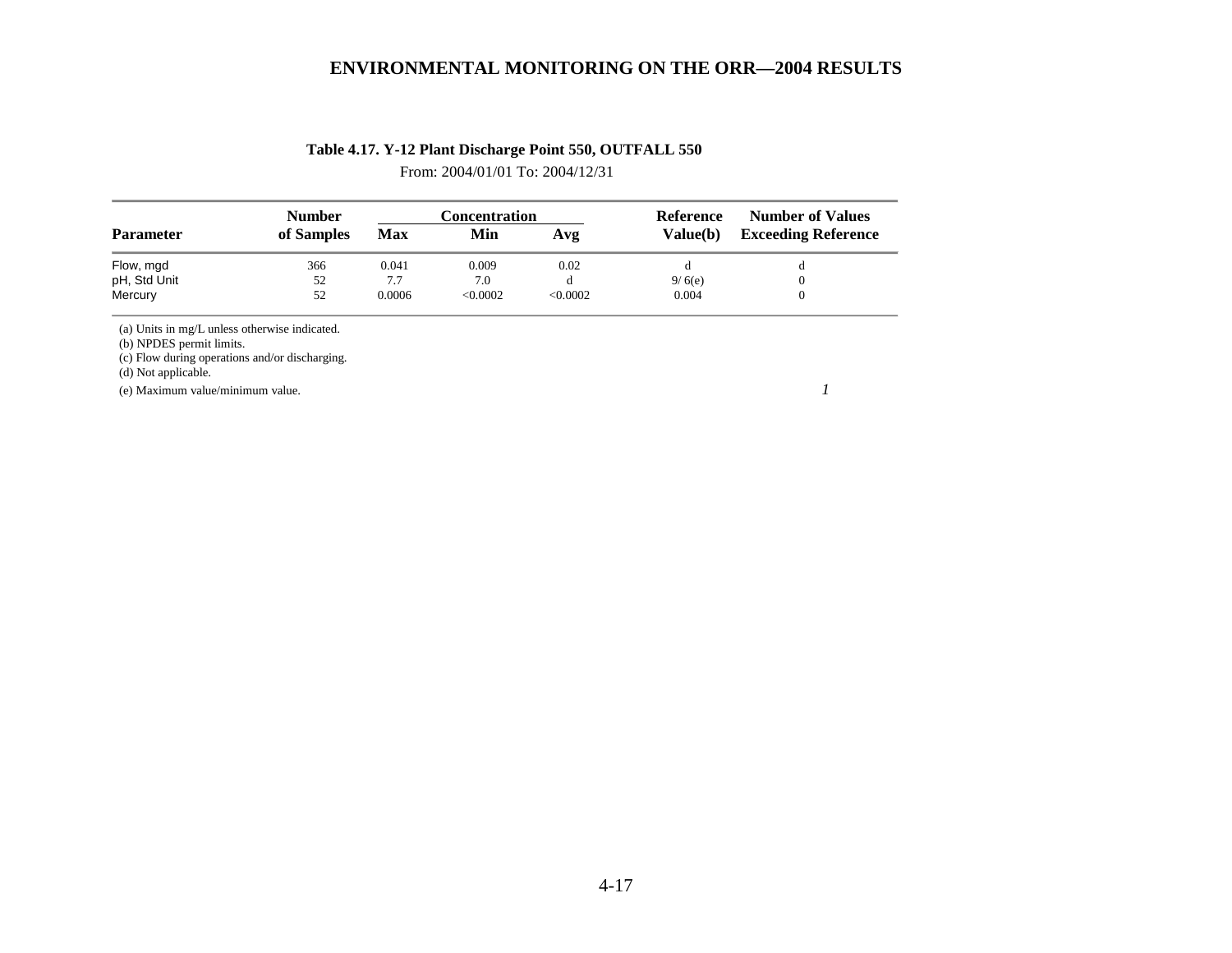|              | <b>Number</b> |            | <b>Concentration</b> |          | Reference | <b>Number of Values</b>    |  |
|--------------|---------------|------------|----------------------|----------|-----------|----------------------------|--|
| Parameter    | of Samples    | <b>Max</b> | Min                  | Avg      | Value(b)  | <b>Exceeding Reference</b> |  |
| Flow, mgd    | 366           | 0.053      | 0.004                | 0.01     | đ         | d                          |  |
| pH, Std Unit | 52            | 7.4        | 6.4                  | đ        | 9/6(e)    | 0                          |  |
| Mercury      | 52            | 0.0015     | < 0.0002             | < 0.0003 | 0.004     | 0                          |  |
| Uranium      | 12            | 0.049      | 0.0058               | 0.013    | d         |                            |  |

# **Table 4.18. Y-12 Plant Discharge Point 551, CENTRAL MERCURY TREATMENT UNIT**

From: 2004/01/01 To: 2004/12/31

(a) Units in mg/L unless otherwise indicated.

(b) NPDES permit limits.

(c) Flow during operations and/or discharging.

(d) Not applicable.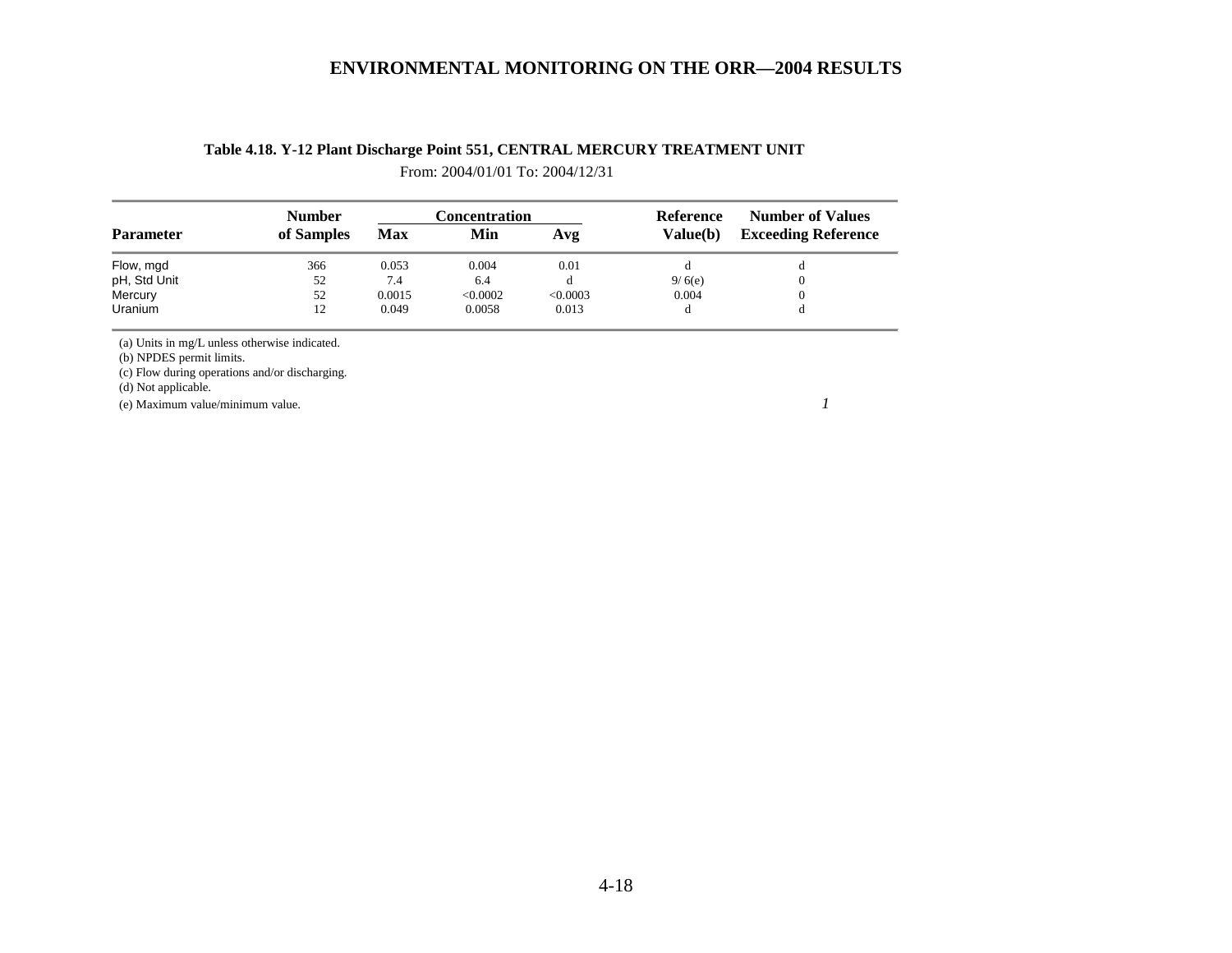|                            | Number of      |          |          | Concentration |            |                | Percentage of   |              |                     |
|----------------------------|----------------|----------|----------|---------------|------------|----------------|-----------------|--------------|---------------------|
| Parameter                  | <b>Samples</b> | Max      | $+/-$    | Min           | $+/-$      | <b>Average</b> | <b>Standard</b> | DCG          | <b>Total Curies</b> |
| Alpha activity (pCi/L)     | 12             | 23.0     | $+/-10$  | $-2.5*$       | $+/-7.9$   | 6.5            | 1.9             | e            | 1.2E-04             |
| Americium-241 (pCi/L)      | 12             | $0.15*$  | $+/-.27$ | $-0.28*$      | $+/-.64$   | $-0.026$       | 0.040           | $-0.088$     | $-5.0.E-07$         |
| Beta activity (pCi/L)      | 12             | 110.0    | $+/-18$  | $-76.0*$      | $+/-55$    | 39.7           | 14.7            | e            | 7.54E-04            |
| Cobalt-60 (pCi/L)          | 12             | $1.4*$   | $+/-1.6$ | $-0.22*$      | $+/-2.2$   | 0.72           | 0.15            | 0.014        | 1.4E-05             |
| Cesium-137 (pCi/L)         | 12             | 4.0      | $+/-3.7$ | $-1.4*$       | $+/-1.7$   | 0.45           | 0.43            | 0.015        | 8.6E-06             |
| Gamma Activity (pCi/L)     | 12             | $14.0*$  | $+/-17$  | $-15.0*$      | $+/-17$    | $-1.05$        | 2.86            | e            | $-1.99E-05$         |
| Neptunium-237 (pCi/L)      | 12             | 0.36     | $+/-.21$ | $-0.16*$      | $+/-.12$   | $-0.0034$      | 0.039           | $-0.011$     | $-6.4E-08$          |
| Plutonium-238 (pCi/L)      | 12             | $0.082*$ | $+/-.14$ | $-0.22*$      | $+/-.13$   | $-0.055$       | 0.031           | $-0.14$      | $-1.0E-06$          |
| Plutonium-239/240 (pCi/L)  | 12             | $0.13*$  | $+/-.14$ | $-0.15*$      | $+/-0.075$ | $-0.027$       | 0.018           | $-0.090$     | $-5.2E-07$          |
| Radium-226 (pCi/L)         | 12             | 0.72     | $+/-.45$ | $-0.59*$      | $+/-.4$    | 0.11           | 0.13            | 0.11         | 2.0E-06             |
| Radium-228 (pCi/L)         | 12             | 3.0      | $+/-1$   | $0.39*$       | $+/-1.9$   | 1.3            | 0.23            | 1.3          | 2.5E-05             |
| Strontium-89/90 (pCi/L)    | 12             | $2.6*$   | $+/-1.8$ | $-4.4*$       | $+/-2.6$   | $-0.14$        | 0.54            | e            | $-2.7E-06$          |
| Total Radium Alpha (pCi/L) | 12             | 1.7      | $+/-.54$ | $0.4*$        | $+/-.28$   |                | 0.1             | e            | 2E-05               |
| Technetium-99 (pCi/L)      | 12             | 150.0    | $+/-11$  | $-0.28*$      | $+/-7.8$   | 62             | 15              | 0.062        | 1.2E-03             |
| Thorium-228 (pCi/L)        | 12             | $0.095*$ | $+/-.2$  | $-0.2*$       | $+/-.14$   | $-0.06$        | 0.03            | $-0.01$      | $-1.E-06$           |
| Thorium-230 (pCi/L)        | 12             | 3.1      | $+/-.7$  | $-0.4*$       | $+/-.2$    | 0.4            | 0.3             | 0.1          | 7E-06               |
| Thorium-232 (pCi/L)        | 12             | $0.069*$ | $+/-.12$ | $-0.039*$     | $+/-0.56$  | 0.00020        | 0.011           | 0.00040      | 4.0E-09             |
| Thorium-234 (pCi/L)        | 12             | 15.0     | $+/-1.7$ | 1.5           | $+/-.38$   | 3.9            | 1.1             | 0.039        | 7.5E-05             |
| Tritium (pCi/L)            | 12             | 680.0*   | $+/-600$ | $-660.0*$     | $+/-440$   | $-9.333$       | 124.1           | $-0.0005000$ | $-1.770E-04$        |
| Uranium-234 (pCi/L)        | 12             | 7.6      | $+/-1$   | 0.9           | $+/-.3$    | 2.35           | 0.6             | 0.5          | 4.E-05              |
| Uranium-235 (pCi/L)        | 12             | 0.51     | $+/-.23$ | $0.016*$      | $+/-088$   | 0.13           | 0.038           | 0.022        | 2.5E-06             |
| Uranium-236 (pCi/L)        | 12             | $0.081*$ | $+/-089$ | $-0.022*$     | $+/-0.05$  | 0.018          | 0.0080          | 0.0035       | 3.3E-07             |
| Uranium-238 (pCi/L)        | 12             | 15.0     | $+/-1.7$ | 1.5           | $+/-.38$   | 3.9            | 1.1             | 0.66         | 7.5E-05             |

# **Table 4.19. Y-12 Plant Discharge Point 551, CENTRAL MERCURY TREATMENT UNIT** From: 2004/01/01 To: 2004/12/31

(e) Not applicable *1*

\* Provisional Result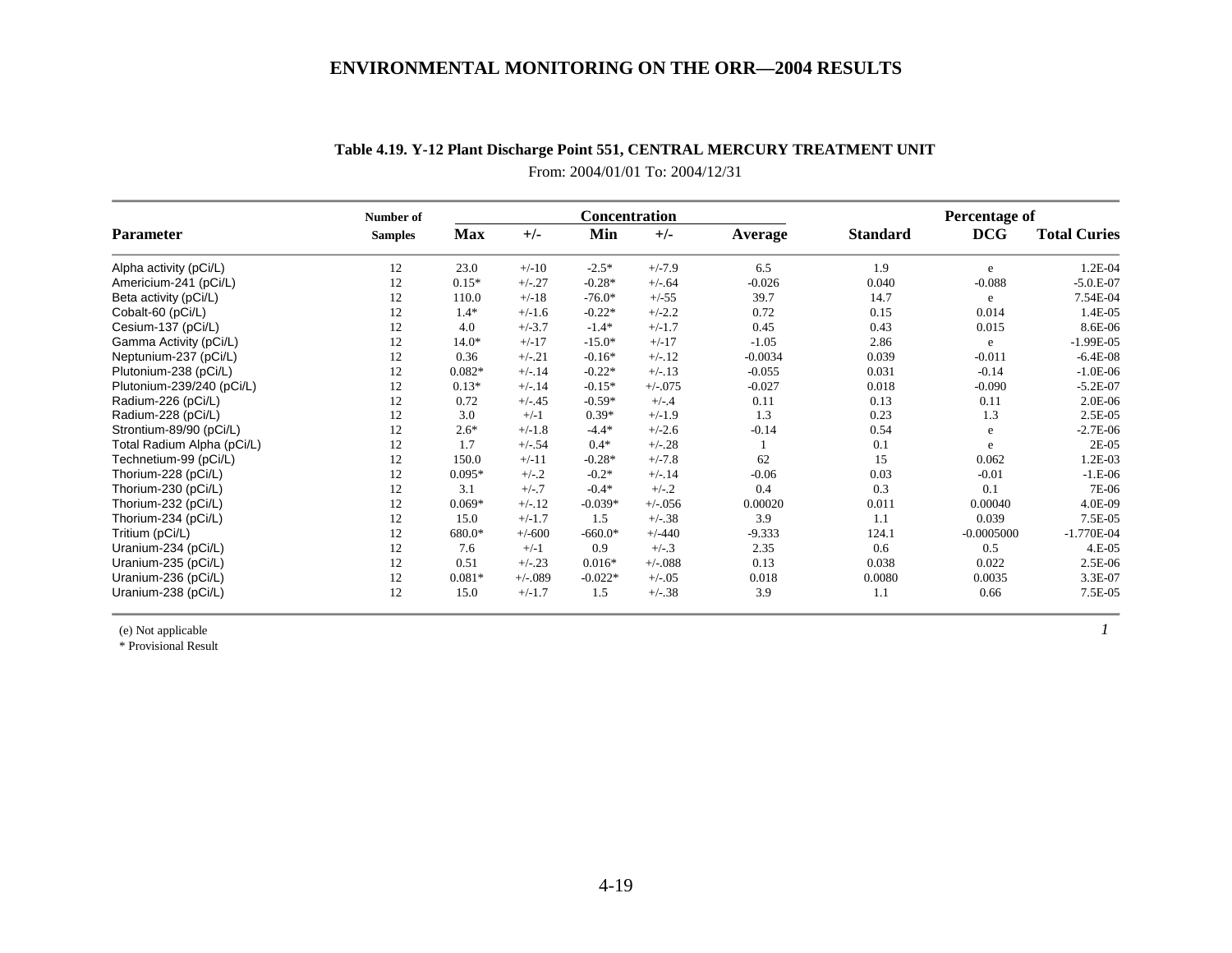|         |                        | Number of      | Concentration(a) |         |         | Reference                                      | <b>Number of Values</b>    |  |
|---------|------------------------|----------------|------------------|---------|---------|------------------------------------------------|----------------------------|--|
| Outfall | Parameter              | <b>Samples</b> | <b>Max</b>       | Min     | Avg     | Value(b)                                       | <b>Exceeding Reference</b> |  |
| 003     | Flow, mgd              | $\overline{2}$ | 0.68481          | 0.11414 | 0.39948 | $\mathrm{d}% \left\  \mathcal{A}\right\  ^{2}$ | d                          |  |
|         | pH, Standard Units     | $\overline{2}$ | 7.5              | 7.3     | d       | 9/4(e)                                         | $\mathbf{0}$               |  |
| 006     | Flow, mgd              | $\overline{c}$ | 0.18             | 0.13696 | 0.16    | d                                              | d                          |  |
|         | pH, Standard Units     | $\overline{c}$ | 7.8              | 7.6     | d       | 9/4(e)                                         | $\mathbf{0}$               |  |
| 007     | Flow, mgd              | $\overline{2}$ | 0.252            | 0.18262 | 0.217   | d                                              | d                          |  |
|         | pH, Standard Units     | $\overline{2}$ | 7.7              | 7.5     | d       | 9/4(e)                                         | $\mathbf{0}$               |  |
| 008     | Flow, mgd              | $\overline{2}$ | 0.00761          | 0.00076 | 0.0042  | d                                              | d                          |  |
|         | pH, Standard Units     | $\overline{c}$ | 7.9              | 7.8     | d       | 9/4(e)                                         | $\mathbf{0}$               |  |
| 009     | Flow, mgd              | $\overline{2}$ | 0.1296           | 0.12174 | 0.1257  | d                                              | d                          |  |
|         | pH, Standard Units     | $\overline{2}$ | 8.2              | 8.0     | d       | 9/4(e)                                         | $\overline{0}$             |  |
| 011     | Flow, mgd              | $\overline{2}$ | 0.00038          | 0.00036 | 0.00037 | d                                              | d                          |  |
|         | pH, Standard Units     | 2              | 8.1              | 7.7     | d       | 9/4(e)                                         | $\boldsymbol{0}$           |  |
| 015     | Outfall closed         |                |                  |         |         |                                                |                            |  |
| 018     | Outfall closed         |                |                  |         |         |                                                |                            |  |
| 032     | Outfall was eliminated |                |                  |         |         |                                                |                            |  |
| 033     | Flow, mgd              | 3              | 0.04565          | 0.00571 | 0.0200  | d                                              | d                          |  |
|         | pH, Standard Units     | 3              | 7.8              | 7.1     | d       | 9/4(e)                                         | $\mathbf{0}$               |  |
| 045     | Flow, mgd              | $\overline{c}$ | 0.00381          | 0.00038 | 0.00209 | d                                              | d                          |  |
|         | pH, Standard Units     | $\overline{2}$ | 8.0              | 7.8     | d       | 9/4(e)                                         | $\overline{0}$             |  |

**Table 4.20. Y-12 Plant Category I Outfalls** 

From: 2004/01/01 To: 2004/12/31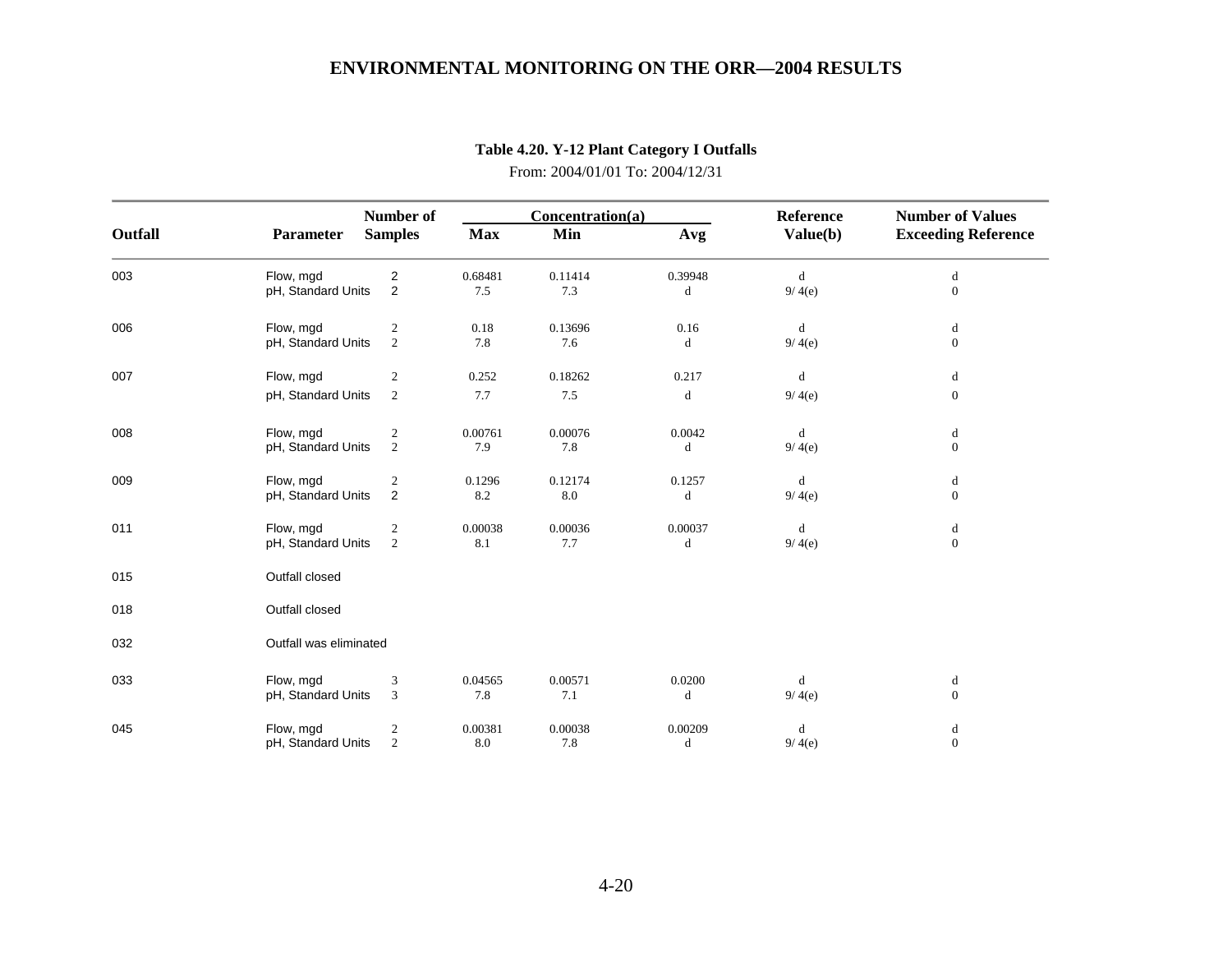|            |                    | <b>Number of</b>        |            | Concentration(a) | Reference | <b>Number of Values</b> |                            |
|------------|--------------------|-------------------------|------------|------------------|-----------|-------------------------|----------------------------|
| Outfall    | <b>Parameter</b>   | <b>Samples</b>          | <b>Max</b> | Min              | Avg       | Value(b)                | <b>Exceeding Reference</b> |
| 046        | Flow, mgd          | $\sqrt{2}$              | 0.00761    | 0.00457          | 0.00609   | $\mathbf d$             | d                          |
|            | pH, Standard Units | $\overline{2}$          | 8.1        | 8.0              | d         | 9/4(e)                  | $\mathbf{0}$               |
| 058        | Flow, mgd          | $\sqrt{2}$              | 0.05707    | 0.01522          | 0.03614   | d                       | d                          |
|            | pH, Standard Units | $\sqrt{2}$              | 8.2        | 7.9              | d         | 9/4(e)                  | $\mathbf{0}$               |
| 062        | Flow, mgd          | $\boldsymbol{2}$        | 0.01826    | 0.01141          | 0.01484   | d                       | d                          |
|            | pH, Standard Units | 2                       | 7.9        | 7.0              | d         | 9/4(e)                  | $\mathbf{0}$               |
| 086        | Flow, mgd          | $\sqrt{2}$              | 0.00144    | 0.00019          | 0.000815  | d                       | d                          |
|            | pH, Standard Units | $\sqrt{2}$              | 8.1        | 7.9              | $\rm d$   | 9/4(e)                  | $\boldsymbol{0}$           |
| 087        | Flow, mgd          | $\sqrt{2}$              | 0.0137     | 0.00381          | 0.00875   | d                       | d                          |
|            | pH, Standard Units | $\overline{2}$          | 8.9        | 8.2              | d         | 9/4(e)                  | $\boldsymbol{0}$           |
| 098        | Outfall eliminated |                         |            |                  |           |                         |                            |
| 110        | Flow, mgd          | $\sqrt{2}$              | 0.00571    | 0.00304          | 0.00438   | d                       | d                          |
|            | pH, Standard Units | 2                       | 8.0        | 7.1              | d         | 9/4(e)                  | $\mathbf{0}$               |
| 134        | Flow, mgd          | $\sqrt{2}$              | 0.00228    | 0.00038          | 0.00133   | d                       | d                          |
|            | pH, Standard Units | $\sqrt{2}$              | 8.1        | 7.3              | $\rm d$   | 9/4(e)                  | $\mathbf{0}$               |
| 213        | Flow, mgd          | $\mathbf{1}$            | 0.00951    | 0.00951          | 0.00951   | d                       | d                          |
|            | pH, Standard Units | $\mathbf{1}$            | 8.2        | 8.2              | d         | 9/4(e)                  | $\mathbf{0}$               |
| S01        | Flow, mgd          | $\sqrt{2}$              | 0.68481    | 0.216            | 0.450     | d                       | $\mathbf d$                |
|            | pH, Standard Units | $\overline{c}$          | 7.7        | 7.3              | d         | 9/4(e)                  | $\mathbf{0}$               |
| S03        | Flow, mgd          | $\overline{2}$          | 0.144      | 0.03805          | 0.0900    | d                       | d                          |
|            | pH, Standard Units | 2                       | 7.8        | 7.7              | d         | 9/4(e)                  | $\mathbf{0}$               |
| <b>S04</b> | Flow, mgd          | $\overline{\mathbf{c}}$ | 0.34245    | 0.1728           | 0.2576    | d                       | $\mathbf d$                |
|            | pH, Standard Units | $\overline{2}$          | 7.6        | 7.4              | d         | 9/4(e)                  | $\boldsymbol{0}$           |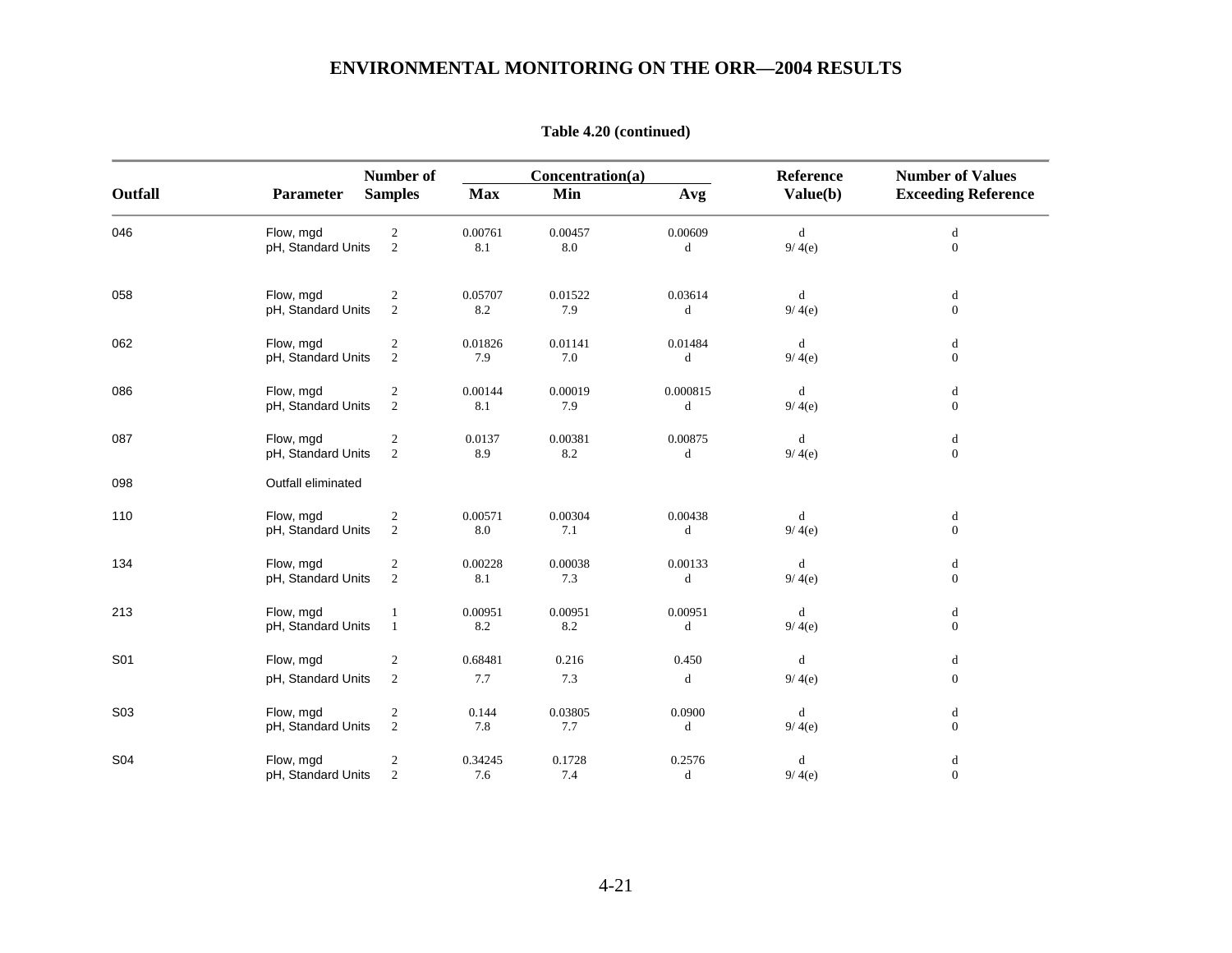|                 |                    | Number of      | Concentration(a) |         |        |          | <b>Number of Values</b>    |
|-----------------|--------------------|----------------|------------------|---------|--------|----------|----------------------------|
| Outfall         | Parameter          | <b>Samples</b> | <b>Max</b>       | Min     | Avg    | Value(b) | <b>Exceeding Reference</b> |
| S06             | Flow, mgd          | 362            | 7.44             | 0.0155  | 0.342  | d        | d                          |
|                 | pH, Standard Units | 2              | 7.4              | 7.3     | d      | 9/4(e)   | $\Omega$                   |
| S07             | Flow, mgd          | 368            | 4.79             | 0.02    | 0.3    | d        | d                          |
|                 | pH, Standard Units | $\overline{4}$ | 8.37             | 6.9     | d      | 9/4(e)   | $\mathbf{0}$               |
| S <sub>09</sub> | Flow, mgd          | $\overline{2}$ | 0.3805           | 0.1728  | 0.2766 | d        | d                          |
|                 | pH, Standard Units | 2              | 7.4              | 7.2     | d      | 9/4(e)   | $\Omega$                   |
| S <sub>15</sub> | Flow, mgd          | $\overline{2}$ | 0.45654          | 0.288   | 0.372  | d        | d                          |
|                 | pH, Standard Units | 2              | 7.8              | 7.6     | d      | 10/6(e)  | $\mathbf{0}$               |
| S <sub>16</sub> | Flow, mgd          | $\frac{2}{2}$  | 0.34245          | 0.01598 | 0.1792 | d        | d                          |
|                 | pH, Standard Units |                | 7.4              | 6.4     | d      | 10/6(e)  | $\Omega$                   |
| S <sub>18</sub> | Flow, mgd          | $\overline{2}$ | 1.8              | 0.91308 | 1.4    | d        | d                          |
|                 | pH, Standard Units | 2              | 7.5              | 7.4     | d      | 9/4(e)   | $\mathbf{0}$               |

**Table 4.20 (continued)** 

(a) Units in mg/L unless otherwise indicated.

(b) NPDES permit limits.

(c) Flow during operations and/or discharging.

(d) Not applicable.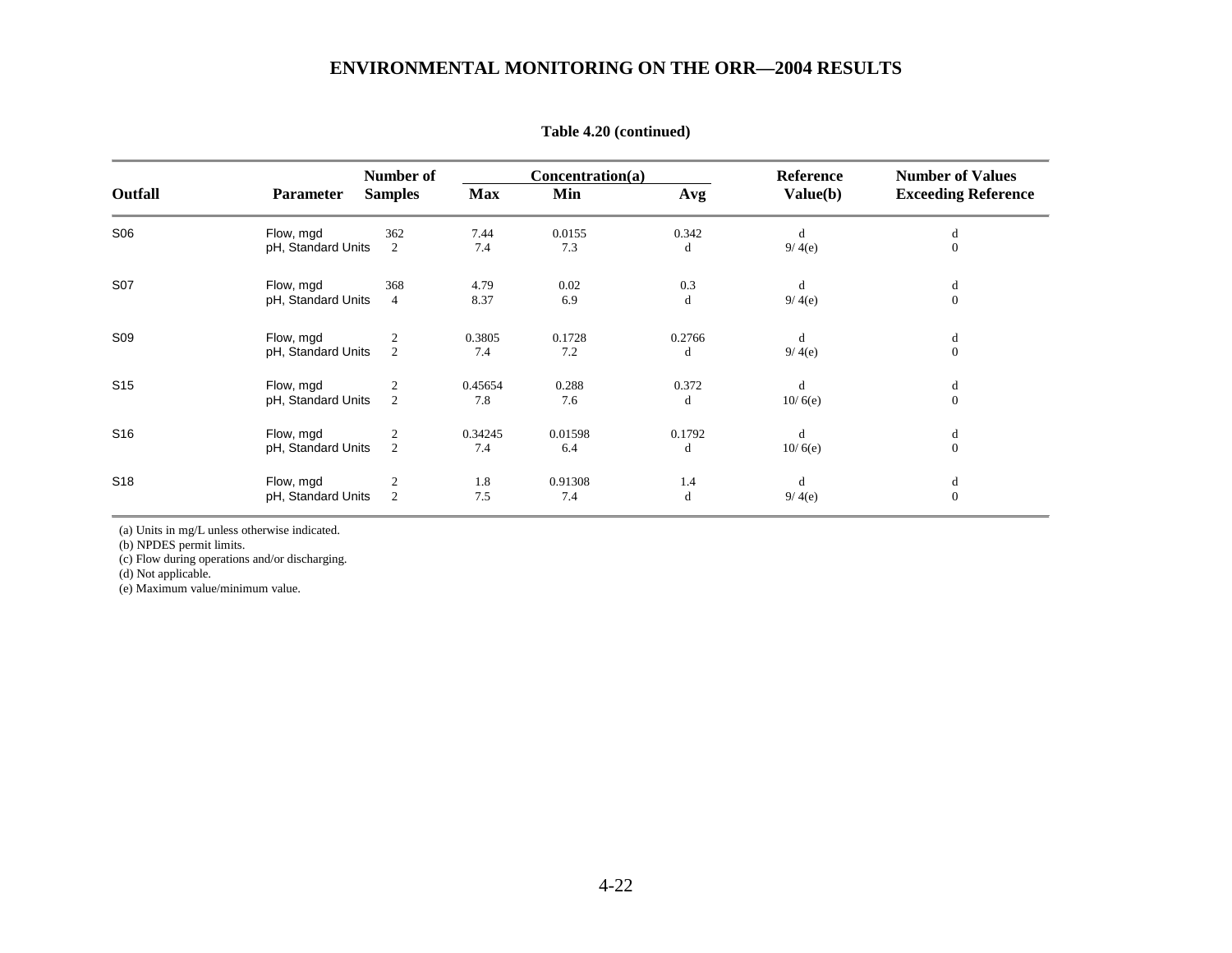|         |                                | Number of      | Concentration(a) |         |             | Reference | <b>Number of Values</b>    |  |
|---------|--------------------------------|----------------|------------------|---------|-------------|-----------|----------------------------|--|
| Outfall | Parameter                      | <b>Samples</b> | <b>Max</b>       | Min     | Avg         | Value(b)  | <b>Exceeding Reference</b> |  |
| 004     | Flow, mgd                      | $\overline{4}$ | 0.05             | 0.0015  | 0.01        | d         | d                          |  |
|         | pH, Standard Units             | $\overline{4}$ | 7.9              | 7.5     | $\mathbf d$ | 9/4(e)    | $\boldsymbol{0}$           |  |
|         | <b>Total Residual Chlorine</b> | $\overline{4}$ | < 0.05           | < 0.05  | < 0.05      | 0.5       | $\mathbf{0}$               |  |
| 010     | Flow, mgd                      | 4              | 0.0432           | 0.0022  | 0.021       | d         | d                          |  |
|         | pH, Standard Units             | $\overline{4}$ | 7.5              | 7.0     | $\mathbf d$ | 9/4(e)    | $\mathbf{0}$               |  |
|         | <b>Total Residual Chlorine</b> | $\overline{4}$ | < 0.05           | < 0.05  | < 0.05      | 0.5       | $\mathbf{0}$               |  |
| 014     | Flow, mgd                      | $\overline{4}$ | 0.04             | 0.00114 | 0.02        | d         | d                          |  |
|         | pH, Standard Units             | $\overline{4}$ | 7.7              | 7.4     | d           | 9/4(e)    | $\overline{0}$             |  |
|         | <b>Total Residual Chlorine</b> | $\overline{4}$ | < 0.05           | < 0.05  | < 0.05      | 0.5       | $\mathbf{0}$               |  |
| 016     | Flow, mgd                      |                | 0.008            | 0.00076 | 0.004       | d         | d                          |  |
|         | pH, Standard Units             | $\overline{4}$ | 7.8              | 7.5     | d           | 9/4(e)    | $\mathbf{0}$               |  |
|         | <b>Total Residual Chlorine</b> |                | < 0.05           | < 0.05  | < 0.05      | 0.5       | $\mathbf{0}$               |  |
| 019     | Flow, mgd                      |                | 0.0576           | 0.00038 | 0.021       | d         | d                          |  |
|         | pH, Standard Units             | $\overline{4}$ | 8.1              | 7.3     | d           | 9/4(e)    | $\mathbf{0}$               |  |
|         | <b>Total Residual Chlorine</b> | $\overline{4}$ | < 0.05           | < 0.05  | < 0.05      | 0.5       | $\boldsymbol{0}$           |  |
| 020     | Flow, mgd                      | 5              | 0.118            | 0.00228 | 0.0556      | d         | d                          |  |
|         | pH, Standard Units             | 5              | 7.9              | 7.0     | $\mathbf d$ | 9/4(e)    | $\mathbf{0}$               |  |
|         | <b>Total Residual Chlorine</b> | $\overline{4}$ | < 0.05           | < 0.05  | < 0.05      | 0.5       | $\mathbf{0}$               |  |
| 041     | Flow, mgd                      | 4              | 0.0076           | 0.00019 | 0.0029      | d         | d                          |  |
|         | pH, Standard Units             | 4              | 8.1              | 7.5     | $\mathbf d$ | 9/4(e)    | $\mathbf{0}$               |  |
|         | <b>Total Residual Chlorine</b> | $\overline{4}$ | < 0.05           | < 0.05  | < 0.05      | 0.5       | $\mathbf{0}$               |  |
| 044     | Flow, mgd                      |                | 0.0114           | 0.00076 | 0.0052      | d         | d                          |  |
|         | pH, Standard Units             |                | 7.9              | 7.7     | d           | 9/4(e)    | $\mathbf{0}$               |  |
|         | <b>Total Residual Chlorine</b> | $\overline{4}$ | < 0.05           | < 0.05  | < 0.05      | 0.5       | $\Omega$                   |  |

# **Table 4.21. Y-12 Plant Category II Outfalls**

From: 2004/01/01 To: 2004/12/31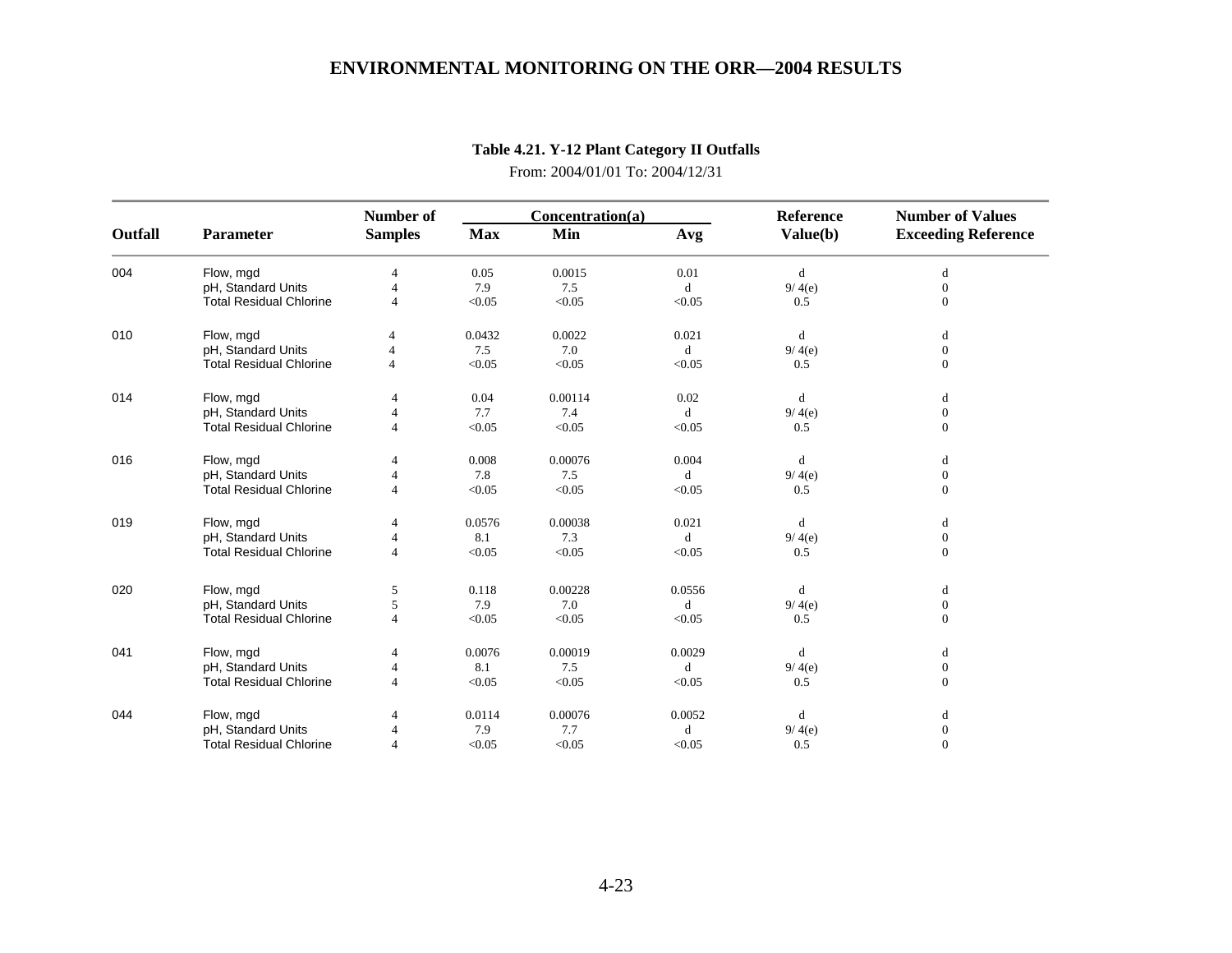|         |                                | Number of      |            | Concentration(a) |             | Reference   | <b>Number of Values</b>    |  |
|---------|--------------------------------|----------------|------------|------------------|-------------|-------------|----------------------------|--|
| Outfall | Parameter                      | <b>Samples</b> | <b>Max</b> | Min              | Avg         | Value(b)    | <b>Exceeding Reference</b> |  |
| 057     | Flow, mgd                      | $\overline{4}$ | 0.00114    | 0.000075         | 0.00068     | d           | d                          |  |
|         | pH, Standard Units             | $\overline{4}$ | 7.9        | 7.6              | d           | 9/4(e)      | $\mathbf{0}$               |  |
|         | <b>Total Residual Chlorine</b> | $\overline{4}$ | < 0.05     | < 0.05           | < 0.05      | 0.5         | $\mathbf{0}$               |  |
| 063     | Flow, mgd                      |                | 0.02       | 0.00038          | 0.006       | d           | d                          |  |
|         | pH, Standard Units             | $\overline{4}$ | 8.1        | 7.6              | $\mathbf d$ | 9/4(e)      | $\mathbf{0}$               |  |
|         | <b>Total Residual Chlorine</b> | $\Delta$       | < 0.05     | < 0.05           | < 0.05      | 0.5         | $\Omega$                   |  |
| 064     | Flow, mgd                      |                | 0.002      | 0.000045         | 0.001       | $\mathbf d$ | d                          |  |
|         | pH, Standard Units             |                | 7.8        | 7.4              | d           | 9/4(e)      | $\boldsymbol{0}$           |  |
|         | <b>Total Residual Chlorine</b> | $\overline{4}$ | < 0.05     | < 0.05           | < 0.05      | 0.5         | $\Omega$                   |  |
| 067     | Flow, mgd                      |                | 0.03       | 0.00009          | 0.02        | d           | d                          |  |
|         | pH, Standard Units             | $\overline{4}$ | 7.9        | 7.3              | d           | 9/4(e)      | $\boldsymbol{0}$           |  |
|         | <b>Total Residual Chlorine</b> | $\overline{4}$ | < 0.05     | < 0.05           | < 0.05      | 0.5         | $\Omega$                   |  |
| 083     | Flow, mgd                      |                | 0.01       | 0.00019          | 0.003       | d           | d                          |  |
|         | pH, Standard Units             |                | 8.0        | 7.4              | d           | 9/4(e)      | $\boldsymbol{0}$           |  |
|         | <b>Total Residual Chlorine</b> | $\overline{4}$ | < 0.05     | < 0.05           | < 0.05      | 0.5         | $\Omega$                   |  |
| 088     | Flow, mgd                      |                | 0.0114     | 0.000045         | 0.0029      | d           | d                          |  |
|         | pH, Standard Units             | $\overline{4}$ | 8.0        | 7.5              | d           | 9/4(e)      | $\boldsymbol{0}$           |  |
|         | <b>Total Residual Chlorine</b> | $\overline{4}$ | < 0.05     | < 0.05           | < 0.05      | 0.5         | $\Omega$                   |  |
| 099     | Flow, mgd                      |                | 0.0114     | 0.00076          | 0.0036      | d           | d                          |  |
|         | pH, Standard Units             | 4              | 8.1        | 7.1              | d           | 9/4(e)      | $\overline{0}$             |  |
|         | <b>Total Residual Chlorine</b> |                | < 0.05     | < 0.05           | < 0.05      | 0.5         | $\Omega$                   |  |
| 102     | Flow, mgd                      |                | 0.238      | 0.0015           | 0.068       | d           | d                          |  |
|         | pH, Standard Units             |                | 8.2        | 7.3              | d           | 9/4(e)      | $\mathbf{0}$               |  |
|         | <b>Total Residual Chlorine</b> | $\overline{4}$ | < 0.05     | < 0.05           | < 0.05      | 0.5         | $\Omega$                   |  |

**Table 4.21 (continued)**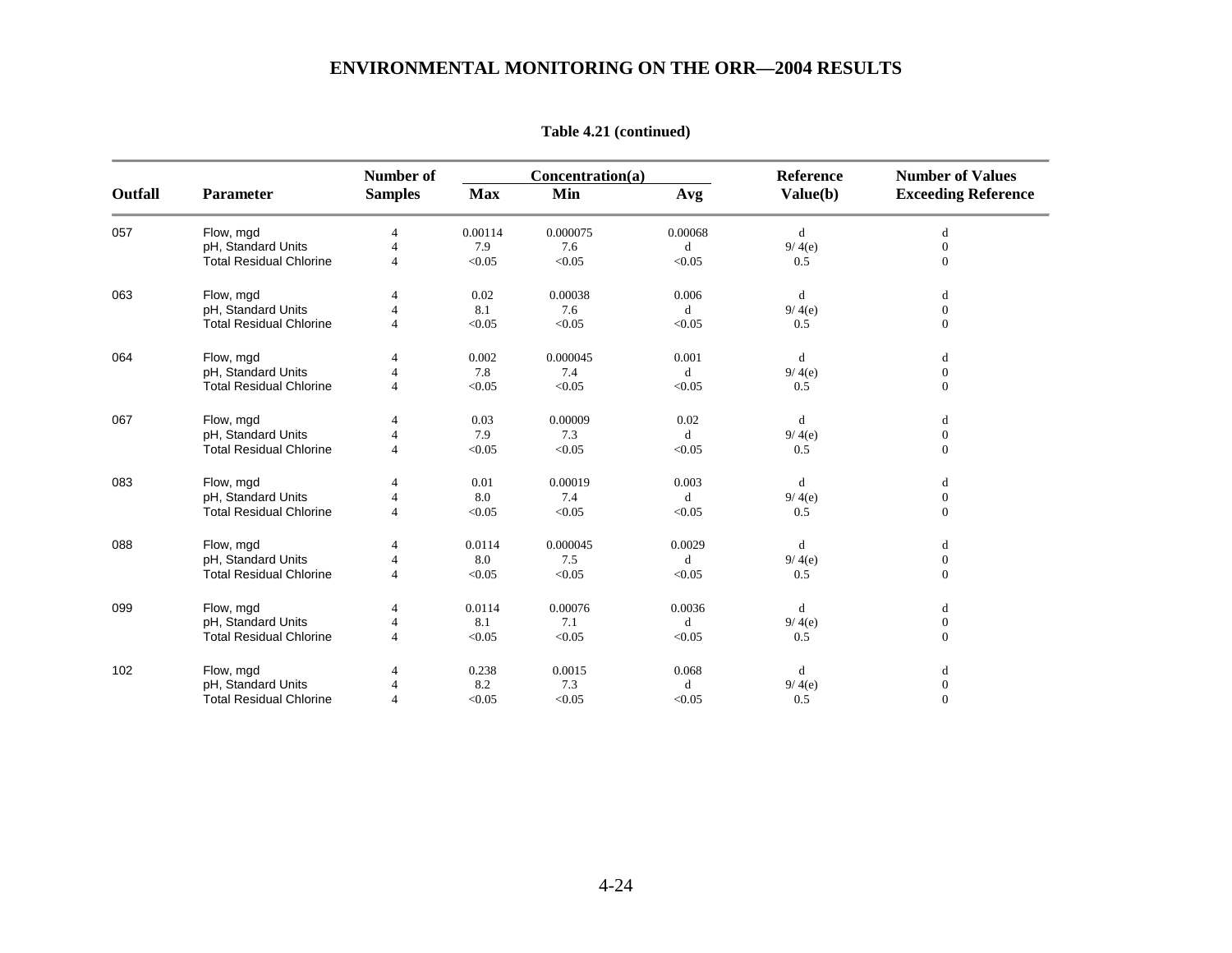|                 |                                | <b>Number of</b> |            | Concentration(a) |             | Reference   | <b>Number of Values</b>    |
|-----------------|--------------------------------|------------------|------------|------------------|-------------|-------------|----------------------------|
| Outfall         | <b>Parameter</b>               | <b>Samples</b>   | <b>Max</b> | Min              | Avg         | Value(b)    | <b>Exceeding Reference</b> |
| 126             | Flow, mgd                      | $\overline{4}$   | 0.0057     | 0.00038          | 0.0029      | $\mathbf d$ | $\mathbf d$                |
|                 | pH, Standard Units             | $\overline{4}$   | 7.8        | 7.5              | $\mathbf d$ | 9/4(e)      | $\boldsymbol{0}$           |
|                 | <b>Total Residual Chlorine</b> | $\overline{4}$   | < 0.05     | < 0.05           | < 0.05      | 0.5         | $\boldsymbol{0}$           |
| S <sub>02</sub> | Flow, mgd                      | $\overline{4}$   | 0.432      | 0.02             | 0.1         | d           | d                          |
|                 | pH, Standard Units             | $\overline{4}$   | 8.0        | 7.2              | d           | 9/4(e)      | $\mathbf{0}$               |
|                 | <b>Total Residual Chlorine</b> | $\overline{4}$   | < 0.05     | < 0.05           | < 0.05      | 0.5         | $\Omega$                   |
| S <sub>08</sub> | Flow, mgd                      | 369              | 5.8        | 0.00034          | 0.13        | d           | d                          |
|                 | pH, Standard Units             | 6                | 8.55       | 7.5              | d           | 9/4(e)      | $\mathbf{0}$               |
| S <sub>10</sub> | Flow, mgd                      | $\overline{4}$   | 0.60883    | 0.00071          | 0.17        | d           | d                          |
|                 | pH, Standard Units             | $\overline{4}$   | 7.7        | 7.5              | d           | 9/4(e)      | $\mathbf{0}$               |
| S <sub>11</sub> | Flow, mgd                      | 4                | 0.3858     | 0.0003           | 0.1         | d           | d                          |
|                 | pH, Standard Units             | $\overline{4}$   | 7.4        | 7.2              | $\mathbf d$ | 9/4(e)      | $\mathbf{0}$               |
| S <sub>12</sub> | Flow, mgd                      | 4                | 0.01406    | 0.00009          | 0.01        | $\mathbf d$ | d                          |
|                 | pH, Standard Units             | $\overline{4}$   | 7.8        | 5.9              | d           | 9/4(e)      | $\mathbf{0}$               |
| S <sub>13</sub> | Flow, mgd                      | $\overline{4}$   | 0.62755    | 0.05494          | 0.2280      | d           | d                          |
|                 | pH, Standard Units             | 6                | 8.09       | 7.2              | d           | 9/4(e)      | $\mathbf{0}$               |
| S <sub>17</sub> | Flow, mgd                      | 5                | 10.5984    | 0.147            | 2.4         | d           | d                          |
|                 | pH, Standard Units             | $\overline{4}$   | 7.7        | 7.2              | d           | 9/4(e)      | $\boldsymbol{0}$           |
| <b>S20</b>      | Flow, mgd                      | 4                | 0.0576     | 0.00114          | 0.0251      | d           | d                          |
|                 | pH, Standard Units             | $\overline{4}$   | 7.8        | 6.5              | d           | 9/4(e)      | $\mathbf{0}$               |

**Table 4.21 (continued)** 

S21 Outfall eliminated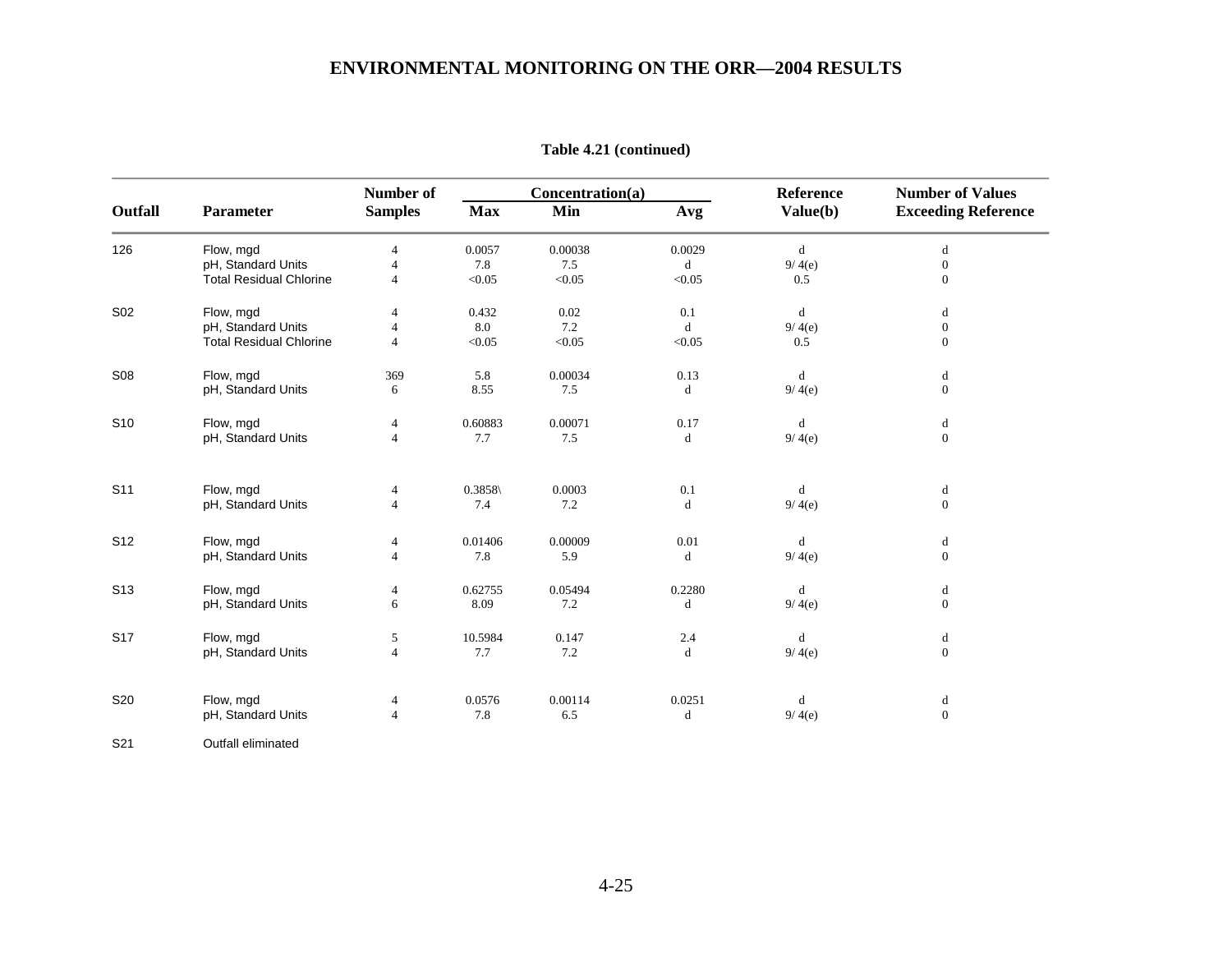|                 | <b>Parameter</b>   | Number of<br><b>Samples</b> | Concentration(a) |          |       | Reference | <b>Number of Values</b>    |
|-----------------|--------------------|-----------------------------|------------------|----------|-------|-----------|----------------------------|
| Outfall         |                    |                             | <b>Max</b>       | Min      | Avg   | Value(b)  | <b>Exceeding Reference</b> |
| S22             | Flow, mgd          | 4                           | 0.01152          | 0.00009  | 0.005 | d         | d                          |
|                 | pH, Standard Units | $\overline{4}$              | 7.9              | 7.1      | d     | 10/6(e)   | $\mathbf{0}$               |
| S24             | Flow, mgd          | 355                         | 79.92            | 0.00002  | 3     | d         | d                          |
|                 | pH, Standard Units | 8                           | 8.78             | 7.6      | d     | 9/4(e)    | $\mathbf{0}$               |
| S <sub>25</sub> | Flow, mgd          | $\overline{4}$              | 0.0864           | 0.00019  | 0.027 | d         | d                          |
|                 | pH, Standard Units | $\overline{4}$              | 8.1              | 7.2      | d     | 10/6(e)   | $\mathbf{0}$               |
| S26             | Flow, mgd          | 4                           | 0.0432           | 0.0019   | 0.021 | d         | d                          |
|                 | pH, Standard Units | $\overline{4}$              | 7.8              | 7.3      | d     | 10/6(e)   | $\mathbf{0}$               |
| S <sub>27</sub> | Flow, mgd          | 4                           | 0.288            | 0.000045 | 0.092 | d         | d                          |
|                 | pH, Standard Units | 4                           | 8.0              | 7.6      | d     | 10/6(e)   | $\mathbf{0}$               |
| <b>S28</b>      | Flow, mgd          | 4                           | 0.72             | 0.004    | 0.2   | d         | d                          |
|                 | pH, Standard Units | 4                           | 8.1              | 7.4      | d     | 10/6(e)   | $\theta$                   |
| S29             | Flow, mgd          | $\overline{4}$              | 0.072            | 0.0076   | 0.045 | d         | d                          |
|                 | pH, Standard Units | $\overline{4}$              | 7.8              | 7.6      | d     | 10/6(e)   | $\mathbf{0}$               |

(a) Units in mg/L unless otherwise indicated.

(b) NPDES permit limits.

(c) Flow during operations and/or discharging.

(d) Not applicable.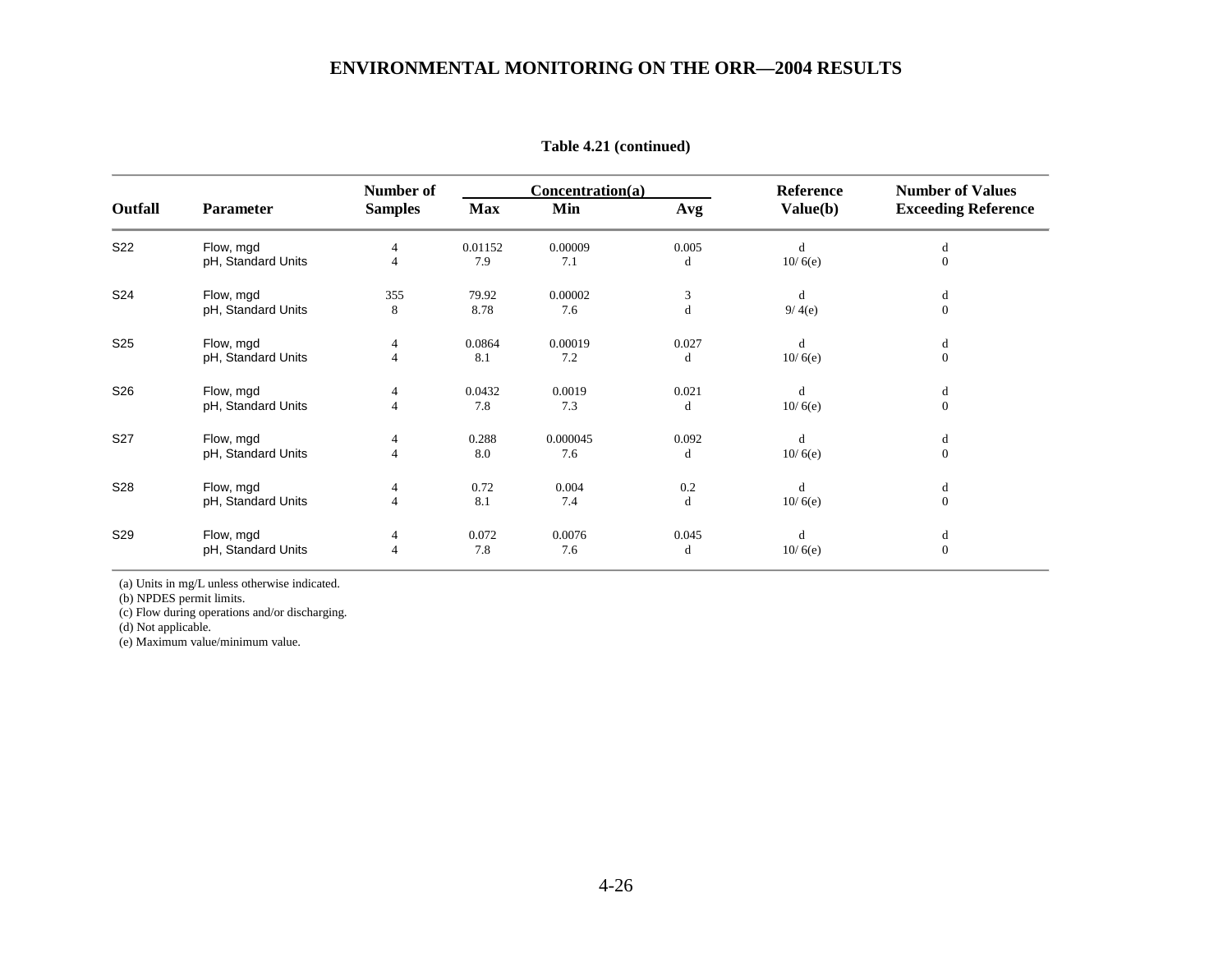|         | Parameter                      | Number of      | Concentration(a) |          |         | Reference | <b>Number of Values</b>    |
|---------|--------------------------------|----------------|------------------|----------|---------|-----------|----------------------------|
| Outfall |                                | <b>Samples</b> | <b>Max</b>       | Min      | Avg     | Value(b)  | <b>Exceeding Reference</b> |
| 002     | Flow, mgd                      | 12             | 0.11414          | 0.00685  | 0.444   | d         | d                          |
|         | pH, Standard Units             | 12             | 7.8              | 7.5      | d       | 9/4(e)    | $\mathbf{0}$               |
|         | <b>Total Residual Chlorine</b> | 12             | < 0.05           | < 0.05   | < 0.05  | 0.5       | $\mathbf{0}$               |
| 034     | Flow, mgd                      | 12             | 0.15979          | 0.07609  | 0.1224  | d         | d                          |
|         | pH, Standard Units             | 12             | 7.7              | 7.2      | d       | 9/4(e)    | $\mathbf{0}$               |
|         | <b>Total Residual Chlorine</b> | 12             | < 0.05           | < 0.05   | < 0.08  | 0.5       | $\mathbf{0}$               |
| 042     | Flow, mgd                      | 12             | 0.00685          | 0.000076 | 0.00255 | d         | d                          |
|         | pH, Standard Units             | 12             | 7.9              | 7.3      | d       | 9/4(e)    | $\mathbf{0}$               |
|         | <b>Total Residual Chlorine</b> | 12             | < 0.05           | < 0.05   | < 0.05  | 0.5       | $\mathbf{0}$               |
| 047     | Flow, mgd                      | 12             | 0.18262          | 0.00913  | 0.0798  | d         | d                          |
|         | pH, Standard Units             | 12             | 7.8              | 7.2      | d       | 9/4(e)    | $\mathbf{0}$               |
|         | <b>Total Residual Chlorine</b> | 12             | < 0.05           | < 0.05   | < 0.05  | 0.5       | $\mathbf{0}$               |
| 048     | Flow, mgd                      | 12             | 0.22827          | 0.00038  | 0.043   | d         | d                          |
|         | pH, Standard Units             | 12             | 7.7              | 7.1      | d       | 9/4(e)    | $\boldsymbol{0}$           |
|         | <b>Total Residual Chlorine</b> | 12             | < 0.05           | < 0.05   | < 0.05  | 0.5       | $\mathbf{0}$               |
| 054     | Flow, mgd                      | 12             | 0.00152          | 0.000038 | 0.00025 | d         | d                          |
|         | pH, Standard Units             | 12             | 8.2              | 7.6      | d       | 9/4(e)    | $\boldsymbol{0}$           |
|         | <b>Total Residual Chlorine</b> | 12             | < 0.05           | < 0.05   | < 0.05  | 0.5       | $\mathbf{0}$               |
| 071     | Flow, mgd                      | 12             | 0.06392          | 0.0137   | 0.0221  | d         | d                          |
|         | pH, Standard Units             | 12             | 8.0              | 7.5      | d       | 9/4(e)    | $\mathbf{0}$               |
|         | <b>Total Residual Chlorine</b> | 14             | < 0.05           | < 0.05   | < 0.05  | 0.5       | $\mathbf{0}$               |
| 109     | Flow, mgd                      | 12             | 0.13696          | 0.09131  | 0.1116  | d         | d                          |
|         | pH, Standard Units             | 12             | 8.1              | 7.5      | d       | 9/4(e)    | $\mathbf{0}$               |
|         | <b>Total Residual Chlorine</b> | 12             | 0.188            | < 0.05   | < 0.1   | 0.5       | $\Omega$                   |

# **Table 4.22. Y-12 Plant Category III Outfalls**

From: 2004/01/01 To: 2004/12/31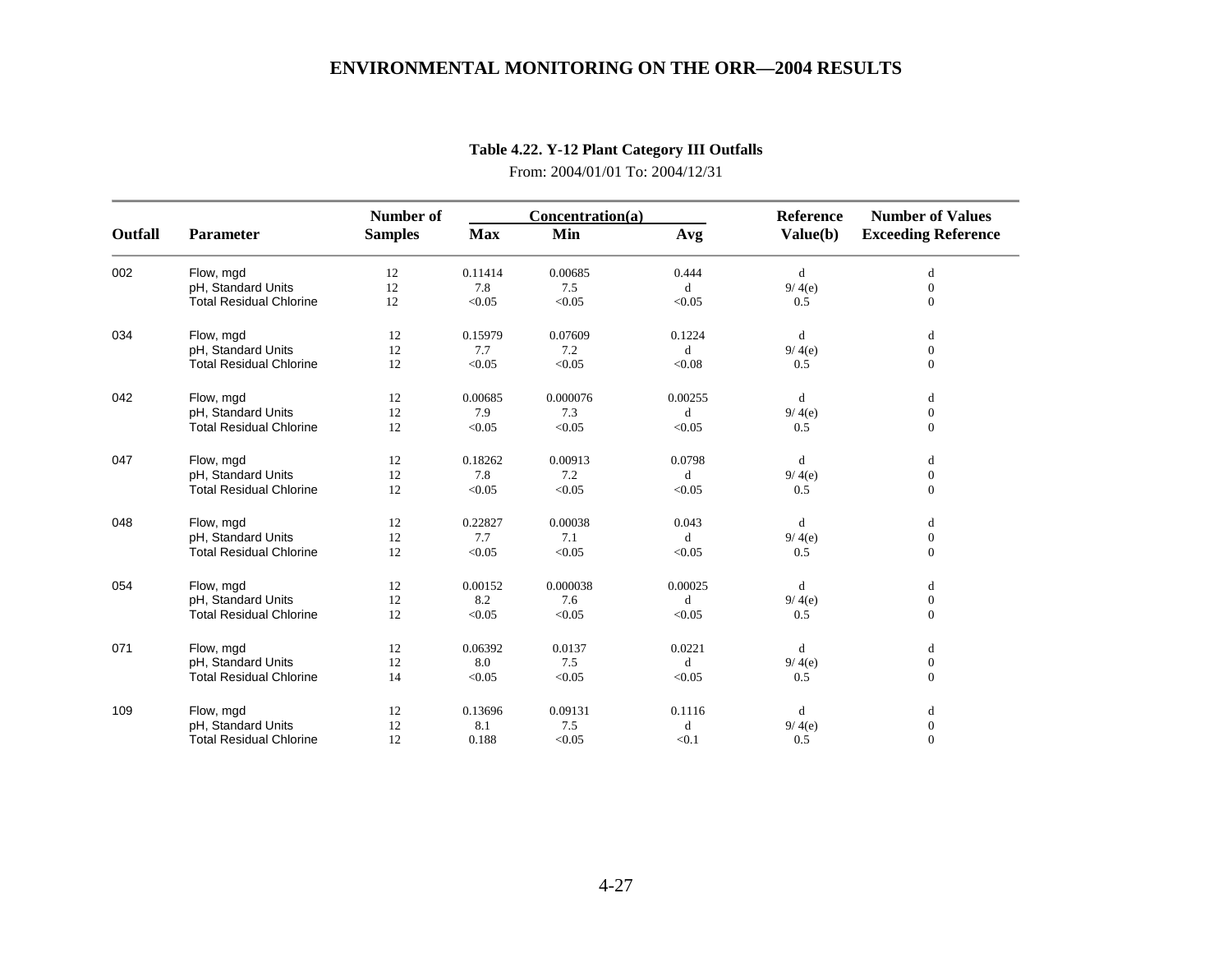|                 | <b>Parameter</b>               | Number of      |         | Concentration(a) |        | Reference<br>Value(b) | <b>Number of Values</b><br><b>Exceeding Reference</b> |
|-----------------|--------------------------------|----------------|---------|------------------|--------|-----------------------|-------------------------------------------------------|
| <b>Outfall</b>  |                                | <b>Samples</b> | Max     | Min              | Avg    |                       |                                                       |
| 113             | Flow, mgd                      | 4              | 0.432   | 0.04565          | 0.235  | d                     | d                                                     |
|                 | pH, Standard Units             | 11             | 8.4     | 6.6              | d      | 9/4(e)                | $\Omega$                                              |
|                 | <b>Total Residual Chlorine</b> | 11             | < 0.05  | < 0.05           | < 0.05 | 0.5                   | $\Omega$                                              |
| 114             | Flow, mgd                      | 12             | 0.06392 | 0.00913          | 0.0167 | d                     | d                                                     |
|                 | pH, Standard Units             | 12             | 8.2     | 7.6              | d      | 9/4(e)                | $\Omega$                                              |
|                 | <b>Total Residual Chlorine</b> | 12             | 0.298   | < 0.05           | < 0.07 | 0.5                   | $\theta$                                              |
| S <sub>05</sub> | Flow, mgd                      | 12             | 0.10653 | 0.00685          | 0.0393 | d                     | d                                                     |
|                 | pH, Standard Units             | 12             | 6.8     | 6.1              | d      | 9/4(e)                | $\Omega$                                              |
|                 | <b>Total Residual Chlorine</b> | 12             | < 0.05  | < 0.05           | < 0.05 | 0.5                   | $\Omega$                                              |
| S <sub>14</sub> | Flow, mgd                      | 14             | 1.763   | 0.00114          | 0.177  | d                     | d                                                     |
|                 | pH, Standard Units             | 16             | 8.1     | 7.1              | d      | 9/4(e)                | $\Omega$                                              |
|                 | <b>Total Residual Chlorine</b> | 12             | < 0.05  | < 0.05           | < 0.05 | 0.5                   | $\mathbf{0}$                                          |

**Table 4.22 (continued)**

(a) Units in mg/L unless otherwise indicated.

(b) NPDES permit limits.

(c) Flow during operations and/or discharging.

(d) Not applicable.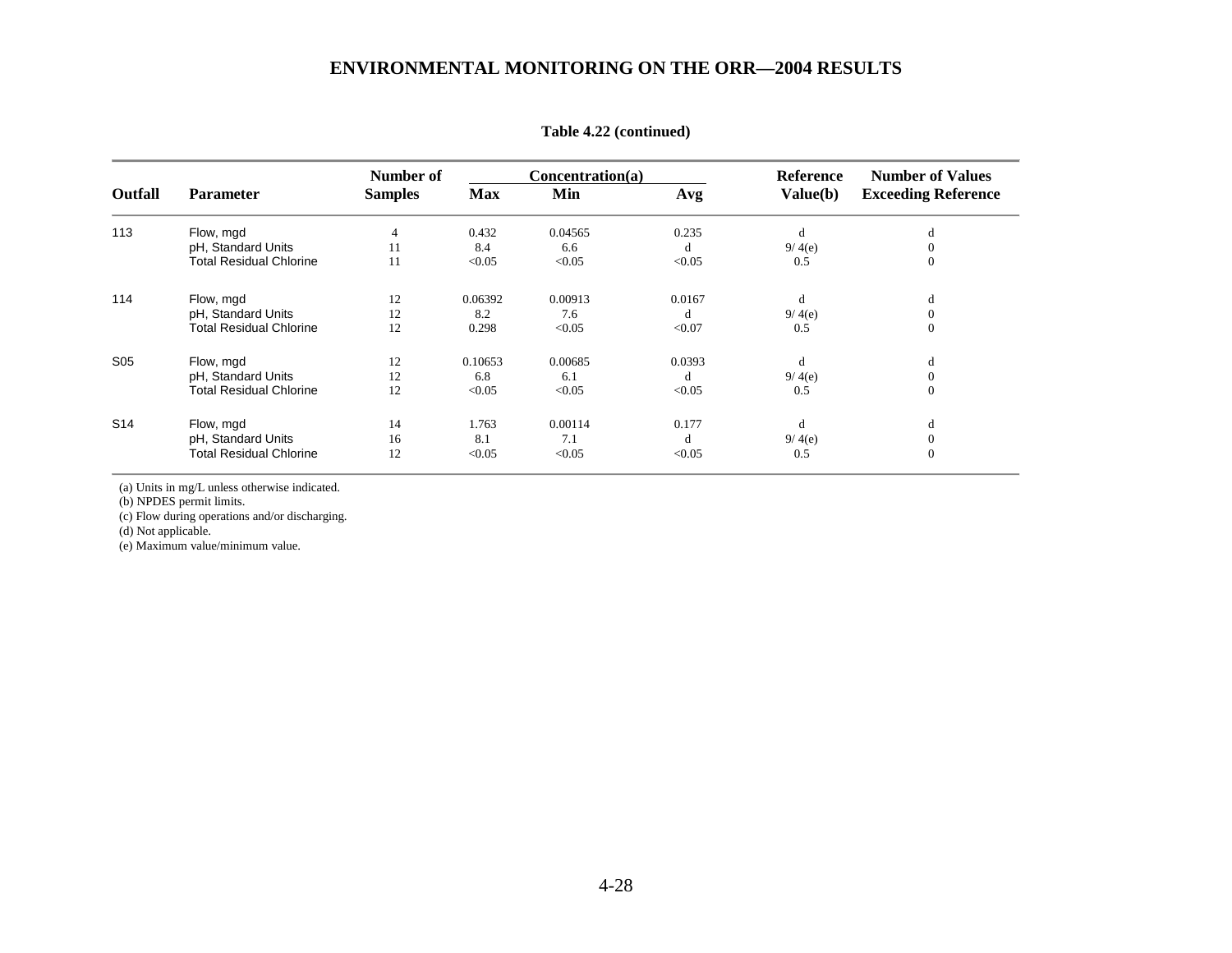|                  | <b>Number</b> |            | Concentration |          | Reference | <b>Number of Values</b><br><b>Exceeding Reference</b> |
|------------------|---------------|------------|---------------|----------|-----------|-------------------------------------------------------|
| <b>Parameter</b> | of Samples    | <b>Max</b> | Min           | Avg      | Value(b)  |                                                       |
| Flow, mgd        | 366           | 1.413      | 0.186         | 0.366    | d         | d                                                     |
| pH, Std Unit     | 24            | 8.2        | 7.3           | d        | 9/6(e)    | $\Omega$                                              |
| Silver           | 12            | < 0.02     | < 0.02        | < 0.02   | d         | d                                                     |
| Aluminum         | 12            | 0.819      | < 0.2         | < 0.3    | d         | d                                                     |
| Arsenic          | 12            | < 0.2      | < 0.2         | < 0.2    | d         |                                                       |
| Boron            | 12            | < 0.1      | < 0.1         | < 0.1    | d         | d                                                     |
| Barium           | 12            | 0.0571     | 0.0486        | 0.0515   | d         | d                                                     |
| Beryllium        | 12            | < 0.0005   | < 0.0005      | < 0.0005 | d         | d                                                     |
| Calcium          | 12            | 39.6       | 33.9          | 37.4     | d         | d                                                     |
| Cadmium          | 12            | < 0.01     | < 0.01        | < 0.01   | d         | d                                                     |
| Cobalt           | 12            | < 0.02     | < 0.02        | < 0.02   | d         | d                                                     |
| Chromium         | 12            | < 0.02     | < 0.02        | < 0.02   | d         | d                                                     |
| Copper           | 12            | < 0.02     | < 0.02        | < 0.02   | d         | d                                                     |
| Iron             | 12            | 0.775      | < 0.05        | < 0.2    | d         | d                                                     |
| Potassium        | 12            | 2.51       | < 2.0         | < 2.1    | d         | d                                                     |
| Lithium          | 12            | 0.0169     | 0.0106        | 0.0128   | d         | d                                                     |
| Magnesium        | 12            | 10.8       | 9.44          | 10.2     | d         | d                                                     |
| Manganese        | 12            | 0.116      | < 0.005       | < 0.03   | d         | d                                                     |
| Molybdenum       | 12            | < 0.05     | < 0.05        | < 0.05   | d         | d                                                     |
| Sodium           | 12            | 2.0        | 1.31          | 1.7      | d         |                                                       |
| <b>Nickel</b>    | 12            | < 0.05     | < 0.05        | < 0.05   | d         | d                                                     |
| Lead             | 12            | < 0.1      | < 0.1         | < 0.1    | d         | d                                                     |
| Antimony         | 12            | < 0.2      | < 0.2         | < 0.2    | d         |                                                       |
| Strontium        | 12            | 0.216      | 0.192         | 0.206    | d         | d                                                     |
| Thallium         | 12            | < 0.2      | < 0.2         | < 0.2    | d         | d                                                     |
| Uranium          | 12            | < 0.001    | < 0.001       | < 0.001  | d         |                                                       |
| Vanadium         | 12            | < 0.02     | < 0.02        | < 0.02   | d         | d                                                     |
| Zinc             | 12            | 0.0531     | < 0.05        | < 0.0503 | d         | d                                                     |

## **Table 4.23. Y-12 Plant Discharge Point S19, S19, ROGER'S QUARRY**

From: 2004/01/01 To: 2004/12/31

(a) Units in mg/L unless otherwise indicated.

(b) NPDES permit limits.

(c) Flow during operations and/or discharging.

(d) Not applicable.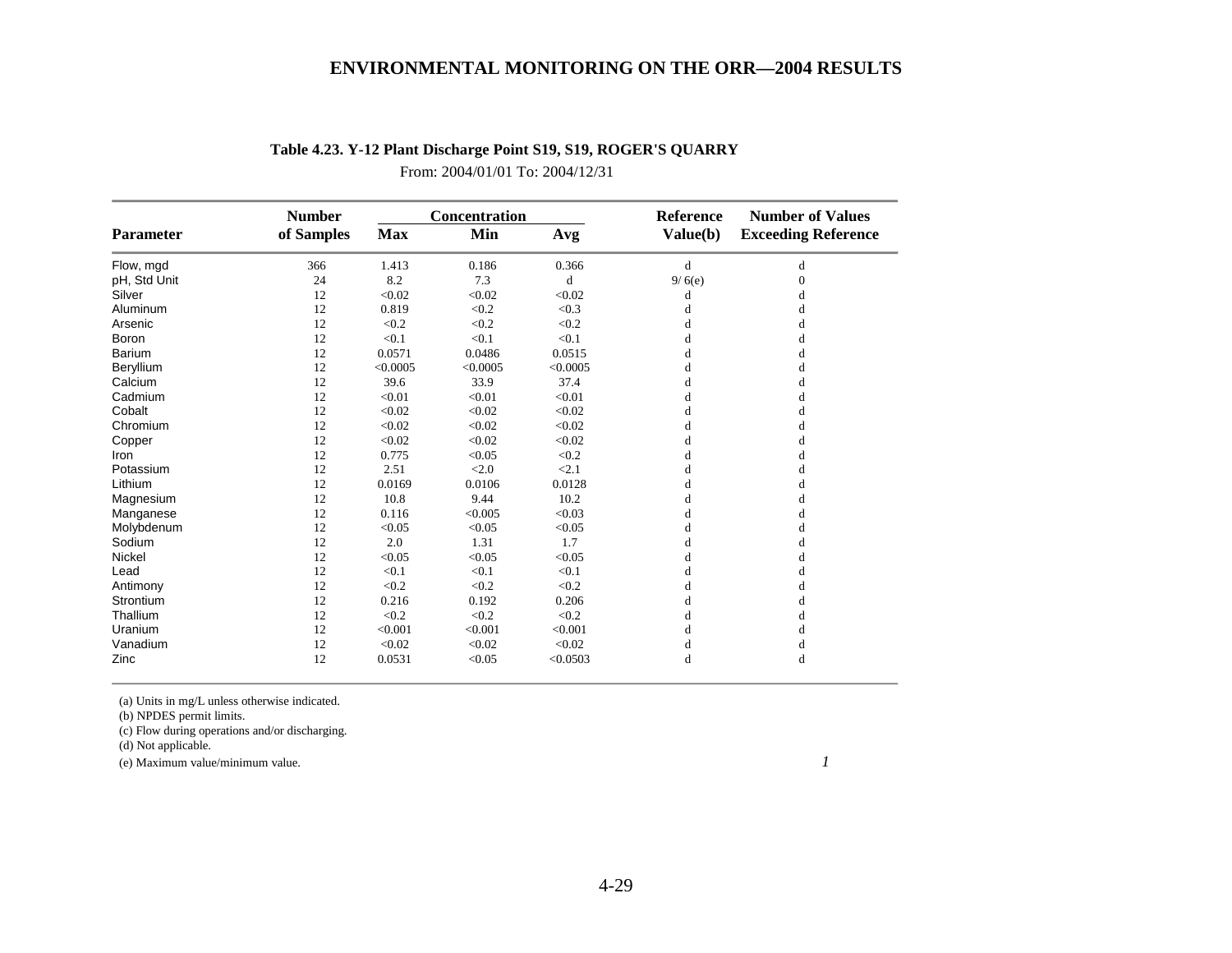|                            | Number of      |            |           | <b>Concentration</b> |            |            |                 | Percentage of |                     |
|----------------------------|----------------|------------|-----------|----------------------|------------|------------|-----------------|---------------|---------------------|
| Parameter                  | <b>Samples</b> | <b>Max</b> | $+/-$     | Min                  | $+/-$      | Average    | <b>Standard</b> | DCG           | <b>Total Curies</b> |
| Alpha activity (pCi/L)     | 12             | 3.0        | $+/-2$    | $-1.7*$              | $+/-1.7$   | 0.57       | 0.36            | e             | 2.9E-04             |
| Americium-241 (pCi/L)      | 12             | 0.28       | $+/-.3$   | $-0.24*$             | $+/-.2$    | 0.0043     | 0.045           | 0.014         | 2.2E-06             |
| Beta activity (pCi/L)      | 12             | 7.3        | $+/-4.3$  | $-3.9*$              | $+/-4.4$   | 2.4        | 0.88            | e             | 1.2E-03             |
| Cobalt-60 (pCi/L)          | 12             | $2.1*$     | $+/-1.6$  | $-0.53*$             | $+/-2.2$   | 0.65       | 0.24            | 0.013         | 3.3E-04             |
| Cesium-137 (pCi/L)         | 12             | $1.2*$     | $+/-2.3$  | $-2.4*$              | $+/-2.4$   | $-0.23$    | 0.38            | $-0.0076$     | $-1.2E - 04$        |
| Gamma Activity (pCi/L)     | 12             | $9.2*$     | $+/-17$   | $-18.0*$             | $+/-17$    | 1.4        | 2.1             | e             | 7.2E-04             |
| Neptunium-237 (pCi/L)      | 12             | $0.037*$   | $+/-088$  | $-0.15*$             | $+/-.13$   | $-0.037$   | 0.013           | $-0.12$       | $-1.9E-05$          |
| Plutonium-238 (pCi/L)      | 12             | 0.23       | $+/-2$    | $-0.2*$              | $+/-16$    | 0.0005     | 0.03            | 0.001         | 3E-07               |
| Plutonium-239/240 (pCi/L)  | 12             | $0.066*$   | $+/-0.97$ | $-0.084*$            | $+/-.14$   | $-0.023$   | 0.013           | $-0.078$      | $-1.2E-05$          |
| Radium-226 (pCi/L)         | 12             | 0.78       | $+/-.59$  | $-0.098*$            | $+/-.25$   | 0.24       | 0.080           | 0.24          | 1.2E-04             |
| Radium-228 (pCi/L)         | 12             | $0.94*$    | $+/-.75$  | $-1.6*$              | $+/-1.7$   | 0.027      | 0.22            | 0.027         | 1.4E-05             |
| Strontium-89/90 (pCi/L)    | 12             | $1.5*$     | $+/-2$    | $-2.0*$              | $+/-1.5$   | 0.17       | 0.32            | 0.017         | 8.7E-05             |
| Total Radium Alpha (pCi/L) | 12             | 0.6        | $+/-34$   | $-0.086*$            | $+/-0.033$ | 0.2        | 0.06            | e             | 8E-05               |
| Technetium-99 (pCi/L)      | 12             | 22.0       | $+/-6.7$  | $-15.0*$             | $+/-7.5$   | 0.617      | 2.82            | 0.000600      | 3.13E-04            |
| Thorium-228 (pCi/L)        | 12             | 1.3        | $+/-.62$  | $-0.23*$             | $+/-.18$   | 0.17       | 0.14            | 0.042         | 8.5E-05             |
| Thorium-230 (pCi/L)        | 12             | 1.4        | $+/-.83$  | $-0.25*$             | $+/-.17$   | 0.19       | 0.13            | 0.063         | 9.6E-05             |
| Thorium-232 (pCi/L)        | 12             | $0.013*$   | $+/-.11$  | $-0.11*$             | $+/-1$     | $-0.036$   | 0.013           | $-0.072$      | $-1.8E-05$          |
| Thorium-234 (pCi/L)        | 12             | 0.24       | $+/-15$   | $-0.02*$             | $+/-.14$   | 0.1        | 0.03            | 0.001         | 6E-05               |
| Tritium (pCi/L)            | 12             | 700.0*     | $+/-500$  | $-420.0*$            | $+/-490$   | 65.5       | 92.77           | 0.0033        | 3.32E-02            |
| Uranium-234 (pCi/L)        | 12             | 0.51       | $+/-3$    | $-0.051*$            | $+/-.11$   | 0.17       | 0.051           | 0.034         | 8.7E-05             |
| Uranium-235 (pCi/L)        | 12             | $0.047*$   | $+/-.11$  | $-0.041*$            | $+/-0$     | 0.0022     | 0.0083          | 0.00040       | 1.1E-06             |
| Uranium-236 (pCi/L)        | 12             | $0.074*$   | $+/-.12$  | $-0.057*$            | $+/-.041$  | $-0.00080$ | 0.0094          | $-0.0002$     | $-4.0E-07$          |
| Uranium-238 (pCi/L)        | 12             | 0.24       | $+/-15$   | $-0.02*$             | $+/-.14$   | 0.1        | 0.03            | 0.02          | 6E-05               |

# **Table 4.24. Y-12 Plant Discharge Point S19, S19, ROGER'S QUARRY**  From: 2004/01/01 To: 2004/12/31

(e) Not applicable *1*

\* Provisional Result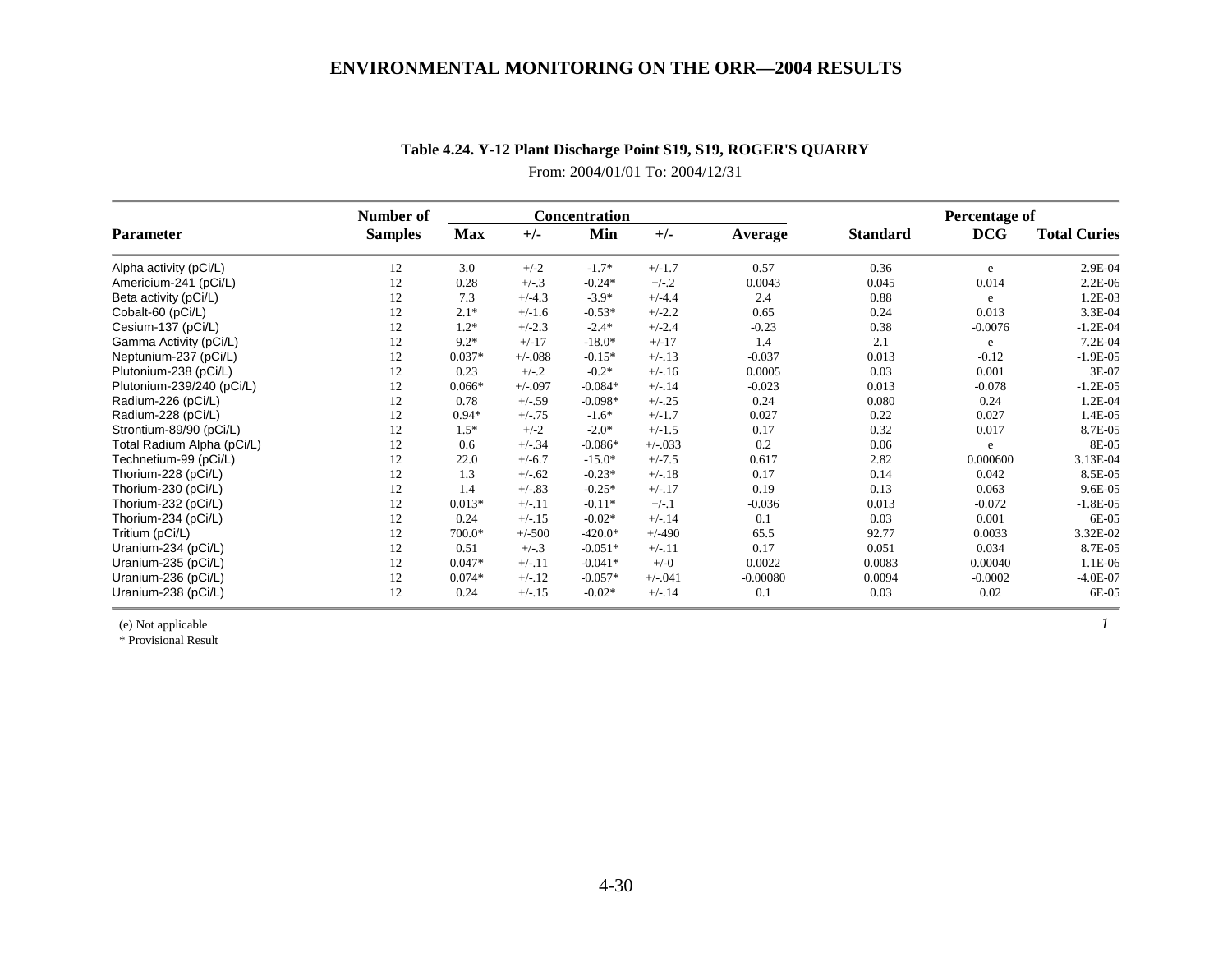|                             | <b>Number</b> |            | Concentration |          | <b>Reference</b> | <b>Number of Values</b>    |
|-----------------------------|---------------|------------|---------------|----------|------------------|----------------------------|
| <b>Parameter</b>            | of Samples    | <b>Max</b> | Min           | Avg      | Value(b)         | <b>Exceeding Reference</b> |
| Flow, gpd                   | 367           | 3190000.0  | 330000.0      | 663104.8 | d                | d                          |
| pH, Std Unit                | 51            | 7.7        | 6.8           | d        | 9/6(e)           | 0                          |
| Silver                      | 52            | 0.0071     | < 0.0004      | < 0.002  | 0.1              | 0                          |
| Aluminum                    | 52            | 0.8        | < 0.2         | < 0.3    | d                | d                          |
| Arsenic                     | 52            | 0.0099     | < 0.002       | < 0.002  | 0.015            | $\Omega$                   |
| Boron                       | 52            | 0.152      | < 0.1         | < 0.1    | d                | d                          |
| Beryllium                   | 52            | 0.0009     | < 0.0002      | < 0.0003 | d                | d                          |
| Benzene                     | 12            | < 0.005    | < 0.005       | < 0.005  | 0.015            | $\Omega$                   |
| <b>Biochemical Oxygen</b>   | 52            | 158.0      | 24.1          | 44.5     | 300              | $\Omega$                   |
| Cadmium                     | 52            | < 0.001    | < 0.001       | < 0.001  | 0.005            | $\Omega$                   |
| Cobalt                      | 33            | 0.0029     | 0.0008        | 0.001    | d                | d                          |
| Chromium                    | 52            | 0.0074     | < 0.004       | < 0.004  | 0.075            | $\theta$                   |
| Copper                      | 52            | 0.0808     | 0.0266        | 0.0485   | 0.21             | $\Omega$                   |
| Cyanide                     | 12            | 0.0056     | < 0.005       | < 0.005  | 0.062            | 0                          |
| Iron                        | 52            | 3.57       | 0.203         | 0.593    | 15               | $\Omega$                   |
| <b>Hexane Extractable</b>   | 52            | 7.27       | <4.6          | < 6.2    | 50               | 0                          |
| Mercury                     | 52            | 0.0098     | 0.0004        | 0.002    | 0.035            | 0                          |
| Kjeldahl Nitrogen           | 52            | 18.2       | 2.21          | 11.1     | 90               | $\Omega$                   |
| Methylene chloride          | 12            | < 0.005    | < 0.005       | < 0.005  | 0.041            | 0                          |
| Manganese                   | 52            | 0.0748     | 0.0244        | 0.0446   | d                | d                          |
| <b>Nickel</b>               | 52            | 0.012      | < 0.002       | < 0.005  | 0.032            | $\Omega$                   |
| Nitrate/Nitrite as Nitrogen | 52            | 1.89       | 0.328         | 0.873    | $\mathbf{0}$     |                            |
| Lead                        | 52            | 0.0219     | 0.0003        | 0.002    | 0.074            | 0                          |
| Phenols - Total Recoverable | 52            | 0.0224     | < 0.005       | < 0.01   | 0.5              | $\mathbf{0}$               |
| Selenium                    | 52            | < 0.2      | < 0.004       | < 0.07   | d                | d                          |
| <b>Suspended Solids</b>     | 52            | 113.0      | 11.0          | 58.2     | 300              | 0                          |
| Toluene                     | 12            | < 0.005    | < 0.005       | < 0.005  | 0.02             | $\overline{0}$             |

# **Table 4.25. Y-12 Plant Discharge Point SS6, SANITARY SEWER STATION 6** From: 2004/01/01 To: 2004/12/31

(a) Units in mg/L unless otherwise indicated.

(b) NPDES permit limits.

(c) Flow during operations and/or discharging.

(d) Not applicable.

(e) Maximum value/minimum value. *1*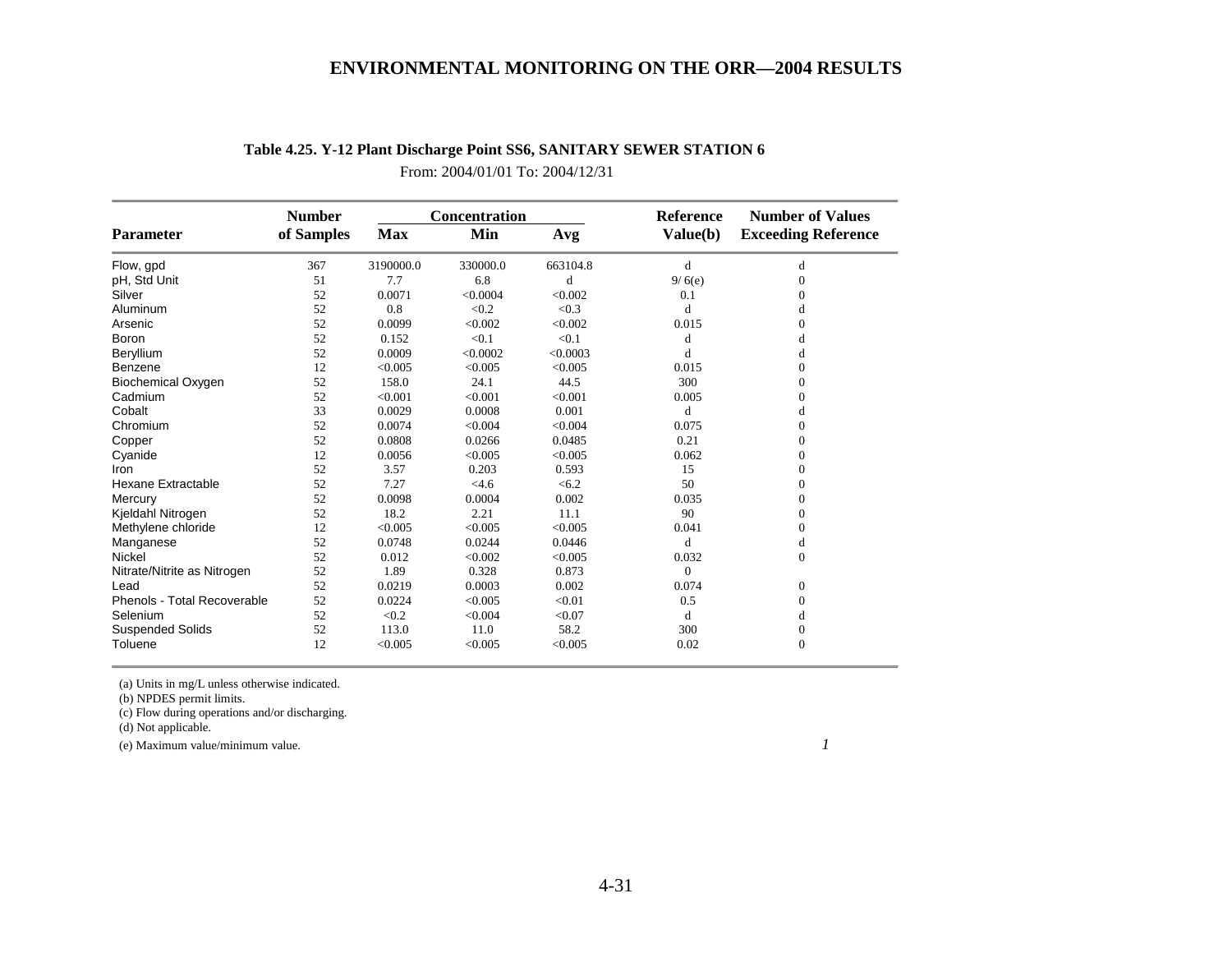| Table 4.26. Y-12 Plant Discharge Point SS6, SANITARY SEWER STATION 6 |  |  |
|----------------------------------------------------------------------|--|--|
|                                                                      |  |  |

From: 2004/01/01 To: 2004/12/31

| <b>Number</b> |        |         |          | Reference     | <b>Number of Values</b><br><b>Exceeding Reference</b> |  |
|---------------|--------|---------|----------|---------------|-------------------------------------------------------|--|
| of Samples    | Max    | Min     | Avg      | Value(b)      |                                                       |  |
| $12^{\circ}$  | <0.005 | < 0.005 | <0.005   | 0.027         |                                                       |  |
| 89            | 0.0133 | 0.0021  | 0.0062   |               | đ                                                     |  |
| 52            | 0.18   | 0.0535  | $0.10\,$ | 0.75          |                                                       |  |
|               |        |         |          | Concentration |                                                       |  |

(a) Units in mg/L unless otherwise indicated.

(b) NPDES permit limits.

(c) Flow during operations and/or discharging.

(d) Not applicable.

(e) Maximum value/minimum value. *2*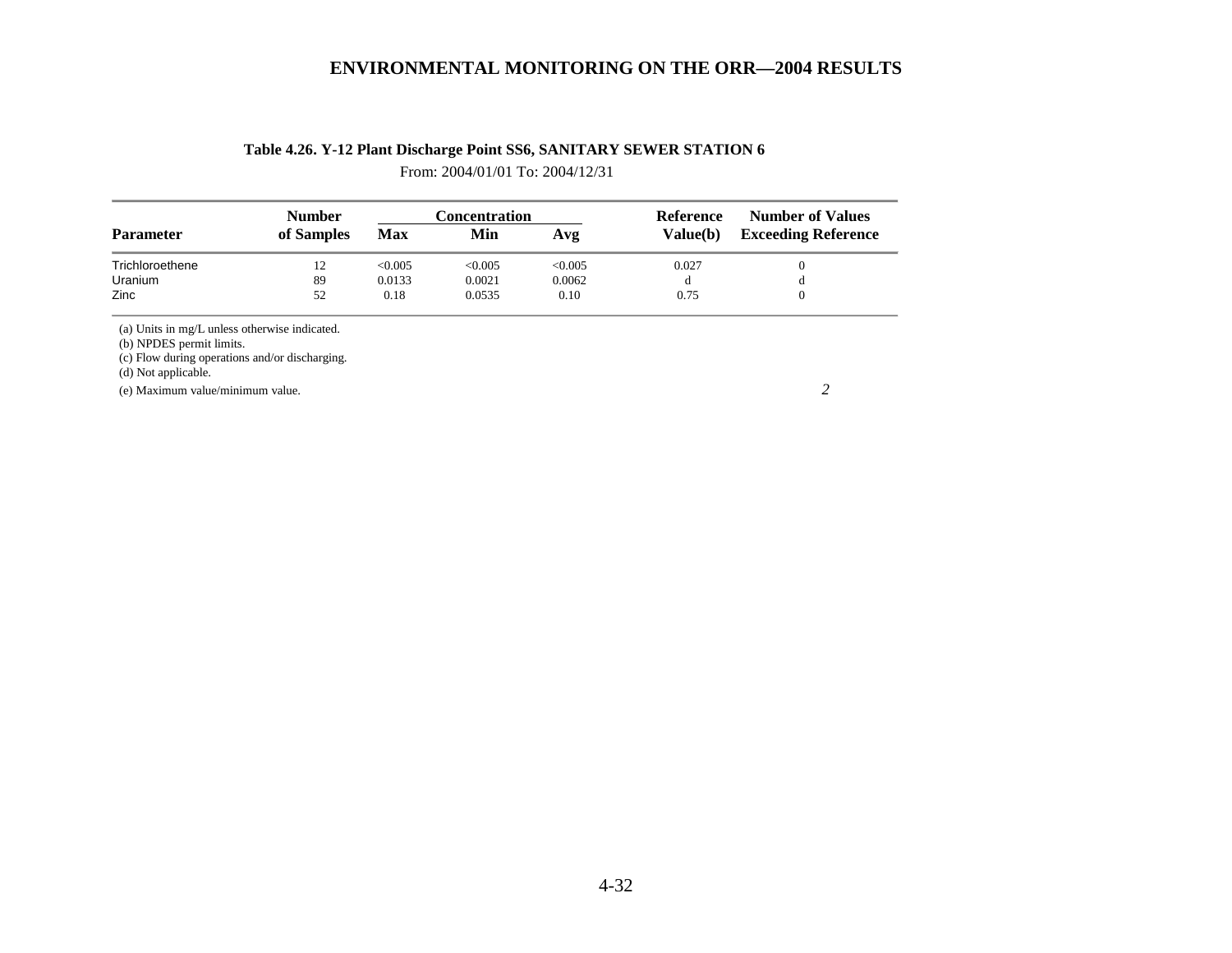|                           | Number of      |            |            | <b>Concentration</b> |            | Percentage of |                 |          |                     |
|---------------------------|----------------|------------|------------|----------------------|------------|---------------|-----------------|----------|---------------------|
| <b>Parameter</b>          | <b>Samples</b> | <b>Max</b> | $+/-$      | Min                  | $+/-$      | Average       | <b>Standard</b> | DCG      | <b>Total Curies</b> |
| Alpha activity (pCi/L)    | 52             | 11.0       | $+/-7.6$   | $-3.4*$              | $+/-6$     | 4.1           | 0.40            | e        | 3.8E-03             |
| Beta activity (pCi/L)     | 52             | $21.0*$    | $+/-21$    | $-7.2*$              | $+/-9.6$   | 5.8           | 0.73            | e        | 5.3E-03             |
| Cobalt-60 (pCi/L)         |                | $0.45*$    | $+/-1.4$   | $0.45*$              | $+/-1.4$   | 0.45          |                 | 0.0090   | $4.1E-04$           |
| Cesium-137 (pCi/L)        |                | $-0.32*$   | $+/-1.4$   | $-0.32*$             | $+/-1.4$   | $-0.32$       |                 | $-0.011$ | $-2.9E-04$          |
| Gamma Activity (pCi/L)    | 52             | $19.0*$    | $+/-15$    | $-20.0*$             | $+/-17$    | $-3.56$       | 1.39            | e        | $-3.27E-03$         |
| Plutonium-238 (pCi/L)     |                | $-0.036*$  | $+/-.1$    | $-0.036*$            | $+/-.1$    | $-0.036$      |                 | $-0.090$ | $-3.3E-0.5$         |
| Plutonium-239/240 (pCi/L) |                | $-0.047*$  | $+/-0.097$ | $-0.047*$            | $+/-.097$  | $-0.047$      |                 | $-0.16$  | $-4.3E-05$          |
| Radium-228 (pCi/L)        |                | 12.0       | $+/-6.5$   | 12.0                 | $+/-6.5$   | 12.0          |                 | 12.0     | 1.10E-02            |
| Uranium-234 (pCi/L)       | 52             | 4.6        | $+/-.89$   | 1.4                  | $+/-.38$   | 2.6           | 0.11            | 0.52     | 2.4E-03             |
| Uranium-235 (pCi/L)       | 52             | 0.35       | $+/-.27$   | $-0.11*$             | $+/-0.086$ | 0.090         | 0.013           | 0.015    | 8.2E-05             |
| Uranium-236 (pCi/L)       | 52             | 0.15       | $+/-.14$   | $-0.059*$            | $+/-.044$  | 0.031         | 0.0056          | 0.0063   | 2.9E-05             |
| Uranium-238 (pCi/L)       | 52             | 4.0        | $+/-.75$   | 0.55                 | $+/-.32$   | 1.9           | 0.10            | 0.32     | 1.8E-03             |

# **Table 4.27. Y-12 Plant Discharge Point SS6, SANITARY SEWER STATION 6**  From: 2004/01/01 To: 2004/12/31

(e) Not applicable *1*

\* Provisional Result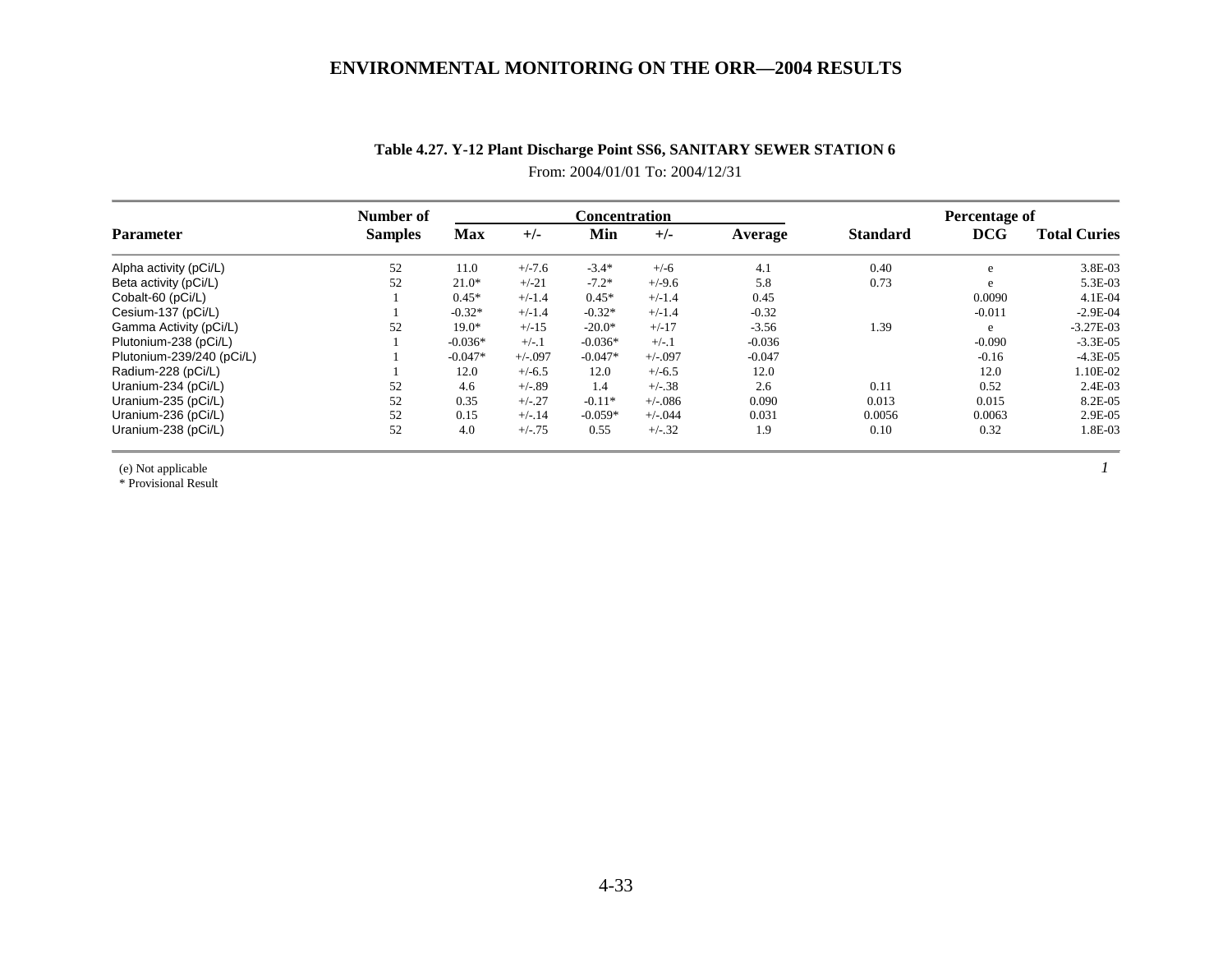|                             | <b>Number</b> |            | Concentration |          | <b>Reference</b> | <b>Number of Values</b>    |
|-----------------------------|---------------|------------|---------------|----------|------------------|----------------------------|
| <b>Parameter</b>            | of Samples    | <b>Max</b> | Min           | Avg      | Value(b)         | <b>Exceeding Reference</b> |
| Flow, mgd                   | 366           | 79.0       | 6.5           | 9.5      | d                | d                          |
| pH, Std Unit                | 149           | 8.3        | 7.2           | d        | 9/6(e)           | $\Omega$                   |
| Silver                      | 149           | < 0.02     | < 0.02        | < 0.02   | 0.0041           | $\Omega$                   |
| Aluminum                    | 149           | 11.9       | < 0.2         | < 0.6    | d                | d                          |
| Arsenic                     | 149           | < 0.2      | < 0.2         | < 0.2    | 0.0014           | $\Omega$                   |
| Boron                       | 149           | 0.119      | < 0.1         | < 0.1    | d                | d                          |
| Barium                      | 149           | 0.153      | 0.0391        | 0.0464   | d                | d                          |
| Beryllium                   | 149           | 0.0009     | < 0.0005      | < 0.0005 | 0.0013           | $\Omega$                   |
| Calcium                     | 149           | 56.3       | 23.4          | 41.5     | d                | d                          |
| Cadmium                     | 149           | 0.0128     | < 0.01        | < 0.01   | 0.0039           |                            |
| Cobalt                      | 149           | < 0.02     | < 0.02        | < 0.02   | d                | d                          |
| Chromium                    | 149           | < 0.02     | < 0.02        | < 0.02   | 0.016            | $\overline{0}$             |
| Copper                      | 149           | 0.0504     | < 0.02        | < 0.02   | 0.0177           | $\overline{c}$             |
| Iron                        | 149           | 11.7       | 0.0758        | 0.486    | d                | d                          |
| Mercury                     | 398           | 0.0081     | < 0.0002      | < 0.0005 | 0.00015          | 284                        |
| Potassium                   | 149           | 5.76       | <2.0          | < 2.2    | d                | d                          |
| Lithium                     | 149           | 0.347      | < 0.01        | < 0.03   | d                | d                          |
| Magnesium                   | 149           | 13.0       | 5.7           | 11       | d                | d                          |
| Manganese                   | 149           | 1.08       | 0.013         | 0.056    | d                | d                          |
| Molybdenum                  | 149           | 0.0561     | < 0.05        | < 0.05   | d                | d                          |
| Sodium                      | 149           | 53.7       | 4.3           | 9.7      | d                | d                          |
| Ammonia as Nitrogen         | 149           | 3.84       | < 0.2         | < 0.2    | d                | d                          |
| <b>Nickel</b>               | 149           | < 0.05     | < 0.05        | < 0.05   | 1.418            | $\Omega$                   |
| Nitrate/Nitrite as Nitrogen | 149           | 2.22       | 0.147         | 0.962    | 10               | $\Omega$                   |
| Lead                        | 149           | < 0.1      | < 0.1         | < 0.1    | 0.0817           | $\Omega$                   |
| Antimony                    | 149           | < 0.2      | < 0.2         | < 0.2    | 4.31             | 0                          |
| Selenium                    | 149           | < 0.2      | < 0.2         | < 0.2    | 0.02             | $\Omega$ .                 |

## **Table 4.28. Y-12 Plant Discharge Point 94221, SWHISS STATION 9422-1**

From: 2004/01/01 To: 2004/12/31

(a) Units in mg/L unless otherwise indicated.

(b) NPDES permit limits.

(c) Flow during operations and/or discharging.

 $(d)$  Not applicable.

(e) Maximum value/minimum value. *1*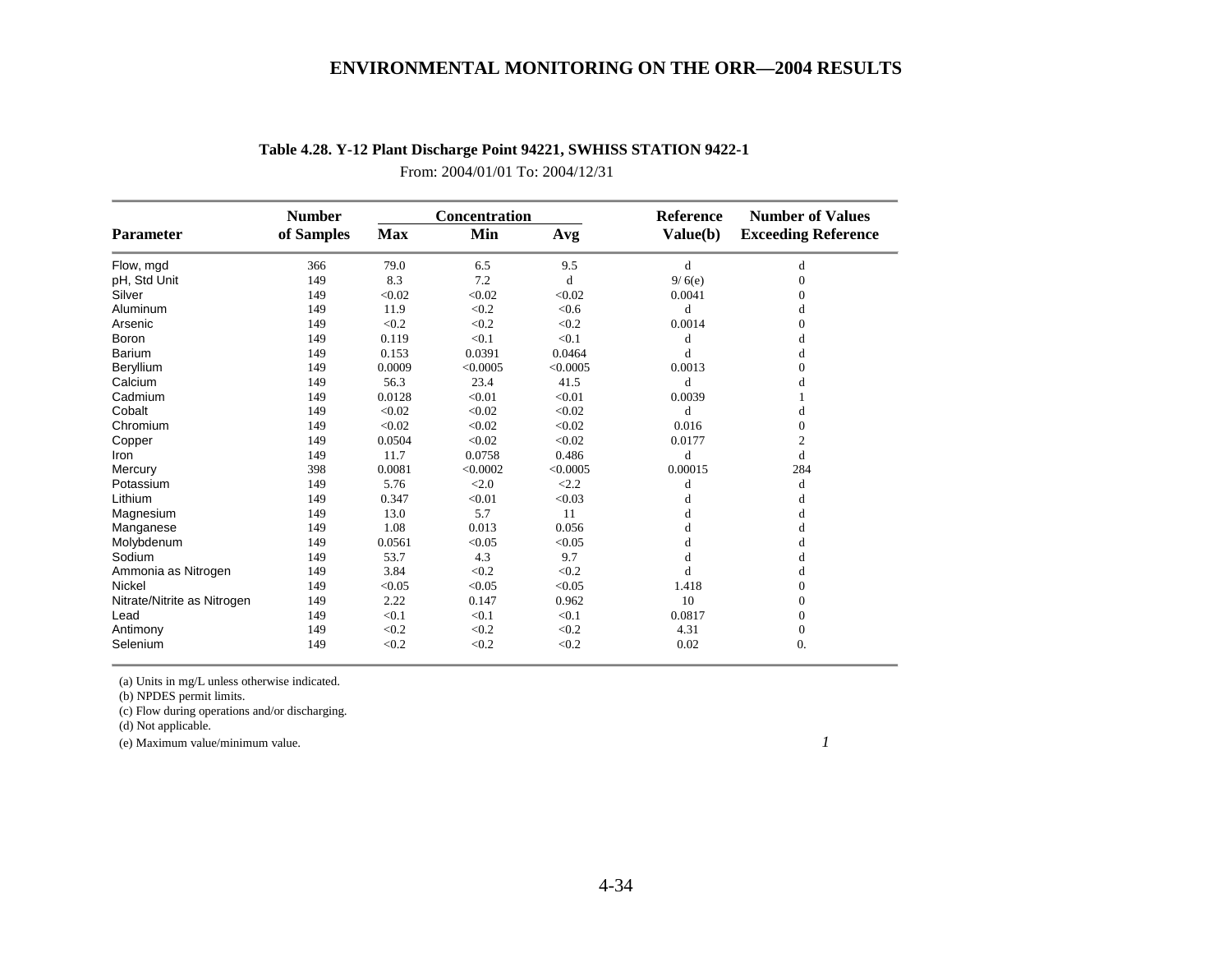|                         | <b>Number</b> |            | <b>Concentration</b> |        | Reference<br>Value(b) | <b>Number of Values</b><br><b>Exceeding Reference</b> |  |
|-------------------------|---------------|------------|----------------------|--------|-----------------------|-------------------------------------------------------|--|
| <b>Parameter</b>        | of Samples    | <b>Max</b> | Min                  | Avg    |                       |                                                       |  |
| Strontium               | 149           | 0.129      | 0.0607               | 0.108  | d                     |                                                       |  |
| <b>Suspended Solids</b> | 149           | 393.0      | < 1.0                | <12    | đ                     |                                                       |  |
| Thorium                 | 149           | < 0.2      | < 0.2                | < 0.2  | d                     |                                                       |  |
| Titanium                | 149           | 0.271      | < 0.05               | < 0.05 | d                     |                                                       |  |
| Thallium                | 149           | < 0.2      | < 0.2                | < 0.2  | 0.0063                | $\Omega$                                              |  |
| Uranium                 | 52            | 0.035      | 0.0035               | 0.012  | d                     |                                                       |  |
| Vanadium                | 149           | < 0.02     | < 0.02               | < 0.02 | d                     | đ                                                     |  |
| Zinc                    | 149           | 0.216      | < 0.05               | < 0.05 | 0.117                 |                                                       |  |
| Zirconium               | 149           | < 0.2      | < 0.2                | < 0.2  | d                     | đ                                                     |  |

## **Table 4.29. Y-12 Plant Discharge Point 94221, SWHISS STATION 9422-1**

From: 2004/01/01 To: 2004/12/31

(a) Units in mg/L unless otherwise indicated.

(b) NPDES permit limits.

(c) Flow during operations and/or discharging.

(d) Not applicable.

(e) Maximum value/minimum value. *2*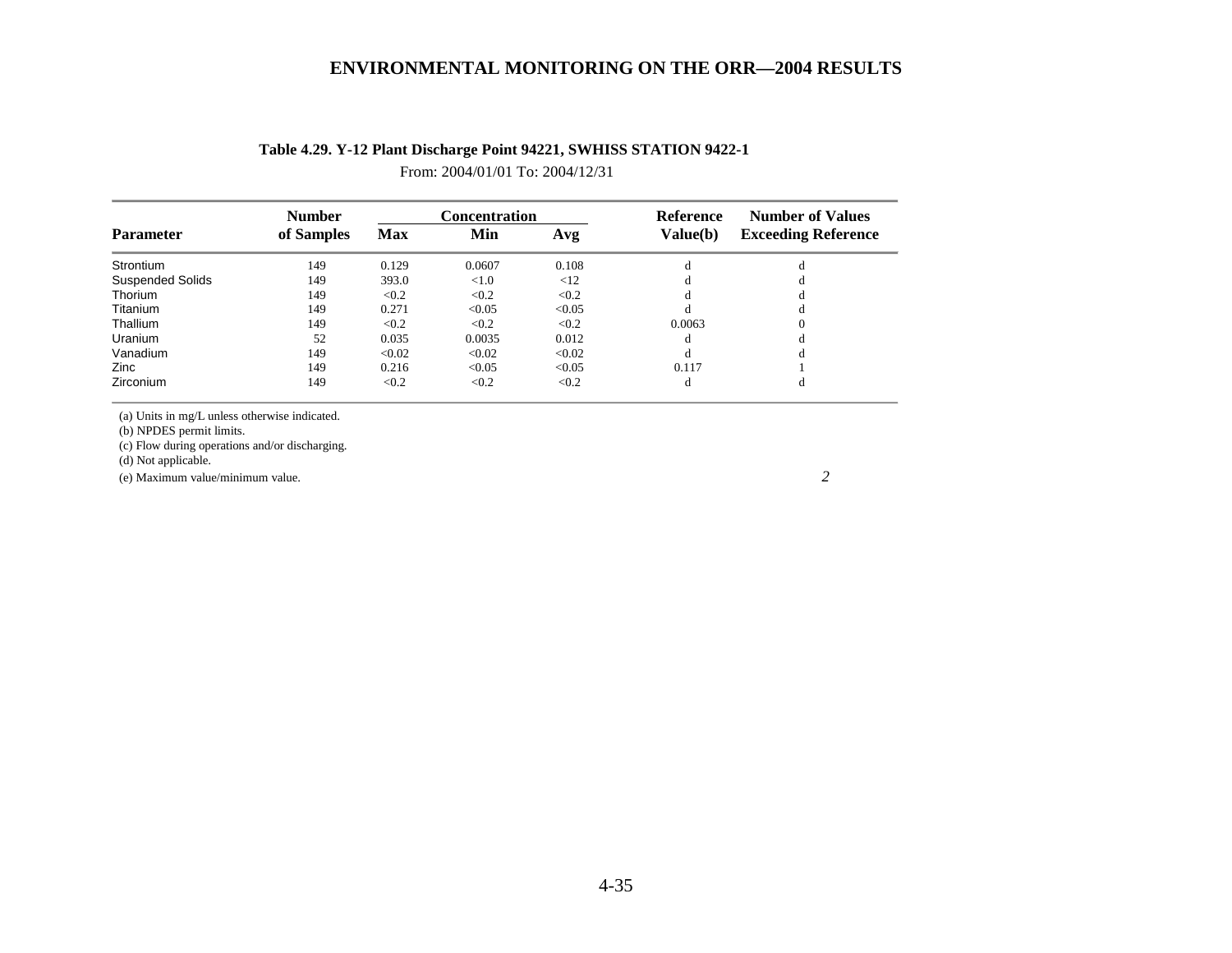|                            | Number of      |            |          | Concentration |            |          | <b>Percentage of</b> |            |                     |
|----------------------------|----------------|------------|----------|---------------|------------|----------|----------------------|------------|---------------------|
| <b>Parameter</b>           | <b>Samples</b> | <b>Max</b> | $+/-$    | Min           | $+/-$      | Average  | <b>Standard</b>      | <b>DCG</b> | <b>Total Curies</b> |
| Alpha activity (pCi/L)     | 52             | 13.0       | $+/-4$   | $-2.0*$       | $+/-2.5$   | 5.5      | 0.48                 | e          | 7.2E-02             |
| Americium-241 (pCi/L)      | 52             | 0.69       | $+/-32$  | $-0.38*$      | $+/-.28$   | 0.074    | 0.025                | 0.25       | 9.7E-04             |
| Beta activity (pCi/L)      | 52             | 17.0       | $+/-5.3$ | $-1.5*$       | $+/-4.9$   | 5.5      | 0.54                 | e          | 7.2E-02             |
| Cobalt-60 (pCi/L)          | 52             | $3.4*$     | $+/-2.1$ | $-2.5*$       | $+/-3.1$   | 0.39     | 0.16                 | 0.0077     | 5.1E-03             |
| Cesium-137 (pCi/L)         | 52             | $2.3*$     | $+/-2.2$ | $-1.8*$       | $+/-2.5$   | 0.49     | 0.13                 | 0.016      | 6.5E-03             |
| Gamma Activity (pCi/L)     | 52             | $18.0*$    | $+/-17$  | $-20.0*$      | $+/-16$    | $-0.704$ | 1.08                 | e          | $-9.26E - 03$       |
| Neptunium-237 (pCi/L)      | 52             | $0.11*$    | $+/-.14$ | $-0.27*$      | $+/-.15$   | $-0.047$ | 0.010                | $-0.16$    | $-6.2E - 04$        |
| Plutonium-238 (pCi/L)      | 52             | 0.19       | $+/-.18$ | $-0.46*$      | $+/-.14$   | $-0.056$ | 0.016                | $-0.14$    | $-7.4E - 04$        |
| Plutonium-239/240 (pCi/L)  | 52             | $0.15*$    | $+/-.11$ | $-0.2*$       | $+/-062$   | $-0.02$  | 0.009                | $-0.07$    | $-3E-04$            |
| Radium-226 (pCi/L)         | 52             | 0.87       | $+/-.97$ | $-0.35*$      | $+/-.82$   | 0.22     | 0.045                | 0.22       | 2.9E-03             |
| Radium-228 (pCi/L)         | 52             | $2.6*$     | $+/-1.5$ | $-0.58*$      | $+/-1.1$   | 0.65     | 0.092                | 0.65       | 8.6E-03             |
| Strontium-89/90 (pCi/L)    | 52             | $3.9*$     | $+/-2.2$ | $-5.1*$       | $+/-2.6$   | 0.17     | 0.20                 | 0.017      | $2.2E-03$           |
| Total Radium Alpha (pCi/L) | 52             | 0.97       | $+/-.43$ | $-0.17*$      | $+/-.12$   | 0.30     | 0.032                | e          | 3.9E-03             |
| Technetium-99 (pCi/L)      | 52             | 31.0       | $+/-7$   | $-17.0*$      | $+/-8.1$   | 3.79     | 1.15                 | 0.00380    | 4.99E-02            |
| Thorium-228 (pCi/L)        | 52             | 2.9        | $+/-.86$ | $-0.62*$      | $+/-.17$   | 0.077    | 0.0644               | 0.019      | 1.0E-03             |
| Thorium-230 (pCi/L)        | 52             | 34.0       | $+/-5.5$ | $-0.75*$      | $+/-.19$   | 0.90     | 0.66                 | 0.30       | 1.2E-02             |
| Thorium-232 (pCi/L)        | 52             | 0.55       | $+/-.4$  | $-0.15*$      | $+/-.24$   | 0.013    | 0.013                | 0.026      | 1.7E-04             |
| Thorium-234 (pCi/L)        | 52             | 11.0       | $+/-1.4$ | $0.11*$       | $+/-.13$   | 3.5      | 0.35                 | 0.035      | 4.6E-02             |
| Tritium (pCi/L)            | 52             | 660.0*     | $+/-500$ | $-840.0*$     | $+/-380$   | 7.754    | 47.60                | 0.0004000  | 1.020E-01           |
| Uranium-234 (pCi/L)        | 52             | 2.6        | $+/-.53$ | 0.72          | $+/-34$    | 1.4      | 0.070                | 0.28       | 1.9E-02             |
| Uranium-235 (pCi/L)        | 52             | 0.31       | $+/-.18$ | $-0.09*$      | $+/-0.085$ | 0.06     | 0.01                 | 0.01       | 8E-04               |
| Uranium-236 (pCi/L)        | 52             | $0.11*$    | $+/-.13$ | $-0.061*$     | $+/-068$   | 0.026    | 0.0053               | 0.0053     | 3.5E-04             |
| Uranium-238 (pCi/L)        | 52             | 11.0       | $+/-1.4$ | 0.89          | $+/-34$    | 3.6      | 0.34                 | 0.59       | 4.7E-02             |

# **Table 4.30. Y-12 Plant Discharge Point 94221, SWHISS STATION 9422-1**

From: 2004/01/01 To: 2004/12/31

(e) Not applicable *1*

\* Provisional Result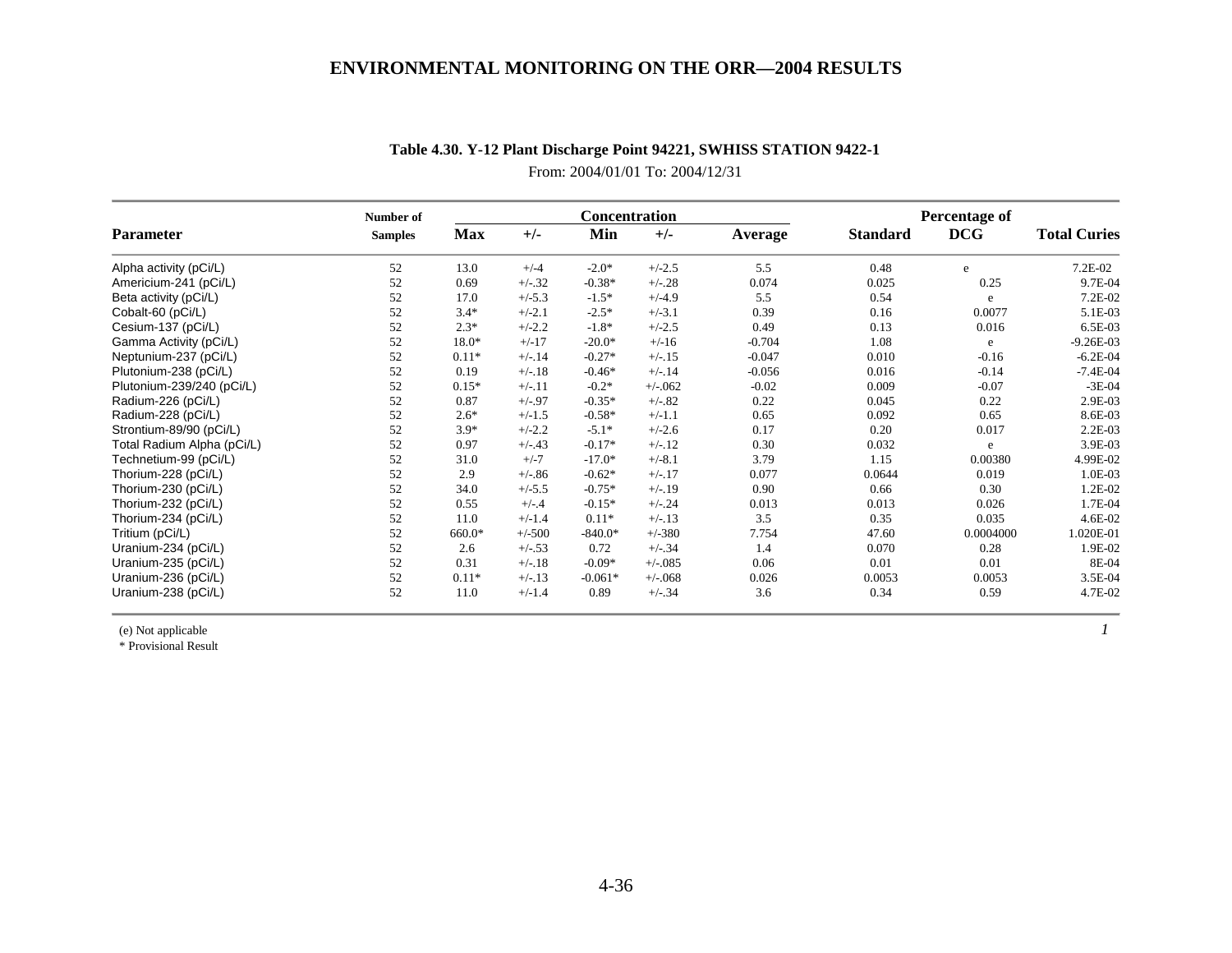|                            | Number of      |            |          | <b>Concentration</b> |           |           | <b>Percentage of</b> |            |                     |
|----------------------------|----------------|------------|----------|----------------------|-----------|-----------|----------------------|------------|---------------------|
| <b>Parameter</b>           | <b>Samples</b> | <b>Max</b> | $+/-$    | Min                  | $+/-$     | Average   | <b>Standard</b>      | <b>DCG</b> | <b>Total Curies</b> |
| Alpha activity (pCi/L)     | 12             | 16.0       | $+/-4.8$ | 6.2                  | $+/-3.2$  | 10.       | 0.96                 | e          | 1.6E-01             |
| Americium-241 (pCi/L)      | 12             | 0.22       | $+/-.23$ | $-0.36*$             | $+/-.2$   | 0.047     | 0.044                | 0.16       | 7.2E-04             |
| Beta activity (pCi/L)      | 12             | 23.0       | $+/-5.8$ | $5.9*$               | $+/-4.3$  | 15        | 1.5                  | e          | 2.2E-01             |
| Cobalt-60 (pCi/L)          | 12             | $2.5*$     | $+/-2.4$ | $-1.1*$              | $+/-2.1$  | 0.58      | 0.33                 | 0.012      | 8.7E-03             |
| Cesium-137 (pCi/L)         | 12             | $2.4*$     | $+/-2.3$ | $-2.1*$              | $+/-2.1$  | 0.28      | 0.38                 | 0.0093     | $4.2E-03$           |
| Gamma Activity (pCi/L)     | 12             | $11.0*$    | $+/-16$  | $-16.0*$             | $+/-18$   | 1.34      | 2.69                 | e          | 2.03E-02            |
| Neptunium-237 (pCi/L)      | 12             | 0.65       | $+/-.24$ | $-0.096*$            | $+/-.12$  | 0.040     | 0.058                | 0.13       | 6.0E-04             |
| Plutonium-238 (pCi/L)      | 12             | $0.29*$    | $+/-.21$ | $-0.29*$             | $+/-.1$   | 0.039     | 0.046                | 0.098      | 5.9E-04             |
| Plutonium-239/240 (pCi/L)  | 12             | $0.1*$     | $+/-.12$ | $-0.24*$             | $+/-11$   | $-0.028$  | 0.029                | $-0.092$   | $-4.2E - 04$        |
| Radium-226 (pCi/L)         | 12             | 0.85       | $+/-1.1$ | $-0.079*$            | $+/-.34$  | 0.25      | 0.076                | 0.25       | 3.8E-03             |
| Radium-228 (pCi/L)         | 12             | $1.4*$     | $+/-1.3$ | $-4.9*$              | $+/-15$   | $-0.019$  | 0.47                 | $-0.019$   | $-2.9E - 04$        |
| Strontium-89/90 (pCi/L)    | 12             | $1.3*$     | $+/-2.2$ | $-1.6*$              | $+/-2.2$  | 0.38      | 0.24                 | 0.038      | 5.8E-03             |
| Total Radium Alpha (pCi/L) | 12             | 0.44       | $+/-.28$ | $0.054*$             | $+/-.12$  | 0.26      | 0.036                | e          | 4.0E-03             |
| Technetium-99 (pCi/L)      | 12             | 36.0       | $+/-7.1$ | $-8.8*$              | $+/-9.6$  | 13        | 3.9                  | 0.013      | 1.9E-01             |
| Thorium-228 (pCi/L)        | 12             | 1.4        | $+/-.46$ | $-0.59*$             | $+/-.18$  | $-0.0016$ | 0.14                 | $-0.00040$ | $-2.4E-05$          |
| Thorium-230 (pCi/L)        | 12             | 2.8        | $+/-.8$  | $-0.25*$             | $+/-.24$  | 0.40      | 0.28                 | 0.13       | 6.1E-03             |
| Thorium-232 (pCi/L)        | 12             | $0.17*$    | $+/-16$  | $-0.07*$             | $+/-.14$  | 0.02      | 0.02                 | 0.04       | 3E-04               |
| Thorium-234 (pCi/L)        | 12             | 8.7        | $+/-1.3$ | 3.2                  | $+/-.58$  | 5.9       | 0.43                 | 0.059      | 9.0E-02             |
| Tritium (pCi/L)            | 12             | 360.0*     | $+/-740$ | $-230.0*$            | $+/-480$  | 89.42     | 51.71                | 0.004500   | 1.350E+00           |
| Uranium-234 (pCi/L)        | 12             | 4.3        | $+/-.79$ | 1.3                  | $+/-.37$  | 2.7       | 0.26                 | 0.53       | 4.0E-02             |
| Uranium-235 (pCi/L)        | 12             | 0.43       | $+/-.22$ | $-0.041*$            | $+/-.091$ | 0.13      | 0.035                | 0.022      | 2.0E-03             |
| Uranium-236 (pCi/L)        | 12             | $0.099*$   | $+/-.11$ | $0.0*$               | $+/-0$    | 0.05      | 0.008                | 0.009      | 7E-04               |
| Uranium-238 (pCi/L)        | 12             | 8.7        | $+/-1.3$ | 3.2                  | $+/-.58$  | 5.9       | 0.43                 | 0.99       | 9.0E-02             |

# **Table 4.31. Y-12 Plant Discharge Point STA304, STATION 304, BEAR CREEK AT HIGHWAY 95.** From: 2004/01/01 To: 2004/12/31

(e) Not applicable *1*

\* Provisional Result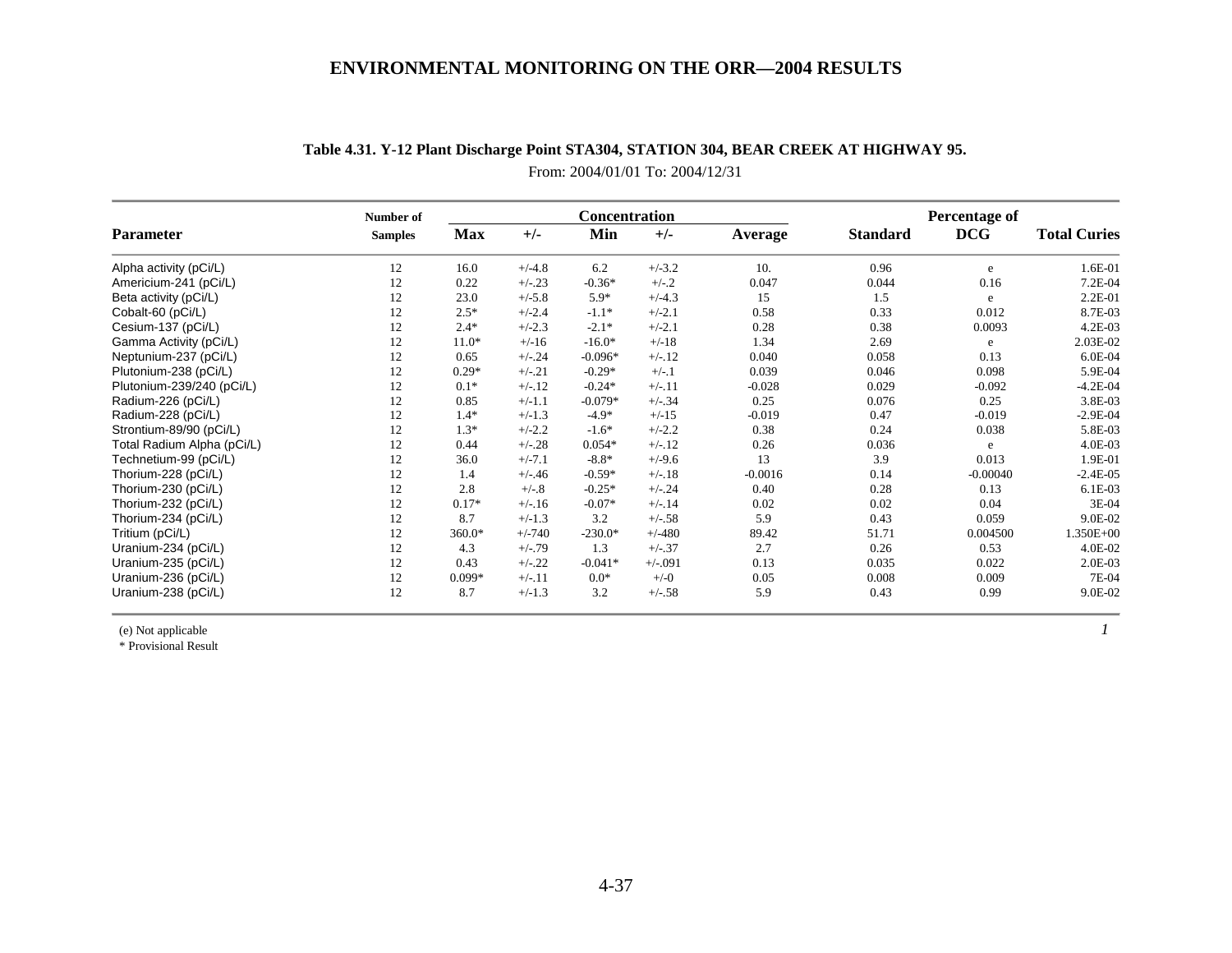|                             | <b>Number</b> |            | Concentration |          | <b>Reference</b> | <b>Number of Values</b>    |  |  |
|-----------------------------|---------------|------------|---------------|----------|------------------|----------------------------|--|--|
| <b>Parameter</b>            | of Samples    | <b>Max</b> | Min           | Avg      | Value(b)         | <b>Exceeding Reference</b> |  |  |
| Flow, mgd                   | 367           | 187.066    | 1.206         | 10.93    | d                | d                          |  |  |
| pH, Std Unit                | 24            | 7.6        | 7.2           | d        | 9/6(e)           | $\Omega$                   |  |  |
| Silver                      | 12            | < 0.02     | < 0.02        | < 0.02   | 0.0041           | $\Omega$                   |  |  |
| Aluminum                    | 12            | 8.96       | < 0.2         | <1       | d                | d                          |  |  |
| Arsenic                     | 12            | < 0.2      | < 0.2         | < 0.2    | 0.0014           | $\Omega$                   |  |  |
| Boron                       | 12            | < 0.1      | < 0.1         | < 0.1    | d                | d                          |  |  |
| <b>Barium</b>               | 12            | 0.0906     | 0.0455        | 0.0639   | d                | d                          |  |  |
| Beryllium                   | 12            | < 0.0005   | < 0.0005      | < 0.0005 | 0.0013           | 0                          |  |  |
| Calcium                     | 12            | 55.5       | 25.4          | 41.8     | d                | d                          |  |  |
| Cadmium                     | 12            | < 0.01     | < 0.01        | < 0.01   | 0.0039           | $\Omega$                   |  |  |
| Chloride                    | 12            | 9.46       | 4.22          | 6.79     | d                | d                          |  |  |
| Cobalt                      | 12            | < 0.02     | < 0.02        | < 0.02   | d                | d                          |  |  |
| Chromium                    | 12            | < 0.02     | < 0.02        | < 0.02   | 0.016            | $\Omega$                   |  |  |
| Copper                      | 12            | < 0.02     | < 0.02        | < 0.02   | 0.0177           | $\Omega$                   |  |  |
| Iron                        | 12            | 6.38       | 0.109         | 0.923    | d                | d                          |  |  |
| Mercury                     | 12            | 0.0003     | < 0.0002      | < 0.0002 | 0.00015          | 0                          |  |  |
| Potassium                   | 12            | 3.12       | < 2.0         | < 2.1    | d                | d                          |  |  |
| Lithium                     | 12            | 0.0181     | < 0.01        | < 0.01   | d                | đ                          |  |  |
| Magnesium                   | 12            | 17.0       | 6.45          | 12.2     | d                |                            |  |  |
| Manganese                   | 12            | 0.413      | 0.02          | 0.1      | d                | d                          |  |  |
| Molybdenum                  | 12            | < 0.05     | < 0.05        | < 0.05   | d                | d                          |  |  |
| Sodium                      | 12            | 5.99       | 2.88          | 4.39     | d                | d                          |  |  |
| Nickel                      | 12            | < 0.05     | < 0.05        | < 0.05   | 1.418            | $\Omega$                   |  |  |
| Nitrite as Nitrogen         | 12            | < 0.15     | 0.0152        | < 0.077  | d                | d                          |  |  |
| Nitrate as Nitrogen         | 12            | 3.49       | 1.11          | 2.14     | d                | d                          |  |  |
| Lead                        | 12            | < 0.1      | < 0.1         | < 0.1    | 0.0817           | $\mathbf{0}$               |  |  |
| Phenols - Total Recoverable | 12            | 0.0058     | < 0.005       | < 0.005  | d                | d                          |  |  |

# **Table 4.32. Y-12 Plant Discharge Point STA304, STATION 304, BEAR CREEK AT HIGHWAY 95.**

From: 2004/01/01 To: 2004/12/31

(a) Units in mg/L unless otherwise indicated.

(b) NPDES permit limits.

(c) Flow during operations and/or discharging.

 $(d)$  Not applicable.

(e) Maximum value/minimum value. *1*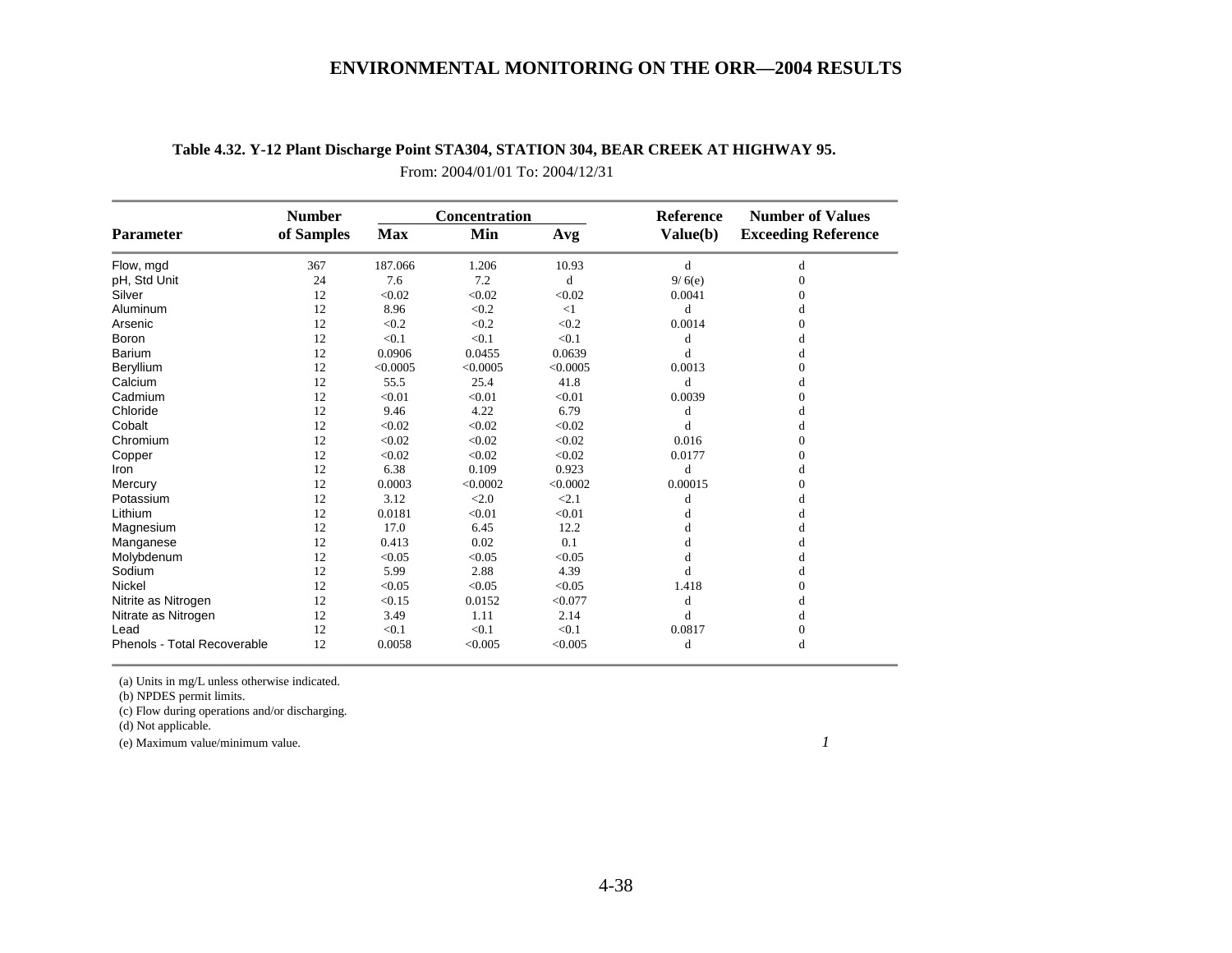|                         | <b>Number</b> |            | Concentration |        | <b>Reference</b> | <b>Number of Values</b><br><b>Exceeding Reference</b> |  |
|-------------------------|---------------|------------|---------------|--------|------------------|-------------------------------------------------------|--|
| <b>Parameter</b>        | of Samples    | <b>Max</b> | Min           | Avg    | Value(b)         |                                                       |  |
| Antimony                | 12            | < 0.2      | < 0.2         | < 0.2  | 4.31             |                                                       |  |
| Selenium                | 12            | < 0.2      | < 0.2         | < 0.2  | 0.02             |                                                       |  |
| Strontium               | 12            | 0.0973     | 0.049         | 0.073  | d                |                                                       |  |
| Sulfate                 | 12            | 12.2       | 7.01          | 9.53   | đ                |                                                       |  |
| <b>Suspended Solids</b> | 12            | 147.0      | < 1.0         | <16.   |                  |                                                       |  |
| Thorium                 | 12            | < 0.2      | < 0.2         | < 0.2  | đ                |                                                       |  |
| Titanium                | 12            | 0.237      | < 0.05        | < 0.07 | d                |                                                       |  |
| Thallium                | 12            | < 0.2      | < 0.2         | < 0.2  | 0.0063           |                                                       |  |
| <b>Uranium</b>          | 12            | 0.028      | 0.011         | 0.020  | d                |                                                       |  |
| Vanadium                | 12            | < 0.02     | < 0.02        | < 0.02 | d                |                                                       |  |
| Zinc                    | 12            | < 0.05     | < 0.05        | < 0.05 | 0.117            |                                                       |  |
| Zirconium               | 12            | < 0.2      | < 0.2         | < 0.2  | d                | đ                                                     |  |

# **Table 4.33. Y-12 Plant Discharge Point STA304, STATION 304, BEAR CREEK AT HIGHWAY 95.** From: 2004/01/01 To: 2004/12/31

(a) Units in mg/L unless otherwise indicated.

(b) NPDES permit limits.

(c) Flow during operations and/or discharging.

(d) Not applicable.

(e) Maximum value/minimum value. *2*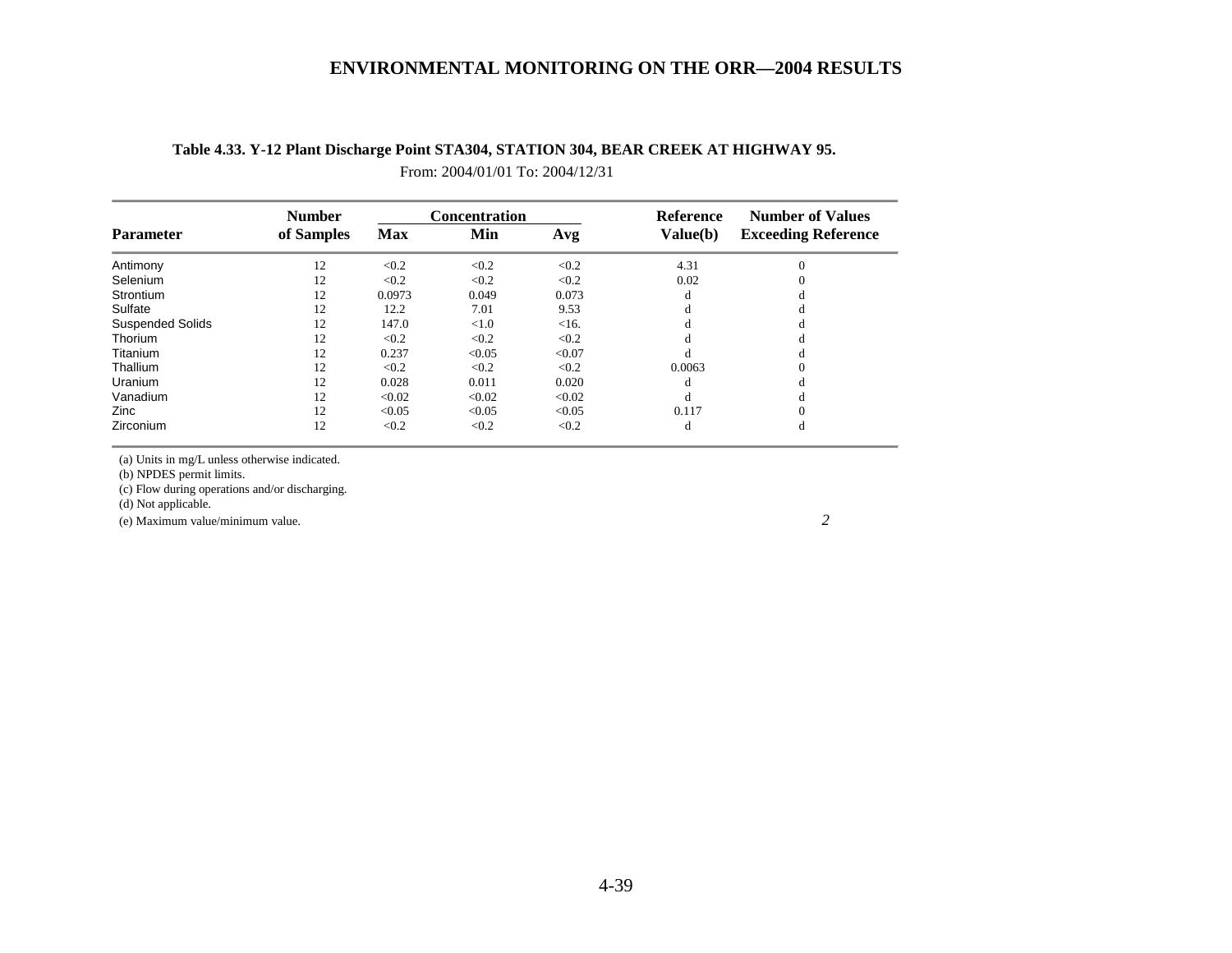| <b>Location</b> (Outfall) | 020 |                      |         |                            |                              |              |                                                           |
|---------------------------|-----|----------------------|---------|----------------------------|------------------------------|--------------|-----------------------------------------------------------|
| <b>Parameter</b>          |     | <b>Taken Date</b>    |         | <b>Result Result Units</b> | <b>Screening Level Units</b> |              | <b>Rationale</b>                                          |
| <b>PCB</b>                |     | 3/30/2004 6:42:00 AM | .0016   | mg/L                       | 0.00044                      | $\mu$ g/L    | TN Water Quality Criteria/Recreation                      |
| Zinc                      |     | 3/30/2004 2:05:00 AM | .473    | mg/L                       | 0.117                        | mg/L         | TN Water Quality Criteria/Fish and<br>Aquatic Life        |
| Zinc                      |     | 3/30/2004 6:42:00 AM | .17     | mg/L                       | 0.117                        | mg/L         | TN Water Quality Criteria/Fish and<br><b>Aquatic Life</b> |
| <b>Location</b> (Outfall) | 033 |                      |         |                            |                              |              |                                                           |
| <b>Parameter</b>          |     | <b>Taken Date</b>    |         | <b>Result Result Units</b> | <b>Screening Level Units</b> |              | <b>Rationale</b>                                          |
| Fecal Coliform Bacteria   |     | 5/2/2004 8:05:00 AM  | 53000.  | col/100ml                  | 1000                         | col/100mL    | TN Water Quality Criteria/Recreation                      |
| Mercury                   |     | 5/2/2004 11:20:00 AM | .000277 | mg/L                       | 0.000051                     | mg/L         | TN Water Quality Criteria/Recreation                      |
| Phosphorus                |     | 5/2/2004 11:20:00 AM | .149    | mg/L                       | 0.1                          | mg/L         | <b>EPA Ambient Water Quality Criteria</b><br>Guideline    |
| Location (Outfall)        | 102 |                      |         |                            |                              |              |                                                           |
| <b>Parameter</b>          |     | <b>Taken Date</b>    |         | <b>Result Result Units</b> | <b>Screening Level</b>       | <b>Units</b> | <b>Rationale</b>                                          |
| Fecal Coliform Bacteria   |     | 5/2/2004 7:45:00 AM  | 2100.   | col/100ml                  | 1000                         | col/100mL    | TN Water Quality Criteria/Recreation                      |
| Zinc                      |     | 5/2/2004 7:45:00 AM  | .124    | mg/L                       | 0.117                        | mg/L         | TN Water Quality Criteria/Fish and<br>Aquatic Life        |
| Zinc                      |     | 5/2/2004 10:10:00 AM | .18     | mg/L                       | 0.117                        | mg/L         | TN Water Quality Criteria/Fish and<br><b>Aquatic Life</b> |

# **Table 4.34. Storm Water Data Above Screening Levels**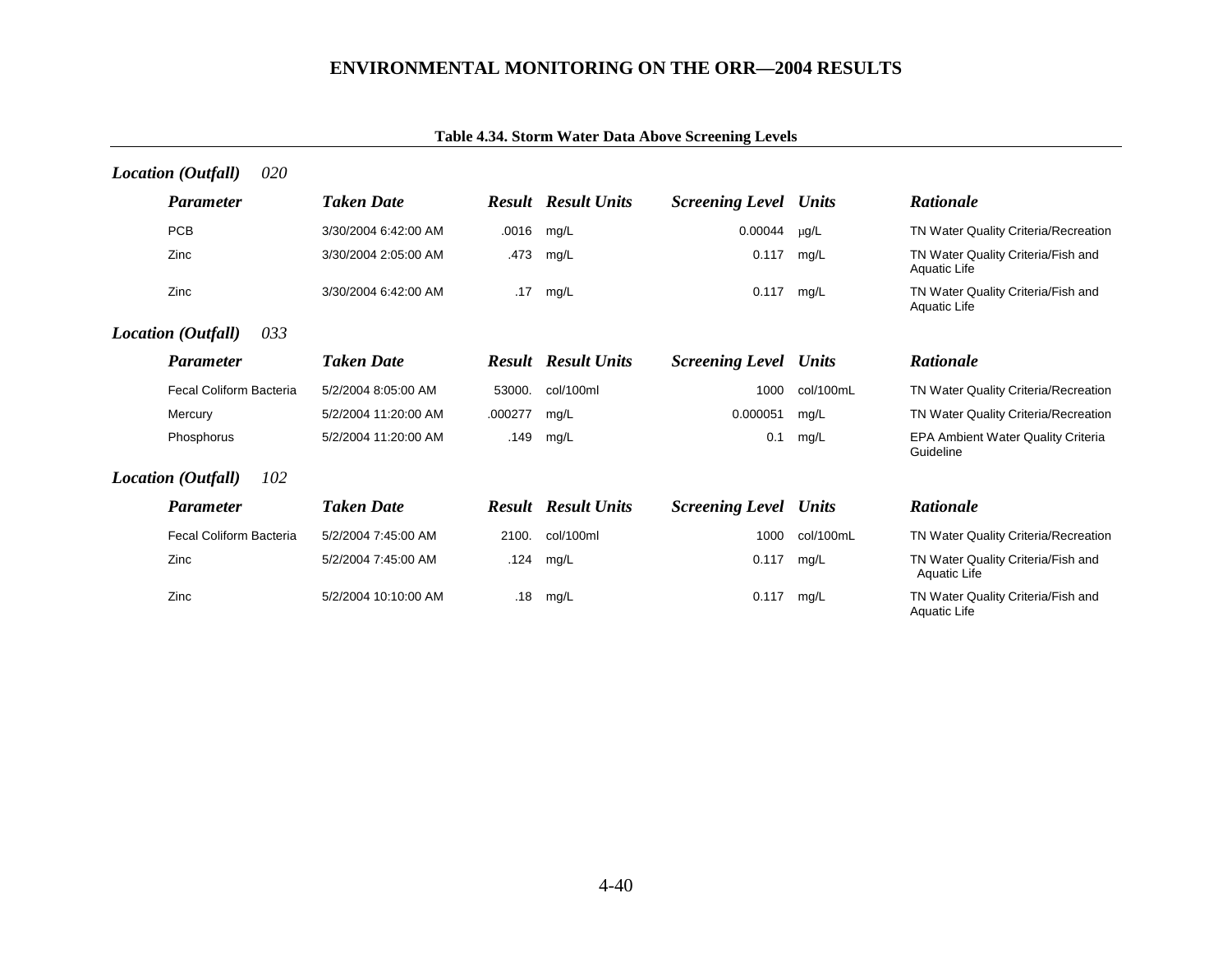|                                  |                      |         | Table 4.34 (continued)     |                              |           |                                                           |
|----------------------------------|----------------------|---------|----------------------------|------------------------------|-----------|-----------------------------------------------------------|
| <b>Location</b> (Outfall)<br>135 |                      |         |                            |                              |           |                                                           |
| <b>Parameter</b>                 | <b>Taken Date</b>    |         | <b>Result Result Units</b> | <b>Screening Level Units</b> |           | Rationale                                                 |
| Copper                           | 9/7/2004 11:30:00 AM | .0417   | mg/L                       | 0.0177                       | mg/L      | TN Water Quality Criteria/Fish and<br><b>Aquatic Life</b> |
| Copper                           | 9/7/2004 2:35:00 PM  | .0267   | mg/L                       | 0.0177                       | mg/L      | TN Water Quality Criteria/Fish and<br><b>Aquatic Life</b> |
| Mercury                          | 9/7/2004 11:30:00 AM | .000223 | mg/L                       | 0.000051                     | mg/L      | TN Water Quality Criteria/Recreation                      |
| Phosphorus                       | 9/7/2004 2:35:00 PM  | .221    | mg/L                       | 0.1                          | mg/L      | EPA Ambient Water Quality Criteria<br>Guideline           |
| Zinc                             | 9/7/2004 2:35:00 PM  | .287    | mg/L                       | 0.117                        | mg/L      | TN Water Quality Criteria/Fish and<br><b>Aquatic Life</b> |
| Zinc                             | 9/7/2004 11:30:00 AM | .495    | mg/L                       | 0.117                        | mg/L      | TN Water Quality Criteria/Fish and<br><b>Aquatic Life</b> |
| Location (Outfall)<br><i>S14</i> |                      |         |                            |                              |           |                                                           |
| <b>Parameter</b>                 | <b>Taken Date</b>    |         | <b>Result Result Units</b> | <b>Screening Level Units</b> |           | <b>Rationale</b>                                          |
| Alpha activity                   | 5/2/2004 10:18:00 AM | 100.    | pCi/L                      | 15                           | pCi/L     | SDWA MCL 40 CFR 141.15                                    |
| Fecal Coliform Bacteria          | 5/2/2004 8:35:00 AM  | 2700.   | col/100ml                  | 1000                         | col/100mL | TN Water Quality Criteria/Recreation                      |
| Iron                             | 5/2/2004 10:18:00 AM | 14.     | mg/L                       | 10                           | mg/L      | TN Rule Chapter 1200-4-5-.03(2)                           |
| Manganese                        | 5/2/2004 8:35:00 AM  | .574    | mg/L                       | 0.5                          | mg/L      | NPDES Permit, Part III-A (Toxic<br>Pollutants)            |
| Manganese                        | 5/2/2004 10:18:00 AM | 1.47    | mg/L                       | 0.5                          | mg/L      | NPDES Permit, Part III-A (Toxic<br>Pollutants)            |
| <b>PCB</b>                       | 5/2/2004 8:35:00 AM  | .0044   | mg/L                       | 0.00044                      | $\mu$ g/L | TN Water Quality Criteria/Recreation                      |
| <b>PCB</b>                       | 3/30/2004 2:35:00 AM | .00012  | mg/L                       | 0.00044                      | $\mu$ g/L | TN Water Quality Criteria/Recreation                      |
| PCB                              | 5/2/2004 10:18:00 AM | .0064   | mg/L                       | 0.00044                      | $\mu$ g/L | TN Water Quality Criteria/Recreation                      |
| Phosphorus                       | 5/2/2004 10:18:00 AM | .225    | mg/L                       | 0.1                          | mg/L      | EPA Ambient Water Quality Criteria<br>Guideline           |
| <b>Total Suspended Solids</b>    | 5/2/2004 10:18:00 AM | 288.    | mg/L                       | 60                           | mg/L      | Effluent Guideline 40 CFR 433                             |
| <b>Total Suspended Solids</b>    | 5/2/2004 8:35:00 AM  | 110.    | mg/L                       | 60                           | mg/L      | Effluent Guideline 40 CFR 43                              |
| Uranium-238                      | 5/2/2004 10:18:00 AM | 69.     | pCi/L                      | 30                           | pCi/L     | 5% Derived Concentration Guideline                        |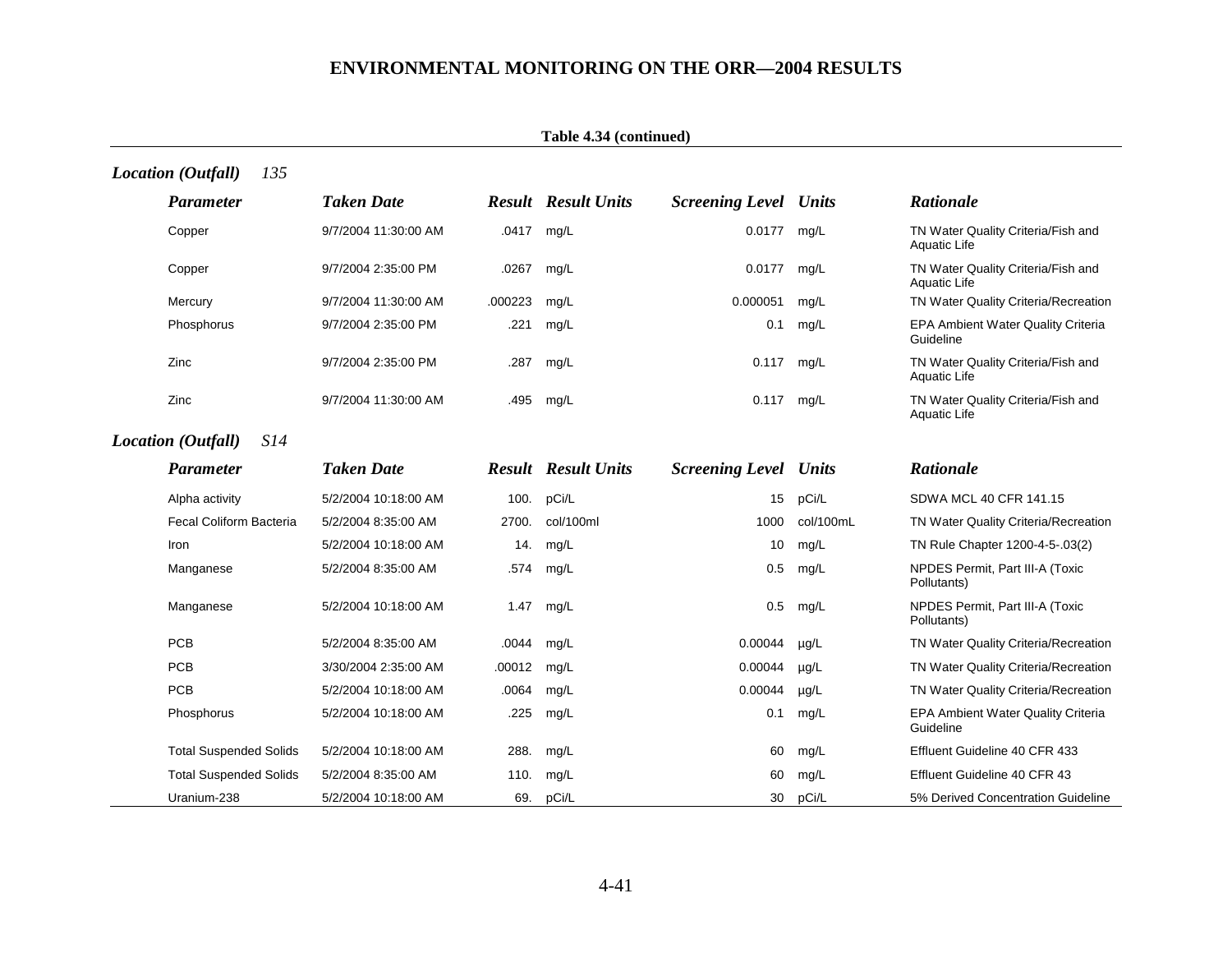|                           |                    |                 |                         |                         | <b>Maximum</b>  | <b>Minimum</b>  | Average         |              |   | $\#$                    |
|---------------------------|--------------------|-----------------|-------------------------|-------------------------|-----------------|-----------------|-----------------|--------------|---|-------------------------|
|                           |                    | <b>Filtered</b> | $\#$                    | #                       | <b>Detected</b> | <b>Detected</b> | <b>Detected</b> | Reference    |   | Mmts.                   |
| Compound                  | <b>Units</b>       | <b>Status</b>   | <b>Samples</b>          | <b>Detected</b>         | Mmt.            | Mmt.            | Mmts.           | <b>Value</b> |   | $>$ Ref                 |
| Chloride                  | (mg/L)             |                 | 2                       | $\overline{c}$          | 5.38            | 4.4             | 4.89            | 250          |   | $\Omega$                |
| Sulfate                   | (mg/L)             |                 | $\overline{c}$          | 2                       | 19.3            | 17.4            | 18.35           | 250          |   | 0                       |
| Antimony, ICAP            | (mg/L)             |                 | $\overline{\mathbf{c}}$ | 2                       | 0.2             | 0.2             | 0.2             | 0.006        |   | $\overline{\mathbf{c}}$ |
| Arsenic, ICAP             | (mg/L)             |                 | $\overline{c}$          | $\overline{c}$          | 0.2             | 0.2             | 0.2             | 0.05         |   | $\overline{c}$          |
| Barium, ICAP              | (mg/L)             |                 | $\overline{c}$          | $\overline{2}$          | 0.0668          | 0.0664          | 0.0666          | 2            |   | $\pmb{0}$               |
| Cadmium, ICAP             | (mg/L)             |                 | $\overline{c}$          | $\overline{2}$          | 0.01            | 0.01            | 0.01            | 0.005        |   | $\overline{2}$          |
| Calcium, ICAP             | (mg/L)             |                 | $\overline{2}$          | $\overline{2}$          | 86.8            | 85.7            | 86.25           | <b>NR</b>    |   | <b>NA</b>               |
| Chromium, ICAP            | (mg/L)             |                 | $\overline{c}$          | 2                       | 0.02            | 0.02            | 0.02            | 0.1          |   | $\mathbf 0$             |
| Iron, ICAP                | (mg/L)             |                 | $\overline{c}$          |                         | 0.112           | 0.112           | 0.112           | 0.3          |   | 0                       |
| Lead, ICAP                | (mg/L)             |                 | $\overline{c}$          | $\overline{c}$          | 0.1             | 0.1             | 0.1             | 0.015        | C | $\overline{2}$          |
| Magnesium, ICAP           | (mg/L)             |                 | $\overline{c}$          | $\overline{c}$          | 4.56            | 3.74            | 4.15            | <b>NR</b>    |   | <b>NA</b>               |
| Manganese, ICAP           | (mg/L)             |                 | $\overline{2}$          | $\overline{c}$          | 0.295           | 0.0293          | 0.16215         | 0.05         |   |                         |
| Nickel, ICAP              | (mg/L)             |                 | $\overline{2}$          | $\overline{c}$          | 0.05            | 0.05            | 0.05            | 0.1          | d | $\Omega$                |
| Niobium, ICAP             | (mg/L)             |                 | $\overline{\mathbf{c}}$ | $\overline{\mathbf{c}}$ | 0.2             | 0.2             | 0.2             | <b>NR</b>    |   | <b>NA</b>               |
| Phosphorus, ICAP          | (mg/L)             |                 | $\overline{c}$          | $\overline{c}$          | 0.5             | 0.5             | 0.5             | <b>NR</b>    |   | <b>NA</b>               |
| Selenium, ICAP            | (mg/L)             |                 | $\overline{c}$          | $\overline{c}$          | 0.2             | 0.2             | 0.2             | 0.05         |   | 2                       |
| Silicon, ICAP             | (mg/L)             |                 | $\overline{2}$          | $\overline{c}$          | 3.93            | 3.78            | 3.855           | <b>NR</b>    |   | <b>NA</b>               |
| Sodium, ICAP              | (mg/L)             |                 | $\overline{2}$          | $\overline{c}$          | 2.35            | 2.02            | 2.185           | <b>NR</b>    |   | <b>NA</b>               |
| Strontium, ICAP           | (mg/L)             |                 | $\overline{c}$          | $\overline{\mathbf{c}}$ | 0.157           | 0.149           | 0.153           | <b>NR</b>    |   | <b>NA</b>               |
| Sulfur, ICAP              | (mg/L)             |                 | $\overline{c}$          | $\overline{c}$          | 6.87            | 5.62            | 6.245           | <b>NR</b>    |   | <b>NA</b>               |
| Thallium, ICAP            | (mg/L)             |                 | $\overline{c}$          | $\overline{c}$          | 0.2             | 0.2             | 0.2             | <b>NR</b>    |   | <b>NA</b>               |
| Titanium, ICAP            | (mg/L)             |                 | $\overline{c}$          | 2                       | 0.05            | 0.05            | 0.05            | <b>NR</b>    |   | <b>NA</b>               |
| Uranium, PMS              | (mg/L)             |                 | $\overline{c}$          |                         | 0.000601        | 0.000601        | 0.000601        | 0.03         |   | $\Omega$                |
| Uranium, ICAP             | (mg/L)             |                 | $\overline{2}$          | $\overline{c}$          | 2               | 2               | 2               | <b>NR</b>    |   | <b>NA</b>               |
| Zirconium, ICAP           | (mg/L)             |                 | $\overline{\mathbf{c}}$ | $\overline{c}$          | 0.2             | 0.2             | 0.2             | <b>NR</b>    |   | <b>NA</b>               |
| <b>Static Water Level</b> | $(t - \text{toc})$ |                 | 4                       | <b>NA</b>               | 7.05            | $-7.05$         | $\Omega$        | <b>NR</b>    |   | <b>NA</b>               |
| Alkalinity as HCO3        | (mg/L)             |                 | $\overline{c}$          | $\overline{c}$          | 224             | 204             | 214             | <b>NR</b>    |   | <b>NA</b>               |
| Conductivity              | (umho/cm)          |                 | $\overline{c}$          | $\overline{c}$          | 498             | 470             | 484             | <b>NR</b>    |   | <b>NA</b>               |
| <b>Dissolved Solids</b>   | (mg/L)             |                 | $\overline{2}$          | $\overline{2}$          | 287             | 259             | 273             | 500          |   | 0                       |
| pH                        | (Hq)               |                 | $\overline{c}$          | $\overline{c}$          | 7.4             | $\overline{7}$  | 7.2             | 6.5/8.5      |   | 0                       |
| Turbidity                 | (NTU)              |                 | $\overline{2}$          | $\overline{2}$          | 0.617           | 0.282           | 0.4495          |              |   | 0                       |

**Table 4.35. REGIME=Bear Creek—AREA NAME=Above Grade Low-Level Storage Facility**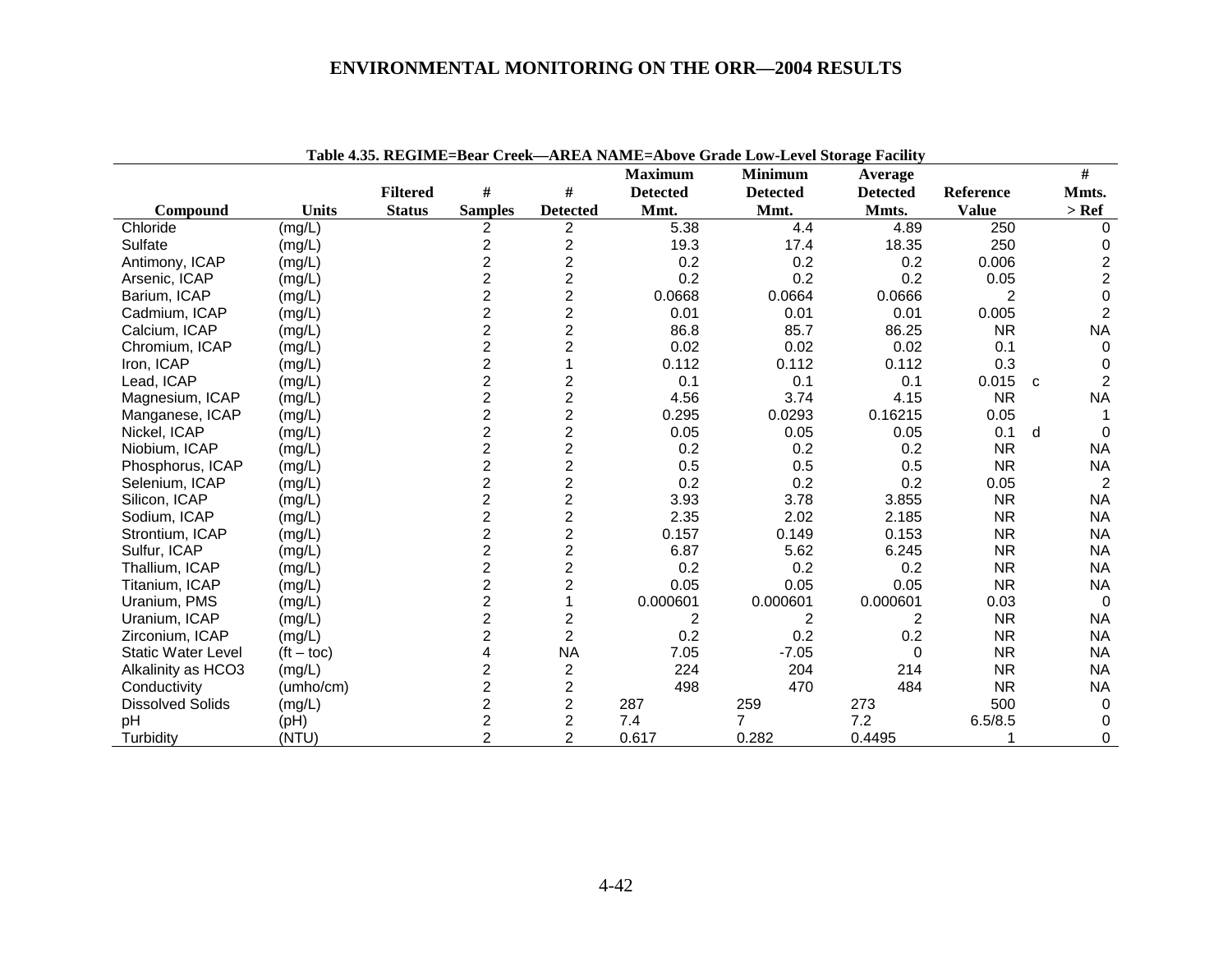|                  |              |                 |                |                 | <b>Maximum</b>  | <b>Minimum</b>  | Average         |                | #            |                |
|------------------|--------------|-----------------|----------------|-----------------|-----------------|-----------------|-----------------|----------------|--------------|----------------|
|                  |              | <b>Filtered</b> | $\#$           | $\#$            | <b>Detected</b> | <b>Detected</b> | <b>Detected</b> | Reference      | Mmts.        |                |
| Compound         | <b>Units</b> | <b>Status</b>   | <b>Samples</b> | <b>Detected</b> | Mmt.            | Mmt.            | Mmts.           | <b>Value</b>   | $>$ Ref      |                |
|                  |              |                 |                |                 |                 |                 |                 |                |              |                |
| Bicarbonate      | (mg/L)       |                 | $\overline{2}$ | $\overline{2}$  | 62.2            | 53.9            | 58.05           | <b>NR</b>      | <b>NA</b>    |                |
| Chloride         | (mg/L)       |                 | 18             | 18              | 301             | 1.02            | 59.95778        | 250            |              | 2              |
| Fluoride         | (mg/L)       |                 | 18             | 11              | 31.6            | 0.112           | 5.172455        | 4              |              | $\sqrt{5}$     |
| Nitrate Nitrogen | (mg/L)       |                 | 16             | 8               | 2980            | 0.129           | 729.5903        | 10             |              | $\overline{2}$ |
| Nitrate/Nitrite  | (mg/L)       |                 | 1              | 1               | 0.96            | 0.96            | 0.96            | <b>NR</b>      | <b>NA</b>    |                |
| Sulfate          | (mg/L)       |                 | 18             | 18              | 24              | 1.51            | 10.035          | 250            |              | $\mathbf 0$    |
| Aluminum, ICAP   | (mg/L)       |                 | 16             | $\overline{7}$  | 85.8            | 0.25            | 22.372          | 0.2            |              | $\overline{7}$ |
| Antimony, ICAP   | (mg/L)       |                 | 16             | 16              | 4               | 0.2             | 0.55            | 0.006          |              | 16             |
| Arsenic, PMS     | (mg/L)       |                 | 16             | $\overline{2}$  | 0.00913         | 0.009           | 0.009065        | 0.05           |              | $\mathbf 0$    |
| Arsenic, ICAP    | (mg/L)       |                 | 16             | 16              | 4               | 0.2             | 0.55            | 0.05           |              | 16             |
| Barium, ICAP     | (mg/L)       |                 | 16             | 16              | 10.8            | 0.0339          | 1.139344        | $\overline{2}$ |              | 2              |
| Beryllium, ICAP  | (mg/L)       |                 | 16             | $\overline{2}$  | 0.0418          | 0.0348          | 0.0383          | 0.004          |              | 2              |
| Boron, ICAP      | (mg/L)       |                 | 16             | 6               | 13.8            | 0.496           | 4.703167        | <b>NR</b>      | <b>NA</b>    |                |
| Cadmium, PMS     | (mg/L)       |                 | 16             | $\overline{2}$  | 0.49            | 0.37            | 0.43            | 0.005          |              | 2              |
| Cadmium, ICAP    | (mg/L)       |                 | 16             | 16              | 0.482           | 0.01            | 0.061438        | 0.005          |              | 16             |
| Calcium, ICAP    | (mg/L)       |                 | 16             | 16              | 2840            | 1.25            | 392.4144        | <b>NR</b>      | <b>NA</b>    |                |
| Chromium, PMS    | (mg/L)       |                 | 16             | 5               | 0.0601          | 0.0102          | 0.02778         | <b>NR</b>      | <b>NA</b>    |                |
| Chromium, ICAP   | (mg/L)       |                 | 16             | 16              | 0.4             | 0.02            | 0.056781        | 0.1            |              | $\overline{2}$ |
| Cobalt, ICAP     | (mg/L)       |                 | 16             | $\overline{c}$  | 0.639           | 0.494           | 0.5665          | <b>NR</b>      | <b>NA</b>    |                |
| Copper, ICAP     | (mg/L)       |                 | 16             | $\mathbf{1}$    | 0.0231          | 0.0231          | 0.0231          | 1.3            |              | $\overline{0}$ |
| Iron, ICAP       | (mg/L)       |                 | 16             | 9               | 3.69            | 0.0547          | 0.601378        | 0.3            |              | 3              |
| Lead, PMS        | (mg/L)       |                 | 16             | 9               | 0.0156          | 0.000591        | 0.003182        | 0.015          | C            | 1              |
| Lead, ICAP       | (mg/L)       |                 | 16             | 16              | $\overline{2}$  | 0.1             | 0.275           | 0.015          | $\mathbf{C}$ | 16             |
| Lithium, ICAP    | (mg/L)       |                 | 16             | 8               | 0.714           | 0.0287          | 0.238525        | <b>NR</b>      | <b>NA</b>    |                |
| Magnesium, ICAP  | (mg/L)       |                 | 16             | 14              | 624             | 0.24            | 93.65636        | <b>NR</b>      | <b>NA</b>    |                |
| Manganese, ICAP  | (mg/L)       |                 | 16             | $\overline{7}$  | 129             | 0.00853         | 33.36319        | 0.05           |              | $\overline{4}$ |
| Mercury, CVAA    | (mg/L)       |                 | 16             | $\overline{2}$  | 0.00226         | 0.00156         | 0.00191         | 0.002          |              | 1              |
| Nickel, PMS      | (mg/L)       |                 | 16             | 5               | 6.36            | 0.00675         | 2.15165         | <b>NR</b>      | <b>NA</b>    |                |
| Nickel, ICAP     | (mg/L)       |                 | 16             | 16              | 5.94            | 0.05            | 0.710875        | 0.1            | d            | 3              |
| Niobium, ICAP    | (mg/L)       |                 | 16             | 16              | 4               | 0.2             | 0.55            | <b>NR</b>      | <b>NA</b>    |                |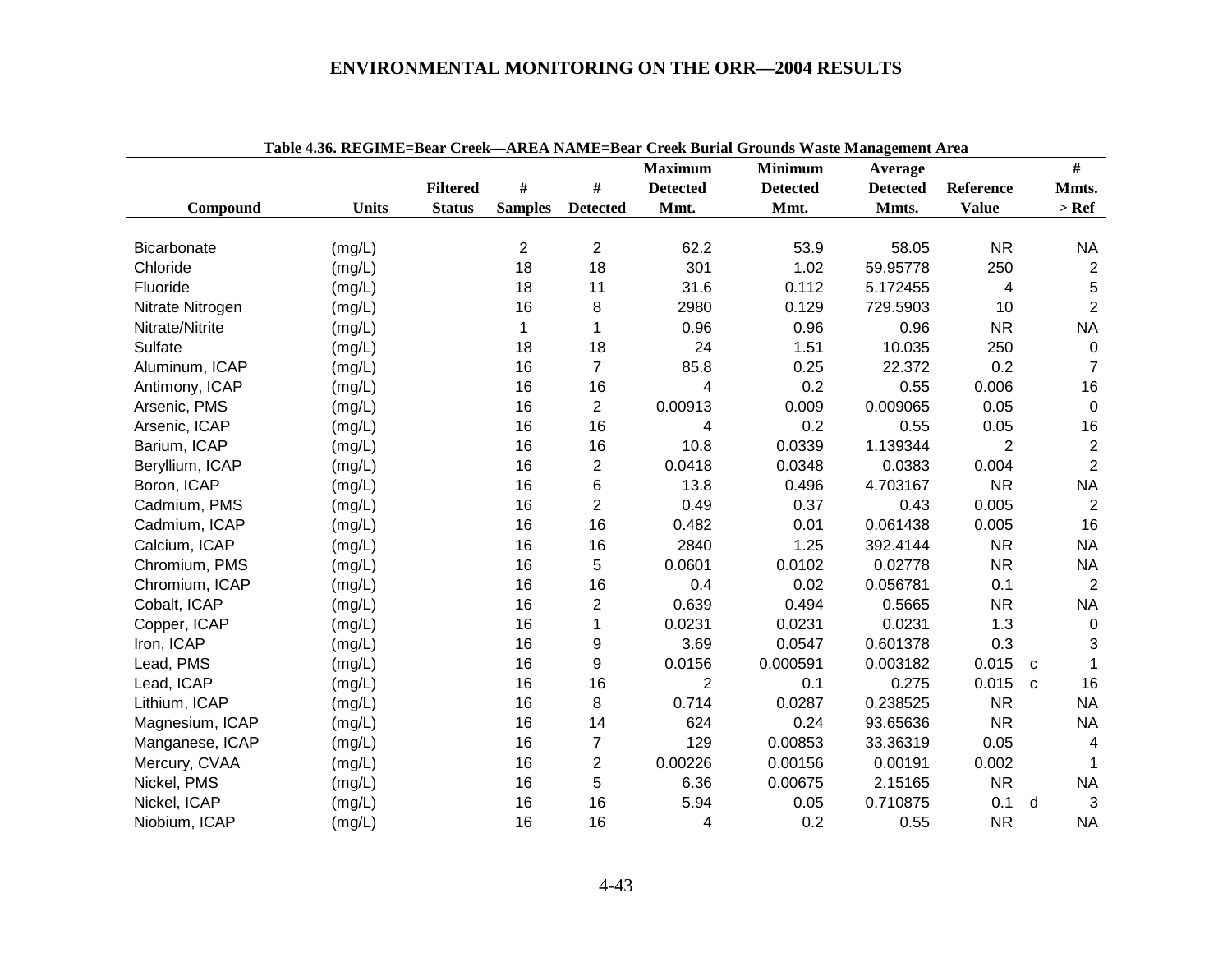|                               |              |                 |                 | Table 4.36 (continued)  |                 |   |                 |                 |              |              |                |
|-------------------------------|--------------|-----------------|-----------------|-------------------------|-----------------|---|-----------------|-----------------|--------------|--------------|----------------|
|                               |              |                 |                 |                         | <b>Maximum</b>  |   | <b>Minimum</b>  | Average         |              |              | $\#$           |
|                               |              | <b>Filtered</b> | $\#$            | $\#$                    | <b>Detected</b> |   | <b>Detected</b> | <b>Detected</b> | Reference    |              | Mmts.          |
| Compound                      | <b>Units</b> | <b>Status</b>   | <b>Samples</b>  | <b>Detected</b>         | Mmt.            |   | Mmt.            | Mmts.           | <b>Value</b> |              | $>$ Ref $\,$   |
| Phosphorus, ICAP              | (mg/L)       |                 | 16              | 16                      | 10              |   | 0.5             | 1.375           | <b>NR</b>    |              | <b>NA</b>      |
| Potassium, ICAP               | (mg/L)       |                 | 16              | 4                       | 34.1            |   | 2.02            | 10.1825         | <b>NR</b>    |              | <b>NA</b>      |
| Selenium, PMS                 | (mg/L)       |                 | 16              | 1                       | 0.0434          |   | 0.0434          | 0.0434          | 0.05         |              | $\mathbf 0$    |
| Selenium, ICAP                | (mg/L)       |                 | 16              | 16                      | 4               |   | 0.2             | 0.55            | 0.05         |              | 16             |
| Silicon, ICAP                 | (mg/L)       |                 | 16              | 15                      | 12.3            |   | 2.28            | 7.358667        | <b>NR</b>    |              | <b>NA</b>      |
| Sodium, ICAP                  | (mg/L)       |                 | 16              | 16                      | 526             |   | 2.1             | 151.8131        | <b>NR</b>    |              | <b>NA</b>      |
| Strontium, ICAP               | (mg/L)       |                 | 16              | 16                      | 11.1            |   | 0.0177          | 1.458306        | <b>NR</b>    |              | <b>NA</b>      |
| Sulfur, ICAP                  | (mg/L)       |                 | 16              | 16                      | 10              |   | 0.5             | 4.07075         | <b>NR</b>    |              | <b>NA</b>      |
| Thallium, PMS                 | (mg/L)       |                 | 16              | $\overline{2}$          | 0.000599        |   | 0.000542        | 0.000571        | 0.002        |              | $\mathbf 0$    |
| Thallium, ICAP                | (mg/L)       |                 | 16              | 16                      | 4               |   | 0.2             | 0.55            | <b>NR</b>    |              | <b>NA</b>      |
| Titanium, ICAP                | (mg/L)       |                 | 16              | 16                      | 1               |   | 0.05            | 0.1375          | <b>NR</b>    |              | <b>NA</b>      |
| Uranium, PMS                  | (mg/L)       |                 | 16              | 4                       | 0.595           |   | 0.0262          | 0.314725        | 0.03         |              | 3              |
| Uranium, ICAP                 | (mg/L)       |                 | 16              | 16                      | 40              |   | $\overline{2}$  | 5.5             | <b>NR</b>    |              | <b>NA</b>      |
| m,p-Xylene, X-10 lab          | $(\mu g/L)$  |                 | $\overline{2}$  | $\overline{2}$          | 10              |   | 10              | 10              | <b>NR</b>    |              | <b>NA</b>      |
| Zirconium, ICAP               | (mg/L)       |                 | 16              | 16                      | 4               |   | 0.2             | 0.55            | <b>NR</b>    |              | <b>NA</b>      |
| <b>Static Water Level</b>     | $(t - toc)$  |                 | 42              | <b>NA</b>               | 28.91           |   | $-28.91$        | 2.817381        | <b>NR</b>    |              | <b>NA</b>      |
| Alkalinity as CO3             | (mg/L)       |                 | 16              | 4                       | 758             |   | 88.8            | 417             | <b>NR</b>    |              | <b>NA</b>      |
| Alkalinity as HCO3            | (mg/L)       |                 | 16              | 15                      | 481             |   | $\overline{2}$  | 159.0133        | <b>NR</b>    |              | <b>NA</b>      |
| Conductivity                  | (umho/cm)    |                 | 16              | 16                      | 19700           |   | 36              | 2998.938        | <b>NR</b>    |              | <b>NA</b>      |
| <b>Dissolved Solids</b>       | (mg/L)       |                 | 25              | 25                      | 19100           |   | 32              | 1767.96         | 500          |              | 8              |
| pH                            | (Hq)         |                 | 16              | 16                      | 11.23           |   | 4.63            | 6.979375        | 6.5/8.5      |              | 13             |
| <b>Total Suspended Solids</b> | (mg/L)       |                 | 25              | 12                      | 177             | R | $\mathbf 1$     | 22.1            | <b>NR</b>    |              | <b>NA</b>      |
| Turbidity                     | (NTU)        |                 | 16              | 16                      | 19.4            |   | 0.191           | 3.080938        | 1            |              | $\overline{7}$ |
| Uranium-233/234               | (pCi/L)      |                 | $\overline{2}$  | $\overline{\mathbf{c}}$ | 0.83            |   | 0.49            | 0.66            | <b>NR</b>    |              | <b>NA</b>      |
| Uranium-234                   | (pCi/L)      |                 | 4               | 4                       | 87              |   | 4.9             | 44.825          | 20           |              | $\overline{2}$ |
| Uranium-235                   | (pCi/L)      |                 | $6\phantom{1}6$ | 4                       | 4.8             |   | 0.31            | 2.54            | 24           |              | $\mathbf 0$    |
| Uranium-236                   | (pCi/L)      |                 | $6\phantom{1}6$ | 1                       | 2.6             |   | 2.6             | 2.6             | <b>NR</b>    |              | <b>NA</b>      |
| Uranium-238                   | (pCi/L)      |                 | $6\phantom{1}6$ | 5                       | 210             |   | 0.41            | 84.882          | 24           |              | $\sqrt{2}$     |
| Technetium-99                 | (pCi/L)      |                 | $6\phantom{1}6$ | 4                       | 33000           |   | 19              | 14759.5         | 4000         |              | $\sqrt{2}$     |
| Gross Alpha                   | (pCi/L)      |                 | 18              | 4                       | 430             |   | 0.93            | 115.9825        | 15           | e            | 3              |
| Gross Beta                    | (pCi/L)      |                 | 18              | $\overline{7}$          | 24000           |   | 5.42            | 4838.617        | 50           | $\mathsf{a}$ | $\overline{c}$ |
| Radium - Total Alpha          | (pCi/L)      |                 | $\mathbf{1}$    | 1                       | 0.56            |   | 0.56            | 0.56            | 5            | $\mathbf{f}$ | 0              |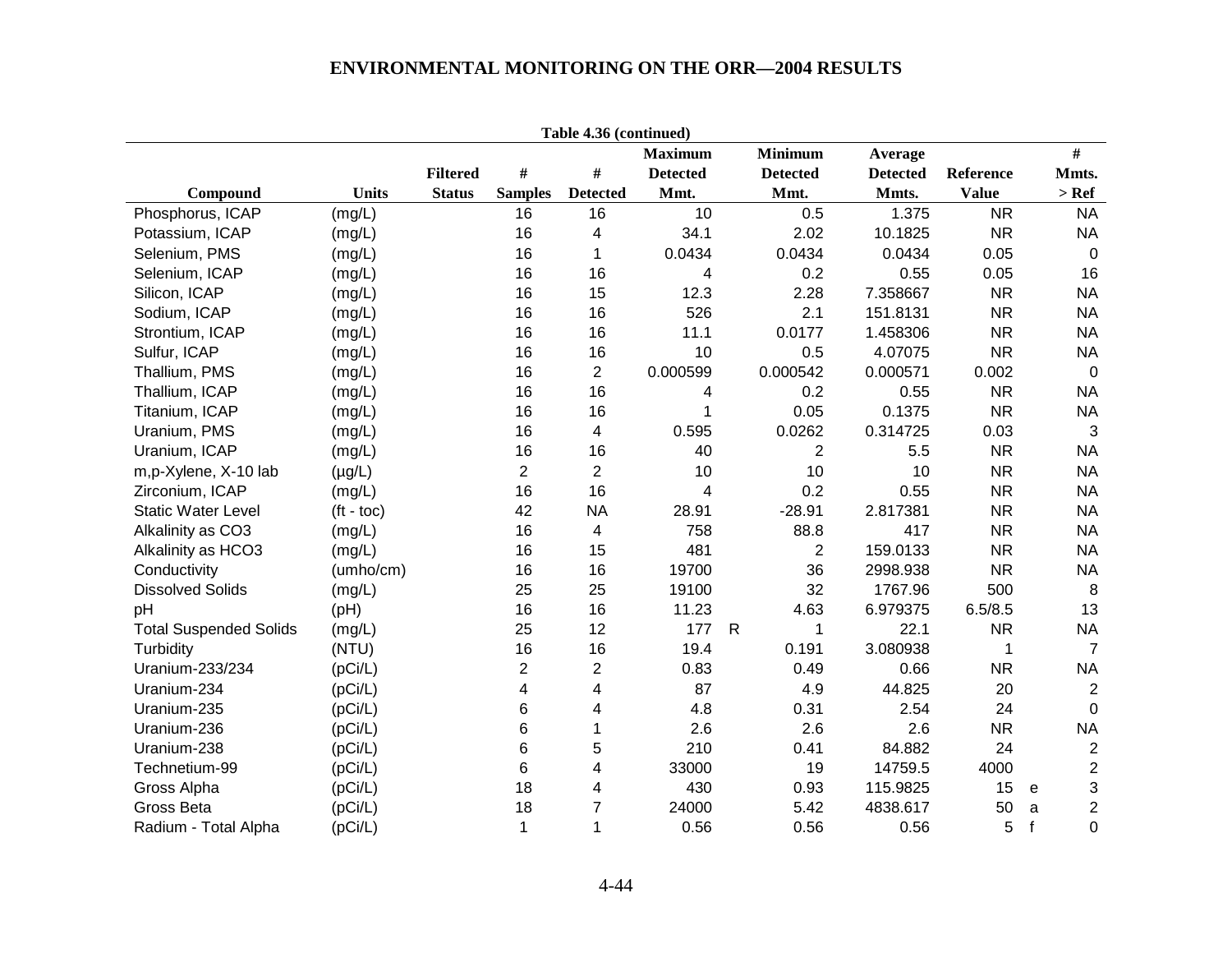|                            |              |                 |                | Table 4.36 (continued) |                 |   |                 |   |                 |              |   |           |
|----------------------------|--------------|-----------------|----------------|------------------------|-----------------|---|-----------------|---|-----------------|--------------|---|-----------|
|                            |              |                 |                |                        | <b>Maximum</b>  |   | <b>Minimum</b>  |   | Average         |              |   | $\#$      |
|                            |              | <b>Filtered</b> | #              | #                      | <b>Detected</b> |   | <b>Detected</b> |   | <b>Detected</b> | Reference    |   | Mmts.     |
| Compound                   | <b>Units</b> | <b>Status</b>   | <b>Samples</b> | <b>Detected</b>        | Mmt.            |   | Mmt.            |   | Mmts.           | <b>Value</b> |   | $>$ Ref   |
| 1,1,1-Trichloroethane      | $(\mu g/L)$  |                 | 26             | 4                      | 240             |   | 22              |   | 101.75          | 200          |   |           |
| 1,1-Dichloroethane         | $(\mu g/L)$  |                 | 26             | 10                     | 2000            |   | 2               | J | 469.7           | <b>NR</b>    |   | <b>NA</b> |
| 1,1-Dichloroethene         | $(\mu g/L)$  |                 | 26             | 10                     | 110             |   |                 |   | 39.1            |              |   | 6         |
| 1,2-Dichloroethane         | $(\mu g/L)$  |                 | 26             | 2                      | 6               |   | 5               |   | 5.5             | 5            |   |           |
| 1,2-Dichloroethene (Total) | $(\mu g/L)$  |                 | 16             | 8                      | 560             |   | 20              |   | 158.5           | <b>NR</b>    | b | <b>NA</b> |
| 1,2-Dimethylbenzene        | $(\mu g/L)$  |                 | 2              | 2                      | 3               |   | 3               |   | 3               | <b>NR</b>    |   | <b>NA</b> |
| Acetone                    | $(\mu g/L)$  |                 | 26             |                        | 4               | J | 4               | J | 4               | <b>NR</b>    |   | <b>NA</b> |
| <b>Benzene</b>             | (µg/L)       |                 | 26             | 5                      | 1100            |   |                 |   | 407.4           | 5            |   | 4         |
| Carbon tetrachloride       | $(\mu g/L)$  |                 | 26             |                        | 3               | J | 3               |   | 3               | 5            |   |           |
| Chloroethane               | $(\mu g/L)$  |                 | 26             |                        | 32              |   |                 |   | 17.14286        | <b>NR</b>    |   | <b>NA</b> |
| Chloroform                 | $(\mu g/L)$  |                 | 26             | 4                      | 39              |   | 8               |   | 21.5            | 100          | g | $\Omega$  |
| cis-1,2-Dichloroethene     | $(\mu g/L)$  |                 | 26             | 10                     | 4900            |   | 17              |   | 1005.2          | 70           |   | 4         |
| Dichlorodifluoromethane    | $(\mu g/L)$  |                 | 16             | 2                      | 10              |   | $\overline{c}$  | J | 6               | <b>NR</b>    |   | <b>NA</b> |
| Ethylbenzene               | $(\mu g/L)$  |                 | 26             | 2                      | 4               |   | 3               | J | 3.5             | 700          |   | 0         |
| Methylene chloride         | $(\mu g/L)$  |                 | 26             | $\overline{2}$         | 21              |   | 14              |   | 17.5            | 5            |   |           |
| Tetrachloroethene          | (µg/L)       |                 | 26             | 12                     | 2100            |   | 2               | J | 552             | 5            |   | 10        |
| Toluene                    | $(\mu g/L)$  |                 | 26             | 2                      | 18              |   | 12              |   | 15              | 1000         |   | $\Omega$  |
| trans-1,2-Dichloroethene   | $(\mu g/L)$  |                 | 26             | 6                      | 34              |   | 3               | J | 13              | 100          |   | 0         |
| Trichloroethene            | $(\mu g/L)$  |                 | 26             | 9                      | 1700            |   |                 | J | 410.3333        | 5            |   | 6         |
| Vinyl chloride             | (µg/L)       |                 | 26             | 8                      | 610             |   | 2               |   | 174             | 2            |   |           |
| Xylenes                    | (µg/L)       |                 | 26             | 4                      | 13              |   | 4               |   | 9.25            | 10000        |   | 0         |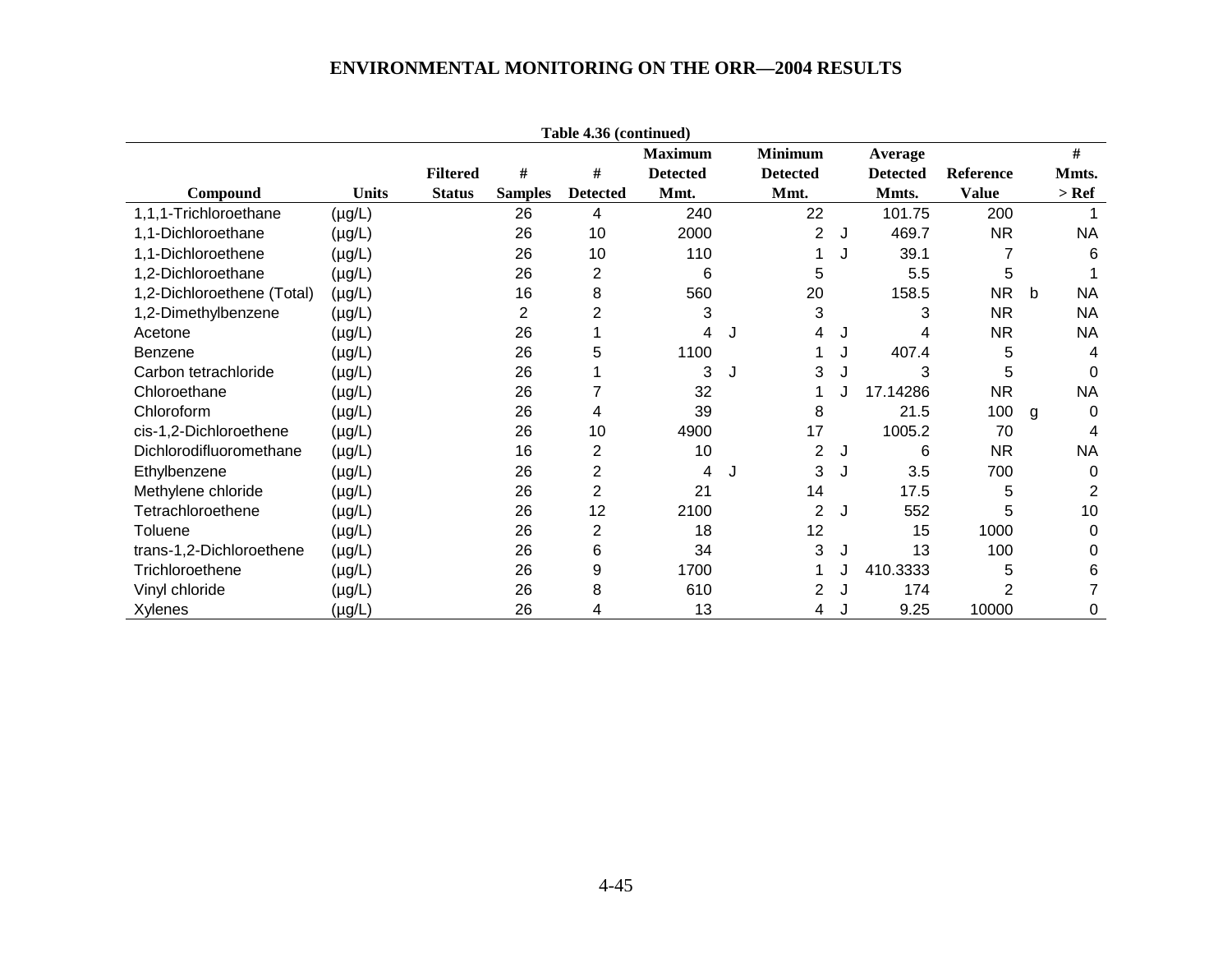| Table 4.57. REGIME=Dear Creek—AREA NAME=Environmental Management waste Management Facinty (EMWMF) |              |                 |                |                 | <b>Maximum</b>  |   | <b>Minimum</b>  |   | Average         |                |             | #           |
|---------------------------------------------------------------------------------------------------|--------------|-----------------|----------------|-----------------|-----------------|---|-----------------|---|-----------------|----------------|-------------|-------------|
|                                                                                                   |              | <b>Filtered</b> | $\#$           | $\#$            | <b>Detected</b> |   | <b>Detected</b> |   | <b>Detected</b> | Reference      |             | Mmts.       |
| Compound                                                                                          | <b>Units</b> | <b>Status</b>   | <b>Samples</b> | <b>Detected</b> | Mmt.            |   | Mmt.            |   | Mmts.           | <b>Value</b>   |             | $>$ Ref     |
| Ammonia as Nitrogen                                                                               | (mg/L)       |                 | 8              | 1               | 1               |   | 1               |   | 1               | <b>NR</b>      |             | <b>NA</b>   |
| <b>Static Water Level</b>                                                                         | $(t - toc)$  |                 | 50             | <b>NA</b>       | 32.77           |   | 4.15            |   | 10.1382         | <b>NR</b>      |             | <b>NA</b>   |
| <b>Biochemical Oxygen Demand</b>                                                                  | (mg/L)       |                 | 8              |                 | 4               |   | 1               |   | 2.285714        | <b>NR</b>      |             | <b>NA</b>   |
| Oil and Grease                                                                                    | (mg/L)       |                 | 4              |                 | 1.8             |   | 1.8             |   | 1.8             | <b>NR</b>      |             | <b>NA</b>   |
| pH                                                                                                | (Hq)         |                 | 8              | 8               | 7.8             |   | 6.7             |   | 7.4             | 6.5/8.5        |             | $\mathbf 0$ |
| <b>Total Suspended Solids</b>                                                                     | (mg/L)       |                 | 8              | 8               | 218             |   | 7.6             |   | 61.575          | <b>NR</b>      |             | <b>NA</b>   |
| Iodine-129                                                                                        | (pCi/L)      |                 | 65             | 20              | 22.31           |   | 0.63            |   | 4.098           | <b>NR</b>      |             | <b>NA</b>   |
| Radium-226                                                                                        | (pCi/L)      |                 | 65             | 30              | 0.53            |   | $0.05$ J        | J | 0.172667        | 5              | $\mathbf f$ | $\Omega$    |
| Radium-228                                                                                        | (pCi/L)      |                 | 65             | 46              | 2.94            |   | 0.3             |   | 0.885652        | 5              |             | 0           |
| Thorium-228                                                                                       | (pCi/L)      |                 | 65             | 11              | 0.69            |   | 0.11            |   | 0.269091        | 16             |             | 0           |
| Thorium-230                                                                                       | (pCi/L)      |                 | 65             | 64              | 1.95            |   | 0.16            |   | 0.61625         | 12             |             | 0           |
| Thorium-232                                                                                       | (pCi/L)      |                 | 65             | 49              | 1.1             | Q | 0.08            |   | 0.305306        | $\overline{2}$ |             | $\Omega$    |
| Uranium-233/234                                                                                   | (pCi/L)      |                 | 65             | 65              | 1.78            |   | 0.14            |   | 0.656308        | <b>NR</b>      |             | <b>NA</b>   |
| Uranium-235/236                                                                                   | (pCi/L)      |                 | 65             | 52              | 1.19            |   | 0.06            |   | 0.367115        | <b>NR</b>      |             | <b>NA</b>   |
| Neptunium-237                                                                                     | (pCi/L)      |                 | 65             | 5               | 0.23            |   | 0.09            |   | 0.166           | 1.2            |             | 0           |
| Uranium-238                                                                                       | (pCi/L)      |                 | 65             | 59              | 2.46            | Q | 0.06            |   | 0.424915        | 24             |             | 0           |
| Americium-241                                                                                     | (pCi/L)      |                 | 65             | 7               | 0.2             |   | 0.07            |   | 0.121429        | 1.2            |             | $\Omega$    |
| Technetium-99                                                                                     | (pCi/L)      |                 | 65             |                 | 5.55            |   | 5.55            |   | 5.55            | 4000           |             | 0           |
| Gross Alpha                                                                                       | (pCi/L)      |                 | 8              | 6               | 14.67           |   | 1.7             |   | 4.703333        | 15             | e           | $\Omega$    |
| Gross Beta                                                                                        | (pCi/L)      |                 | 8              | 6               | 28.22           |   | 2.91            |   | 9.651667        | 50             | a           | $\Omega$    |
| Tritium                                                                                           | (pCi/L)      |                 | 65             | 8               | 1997.34         |   | 355.02          |   | 791.2025        | 20000          |             | $\Omega$    |
| Acetone                                                                                           | $(\mu g/L)$  |                 | 64             |                 | 2               | J | 2               | J | 2               | <b>NR</b>      |             | <b>NA</b>   |
| Chloroform                                                                                        | $(\mu g/L)$  |                 | 64             |                 | 0.1             | J | 0.1             | J | 0.1             | 100            | g           | $\Omega$    |
| Di-n butyl phthalate                                                                              | $(\mu g/L)$  |                 | 64             | 8               |                 |   | 0.5             | J | 0.7125          | <b>NR</b>      |             | <b>NA</b>   |
| Tetrachloroethene                                                                                 | $(\mu g/L)$  |                 | 64             |                 | 0.1             | J | 0.1             | J | 0.1             | 5              |             | $\Omega$    |
| Toluene                                                                                           | $(\mu g/L)$  |                 | 64             | 5               | 0.3             |   | 0.1             |   | 0.18            | 1000           |             | 0           |
| Trichloroethene                                                                                   | (µg/L)       |                 | 64             | 4               | 0.4             | J | 0.1             | J | 0.225           | 5              |             | $\Omega$    |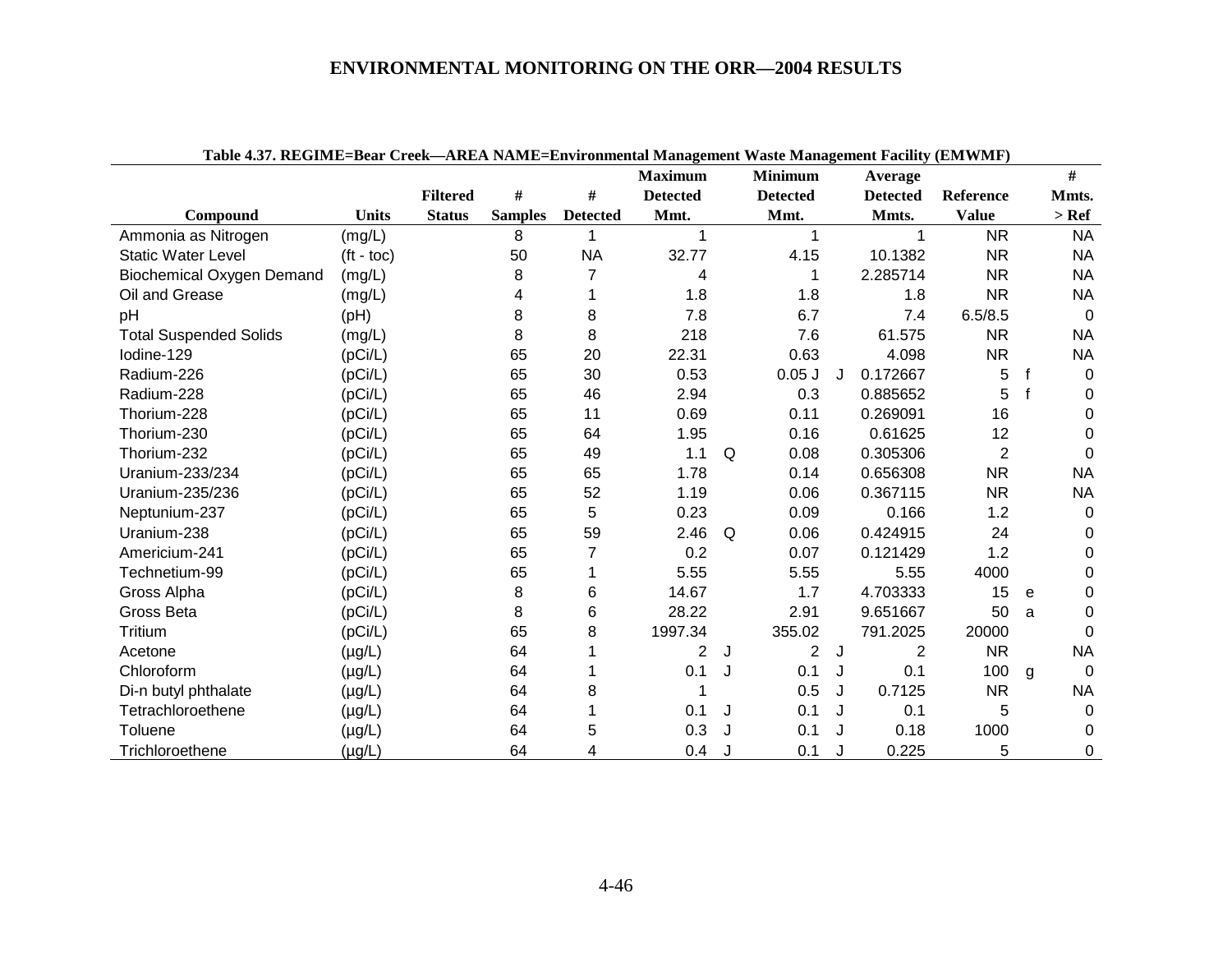|                           |              | radic 4.00. Ke Ghule–Dcar Creek—AKeA RAME–exit I athway molitioning Eocation A |                |                 | <b>Maximum</b>  |   | <b>Minimum</b>  |   | Average         |                |   | #         |
|---------------------------|--------------|--------------------------------------------------------------------------------|----------------|-----------------|-----------------|---|-----------------|---|-----------------|----------------|---|-----------|
|                           |              | <b>Filtered</b>                                                                | $\#$           | $\#$            | <b>Detected</b> |   | <b>Detected</b> |   | <b>Detected</b> | Reference      |   | Mmts.     |
| Compound                  | <b>Units</b> | <b>Status</b>                                                                  | <b>Samples</b> | <b>Detected</b> | Mmt.            |   | Mmt.            |   | Mmts.           | <b>Value</b>   |   | $>$ Ref   |
| Bicarbonate               | (mg/L)       |                                                                                | 4              | 4               | 223             |   | 173             |   | 197             | <b>NR</b>      |   | <b>NA</b> |
| Chloride                  | (mg/L)       |                                                                                | 4              | 4               | 10              |   | 2.7             |   | 5.525           | 250            |   | $\Omega$  |
| Fluoride                  | (mg/L)       |                                                                                | 4              | 2               | 0.15            |   | 0.11            |   | 0.13            | 4              |   | $\Omega$  |
| Nitrate/Nitrite           | (mg/L)       |                                                                                |                | 4               | 1.7             |   | 0.8             |   | 1.2675          | <b>NR</b>      |   | <b>NA</b> |
| Sulfate                   | (mg/L)       |                                                                                |                | 4               | 19.3            |   | 5.1             |   | 12.375          | 250            |   | 0         |
| Aluminum, ICAP            | (mg/L)       |                                                                                |                |                 | 1.26            |   | 1.26            |   | 1.26            | 0.2            |   |           |
| Antimony, ICAP            | (mg/L)       |                                                                                |                |                 | 0.2             |   | 0.2             |   | 0.2             | 0.006          |   |           |
| Arsenic, ICAP             | (mg/L)       |                                                                                |                |                 | 0.2             |   | 0.2             |   | 0.2             | 0.05           |   |           |
| Barium, ICAP              | (mg/L)       |                                                                                |                |                 | 0.0932          |   | 0.0932          |   | 0.0932          | $\overline{2}$ |   | 0         |
| Cadmium, PMS              | (mg/L)       |                                                                                |                |                 | 0.0152          | Q | 0.0152          | Q | 0.0152          | 0.005          |   |           |
| Cadmium, ICAP             | (mg/L)       |                                                                                |                |                 | 0.0157          |   | 0.0157          |   | 0.0157          | 0.005          |   |           |
| Calcium, ICAP             | (mg/L)       |                                                                                |                |                 | 91.7            |   | 91.7            |   | 91.7            | <b>NR</b>      |   | <b>NA</b> |
| Chromium, PMS             | (mg/L)       |                                                                                |                |                 | 0.714           |   | 0.714           |   | 0.714           | <b>NR</b>      |   | <b>NA</b> |
| Chromium, ICAP            | (mg/L)       |                                                                                |                |                 | 0.788           |   | 0.788           |   | 0.788           | 0.1            |   |           |
| Copper, ICAP              | (mg/L)       |                                                                                |                |                 | 0.0269          |   | 0.0269          |   | 0.0269          | 1.3            |   | 0         |
| Iron, ICAP                | (mg/L)       |                                                                                |                |                 | 5.03            |   | 5.03            |   | 5.03            | 0.3            |   |           |
| Iron Related Bacteria     | (cfu/ml)     |                                                                                |                |                 | 100             | J | 100             | J | 100             | <b>NR</b>      |   | <b>NA</b> |
| Lead, PMS                 | (mg/L)       |                                                                                |                |                 | 0.0157          |   | 0.0157          |   | 0.0157          | 0.015          | C |           |
| Lead, ICAP                | (mg/L)       |                                                                                |                |                 | 0.1             |   | 0.1             |   | 0.1             | 0.015          | C |           |
| Magnesium, ICAP           | (mg/L)       |                                                                                |                |                 | 19.5            |   | 19.5            |   | 19.5            | <b>NR</b>      |   | <b>NA</b> |
| Manganese, ICAP           | (mg/L)       |                                                                                |                |                 | 0.523           |   | 0.523           |   | 0.523           | 0.05           |   | 1         |
| Nickel, PMS               | (mg/L)       |                                                                                |                |                 | 0.361           |   | 0.361           |   | 0.361           | <b>NR</b>      |   | <b>NA</b> |
| Nickel, ICAP              | (mg/L)       |                                                                                |                |                 | 0.381           |   | 0.381           |   | 0.381           | 0.1            | d | -1        |
| Niobium, ICAP             | (mg/L)       |                                                                                |                |                 | 0.2             |   | 0.2             |   | 0.2             | <b>NR</b>      |   | <b>NA</b> |
| Phosphorus, ICAP          | (mg/L)       |                                                                                |                |                 | 0.5             |   | 0.5             |   | 0.5             | <b>NR</b>      |   | <b>NA</b> |
| Selenium, ICAP            | (mg/L)       |                                                                                |                |                 | 0.2             |   | 0.2             |   | 0.2             | 0.05           |   |           |
| Silicon, ICAP             | (mg/L)       |                                                                                |                |                 | 5.46            |   | 5.46            |   | 5.46            | <b>NR</b>      |   | <b>NA</b> |
| Slime Forming Bacteria    | (cfu/ml)     |                                                                                |                |                 | 50000           |   | 50000           |   | 50000           | <b>NR</b>      |   | <b>NA</b> |
| Sodium, ICAP              | (mg/L)       |                                                                                |                |                 | 43.9            |   | 43.9            |   | 43.9            | <b>NR</b>      |   | <b>NA</b> |
| Strontium, ICAP           | (mg/L)       |                                                                                |                |                 | 0.15            |   | 0.15            |   | 0.15            | <b>NR</b>      |   | <b>NA</b> |
| Sulfate Reducing Bacteria | (cfu/ml)     |                                                                                |                |                 | 1000            | J | 1000            | J | 1000            | <b>NR</b>      |   | <b>NA</b> |

**Table 4.38. REGIME=Bear Creek—AREA NAME=Exit Pathway Monitoring Location A**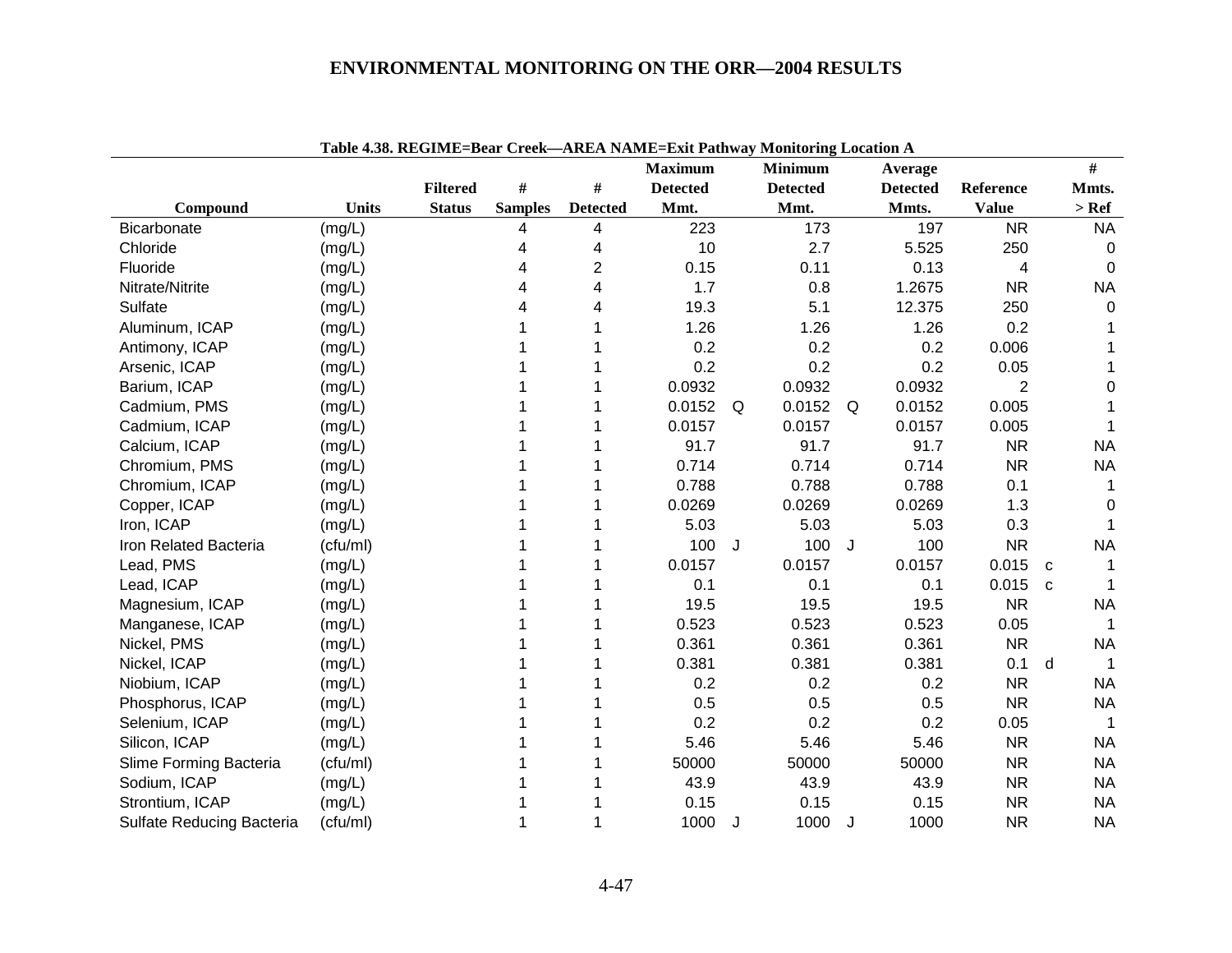|                               |              |                    |                |                 | Table 4.38 (continued) |                 |                 |                  |           |
|-------------------------------|--------------|--------------------|----------------|-----------------|------------------------|-----------------|-----------------|------------------|-----------|
|                               |              |                    |                |                 | <b>Maximum</b>         | <b>Minimum</b>  | <b>Average</b>  |                  | #         |
|                               |              | <b>Filtered</b>    | #              | #               | <b>Detected</b>        | <b>Detected</b> | <b>Detected</b> | <b>Reference</b> | Mmts.     |
| <b>Compound</b>               | <b>Units</b> | <b>Status</b>      | <b>Samples</b> | <b>Detected</b> | Mmt.                   | Mmt.            | Mmts.           | <b>Value</b>     | $>$ Ref   |
| Sulfur, ICAP                  |              | (mg/L)             |                |                 | 7.63                   | 7.63            | 7.63            | <b>NR</b>        | <b>NA</b> |
| Thallium, ICAP                |              | (mg/L)             |                |                 | 0.2                    | 0.2             | 0.2             | NR.              | <b>NA</b> |
| Titanium, ICAP                |              | (mg/L)             |                |                 | 0.05                   | 0.05            | 0.05            | NR.              | <b>NA</b> |
| Uranium, PMS                  |              | (mg/L)             |                |                 | 0.00322                | 0.00322         | 0.00322         | 0.03             | $\Omega$  |
| Uranium, ICAP                 |              | (mg/L)             |                |                 | 2                      | 2               |                 | <b>NR</b><br>2   | <b>NA</b> |
| Zinc, ICAP                    |              | (mg/L)             |                |                 | 0.0924                 | 0.0924          | 0.0924          | 5                | 0         |
| Zirconium, ICAP               |              | (mg/L)             |                |                 | 0.2                    | 0.2             | 0.2             | NR.              | <b>NA</b> |
| <b>Static Water Level</b>     |              | $(t - \text{toc})$ |                | <b>NA</b>       | 88.98                  | $-7.34$         | 34.70333        | NR.              | <b>NA</b> |
| Conductivity                  |              | (umbo/cm)          |                |                 | 543                    | 543             | 543             | NR.              | <b>NA</b> |
| <b>Dissolved Solids</b>       |              | (mg/L)             |                |                 | 306                    | 245             | 273.5           | 500              | 0         |
| pH                            |              | (PH)               |                |                 | 6.97                   | 6.97            | 6.97            | 6.5/8.5          | 0         |
| <b>Total Suspended Solids</b> |              | (mg/L)             |                | 3               | 46.4                   | 13.7            | 32.76667        | NR.              | <b>NA</b> |
| Uranium-233/234               |              | (pCi/L)            |                | 4               | 5.33                   | 2.52            | 3.655           | <b>NR</b>        | <b>NA</b> |
| Uranium-235                   |              | (pCi/L)            |                | 2               | 0.6                    | 0.55            | 0.575           | 24               | 0         |
| Uranium-236                   |              | (pCi/L)            |                |                 | 0.33                   | 0.33            | 0.33            | NR.              | <b>NA</b> |
| Uranium-238                   |              | (pCi/L)            |                | 4               | 6.62                   | 3.35            | 4.92            | 24               | 0         |
| Technetium-99                 |              | (pCi/L)            |                | 2               | 11.03                  | 10.5            | 10.765          | 4000             | 0         |
| Gross Alpha                   |              | (pCi/L)            |                | 4               | 14.54                  | 7.9             | 11.4025         | 15               | 0<br>e    |
| Gross Beta                    |              | (pCi/L)            |                | 4               | 19.39                  | 7.67            | 15.37           | 50               | 0<br>a    |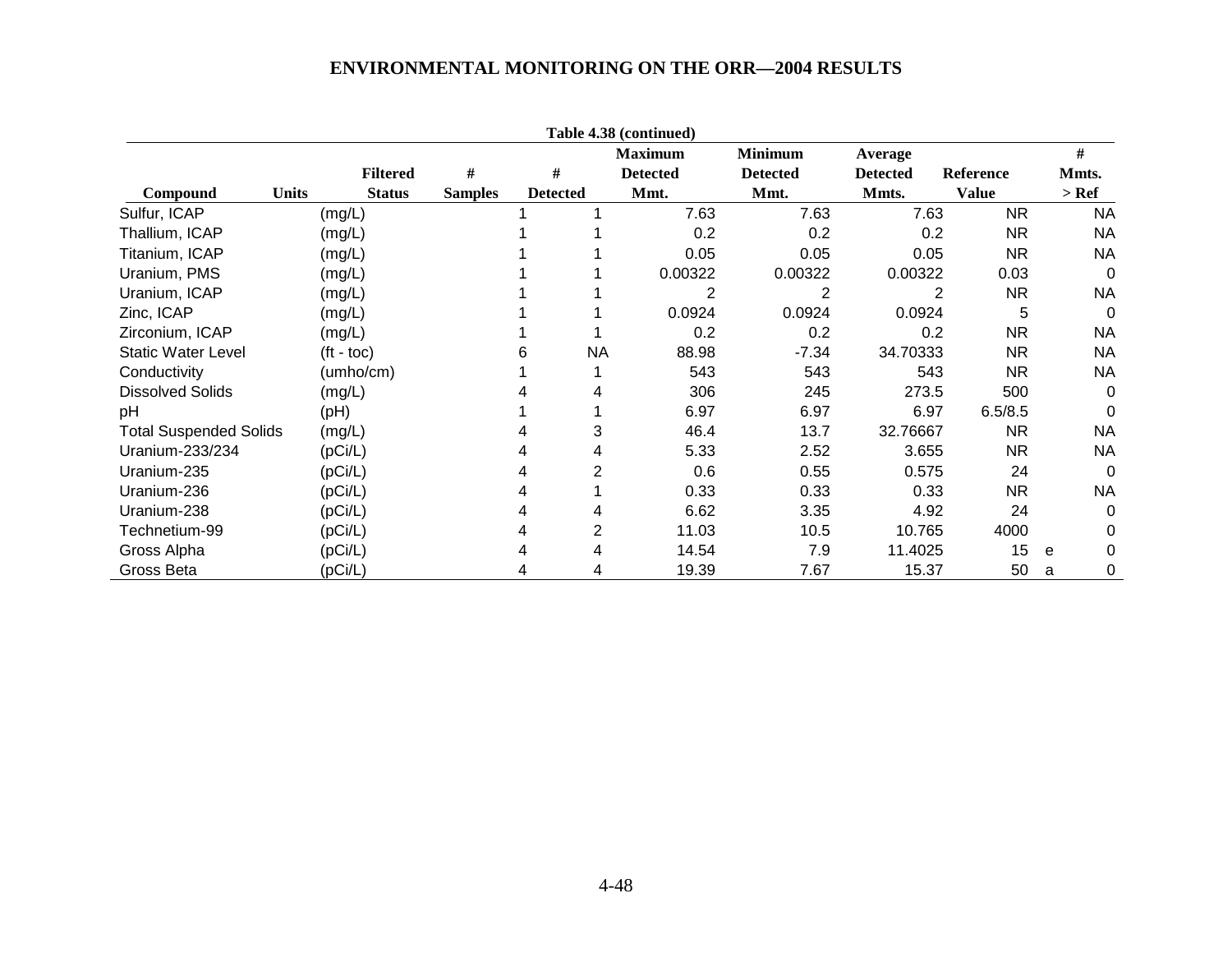|                  |              |                 |                |                 | <b>Maximum</b>  | 7.97. KEGIME–DEAL CREK—AKEA NAME–EAR I AMWAY MOMOHING LOCANON D<br><b>Minimum</b> | Average         |                | $\#$              |
|------------------|--------------|-----------------|----------------|-----------------|-----------------|-----------------------------------------------------------------------------------|-----------------|----------------|-------------------|
|                  |              | <b>Filtered</b> | $\#$           | $\#$            | <b>Detected</b> | <b>Detected</b>                                                                   | <b>Detected</b> | Reference      | Mmts.             |
| Compound         | <b>Units</b> | <b>Status</b>   | <b>Samples</b> | <b>Detected</b> | Mmt.            | Mmt.                                                                              | Mmts.           | <b>Value</b>   | $>$ Ref           |
| Chloride         | (mg/L)       |                 | 8              | 8               | 41              | 12.7                                                                              | 24.4625         | 250            | $\mathbf 0$       |
| Fluoride         | (mg/L)       |                 | 8              | 8               | 0.276           | 0.108                                                                             | 0.183375        | 4              | 0                 |
| Nitrate Nitrogen | (mg/L)       |                 | 8              | 8               | 27.4            | 0.0429                                                                            | 16.17911        | 10             | 6                 |
| Sulfate          | (mg/L)       |                 | 8              | 8               | 27.9            | 11.2                                                                              | 20.9125         | 250            | 0                 |
| Aluminum, ICAP   | (mg/L)       |                 | 8              | $\mathbf{1}$    | 0.23            | 0.23                                                                              | 0.23            | 0.2            | 1                 |
| Antimony, ICAP   | (mg/L)       |                 | 8              | 8               | 0.2             | 0.2                                                                               | 0.2             | 0.006          | 8                 |
| Arsenic, ICAP    | (mg/L)       |                 | 8              | 8               | 0.2             | 0.2                                                                               | 0.2             | 0.05           | 8                 |
| Barium, ICAP     | (mg/L)       |                 | 8              | 8               | 0.153           | 0.0215                                                                            | 0.09235         | $\overline{2}$ | $\mathbf 0$       |
| Cadmium, ICAP    | (mg/L)       |                 | 8              | 8               | 0.01            | 0.01                                                                              | 0.01            | 0.005          | 8                 |
| Calcium, ICAP    | (mg/L)       |                 | 8              | 8               | 105             | 6.65                                                                              | 70.53125        | <b>NR</b>      | <b>NA</b>         |
| Chromium, ICAP   | (mg/L)       |                 | 8              | 8               | 0.02            | 0.02                                                                              | 0.02            | 0.1            | $\mathbf 0$       |
| Iron, ICAP       | (mg/L)       |                 | 8              | $\overline{7}$  | 1.17            | 0.408                                                                             | 0.625571        | 0.3            | $\overline{7}$    |
| Lead, PMS        | (mg/L)       |                 | 8              | $\overline{c}$  | 0.000832        | 0.000827                                                                          | 0.00083         | 0.015          | 0<br>$\mathbf{C}$ |
| Lead, ICAP       | (mg/L)       |                 | 8              | 8               | 0.1             | 0.1                                                                               | 0.1             | 0.015          | 8<br>$\mathbf{C}$ |
| Lithium, ICAP    | (mg/L)       |                 | 8              | 6               | 0.025           | 0.0128                                                                            | 0.01805         | <b>NR</b>      | <b>NA</b>         |
| Magnesium, ICAP  | (mg/L)       |                 | 8              | 8               | 32.3            | 19.9                                                                              | 25.9125         | <b>NR</b>      | <b>NA</b>         |
| Manganese, ICAP  | (mg/L)       |                 | 8              | 5               | 0.0264          | 0.00511                                                                           | 0.013552        | 0.05           | $\overline{0}$    |
| Nickel, PMS      | (mg/L)       |                 | 8              | 4               | 0.00644         | 0.00531                                                                           | 0.00582         | <b>NR</b>      | <b>NA</b>         |
| Nickel, ICAP     | (mg/L)       |                 | 8              | 8               | 0.05            | 0.05                                                                              | 0.05            | 0.1            | d<br>$\mathbf 0$  |
| Niobium, ICAP    | (mg/L)       |                 | 8              | 8               | 0.2             | 0.2                                                                               | 0.2             | <b>NR</b>      | <b>NA</b>         |
| Phosphorus, ICAP | (mg/L)       |                 | 8              | 8               | 0.5             | 0.5                                                                               | 0.5             | <b>NR</b>      | <b>NA</b>         |
| Potassium, ICAP  | (mg/L)       |                 | 8              | $\overline{7}$  | 11              | 2.31                                                                              | 5.402857        | <b>NR</b>      | <b>NA</b>         |
| Selenium, ICAP   | (mg/L)       |                 | 8              | 8               | 0.2             | 0.2                                                                               | 0.2             | 0.05           | 8                 |
| Silicon, ICAP    | (mg/L)       |                 | 8              | 8               | 4.85            | 0.74                                                                              | 4.06125         | <b>NR</b>      | <b>NA</b>         |
| Sodium, ICAP     | (mg/L)       |                 | 8              | 8               | 19.5            | 6.6                                                                               | 12.94           | <b>NR</b>      | <b>NA</b>         |
| Strontium, ICAP  | (mg/L)       |                 | 8              | 8               | 0.361           | 0.0287                                                                            | 0.212013        | <b>NR</b>      | <b>NA</b>         |
| Sulfur, ICAP     | (mg/L)       |                 | 8              | 8               | 9.21            | 3.92                                                                              | 7.12125         | <b>NR</b>      | <b>NA</b>         |
| Thallium, PMS    | (mg/L)       |                 | 8              | $\overline{2}$  | 0.00071         | 0.000588                                                                          | 0.000649        | 0.002          | $\Omega$          |
| Thallium, ICAP   | (mg/L)       |                 | 8              | 8               | 0.2             | 0.2                                                                               | 0.2             | <b>NR</b>      | <b>NA</b>         |
| Titanium, ICAP   | (mg/L)       |                 | 8              | 8               | 0.05            | 0.05                                                                              | 0.05            | <b>NR</b>      | <b>NA</b>         |
| Uranium, PMS     | (mg/L)       |                 | 8              | 8               | 0.0773          | 0.000724                                                                          | 0.025561        | 0.03           | $\overline{2}$    |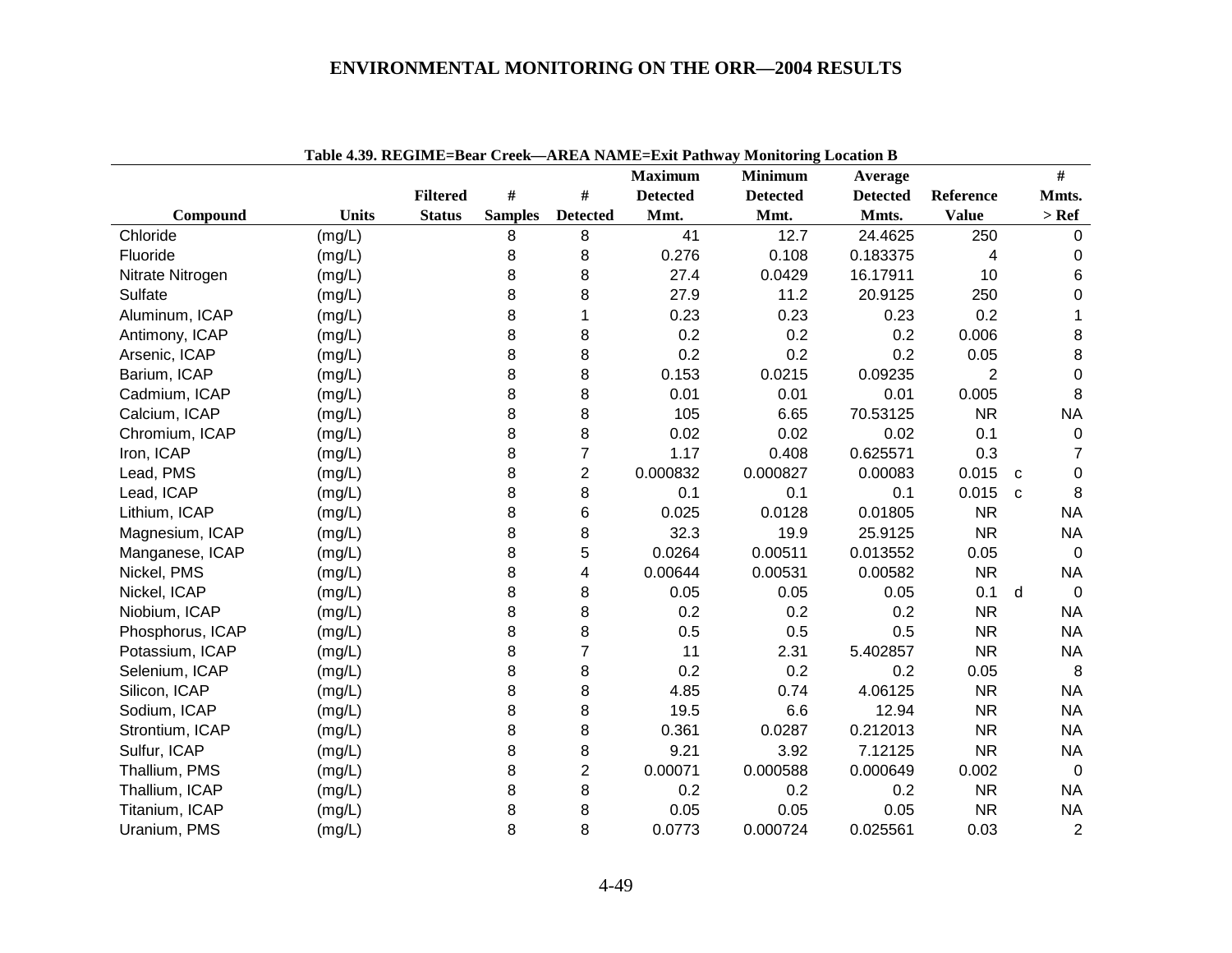|                               |              |                 |                | Table 4.39 (continued) |                 |   |                 |   |                 |                  |   |           |
|-------------------------------|--------------|-----------------|----------------|------------------------|-----------------|---|-----------------|---|-----------------|------------------|---|-----------|
|                               |              |                 |                |                        | <b>Maximum</b>  |   | <b>Minimum</b>  |   | Average         |                  |   | #         |
|                               |              | <b>Filtered</b> | #              | #                      | <b>Detected</b> |   | <b>Detected</b> |   | <b>Detected</b> | <b>Reference</b> |   | Mmts.     |
| <b>Compound</b>               | Units        | <b>Status</b>   | <b>Samples</b> | <b>Detected</b>        | Mmt.            |   | Mmt.            |   | Mmts.           | Value            |   | > Ref     |
| Uranium, ICAP                 | (mg/L)       |                 | 8              | 8                      | $\overline{2}$  |   | 2               |   | 2               | NR.              |   | <b>NA</b> |
| Zirconium, ICAP               | (mg/L)       |                 | 8              | 8                      | 0.2             |   | 0.2             |   | 0.2             | <b>NR</b>        |   | NA        |
| <b>Static Water Level</b>     | $(ft - toc)$ |                 | 16             | <b>NA</b>              | 43.58           |   | $-43.58$        |   |                 | <b>NR</b>        |   | NA        |
| Alkalinity as HCO3            | (mg/L)       |                 | 8              | 8                      | 220             |   | 105             |   | 193.375         | NR.              |   | NA        |
| Conductivity                  | (umho/cm)    |                 | 8              | 8                      | 2480            |   | 535             |   | 949.125         | NR.              |   | NA        |
| <b>Dissolved Solids</b>       | (mg/L)       |                 | 8              | 8                      | 553             |   | 175             |   | 367.75          | 500              |   |           |
| pH                            | (Hq)         |                 | 8              | 8                      | 8.74            |   | 7.14            |   | 7.60625         | 6.5/8.5          |   |           |
| <b>Total Suspended Solids</b> | (mg/L)       |                 | 8              |                        | 3               |   | 3               |   | 3               | <b>NR</b>        |   | NA        |
| Turbidity                     | (NTU)        |                 | 8              | 8                      | 5.45            |   | 0.408           |   | 3.1835          |                  |   |           |
| Gross Alpha                   | (pCi/L)      |                 | 8              | 5                      | 37              |   | 3.8             |   | 15.46           | 15               | e |           |
| Gross Beta                    | (pCi/L)      |                 | 8              |                        | 98              |   | 30              |   | 57.57143        | 50               | a | 4         |
| 1,1-Dichloroethene            | $(\mu g/L)$  |                 | 8              |                        | 4               | J | 4               | J | 4               |                  |   | $\Omega$  |
| 1,2-Dichloroethene (Total)    | $(\mu g/L)$  |                 | 8              | 8                      |                 |   |                 | J | 3.25            | NR               | b | <b>NA</b> |
| cis-1,2-Dichloroethene        | $(\mu g/L)$  |                 | 8              | 8                      |                 |   |                 |   | 3.25            | 70               |   | 0         |
| Trichloroethene               | $(\mu g/L)$  |                 | 8              | 8                      | 37              |   | 5.              |   | 13.375          | 5                |   | 6         |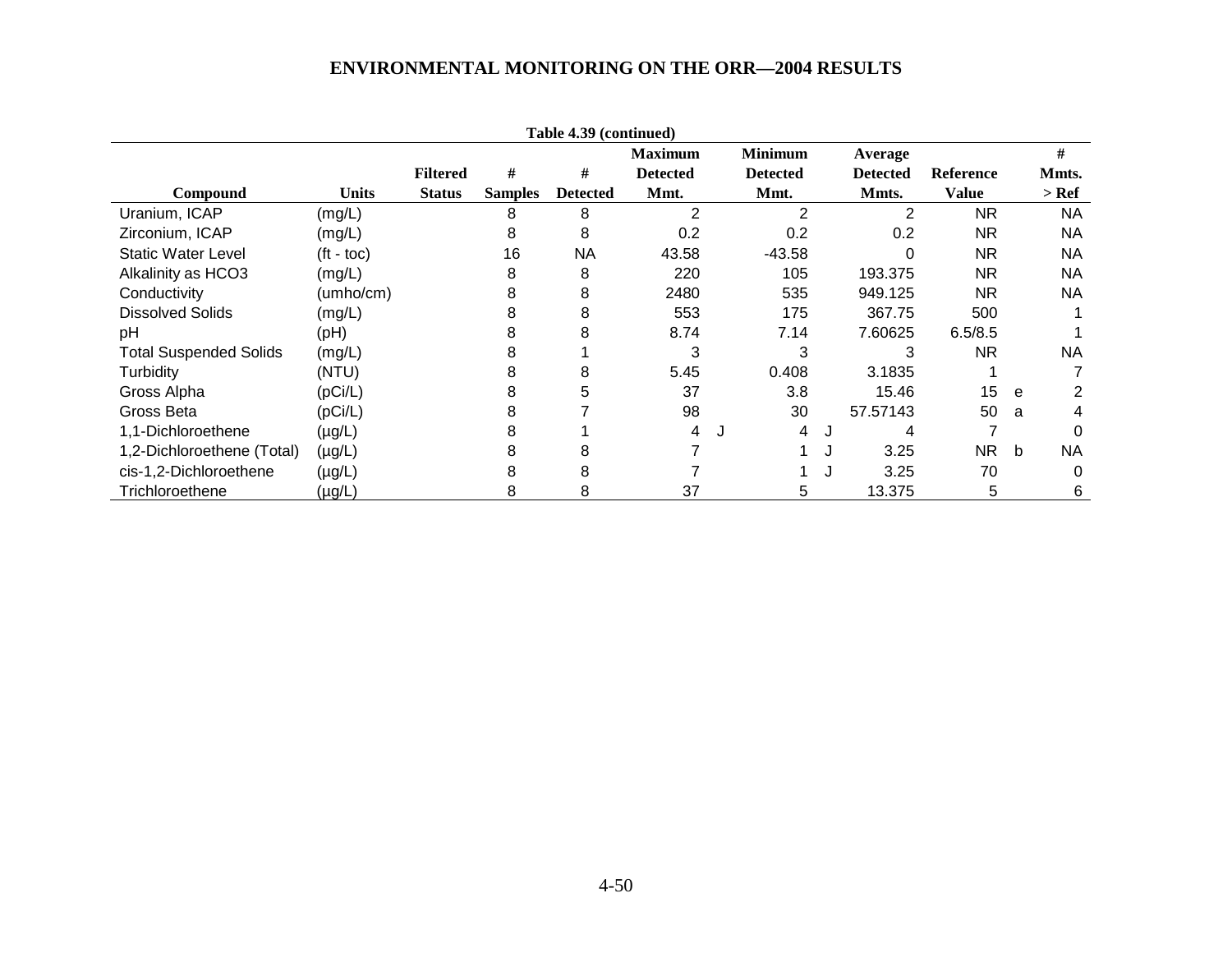|                  |              |                 |                |                 | <b>Maximum</b>  | <b>Minimum</b>  | Average         |                |              | #            |
|------------------|--------------|-----------------|----------------|-----------------|-----------------|-----------------|-----------------|----------------|--------------|--------------|
|                  |              | <b>Filtered</b> | #              | #               | <b>Detected</b> | <b>Detected</b> | <b>Detected</b> | Reference      |              | Mmts.        |
| Compound         | <b>Units</b> | <b>Status</b>   | <b>Samples</b> | <b>Detected</b> | Mmt.            | Mmt.            | Mmts.           | <b>Value</b>   |              | $>$ Ref      |
| Chloride         | (mg/L)       |                 | 8              | 8               | 96              | 6.41            | 45.23875        | 250            |              | 0            |
| Fluoride         | (mg/L)       |                 | 8              | 6               | 0.25            | 0.106           | 0.198333        | 4              |              | 0            |
| Nitrate Nitrogen | (mg/L)       |                 | 8              | 8               | 56              | 2               | 16.62625        | 10             |              | 4            |
| Sulfate          | (mg/L)       |                 | 8              | 8               | 38.8            | 11.8            | 27.075          | 250            |              | 0            |
| Antimony, ICAP   | (mg/L)       |                 | 8              | 8               | 0.2             | 0.2             | 0.2             | 0.006          |              | 8            |
| Arsenic, ICAP    | (mg/L)       |                 | 8              | 8               | 0.2             | 0.2             | 0.2             | 0.05           |              | 8            |
| Barium, ICAP     | (mg/L)       |                 | 8              | 8               | 0.31            | 0.0513          | 0.146913        | $\overline{2}$ |              | 0            |
| Cadmium, ICAP    | (mg/L)       |                 | 8              | 8               | 0.01            | 0.01            | 0.01            | 0.005          |              | 8            |
| Calcium, ICAP    | (mg/L)       |                 | 8              | 8               | 173             | 63.3            | 109.625         | <b>NR</b>      |              | <b>NA</b>    |
| Chromium, ICAP   | (mg/L)       |                 | 8              | 8               | 0.02            | 0.02            | 0.02            | 0.1            |              | $\mathbf 0$  |
| Iron, ICAP       | (mg/L)       |                 | 8              | $\overline{7}$  | 4.29            | 0.0534          | 0.973214        | 0.3            |              | 5            |
| Lead, PMS        | (mg/L)       |                 | 8              | 1               | 0.000773        | 0.000773        | 0.000773        | 0.015          | $\mathbf{C}$ | $\Omega$     |
| Lead, ICAP       | (mg/L)       |                 | 8              | 8               | 0.1             | 0.1             | 0.1             | 0.015          | $\mathbf{C}$ | 8            |
| Lithium, ICAP    | (mg/L)       |                 | 8              | 4               | 0.0196          | 0.0154          | 0.01745         | <b>NR</b>      |              | <b>NA</b>    |
| Magnesium, ICAP  | (mg/L)       |                 | 8              | 8               | 40.9            | 21.9            | 32.0125         | <b>NR</b>      |              | <b>NA</b>    |
| Manganese, ICAP  | (mg/L)       |                 | 8              | 4               | 0.741           | 0.00984         | 0.23336         | 0.05           |              | 3            |
| Nickel, PMS      | (mg/L)       |                 | 8              | $\overline{2}$  | 0.00812         | 0.00731         | 0.007715        | <b>NR</b>      |              | <b>NA</b>    |
| Nickel, ICAP     | (mg/L)       |                 | 8              | 8               | 0.05            | 0.05            | 0.05            | 0.1            | d            | $\Omega$     |
| Niobium, ICAP    | (mg/L)       |                 | 8              | 8               | 0.2             | 0.2             | 0.2             | <b>NR</b>      |              | <b>NA</b>    |
| Phosphorus, ICAP | (mg/L)       |                 | 8              | 8               | 0.5             | 0.5             | 0.5             | <b>NR</b>      |              | <b>NA</b>    |
| Potassium, ICAP  | (mg/L)       |                 | 8              | 6               | 3.22            | 2.3             | 2.703333        | <b>NR</b>      |              | <b>NA</b>    |
| Selenium, ICAP   | (mg/L)       |                 | 8              | 8               | 0.2             | 0.2             | 0.2             | 0.05           |              | 8            |
| Silicon, ICAP    | (mg/L)       |                 | 8              | 8               | 6.19            | 4.75            | 5.66875         | <b>NR</b>      |              | <b>NA</b>    |
| Sodium, ICAP     | (mg/L)       |                 | 8              | 8               | 30.7            | 1.86            | 16.7575         | <b>NR</b>      |              | <b>NA</b>    |
| Strontium, ICAP  | (mg/L)       |                 | 8              | 8               | 1.28            | 0.0542          | 0.52385         | <b>NR</b>      |              | <b>NA</b>    |
| Sulfur, ICAP     | (mg/L)       |                 | 8              | 8               | 13.5            | 3.95            | 9.29625         | <b>NR</b>      |              | <b>NA</b>    |
| Thallium, PMS    | (mg/L)       |                 | 8              | 3               | 0.000846        | 0.00059         | 0.000678        | 0.002          |              | $\Omega$     |
| Thallium, ICAP   | (mg/L)       |                 | 8              | 8               | 0.2             | 0.2             | 0.2             | <b>NR</b>      |              | <b>NA</b>    |
| Titanium, ICAP   | (mg/L)       |                 | 8              | 8               | 0.05            | 0.05            | 0.05            | <b>NR</b>      |              | <b>NA</b>    |
| Uranium, PMS     | (mg/L)       |                 | 8              | 6               | 0.012           | 0.000605        | 0.003712        | 0.03           |              | $\mathbf{0}$ |
| Uranium, ICAP    | (mg/L)       |                 | 8              | 8               | $\overline{2}$  | $\overline{2}$  | $\overline{2}$  | <b>NR</b>      |              | <b>NA</b>    |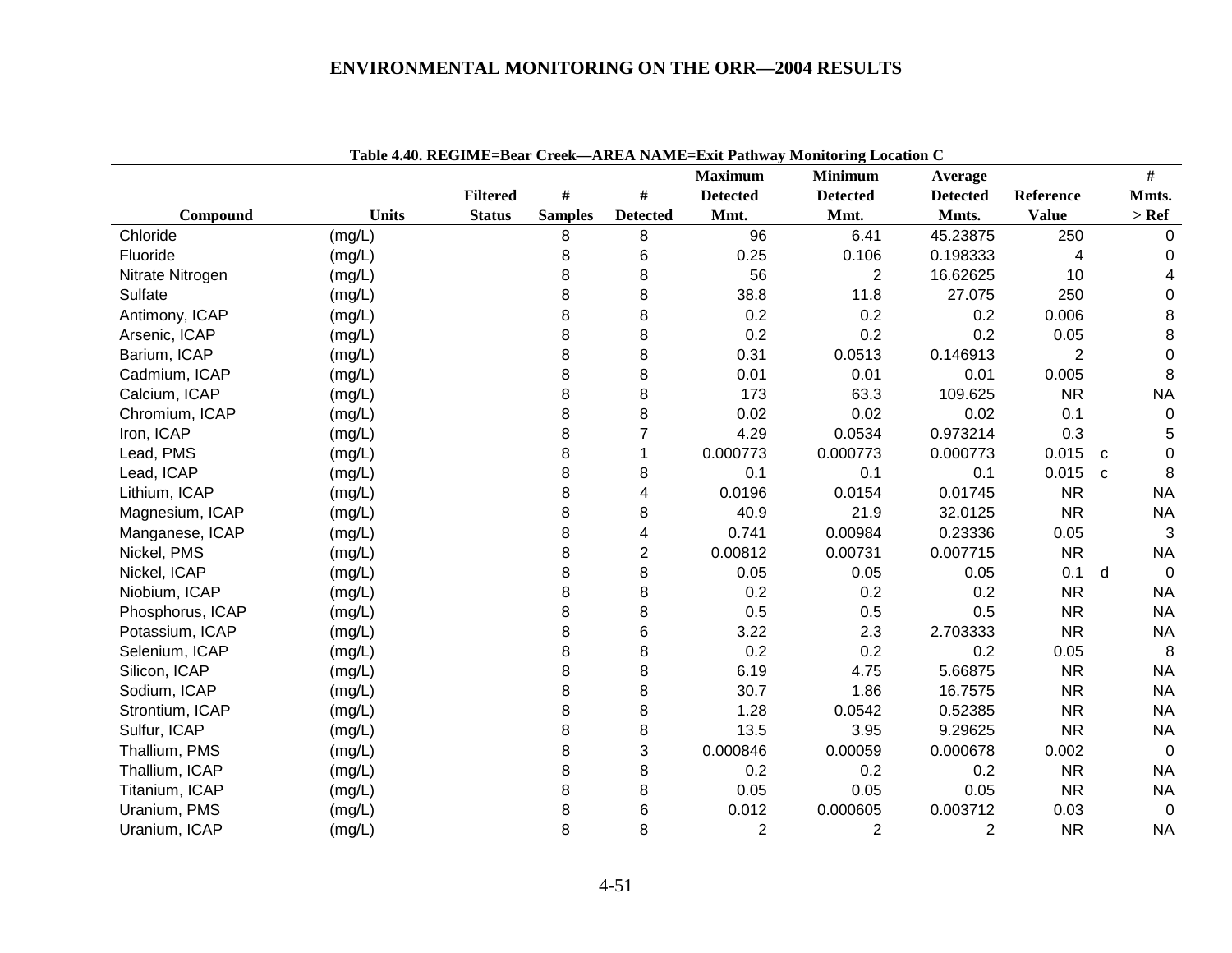|                               |                    |                 |                | Table 4.40 (continued) |                 |   |                 |   |                 |                  |   |           |
|-------------------------------|--------------------|-----------------|----------------|------------------------|-----------------|---|-----------------|---|-----------------|------------------|---|-----------|
|                               |                    |                 |                |                        | <b>Maximum</b>  |   | <b>Minimum</b>  |   | Average         |                  |   | #         |
|                               |                    | <b>Filtered</b> | #              | #                      | <b>Detected</b> |   | <b>Detected</b> |   | <b>Detected</b> | <b>Reference</b> |   | Mmts.     |
| Compound                      | <b>Units</b>       | <b>Status</b>   | <b>Samples</b> | <b>Detected</b>        | Mmt.            |   | Mmt.            |   | Mmts.           | <b>Value</b>     |   | $>$ Ref   |
| Zirconium, ICAP               | (mg/L)             |                 | 8              | 8                      | 0.2             |   | 0.2             |   | 0.2             | <b>NR</b>        |   | <b>NA</b> |
| <b>Static Water Level</b>     | $(t - \text{toc})$ |                 | 16             | <b>NA</b>              | 72.87           |   | $-72.87$        |   | 0               | <b>NR</b>        |   | <b>NA</b> |
| Alkalinity as HCO3            | (mg/L)             |                 |                | 8                      | 328             |   | 221             |   | 276.625         | <b>NR</b>        |   | NA.       |
| Conductivity                  | (umho/cm)          |                 |                | 8                      | 1303            |   | 556             |   | 858.875         | <b>NR</b>        |   | <b>NA</b> |
| <b>Dissolved Solids</b>       | (mg/L)             |                 |                | 8                      | 754             |   | 300             |   | 490.5           | 500              |   |           |
| pH                            | (Hq)               |                 |                | 8                      | 7.35            |   | 6.69            |   | 7.10625         | 6.5/8.5          |   |           |
| <b>Total Suspended Solids</b> | (mg/L)             |                 |                |                        | 5               |   | 5               |   | 5               | <b>NR</b>        |   | <b>NA</b> |
| Turbidity                     | (NTU)              |                 |                | 8                      | 9.8             |   | 0.268           |   | 2.61225         |                  |   | 5         |
| Gross Alpha                   | (pCi/L)            |                 |                |                        | 4.7             |   | 4.7             |   | 4.7             | 15               | e | 0         |
| Gross Beta                    | (pCi/L)            |                 |                |                        | 35              |   | 11              |   | 22.42857        | 50               | a | 0         |
| 1,1,1-Trichloroethane         | $(\mu g/L)$        |                 |                |                        | 4               | J | 4               | J | 4               | 200              |   | 0         |
| 1,1-Dichloroethene            | $(\mu g/L)$        |                 |                |                        | 8               |   |                 |   | 4.5             |                  |   |           |
| 1,2-Dichloroethene (Total)    | $(\mu g/L)$        |                 |                | 6                      |                 |   |                 |   | 2.5             | <b>NR</b>        | b | <b>NA</b> |
| Carbon tetrachloride          | $(\mu g/L)$        |                 |                | 2                      | 12              |   |                 |   |                 | 5                |   |           |
| Chloroform                    | $(\mu g/L)$        |                 |                |                        | 3               | J | 3               | J | 3               | 100              | g | 0         |
| cis-1,2-Dichloroethene        | $(\mu g/L)$        |                 |                | 6                      |                 |   |                 |   | 2.5             | 70               |   |           |
| Tetrachloroethene             | $(\mu g/L)$        |                 |                | 3                      |                 |   |                 |   | 3               | 5                |   |           |
| Trichloroethene               | (µg/L)             |                 | 8              | 8                      | 310             |   |                 |   | 78.75           | 5                |   | 8         |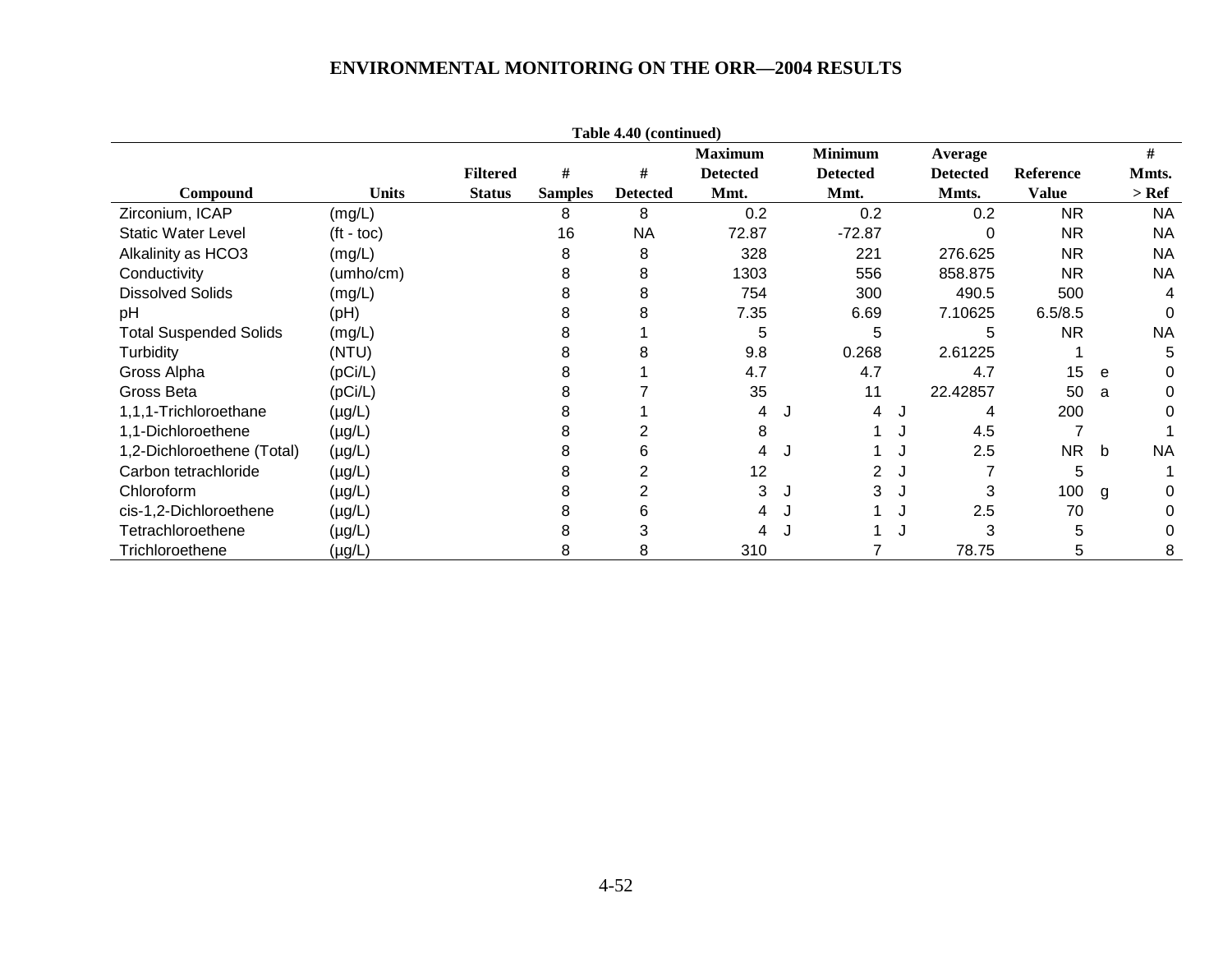|                  | Tabit 7.71. REGIME-Dtal Critic |                 |                         |                         | <b>Maximum</b>  | $\tau$ ANEA NABIE $\tau$ EAR Fathway Mollitoring Location $\tau$<br><b>Minimum</b> | Average         |                | #                              |
|------------------|--------------------------------|-----------------|-------------------------|-------------------------|-----------------|------------------------------------------------------------------------------------|-----------------|----------------|--------------------------------|
|                  |                                | <b>Filtered</b> | #                       | $\#$                    | <b>Detected</b> | <b>Detected</b>                                                                    | <b>Detected</b> | Reference      | Mmts.                          |
| Compound         | <b>Units</b>                   | <b>Status</b>   | <b>Samples</b>          | <b>Detected</b>         | Mmt.            | Mmt.                                                                               | Mmts.           | <b>Value</b>   | $>$ Ref                        |
| Bicarbonate      | (mg/L)                         |                 | $\overline{7}$          | $\overline{7}$          | 192             | 168                                                                                | 182.7143        | <b>NR</b>      | <b>NA</b>                      |
| Chloride         | (mg/L)                         |                 | 9                       | 9                       | 108             | 8.3                                                                                | 34.51111        | 250            | 0                              |
| Fluoride         | (mg/L)                         |                 | 9                       | 6                       | 0.54            | 0.26                                                                               | 0.383333        | $\overline{4}$ | $\mathbf 0$                    |
| Nitrate/Nitrite  | (mg/L)                         |                 | 7                       | 3                       | 1.1             | 0.67                                                                               | 0.85            | <b>NR</b>      | <b>NA</b>                      |
| Sulfate          | (mg/L)                         |                 | 9                       | 9                       | 95.4            | 14                                                                                 | 55.54444        | 250            | $\Omega$                       |
| Aluminum, ICAP   | (mg/L)                         |                 | 2                       | 1                       | 0.785           | 0.785                                                                              | 0.785           | 0.2            |                                |
| Antimony, ICAP   | (mg/L)                         |                 | 2                       | $\overline{c}$          | 0.2             | 0.2                                                                                | 0.2             | 0.006          | $\overline{2}$                 |
| Arsenic, PMS     | (mg/L)                         |                 | 2                       | 1                       | 0.00789         | 0.00789                                                                            | 0.00789         | 0.05           | 0                              |
| Arsenic, ICAP    | (mg/L)                         |                 | $\overline{2}$          | $\overline{c}$          | 0.2             | 0.2                                                                                | 0.2             | 0.05           | $\overline{2}$                 |
| Barium, ICAP     | (mg/L)                         |                 | $\overline{2}$          | $\overline{c}$          | 0.704           | 0.697                                                                              | 0.7005          | $\overline{2}$ | $\mathbf 0$                    |
| Boron, ICAP      | (mg/L)                         |                 | $\overline{2}$          | $\overline{2}$          | 0.198           | 0.19                                                                               | 0.194           | <b>NR</b>      | <b>NA</b>                      |
| Cadmium, ICAP    | (mg/L)                         |                 | $\overline{c}$          | $\overline{c}$          | 0.01            | 0.01                                                                               | 0.01            | 0.005          | $\overline{2}$                 |
| Calcium, ICAP    | (mg/L)                         |                 | $\overline{c}$          | $\overline{c}$          | 235             | 226                                                                                | 230.5           | <b>NR</b>      | <b>NA</b>                      |
| Chromium, ICAP   | (mg/L)                         |                 | $\overline{2}$          | $\overline{c}$          | 0.02            | 0.02                                                                               | 0.02            | 0.1            | $\mathbf 0$                    |
| Iron, ICAP       | (mg/L)                         |                 | $\overline{2}$          | $\overline{2}$          | 0.218           | 0.136                                                                              | 0.177           | 0.3            | $\mathbf 0$                    |
| Lead, PMS        | (mg/L)                         |                 | $\overline{2}$          | $\overline{c}$          | 0.00888         | 0.00701                                                                            | 0.007945        | 0.015          | $\mathbf 0$<br>C               |
| Lead, ICAP       | (mg/L)                         |                 | $\overline{2}$          | $\overline{2}$          | 0.1             | 0.1                                                                                | 0.1             | 0.015          | $\overline{2}$<br>$\mathbf{C}$ |
| Lithium, ICAP    | (mg/L)                         |                 | $\overline{2}$          | $\overline{c}$          | 0.0403          | 0.0362                                                                             | 0.03825         | <b>NR</b>      | <b>NA</b>                      |
| Magnesium, ICAP  | (mg/L)                         |                 | $\overline{2}$          | $\overline{c}$          | 28.3            | 28                                                                                 | 28.15           | <b>NR</b>      | <b>NA</b>                      |
| Manganese, ICAP  | (mg/L)                         |                 | $\overline{2}$          | $\overline{2}$          | 0.914           | 0.881                                                                              | 0.8975          | 0.05           | 2                              |
| Nickel, PMS      | (mg/L)                         |                 | $\overline{2}$          | $\overline{2}$          | 0.0564          | 0.0416                                                                             | 0.049           | <b>NR</b>      | <b>NA</b>                      |
| Nickel, ICAP     | (mg/L)                         |                 | $\overline{2}$          | $\overline{c}$          | 0.0568          | 0.0506                                                                             | 0.0537          | 0.1            | d<br>$\Omega$                  |
| Niobium, ICAP    | (mg/L)                         |                 | $\overline{c}$          | $\overline{c}$          | 0.2             | 0.2                                                                                | 0.2             | <b>NR</b>      | <b>NA</b>                      |
| Phosphorus, ICAP | (mg/L)                         |                 | $\overline{\mathbf{c}}$ | $\overline{\mathbf{c}}$ | 0.5             | 0.5                                                                                | 0.5             | <b>NR</b>      | <b>NA</b>                      |
| Potassium, ICAP  | (mg/L)                         |                 | $\overline{c}$          | $\overline{c}$          | 4.99            | 4.76                                                                               | 4.875           | <b>NR</b>      | <b>NA</b>                      |
| Selenium, PMS    | (mg/L)                         |                 | $\overline{2}$          | 1                       | 0.0297          | 0.0297                                                                             | 0.0297          | 0.05           | $\overline{0}$                 |
| Selenium, ICAP   | (mg/L)                         |                 | $\overline{2}$          | $\overline{c}$          | 0.2             | 0.2                                                                                | 0.2             | 0.05           | $\overline{2}$                 |
| Silicon, ICAP    | (mg/L)                         |                 | $\overline{2}$          | $\overline{2}$          | 11.3            | 11                                                                                 | 11.15           | <b>NR</b>      | <b>NA</b>                      |
| Sodium, ICAP     | (mg/L)                         |                 | $\overline{2}$          | $\overline{2}$          | 29.2            | 28.6                                                                               | 28.9            | <b>NR</b>      | <b>NA</b>                      |
| Strontium, ICAP  | (mg/L)                         |                 | $\overline{2}$          | $\overline{\mathbf{c}}$ | 1.04            | 0.993                                                                              | 1.0165          | <b>NR</b>      | <b>NA</b>                      |
| Sulfur, ICAP     | (mg/L)                         |                 | $\overline{2}$          | $\overline{2}$          | 9.3             | 7.77                                                                               | 8.535           | <b>NR</b>      | <b>NA</b>                      |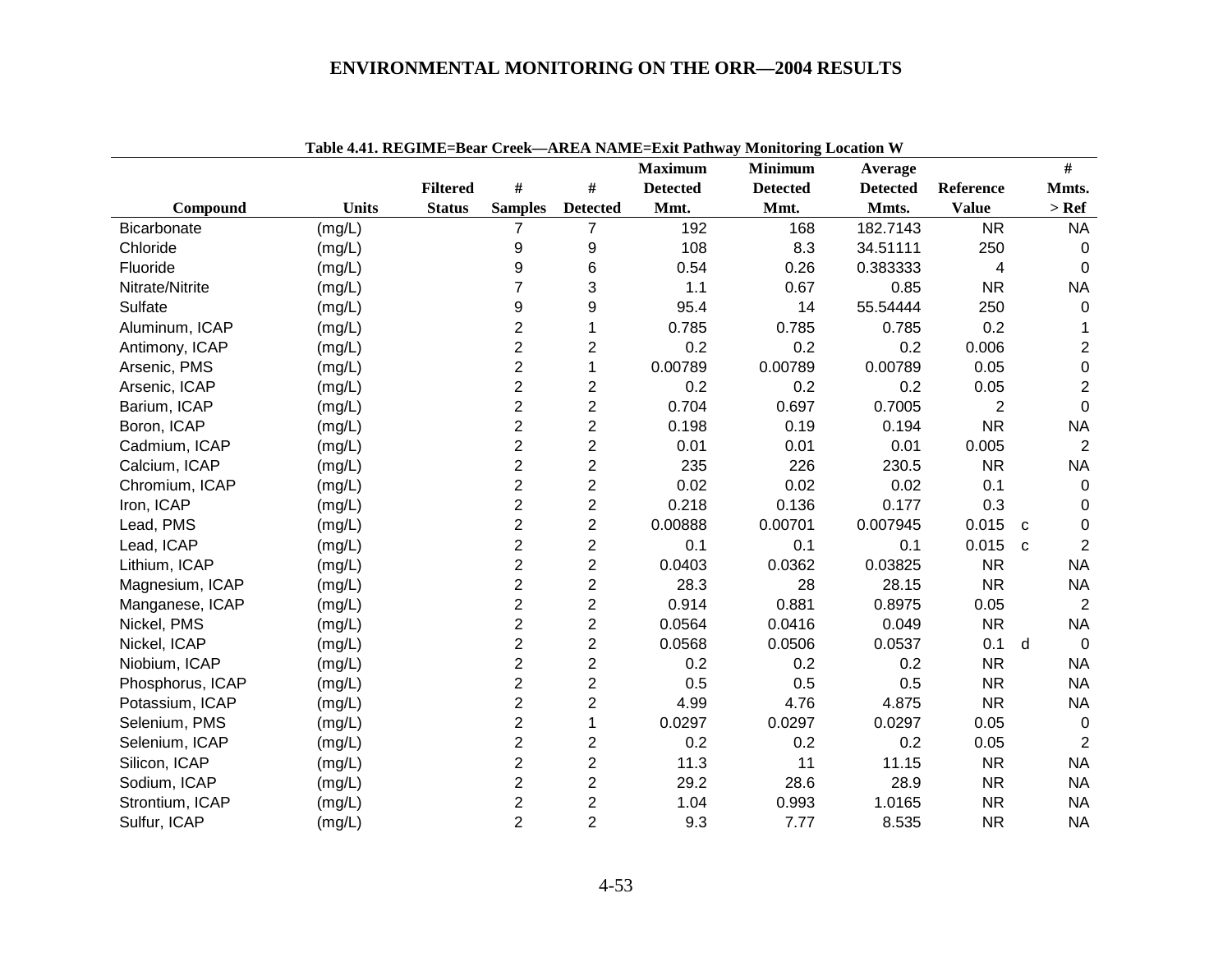| Table 4.41 (continued)        |              |                 |                |                         |                 |   |                 |   |                 |                  |              |                |
|-------------------------------|--------------|-----------------|----------------|-------------------------|-----------------|---|-----------------|---|-----------------|------------------|--------------|----------------|
|                               |              |                 |                |                         | <b>Maximum</b>  |   | <b>Minimum</b>  |   | Average         |                  |              | $\#$           |
|                               |              | <b>Filtered</b> | #              | $\#$                    | <b>Detected</b> |   | <b>Detected</b> |   | <b>Detected</b> | <b>Reference</b> |              | Mmts.          |
| Compound                      | <b>Units</b> | <b>Status</b>   | <b>Samples</b> | <b>Detected</b>         | Mmt.            |   | Mmt.            |   | Mmts.           | <b>Value</b>     |              | $>$ Ref        |
| Thallium, ICAP                | (mg/L)       |                 | 2              | $\overline{2}$          | 0.2             |   | 0.2             |   | 0.2             | <b>NR</b>        |              | <b>NA</b>      |
| Titanium, ICAP                | (mg/L)       |                 | $\overline{c}$ | $\overline{\mathbf{c}}$ | 0.05            |   | 0.05            |   | 0.05            | <b>NR</b>        |              | <b>NA</b>      |
| Uranium, PMS                  | (mg/L)       |                 | $\overline{2}$ | 2                       | 0.00186         |   | 0.00156         |   | 0.00171         | 0.03             |              | $\Omega$       |
| Uranium, ICAP                 | (mg/L)       |                 | $\overline{c}$ | $\overline{2}$          | 2               |   | 2               |   | 2               | <b>NR</b>        |              | <b>NA</b>      |
| Zirconium, ICAP               | (mg/L)       |                 | $\overline{2}$ | $\overline{2}$          | 0.2             |   | 0.2             |   | 0.2             | <b>NR</b>        |              | NA             |
| <b>Static Water Level</b>     | $(t - toc)$  |                 | 11             | <b>NA</b>               | 37.62           |   | $-14.54$        |   | 20.41           | <b>NR</b>        |              | <b>NA</b>      |
| Alkalinity as HCO3            | (mg/L)       |                 | $\overline{2}$ | $\mathbf 2$             | 548             |   | 424             |   | 486             | <b>NR</b>        |              | <b>NA</b>      |
| Conductivity                  | (umho/cm)    |                 | 2              | 2                       | 1446            |   | 1370            |   | 1408            | <b>NR</b>        |              | <b>NA</b>      |
| <b>Dissolved Solids</b>       | (mg/L)       |                 | 6              | 6                       | 799             |   | 249             |   | 456.1667        | 500              |              | $\overline{2}$ |
| pH                            | (Hq)         |                 | 2              | 2                       | 6.51            |   | 6.48            |   | 6.495           | 6.5/8.5          |              |                |
| <b>Total Suspended Solids</b> | (mg/L)       |                 | 6              | 2                       | 22              |   | 8               |   | 15              | <b>NR</b>        |              | <b>NA</b>      |
| Turbidity                     | (NTU)        |                 | 2              | 2                       | 2.9             |   | 1.16            |   | 2.03            | 1                |              | 2              |
| Uranium-233/234               | (pCi/L)      |                 |                | $\overline{7}$          | 2.42            |   | 0.55            |   | 1.328571        | <b>NR</b>        |              | <b>NA</b>      |
| Uranium-235                   | (pCi/L)      |                 |                | $\mathbf 2$             | 0.44            |   | 0.42            |   | 0.43            | 24               |              | $\overline{0}$ |
| Uranium-236                   | (pCi/L)      |                 |                | 2                       | 0.44            |   | 0.38            |   | 0.41            | <b>NR</b>        |              | <b>NA</b>      |
| Uranium-238                   | (pCi/L)      |                 |                | 6                       | 1.44            |   | 0.39            |   | 0.876667        | 24               |              | $\Omega$       |
| Americium-241                 | (pCi/L)      |                 | 4              | 2                       | 0.14            |   | 0.08            |   | 0.11            | 1.2              |              | $\Omega$       |
| Technetium-99                 | (pCi/L)      |                 | 7              | 1                       | 6.62            |   | 6.62            |   | 6.62            | 4000             |              | 0              |
| Gross Alpha                   | (pCi/L)      |                 | 9              | 5                       | 2.6             |   | 0.87            |   | 1.802           | 15               | e            | $\Omega$       |
| Gross Beta                    | (pCi/L)      |                 | 9              | $\,$ 5 $\,$             | 5.29            |   | 2.43            |   | 3.96            | 50               | a            | $\Omega$       |
| Radium - Total Alpha          | (pCi/L)      |                 | 4              | 4                       | 1.57            |   | 0.5             |   | 0.8525          | 5                | $\mathbf{f}$ | $\Omega$       |
| 1,1-Dichloroethane            | $(\mu g/L)$  |                 | 9              |                         | $\overline{2}$  | J | $\overline{2}$  | J | $\overline{c}$  | <b>NR</b>        |              | <b>NA</b>      |
| 1,1-Dichloroethene            | $(\mu g/L)$  |                 | 9              | 2                       | 6               |   | $\overline{2}$  |   | 4               | $\overline{7}$   |              | $\Omega$       |
| 1,2-Dichloroethene (Total)    | $(\mu g/L)$  |                 | 2              | 2                       | 4               | J | 4               |   | 4               | <b>NR</b>        | b            | <b>NA</b>      |
| cis-1,2-Dichloroethene        | $(\mu g/L)$  |                 | 9              | $\overline{2}$          | 4               |   | 4               |   | 4               | 70               |              | 0              |
| Trichloroethene               | $(\mu g/L)$  |                 | 9              | $\overline{2}$          | 13              |   | 5               |   | 9               | 5                |              |                |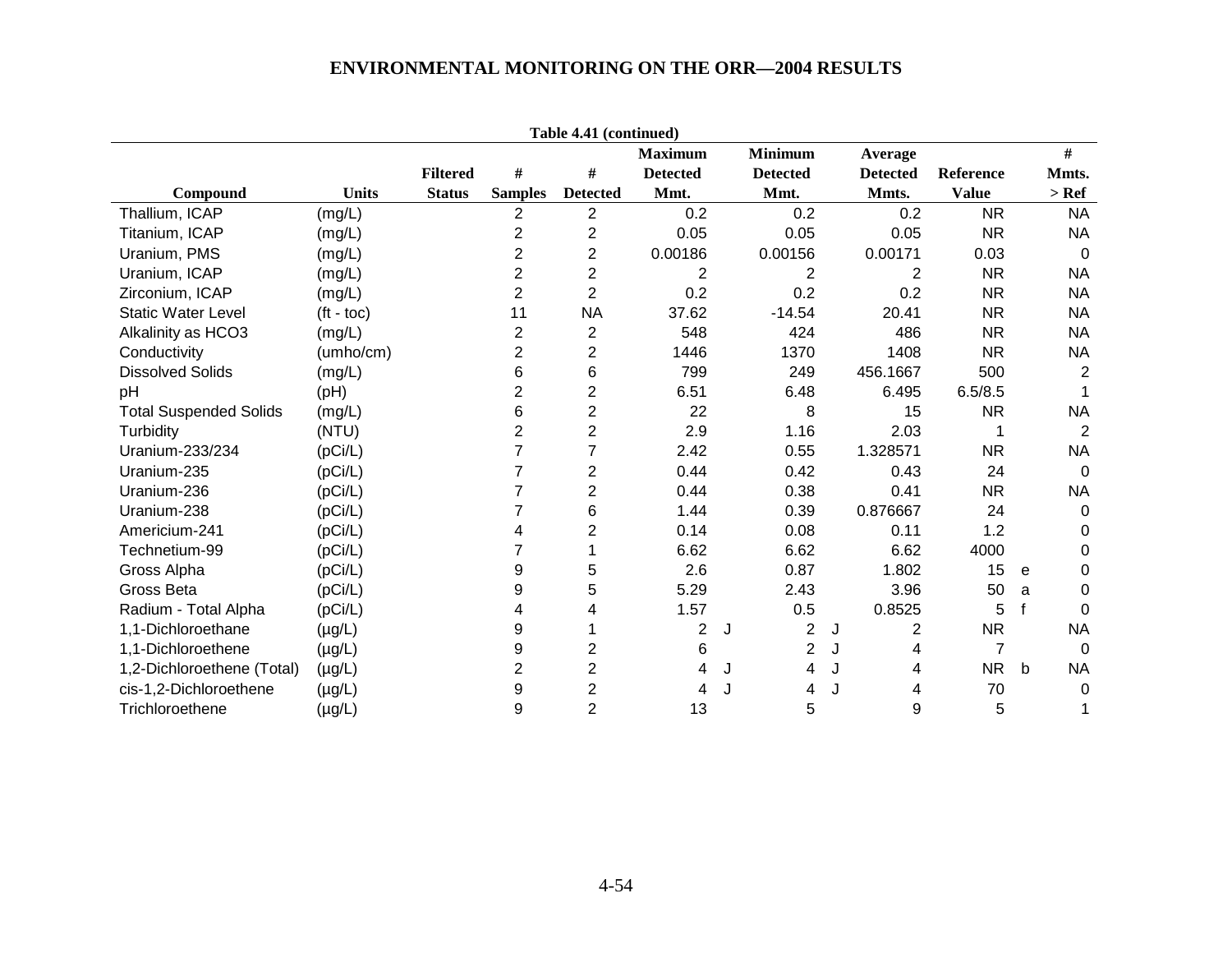|                    |              |                 |                |                 | <b>Maximum</b>  | <b>Minimum</b>  | Average         |                | #            |                |
|--------------------|--------------|-----------------|----------------|-----------------|-----------------|-----------------|-----------------|----------------|--------------|----------------|
|                    |              | <b>Filtered</b> | #              | $\#$            | <b>Detected</b> | <b>Detected</b> | <b>Detected</b> | Reference      | Mmts.        |                |
| Compound           | <b>Units</b> | <b>Status</b>   | <b>Samples</b> | <b>Detected</b> | Mmt.            | Mmt.            | Mmts.           | <b>Value</b>   | $>$ Ref      |                |
| <b>Bicarbonate</b> | (mg/L)       |                 | 26             | 26              | 258             | 39.4            | 151.2346        | <b>NR</b>      |              | <b>NA</b>      |
| Chloride           | (mg/L)       |                 | 38             | 38              | 121             | 1.5             | 19.65737        | 250            |              | 0              |
| Fluoride           | (mg/L)       |                 | 38             | 30              | 1.16            | 0.1             | 0.3002          | 4              |              | $\mathbf 0$    |
| Nitrate Nitrogen   | (mg/L)       |                 | 12             | 12              | 183             | 1.13            | 25.97917        | 10             |              | 6              |
| Nitrate/Nitrite    | (mg/L)       |                 | 78             | 75              | 130             | 0.035           | 33.18753        | <b>NR</b>      |              | <b>NA</b>      |
| Sulfate            | (mg/L)       |                 | 38             | 38              | 75.7            | 5.4             | 20.04474        | 250            |              | $\mathbf 0$    |
| Aluminum, ICAP     | (mg/L)       |                 | 12             | 12              | 1.24            | 0.219           | 0.595167        | 0.2            |              | 12             |
| Antimony, ICAP     | (mg/L)       |                 | 12             | 12              | 0.2             | 0.2             | 0.2             | 0.006          |              | 12             |
| Arsenic, ICAP      | (mg/L)       |                 | 12             | 12              | 0.2             | 0.2             | 0.2             | 0.05           |              | 12             |
| Barium, ICAP       | (mg/L)       |                 | 12             | 12              | 0.668           | 0.0413          | 0.142475        | $\overline{c}$ |              | $\mathbf 0$    |
| Boron, ICAP        | (mg/L)       |                 | 12             | $\mathbf{1}$    | 0.17            | 0.17            | 0.17            | <b>NR</b>      |              | <b>NA</b>      |
| Cadmium, PMS       | (mg/L)       |                 | 12             | $\overline{c}$  | 0.0258          | 0.00715         | 0.016475        | 0.005          |              | $\overline{2}$ |
| Cadmium, ICAP      | (mg/L)       |                 | 12             | 12              | 0.0266          | 0.01            | 0.011383        | 0.005          |              | 12             |
| Calcium, ICAP      | (mg/L)       |                 | 12             | 12              | 281             | 25.6            | 96.59167        | <b>NR</b>      |              | <b>NA</b>      |
| Chromium, ICAP     | (mg/L)       |                 | 12             | 12              | 0.02            | 0.02            | 0.02            | 0.1            |              | $\mathbf 0$    |
| Iron, ICAP         | (mg/L)       |                 | 12             | 12              | 1.31            | 0.185           | 0.452917        | 0.3            |              | $\overline{7}$ |
| Lead, PMS          | (mg/L)       |                 | 12             | 5               | 0.00337         | 0.000737        | 0.001621        | 0.015          | C            | $\mathbf{0}$   |
| Lead, ICAP         | (mg/L)       |                 | 12             | 12              | 0.1             | 0.1             | 0.1             | 0.015          | $\mathbf{C}$ | 12             |
| Magnesium, ICAP    | (mg/L)       |                 | 12             | 12              | 40.3            | 7.26            | 16.4            | <b>NR</b>      |              | <b>NA</b>      |
| Manganese, ICAP    | (mg/L)       |                 | 12             | 12              | 5.41            | 0.00826         | 0.681168        | 0.05           |              | 6              |
| Nickel, PMS        | (mg/L)       |                 | 12             | 5               | 0.109           | 0.00527         | 0.032138        | <b>NR</b>      |              | <b>NA</b>      |
| Nickel, ICAP       | (mg/L)       |                 | 12             | 12              | 0.105           | 0.05            | 0.054583        | 0.1            | d            | $\overline{1}$ |
| Niobium, ICAP      | (mg/L)       |                 | 12             | 12              | 0.2             | 0.2             | 0.2             | <b>NR</b>      |              | <b>NA</b>      |
| Phosphorus, ICAP   | (mg/L)       |                 | 12             | 12              | 0.5             | 0.5             | 0.5             | <b>NR</b>      |              | <b>NA</b>      |
| Potassium, ICAP    | (mg/L)       |                 | 12             | $\overline{7}$  | 5.19            | 2.08            | 3.174286        | <b>NR</b>      |              | <b>NA</b>      |
| Selenium, ICAP     | (mg/L)       |                 | 12             | 12              | 0.2             | 0.2             | 0.2             | 0.05           |              | 12             |
| Silicon, ICAP      | (mg/L)       |                 | 12             | 12              | 8.53            | 4.21            | 5.159167        | <b>NR</b>      |              | <b>NA</b>      |
| Sodium, ICAP       | (mg/L)       |                 | 12             | 12              | 37.7            | 3.24            | 14.4225         | <b>NR</b>      |              | <b>NA</b>      |
| Strontium, ICAP    | (mg/L)       |                 | 12             | 12              | 0.824           | 0.0597          | 0.259758        | <b>NR</b>      |              | <b>NA</b>      |
| Sulfur, ICAP       | (mg/L)       |                 | 12             | 12              | 16.3            | 3.35            | 7.236667        | <b>NR</b>      |              | <b>NA</b>      |
| Thallium, ICAP     | (mg/L)       |                 | 12             | 12              | 0.2             | 0.2             | 0.2             | <b>NR</b>      |              | <b>NA</b>      |

**Table 4.42. REGIME=Bear Creek—AREA NAME=Exit Pathway Spring/Surface Water**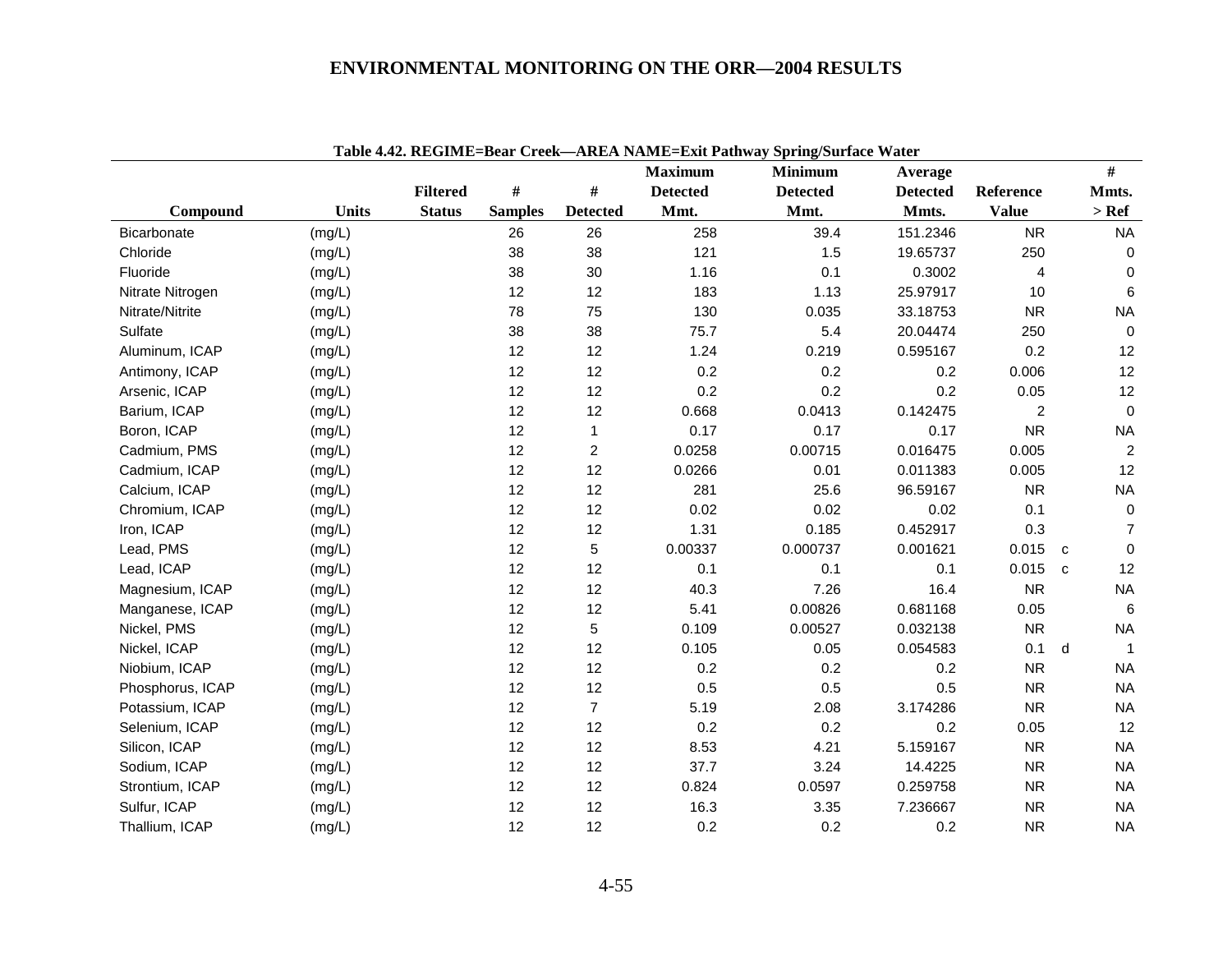|                               |              |                 |                | Table 4.42 (continued) |                 |           |                 |           |                 |                |   |                         |
|-------------------------------|--------------|-----------------|----------------|------------------------|-----------------|-----------|-----------------|-----------|-----------------|----------------|---|-------------------------|
|                               |              |                 |                |                        | <b>Maximum</b>  |           | <b>Minimum</b>  |           | Average         |                |   | #                       |
|                               |              | <b>Filtered</b> | $\#$           | $\#$                   | <b>Detected</b> |           | <b>Detected</b> |           | <b>Detected</b> | Reference      |   | Mmts.                   |
| Compound                      | <b>Units</b> | <b>Status</b>   | <b>Samples</b> | <b>Detected</b>        | Mmt.            |           | Mmt.            |           | Mmts.           | <b>Value</b>   |   | $>$ Ref                 |
| Titanium, ICAP                | (mg/L)       |                 | 12             | 12                     | 0.05            |           | 0.05            |           | 0.05            | <b>NR</b>      |   | <b>NA</b>               |
| Uranium, PMS                  | (mg/L)       |                 | 12             | 12                     | 0.0693          |           | 0.00575         |           | 0.026677        | 0.03           |   | 5                       |
| Uranium, ICAP                 | (mg/L)       |                 | 12             | 12                     | $\overline{c}$  |           | $\overline{c}$  |           | $\overline{c}$  | <b>NR</b>      |   | <b>NA</b>               |
| Zirconium, ICAP               | (mg/L)       |                 | 12             | 12                     | 0.2             |           | 0.2             |           | 0.2             | <b>NR</b>      |   | <b>NA</b>               |
| Alkalinity as HCO3            | (mg/L)       |                 | 12             | 12                     | 420             |           | 80.2            |           | 193.4333        | <b>NR</b>      |   | <b>NA</b>               |
| Conductivity                  | (umho/cm)    |                 | 12             | 12                     | 2020            |           | 243             |           | 715.5833        | <b>NR</b>      |   | <b>NA</b>               |
| <b>Dissolved Solids</b>       | (mg/L)       |                 | 33             | 33                     | 1600            |           | 109             |           | 360.7576        | 500            |   | 6                       |
| pH                            | (Hq)         |                 | 12             | 12                     | 7.59            |           | 6.61            |           | 7.005           | 6.5/8.5        |   | $\mathbf 0$             |
| <b>Total Suspended Solids</b> | (mg/L)       |                 | 33             | 17                     | 29.3            |           | $\overline{2}$  |           | 11.34706        | <b>NR</b>      |   | <b>NA</b>               |
| Turbidity                     | (NTU)        |                 | 12             | 12                     | 8.6             |           | 1.27            |           | 5.245           | $\mathbf 1$    |   | 12                      |
| Uranium-233/234               | (pCi/L)      |                 | 275            | 274                    | 93.3            |           | 1.21            |           | 12.51869        | <b>NR</b>      |   | <b>NA</b>               |
| Uranium-235                   | (pCi/L)      |                 | 275            | 208                    | 9.82            |           | 0.27            |           | 1.470385        | 24             |   | $\Omega$                |
| Uranium-236                   | (pCi/L)      |                 | 275            | 161                    | 6.47            |           | 0.23            |           | 1.175714        | <b>NR</b>      |   | <b>NA</b>               |
| Uranium-238                   | (pCi/L)      |                 | 275            | 274                    | 101.6           |           | 0.42            |           | 21.53252        | 24             |   | 93                      |
| Technetium-99                 | (pCi/L)      |                 | 20             | 15                     | 284.95          |           | 8.83            |           | 74.552          | 4000           |   | 0                       |
| Gross Alpha                   | (pCi/L)      |                 | 13             | 11                     | 29              |           | 3.33            |           | 12.65727        | 15             | e | 4                       |
| Gross Beta                    | (pCi/L)      |                 | 30             | 30                     | 600             |           | 1.9             |           | 62.08           | 50             | a | 8                       |
| 1,1,1-Trichloroethane         | $(\mu g/L)$  |                 | 31             | $\mathbf{1}$           | 1               | J         | 1               | J         | $\mathbf{1}$    | 200            |   | $\mathbf 0$             |
| 1.1-Dichloroethane            | $(\mu g/L)$  |                 | 31             | 4                      | $\overline{7}$  |           | 1               | J         | 3.25            | <b>NR</b>      |   | <b>NA</b>               |
| 1,1-Dichloroethene            | $(\mu g/L)$  |                 | 31             | $\overline{c}$         | 3               | J         | 1               | J         | 2               | $\overline{7}$ |   | $\Omega$                |
| 1,2-Dichloroethene (Total)    | $(\mu g/L)$  |                 | 14             | 3                      | 11              |           | 4               | J         | 6.666667        | <b>NR</b>      | b | <b>NA</b>               |
| Chloroform                    | $(\mu g/L)$  |                 | 31             | $\mathbf{1}$           | $\mathbf{1}$    | J         | 1               | J         | $\mathbf 1$     | 100            | g | 0                       |
| cis-1,2-Dichloroethene        | $(\mu g/L)$  |                 | 31             | 11                     | 58              |           | 4               | J         | 16.81818        | 70             |   | 0                       |
| Methylene chloride            | $(\mu g/L)$  |                 | 31             | 2                      | 3               | <b>BJ</b> | 3               | <b>BJ</b> | 3               | 5              |   | $\Omega$                |
| PCB-1254                      | $(\mu g/L)$  |                 | $\overline{c}$ | $\boldsymbol{2}$       | 960             |           | 97              |           | 528.5           | <b>NR</b>      |   | <b>NA</b>               |
| PCB-1260                      | $(\mu g/L)$  |                 | $\overline{c}$ | $\overline{2}$         | 1400            |           | 120             |           | 760             | <b>NR</b>      |   | <b>NA</b>               |
| Tetrachloroethene             | $(\mu g/L)$  |                 | 31             | 11                     | 25              |           | 1               | J         | 7.181818        | 5              |   | $\overline{4}$          |
| Trichloroethene               | $(\mu g/L)$  |                 | 31             | 10                     | 17              |           | 1               | J         | 4.2             | 5              |   | $\overline{\mathbf{c}}$ |
| Vinyl chloride                | $(\mu g/L)$  |                 | 31             | $\mathbf{1}$           | 4               |           | 4               |           | $\overline{4}$  | $\overline{2}$ |   | $\mathbf{1}$            |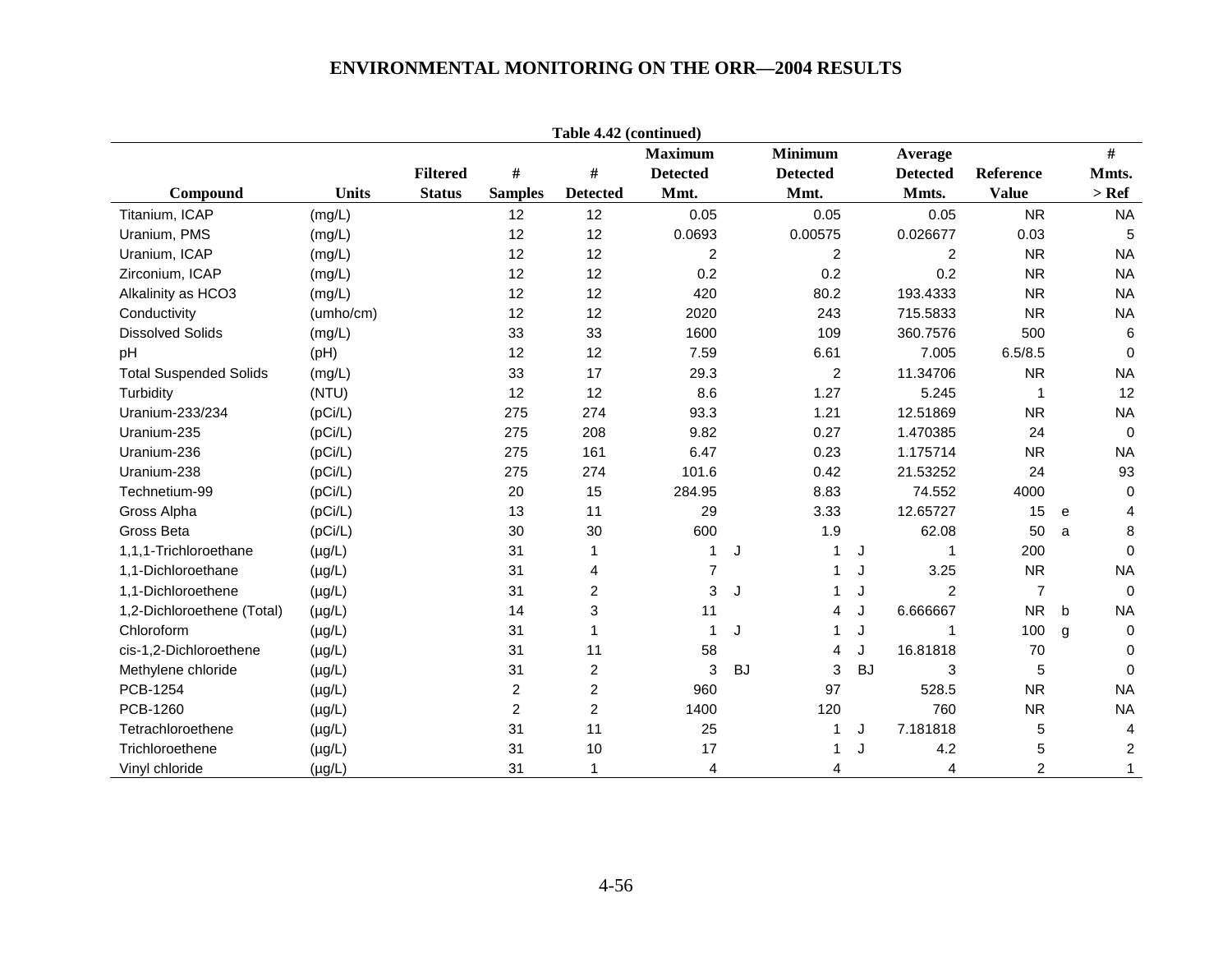|                  |              |                                  |                |                         |                         | Table 4.43. REGIME=Bear Creek—AREA NAME=Oil Landfarm Waste Management Area |                          |                           |                             |
|------------------|--------------|----------------------------------|----------------|-------------------------|-------------------------|----------------------------------------------------------------------------|--------------------------|---------------------------|-----------------------------|
|                  |              |                                  | $\#$           | $\#$                    | <b>Maximum</b>          | <b>Minimum</b>                                                             | Average                  |                           | $\#$                        |
| Compound         | <b>Units</b> | <b>Filtered</b><br><b>Status</b> | <b>Samples</b> | <b>Detected</b>         | <b>Detected</b><br>Mmt. | <b>Detected</b><br>Mmt.                                                    | <b>Detected</b><br>Mmts. | Reference<br><b>Value</b> | Mmts.<br>$>$ Ref $\,$       |
| Bicarbonate      |              |                                  | $\overline{2}$ | $\overline{c}$          | 59.6                    | 44.4                                                                       | 52                       | ${\sf NR}$                | <b>NA</b>                   |
| Chloride         | (mg/L)       |                                  | 14             | 14                      | 152                     | 6.26                                                                       | 63.815                   | 250                       | $\Omega$                    |
| Fluoride         | (mg/L)       |                                  | 14             | $\overline{7}$          | 0.48                    | 0.105                                                                      | 0.227857                 | $\overline{4}$            | $\mathbf 0$                 |
| Nitrate Nitrogen | (mg/L)       |                                  | 12             | 8                       | 566                     | 20.9                                                                       | 177.5875                 | 10                        | 8                           |
| Sulfate          | (mg/L)       |                                  | 14             |                         | 53.1                    | 1.1                                                                        | 18.14143                 |                           |                             |
|                  | (mg/L)       |                                  |                | 14                      |                         |                                                                            |                          | 250                       | $\mathbf 0$                 |
| Aluminum, ICAP   | (mg/L)       |                                  | 12             | 4                       | 0.592                   | 0.311                                                                      | 0.49875                  | 0.2                       | $\overline{4}$              |
| Antimony, ICAP   | (mg/L)       |                                  | 12             | 12                      | 0.2                     | 0.2                                                                        | 0.2                      | 0.006                     | 12                          |
| Antimony, ICAP   | (mg/L)       | Filtered                         | $\overline{c}$ | $\overline{c}$          | 0.2                     | 0.2                                                                        | 0.2                      | 0.006                     | $\overline{c}$              |
| Arsenic, PMS     | (mg/L)       |                                  | 12             | 4                       | 0.0139                  | 0.00751                                                                    | 0.010488                 | 0.05                      | $\mathbf 0$                 |
| Arsenic, PMS     | (mg/L)       | Filtered                         | $\overline{c}$ | $\overline{\mathbf{c}}$ | 0.0124                  | 0.00958                                                                    | 0.01099                  | 0.05                      | $\mathbf 0$                 |
| Arsenic, ICAP    | (mg/L)       |                                  | 12             | 12                      | 0.2                     | 0.2                                                                        | 0.2                      | 0.05                      | 12                          |
| Arsenic, ICAP    | (mg/L)       | Filtered                         | $\overline{c}$ | $\overline{c}$          | 0.2                     | 0.2                                                                        | 0.2                      | 0.05                      | $\overline{c}$              |
| Barium, ICAP     | (mg/L)       |                                  | 12             | 12                      | $\overline{c}$          | 0.165                                                                      | 0.9245                   | $\overline{2}$            | $\mathbf 0$                 |
| Barium, ICAP     | (mg/L)       | Filtered                         | $\overline{a}$ | $\overline{c}$          | 1.35                    | 1.22                                                                       | 1.285                    | $\overline{2}$            | $\mathbf 0$                 |
| Boron, ICAP      | (mg/L)       |                                  | 12             | 8                       | 4.02                    | 0.122                                                                      | 1.77225                  | <b>NR</b>                 | <b>NA</b>                   |
| Boron, ICAP      | (mg/L)       | Filtered                         | $\overline{2}$ | $\overline{c}$          | 3.73                    | 2.43                                                                       | 3.08                     | <b>NR</b>                 | <b>NA</b>                   |
| Cadmium, ICAP    | (mg/L)       |                                  | 12             | 12                      | 0.01                    | 0.01                                                                       | 0.01                     | 0.005                     | 12                          |
| Cadmium, ICAP    | (mg/L)       | Filtered                         | $\overline{2}$ | $\overline{c}$          | 0.01                    | 0.01                                                                       | 0.01                     | 0.005                     | $\overline{2}$              |
| Calcium, ICAP    | (mg/L)       |                                  | 12             | 12                      | 835                     | 107                                                                        | 269.4167                 | <b>NR</b>                 | <b>NA</b>                   |
| Calcium, ICAP    | (mg/L)       | Filtered                         | $\overline{c}$ | $\overline{c}$          | 178                     | 157                                                                        | 167.5                    | <b>NR</b>                 | <b>NA</b>                   |
| Chromium, ICAP   | (mg/L)       |                                  | 12             | 12                      | 0.02                    | 0.02                                                                       | 0.02                     | 0.1                       | $\mathbf 0$                 |
| Chromium, ICAP   | (mg/L)       | Filtered                         | $\overline{c}$ | $\overline{c}$          | 0.02                    | 0.02                                                                       | 0.02                     | 0.1                       | $\mathbf 0$                 |
| Iron, ICAP       | (mg/L)       |                                  | 12             | 10                      | 29.6                    | 0.0834                                                                     | 11.58934                 | 0.3                       | $\bf 8$                     |
| Iron, ICAP       | (mg/L)       | Filtered                         | $\overline{2}$ | $\overline{c}$          | 29                      | 25.5                                                                       | 27.25                    | 0.3                       | $\overline{c}$              |
| Lead, PMS        | (mg/L)       |                                  | 12             | 3                       | 0.00212                 | 0.000537                                                                   | 0.001191                 | 0.015                     | $\mathbf 0$<br>$\mathbf{C}$ |
| Lead, PMS        | (mg/L)       | Filtered                         | $\overline{c}$ | $\mathbf{1}$            | 0.00214                 | 0.00214                                                                    | 0.00214                  | 0.015                     | $\mathbf 0$<br>$\mathbf{C}$ |
| Lead, ICAP       | (mg/L)       |                                  | 12             | 12                      | 0.1                     | 0.1                                                                        | 0.1                      | 0.015                     | 12<br>$\mathbf{C}$          |
| Lead, ICAP       | (mg/L)       | Filtered                         | $\overline{a}$ | $\overline{c}$          | 0.1                     | 0.1                                                                        | 0.1                      | 0.015                     | 2<br>$\mathbf{c}$           |
| Lithium, ICAP    | (mg/L)       |                                  | 12             | 12                      | 0.13                    | 0.0169                                                                     | 0.058175                 | <b>NR</b>                 | <b>NA</b>                   |
| Lithium, ICAP    | (mg/L)       | Filtered                         | $\overline{c}$ | $\overline{c}$          | 0.134                   | 0.122                                                                      | 0.128                    | <b>NR</b>                 | <b>NA</b>                   |
| Magnesium, ICAP  | (mg/L)       |                                  | 12             | 12                      | 62.1                    | 11.5                                                                       | 38.6                     | <b>NR</b>                 | <b>NA</b>                   |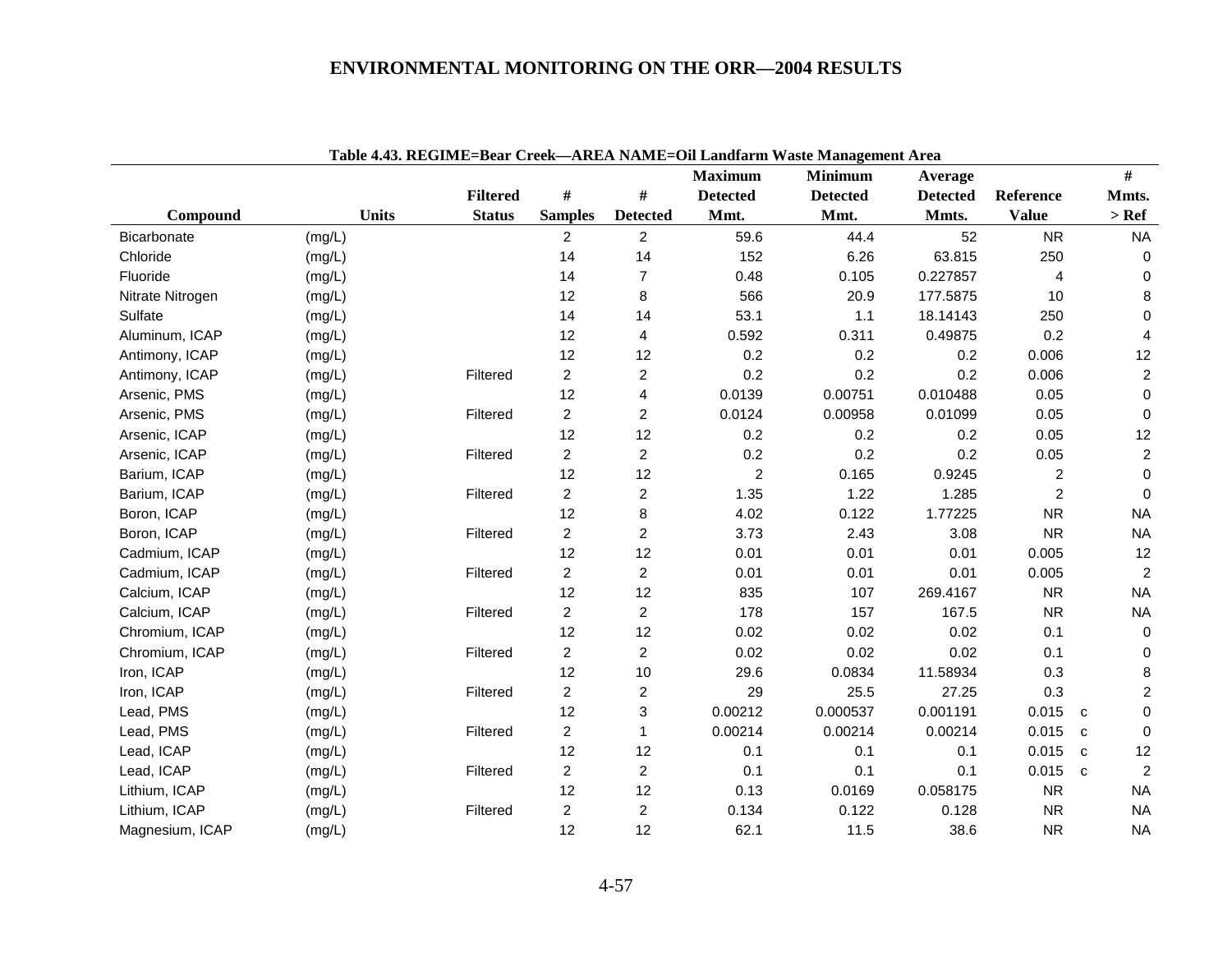| Table 4.43 (continued) |              |                 |                |                 |                 |                 |                 |              |   |                 |
|------------------------|--------------|-----------------|----------------|-----------------|-----------------|-----------------|-----------------|--------------|---|-----------------|
|                        |              |                 |                |                 | <b>Maximum</b>  | <b>Minimum</b>  | Average         |              |   | $\#$            |
|                        |              | <b>Filtered</b> | $\#$           | $\#$            | <b>Detected</b> | <b>Detected</b> | <b>Detected</b> | Reference    |   | Mmts.           |
| Compound               | <b>Units</b> | <b>Status</b>   | <b>Samples</b> | <b>Detected</b> | Mmt.            | Mmt.            | Mmts.           | <b>Value</b> |   | $>$ Ref         |
| Magnesium, ICAP        | (mg/L)       | Filtered        | $\overline{2}$ | $\overline{c}$  | 34              | 29.9            | 31.95           | <b>NR</b>    |   | <b>NA</b>       |
| Manganese, ICAP        | (mg/L)       |                 | 12             | 10              | 9.44            | 0.0057          | 3.094612        | 0.05         |   | $6\phantom{1}6$ |
| Manganese, ICAP        | (mg/L)       | Filtered        | $\overline{2}$ | $\overline{c}$  | 9.24            | 7.08            | 8.16            | 0.05         |   | 2               |
| Nickel, PMS            | (mg/L)       |                 | 12             | 9               | 0.0671          | 0.00527         | 0.028597        | <b>NR</b>    |   | <b>NA</b>       |
| Nickel, PMS            | (mg/L)       | Filtered        | $\overline{c}$ | $\overline{c}$  | 0.0412          | 0.0305          | 0.03585         | <b>NR</b>    |   | <b>NA</b>       |
| Nickel, ICAP           | (mg/L)       |                 | 12             | 12              | 0.0562          | 0.05            | 0.050625        | 0.1          | d | $\mathbf 0$     |
| Nickel, ICAP           | (mg/L)       | Filtered        | $\overline{c}$ | $\overline{c}$  | 0.0536          | 0.05            | 0.0518          | 0.1          | d | $\Omega$        |
| Niobium, ICAP          | (mg/L)       |                 | 12             | 12              | 0.2             | $0.2\,$         | 0.2             | <b>NR</b>    |   | <b>NA</b>       |
| Niobium, ICAP          | (mg/L)       | Filtered        | $\overline{2}$ | $\overline{c}$  | 0.2             | 0.2             | 0.2             | <b>NR</b>    |   | <b>NA</b>       |
| Phosphorus, ICAP       | (mg/L)       |                 | 12             | 12              | 0.5             | 0.5             | 0.5             | <b>NR</b>    |   | <b>NA</b>       |
| Phosphorus, ICAP       | (mg/L)       | Filtered        | $\overline{c}$ | $\overline{c}$  | 0.5             | 0.5             | 0.5             | <b>NR</b>    |   | <b>NA</b>       |
| Potassium, ICAP        | (mg/L)       |                 | 12             | 11              | 13.1            | 2.08            | 6.348182        | <b>NR</b>    |   | <b>NA</b>       |
| Potassium, ICAP        | (mg/L)       | Filtered        | $\overline{2}$ | $\overline{c}$  | 13.1            | 11              | 12.05           | <b>NR</b>    |   | <b>NA</b>       |
| Selenium, PMS          | (mg/L)       |                 | 12             | $\overline{c}$  | 0.0197          | 0.0186          | 0.01915         | 0.05         |   | $\mathbf 0$     |
| Selenium, PMS          | (mg/L)       | Filtered        | $\overline{c}$ | $\mathbf{1}$    | 0.0172          | 0.0172          | 0.0172          | 0.05         |   | $\mathbf 0$     |
| Selenium, ICAP         | (mg/L)       |                 | 12             | 12              | 0.2             | 0.2             | 0.2             | 0.05         |   | 12              |
| Selenium, ICAP         | (mg/L)       | Filtered        | $\overline{c}$ | $\overline{c}$  | 0.2             | 0.2             | 0.2             | 0.05         |   | $\overline{2}$  |
| Silicon, ICAP          | (mg/L)       |                 | 12             | 12              | 11.7            | 5.29            | 8.391667        | <b>NR</b>    |   | <b>NA</b>       |
| Silicon, ICAP          | (mg/L)       | Filtered        | $\overline{2}$ | $\overline{c}$  | 8.33            | 7.23            | 7.78            | <b>NR</b>    |   | <b>NA</b>       |
| Sodium, ICAP           | (mg/L)       |                 | 12             | 12              | 82.4            | 9.71            | 40.6175         | <b>NR</b>    |   | <b>NA</b>       |
| Sodium, ICAP           | (mg/L)       | Filtered        | $\overline{a}$ | $\overline{c}$  | 78              | 54.3            | 66.15           | <b>NR</b>    |   | <b>NA</b>       |
| Strontium, ICAP        | (mg/L)       |                 | 12             | 12              | 2.28            | 0.407           | 1.047           | <b>NR</b>    |   | <b>NA</b>       |
| Strontium, ICAP        | (mg/L)       | Filtered        | $\overline{c}$ | $\overline{c}$  | 0.537           | 0.458           | 0.4975          | <b>NR</b>    |   | <b>NA</b>       |
| Sulfur, ICAP           | (mg/L)       |                 | 12             | 12              | 18.5            | 1.52            | 7.298333        | ${\sf NR}$   |   | <b>NA</b>       |
| Sulfur, ICAP           | (mg/L)       | Filtered        | $\overline{c}$ | $\overline{c}$  | 7.15            | 3.88            | 5.515           | <b>NR</b>    |   | <b>NA</b>       |
| Thallium, PMS          | (mg/L)       |                 | 12             | $\mathbf{1}$    | 0.000855        | 0.000855        | 0.000855        | 0.002        |   | $\Omega$        |
| Thallium, ICAP         | (mg/L)       |                 | 12             | 12              | 0.2             | 0.2             | 0.2             | <b>NR</b>    |   | <b>NA</b>       |
| Thallium, ICAP         | (mg/L)       | Filtered        | $\overline{c}$ | $\overline{c}$  | 0.2             | 0.2             | 0.2             | <b>NR</b>    |   | <b>NA</b>       |
| Titanium, ICAP         | (mg/L)       |                 | 12             | 12              | 0.05            | 0.05            | 0.05            | <b>NR</b>    |   | <b>NA</b>       |
| Titanium, ICAP         | (mg/L)       | Filtered        | $\overline{2}$ | $\overline{c}$  | 0.05            | 0.05            | 0.05            | <b>NR</b>    |   | <b>NA</b>       |
| Uranium, PMS           | (mg/L)       |                 | 12             | 10              | 0.208           | 0.00127         | 0.075475        | 0.03         |   | $\overline{4}$  |
| Uranium, PMS           | (mg/L)       | Filtered        | $\overline{c}$ | $\overline{c}$  | 0.22            | 0.135           | 0.1775          | 0.03         |   | $\overline{c}$  |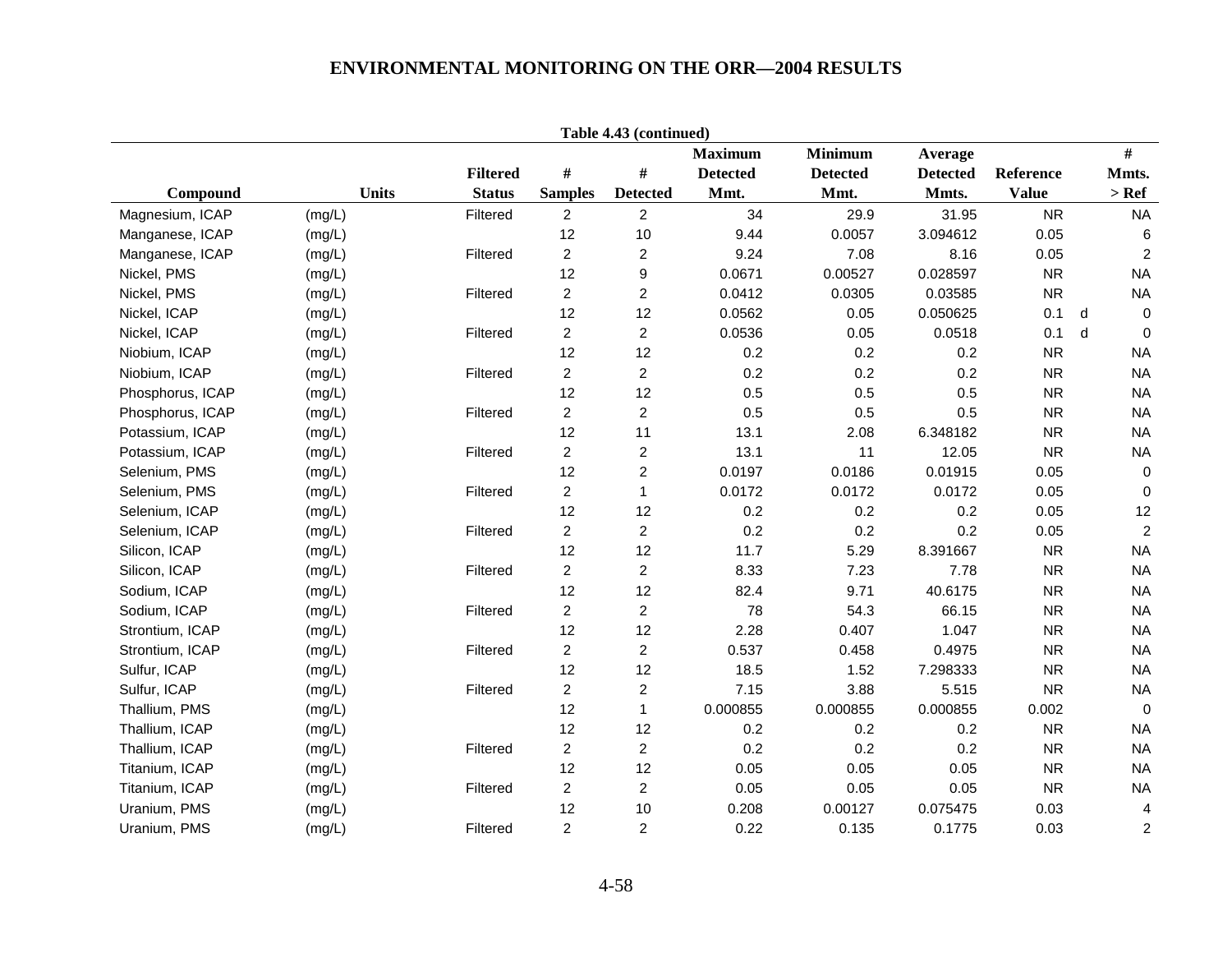|                               |                    |                 |                | Table 4.43 (continued) |                 |                     |                     |                |                             |
|-------------------------------|--------------------|-----------------|----------------|------------------------|-----------------|---------------------|---------------------|----------------|-----------------------------|
|                               |                    |                 |                |                        | <b>Maximum</b>  | <b>Minimum</b>      | Average             |                | $\#$                        |
|                               |                    | <b>Filtered</b> | #              | $\#$                   | <b>Detected</b> | <b>Detected</b>     | <b>Detected</b>     | Reference      | Mmts.                       |
| Compound                      | <b>Units</b>       | <b>Status</b>   | <b>Samples</b> | <b>Detected</b>        | Mmt.            | Mmt.                | Mmts.               | <b>Value</b>   | $>$ Ref                     |
| Uranium, ICAP                 | (mg/L)             |                 | 12             | 12                     | $\overline{c}$  | $\overline{c}$      | $\overline{2}$      | <b>NR</b>      | <b>NA</b>                   |
| Uranium, ICAP                 | (mg/L)             | Filtered        | $\overline{c}$ | $\overline{c}$         | $\overline{c}$  | $\overline{c}$      | $\overline{c}$      | <b>NR</b>      | <b>NA</b>                   |
| Zirconium, ICAP               | (mg/L)             |                 | 12             | 12                     | 0.2             | 0.2                 | 0.2                 | <b>NR</b>      | <b>NA</b>                   |
| Zirconium, ICAP               | (mg/L)             | Filtered        | $\overline{c}$ | $\overline{c}$         | 0.2             | 0.2                 | 0.2                 | <b>NR</b>      | <b>NA</b>                   |
| <b>Static Water Level</b>     | $(t - \text{toc})$ |                 | 26             | <b>NA</b>              | 25.66           | $-25.66$            | 1.140385            | <b>NR</b>      | <b>NA</b>                   |
| Alkalinity as HCO3            | (mg/L)             |                 | 12             | 12                     | 595             | 202                 | 364.3333            | <b>NR</b>      | <b>NA</b>                   |
| Conductivity                  | (umho/cm)          |                 | 12             | 12                     | 5080            | 1056                | 1891.667            | <b>NR</b>      | <b>NA</b>                   |
| <b>Dissolved Solids</b>       | (mg/L)             |                 | 13             | 13                     | 4000            | 95                  | 1177.615            | 500            | 12                          |
| pH                            | (pH)               |                 | 12             | 12                     | 7.42            | 6.4                 | 6.789167            | 6.5/8.5        | $\mathbf 1$                 |
| <b>Total Suspended Solids</b> | (mg/L)             |                 | 13             | 8                      | 25              | $\mathbf 3$         | 13.25               | <b>NR</b>      | <b>NA</b>                   |
| Turbidity                     | (NTU)              |                 | 12             | 12                     | 200             | 0.148               | 47.28408            | $\mathbf{1}$   | 9                           |
| Uranium-233/234               | (pCi/L)            |                 | 1              | 1                      | 0.61            | 0.61                | 0.61                | <b>NR</b>      | <b>NA</b>                   |
| Uranium-234                   | (pCi/L)            |                 | 4              | 4                      | 34              | 19                  | 25.75               | 20             | 3                           |
| Uranium-235                   | (pCi/L)            |                 | 5              | 5                      | 1.7             | 0.32                | 1.11                | 24             | $\mathbf 0$                 |
| Uranium-236                   | (pCi/L)            |                 | 5              | 4                      | 0.45            | 0.33                | 0.3875              | <b>NR</b>      | <b>NA</b>                   |
| Uranium-238                   | (pCi/L)            |                 | 5              | 4                      | 67              | 39                  | 52.75               | 24             | 4                           |
| Gross Alpha                   | (pCi/L)            |                 | 14             | 4                      | 87              | 65                  | 76.5                | 15             | 4<br>e                      |
| Gross Beta                    | (pCi/L)            |                 | 14             | 12                     | 400             | 1.89                | 101.8658            | 50             | 6<br>a                      |
| Radium - Total Alpha          | (pCi/L)            |                 | 1              | $\mathbf{1}$           | 0.37            | 0.37                | 0.37                | 5              | $\mathsf{f}$<br>$\mathbf 0$ |
| 1,1,1-Trichloroethane         | $(\mu g/L)$        |                 | 14             | $\overline{c}$         | 6               | 1                   | 3.5<br>J            | 200            | $\Omega$                    |
| 1,1-Dichloroethane            | $(\mu g/L)$        |                 | 14             | 6                      | 13              | 4                   | 8.833333            | <b>NR</b>      | <b>NA</b>                   |
| 1,1-Dichloroethene            | $(\mu g/L)$        |                 | 14             | 9                      | 41              | $\overline{c}$      | 11.66667<br>J       | $\overline{7}$ | $\sqrt{3}$                  |
| 1,2-Dichloroethene (Total)    | $(\mu g/L)$        |                 | 12             | 8                      | 280             | $\overline{2}$      | 78.875<br>J         | <b>NR</b>      | <b>NA</b><br>b              |
| 1,2-Dichloropropane           | $(\mu g/L)$        |                 | 14             | $\overline{c}$         | $\overline{c}$  | $\overline{c}$<br>J | $\overline{c}$<br>J | 5              | $\mathbf 0$                 |
| 1,4-Dichlorobenzene           | $(\mu g/L)$        |                 | 12             | 4                      | 4               | 3<br>J              | 3.25<br>J           | 75             | $\Omega$                    |
| Acetone                       | $(\mu g/L)$        |                 | 14             | $\overline{c}$         | $\overline{7}$  | 3<br>J              | 5<br>J              | <b>NR</b>      | <b>NA</b>                   |
| Benzene                       | $(\mu g/L)$        |                 | 14             | 6                      | 9               | 1                   | 5.5<br>J            | 5              | 4                           |
| Carbon tetrachloride          | $(\mu g/L)$        |                 | 14             | 3                      | 5               | 3<br>J              | $\overline{4}$<br>J | 5              | $\Omega$                    |
| Chlorobenzene                 | $(\mu g/L)$        |                 | 14             | 4                      | 14              | 11                  | 13                  | 100            | $\mathbf 0$                 |
| Chloroethane                  | $(\mu g/L)$        |                 | 14             | 3                      | $\overline{2}$  | 1<br>J              | 1.666667<br>J       | <b>NR</b>      | <b>NA</b>                   |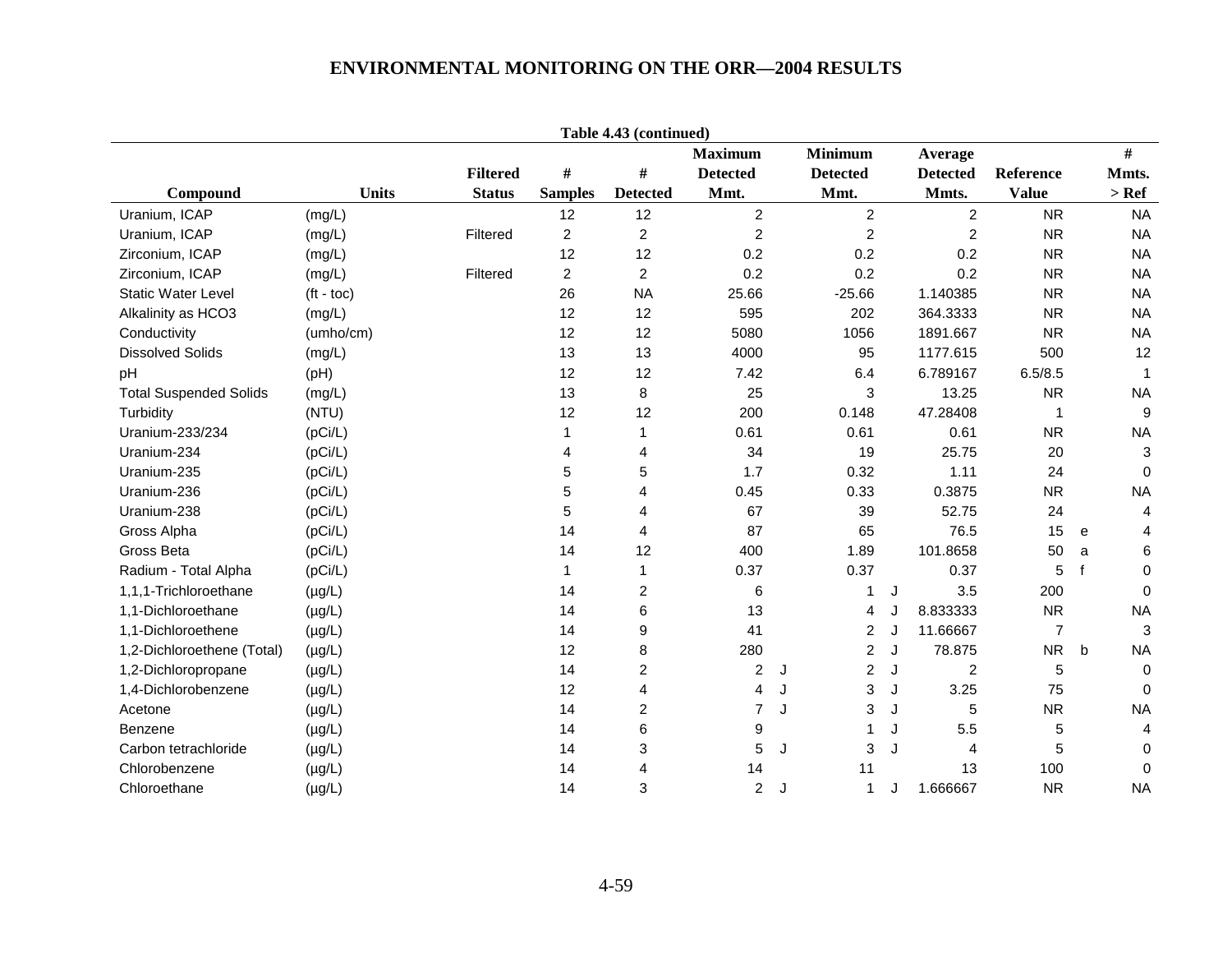| Table 4.43 (continued)   |             |              |                 |                |                 |                 |     |                 |     |                 |                  |   |           |
|--------------------------|-------------|--------------|-----------------|----------------|-----------------|-----------------|-----|-----------------|-----|-----------------|------------------|---|-----------|
|                          |             |              |                 |                |                 | <b>Maximum</b>  |     | <b>Minimum</b>  |     | Average         |                  |   |           |
|                          |             |              | <b>Filtered</b> | #              | #               | <b>Detected</b> |     | <b>Detected</b> |     | <b>Detected</b> | <b>Reference</b> |   | Mmts.     |
| Compound                 |             | <b>Units</b> | <b>Status</b>   | <b>Samples</b> | <b>Detected</b> | Mmt.            |     | Mmt.            |     | Mmts.           | Value            |   | $>$ Ref   |
| Chloroform               | $(\mu g/L)$ |              |                 | 14             | 5               | $\mathbf{2}$    | J   | $\overline{2}$  |     | 2               | 100              | g | 0         |
| cis-1,2-Dichloroethene   | $(\mu g/L)$ |              |                 | 14             | 10              | 280             |     | $\mathbf{2}$    | ل ا | 67.7            | 70               |   | 3         |
| Tetrachloroethene        | $(\mu g/L)$ |              |                 | 14             | 8               | 24              |     |                 |     | 5.25            | 5                |   | 2         |
| trans-1,2-Dichloroethene | $(\mu g/L)$ |              |                 | 14             |                 |                 | ل - |                 |     |                 | 100              |   | 0         |
| Trichloroethene          | $(\mu g/L)$ |              |                 | 14             | 10              | 240             |     | 3               | ل ا | 85.7            | 5                |   | 9         |
| Trichlorofluoromethane   | $(\mu g/L)$ |              |                 | 12             | 2               | 6               |     | 3               | ل.  | 4.5             | <b>NR</b>        |   | <b>NA</b> |
| Vinyl chloride           | $(\mu g/L)$ |              |                 | 14             | 4               | 42              |     | 18              |     | 28.5            |                  |   | 4         |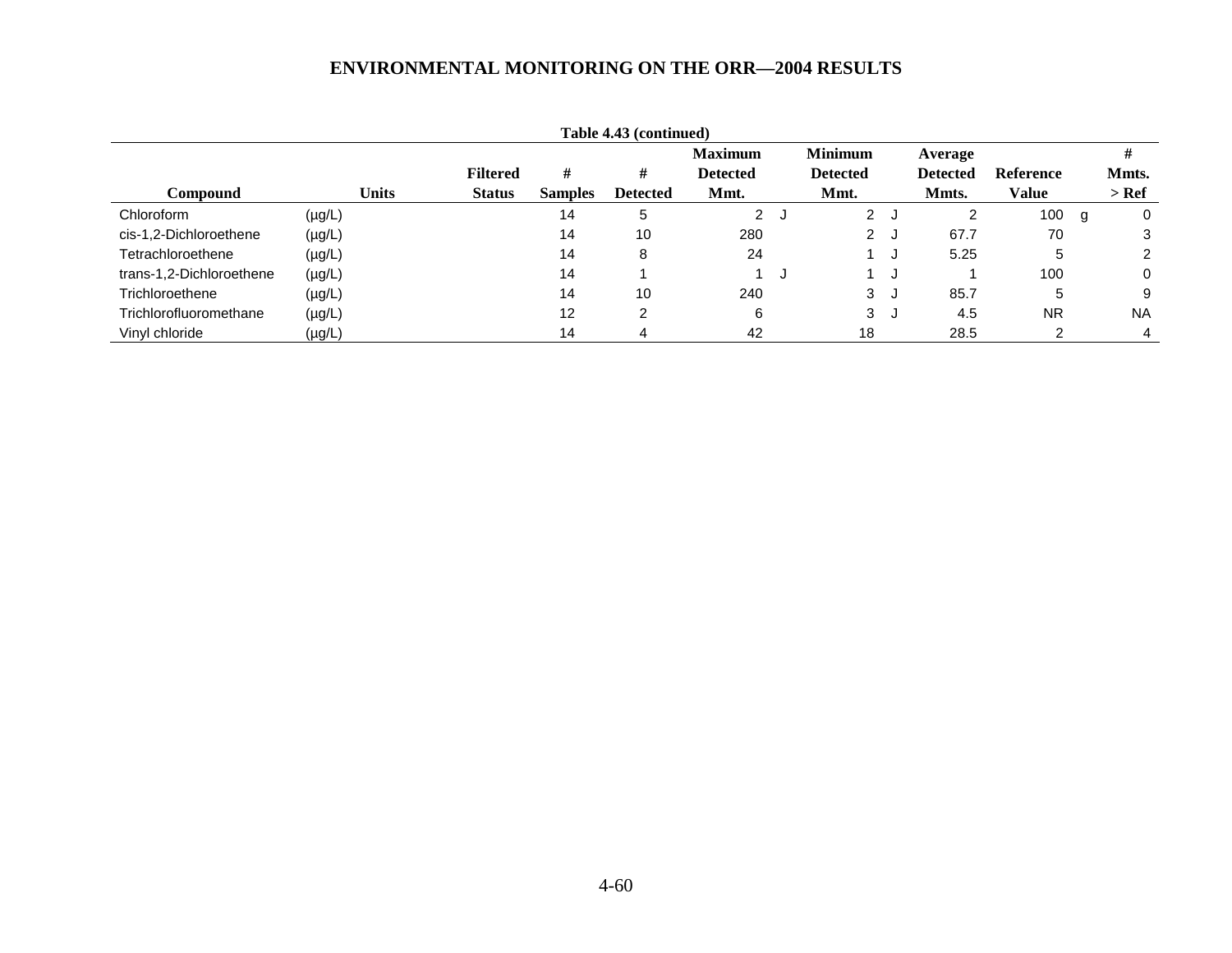|                           |                    |                 |                                            |                         | <b>Maximum</b>  | <b>Minimum</b>  | Average         |                |   | $\#$             |
|---------------------------|--------------------|-----------------|--------------------------------------------|-------------------------|-----------------|-----------------|-----------------|----------------|---|------------------|
|                           |                    | <b>Filtered</b> | #                                          | $\#$                    | <b>Detected</b> | <b>Detected</b> | <b>Detected</b> | Reference      |   | Mmts.            |
| Compound                  | <b>Units</b>       | <b>Status</b>   | <b>Samples</b>                             | <b>Detected</b>         | Mmt.            | Mmt.            | Mmts.           | <b>Value</b>   |   | $>$ Ref          |
| Chloride                  | (mg/L)             |                 | 2                                          | $\overline{c}$          | 2.32            | 1.6             | 1.96            | 250            |   | $\Omega$         |
| Nitrate Nitrogen          | (mg/L)             |                 | $\overline{2}$                             | $\overline{c}$          | 0.398           | 0.282           | 0.34            | 10             |   | 0                |
| Sulfate                   | (mg/L)             |                 | $\overline{c}$                             | $\overline{c}$          | 3.59            | 3               | 3.295           | 250            |   | 0                |
| Antimony, ICAP            | (mg/L)             |                 | $\overline{c}$                             | $\boldsymbol{2}$        | 0.2             | 0.2             | 0.2             | 0.006          |   | $\boldsymbol{2}$ |
| Arsenic, ICAP             | (mg/L)             |                 | $\overline{c}$                             | $\overline{c}$          | 0.2             | 0.2             | 0.2             | 0.05           |   | $\overline{c}$   |
| Barium, ICAP              | (mg/L)             |                 | $\overline{\mathbf{c}}$                    | $\overline{c}$          | 0.0237          | 0.0208          | 0.02225         | $\overline{2}$ |   | $\pmb{0}$        |
| Cadmium, ICAP             | (mg/L)             |                 | $\overline{c}$                             | $\boldsymbol{2}$        | 0.01            | 0.01            | 0.01            | 0.005          |   | $\overline{c}$   |
| Calcium, ICAP             | (mg/L)             |                 |                                            | $\overline{c}$          | 98.8            | 89.2            | 94              | <b>NR</b>      |   | <b>NA</b>        |
| Chromium, ICAP            | (mg/L)             |                 | $\begin{array}{c} 2 \\ 2 \\ 2 \end{array}$ | $\overline{c}$          | 0.02            | 0.02            | 0.02            | 0.1            |   | $\mathbf 0$      |
| Lead, ICAP                | (mg/L)             |                 |                                            | $\overline{2}$          | 0.1             | 0.1             | 0.1             | 0.015          | C | $\overline{2}$   |
| Magnesium, ICAP           | (mg/L)             |                 | $\frac{2}{2}$                              | $\overline{\mathbf{c}}$ | 7.22            | 6.03            | 6.625           | <b>NR</b>      |   | <b>NA</b>        |
| Nickel, ICAP              | (mg/L)             |                 |                                            | $\overline{2}$          | 0.05            | 0.05            | 0.05            | 0.1            | d | $\Omega$         |
| Niobium, ICAP             | (mg/L)             |                 | $\overline{2}$                             | $\overline{c}$          | 0.2             | 0.2             | 0.2             | <b>NR</b>      |   | <b>NA</b>        |
| Phosphorus, ICAP          | (mg/L)             |                 | $\overline{a}$                             | $\overline{c}$          | 0.5             | 0.5             | 0.5             | <b>NR</b>      |   | <b>NA</b>        |
| Selenium, ICAP            | (mg/L)             |                 | $\overline{2}$                             | $\boldsymbol{2}$        | 0.2             | 0.2             | 0.2             | 0.05           |   | $\overline{2}$   |
| Silicon, ICAP             | (mg/L)             |                 | $\overline{c}$                             | $\overline{c}$          | 6.4             | 5.77            | 6.085           | <b>NR</b>      |   | <b>NA</b>        |
| Sodium, ICAP              | (mg/L)             |                 | $\overline{c}$                             | $\overline{2}$          | 4.06            | 3.36            | 3.71            | <b>NR</b>      |   | <b>NA</b>        |
| Strontium, ICAP           | (mg/L)             |                 | $\overline{a}$                             | $\overline{c}$          | 0.0868          | 0.0792          | 0.083           | <b>NR</b>      |   | <b>NA</b>        |
| Sulfur, ICAP              | (mg/L)             |                 | $\overline{c}$                             | $\boldsymbol{2}$        | 1.16            | 0.992           | 1.076           | <b>NR</b>      |   | <b>NA</b>        |
| Thallium, ICAP            | (mg/L)             |                 | $\overline{c}$                             | $\overline{c}$          | 0.2             | 0.2             | 0.2             | <b>NR</b>      |   | <b>NA</b>        |
| Titanium, ICAP            | (mg/L)             |                 | $\overline{2}$                             | $\overline{2}$          | 0.05            | 0.05            | 0.05            | <b>NR</b>      |   | <b>NA</b>        |
|                           |                    |                 |                                            |                         |                 |                 | 0.00056         |                |   |                  |
| Uranium, PMS              | (mg/L)             |                 | $\overline{c}$                             | 1                       | 0.000566        | 0.000566        | 6               | 0.03           |   | $\mathbf 0$      |
| Uranium, ICAP             | (mg/L)             |                 | $\overline{c}$                             | $\overline{c}$          | 2               | $\overline{2}$  | $\overline{2}$  | <b>NR</b>      |   | <b>NA</b>        |
| Zirconium, ICAP           | (mg/L)             |                 | $\overline{c}$                             | $\overline{c}$          | 0.2             | 0.2             | 0.2             | <b>NR</b>      |   | <b>NA</b>        |
| <b>Static Water Level</b> | $(t - \text{toc})$ |                 | 4                                          | <b>NA</b>               | 38.75           | $-38.75$        | 0               | <b>NR</b>      |   | <b>NA</b>        |
| Alkalinity as             |                    |                 |                                            |                         |                 |                 |                 |                |   |                  |
| HCO <sub>3</sub>          | (mg/L)             |                 | $\overline{\mathbf{c}}$                    | $\overline{c}$          | 272             | 229             | 250.5           | <b>NR</b>      |   | <b>NA</b>        |
| Conductivity              | (umho/cm)          |                 | $\overline{c}$                             | $\boldsymbol{2}$        | 547             | 495             | 521             | <b>NR</b>      |   | <b>NA</b>        |
| <b>Dissolved Solids</b>   | (mg/L)             |                 | $\overline{\mathbf{c}}$                    | $\overline{\mathbf{c}}$ | 311             | 264             | 287.5           | 500            |   | $\mathbf 0$      |
| pH                        | (Hq)               |                 | $\overline{\mathbf{c}}$                    | $\overline{c}$          | 6.99            | 6.94            | 6.965           | 6.5/8.5        |   | 0                |
| Turbidity                 | (NTU)              |                 | $\overline{c}$                             | $\overline{\mathbf{c}}$ | 0.252           | 0.225           | 0.2385          |                |   | 0                |
| Tetrachloroethene         | $(\mu g/L)$        |                 | $\overline{\mathbf{c}}$                    | 1                       |                 | J               | J<br>1          | 5              |   | 0                |
| Trichloroethene           | $(\mu g/L)$        |                 | $\overline{2}$                             | 2                       | 5               | 4               | 4.5             | 5              |   | 0                |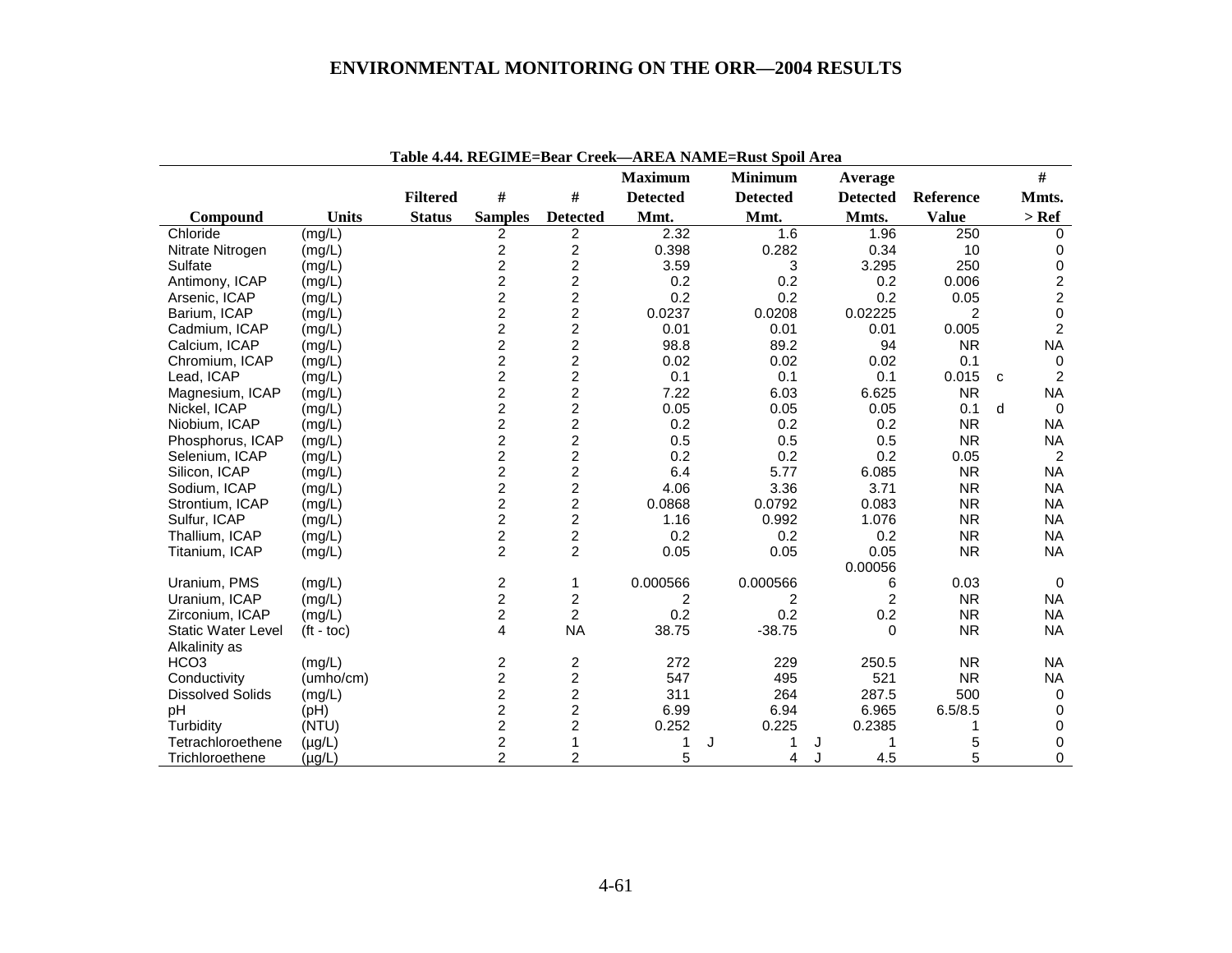|                             |              |                 |                |                  | Table 4.45. REGIME=Bear Creek—AREA NAME=S-3 Site<br><b>Maximum</b> |                                   |                            |                | $\#$                |
|-----------------------------|--------------|-----------------|----------------|------------------|--------------------------------------------------------------------|-----------------------------------|----------------------------|----------------|---------------------|
|                             |              | <b>Filtered</b> | $\#$           | $\#$             | <b>Detected</b>                                                    | <b>Minimum</b><br><b>Detected</b> | Average<br><b>Detected</b> | Reference      | Mmts.               |
| Compound                    | <b>Units</b> | <b>Status</b>   | <b>Samples</b> | <b>Detected</b>  | Mmt.                                                               | Mmt.                              | Mmts.                      | <b>Value</b>   | $>$ Ref             |
| Bicarbonate                 | (mg/L)       |                 | 5              | $\overline{4}$   | 265                                                                | 2.5                               | 94.225                     | <b>NR</b>      | <b>NA</b>           |
| Chloride                    | (mg/L)       |                 | 41             | 41               | 25300                                                              | 0.87                              | 913.6239                   | 250            | 6                   |
| Fluoride                    | (mg/L)       |                 | 41             | 29               | 7.22                                                               | 0.107                             | 1.69031                    | $\overline{4}$ | $\overline{c}$      |
| Nitrate Nitrogen            | (mg/L)       |                 | 8              | 8                | 11000                                                              | 42.5                              | 2794.625                   | 10             | 8                   |
| Nitrate/Nitrite             | (mg/L)       |                 | 5              | $\overline{4}$   | 1310                                                               | 30.6                              | 630.65                     | <b>NR</b>      | <b>NA</b>           |
| Sulfate                     | (mg/L)       |                 | 41             | 39               | 2990                                                               | 0.52                              | 338.7582                   | 250            | 5                   |
| Aluminum, ICAP              | (mg/L)       |                 | 36             | 12               | 2.78                                                               | 0.215                             | 1.219083                   | 0.2            | 12                  |
| Antimony, ICAP              | (mg/L)       |                 | 36             | 36               | $\overline{4}$                                                     | 0.2                               | 0.516667                   | 0.006          | 36                  |
| Arsenic, PMS                | (mg/L)       |                 | 36             | 4                | 1.07                                                               | 0.0143                            | 0.3004                     | 0.05           | $\boldsymbol{2}$    |
| Arsenic, ICAP               | (mg/L)       |                 | 36             | 36               | 4                                                                  | 0.2                               | 0.516667                   | 0.05           | 36                  |
| Barium, ICAP                | (mg/L)       |                 | 36             | 34               | 401                                                                | 0.0138                            | 23.38675                   | $\overline{c}$ | 4                   |
| Beryllium, ICAP             | (mg/L)       |                 | 36             | $\overline{c}$   | 0.00124                                                            | 0.00105                           | 0.001145                   | 0.004          | $\mathbf 0$         |
| Boron, ICAP                 | (mg/L)       |                 | 36             | 19               | 3.29                                                               | 0.101                             | 0.984842                   | <b>NR</b>      | <b>NA</b>           |
| Cadmium, PMS                | (mg/L)       |                 | 36             | $\mathbf{3}$     | 0.0215                                                             | 0.00254                           | 0.014713                   | 0.005          | $\overline{c}$      |
| Cadmium, ICAP               | (mg/L)       |                 | 36             | 36               | 0.2                                                                | 0.01                              | 0.025833                   | 0.005          | 36                  |
| Calcium, ICAP               | (mg/L)       |                 | 36             | 36               | 9920                                                               | 0.947                             | 707.2549                   | <b>NR</b>      | <b>NA</b>           |
| Chromium, PMS               | (mg/L)       |                 | 36             | 21               | 0.0734                                                             | 0.011                             | 0.028852                   | <b>NR</b>      | <b>NA</b>           |
| Chromium, ICAP              | (mg/L)       |                 | 36             | 8                | 0.4                                                                | 0.02                              | 0.093425                   | 0.1            | $\overline{c}$      |
| Iron, ICAP                  | (mg/L)       |                 | 36             | 29               | 4.76                                                               | 0.054                             | 1.068372                   | 0.3            | 17                  |
| Lead, PMS                   | (mg/L)       |                 | 36             | 17               | 0.00349                                                            | 0.000561                          | 0.001281                   | 0.015          | $\mathbf 0$<br>C    |
| Lead, ICAP                  | (mg/L)       |                 | 36             | 36               | $\overline{c}$                                                     | 0.1                               | 0.258333                   | 0.015          | 36<br>$\mathbf{C}$  |
| Lithium, ICAP               | (mg/L)       |                 | 36             | 27               | 12.8                                                               | 0.0159                            | 0.874663                   | <b>NR</b>      | <b>NA</b>           |
| Magnesium, ICAP             | (mg/L)       |                 | 36             | 36               | 2460                                                               | 0.239                             | 188.46                     | <b>NR</b>      | <b>NA</b>           |
| Manganese, ICAP             | (mg/L)       |                 | 36             | 28               | 23.3                                                               | 0.00578                           | 2.083469                   | 0.05           | 14                  |
| Mercury, CVAA               | (mg/L)       |                 | 36             | $\boldsymbol{2}$ | 0.000957                                                           | 0.000264                          | 0.000611                   | 0.002          | $\mathbf 0$         |
| Molybdenum, ICAP            | (mg/L)       |                 | 36             | $\overline{c}$   | 0.223                                                              | 0.0557                            | 0.13935                    | <b>NR</b>      | <b>NA</b>           |
| Nickel, PMS                 | (mg/L)       |                 | 36             | 17               | 0.228                                                              | 0.00535                           | 0.040585                   | <b>NR</b>      | <b>NA</b>           |
| Nickel, ICAP                | (mg/L)       |                 | 36             | 8                | 1                                                                  | 0.05                              | 0.2266                     | 0.1            | $\overline{2}$<br>d |
| Niobium, ICAP               | (mg/L)       |                 | 36             | 36               | 4                                                                  | 0.2                               | 0.516667                   | <b>NR</b>      | <b>NA</b>           |
| Nitrate/Nitrite as Nitrogen | (mg/L)       |                 | 28             | 11               | 1340                                                               | 0.0606                            | 457.3339                   | <b>NR</b>      | <b>NA</b>           |
| Phosphorus, ICAP            | (mg/L)       |                 | 36             | 36               | 10                                                                 | 0.5                               | 1.291667                   | <b>NR</b>      | <b>NA</b>           |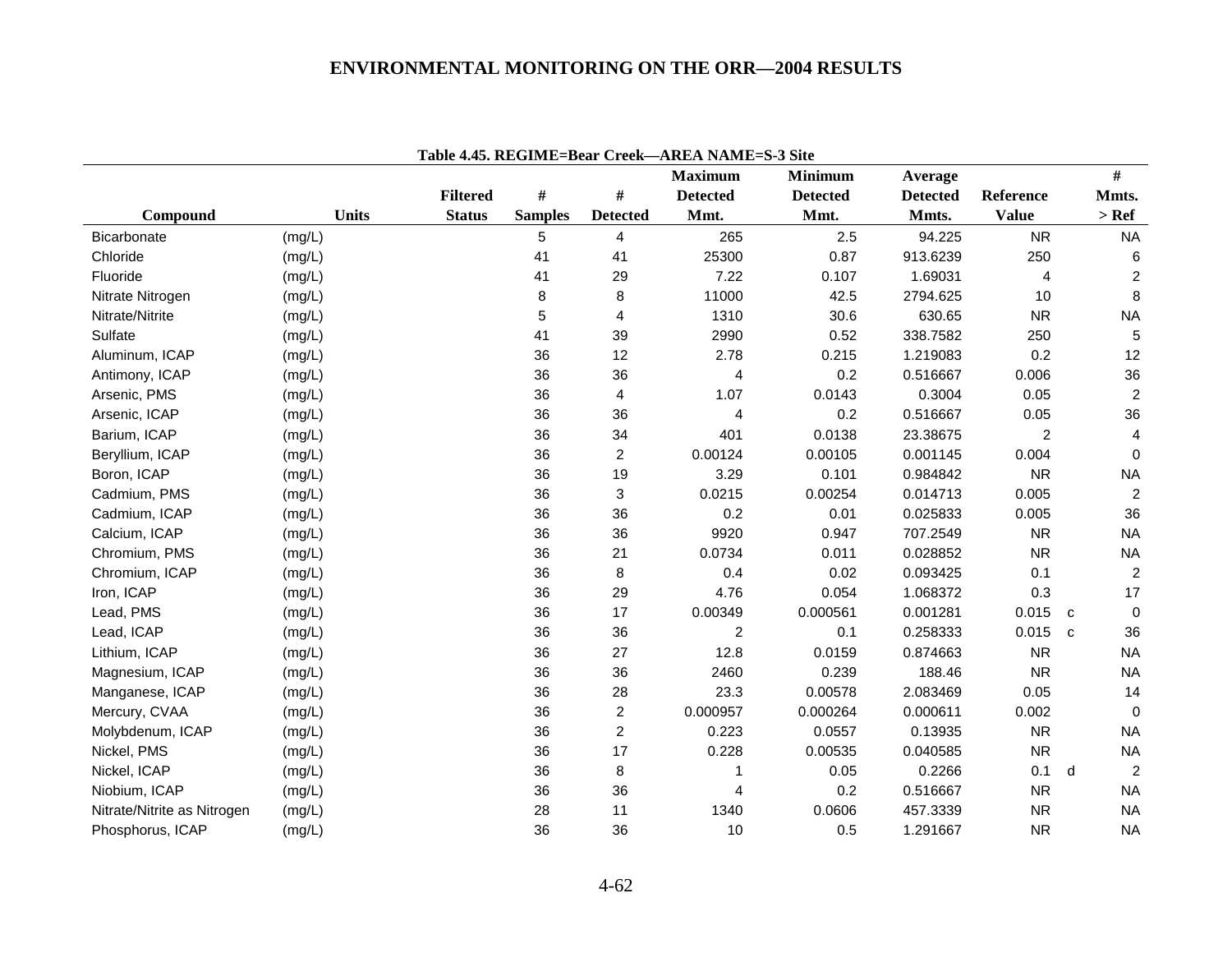|                               |              |                 |                |                 | Table 4.45 (continued) |         |                 |                 |              |                         |
|-------------------------------|--------------|-----------------|----------------|-----------------|------------------------|---------|-----------------|-----------------|--------------|-------------------------|
|                               |              |                 |                |                 | <b>Maximum</b>         |         | <b>Minimum</b>  | Average         |              | #                       |
|                               |              | <b>Filtered</b> | $\#$           | #               | <b>Detected</b>        |         | <b>Detected</b> | <b>Detected</b> | Reference    | Mmts.                   |
| Compound                      | <b>Units</b> | <b>Status</b>   | <b>Samples</b> | <b>Detected</b> | Mmt.                   |         | Mmt.            | Mmts.           | <b>Value</b> | $>$ Ref                 |
| Potassium, ICAP               | (mg/L)       |                 |                | 36              | 26                     | 125     | 2.13            | 21.85038        | <b>NR</b>    | <b>NA</b>               |
| Selenium, PMS                 | (mg/L)       |                 |                | 36              | 4                      | 4.9     | 0.0661          | 1.37015         | 0.05         | 4                       |
| Selenium, ICAP                | (mg/L)       |                 |                | 36              | 36                     | 4       | 0.2             | 0.516667        | 0.05         | 36                      |
| Silicon, ICAP                 | (mg/L)       |                 |                | 36              | 35                     | 10.3    | 2.75            | 5.735429        | <b>NR</b>    | <b>NA</b>               |
| Sodium, ICAP                  | (mg/L)       |                 |                | 36              | 36                     | 14400   | 0.493           | 939.5758        | <b>NR</b>    | <b>NA</b>               |
| Strontium, ICAP               | (mg/L)       |                 |                | 36              | 36                     | 303     | 0.0131          | 19.59455        | <b>NR</b>    | <b>NA</b>               |
| Sulfur, ICAP                  | (mg/L)       |                 |                | 36              | 36                     | 1010    | 0.5             | 112.6599        | <b>NR</b>    | <b>NA</b>               |
| Thallium, PMS                 | (mg/L)       |                 |                | 36              | 4                      | 0.00088 | 0.000504        | 0.000673        | 0.002        | $\overline{0}$          |
| Thallium, ICAP                | (mg/L)       |                 |                | 36              | 36                     | 4       | 0.2             | 0.516667        | <b>NR</b>    | <b>NA</b>               |
| Titanium, ICAP                | (mg/L)       |                 |                | 36              | 36                     | 1       | 0.05            | 0.129167        | <b>NR</b>    | <b>NA</b>               |
| Uranium, PMS                  | (mg/L)       |                 |                | 36              | 16                     | 1.22    | 0.000699        | 0.152858        | 0.03         | $\overline{2}$          |
| Uranium, ICAP                 | (mg/L)       |                 |                | 36              | 36                     | 40      | 2               | 5.166667        | <b>NR</b>    | <b>NA</b>               |
| m,p-Xylene, X-10 lab          | $(\mu g/L)$  |                 |                | 1               | $\mathbf{1}$           | 2       | $\overline{c}$  | $\overline{c}$  | <b>NR</b>    | <b>NA</b>               |
| Zinc, ICAP                    | (mg/L)       |                 |                | 36              | 18                     | 0.324   | 0.0544          | 0.160378        | 5            | $\mathbf 0$             |
| Zirconium, ICAP               | (mg/L)       |                 |                | 36              | 36                     | 4       | 0.2             | 0.516667        | <b>NR</b>    | <b>NA</b>               |
| <b>Static Water Level</b>     | $(t - toc)$  |                 |                | 77              | <b>NA</b>              | 214.45  | $-214.45$       | 0.59026         | <b>NR</b>    | <b>NA</b>               |
| Alkalinity as CO3             | (mg/L)       |                 |                | 36              | 6                      | 59.8    | 22              | 36.93333        | <b>NR</b>    | <b>NA</b>               |
| Alkalinity as HCO3            | (mg/L)       |                 |                | 36              | 36                     | 1130    | 44.1            | 384.5361        | <b>NR</b>    | <b>NA</b>               |
| Conductivity                  | (umho/cm)    |                 |                | 36              | 36                     | 62900   | 310             | 6696.472        | <b>NR</b>    | <b>NA</b>               |
| <b>Dissolved Solids</b>       | (mg/L)       |                 |                | 40              | 40                     | 65900   | 178             | 6295.6          | 500          | 31                      |
| pН                            | (pH)         |                 |                | 36              | 36                     | 8.9     | 5.16            | 7.425           | 6.5/8.5      | 11                      |
| <b>Total Suspended Solids</b> | (mg/L)       |                 |                | 40              | 21                     | 72      | 2               | 10.58571        | <b>NR</b>    | <b>NA</b>               |
| Turbidity                     | (NTU)        |                 |                | 36              | 36                     | 396     | 0.324           | 29.82556        |              | 28                      |
| Uranium-233/234               | (pCi/L)      |                 |                | 5               | 5                      | 111.8   | 0.35            | 45.098          | <b>NR</b>    | <b>NA</b>               |
| Uranium-234                   | (pCi/L)      |                 |                | 8               | 8                      | 150     | 0.61            | 35.10375        | 20           | $\overline{\mathbf{c}}$ |
| Uranium-235                   | (pCi/L)      |                 |                | 13              | 6                      | 11.1    | 0.18            | 5.785           | 24           | $\Omega$                |
| Uranium-236                   | (pCi/L)      |                 |                | 13              | $\overline{4}$         | 9.43    | 2.2             | 5.685           | <b>NR</b>    | <b>NA</b>               |
| Neptunium-237                 | (pCi/L)      |                 |                | 3               | $\overline{c}$         | 10.59   | 8.17            | 9.38            | 1.2          | $\overline{c}$          |
| Uranium-238                   | (pCi/L)      |                 |                | 13              | 12                     | 390     | 0.3             | 95.14667        | 24           | $\overline{4}$          |
| Americium-241                 | (pCi/L)      |                 |                | 3               | $\overline{c}$         | 0.14    | 0.07            | 0.105           | 1.2          | 0                       |
| Technetium-99                 | (pCi/L)      |                 |                | 41              | 10                     | 370     | 38              | 182.189         | 4000         | 0                       |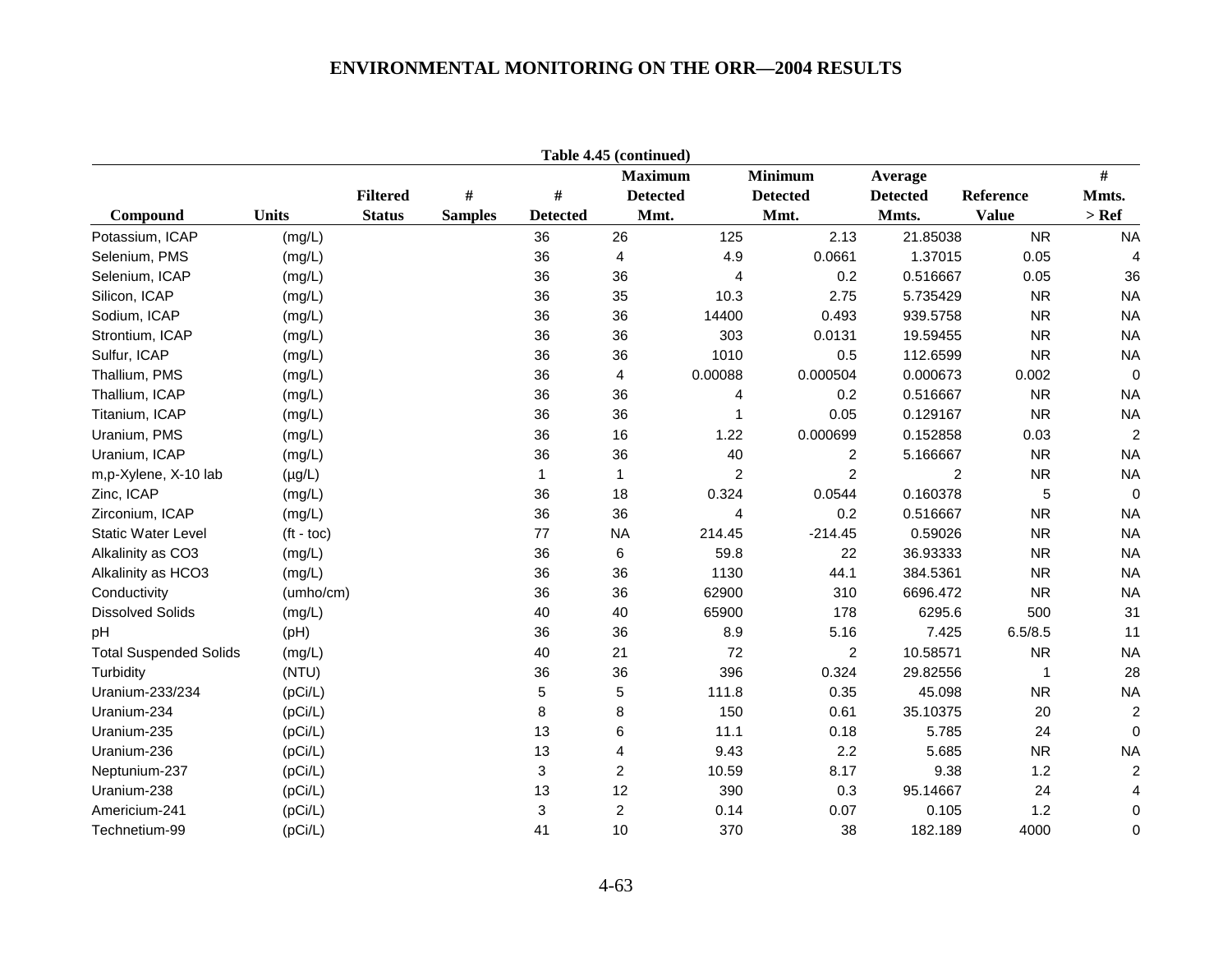| Table 4.45 (continued)     |              |                 |                |                 |                 |                |                 |         |                 |                |   |           |
|----------------------------|--------------|-----------------|----------------|-----------------|-----------------|----------------|-----------------|---------|-----------------|----------------|---|-----------|
|                            |              |                 |                |                 | <b>Maximum</b>  | <b>Minimum</b> |                 | Average |                 |                | # |           |
|                            |              | <b>Filtered</b> | #              | #               | <b>Detected</b> |                | <b>Detected</b> |         | <b>Detected</b> | Reference      |   | Mmts.     |
| Compound                   | <b>Units</b> | <b>Status</b>   | <b>Samples</b> | <b>Detected</b> | Mmt.            |                | Mmt.            |         | Mmts.           | <b>Value</b>   |   | $>$ Ref   |
| Gross Alpha                | (pCi/L)      |                 |                | 41<br>4         | 343.33          |                | 4.3             |         | 173.405         | 15             | e | 3         |
| Gross Beta                 | (pCi/L)      |                 |                | 41<br>9         | 988             |                | 3.08            |         | 244.5789        | 50             | a | 8         |
| Radium - Total Alpha       | (pCi/L)      |                 |                | 3<br>3          | 1.43            |                | 0.38            |         | 0.88            | 5              |   | 0         |
| 1,1-Dichloroethane         | $(\mu g/L)$  |                 |                | 41              |                 |                |                 |         |                 | <b>NR</b>      |   | <b>NA</b> |
| 1,1-Dichloroethene         | $(\mu g/L)$  |                 |                | 41              | 2               | J              | $\overline{2}$  |         | 2               | $\overline{7}$ |   | 0         |
| 1,2-Dichloroethene (Total) | $(\mu g/L)$  |                 |                | 36              | 10              |                | 5               |         | 7.5             | <b>NR</b>      | b | <b>NA</b> |
| 1,2-Dimethylbenzene        | $(\mu g/L)$  |                 |                | 2               | 3               |                |                 |         | 2               | <b>NR</b>      |   | <b>NA</b> |
| Acetone                    | $(\mu g/L)$  |                 |                | 41              | 2               | J.             | 2               |         | 2               | <b>NR</b>      |   | <b>NA</b> |
| Acrylonitrile              | $(\mu g/L)$  |                 |                | 36              | 31              |                | 31              |         | 31              | <b>NR</b>      |   | <b>NA</b> |
| Benzene                    | $(\mu g/L)$  |                 |                | 41              | 26              |                |                 |         | 13.28571        | 5              |   | 5         |
| Carbon disulfide           | $(\mu g/L)$  |                 |                | 41              | 2               | J              | 2               |         | 2               | <b>NR</b>      |   | <b>NA</b> |
| Chloroform                 | $(\mu g/L)$  |                 |                | 41              | 2               | J.             |                 |         | 1.5             | 100            | g | 0         |
| cis-1,2-Dichloroethene     | $(\mu g/L)$  |                 |                | 41              | 10              |                | 5               |         | 7.5             | 70             |   | 0         |
| Ethylbenzene               | $(\mu g/L)$  |                 |                | 41<br>8         | 11              |                |                 |         | 3               | 700            |   |           |
| Methylene chloride         | $(\mu g/L)$  |                 |                | 41              |                 |                | 6               |         | 6.5             | 5              |   | 2         |
| Styrene                    | $(\mu g/L)$  |                 |                | 41<br>9         | 11              |                |                 |         | 2.555556        | 100            |   |           |
| Tetrachloroethene          | $(\mu g/L)$  |                 |                | 41<br>8         | 15              |                |                 |         | 6.125           | 5              |   |           |
| Toluene                    | $(\mu g/L)$  |                 |                | 41              | 6               |                | 2               |         | 3.333333        | 1000           |   | 0         |
| Trichloroethene            | $(\mu g/L)$  |                 |                | 41              | 16              |                | 4               |         | 10              | 5              |   |           |
| Xylenes                    | $(\mu g/L)$  |                 |                | 41              | 5               |                | 5               |         | 5               | 10000          |   | 0         |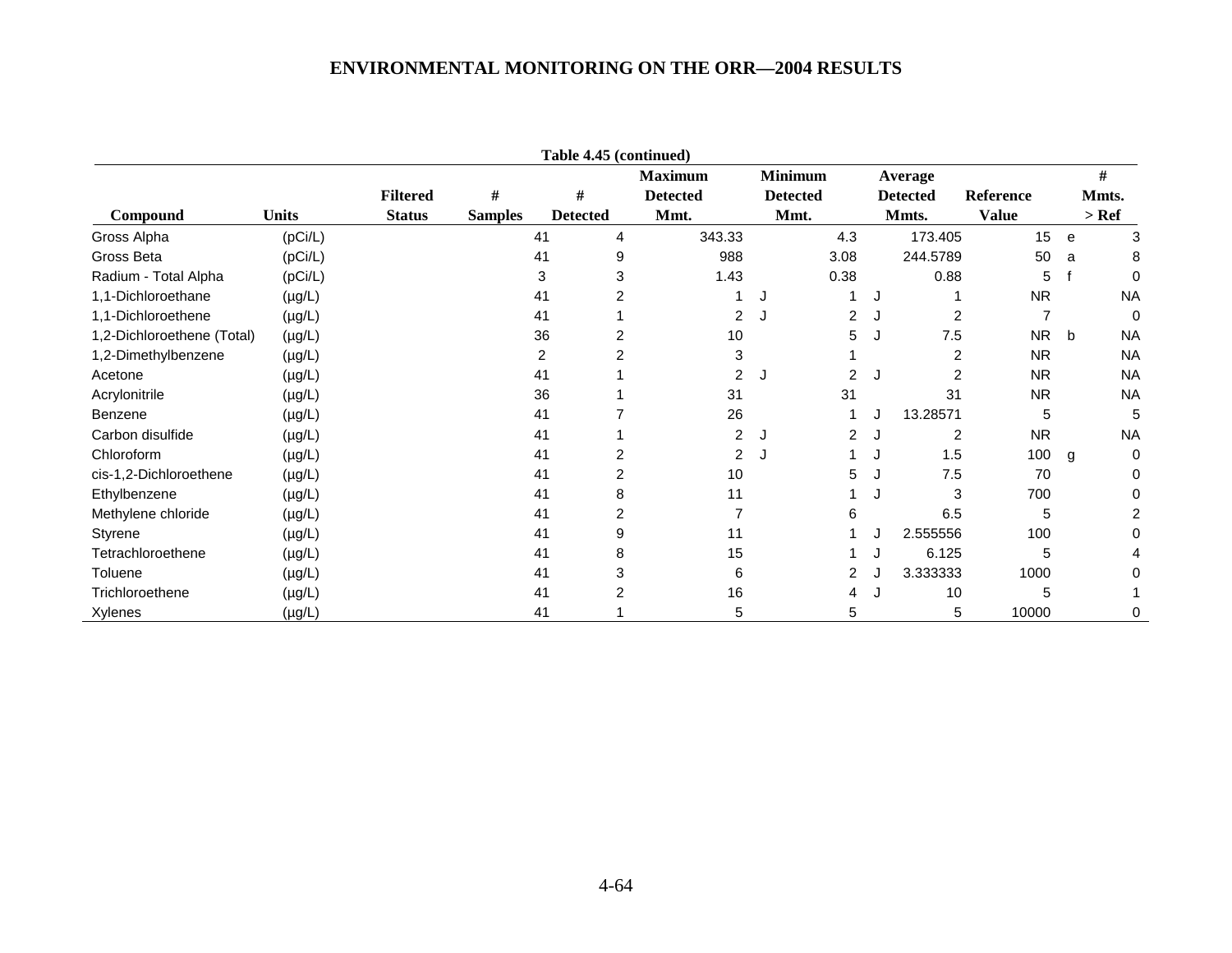|                           |              |                 |                         |                         | <b>Maximum</b>  | <b>Minimum</b>  | Average         |                |    | $\#$           |
|---------------------------|--------------|-----------------|-------------------------|-------------------------|-----------------|-----------------|-----------------|----------------|----|----------------|
|                           |              | <b>Filtered</b> | $\#$                    | $\#$                    | <b>Detected</b> | <b>Detected</b> | <b>Detected</b> | Reference      |    | Mmts.          |
| Compound                  | <b>Units</b> | <b>Status</b>   | <b>Samples</b>          | <b>Detected</b>         | Mmt.            | Mmt.            | Mmts.           | <b>Value</b>   |    | $>$ Ref        |
| Chloride                  | (mg/L)       |                 | 2                       | $\overline{c}$          | 14.8            | 13.1            | 13.95           | 250            |    | $\mathbf 0$    |
| Nitrate Nitrogen          | (mg/L)       |                 | $\overline{c}$          | $\overline{2}$          | 6.51            | 6.24            | 6.375           | 10             |    | $\Omega$       |
| Sulfate                   | (mg/L)       |                 | $\overline{c}$          | $\overline{2}$          | 77.9            | 67.5            | 72.7            | 250            |    | $\mathbf 0$    |
| Antimony, ICAP            | (mg/L)       |                 | $\overline{c}$          | $\overline{c}$          | 0.2             | 0.2             | 0.2             | 0.006          |    | $\overline{c}$ |
| Arsenic, ICAP             | (mg/L)       |                 | $\overline{c}$          | $\overline{2}$          | 0.2             | 0.2             | 0.2             | 0.05           |    | $\overline{c}$ |
| Barium, ICAP              | (mg/L)       |                 | $\overline{c}$          | $\overline{2}$          | 0.0649          | 0.0648          | 0.06485         | $\overline{2}$ |    | $\mathbf 0$    |
| Cadmium, ICAP             | (mg/L)       |                 | $\overline{c}$          | 2                       | 0.01            | 0.01            | 0.01            | 0.005          |    | $\overline{c}$ |
| Calcium, ICAP             | (mg/L)       |                 | $\overline{c}$          | $\overline{c}$          | 131             | 129             | 130             | <b>NR</b>      |    | <b>NA</b>      |
| Chromium, ICAP            | (mg/L)       |                 | $\overline{c}$          | $\overline{c}$          | 0.02            | 0.02            | 0.02            | 0.1            |    | 0              |
| Lead, ICAP                | (mg/L)       |                 | $\overline{c}$          | $\overline{c}$          | 0.1             | 0.1             | 0.1             | 0.015          | C. | 2              |
| Magnesium, ICAP           | (mg/L)       |                 | $\overline{2}$          | $\overline{c}$          | 16.2            | 15.7            | 15.95           | <b>NR</b>      |    | <b>NA</b>      |
| Manganese, ICAP           | (mg/L)       |                 | $\overline{\mathbf{c}}$ | $\overline{c}$          | 0.0628          | 0.0586          | 0.0607          | 0.05           |    | $\overline{2}$ |
| Nickel, PMS               | (mg/L)       |                 | $\overline{c}$          | 1                       | 0.00633         | 0.00633         | 0.00633         | <b>NR</b>      |    | <b>NA</b>      |
| Nickel, ICAP              | (mg/L)       |                 | $\overline{c}$          | 2                       | 0.05            | 0.05            | 0.05            | 0.1            | d  | $\mathbf 0$    |
| Niobium, ICAP             | (mg/L)       |                 | $\overline{2}$          | $\overline{c}$          | 0.2             | 0.2             | 0.2             | <b>NR</b>      |    | <b>NA</b>      |
| Phosphorus, ICAP          | (mg/L)       |                 | 2                       | $\overline{c}$          | 0.5             | 0.5             | 0.5             | <b>NR</b>      |    | <b>NA</b>      |
| Potassium, ICAP           | (mg/L)       |                 | $\overline{\mathbf{c}}$ | $\overline{\mathbf{c}}$ | 3.79            | 3.75            | 3.77            | <b>NR</b>      |    | <b>NA</b>      |
| Selenium, ICAP            | (mg/L)       |                 | $\overline{c}$          | 2                       | 0.2             | 0.2             | 0.2             | 0.05           |    | $\overline{2}$ |
| Silicon, ICAP             | (mg/L)       |                 | $\overline{c}$          | $\overline{2}$          | 5.06            | 5.06            | 5.06            | <b>NR</b>      |    | <b>NA</b>      |
| Sodium, ICAP              | (mg/L)       |                 | 2                       | $\overline{\mathbf{c}}$ | 8.53            | 7.67            | 8.1             | <b>NR</b>      |    | <b>NA</b>      |
| Strontium, ICAP           | (mg/L)       |                 | $\overline{c}$          | $\overline{2}$          | 0.217           | 0.214           | 0.2155          | <b>NR</b>      |    | <b>NA</b>      |
| Sulfur, ICAP              | (mg/L)       |                 | $\overline{c}$          | $\overline{2}$          | 25.9            | 23.9            | 24.9            | <b>NR</b>      |    | <b>NA</b>      |
| Thallium, ICAP            | (mg/L)       |                 | $\overline{c}$          | $\overline{2}$          | 0.2             | 0.2             | 0.2             | <b>NR</b>      |    | <b>NA</b>      |
| Titanium, ICAP            | (mg/L)       |                 | 2                       | $\overline{2}$          | 0.05            | 0.05            | 0.05            | <b>NR</b>      |    | <b>NA</b>      |
| Uranium, PMS              | (mg/L)       |                 | $\overline{c}$          | $\overline{c}$          | 0.00256         | 0.00212         | 0.00234         | 0.03           |    | $\Omega$       |
| Uranium, ICAP             | (mg/L)       |                 | $\overline{2}$          | $\overline{2}$          | $\overline{2}$  | $\overline{2}$  | $\overline{2}$  | <b>NR</b>      |    | <b>NA</b>      |
| Zirconium, ICAP           | (mg/L)       |                 | $\overline{c}$          | $\overline{c}$          | 0.2             | 0.2             | 0.2             | <b>NR</b>      |    | <b>NA</b>      |
| <b>Static Water Level</b> | $(t - toc)$  |                 | 4                       | <b>NA</b>               | 58.01           | $-58.01$        | 0               | <b>NR</b>      |    | <b>NA</b>      |
| Alkalinity as HCO3        | (mg/L)       |                 | 2                       | $\overline{c}$          | 292             | 278             | 285             | <b>NR</b>      |    | <b>NA</b>      |
| Conductivity              | (umho/cm)    |                 | $\overline{2}$          | $\overline{c}$          | 801             | 793             | 797             | <b>NR</b>      |    | <b>NA</b>      |

**Table 4.46. REGIME=Bear Creek—AREA NAME=Spoil Area I**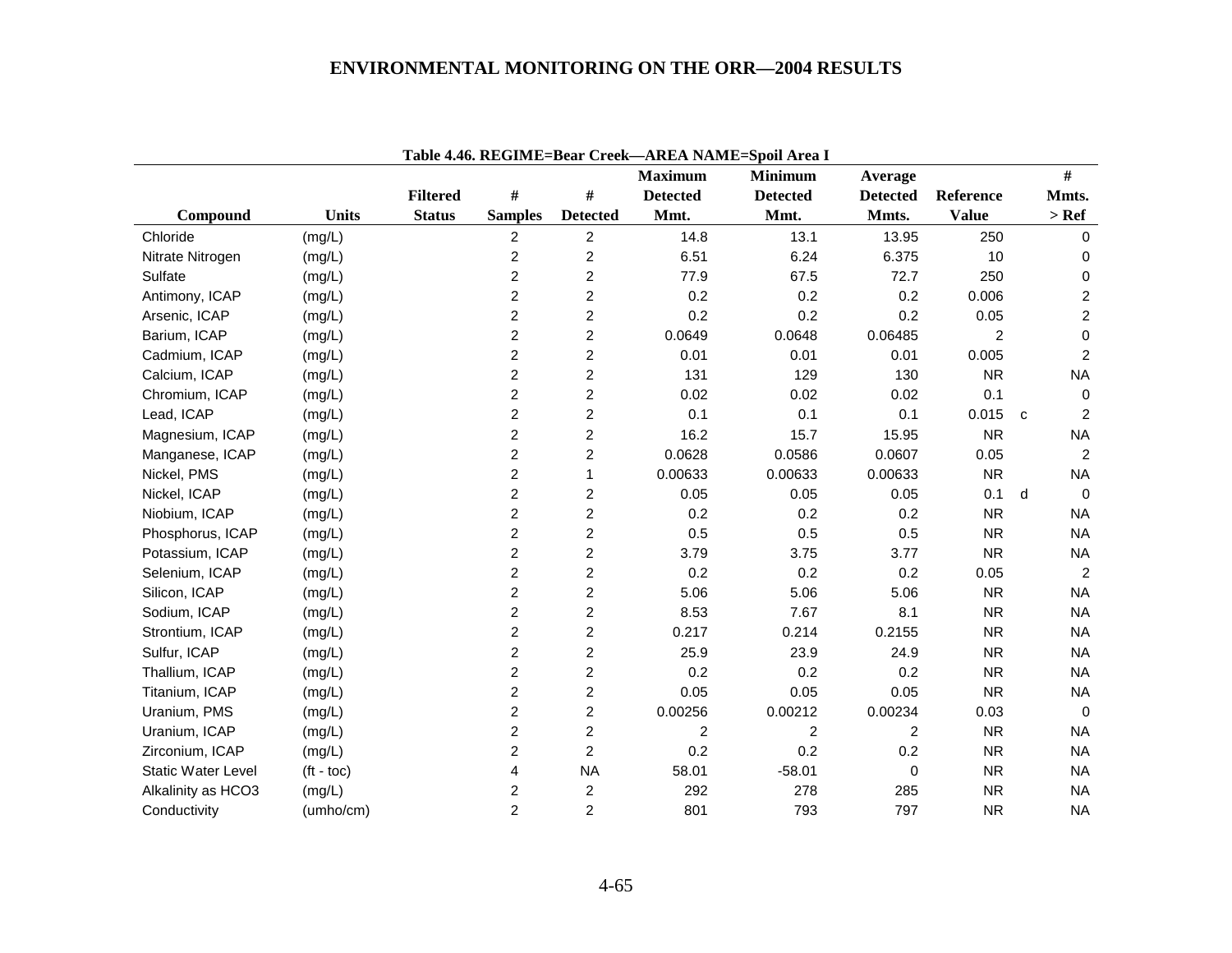|                                  |              |                 |                | Table 4.46 (continued) |                 |   |                 |    |                 |                  |              |           |
|----------------------------------|--------------|-----------------|----------------|------------------------|-----------------|---|-----------------|----|-----------------|------------------|--------------|-----------|
|                                  |              |                 |                |                        | <b>Maximum</b>  |   | <b>Minimum</b>  |    | Average         |                  |              | #         |
|                                  |              | <b>Filtered</b> | #              | #                      | <b>Detected</b> |   | <b>Detected</b> |    | <b>Detected</b> | <b>Reference</b> |              | Mmts.     |
| <b>Compound</b>                  | <b>Units</b> | <b>Status</b>   | <b>Samples</b> | <b>Detected</b>        | Mmt.            |   | Mmt.            |    | Mmts.           | Value            |              | $>$ Ref   |
| <b>Dissolved Solids</b>          | (mg/L)       |                 | 2              | $\overline{c}$         | 477             |   | 450             |    | 463.5           | 500              |              | 0         |
| pH                               | (Hq)         |                 | 2              | $\overline{c}$         | 7.08            |   | 6.9             |    | 6.99            | 6.5/8.5          |              | 0         |
| Turbidity                        | (NTU)        |                 | 2              | $\overline{2}$         | 0.261           |   | 0.238           |    | 0.2495          |                  |              | 0         |
| Gross Beta<br>1.2-Dichloroethene | (pCi/L)      |                 | 2              | 2                      | 30              |   | 13              |    | 21.5            | 50               | - a          | 0         |
| (Total)                          | $(\mu g/L)$  |                 | ົ              |                        |                 | J |                 | J  |                 | <b>NR</b>        | <sub>b</sub> | <b>NA</b> |
| cis-1,2-Dichloroethene           | $(\mu g/L)$  |                 | ົ              |                        |                 | J |                 | J  |                 | 70               |              | 0         |
| Tetrachloroethene                | $(\mu g/L)$  |                 | 2              | 2                      | 8               |   | 8               |    | 8               | 5                |              | 2         |
| Trichloroethene                  | $(\mu g/L)$  |                 | ົ              |                        | $\overline{4}$  |   | 3               | J. | 3.5             | 5                |              | 0         |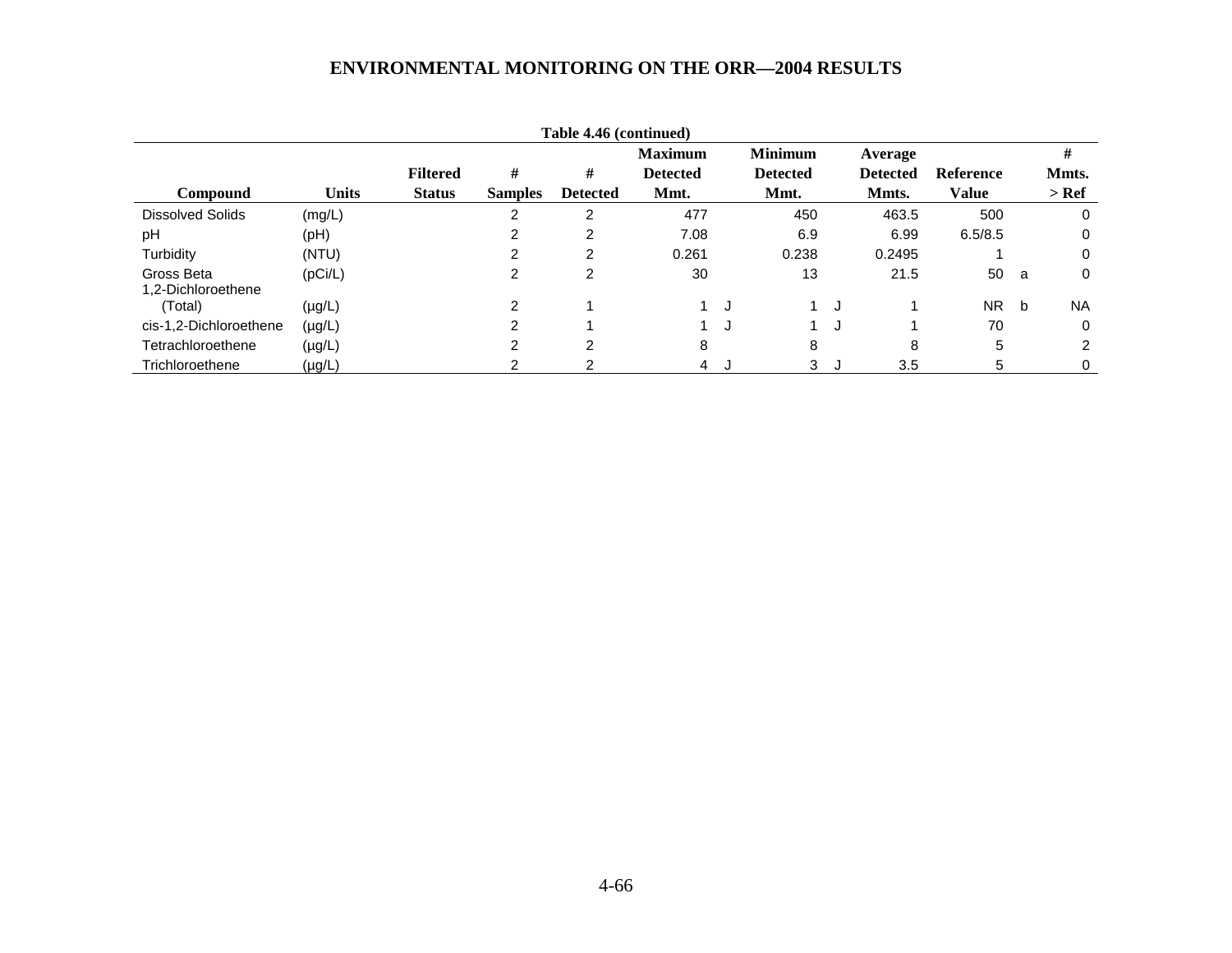|                  |              | 7.77. REGIME-CACSUM RIGGO |                |                         | <b>Maximum</b>  | AKEA NAME-CIRSHIII KRIGE DOLLOW ALLA WASIC LIIU<br><b>Minimum</b> | Average         |                |              | $\#$           |
|------------------|--------------|---------------------------|----------------|-------------------------|-----------------|-------------------------------------------------------------------|-----------------|----------------|--------------|----------------|
|                  |              | <b>Filtered</b>           | $\#$           | $\#$                    | <b>Detected</b> | <b>Detected</b>                                                   | <b>Detected</b> | Reference      |              | Mmts.          |
| Compound         | <b>Units</b> | <b>Status</b>             | <b>Samples</b> | <b>Detected</b>         | Mmt.            | Mmt.                                                              | Mmts.           | <b>Value</b>   |              | $>$ Ref        |
| Chloride         | (mg/L)       |                           | $\overline{2}$ | $\overline{2}$          | 1.04            | 0.9                                                               | 0.97            | 250            |              | $\Omega$       |
| Nitrate Nitrogen | (mg/L)       |                           | $\overline{c}$ | $\overline{c}$          | 0.136           | 0.124                                                             | 0.13            | 10             |              | 0              |
| Sulfate          | (mg/L)       |                           | $\overline{c}$ | 2                       | 4.37            | 3.47                                                              | 3.92            | 250            |              | $\Omega$       |
| Aluminum, ICAP   | (mg/L)       |                           | 2              | 1                       | 0.868           | 0.868                                                             | 0.868           | 0.2            |              |                |
| Antimony, PMS    | (mg/L)       |                           | $\overline{c}$ | 1                       | 0.00271         | 0.00271                                                           | 0.00271         | 0.006          |              | 0              |
| Antimony, ICAP   | (mg/L)       |                           | $\overline{c}$ | $\overline{2}$          | 0.2             | 0.2                                                               | 0.2             | 0.006          |              | $\overline{c}$ |
| Arsenic, ICAP    | (mg/L)       |                           | $\overline{c}$ | $\overline{2}$          | 0.2             | 0.2                                                               | 0.2             | 0.05           |              | $\overline{c}$ |
| Barium, ICAP     | (mg/L)       |                           | $\overline{c}$ | $\overline{c}$          | 0.0214          | 0.0211                                                            | 0.02125         | $\overline{2}$ |              | $\pmb{0}$      |
| Cadmium, ICAP    | (mg/L)       |                           | 2              | $\overline{c}$          | 0.01            | 0.01                                                              | 0.01            | 0.005          |              | $\overline{c}$ |
| Calcium, ICAP    | (mg/L)       |                           | $\overline{2}$ | $\overline{c}$          | 32.4            | 27.4                                                              | 29.9            | <b>NR</b>      |              | <b>NA</b>      |
| Chromium, ICAP   | (mg/L)       |                           | $\overline{c}$ | 2                       | 0.02            | 0.02                                                              | 0.02            | 0.1            |              | $\Omega$       |
| Iron, ICAP       | (mg/L)       |                           | $\overline{c}$ | $\overline{c}$          | 0.463           | 0.0782                                                            | 0.2706          | 0.3            |              |                |
| Lead, PMS        | (mg/L)       |                           | $\overline{c}$ | $\overline{c}$          | 0.00194         | 0.000507                                                          | 0.001224        | 0.015          | $\mathbf{C}$ | $\Omega$       |
| Lead, ICAP       | (mg/L)       |                           | $\overline{c}$ | $\overline{\mathbf{c}}$ | 0.1             | 0.1                                                               | 0.1             | 0.015          | $\mathbf{C}$ | $\overline{2}$ |
| Magnesium, ICAP  | (mg/L)       |                           | $\overline{c}$ | $\overline{c}$          | 19.3            | 17.6                                                              | 18.45           | <b>NR</b>      |              | <b>NA</b>      |
| Manganese, ICAP  | (mg/L)       |                           | $\overline{c}$ | 1                       | 0.00614         | 0.00614                                                           | 0.00614         | 0.05           |              | $\mathbf 0$    |
| Nickel, ICAP     | (mg/L)       |                           | 2              | $\overline{c}$          | 0.05            | 0.05                                                              | 0.05            | 0.1            | d            | $\Omega$       |
| Niobium, ICAP    | (mg/L)       |                           | 2              | 2                       | 0.2             | 0.2                                                               | 0.2             | <b>NR</b>      |              | <b>NA</b>      |
| Phosphorus, ICAP | (mg/L)       |                           | $\overline{c}$ | $\overline{c}$          | 0.5             | 0.5                                                               | 0.5             | <b>NR</b>      |              | <b>NA</b>      |
| Selenium, ICAP   | (mg/L)       |                           | $\overline{c}$ | $\overline{c}$          | 0.2             | 0.2                                                               | 0.2             | 0.05           |              | 2              |
| Silicon, ICAP    | (mg/L)       |                           | $\overline{c}$ | $\overline{c}$          | 4.75            | 3.76                                                              | 4.255           | <b>NR</b>      |              | <b>NA</b>      |
| Sodium, ICAP     | (mg/L)       |                           | $\overline{c}$ | $\overline{c}$          | 0.782           | 0.614                                                             | 0.698           | <b>NR</b>      |              | <b>NA</b>      |
| Strontium, ICAP  | (mg/L)       |                           | 2              | $\overline{c}$          | 0.0218          | 0.0203                                                            | 0.02105         | <b>NR</b>      |              | <b>NA</b>      |
| Sulfur, ICAP     | (mg/L)       |                           | 2              | $\overline{c}$          | 1.45            | 1.18                                                              | 1.315           | <b>NR</b>      |              | <b>NA</b>      |
| Thallium, PMS    | (mg/L)       |                           | 2              | $\overline{c}$          | 0.000642        | 0.000547                                                          | 0.000595        | 0.002          |              | $\overline{0}$ |
| Thallium, ICAP   | (mg/L)       |                           | 2              | $\overline{\mathbf{c}}$ | 0.2             | 0.2                                                               | 0.2             | <b>NR</b>      |              | <b>NA</b>      |
| Titanium, ICAP   | (mg/L)       |                           | $\overline{2}$ | $\overline{c}$          | 0.05            | 0.05                                                              | 0.05            | <b>NR</b>      |              | <b>NA</b>      |
| Uranium, PMS     | (mg/L)       |                           | 2              | 1                       | 0.000554        | 0.000554                                                          | 0.000554        | 0.03           |              | $\Omega$       |
| Uranium, ICAP    | (mg/L)       |                           | 2              | 2                       | 2               | 2                                                                 | 2               | <b>NR</b>      |              | <b>NA</b>      |
| Zirconium, ICAP  | (mg/L)       |                           | $\overline{2}$ | $\overline{2}$          | 0.2             | 0.2                                                               | 0.2             | <b>NR</b>      |              | <b>NA</b>      |

|--|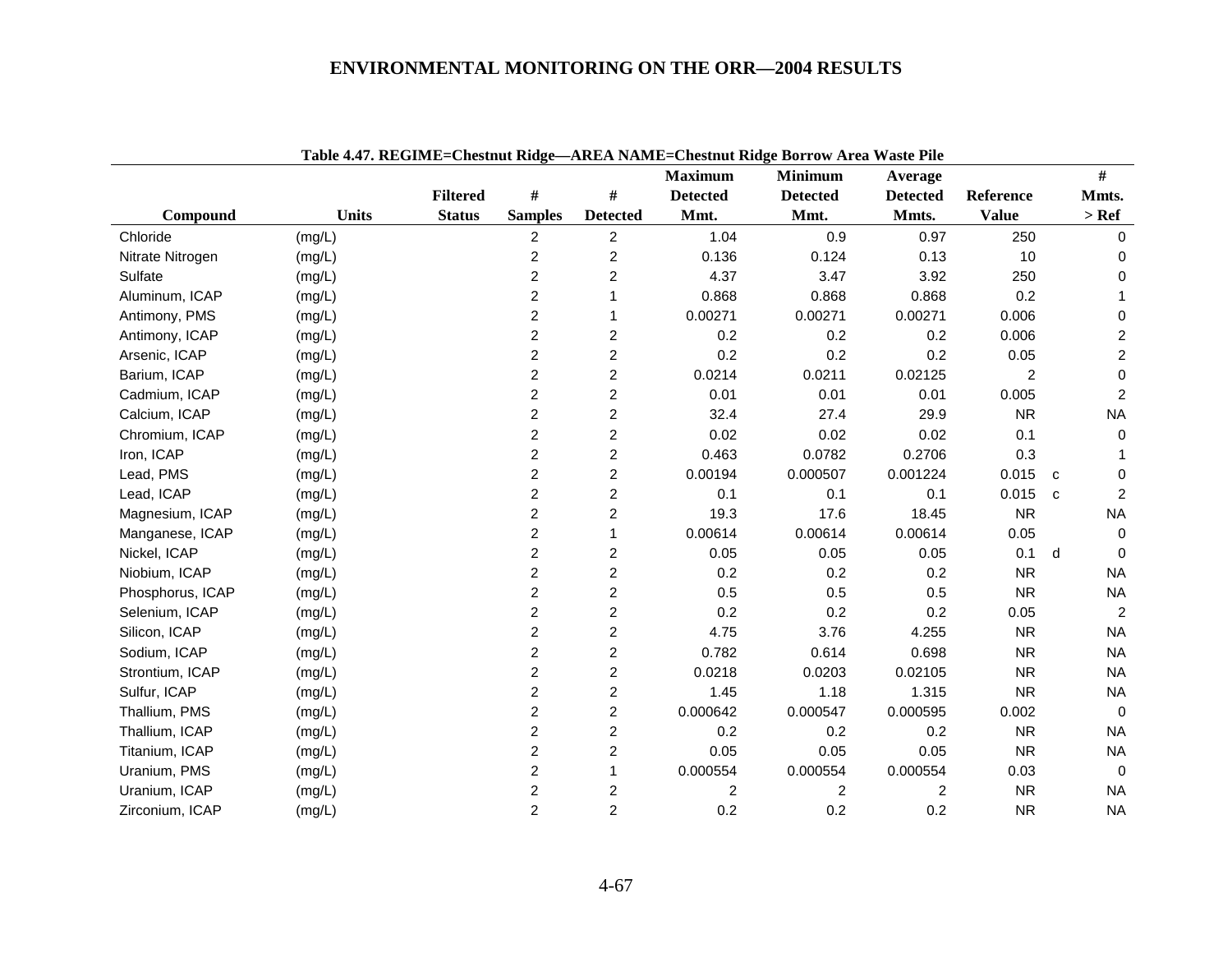|                               |                    |                 |                | Table 4.47 (continued) |                 |                 |                 |                  |   |           |
|-------------------------------|--------------------|-----------------|----------------|------------------------|-----------------|-----------------|-----------------|------------------|---|-----------|
|                               |                    |                 |                |                        | <b>Maximum</b>  | <b>Minimum</b>  | Average         |                  |   | #         |
|                               |                    | <b>Filtered</b> | #              | #                      | <b>Detected</b> | <b>Detected</b> | <b>Detected</b> | <b>Reference</b> |   | Mmts.     |
| <b>Compound</b>               | Units              | <b>Status</b>   | <b>Samples</b> | <b>Detected</b>        | Mmt.            | Mmt.            | Mmts.           | Value            |   | $>$ Ref   |
| <b>Static Water Level</b>     | $(t - \text{toc})$ |                 | 6              | <b>NA</b>              | 134.04          | $-115.68$       | 44.30833        | <b>NR</b>        |   | <b>NA</b> |
| Alkalinity as HCO3            | (mg/L)             |                 | ົ              | 2                      | 156             | 134             | 145             | <b>NR</b>        |   | <b>NA</b> |
| Conductivity                  | (umho/cm)          |                 | າ              | 2                      | 319             | 296             | 307.5           | <b>NR</b>        |   | <b>NA</b> |
| <b>Dissolved Solids</b>       | (mg/L)             |                 |                | 4                      | 217             | 143             | 174.25          | 500              |   | 0         |
| рH                            | (Hq)               |                 | າ              | $\overline{2}$         | 7.3             | 7.11            | 7.205           | 6.5/8.5          |   | $\Omega$  |
| <b>Total Suspended Solids</b> | (mg/L)             |                 | 4              |                        | 2               | 2               | 2               | <b>NR</b>        |   | <b>NA</b> |
| Turbidity                     | (NTU)              |                 | 2              | 2                      | 9.28            | 1.23            | 5.255           |                  |   | 2         |
| Gross Alpha                   | (pCi/L)            |                 | 4              | 2                      | 3.2             | 0.98            | 2.09            | 15               | e | $\Omega$  |
| Gross Beta                    | (pCi/L)            |                 | 4              |                        | 6.4             | 2.76            | 4.58            | 50               | a | 0         |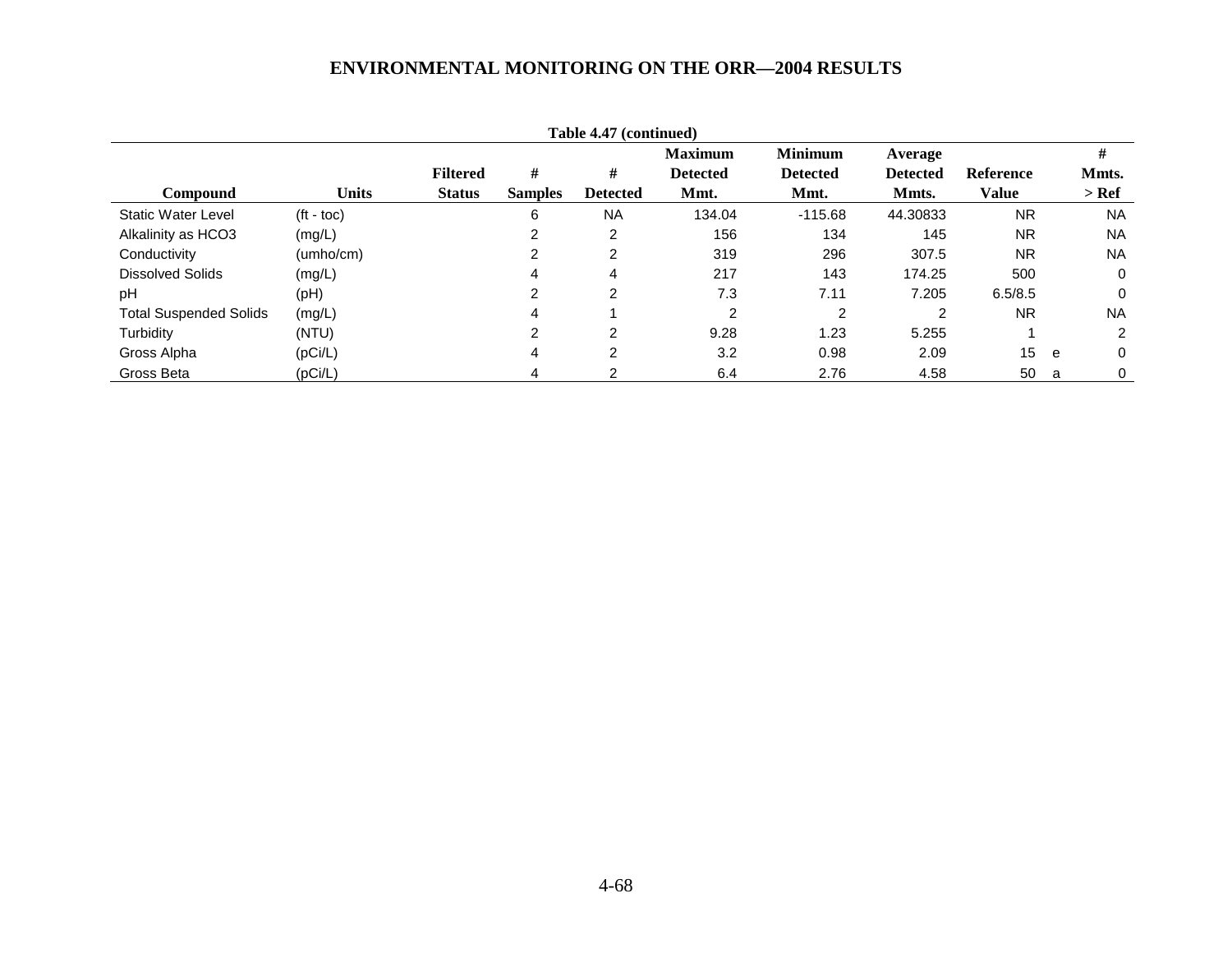|                  |              |                 |                |                 | <b>Maximum</b>  |   | <b>Minimum</b>  |   | Average         |                |             | #                |
|------------------|--------------|-----------------|----------------|-----------------|-----------------|---|-----------------|---|-----------------|----------------|-------------|------------------|
|                  |              | <b>Filtered</b> | $\#$           | #               | <b>Detected</b> |   | <b>Detected</b> |   | <b>Detected</b> | Reference      |             | Mmts.            |
| Compound         | <b>Units</b> | <b>Status</b>   | <b>Samples</b> | <b>Detected</b> | Mmt.            |   | Mmt.            |   | Mmts.           | <b>Value</b>   |             | $>$ Ref          |
| Alkalinity       | (mg/L)       |                 | $\overline{c}$ | $\overline{2}$  | 130             |   | 130             |   | 130             | <b>NR</b>      |             | <b>NA</b>        |
| Chloride         | (mg/L)       |                 | 26             | 26              | 2.46            |   | 0.73            |   | 1.765769        | 250            |             | 0                |
| Fluoride         | (mg/L)       |                 | 26             | 1               | 0.19            | J | 0.19            | J | 0.19            | $\overline{4}$ |             | $\mathbf 0$      |
| Nitrate Nitrogen | (mg/L)       |                 | 24             | 21              | 4.13            |   | 0.117           |   | 0.794952        | 10             |             | $\Omega$         |
| Nitrate/Nitrite  | (mg/L)       |                 | 3              | 3               | 0.84            |   | 0.68            |   | 0.753333        | <b>NR</b>      |             | <b>NA</b>        |
| Sulfate          | (mg/L)       |                 | 26             | 26              | 10.9            |   | 0.68            |   | 3.033077        | 250            |             | $\mathbf 0$      |
| Antimony, PMS    | (mg/L)       |                 | 24             | 1               | 0.00251         |   | 0.00251         |   | 0.00251         | 0.006          |             | 0                |
| Antimony, ICAP   | (mg/L)       |                 | 24             | 24              | 0.2             |   | 0.2             |   | 0.2             | 0.006          |             | 24               |
| Antimony, ICAP   | (mg/L)       | Filtered        | $\overline{2}$ | $\overline{a}$  | 0.2             |   | 0.2             |   | 0.2             | 0.006          |             | $\sqrt{2}$       |
| Arsenic, ICAP    | (mg/L)       |                 | 24             | 24              | 0.2             |   | 0.2             |   | 0.2             | 0.05           |             | 24               |
| Arsenic, ICAP    | (mg/L)       | Filtered        | $\overline{c}$ | $\overline{a}$  | 0.2             |   | 0.2             |   | 0.2             | 0.05           |             | $\boldsymbol{2}$ |
| Barium, ICAP     | (mg/L)       |                 | 24             | 24              | 0.108           |   | 0.0102          |   | 0.031379        | $\overline{c}$ |             | $\mathbf 0$      |
| Barium, ICAP     | (mg/L)       | Filtered        | $\overline{2}$ | $\overline{a}$  | 0.0172          |   | 0.0166          |   | 0.0169          | $\overline{c}$ |             | 0                |
| Beryllium, ICAP  | (mg/L)       |                 | 24             |                 | 0.00106         |   | 0.00106         |   | 0.00106         | 0.004          |             | $\Omega$         |
| Boron, ICAP      | (mg/L)       |                 | 24             | 6               | 0.338           |   | 0.144           |   | 0.234167        | <b>NR</b>      |             | <b>NA</b>        |
| Boron, ICAP      | (mg/L)       | Filtered        | $\overline{2}$ | $\overline{a}$  | 0.349           |   | 0.309           |   | 0.329           | <b>NR</b>      |             | <b>NA</b>        |
| Cadmium, ICAP    | (mg/L)       |                 | 24             | 24              | 0.01            |   | 0.01            |   | 0.01            | 0.005          |             | 24               |
| Cadmium, ICAP    | (mg/L)       | Filtered        | $\overline{2}$ | $\overline{2}$  | 0.01            |   | 0.01            |   | 0.01            | 0.005          |             | $\overline{c}$   |
| Calcium, ICAP    | (mg/L)       |                 | 24             | 24              | 64.3            |   | 25.8            |   | 47.9375         | <b>NR</b>      |             | <b>NA</b>        |
| Calcium, ICAP    | (mg/L)       | Filtered        | $\overline{c}$ | $\overline{c}$  | 50.3            |   | 49.9            |   | 50.1            | ${\sf NR}$     |             | <b>NA</b>        |
| Chromium, ICAP   | (mg/L)       |                 | 24             | 24              | 0.02            |   | 0.02            |   | 0.02            | 0.1            |             | $\mathbf 0$      |
| Chromium, ICAP   | (mg/L)       | Filtered        | $\overline{c}$ | $\overline{a}$  | 0.02            |   | 0.02            |   | 0.02            | 0.1            |             | $\mathbf 0$      |
| Iron, ICAP       | (mg/L)       |                 | 24             | 8               | 5.55            |   | 0.0913          |   | 1.5574          | 0.3            |             | 4                |
| Lead, PMS        | (mg/L)       |                 | 24             | 6               | 0.00227         |   | 0.000665        |   | 0.001397        | 0.015          | $\mathbf c$ | $\mathbf 0$      |
| Lead, ICAP       | (mg/L)       |                 | 24             | 24              | 0.1             |   | 0.1             |   | 0.1             | 0.015          | C           | 24               |
| Lead, ICAP       | (mg/L)       | Filtered        | $\overline{c}$ | $\overline{a}$  | 0.1             |   | 0.1             |   | 0.1             | 0.015          | $\mathbf c$ | 2                |
| Magnesium, ICAP  | (mg/L)       |                 | 24             | 24              | 36.8            |   | 17.4            |   | 30.59583        | <b>NR</b>      |             | <b>NA</b>        |
| Magnesium, ICAP  | (mg/L)       | Filtered        | $\overline{c}$ | $\overline{c}$  | 31.4            |   | 30.7            |   | 31.05           | <b>NR</b>      |             | <b>NA</b>        |
| Manganese, ICAP  | (mg/L)       |                 | 24             | $\overline{7}$  | 0.202           |   | 0.00801         |   | 0.054887        | 0.05           |             | $\boldsymbol{2}$ |
| Manganese, ICAP  | (mg/L)       | Filtered        | $\overline{c}$ | 1               | 0.0138          |   | 0.0138          |   | 0.0138          | 0.05           |             | 0                |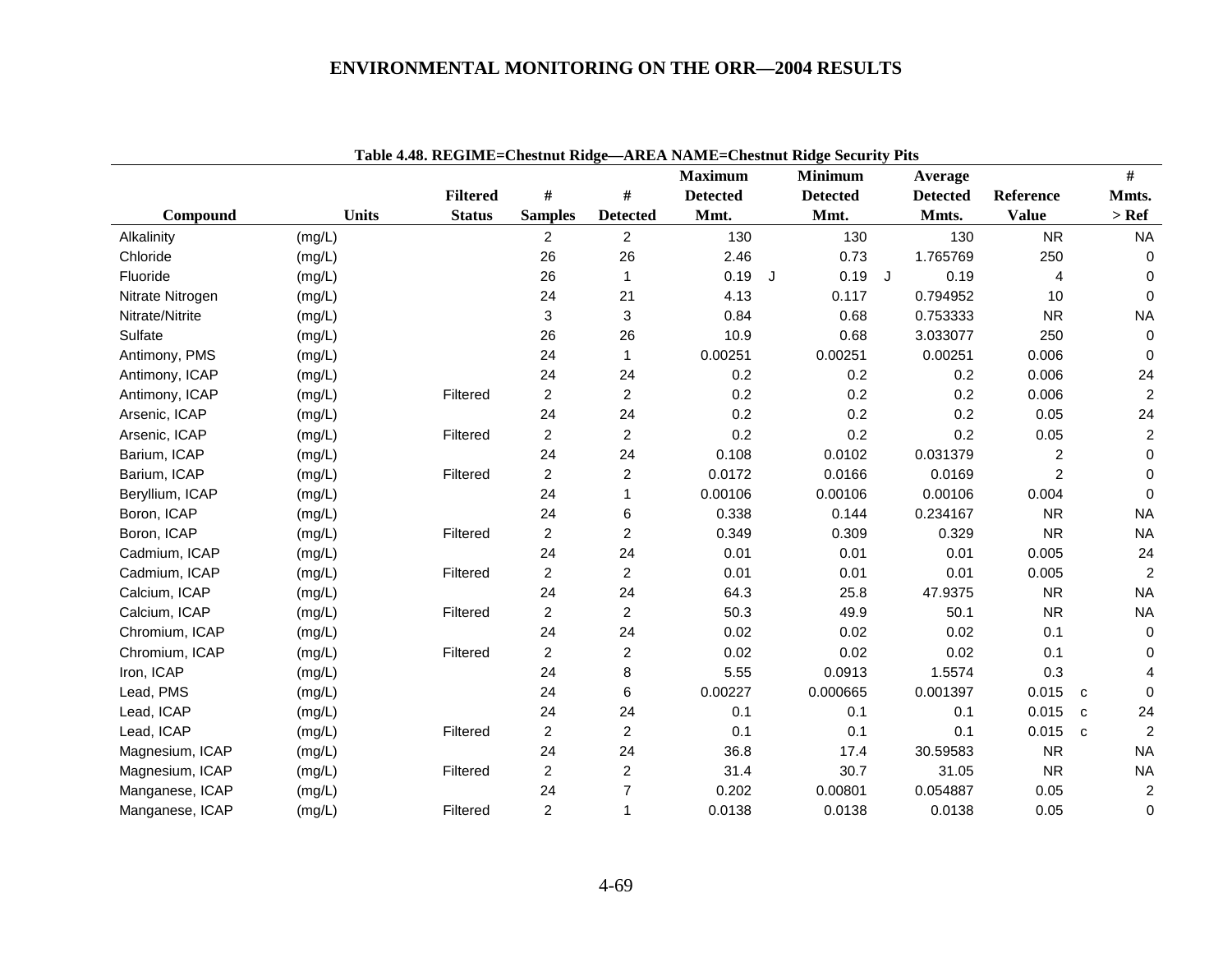|                           |                    |                 |                | Table 4.48 (continued) |                 |                 |                 |              |   |                  |
|---------------------------|--------------------|-----------------|----------------|------------------------|-----------------|-----------------|-----------------|--------------|---|------------------|
|                           |                    |                 |                |                        | <b>Maximum</b>  | <b>Minimum</b>  | Average         |              |   | $\#$             |
|                           |                    | <b>Filtered</b> | $\#$           | $\#$                   | <b>Detected</b> | <b>Detected</b> | <b>Detected</b> | Reference    |   | Mmts.            |
| Compound                  | <b>Units</b>       | <b>Status</b>   | <b>Samples</b> | <b>Detected</b>        | Mmt.            | Mmt.            | Mmts.           | <b>Value</b> |   | $>$ Ref          |
| Nickel, ICAP              | (mg/L)             |                 | 24             | 24                     | 0.05            | 0.05            | 0.05            | 0.1          | d | $\Omega$         |
| Nickel, ICAP              | (mg/L)             | Filtered        | $\overline{c}$ | $\boldsymbol{2}$       | 0.05            | 0.05            | 0.05            | 0.1          | d | $\Omega$         |
| Niobium, ICAP             | (mg/L)             |                 | 24             | 24                     | 0.2             | 0.2             | 0.2             | <b>NR</b>    |   | <b>NA</b>        |
| Niobium, ICAP             | (mg/L)             | Filtered        | $\overline{a}$ | $\overline{c}$         | 0.2             | 0.2             | 0.2             | <b>NR</b>    |   | <b>NA</b>        |
| Phosphorus, ICAP          | (mg/L)             |                 | 24             | 24                     | 0.5             | 0.5             | 0.5             | <b>NR</b>    |   | <b>NA</b>        |
| Phosphorus, ICAP          | (mg/L)             | Filtered        | $\overline{a}$ | $\overline{2}$         | 0.5             | 0.5             | 0.5             | <b>NR</b>    |   | <b>NA</b>        |
| Potassium, ICAP           | (mg/L)             |                 | 24             | $\mathbf 3$            | 4.76            | 2.01            | 3.19            | <b>NR</b>    |   | <b>NA</b>        |
| Selenium, ICAP            | (mg/L)             |                 | 24             | 24                     | 0.2             | 0.2             | 0.2             | 0.05         |   | 24               |
| Selenium, ICAP            | (mg/L)             | Filtered        | $\overline{a}$ | $\overline{c}$         | 0.2             | 0.2             | 0.2             | 0.05         |   | $\boldsymbol{2}$ |
| Silicon, ICAP             | (mg/L)             |                 | 24             | 24                     | 5.45            | 2.32            | 4.29875         | <b>NR</b>    |   | <b>NA</b>        |
| Silicon, ICAP             | (mg/L)             | Filtered        | $\overline{a}$ | $\overline{c}$         | 4.6             | 4.44            | 4.52            | <b>NR</b>    |   | <b>NA</b>        |
| Sodium, ICAP              | (mg/L)             |                 | 24             | 24                     | 3.55            | 0.59            | 1.087667        | <b>NR</b>    |   | <b>NA</b>        |
| Sodium, ICAP              | (mg/L)             | Filtered        | $\overline{a}$ | $\overline{c}$         | 0.639           | 0.621           | 0.63            | <b>NR</b>    |   | <b>NA</b>        |
| Strontium, ICAP           | (mg/L)             |                 | 24             | 24                     | 0.0288          | 0.0145          | 0.020088        | <b>NR</b>    |   | <b>NA</b>        |
| Strontium, ICAP           | (mg/L)             | Filtered        | $\overline{c}$ | $\overline{2}$         | 0.0168          | 0.0164          | 0.0166          | <b>NR</b>    |   | <b>NA</b>        |
| Sulfur, ICAP              | (mg/L)             |                 | 24             | 24                     | 3.77            | 0.5             | 1.076208        | <b>NR</b>    |   | <b>NA</b>        |
| Sulfur, ICAP              | (mg/L)             | Filtered        | $\overline{c}$ | $\overline{c}$         | 0.905           | 0.887           | 0.896           | <b>NR</b>    |   | <b>NA</b>        |
| Thallium, ICAP            | (mg/L)             |                 | 24             | 24                     | 0.2             | 0.2             | 0.2             | <b>NR</b>    |   | <b>NA</b>        |
| Thallium, ICAP            | (mg/L)             | Filtered        | $\overline{a}$ | $\overline{c}$         | 0.2             | 0.2             | 0.2             | <b>NR</b>    |   | <b>NA</b>        |
| Titanium, ICAP            | (mg/L)             |                 | 24             | 24                     | 0.05            | 0.05            | 0.05            | <b>NR</b>    |   | <b>NA</b>        |
| Titanium, ICAP            | (mg/L)             | Filtered        | $\overline{2}$ | $\overline{c}$         | 0.05            | 0.05            | 0.05            | <b>NR</b>    |   | <b>NA</b>        |
| Uranium, PMS              | (mg/L)             |                 | 24             | $\boldsymbol{2}$       | 0.000923        | 0.00061         | 0.000767        | 0.03         |   | $\mathbf 0$      |
| Uranium, PMS              | (mg/L)             | Filtered        | $\overline{2}$ | $\overline{c}$         | 0.00103         | 0.000614        | 0.000822        | 0.03         |   | $\Omega$         |
| Uranium, ICAP             | (mg/L)             |                 | 24             | 24                     | $\overline{c}$  | 2               | $\overline{c}$  | <b>NR</b>    |   | <b>NA</b>        |
| Uranium, ICAP             | (mg/L)             | Filtered        | $\overline{a}$ | $\boldsymbol{2}$       | $\overline{c}$  | $\overline{c}$  | $\overline{2}$  | <b>NR</b>    |   | <b>NA</b>        |
| Zinc, ICAP                | (mg/L)             |                 | 24             | $\mathbf{1}$           | 0.101           | 0.101           | 0.101           | $\mathbf 5$  |   | $\mathbf 0$      |
| Zirconium, ICAP           | (mg/L)             |                 | 24             | 24                     | 0.2             | 0.2             | 0.2             | <b>NR</b>    |   | <b>NA</b>        |
| Zirconium, ICAP           | (mg/L)             | Filtered        | $\overline{a}$ | $\overline{2}$         | 0.2             | 0.2             | 0.2             | <b>NR</b>    |   | <b>NA</b>        |
| <b>Static Water Level</b> | $(t - \text{toc})$ |                 | 56             | <b>NA</b>              | 154.78          | $-154.78$       | 14.04589        | <b>NR</b>    |   | <b>NA</b>        |
| Alkalinity as HCO3        | (mg/L)             |                 | 26             | 26                     | 300             | 130             | 229.8077        | <b>NR</b>    |   | <b>NA</b>        |
| Conductivity              | (umho/cm)          |                 | 26             | 26                     | 605             | 250             | 448.6538        | <b>NR</b>    |   | <b>NA</b>        |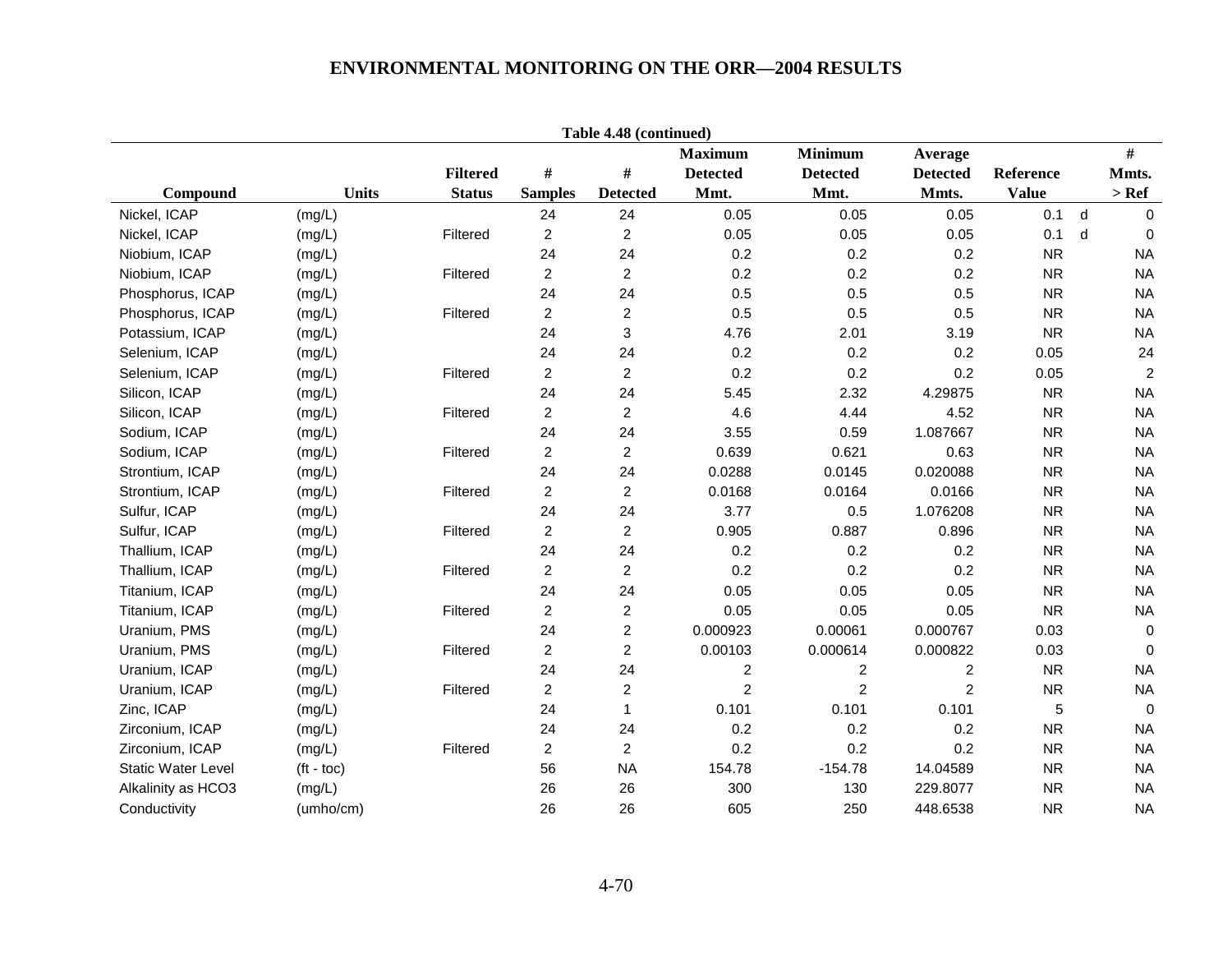|                               |              |                 |                |                 |                          | Table 4.48 (continued) |                |                     |                 |                  |   |           |
|-------------------------------|--------------|-----------------|----------------|-----------------|--------------------------|------------------------|----------------|---------------------|-----------------|------------------|---|-----------|
|                               |              |                 |                |                 |                          | <b>Maximum</b>         |                | <b>Minimum</b>      | Average         |                  |   | #         |
|                               |              | <b>Filtered</b> | #              | #               |                          | <b>Detected</b>        |                | <b>Detected</b>     | <b>Detected</b> | <b>Reference</b> |   | Mmts.     |
| Compound                      | <b>Units</b> | <b>Status</b>   | <b>Samples</b> | <b>Detected</b> |                          | Mmt.                   |                | Mmt.                | Mmts.           | <b>Value</b>     |   | $>$ Ref   |
| <b>Dissolved Solids</b>       | (mg/L)       |                 |                | 31              | 31                       |                        | 397            | 130                 | 232.7742        | 500              |   | 0         |
| pH                            | (pH)         |                 |                | 27              | 27                       |                        | 8.92           | 6.88                | 7.536667        | 6.5/8.5          |   |           |
| <b>Total Suspended Solids</b> | (mg/L)       |                 |                | 31              | $\overline{2}$           |                        | 8              | 3                   | 5.5             | <b>NR</b>        |   | <b>NA</b> |
| Turbidity                     | (NTU)        |                 |                | 27              | 24                       |                        | 68.3           | 0.123               | 5.541542        |                  |   | 11        |
| Gross Alpha                   | (pCi/L)      |                 |                | 31              | $\overline{\phantom{a}}$ |                        | 7.9            | 1.5                 | 3.52            | 15               | e | 0         |
| Gross Beta                    | (pCi/L)      |                 |                | 31              | 3                        |                        | 3.14           | 2.29                | 2.586667        | 50               | a | 0         |
| 1,1,1-Trichloroethane         | $(\mu g/L)$  |                 |                | 31              | 19                       |                        | 51             | 1.3                 | 17.52632        | 200              |   | 0         |
| 1,1-Dichloroethane            | $(\mu g/L)$  |                 |                | 31              | 17                       |                        | 110            | 1.2                 | 39.23529        | NR.              |   | <b>NA</b> |
| 1,1-Dichloroethene            | $(\mu g/L)$  |                 |                | 31              | 17                       |                        | 93             | 1.9                 | 25.33529        |                  |   | 10        |
| 1,2-Dichloroethane            | $(\mu g/L)$  |                 |                | 31              |                          |                        | $\overline{2}$ | $\overline{2}$<br>J | J               | 5<br>2           |   | 0         |
| cis-1,2-Dichloroethene        | $(\mu g/L)$  |                 |                | 31              | 3                        |                        | 6              | 3.2                 | 4.466667        | 70               |   | 0         |
| Tetrachloroethene             | $(\mu g/L)$  |                 |                | 31              | 16                       |                        | 15             |                     | 5.75<br>J       | 5                |   |           |
| Trichloroethene               | $(\mu g/L)$  |                 |                | 31              | 2                        |                        | 0.52           | 0.37<br>J           | 0.445           | 5                |   | 0         |
| Trichlorofluoromethane        | $(\mu g/L)$  |                 |                | 26              | 10                       |                        | 38             |                     | 13.46<br>2 J    | <b>NR</b>        |   | <b>NA</b> |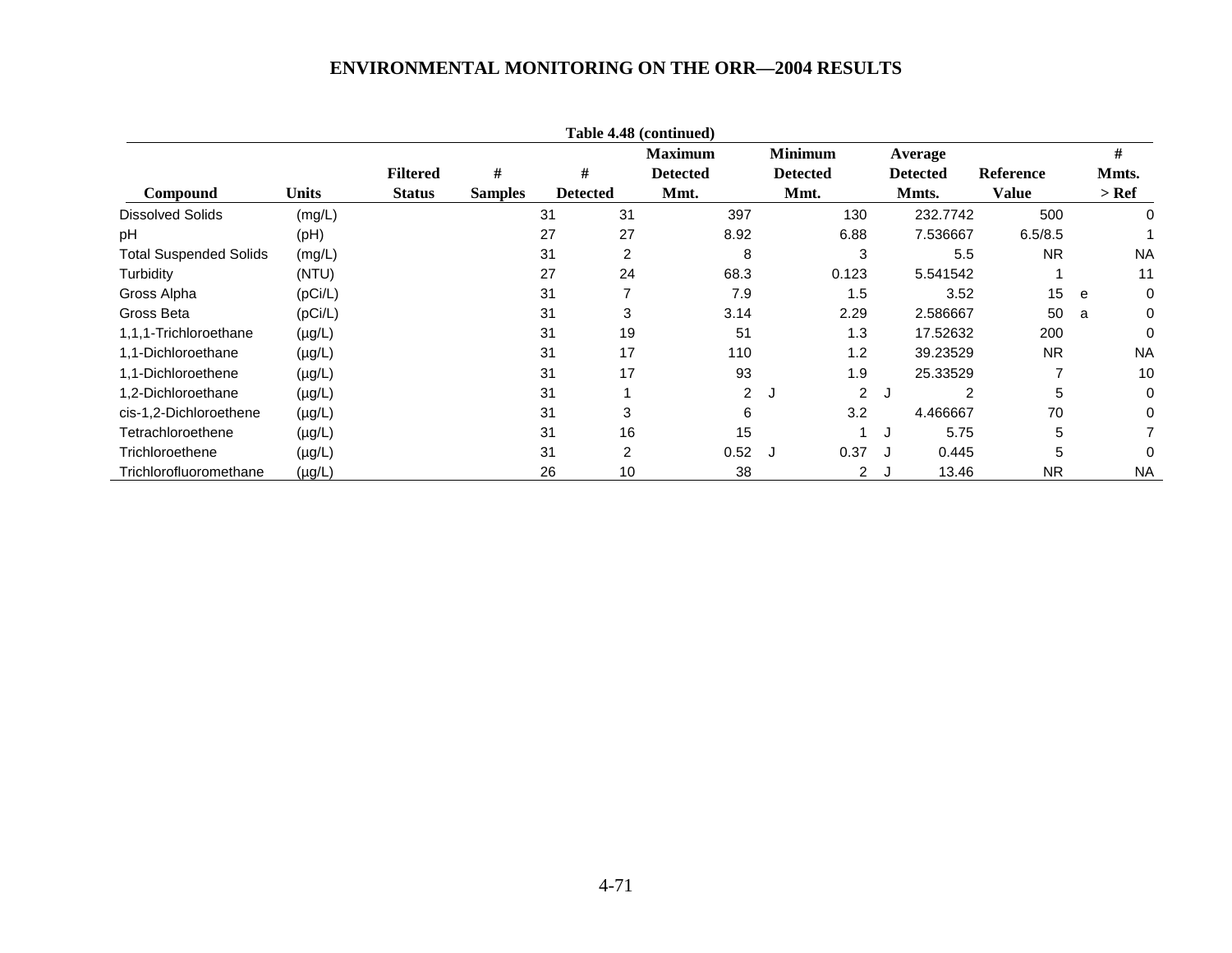|                               |                    |                 |                |                 | <b>Maximum</b>  | <b>Minimum</b>  | Average         |                  |       |
|-------------------------------|--------------------|-----------------|----------------|-----------------|-----------------|-----------------|-----------------|------------------|-------|
|                               |                    | <b>Filtered</b> |                | #               | <b>Detected</b> | <b>Detected</b> | <b>Detected</b> | <b>Reference</b> | Mmts. |
| Compound                      | Units              | <b>Status</b>   | <b>Samples</b> | <b>Detected</b> | Mmt.            | Mmt.            | Mmts.           | Value            | > Ref |
|                               |                    |                 |                |                 |                 |                 | 135.963         |                  |       |
| <b>Static Water Level</b>     | $(t - \text{toc})$ |                 | 8              | <b>NA</b>       | 160.3           | 116.92          |                 | <b>NR</b>        | ΝA    |
| Dissolved Solids              | (mg/L)             |                 | 8              | 8               | 403             | 151             | 239.875         | 500              |       |
| <b>Total Suspended Solids</b> | (mg/L)             |                 | 8              |                 | 8.2             | 5.8             |                 | <b>NR</b>        | NA    |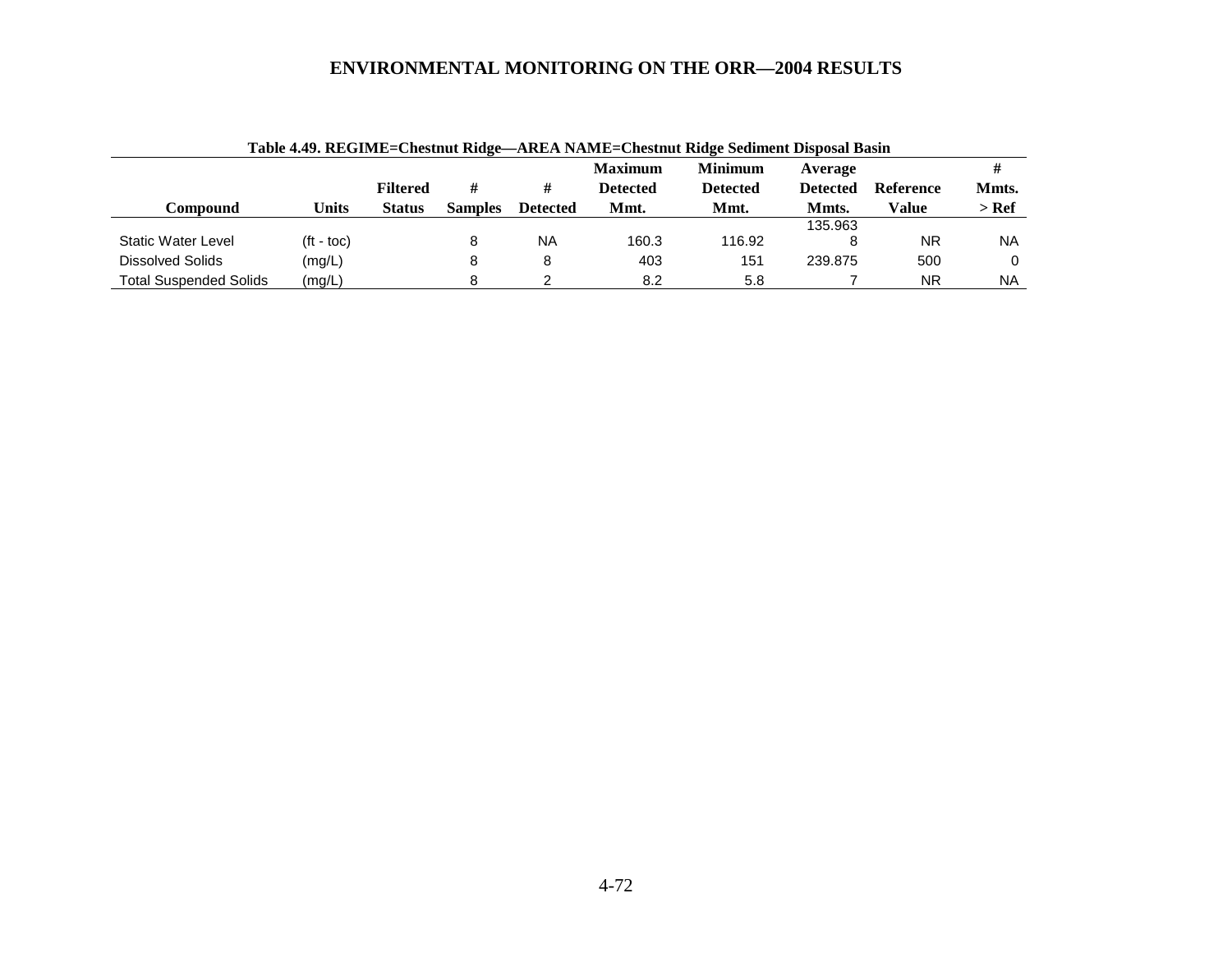|                           |                    |                 |                |                 | Table 4.50. REGIME=Chestnut Ridge-AREA NAME=Construction/Demolition Landfill VI |     |                 |    |                 |              |   |           |
|---------------------------|--------------------|-----------------|----------------|-----------------|---------------------------------------------------------------------------------|-----|-----------------|----|-----------------|--------------|---|-----------|
|                           |                    |                 |                |                 | <b>Maximum</b>                                                                  |     | <b>Minimum</b>  |    | Average         |              |   | #         |
|                           |                    | <b>Filtered</b> | #              | #               | <b>Detected</b>                                                                 |     | <b>Detected</b> |    | <b>Detected</b> | Reference    |   | Mmts.     |
| Compound                  | <b>Units</b>       | <b>Status</b>   | <b>Samples</b> | <b>Detected</b> | Mmt.                                                                            |     | Mmt.            |    | Mmts.           | <b>Value</b> |   | $>$ Ref   |
| Alkalinity                | (mg/L)             |                 | 8              | 8               | 240                                                                             |     | 91              |    | 178.875         | <b>NR</b>    |   | <b>NA</b> |
| Chloride                  | (mg/L)             |                 | 8              | 8               | 10                                                                              |     | 0.96            | J. | 3.92            | 250          |   | 0         |
| Fluoride                  | (mg/L)             |                 |                | 4               | 0.17                                                                            | . J | 0.15            |    | 0.16            | 4            |   | $\Omega$  |
| Nitrate/Nitrite           | (mg/L)             |                 | 8              | 8               | 0.66                                                                            |     | 0.21            |    | 0.36            | <b>NR</b>    |   | <b>NA</b> |
| Sulfate                   | (mg/L)             |                 | 8              | 8               | 42                                                                              |     | 2.1             | J  | 12.575          | 250          |   | 0         |
| <b>Static Water Level</b> | $(t - \text{toc})$ |                 | 9              | <b>NA</b>       | 70.44                                                                           |     | 37.5            |    | 55.48667        | <b>NR</b>    |   | <b>NA</b> |
| Alkalinity as HCO3        | (mg/L)             |                 | 8              | 8               | 240                                                                             |     | 91              |    | 178.875         | <b>NR</b>    |   | <b>NA</b> |
| Conductivity              | (umho/cm)          |                 | 8              | 8               | 550                                                                             |     | 180             |    | 366.25          | <b>NR</b>    |   | <b>NA</b> |
| <b>Dissolved Solids</b>   | (mg/L)             |                 | 8              | 8               | 310                                                                             |     | 92              |    | 199             | 500          |   | $\Omega$  |
| рH                        | (pH)               |                 | 8              | 8               | 7.8                                                                             |     | 6.7             |    | 7.3875          | 6.5/8.5      |   | 0         |
| Turbidity                 | (NTU)              |                 | 8              | 6               | 0.72                                                                            |     | 0.08            | J. | 0.295           |              |   | 0         |
| Gross Alpha               | (pCi/L)            |                 | 8              |                 | 4                                                                               |     | 4               |    | 4               | 15           | e | 0         |
| Gross Beta                | (pCi/L)            |                 | 8              | 2               | 4.4                                                                             |     | 2.4             |    | 3.4             | 50           | a | 0         |
| Acetone                   | $(\mu g/L)$        |                 | 9              |                 | 3.4                                                                             | ل - | 3.4             | J. | 3.4             | <b>NR</b>    |   | <b>NA</b> |
| Bromodichloromethane      | $(\mu g/L)$        |                 | 9              |                 | 0.21                                                                            |     | 0.21            |    | 0.21            | 100          | g | 0         |
| Chloroform                | $(\mu g/L)$        |                 | 9              | 2               | 16                                                                              | Q   | 15              |    | 15.5            | 100          | g | 0         |
| Toluene                   | $(\mu g/L)$        |                 | 9              |                 | 0.25                                                                            |     | 0.25            | J  | 0.25            | 1000         |   | 0         |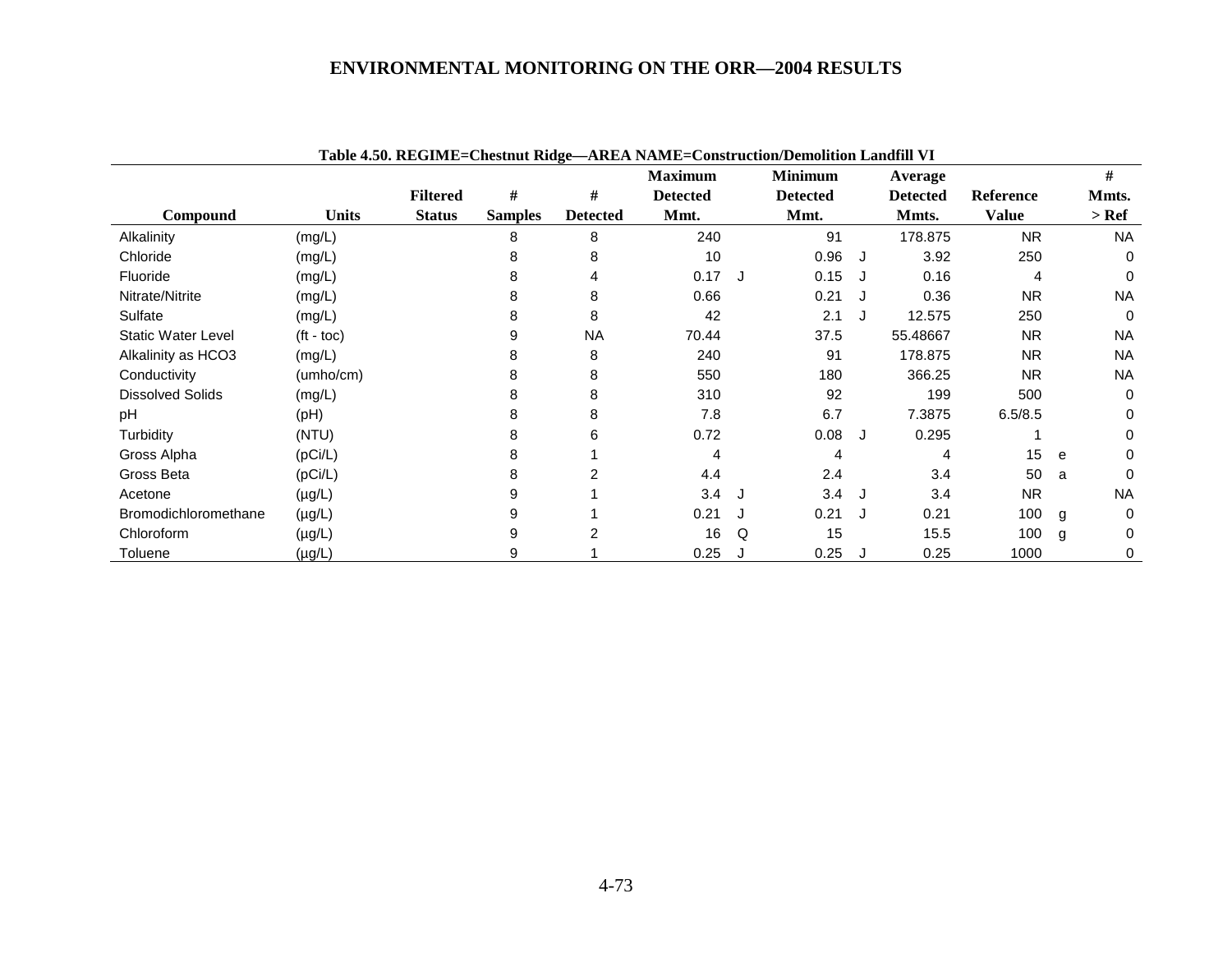|                               |                    |                 |                |                 | Table 4.51. REGIME=Chestnut Ridge— AREA NAME=Construction/Demolition Landfill VII |   |                 |   |                 |                  |           |
|-------------------------------|--------------------|-----------------|----------------|-----------------|-----------------------------------------------------------------------------------|---|-----------------|---|-----------------|------------------|-----------|
|                               |                    |                 |                |                 | <b>Maximum</b>                                                                    |   | <b>Minimum</b>  |   | Average         |                  | #         |
|                               |                    | <b>Filtered</b> | #              | #               | <b>Detected</b>                                                                   |   | <b>Detected</b> |   | <b>Detected</b> | <b>Reference</b> | Mmts.     |
| Compound                      | <b>Units</b>       | <b>Status</b>   | <b>Samples</b> | <b>Detected</b> | Mmt.                                                                              |   | Mmt.            |   | Mmts.           | <b>Value</b>     | $>$ Ref   |
| Alkalinity                    | (mg/L)             |                 | 6              | 6               | 200                                                                               |   | 140             |   | 166.6667        | <b>NR</b>        | <b>NA</b> |
| Chloride                      | (mg/L)             |                 | 6              | 6               | 2.8                                                                               | J | $\overline{2}$  | J | 2.4             | 250              | $\Omega$  |
| Fluoride                      | (mg/L)             |                 | 6              | 6               | 0.18                                                                              | J | 0.13            |   | 0.155           | 4                | $\Omega$  |
| Nitrate/Nitrite               | (mg/L)             |                 | 6              | 6               | 0.55                                                                              |   | 0.31            |   | 0.403333        | <b>NR</b>        | <b>NA</b> |
| Sulfate                       | (mg/L)             |                 | 6              | 6               | 3.3                                                                               | J | 2.4             |   | 2.733333        | 250              | $\Omega$  |
| <b>Static Water Level</b>     | $(t - \text{toc})$ |                 | 6              | <b>NA</b>       | 41.45                                                                             |   | 4.55            |   | 18.28667        | NR.              | <b>NA</b> |
| Alkalinity as HCO3            | (mg/L)             |                 | 6              | 6               | 200                                                                               |   | 140             |   | 166.6667        | <b>NR</b>        | <b>NA</b> |
| Conductivity                  | (umbo/cm)          |                 | 6              | 6               | 400                                                                               |   | 260             |   | 325             | <b>NR</b>        | <b>NA</b> |
| <b>Dissolved Solids</b>       | (mg/L)             |                 | 6              | 6               | 210                                                                               |   | 140             |   | 176.6667        | 500              | $\Omega$  |
| pH                            | (PH)               |                 | 6              | 6               | 7.7                                                                               |   | 7.3             |   | 7.55            | 6.5/8.5          | 0         |
| <b>Total Suspended Solids</b> | (mg/L)             |                 | 6              | 3               | 12                                                                                |   | 2.4             |   | 7.133333        | NR.              | <b>NA</b> |
| Turbidity                     | (NTU)              |                 | 6              | 6               | 14                                                                                |   | 0.1             |   | 5.405           |                  | 3         |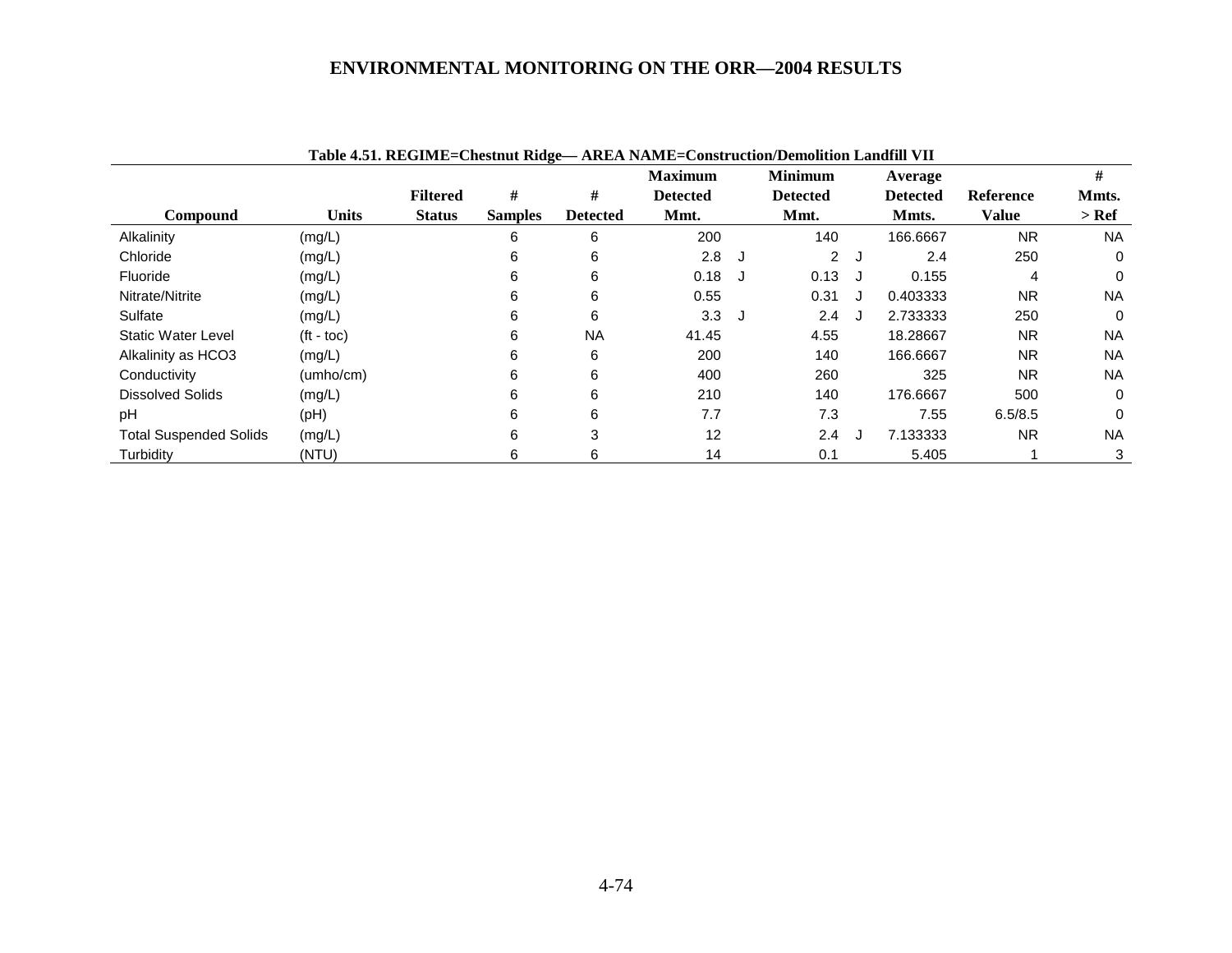|                  |              |                 |                |                 |                 | Table 4.52. REGIME=Chestnut Ridge—AREA NAME=EXit Pathway Spring/Surface Water |                 |                |              |                |
|------------------|--------------|-----------------|----------------|-----------------|-----------------|-------------------------------------------------------------------------------|-----------------|----------------|--------------|----------------|
|                  |              |                 |                |                 | <b>Maximum</b>  | <b>Minimum</b>                                                                | Average         |                |              | $\#$           |
|                  |              | <b>Filtered</b> | $\#$           | $\#$            | <b>Detected</b> | <b>Detected</b>                                                               | <b>Detected</b> | Reference      |              | Mmts.          |
| Compound         | <b>Units</b> | <b>Status</b>   | <b>Samples</b> | <b>Detected</b> | Mmt.            | Mmt.                                                                          | Mmts.           | <b>Value</b>   |              | $>$ Ref        |
| Alkalinity       | (mg/L)       |                 | $\overline{2}$ | $\overline{c}$  | 100             | 99                                                                            | 99.5            | <b>NR</b>      |              | <b>NA</b>      |
| Bicarbonate      | (mg/L)       |                 | 8              | 8               | 178             | 122                                                                           | 152.625         | <b>NR</b>      |              | <b>NA</b>      |
| Chloride         | (mg/L)       |                 | 20             | 20              | 4.3             | 1.28                                                                          | 2.217           | 250            |              | $\Omega$       |
| Fluoride         | (mg/L)       |                 | 20             | 6               | $0.17$ J        | 0.11                                                                          | 0.134333        | 4              |              | $\mathbf 0$    |
| Nitrate Nitrogen | (mg/L)       |                 | 10             | 10              | 2.99            | 0.0926                                                                        | 0.84556         | 10             |              | $\mathbf 0$    |
| Nitrate/Nitrite  | (mg/L)       |                 | 6              | 6               | 1.4             | 0.098                                                                         | 0.514667        | <b>NR</b>      |              | <b>NA</b>      |
| Sulfate          | (mg/L)       |                 | 20             | 20              | 36.6            | 5.2                                                                           | 13.2455         | 250            |              | $\mathbf 0$    |
| Aluminum, ICAP   | (mg/L)       |                 | 10             | 6               | 0.543           | 0.257                                                                         | 0.333167        | 0.2            |              | 6              |
| Antimony, ICAP   | (mg/L)       |                 | 10             | 10              | 0.2             | 0.2                                                                           | 0.2             | 0.006          |              | 10             |
| Arsenic, ICAP    | (mg/L)       |                 | 10             | 10              | 0.2             | 0.2                                                                           | 0.2             | 0.05           |              | $10$           |
| Barium, ICAP     | (mg/L)       |                 | 10             | 10              | 0.0876          | 0.0219                                                                        | 0.04742         | $\overline{2}$ |              | $\Omega$       |
| Cadmium, ICAP    | (mg/L)       |                 | 10             | 10              | 0.01            | 0.01                                                                          | 0.01            | 0.005          |              | 10             |
| Calcium, ICAP    | (mg/L)       |                 | 10             | 10              | 51.5            | 22.8                                                                          | 38.66           | <b>NR</b>      |              | <b>NA</b>      |
| Iron, ICAP       | (mg/L)       |                 | 10             | 9               | 0.433           | 0.0655                                                                        | 0.193789        | 0.3            |              | $\overline{2}$ |
| Lead, ICAP       | (mg/L)       |                 | 10             | 10              | 0.1             | 0.1                                                                           | 0.1             | 0.015          | $\mathbf{C}$ | 10             |
| Lithium, ICAP    | (mg/L)       |                 | 10             | $\overline{c}$  | 0.0267          | 0.015                                                                         | 0.02085         | <b>NR</b>      |              | <b>NA</b>      |
| Magnesium, ICAP  | (mg/L)       |                 | 10             | 10              | 16.4            | 8.36                                                                          | 12.928          | <b>NR</b>      |              | <b>NA</b>      |
| Manganese, ICAP  | (mg/L)       |                 | 10             | 6               | 0.047           | 0.00643                                                                       | 0.022198        | 0.05           |              | $\overline{0}$ |
| Nickel, PMS      | (mg/L)       |                 | 10             | 1               | 0.00558         | 0.00558                                                                       | 0.00558         | <b>NR</b>      |              | <b>NA</b>      |
| Niobium, ICAP    | (mg/L)       |                 | 10             | 10              | 0.2             | 0.2                                                                           | 0.2             | <b>NR</b>      |              | <b>NA</b>      |
| Phosphorus, ICAP | (mg/L)       |                 | 10             | 10              | 0.5             | 0.5                                                                           | 0.5             | <b>NR</b>      |              | <b>NA</b>      |
| Potassium, ICAP  | (mg/L)       |                 | 10             | $\mathbf{1}$    | 2.42            | 2.42                                                                          | 2.42            | <b>NR</b>      |              | <b>NA</b>      |
| Selenium, ICAP   | (mg/L)       |                 | 10             | 10              | 0.2             | 0.2                                                                           | 0.2             | 0.05           |              | 10             |
| Silicon, ICAP    | (mg/L)       |                 | 10             | 10              | 5.91            | 2.98                                                                          | 4.181           | <b>NR</b>      |              | <b>NA</b>      |
| Sodium, ICAP     | (mg/L)       |                 | 10             | 10              | 2.09            | 0.88                                                                          | 1.4184          | <b>NR</b>      |              | <b>NA</b>      |
| Strontium, ICAP  | (mg/L)       |                 | 10             | 10              | 0.374           | 0.0311                                                                        | 0.10125         | <b>NR</b>      |              | <b>NA</b>      |
| Sulfur, ICAP     | (mg/L)       |                 | 10             | 10              | 5.17            | 1.82                                                                          | 2.792           | <b>NR</b>      |              | <b>NA</b>      |
| Thallium, ICAP   | (mg/L)       |                 | 10             | 10              | 0.2             | 0.2                                                                           | 0.2             | <b>NR</b>      |              | <b>NA</b>      |
| Titanium, ICAP   | (mg/L)       |                 | 10             | 10              | 0.05            | 0.05                                                                          | 0.05            | <b>NR</b>      |              | <b>NA</b>      |
| Uranium, PMS     | (mg/L)       |                 | 10             | 9               | 0.00295         | 0.000524                                                                      | 0.001122        | 0.03           |              | $\mathbf 0$    |
| Uranium, ICAP    | (mg/L)       |                 | 10             | 10              | $\overline{c}$  | $\mathbf 2$                                                                   | $\overline{2}$  | <b>NR</b>      |              | <b>NA</b>      |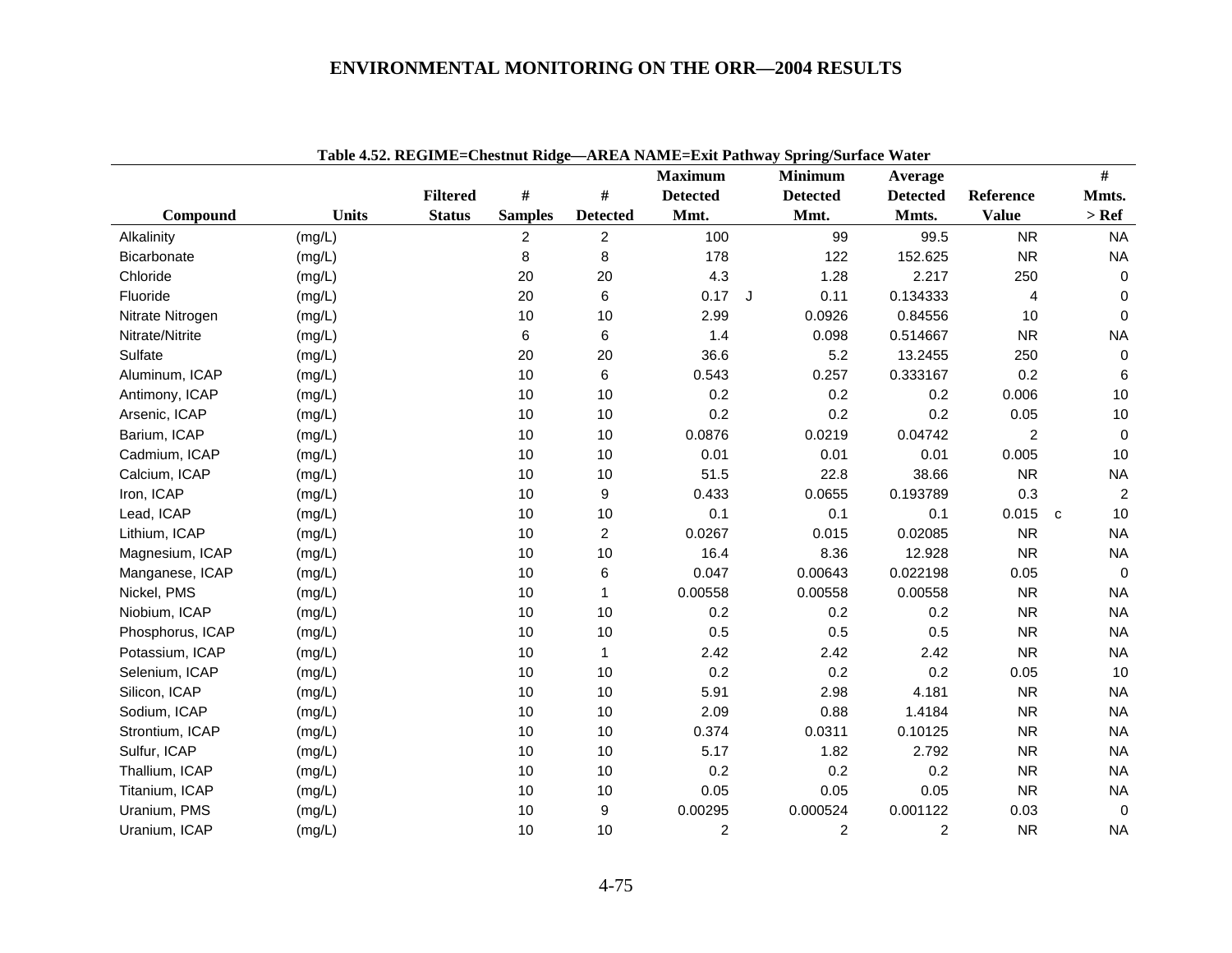| Table 4.52 (continued)        |              |                 |                |                 |                 |   |                 |                 |                  |   |           |  |  |
|-------------------------------|--------------|-----------------|----------------|-----------------|-----------------|---|-----------------|-----------------|------------------|---|-----------|--|--|
|                               |              |                 |                |                 | <b>Maximum</b>  |   | <b>Minimum</b>  | Average         |                  |   | #         |  |  |
|                               |              | <b>Filtered</b> | #              | #               | <b>Detected</b> |   | <b>Detected</b> | <b>Detected</b> | <b>Reference</b> |   | Mmts.     |  |  |
| <b>Compound</b>               | <b>Units</b> | <b>Status</b>   | <b>Samples</b> | <b>Detected</b> | Mmt.            |   | Mmt.            | Mmts.           | Value            |   | > Ref     |  |  |
| Zinc, ICAP                    | (mg/L)       |                 | 10             |                 | 0.168           |   | 0.168           | 0.168           | 5                |   | $\Omega$  |  |  |
| Zirconium, ICAP               | (mg/L)       |                 | 10             | 10              | 0.2             |   | 0.2             | 0.2             | <b>NR</b>        |   | <b>NA</b> |  |  |
| Alkalinity as HCO3            | (mg/L)       |                 | 12             | 12              | 186             |   | 90.2            | 139.4333        | <b>NR</b>        |   | <b>NA</b> |  |  |
| Conductivity                  | (umho/cm)    |                 | 12             | 12              | 370             |   | 202             | 291.3333        | <b>NR</b>        |   | <b>NA</b> |  |  |
| Dissolved Solids              | (mg/L)       |                 | 20             | 20              | 255             |   | 99              | 180.75          | 500              |   | 0         |  |  |
| рH                            | (Hq)         |                 | 12             | 12              | 7.6             |   | 6.78            | 7.078333        | 6.5/8.5          |   | $\Omega$  |  |  |
| <b>Total Suspended Solids</b> | (mg/L)       |                 | 20             | 5               | 866             | Q | 2               | 178.98          | <b>NR</b>        |   | <b>NA</b> |  |  |
| Turbidity                     | (NTU)        |                 | 12             | 12              | 42              |   | 1.24            | 6.980833        |                  |   | 12        |  |  |
| Gross Alpha                   | (pCi/L)      |                 | 20             | 8               | 15.2            |   | 1.21            | 3.98375         | 15 <sub>1</sub>  | e |           |  |  |
| Gross Beta                    | (pCi/L)      |                 | 20             | 8               | 17.53           |   | 1.99            | 6.39875         | 50               | a | 0         |  |  |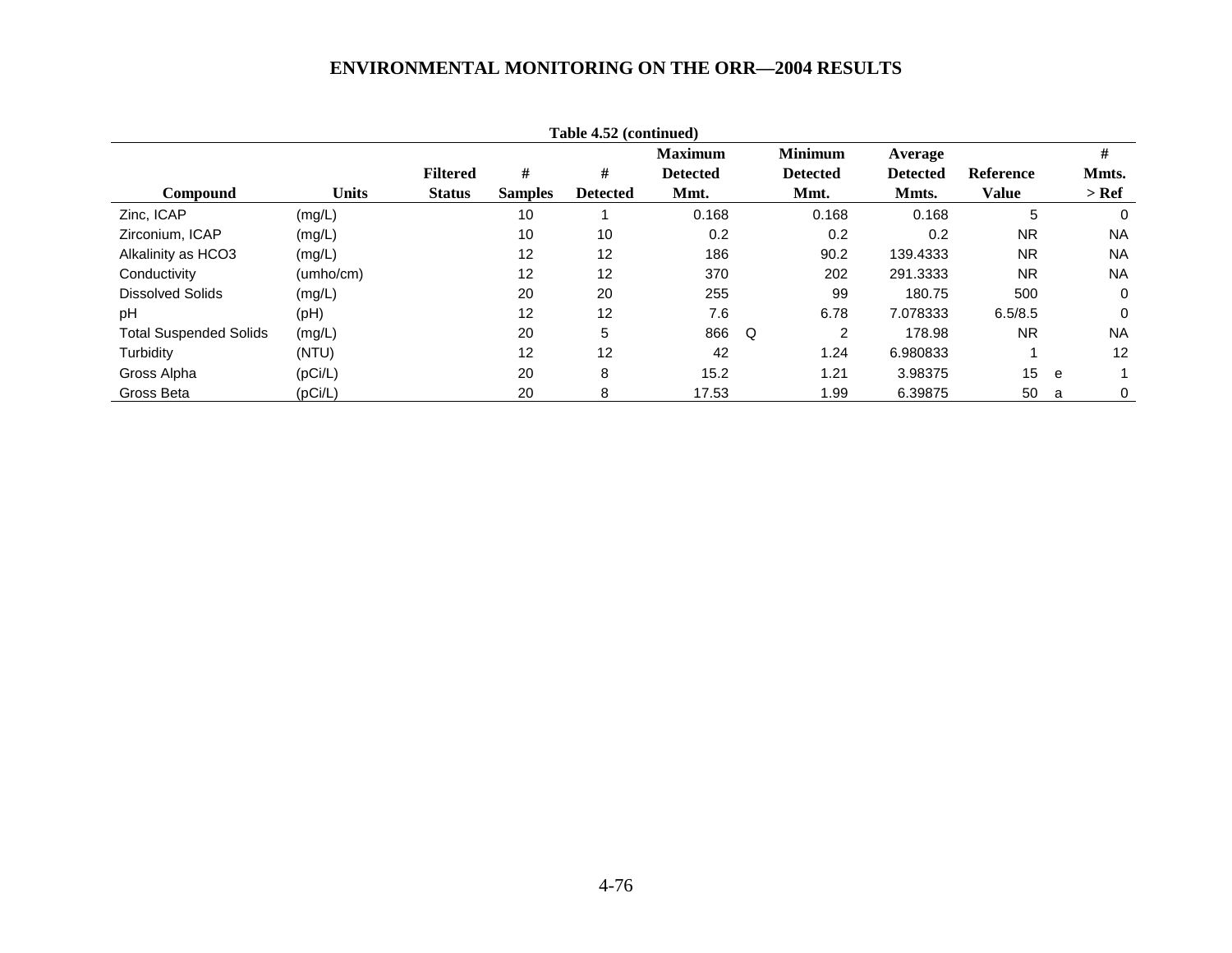|                  | Table 4.53. REGIME=Chestnut Ridge-AREA NAME=Filled Coal Ash Pond<br>#<br><b>Maximum</b><br><b>Minimum</b><br>Average<br>$\#$<br>$\#$<br><b>Filtered</b><br><b>Detected</b><br><b>Detected</b><br><b>Detected</b><br>Reference<br>Mmts. |               |                |                         |         |         |          |                |                              |  |  |  |  |  |
|------------------|----------------------------------------------------------------------------------------------------------------------------------------------------------------------------------------------------------------------------------------|---------------|----------------|-------------------------|---------|---------|----------|----------------|------------------------------|--|--|--|--|--|
|                  |                                                                                                                                                                                                                                        |               |                |                         |         |         |          |                |                              |  |  |  |  |  |
|                  |                                                                                                                                                                                                                                        |               |                |                         |         |         |          |                |                              |  |  |  |  |  |
| Compound         | <b>Units</b>                                                                                                                                                                                                                           | <b>Status</b> | <b>Samples</b> | <b>Detected</b>         | Mmt.    | Mmt.    | Mmts.    | <b>Value</b>   | $>$ Ref                      |  |  |  |  |  |
| Chloride         | (mg/L)                                                                                                                                                                                                                                 |               | 6              | 6                       | 0.83    | 0.71    | 0.76     | 250            | $\mathbf 0$                  |  |  |  |  |  |
| Nitrate Nitrogen | (mg/L)                                                                                                                                                                                                                                 |               | 6              | 6                       | 0.26    | 0.061   | 0.122767 | 10             | $\Omega$                     |  |  |  |  |  |
| Sulfate          | (mg/L)                                                                                                                                                                                                                                 |               | 6              | 6                       | 3.16    | 0.92    | 1.755    | 250            | $\mathbf 0$                  |  |  |  |  |  |
| Aluminum, ICAP   | (mg/L)                                                                                                                                                                                                                                 |               | 6              | 4                       | 1.44    | 0.221   | 0.648    | 0.2            | 4                            |  |  |  |  |  |
| Antimony, PMS    | (mg/L)                                                                                                                                                                                                                                 |               | 6              | $\overline{\mathbf{c}}$ | 0.00325 | 0.00316 | 0.003205 | 0.006          | $\mathbf 0$                  |  |  |  |  |  |
| Antimony, ICAP   | (mg/L)                                                                                                                                                                                                                                 |               | 6              | 6                       | 0.2     | 0.2     | 0.2      | 0.006          | 6                            |  |  |  |  |  |
| Antimony, ICAP   | (mg/L)                                                                                                                                                                                                                                 | Filtered      | 1              | 1                       | 0.2     | 0.2     | 0.2      | 0.006          | $\mathbf{1}$                 |  |  |  |  |  |
| Arsenic, PMS     | (mg/L)                                                                                                                                                                                                                                 |               | 6              | 1                       | 0.00633 | 0.00633 | 0.00633  | 0.05           | 0                            |  |  |  |  |  |
| Arsenic, PMS     | (mg/L)                                                                                                                                                                                                                                 | Filtered      | 1              | 1                       | 0.00641 | 0.00641 | 0.00641  | 0.05           | $\mathbf 0$                  |  |  |  |  |  |
| Arsenic, ICAP    | (mg/L)                                                                                                                                                                                                                                 |               | 6              | 6                       | 0.2     | 0.2     | 0.2      | 0.05           | 6                            |  |  |  |  |  |
| Arsenic, ICAP    | (mg/L)                                                                                                                                                                                                                                 | Filtered      | 1              | 1                       | 0.2     | 0.2     | 0.2      | 0.05           | $\mathbf{1}$                 |  |  |  |  |  |
| Barium, ICAP     | (mg/L)                                                                                                                                                                                                                                 |               | 6              | 6                       | 0.0209  | 0.00811 | 0.014615 | $\overline{2}$ | $\Omega$                     |  |  |  |  |  |
| Barium, ICAP     | (mg/L)                                                                                                                                                                                                                                 | Filtered      | 1              | $\mathbf{1}$            | 0.0186  | 0.0186  | 0.0186   | $\overline{2}$ | $\Omega$                     |  |  |  |  |  |
| Cadmium, ICAP    | (mg/L)                                                                                                                                                                                                                                 |               | 6              | 6                       | 0.01    | 0.01    | 0.01     | 0.005          | 6                            |  |  |  |  |  |
| Cadmium, ICAP    | (mg/L)                                                                                                                                                                                                                                 | Filtered      | 1              | 1                       | 0.01    | 0.01    | 0.01     | 0.005          | $\mathbf{1}$                 |  |  |  |  |  |
| Calcium, ICAP    | (mg/L)                                                                                                                                                                                                                                 |               | 6              | 6                       | 42.6    | 4.08    | 26.57333 | <b>NR</b>      | <b>NA</b>                    |  |  |  |  |  |
| Calcium, ICAP    | (mg/L)                                                                                                                                                                                                                                 | Filtered      | $\mathbf{1}$   | 1                       | 33.4    | 33.4    | 33.4     | <b>NR</b>      | <b>NA</b>                    |  |  |  |  |  |
| Chromium, ICAP   | (mg/L)                                                                                                                                                                                                                                 |               | 6              | 6                       | 0.02    | 0.02    | 0.02     | 0.1            | $\Omega$                     |  |  |  |  |  |
| Iron, ICAP       | (mg/L)                                                                                                                                                                                                                                 |               | 6              | 4                       | 0.849   | 0.164   | 0.37325  | 0.3            | $\mathbf 1$                  |  |  |  |  |  |
| Lead, PMS        | (mg/L)                                                                                                                                                                                                                                 |               | 6              | 5                       | 0.0015  | 0.00066 | 0.000951 | 0.015          | $\mathbf 0$<br>$\mathbf{C}$  |  |  |  |  |  |
| Lead, ICAP       | (mg/L)                                                                                                                                                                                                                                 |               | 6              | 6                       | 0.1     | 0.1     | 0.1      | 0.015          | 6<br>C                       |  |  |  |  |  |
| Lead, ICAP       | (mg/L)                                                                                                                                                                                                                                 | Filtered      | $\mathbf{1}$   | $\mathbf{1}$            | 0.1     | 0.1     | 0.1      | 0.015          | $\mathbf{1}$<br><sub>c</sub> |  |  |  |  |  |
| Lithium, ICAP    | (mg/L)                                                                                                                                                                                                                                 |               | 6              | $\overline{2}$          | 0.114   | 0.11    | 0.112    | <b>NR</b>      | <b>NA</b>                    |  |  |  |  |  |
| Magnesium, ICAP  | (mg/L)                                                                                                                                                                                                                                 |               | 6              | 6                       | 23.2    | 10.5    | 17.88333 | <b>NR</b>      | <b>NA</b>                    |  |  |  |  |  |
| Magnesium, ICAP  | (mg/L)                                                                                                                                                                                                                                 | Filtered      | $\mathbf{1}$   | 1                       | 19.9    | 19.9    | 19.9     | <b>NR</b>      | NA.                          |  |  |  |  |  |
| Manganese, ICAP  | (mg/L)                                                                                                                                                                                                                                 |               | 6              | 2                       | 0.0114  | 0.0063  | 0.00885  | 0.05           | $\mathbf 0$                  |  |  |  |  |  |
| Nickel, ICAP     | (mg/L)                                                                                                                                                                                                                                 |               | 6              | 6                       | 0.05    | 0.05    | 0.05     | 0.1            | d<br>$\Omega$                |  |  |  |  |  |
| Niobium, ICAP    | (mg/L)                                                                                                                                                                                                                                 |               | 6              | 6                       | 0.2     | 0.2     | 0.2      | <b>NR</b>      | <b>NA</b>                    |  |  |  |  |  |
| Niobium, ICAP    | (mg/L)                                                                                                                                                                                                                                 | Filtered      | 1              | 1                       | $0.2\,$ | 0.2     | 0.2      | <b>NR</b>      | NA                           |  |  |  |  |  |
| Phosphorus, ICAP | (mg/L)                                                                                                                                                                                                                                 |               | 6              | 6                       | 0.5     | 0.5     | 0.5      | <b>NR</b>      | NA.                          |  |  |  |  |  |
| Phosphorus, ICAP | (mg/L)                                                                                                                                                                                                                                 | Filtered      | $\mathbf{1}$   | 1                       | 0.5     | 0.5     | 0.5      | <b>NR</b>      | <b>NA</b>                    |  |  |  |  |  |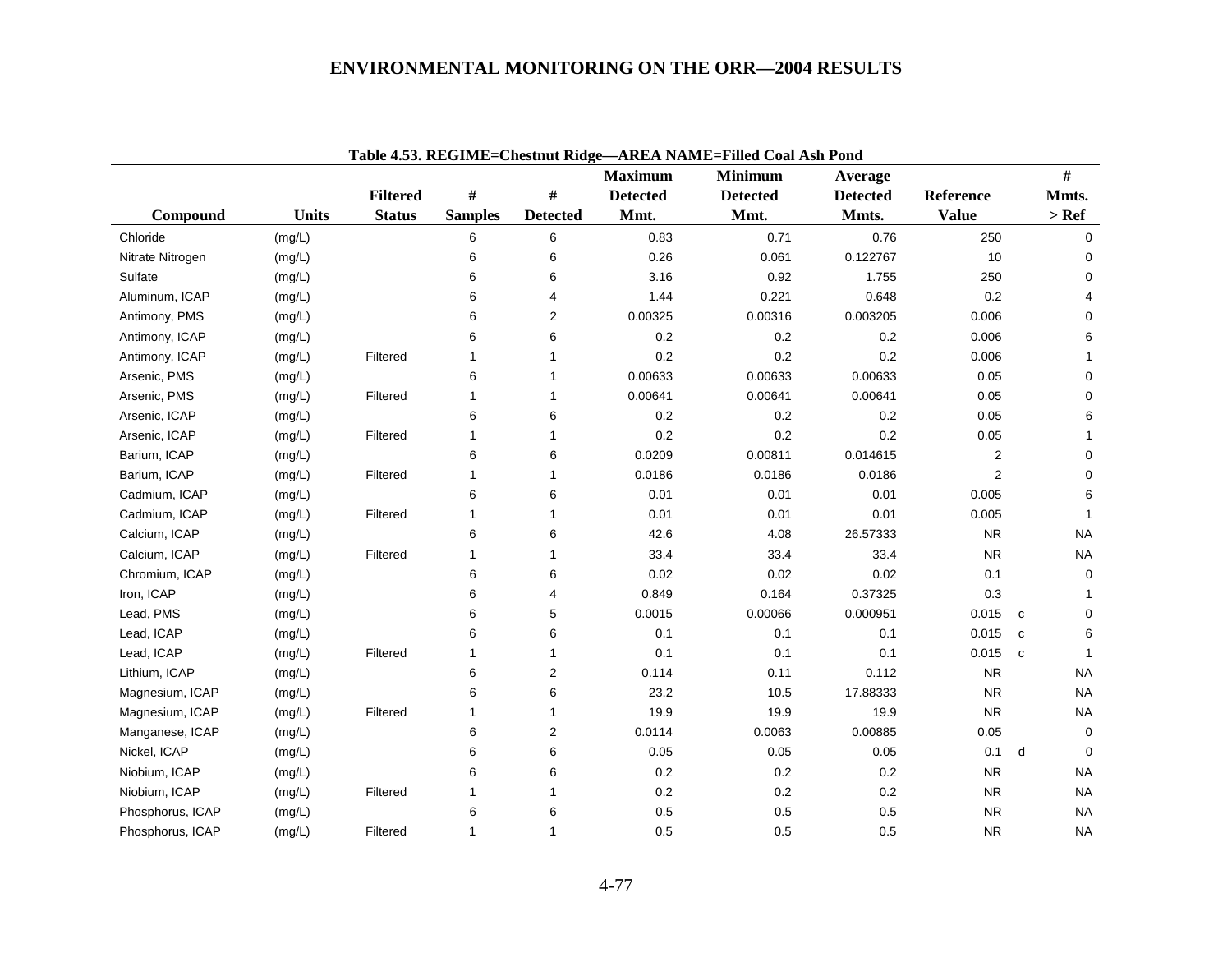| Table 4.53 (continued)        |                    |                 |                |                         |                 |                         |                         |              |                |  |  |  |  |
|-------------------------------|--------------------|-----------------|----------------|-------------------------|-----------------|-------------------------|-------------------------|--------------|----------------|--|--|--|--|
|                               |                    |                 |                |                         | <b>Maximum</b>  | <b>Minimum</b>          | Average                 |              | $\#$           |  |  |  |  |
|                               |                    | <b>Filtered</b> | $\#$           | $\#$                    | <b>Detected</b> | <b>Detected</b>         | <b>Detected</b>         | Reference    | Mmts.          |  |  |  |  |
| Compound                      | <b>Units</b>       | <b>Status</b>   | <b>Samples</b> | <b>Detected</b>         | Mmt.            | Mmt.                    | Mmts.                   | <b>Value</b> | $>$ Ref        |  |  |  |  |
| Potassium, ICAP               | (mg/L)             |                 | 6              | $\mathbf{2}$            | 43.9            | 42.9                    | 43.4                    | <b>NR</b>    | <b>NA</b>      |  |  |  |  |
| Selenium, PMS                 | (mg/L)             |                 | 6              | $\mathbf{1}$            | 0.013           | 0.013                   | 0.013                   | 0.05         | $\mathbf 0$    |  |  |  |  |
| Selenium, PMS                 | (mg/L)             | Filtered        | 1              | $\mathbf{1}$            | 0.0144          | 0.0144                  | 0.0144                  | 0.05         | $\mathbf 0$    |  |  |  |  |
| Selenium, ICAP                | (mg/L)             |                 | 6              | 6                       | 0.2             | 0.2                     | 0.2                     | 0.05         | 6              |  |  |  |  |
| Selenium, ICAP                | (mg/L)             | Filtered        | 1              | 1                       | 0.2             | 0.2                     | 0.2                     | 0.05         | $\overline{1}$ |  |  |  |  |
| Silicon, ICAP                 | (mg/L)             |                 | 6              | 6                       | 6.74            | 3.61                    | 4.946667                | <b>NR</b>    | <b>NA</b>      |  |  |  |  |
| Silicon, ICAP                 | (mg/L)             | Filtered        | 1              | 1                       | 4.39            | 4.39                    | 4.39                    | <b>NR</b>    | <b>NA</b>      |  |  |  |  |
| Sodium, ICAP                  | (mg/L)             |                 | 6              | 6                       | 19.3            | 0.41                    | 6.6535                  | <b>NR</b>    | <b>NA</b>      |  |  |  |  |
| Sodium, ICAP                  | (mg/L)             | Filtered        | 1              | $\mathbf{1}$            | 0.409           | 0.409                   | 0.409                   | <b>NR</b>    | <b>NA</b>      |  |  |  |  |
| Strontium, ICAP               | (mg/L)             |                 | 6              | 6                       | 0.192           | 0.0163                  | 0.0609                  | <b>NR</b>    | <b>NA</b>      |  |  |  |  |
| Strontium, ICAP               | (mg/L)             | Filtered        | 1              | $\mathbf{1}$            | 0.0164          | 0.0164                  | 0.0164                  | <b>NR</b>    | <b>NA</b>      |  |  |  |  |
| Sulfur, ICAP                  | (mg/L)             |                 | 6              | 6                       | 1.14            | 0.5                     | 0.698333                | <b>NR</b>    | <b>NA</b>      |  |  |  |  |
| Sulfur, ICAP                  | (mg/L)             | Filtered        | 1              | $\mathbf{1}$            | 0.5             | 0.5                     | 0.5                     | <b>NR</b>    | <b>NA</b>      |  |  |  |  |
| Thallium, PMS                 | (mg/L)             |                 | 6              | $\mathbf{2}$            | 0.00057         | 0.000567                | 0.000569                | 0.002        | $\mathbf 0$    |  |  |  |  |
| Thallium, ICAP                | (mg/L)             |                 | 6              | 6                       | 0.2             | 0.2                     | 0.2                     | <b>NR</b>    | <b>NA</b>      |  |  |  |  |
| Thallium, ICAP                | (mg/L)             | Filtered        | 1              | $\mathbf{1}$            | 0.2             | 0.2                     | 0.2                     | <b>NR</b>    | <b>NA</b>      |  |  |  |  |
| Titanium, ICAP                | (mg/L)             |                 | 6              | 6                       | 0.05            | 0.05                    | 0.05                    | <b>NR</b>    | <b>NA</b>      |  |  |  |  |
| Titanium, ICAP                | (mg/L)             | Filtered        | 1              | 1                       | 0.05            | 0.05                    | 0.05                    | <b>NR</b>    | <b>NA</b>      |  |  |  |  |
| Uranium, PMS                  | (mg/L)             |                 | 6              | $\overline{\mathbf{c}}$ | 0.000712        | 0.000546                | 0.000629                | 0.03         | $\mathbf 0$    |  |  |  |  |
| Uranium, ICAP                 | (mg/L)             |                 | 6              | 6                       | 2               | $\overline{\mathbf{c}}$ | $\overline{\mathbf{c}}$ | <b>NR</b>    | <b>NA</b>      |  |  |  |  |
| Uranium, ICAP                 | (mg/L)             | Filtered        | 1              | 1                       | $\sqrt{2}$      | $\overline{\mathbf{c}}$ | $\boldsymbol{2}$        | <b>NR</b>    | <b>NA</b>      |  |  |  |  |
| Zirconium, ICAP               | (mg/L)             |                 | 6              | 6                       | 0.2             | 0.2                     | 0.2                     | <b>NR</b>    | <b>NA</b>      |  |  |  |  |
| Zirconium, ICAP               | (mg/L)             | Filtered        | 1              | $\mathbf{1}$            | 0.2             | 0.2                     | 0.2                     | <b>NR</b>    | <b>NA</b>      |  |  |  |  |
| <b>Static Water Level</b>     | $(t - \text{toc})$ |                 | 12             | <b>NA</b>               | 52.87           | $-52.87$                | $\mathbf 0$             | <b>NR</b>    | <b>NA</b>      |  |  |  |  |
| Alkalinity as CO3             | (mg/L)             |                 | 6              | $\overline{2}$          | 48              | 31                      | 39.5                    | <b>NR</b>    | NA.            |  |  |  |  |
| Alkalinity as HCO3            | (mg/L)             |                 | 6              | 6                       | 191             | 89                      | 155.3333                | <b>NR</b>    | <b>NA</b>      |  |  |  |  |
| Conductivity                  | (umho/cm)          |                 | 6              | 6                       | 382             | 315                     | 339.8333                | <b>NR</b>    | <b>NA</b>      |  |  |  |  |
| <b>Dissolved Solids</b>       | (mg/L)             |                 | 6              | 6                       | 203             | 164                     | 179.8333                | 500          | $\mathbf 0$    |  |  |  |  |
| pH                            | (Hq)               |                 | 6              | 6                       | 9.27            | 7.47                    | 8.185                   | 6.5/8.5      | 2              |  |  |  |  |
| <b>Total Suspended Solids</b> | (mg/L)             |                 | 6              | $\overline{c}$          | 12              | 4                       | 8                       | ${\sf NR}$   | <b>NA</b>      |  |  |  |  |
| Turbidity                     | (NTU)              |                 | 6              | 6                       | 20.5            | 0.45                    | 6.873333                | 1            | $\,$ 5 $\,$    |  |  |  |  |
| Gross Beta                    | (pCi/L)            |                 | 6              | $\overline{2}$          | 35              | 30                      | 32.5                    | 50           | 0<br>a         |  |  |  |  |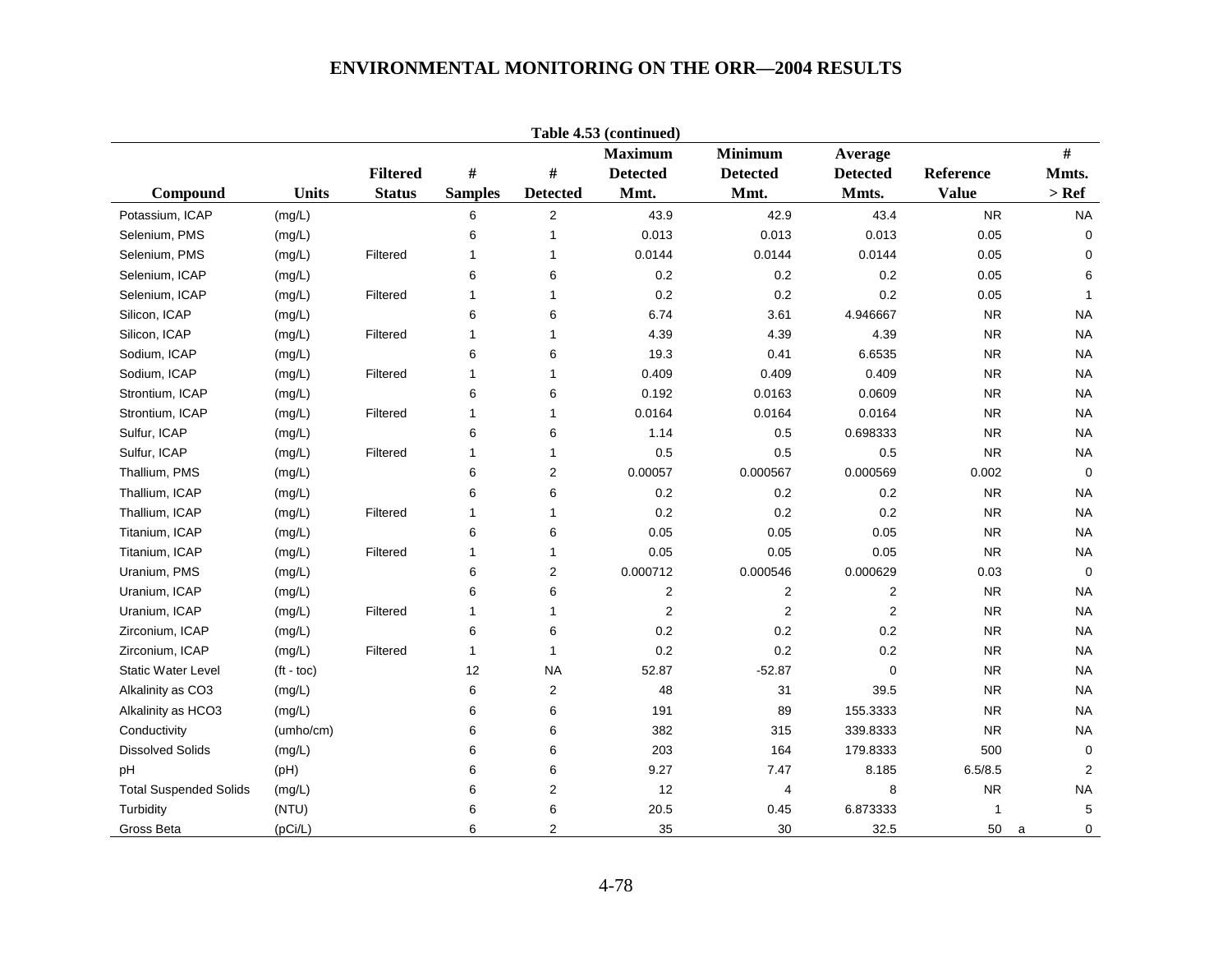|                               |                    |                 |                |                 | Table 4.54. REGIME=Chestnut Ridge—AREA NAME=Industrial Landfill II |     |                 |    |                 |                  |   |           |
|-------------------------------|--------------------|-----------------|----------------|-----------------|--------------------------------------------------------------------|-----|-----------------|----|-----------------|------------------|---|-----------|
|                               |                    |                 |                |                 | <b>Maximum</b>                                                     |     | <b>Minimum</b>  |    | Average         |                  |   | #         |
|                               |                    | <b>Filtered</b> | #              | #               | <b>Detected</b>                                                    |     | <b>Detected</b> |    | <b>Detected</b> | <b>Reference</b> |   | Mmts.     |
| Compound                      | <b>Units</b>       | <b>Status</b>   | <b>Samples</b> | <b>Detected</b> | Mmt.                                                               |     | Mmt.            |    | Mmts.           | <b>Value</b>     |   | $>$ Ref   |
| Alkalinity                    | (mg/L)             |                 | 6              | 6               | 240                                                                |     | 110             |    | 178.3333        | <b>NR</b>        |   | <b>NA</b> |
| Chloride                      | (mg/L)             |                 | 6              | 6               | 3.7                                                                |     | 1.6             | ل. | 2.616667        | 250              |   | 0         |
| Fluoride                      | (mg/L)             |                 | 6              | 4               | 1.8                                                                |     | 0.16            |    | 0.955           | 4                |   | 0         |
| Nitrate/Nitrite               | (mg/L)             |                 | 6              | 5               | 0.38                                                               | – J | 0.02 J          |    | 0.184           | <b>NR</b>        |   | <b>NA</b> |
| Sulfate                       | (mg/L)             |                 | 6              | 6               | 17                                                                 |     | 5.6             |    | 10.5            | 250              |   | $\Omega$  |
| <b>Static Water Level</b>     | $(t - \text{toc})$ |                 | 6              | <b>NA</b>       | 84.67                                                              |     | 26.88           |    | 65.15833        | <b>NR</b>        |   | <b>NA</b> |
| Alkalinity as CO3             | (mg/L)             |                 | 6              | 3               | 130                                                                |     |                 |    | 68              | <b>NR</b>        |   | <b>NA</b> |
| Alkalinity as HCO3            | (mg/L)             |                 | 6              | 5               | 240                                                                |     | 41              |    | 172.2           | <b>NR</b>        |   | <b>NA</b> |
| Conductivity                  | (umho/cm)          |                 | 6              | 6               | 460                                                                |     | 280             |    | 358.3333        | <b>NR</b>        |   | <b>NA</b> |
| <b>Dissolved Solids</b>       | (mg/L)             |                 | 6              | 6               | 240                                                                |     | 150             |    | 191.6667        | 500              |   | 0         |
| pH                            | (Hq)               |                 | 6              | 6               | 10                                                                 |     | 7.8             |    | 8.733333        | 6.5/8.5          |   | 2         |
| <b>Total Suspended Solids</b> | (mg/L)             |                 | 6              |                 | 3.2                                                                | ل - | 3.2J            |    | 3.2             | <b>NR</b>        |   | <b>NA</b> |
| Turbidity                     | (NTU)              |                 | 6              | 5               | 0.83                                                               |     | 0.1             |    | 0.468           |                  |   | 0         |
| Gross Alpha                   | (pCi/L)            |                 | 6              | 2               | 2.6                                                                |     | 1.9             |    | 2.25            | 15               | e | 0         |
| Gross Beta                    | (pCi/L)            |                 | 6              | 5               | 16.9                                                               |     | 2.2             |    | 7.34            | 50               | a | 0         |
| Toluene                       | $(\mu g/L)$        |                 | 6              |                 | 0.27                                                               |     | 0.27            |    | 0.27            | 1000             |   | 0         |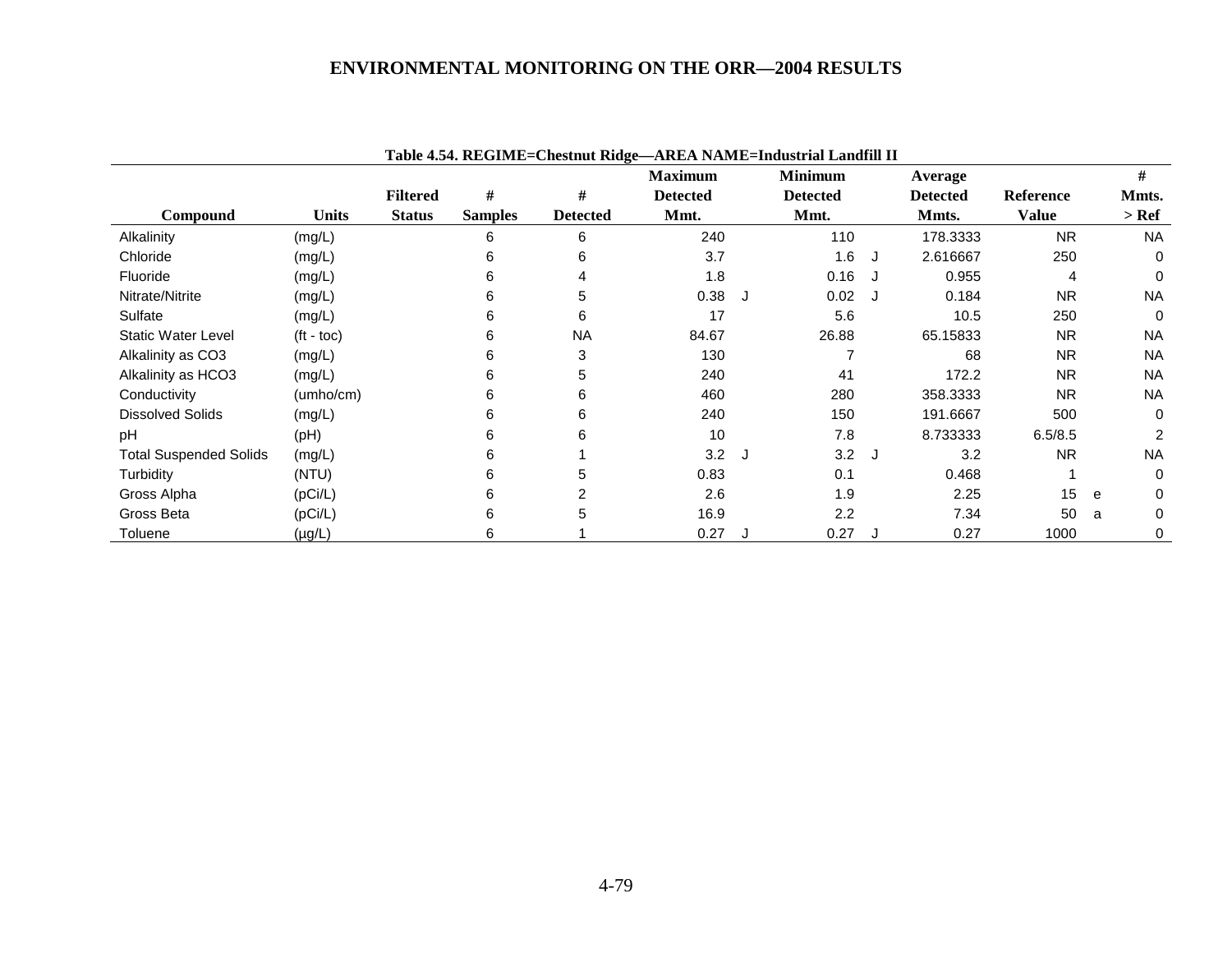|                               |                    | <b>Report The Charles of Collection</b> |                   |                 | линде какие-шишени вищиш г<br><b>Maximum</b> |   | <b>Minimum</b>  |   | Average         |              |   | #         |
|-------------------------------|--------------------|-----------------------------------------|-------------------|-----------------|----------------------------------------------|---|-----------------|---|-----------------|--------------|---|-----------|
|                               |                    | <b>Filtered</b>                         | #                 | #               | <b>Detected</b>                              |   | <b>Detected</b> |   | <b>Detected</b> | Reference    |   | Mmts.     |
| Compound                      | <b>Units</b>       | <b>Status</b>                           | <b>Samples</b>    | <b>Detected</b> | Mmt.                                         |   | Mmt.            |   | Mmts.           | <b>Value</b> |   | $>$ Ref   |
| Alkalinity                    | (mg/L)             |                                         | 12                | 12              | 220                                          |   | 140             |   | 180             | <b>NR</b>    |   | <b>NA</b> |
| Chloride                      | (mg/L)             |                                         | 12                | 12              | 14                                           |   | 1.2             |   | 4.683333        | 250          |   | 0         |
| Fluoride                      | (mg/L)             |                                         | 12                | 4               | 0.17                                         | J | 0.15            | J | 0.16            | 4            |   | 0         |
| Nitrate/Nitrite               | (mg/L)             |                                         | 12                | 12              | 0.57                                         |   | 0.24            | J | 0.415           | <b>NR</b>    |   | <b>NA</b> |
| Sulfate                       |                    |                                         | 12                | 12              | 6.8                                          |   | 1.6             | J | 3.858333        | 250          |   | $\Omega$  |
| <b>Static Water Level</b>     | (mg/L)             |                                         | $12 \overline{ }$ |                 |                                              |   |                 |   | 105.5           | <b>NR</b>    |   | <b>NA</b> |
|                               | $(t - \text{toc})$ |                                         |                   | <b>NA</b>       | 123.37                                       |   | 82.23           |   |                 |              |   |           |
| Alkalinity as CO3             | (mg/L)             |                                         | 12                | 2               | 6                                            |   | 5               |   | 5.5             | <b>NR</b>    |   | <b>NA</b> |
| Alkalinity as HCO3            | (mg/L)             |                                         | 12                | 12              | 220                                          |   | 140             |   | 178.3333        | <b>NR</b>    |   | <b>NA</b> |
| Conductivity                  | (umho/cm)          |                                         | 12                | 12              | 420                                          |   | 280             |   | 361.6667        | <b>NR</b>    |   | <b>NA</b> |
| <b>Dissolved Solids</b>       | (mg/L)             |                                         | 12                | 12              | 220                                          |   | 140             |   | 186.6667        | 500          |   | 0         |
| pH                            | (PH)               |                                         | 12                | 12              | 8.4                                          |   | 7.4             |   | 7.883333        | 6.5/8.5      |   | 0         |
| <b>Total Suspended Solids</b> | (mg/L)             |                                         | 12                | 2               | 7.2                                          |   | 2.8             | J | 5               | <b>NR</b>    |   | <b>NA</b> |
| Turbidity                     | (NTU)              |                                         | 12                | 9               | 8                                            |   | 0.09            | J | 2.02            |              |   | 3         |
| Gross Alpha                   | (pCi/L)            |                                         | 12                |                 | 2.5                                          |   | 2.5             |   | 2.5             | 15           | e | 0         |
| Gross Beta                    | (pCi/L)            |                                         | 12                | 3               | 2.1                                          |   | 1.8             |   | 1.966667        | 50           | a | 0         |
| 1,1,1-Trichloroethane         | $(\mu g/L)$        |                                         | $12 \overline{ }$ | 4               | 21                                           |   | 15              |   | 17.5            | 200          |   | $\Omega$  |
| 1,1-Dichloroethane            | $(\mu g/L)$        |                                         | 12                | 4               | 17                                           |   | 14              |   | 16              | <b>NR</b>    |   | <b>NA</b> |
| 1.1-Dichloroethene            | $(\mu g/L)$        |                                         | $12 \overline{ }$ | 4               | 4.8                                          |   | 4.2             |   | 4.5             | 7            |   | $\Omega$  |
| Carbon disulfide              | $(\mu g/L)$        |                                         | 12                |                 | 0.64                                         | J | 0.64            | J | 0.64            | <b>NR</b>    |   | <b>NA</b> |
| Chloromethane                 | $(\mu g/L)$        |                                         | 12                | 2               | 4.1                                          |   | 1.1             | J | 2.6             | <b>NR</b>    |   | <b>NA</b> |
| cis-1,2-Dichloroethene        | $(\mu g/L)$        |                                         | 12                |                 | 0.49                                         | Q | 0.49            | Q | 0.49            | 70           |   | 0         |
| Tetrachloroethene             | $(\mu g/L)$        |                                         | 12                |                 | 0.47                                         | Q | 0.47            | Q | 0.47            | 5            |   | 0         |
| Trichloroethene               | $(\mu g/L)$        |                                         | 12                |                 | 0.41                                         | Q | 0.41            | Q | 0.41            | 5            |   | 0         |

**Table 4.55. REGIME=Chestnut Ridge—AREA NAME=Industrial Landfill IV**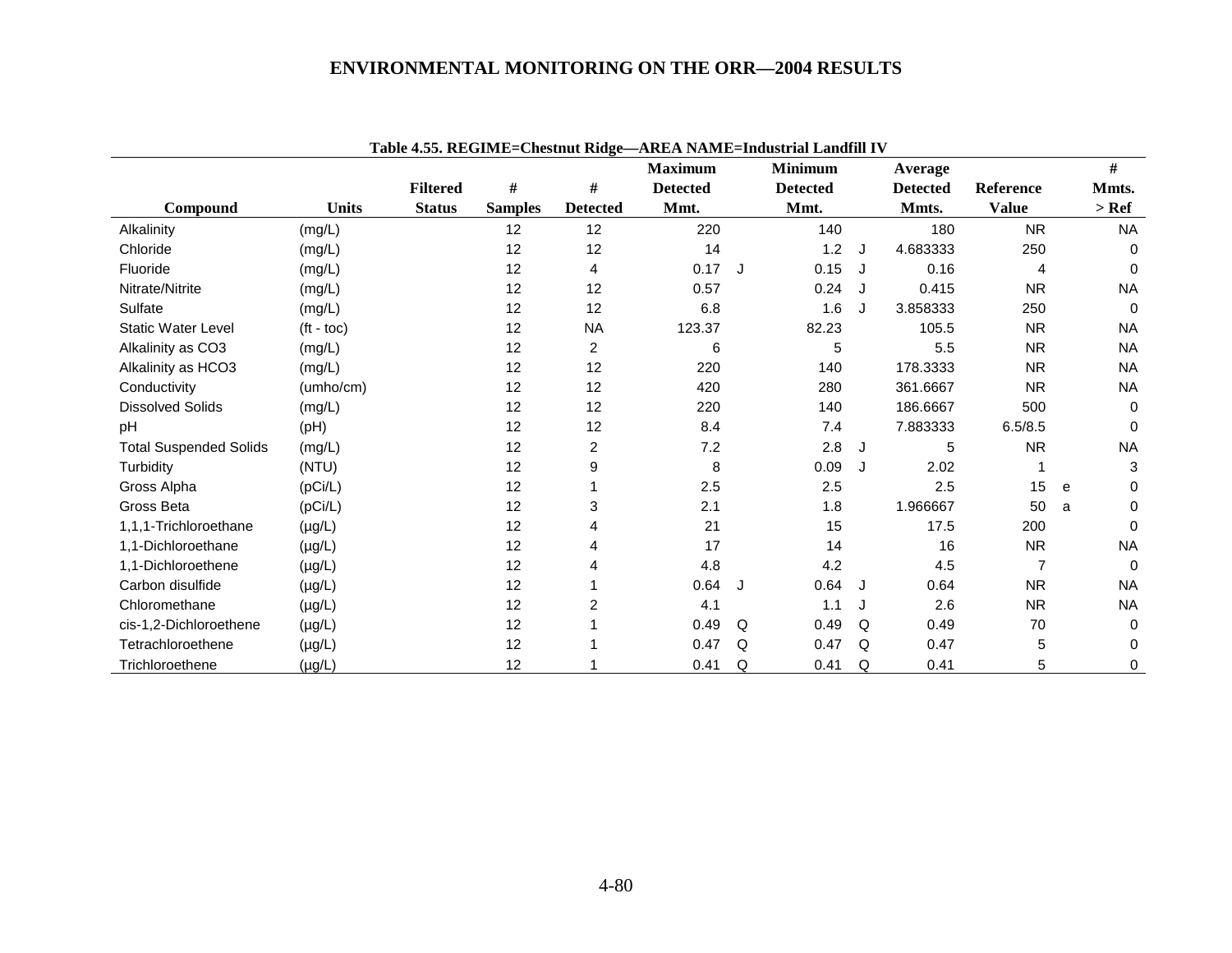|                               |                    |                 |                |                 | Tadie 4.50. KEGIME=Chesinul Kidge—AKEA NAME=Industrial Landhii V |   |                 |   |                 |              |   |           |
|-------------------------------|--------------------|-----------------|----------------|-----------------|------------------------------------------------------------------|---|-----------------|---|-----------------|--------------|---|-----------|
|                               |                    |                 |                |                 | <b>Maximum</b>                                                   |   | <b>Minimum</b>  |   | Average         |              |   | #         |
|                               |                    | <b>Filtered</b> | #              | #               | <b>Detected</b>                                                  |   | <b>Detected</b> |   | <b>Detected</b> | Reference    |   | Mmts.     |
| Compound                      | <b>Units</b>       | <b>Status</b>   | <b>Samples</b> | <b>Detected</b> | Mmt.                                                             |   | Mmt.            |   | Mmts.           | <b>Value</b> |   | > Ref     |
| Alkalinity                    | (mg/L)             |                 | 10             | 10              | 180                                                              |   | 120             |   | 150             | <b>NR</b>    |   | <b>NA</b> |
| Chloride                      | (mg/L)             |                 | 10             | 10              | 6                                                                |   | 1.3             | J | 2.89            | 250          |   | $\Omega$  |
| Fluoride                      | (mg/L)             |                 | 10             | 6               | 0.23                                                             | J | 0.15            |   | 0.17            | 4            |   | 0         |
| Nitrate/Nitrite               | (mg/L)             |                 | 10             | 10              | 1.4                                                              |   | 0.09            |   | 0.654           | <b>NR</b>    |   | <b>NA</b> |
| Sulfate                       | (mg/L)             |                 | 10             | 10              | 45                                                               |   | 1.6             |   | 10.8            | 250          |   | $\Omega$  |
| Static Water Level            | $(t - \text{toc})$ |                 | 10             | <b>NA</b>       | 121.51                                                           |   | 14.06           |   | 79.21           | <b>NR</b>    |   | <b>NA</b> |
| Alkalinity as CO3             | (mg/L)             |                 | 10             |                 | 2.5                                                              | J | 2.5             | J | 2.5             | <b>NR</b>    |   | <b>NA</b> |
| Alkalinity as HCO3            | (mg/L)             |                 | 10             | 10              | 180                                                              |   | 120             |   | 150             | <b>NR</b>    |   | <b>NA</b> |
| Conductivity                  | (umbo/cm)          |                 | 10             | 10              | 460                                                              |   | 220             |   | 313             | <b>NR</b>    |   | <b>NA</b> |
| <b>Dissolved Solids</b>       | (mg/L)             |                 | 10             | 10              | 270                                                              |   | 120             |   | 176             | 500          |   | $\Omega$  |
| pH                            | (Hq)               |                 | 10             | 10              | 8.3                                                              |   | 7.7             |   | 7.96            | 6.5/8.5      |   | 0         |
| <b>Total Suspended Solids</b> | (mg/L)             |                 | 10             | 4               | 4.6                                                              |   | 1.2             | J | 2.1             | <b>NR</b>    |   | <b>NA</b> |
| Turbidity                     | (NTU)              |                 | 10             | 10              | 3                                                                |   | 0.09            |   | 0.903           |              |   | 2         |
| Gross Alpha                   | (pCi/L)            |                 | 10             |                 | 1.8                                                              |   | 1.8             |   | 1.8             | 15           | e | 0         |
| 1,1,1-Trichloroethane         | $(\mu g/L)$        |                 | 10             | 2               | 0.77                                                             |   | 0.57            |   | 0.67            | 200          |   | $\Omega$  |
| Acetone                       | $(\mu g/L)$        |                 | 10             |                 | 9.5                                                              | J | 9.5             |   | 9.5             | <b>NR</b>    |   | <b>NA</b> |
| Carbon disulfide              | $(\mu g/L)$        |                 | 10             | 2               | 0.33                                                             |   | 0.25            |   | 0.29            | <b>NR</b>    |   | <b>NA</b> |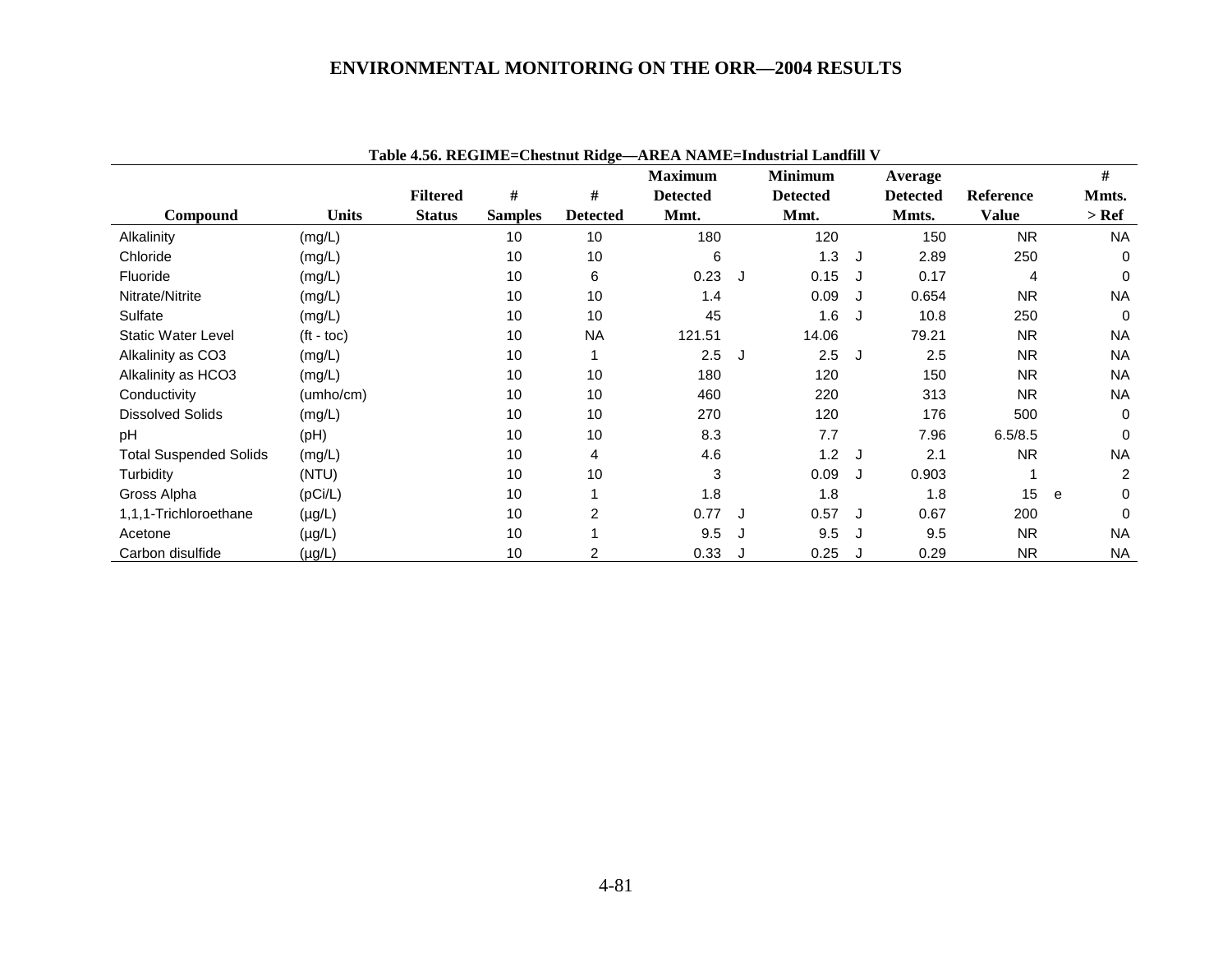|                               | Table 4.57. REGIME=Chestnut Ridge—AREA NAME=Kerr Hollow Quarry |                 |                |           |                 |                 |                 |                  |     |           |  |  |  |
|-------------------------------|----------------------------------------------------------------|-----------------|----------------|-----------|-----------------|-----------------|-----------------|------------------|-----|-----------|--|--|--|
|                               |                                                                |                 |                |           | <b>Maximum</b>  | <b>Minimum</b>  | Average         |                  |     |           |  |  |  |
|                               |                                                                | <b>Filtered</b> | #              |           | <b>Detected</b> | <b>Detected</b> | <b>Detected</b> | <b>Reference</b> |     | Mmts.     |  |  |  |
| Compound                      | Units                                                          | <b>Status</b>   | <b>Samples</b> | Detected  | Mmt.            | Mmt.            | Mmts.           | Value            |     | $>$ Ref   |  |  |  |
| Static Water Level            | $({\rm ft - toc})$                                             |                 |                | <b>NA</b> | 81.26           | 5.39            | 45.88           | <b>NR</b>        |     | <b>NA</b> |  |  |  |
| <b>Dissolved Solids</b>       | (mg/L)                                                         |                 |                | 8         | 318             | 120             | 220.75          | 500              |     | 0         |  |  |  |
| <b>Total Suspended Solids</b> | (mg/L)                                                         |                 |                |           | 13.6            | 5.4             | 8.05            | NR.              |     | <b>NA</b> |  |  |  |
| Gross Alpha                   | (pCi/L)                                                        |                 |                |           | 12.12           | 2.03            | 5.038571        | 15               | e   | 0         |  |  |  |
| Gross Beta                    | (pCi/L)                                                        |                 |                | 6         | 20.81           | 3.82            | 12.96833        | 50               | - a | 0         |  |  |  |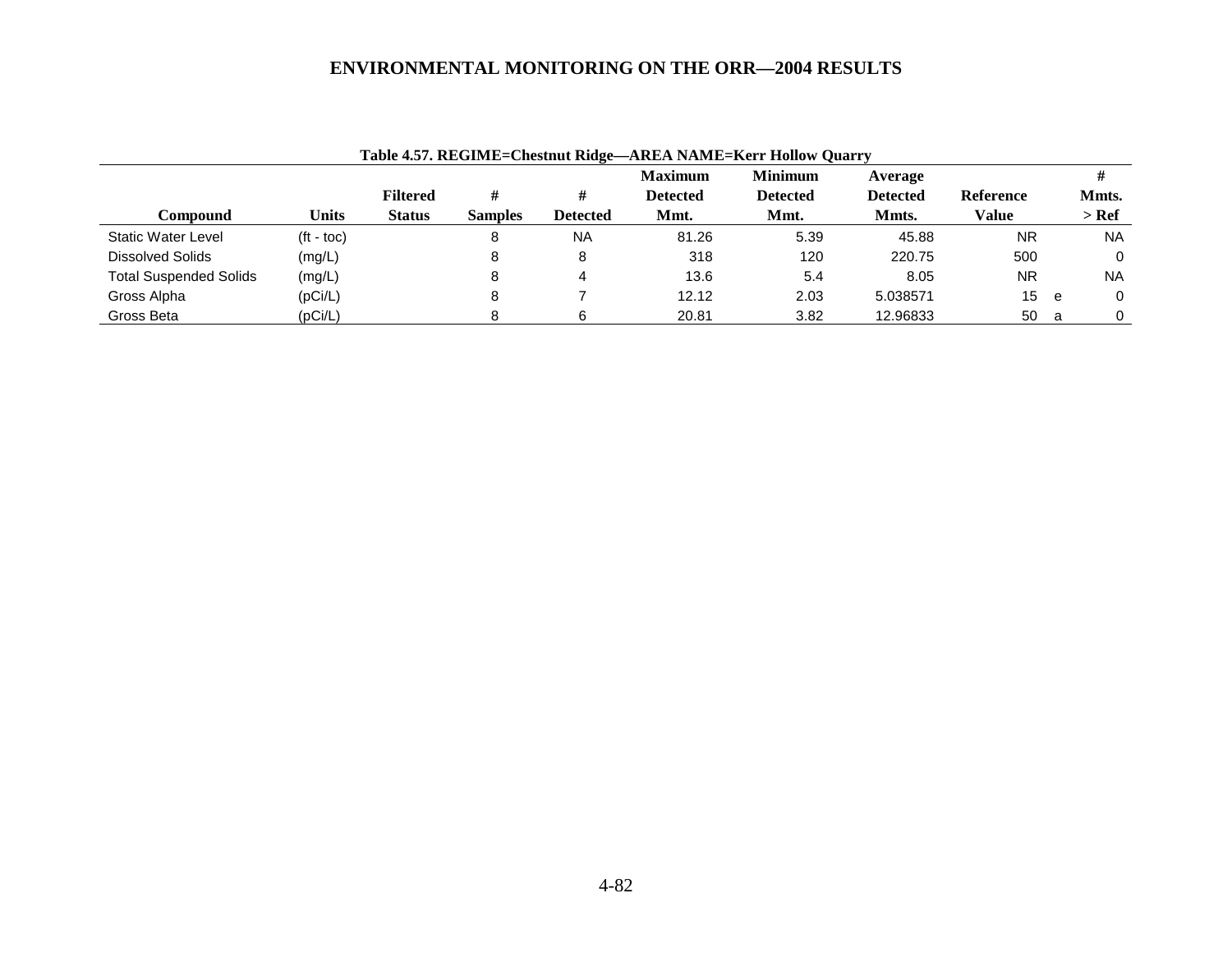|                               |              |                 |                |                 | <b>Maximum</b>  |          | <b>Minimum</b>  | Average         |           | #             |
|-------------------------------|--------------|-----------------|----------------|-----------------|-----------------|----------|-----------------|-----------------|-----------|---------------|
|                               |              | <b>Filtered</b> | #              | #               | <b>Detected</b> |          | <b>Detected</b> | <b>Detected</b> | Reference | Mmts.         |
| <b>Compound</b>               | <b>Units</b> | <b>Status</b>   | <b>Samples</b> | <b>Detected</b> | Mmt.            |          | Mmt.            | Mmts.           | Value     | $>$ Ref       |
| <b>Bicarbonate</b>            | (mg/L)       |                 | 8              | 8               | 314             |          | 70.3            | 165.6625        | <b>NR</b> | NA.           |
| Carbonate                     | (mg/L)       |                 | 8              | 2               | 91.5            |          | 72.5            | 82              | <b>NR</b> | <b>NA</b>     |
| Chloride                      | (mg/L)       |                 | 8              | 8               | 19.3            |          | 1.2             | 5.7             | 250       | $\Omega$      |
| Nitrate/Nitrite               | (mg/L)       |                 | 8              | 8               | 1.7             |          | 0.053           | 0.641           | <b>NR</b> | <b>NA</b>     |
| Sulfate                       | (mg/L)       |                 | 8              | 8               | 3.8             |          | 0.72            | 2.24125         | 250       | $\Omega$      |
| Static Water Level            | $(t - toc)$  |                 | 8              | <b>NA</b>       | 75.68           |          | 47.3            | 67.79875        | <b>NR</b> | NA            |
| <b>Dissolved Solids</b>       | (mg/L)       |                 | 8              | 8               | 317             |          | 137             | 209.375         | 500       | $\Omega$      |
| <b>Total Suspended Solids</b> | (mg/L)       |                 | 8              |                 | 15              |          | 15              | 15              | <b>NR</b> | <b>NA</b>     |
| Uranium-233/234               | (pCi/L)      |                 | 8              | 8               | 2.46            |          | 0.38            | 1.10625         | <b>NR</b> | NA.           |
| Uranium-235                   | (pCi/L)      |                 | 8              |                 | 0.41            |          | 0.41            | 0.41            | 24        | 0             |
| Uranium-236                   | (pCi/L)      |                 | 8              | 2               | 0.35            |          | 0.25            | 0.3             | <b>NR</b> | NA.           |
| Uranium-238                   | (pCi/L)      |                 | 8              | 4               | 0.63            |          | 0.29            | 0.4625          | 24        | $\Omega$      |
| Gross Alpha                   | (pCi/L)      |                 | 8              | 5               | 13.31           | $\Omega$ | 1.23            | 4.62            | 15        | $\Omega$<br>e |
| Gross Beta                    | (pCi/L)      |                 | 8              |                 | 60.83           |          | 3.06            | 18.67286        | 50        | a             |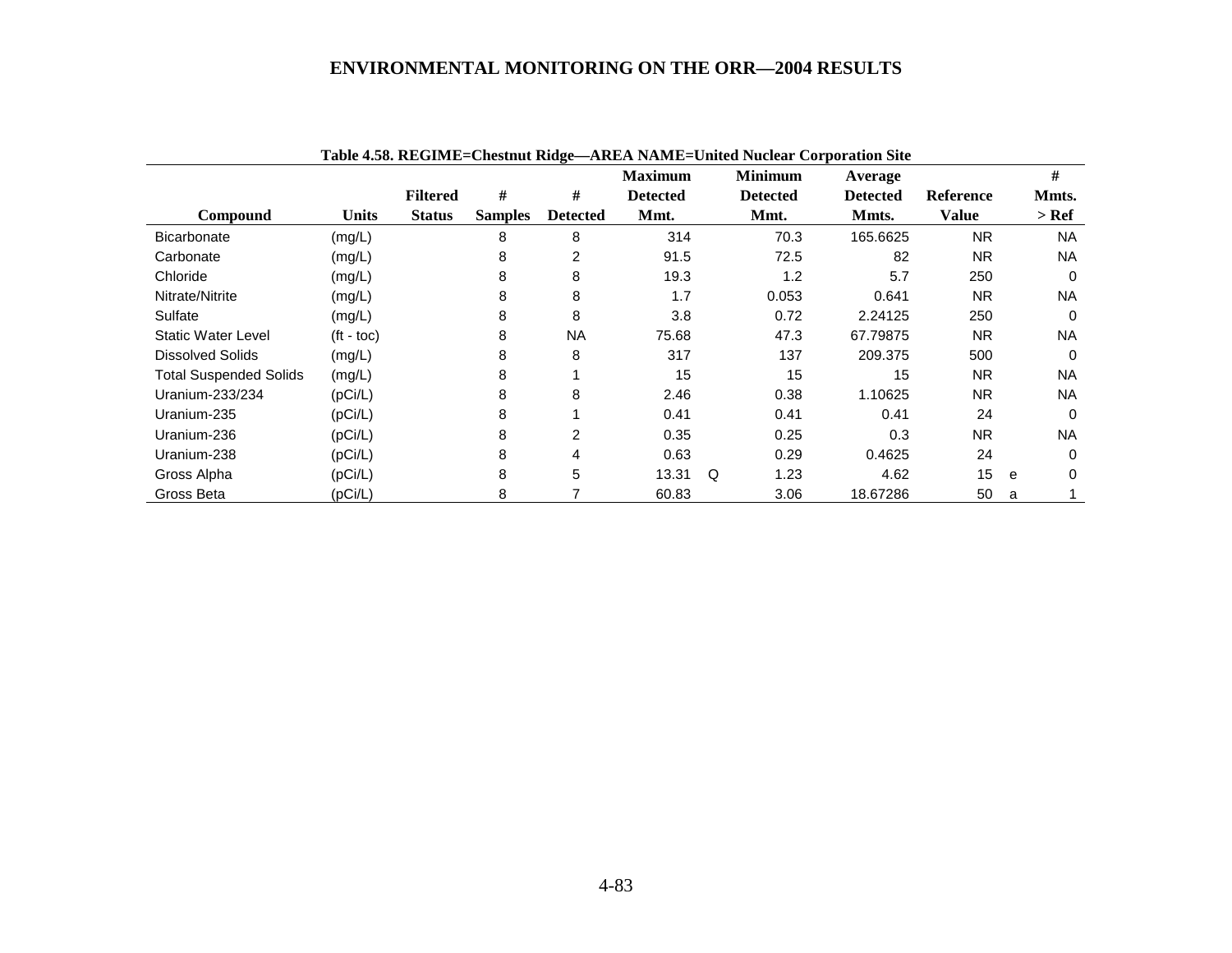|                  |              |                 |                         |                         | <b>Maximum</b>  | <b>Minimum</b>  | Average         |                | $\#$                             |
|------------------|--------------|-----------------|-------------------------|-------------------------|-----------------|-----------------|-----------------|----------------|----------------------------------|
|                  |              | <b>Filtered</b> | $\#$                    | $\#$                    | <b>Detected</b> | <b>Detected</b> | <b>Detected</b> | Reference      | Mmts.                            |
| Compound         | <b>Units</b> | <b>Status</b>   | <b>Samples</b>          | <b>Detected</b>         | Mmt.            | Mmt.            | Mmts.           | <b>Value</b>   | $>$ Ref                          |
| Chloride         | (mg/L)       |                 | 4                       | 4                       | 28.9            | 16.6            | 20.575          | 250            | 0                                |
| Nitrate Nitrogen | (mg/L)       |                 | 4                       | 4                       | 131             | 35              | 84.975          | 10             | 4                                |
| Sulfate          | (mg/L)       |                 | 4                       | 4                       | 75              | 59.8            | 65.325          | 250            | 0                                |
| Aluminum, ICAP   | (mg/L)       |                 | 4                       | 3                       | 3.94            | 0.216           | 1.553667        | 0.2            | 3                                |
| Antimony, ICAP   | (mg/L)       |                 | Δ                       | 4                       | 0.2             | 0.2             | 0.2             | 0.006          | 4                                |
| Antimony, ICAP   | (mg/L)       | Filtered        | $\boldsymbol{2}$        | $\overline{\mathbf{c}}$ | 0.2             | 0.2             | 0.2             | 0.006          | $\overline{c}$                   |
| Arsenic, ICAP    | (mg/L)       |                 | $\overline{\mathbf{4}}$ | 4                       | 0.2             | 0.2             | 0.2             | 0.05           | 4                                |
| Arsenic, ICAP    | (mg/L)       | Filtered        | $\boldsymbol{2}$        | $\overline{c}$          | 0.2             | 0.2             | 0.2             | 0.05           | $\overline{c}$                   |
| Barium, ICAP     | (mg/L)       |                 | 4                       | 4                       | 0.199           | 0.131           | 0.1665          | $\overline{c}$ | $\pmb{0}$                        |
| Barium, ICAP     | (mg/L)       | Filtered        | 2                       | $\overline{c}$          | 0.127           | 0.111           | 0.119           | $\overline{2}$ | $\mathbf 0$                      |
| Cadmium, ICAP    | (mg/L)       |                 | 4                       | 4                       | 0.01            | 0.01            | 0.01            | 0.005          | $\overline{4}$                   |
| Cadmium, ICAP    | (mg/L)       | Filtered        | $\overline{c}$          | $\overline{c}$          | 0.01            | 0.01            | 0.01            | 0.005          | $\overline{c}$                   |
| Calcium, ICAP    | (mg/L)       |                 | 4                       | 4                       | 214             | 129             | 172.25          | <b>NR</b>      | <b>NA</b>                        |
| Calcium, ICAP    | (mg/L)       | Filtered        | $\overline{c}$          | $\overline{c}$          | 149             | 126             | 137.5           | <b>NR</b>      | <b>NA</b>                        |
| Chromium, PMS    | (mg/L)       |                 | 4                       | 1                       | 0.0492          | 0.0492          | 0.0492          | <b>NR</b>      | <b>NA</b>                        |
| Chromium, ICAP   | (mg/L)       |                 | 4                       | 4                       | 0.0406          | 0.02            | 0.02515         | 0.1            | $\mathbf 0$                      |
| Chromium, ICAP   | (mg/L)       | Filtered        | $\overline{\mathbf{c}}$ | $\overline{c}$          | 0.02            | 0.02            | 0.02            | 0.1            | 0                                |
| Iron, ICAP       | (mg/L)       |                 | 4                       | 4                       | 3.69            | 0.0732          | 1.07505         | 0.3            | $\overline{c}$                   |
| Lead, PMS        | (mg/L)       |                 | 4                       | 1                       | 0.00348         | 0.00348         | 0.00348         | 0.015          | 0<br>$\mathbf{C}$                |
| Lead, ICAP       | (mg/L)       |                 | 4                       | 4                       | 0.1             | 0.1             | 0.1             | 0.015          | 4<br>$\mathbf{C}$                |
| Lead, ICAP       | (mg/L)       | Filtered        | $\overline{\mathbf{c}}$ | $\overline{c}$          | 0.1             | 0.1             | 0.1             | 0.015          | $\boldsymbol{2}$<br>$\mathbf{C}$ |
| Magnesium, ICAP  | (mg/L)       |                 | 4                       | 4                       | 68.5            | 34.6            | 52.125          | <b>NR</b>      | <b>NA</b>                        |
| Magnesium, ICAP  | (mg/L)       | Filtered        | 2                       | $\overline{c}$          | 41              | 33              | 37              | <b>NR</b>      | <b>NA</b>                        |
| Manganese, ICAP  | (mg/L)       |                 | 4                       | 4                       | 0.844           | 0.0634          | 0.30685         | 0.05           | 4                                |
| Manganese, ICAP  | (mg/L)       | Filtered        | $\overline{c}$          | $\overline{c}$          | 0.124           | 0.0751          | 0.09955         | 0.05           | 2                                |
| Mercury, CVAA    | (mg/L)       |                 | $\overline{\mathbf{4}}$ | 3                       | 0.00763         | 0.000496        | 0.003269        | 0.002          | $\mathbf 1$                      |
| Mercury, CVAA    | (mg/L)       | Filtered        | $\overline{c}$          | $\boldsymbol{2}$        | 0.00186         | 0.000969        | 0.001415        | 0.002          | $\Omega$                         |
| Nickel, ICAP     | (mg/L)       |                 | 4                       | 4                       | 0.05            | 0.05            | 0.05            | 0.1            | $\Omega$<br>d                    |
| Nickel, ICAP     | (mg/L)       | Filtered        | 2                       | $\overline{\mathbf{c}}$ | 0.05            | 0.05            | 0.05            | 0.1            | d<br>$\Omega$                    |
| Niobium, ICAP    | (mg/L)       |                 | 4                       | 4                       | 0.2             | 0.2             | 0.2             | <b>NR</b>      | <b>NA</b>                        |
| Niobium, ICAP    | (mg/L)       | Filtered        | $\overline{c}$          | $\overline{2}$          | 0.2             | 0.2             | 0.2             | <b>NR</b>      | <b>NA</b>                        |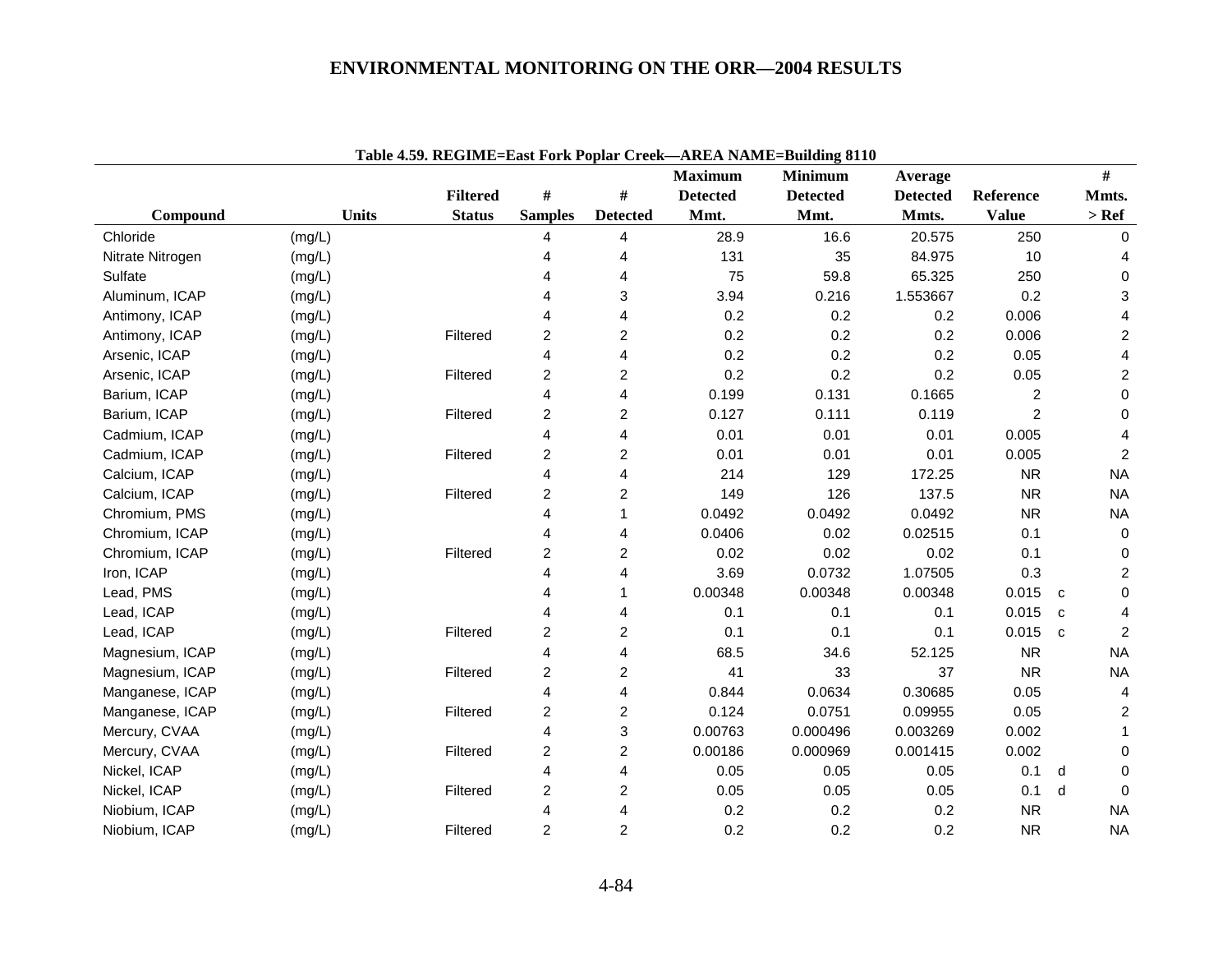| Table 4.59 (continued)    |                    |                 |                         |                  |                 |                 |                         |              |                |  |  |  |
|---------------------------|--------------------|-----------------|-------------------------|------------------|-----------------|-----------------|-------------------------|--------------|----------------|--|--|--|
|                           |                    |                 |                         |                  | <b>Maximum</b>  | <b>Minimum</b>  | Average                 |              | #              |  |  |  |
|                           |                    | <b>Filtered</b> | $\#$                    | $\#$             | <b>Detected</b> | <b>Detected</b> | <b>Detected</b>         | Reference    | Mmts.          |  |  |  |
| Compound                  | <b>Units</b>       | <b>Status</b>   | <b>Samples</b>          | <b>Detected</b>  | Mmt.            | Mmt.            | Mmts.                   | <b>Value</b> | $>$ Ref $\,$   |  |  |  |
| Phosphorus, ICAP          | (mg/L)             |                 | 4                       | 4                | 0.5             | 0.5             | 0.5                     | <b>NR</b>    | <b>NA</b>      |  |  |  |
| Phosphorus, ICAP          | (mg/L)             | Filtered        | 2                       | $\overline{c}$   | 0.5             | 0.5             | 0.5                     | <b>NR</b>    | <b>NA</b>      |  |  |  |
| Potassium, ICAP           | (mg/L)             |                 | 4                       | $\overline{4}$   | 3.55            | 2.73            | 3.2075                  | <b>NR</b>    | <b>NA</b>      |  |  |  |
| Potassium, ICAP           | (mg/L)             | Filtered        | $\overline{c}$          | $\overline{c}$   | 2.68            | 2.38            | 2.53                    | <b>NR</b>    | <b>NA</b>      |  |  |  |
| Selenium, ICAP            | (mg/L)             |                 | 4                       | 4                | 0.2             | 0.2             | 0.2                     | 0.05         | $\overline{4}$ |  |  |  |
| Selenium, ICAP            | (mg/L)             | Filtered        | $\overline{c}$          | $\overline{c}$   | 0.2             | 0.2             | 0.2                     | 0.05         | $\sqrt{2}$     |  |  |  |
| Silicon, ICAP             | (mg/L)             |                 | 4                       | $\overline{4}$   | 9.56            | 4.93            | 6.205                   | <b>NR</b>    | <b>NA</b>      |  |  |  |
| Silicon, ICAP             | (mg/L)             | Filtered        | 2                       | $\overline{c}$   | 4.29            | 3.9             | 4.095                   | <b>NR</b>    | <b>NA</b>      |  |  |  |
| Sodium, ICAP              | (mg/L)             |                 | 4                       | 4                | 23.6            | 17.1            | 20.875                  | <b>NR</b>    | <b>NA</b>      |  |  |  |
| Sodium, ICAP              | (mg/L)             | Filtered        | 2                       | $\overline{c}$   | 20.5            | 17              | 18.75                   | <b>NR</b>    | <b>NA</b>      |  |  |  |
| Strontium, ICAP           | (mg/L)             |                 | 4                       | 4                | 0.62            | 0.314           | 0.46875                 | <b>NR</b>    | <b>NA</b>      |  |  |  |
| Strontium, ICAP           | (mg/L)             | Filtered        | $\overline{c}$          | $\boldsymbol{2}$ | 0.376           | 0.304           | 0.34                    | <b>NR</b>    | <b>NA</b>      |  |  |  |
| Sulfur, ICAP              | (mg/L)             |                 | 4                       | $\overline{4}$   | 26              | 21.4            | 22.775                  | <b>NR</b>    | <b>NA</b>      |  |  |  |
| Sulfur, ICAP              | (mg/L)             | Filtered        | 2                       | 2                | 24.8            | 21.5            | 23.15                   | <b>NR</b>    | <b>NA</b>      |  |  |  |
| Thallium, ICAP            | (mg/L)             |                 | 4                       | 4                | 0.2             | 0.2             | 0.2                     | <b>NR</b>    | <b>NA</b>      |  |  |  |
| Thallium, ICAP            | (mg/L)             | Filtered        | $\overline{c}$          | $\overline{c}$   | 0.2             | 0.2             | 0.2                     | <b>NR</b>    | <b>NA</b>      |  |  |  |
| Titanium, ICAP            | (mg/L)             |                 | 4                       | $\overline{4}$   | 0.108           | 0.05            | 0.0645                  | <b>NR</b>    | <b>NA</b>      |  |  |  |
| Titanium, ICAP            | (mg/L)             | Filtered        | $\overline{\mathbf{c}}$ | $\overline{c}$   | 0.05            | 0.05            | 0.05                    | <b>NR</b>    | <b>NA</b>      |  |  |  |
| Uranium, PMS              | (mg/L)             |                 | 4                       | $\overline{4}$   | 0.00438         | 0.00112         | 0.002438                | 0.03         | $\mathbf 0$    |  |  |  |
| Uranium, PMS              | (mg/L)             | Filtered        | 2                       | 2                | 0.00402         | 0.00233         | 0.003175                | 0.03         | $\mathbf 0$    |  |  |  |
| Uranium, ICAP             | (mg/L)             |                 | 4                       | 4                | $\overline{c}$  | $\overline{c}$  | $\overline{\mathbf{c}}$ | <b>NR</b>    | <b>NA</b>      |  |  |  |
| Uranium, ICAP             | (mg/L)             | Filtered        | $\overline{c}$          | $\overline{c}$   | $\overline{2}$  | $\overline{c}$  | $\overline{c}$          | <b>NR</b>    | <b>NA</b>      |  |  |  |
| Zinc, ICAP                | (mg/L)             |                 | 4                       | 1                | 0.0606          | 0.0606          | 0.0606                  | 5            | $\overline{0}$ |  |  |  |
| Zirconium, ICAP           | (mg/L)             |                 | 4                       | 4                | 0.2             | 0.2             | 0.2                     | <b>NR</b>    | <b>NA</b>      |  |  |  |
| Zirconium, ICAP           | (mg/L)             | Filtered        | 2                       | $\overline{c}$   | 0.2             | 0.2             | 0.2                     | <b>NR</b>    | <b>NA</b>      |  |  |  |
| <b>Static Water Level</b> | $(t - \text{toc})$ |                 | 8                       | <b>NA</b>        | 35.82           | $-35.82$        | 0                       | <b>NR</b>    | <b>NA</b>      |  |  |  |
| Alkalinity as HCO3        | (mg/L)             |                 |                         | 4                | 278             | 260             | 269.5                   | <b>NR</b>    | <b>NA</b>      |  |  |  |
| Conductivity              | (umho/cm)          |                 | 4                       | 4                | 1807            | 1066            | 1441                    | <b>NR</b>    | <b>NA</b>      |  |  |  |
| <b>Dissolved Solids</b>   | (mg/L)             |                 | Δ                       | 4                | 1070            | 617             | 836.5                   | 500          | 4              |  |  |  |
| pH                        | (pH)               |                 | 4                       | 4                | 6.96            | 6.89            | 6.925                   | 6.5/8.5      | 0              |  |  |  |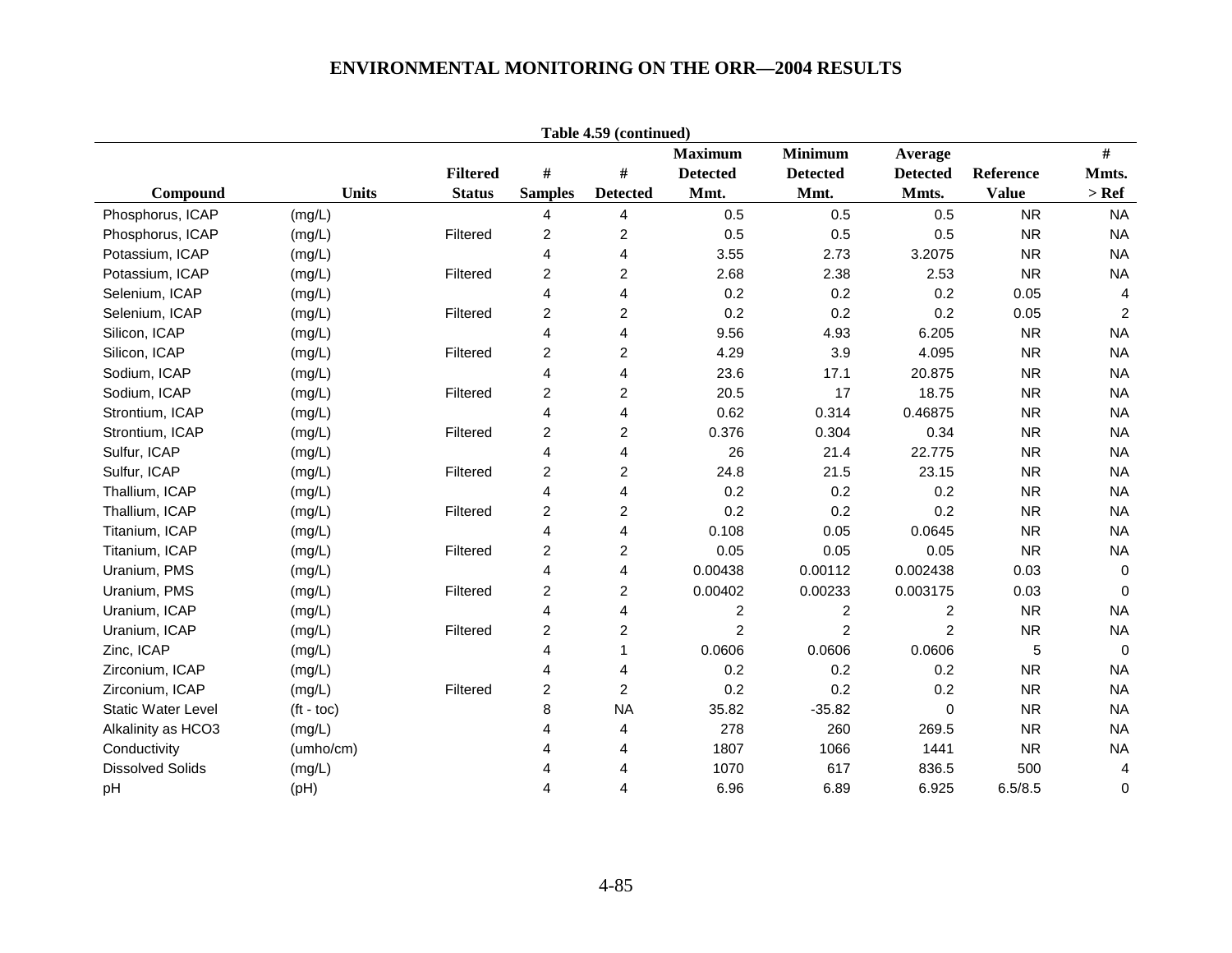| Table 4.59 (continued)        |             |              |                 |                |                 |                 |                 |                    |                  |   |           |  |
|-------------------------------|-------------|--------------|-----------------|----------------|-----------------|-----------------|-----------------|--------------------|------------------|---|-----------|--|
|                               |             |              |                 |                |                 | <b>Maximum</b>  | <b>Minimum</b>  | Average            |                  |   | #         |  |
|                               |             |              | <b>Filtered</b> | #              | #               | <b>Detected</b> | <b>Detected</b> | <b>Detected</b>    | <b>Reference</b> |   | Mmts.     |  |
| <b>Compound</b>               |             | <b>Units</b> | <b>Status</b>   | <b>Samples</b> | <b>Detected</b> | Mmt.            | Mmt.            | Mmts.              | <b>Value</b>     |   | $>$ Ref   |  |
| <b>Total Suspended Solids</b> | (mg/L)      |              |                 | 4              | 3               | 47              | 3               | 17.66667           | <b>NR</b>        |   | <b>NA</b> |  |
| Turbidity                     | (NTU)       |              |                 | 4              | 4               | 65.8            | 1.28            | 18.3925            |                  |   | 4         |  |
| Gross Alpha                   | (pCi/L)     |              |                 | 4              |                 | 5.5             | 5.5             | 5.5                | 15               | e | 0         |  |
| Gross Beta                    | (pCi/L)     |              |                 | 4              |                 | 5.7             | 5.7             | 5.7                | 50               | a | $\Omega$  |  |
| 1,2-Dichloroethene (Total)    | $(\mu g/L)$ |              |                 | 4              | 4               | 64              | 14              | 37.25              | <b>NR</b>        | b | <b>NA</b> |  |
| Carbon tetrachloride          | $(\mu g/L)$ |              |                 | 4              | 2               |                 | 6               | 6.5                | 5                |   | 2         |  |
| Chloroform                    | $(\mu g/L)$ |              |                 | 4              | 4               | 14              | 3               | 8.75<br><b>ل</b> ا | 100              | g | 0         |  |
| cis-1,2-Dichloroethene        | $(\mu g/L)$ |              |                 | 4              | 4               | 64              | 14              | 37.25              | 70               |   | 0         |  |
| Tetrachloroethene             | $(\mu g/L)$ |              |                 | 4              | 4               | 150             | 120             | 127.5              | 5                |   | 4         |  |
| Trichloroethene               | $(\mu g/L)$ |              |                 | 4              |                 | 440             | 130             | 267.5              | 5                |   |           |  |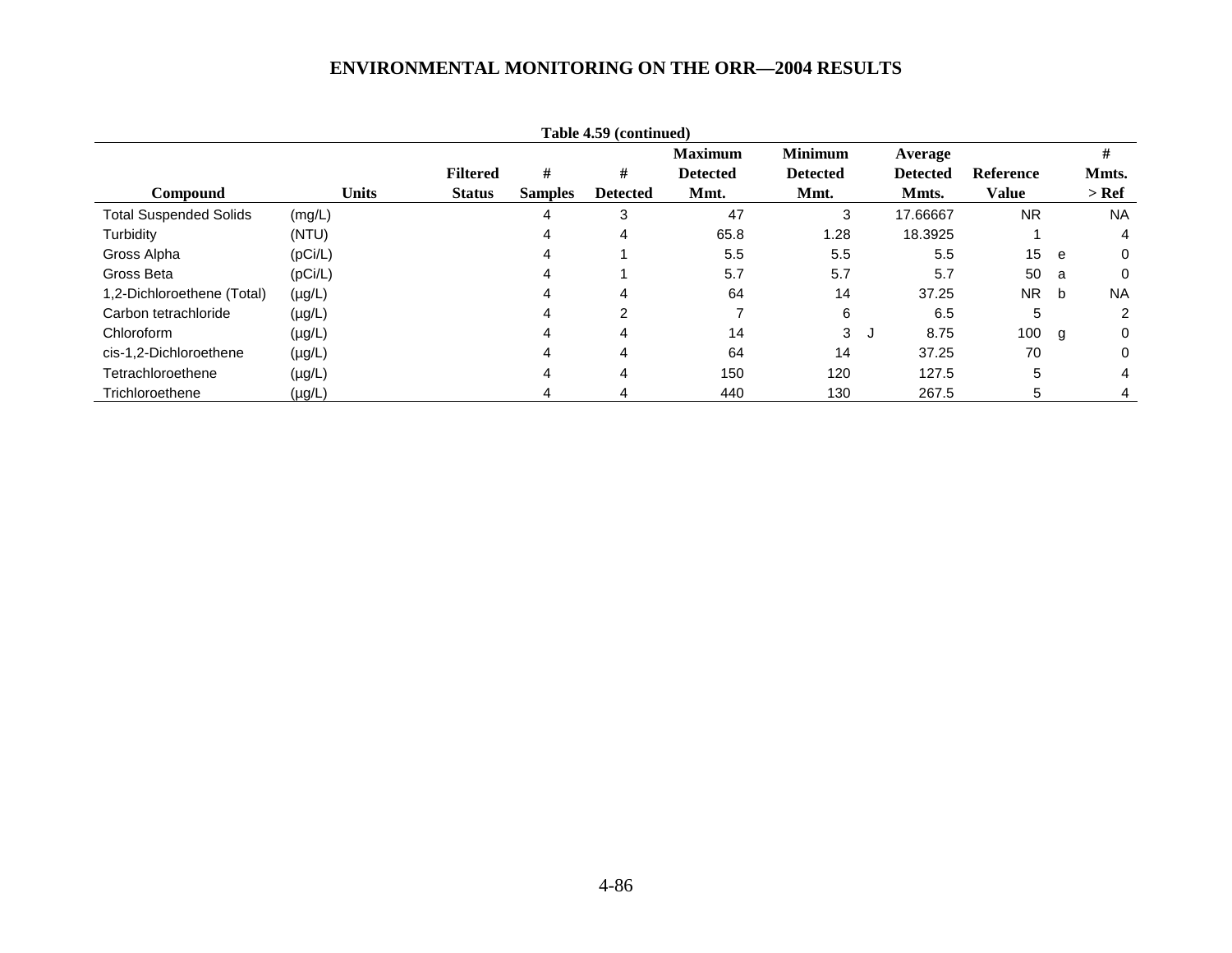|                  |              | Table 7.00. REGIME-East FULL Opial Creek |                         |                         | <b>Maximum</b>  | $\neg$ ANE/A RANALE-Dunumg 2201-1<br><b>Minimum</b> | Average         |                |              | #              |
|------------------|--------------|------------------------------------------|-------------------------|-------------------------|-----------------|-----------------------------------------------------|-----------------|----------------|--------------|----------------|
|                  |              | <b>Filtered</b>                          | #                       | $\#$                    | <b>Detected</b> | <b>Detected</b>                                     | <b>Detected</b> | Reference      |              | Mmts.          |
| Compound         | <b>Units</b> | <b>Status</b>                            | <b>Samples</b>          | <b>Detected</b>         | Mmt.            | Mmt.                                                | Mmts.           | <b>Value</b>   |              | $>$ Ref        |
| Chloride         | (mg/L)       |                                          | $\overline{c}$          | $\overline{c}$          | 44.3            | 14.8                                                | 29.55           | 250            |              | $\mathbf{0}$   |
| Fluoride         | (mg/L)       |                                          | $\overline{\mathbf{c}}$ | $\overline{\mathbf{c}}$ |                 | 0.818                                               | 0.909           | 4              |              | $\mathbf 0$    |
| Nitrate Nitrogen | (mg/L)       |                                          | $\overline{c}$          | $\overline{c}$          | 0.556           | 0.395                                               | 0.4755          | 10             |              | 0              |
| Sulfate          | (mg/L)       |                                          | $\overline{c}$          | $\overline{c}$          | 47.1            | 25.3                                                | 36.2            | 250            |              | 0              |
| Aluminum, ICAP   | (mg/L)       |                                          | $\overline{c}$          | $\mathbf{1}$            | 6.23            | 6.23                                                | 6.23            | 0.2            |              | $\mathbf{1}$   |
| Antimony, ICAP   | (mg/L)       |                                          | $\overline{2}$          | $\overline{\mathbf{c}}$ | 0.2             | 0.2                                                 | 0.2             | 0.006          |              | $\overline{2}$ |
| Arsenic, PMS     | (mg/L)       |                                          | $\overline{\mathbf{c}}$ | 1                       | 0.00521         | 0.00521                                             | 0.00521         | 0.05           |              | $\,0\,$        |
| Arsenic, ICAP    | (mg/L)       |                                          | $\overline{c}$          | $\overline{c}$          | 0.2             | 0.2                                                 | 0.2             | 0.05           |              | $\overline{2}$ |
| Barium, ICAP     | (mg/L)       |                                          | $\overline{c}$          | $\overline{c}$          | 0.211           | 0.0348                                              | 0.1229          | $\overline{c}$ |              | 0              |
| Cadmium, ICAP    | (mg/L)       |                                          | $\overline{c}$          | $\overline{c}$          | 0.01            | 0.01                                                | 0.01            | 0.005          |              | $\overline{2}$ |
| Calcium, ICAP    | (mg/L)       |                                          | $\overline{2}$          | $\overline{c}$          | 55.3            | 52.9                                                | 54.1            | <b>NR</b>      |              | <b>NA</b>      |
| Chromium, ICAP   | (mg/L)       |                                          | $\overline{c}$          | 2                       | 0.02            | 0.02                                                | 0.02            | 0.1            |              | $\mathbf 0$    |
| Iron, ICAP       | (mg/L)       |                                          | $\overline{c}$          | $\overline{c}$          | 13.3            | 0.107                                               | 6.7035          | 0.3            |              | 1              |
| Lead, PMS        | (mg/L)       |                                          | $\overline{c}$          | 1                       | 0.00622         | 0.00622                                             | 0.00622         | 0.015          | $\mathbf{C}$ | $\mathbf 0$    |
| Lead, ICAP       | (mg/L)       |                                          | $\overline{c}$          | 2                       | 0.1             | 0.1                                                 | 0.1             | 0.015          | $\mathbf{c}$ | 2              |
| Magnesium, ICAP  | (mg/L)       |                                          | $\overline{c}$          | $\overline{c}$          | 11.4            | 11.2                                                | 11.3            | <b>NR</b>      |              | <b>NA</b>      |
| Manganese, ICAP  | (mg/L)       |                                          | $\overline{c}$          | 1                       | 3.41            | 3.41                                                | 3.41            | 0.05           |              | -1             |
| Mercury, CVAA    | (mg/L)       |                                          | $\overline{\mathbf{c}}$ | 1                       | 0.000221        | 0.000221                                            | 0.000221        | 0.002          |              | $\Omega$       |
| Nickel, PMS      | (mg/L)       |                                          | $\overline{c}$          | 1                       | 0.00758         | 0.00758                                             | 0.00758         | <b>NR</b>      |              | <b>NA</b>      |
| Nickel, ICAP     | (mg/L)       |                                          | $\overline{c}$          | 2                       | 0.05            | 0.05                                                | 0.05            | 0.1            | d            | $\mathbf 0$    |
| Niobium, ICAP    | (mg/L)       |                                          | $\overline{c}$          | $\overline{c}$          | 0.2             | 0.2                                                 | 0.2             | <b>NR</b>      |              | <b>NA</b>      |
| Phosphorus, ICAP | (mg/L)       |                                          | $\overline{2}$          | $\overline{c}$          | 0.826           | 0.5                                                 | 0.663           | <b>NR</b>      |              | <b>NA</b>      |
| Potassium, ICAP  | (mg/L)       |                                          | $\overline{c}$          | $\overline{c}$          | 4.01            | 2.25                                                | 3.13            | <b>NR</b>      |              | <b>NA</b>      |
| Selenium, ICAP   | (mg/L)       |                                          | $\overline{\mathbf{c}}$ | $\overline{c}$          | 0.2             | 0.2                                                 | 0.2             | 0.05           |              | 2              |
| Silicon, ICAP    | (mg/L)       |                                          | $\overline{2}$          | $\overline{c}$          | 11.5            | 3.36                                                | 7.43            | <b>NR</b>      |              | <b>NA</b>      |
| Sodium, ICAP     | (mg/L)       |                                          | $\overline{2}$          | $\overline{c}$          | 38.6            | 8.75                                                | 23.675          | <b>NR</b>      |              | <b>NA</b>      |
| Strontium, ICAP  | (mg/L)       |                                          | $\overline{c}$          | $\overline{c}$          | 0.155           | 0.144                                               | 0.1495          | <b>NR</b>      |              | <b>NA</b>      |
| Sulfur, ICAP     | (mg/L)       |                                          | $\overline{c}$          | $\overline{c}$          | 16.2            | 8.75                                                | 12.475          | <b>NR</b>      |              | <b>NA</b>      |
| Thallium, PMS    | (mg/L)       |                                          | $\overline{\mathbf{c}}$ | 1                       | 0.00247         | 0.00247                                             | 0.00247         | 0.002          |              | $\mathbf 1$    |
| Thallium, ICAP   | (mg/L)       |                                          | $\overline{\mathbf{c}}$ | $\overline{c}$          | 0.2             | 0.2                                                 | 0.2             | <b>NR</b>      |              | <b>NA</b>      |
| Titanium, ICAP   | (mg/L)       |                                          | $\overline{2}$          | $\overline{2}$          | 0.148           | 0.05                                                | 0.099           | <b>NR</b>      |              | <b>NA</b>      |

**Table 4.60. REGIME=East Fork Poplar Creek—AREA NAME=Building 9201-1**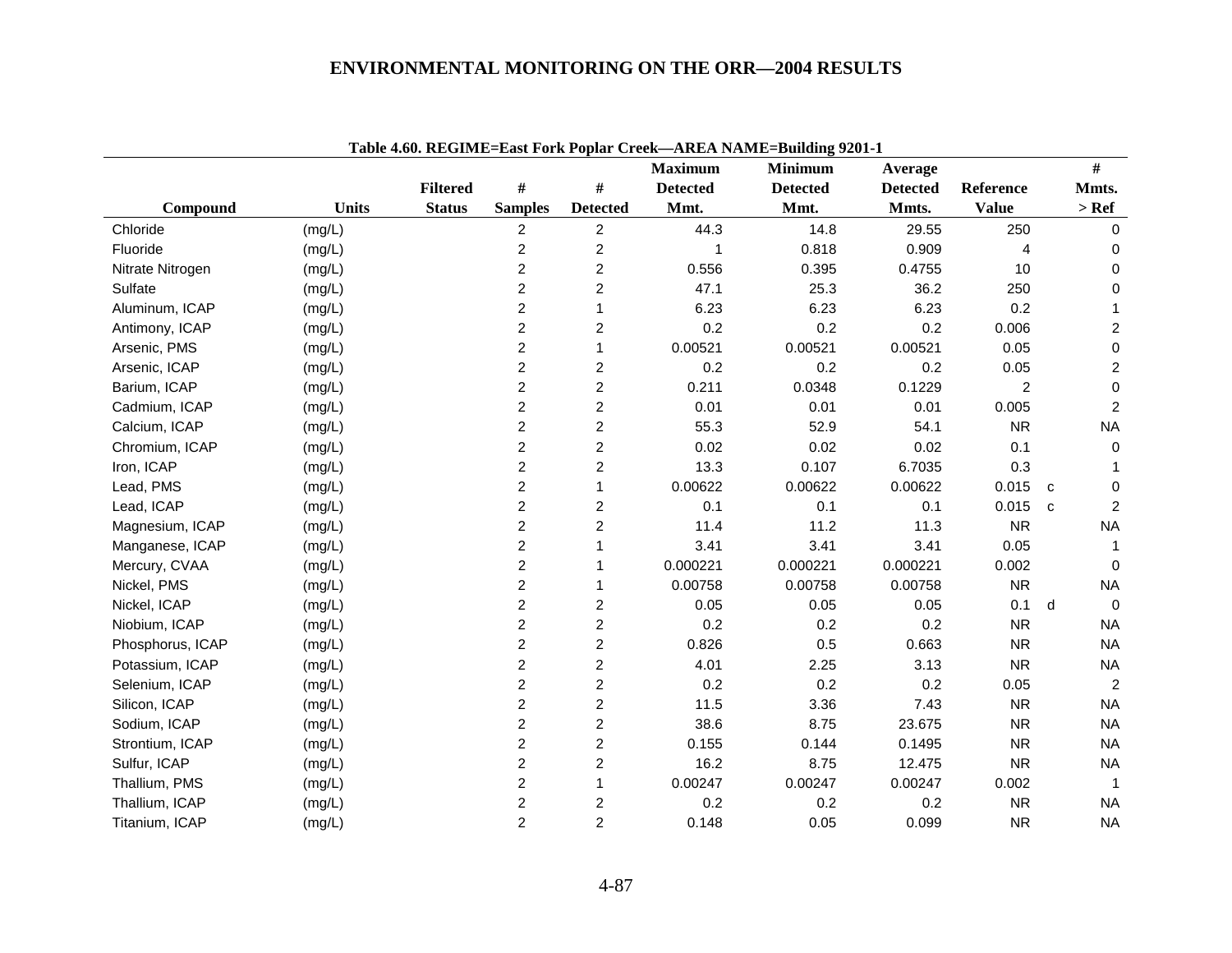| Table 4.60 (continued)        |              |                 |                |                 |                 |                 |                 |              |       |           |  |  |
|-------------------------------|--------------|-----------------|----------------|-----------------|-----------------|-----------------|-----------------|--------------|-------|-----------|--|--|
|                               |              |                 |                |                 | <b>Maximum</b>  | <b>Minimum</b>  | Average         |              | #     |           |  |  |
|                               |              | <b>Filtered</b> | #              | #               | <b>Detected</b> | <b>Detected</b> | <b>Detected</b> | Reference    | Mmts. |           |  |  |
| Compound                      | <b>Units</b> | <b>Status</b>   | <b>Samples</b> | <b>Detected</b> | Mmt.            | Mmt.            | Mmts.           | <b>Value</b> | > Ref |           |  |  |
| Uranium, PMS                  | (mg/L)       |                 | 2              | 2               | 0.00364         | 0.00128         | 0.00246         | 0.03         |       | $\Omega$  |  |  |
| Uranium, ICAP                 | (mg/L)       |                 | 2              | 2               | 2               | 2               | 2               | <b>NR</b>    |       | <b>NA</b> |  |  |
| Zinc, ICAP                    | (mg/L)       |                 | 2              |                 | 0.11            | 0.11            | 0.11            | 5            |       | $\Omega$  |  |  |
| Zirconium, ICAP               | (mg/L)       |                 | 2              | 2               | 0.2             | 0.2             | 0.2             | <b>NR</b>    |       | <b>NA</b> |  |  |
| Alkalinity as HCO3            | (mg/L)       |                 | 2              | 2               | 142             | 139             | 140.5           | <b>NR</b>    |       | <b>NA</b> |  |  |
| Conductivity                  | (umho/cm)    |                 | 2              | 2               | 414             | 378             | 396             | <b>NR</b>    |       | <b>NA</b> |  |  |
| <b>Dissolved Solids</b>       | (mg/L)       |                 | 2              | 2               | 289             | 242             | 265.5           | 500          |       | $\Omega$  |  |  |
| pH                            | (Hq)         |                 | 2              | 2               | 7.09            | 6.94            | 7.015           | 6.5/8.5      |       | $\Omega$  |  |  |
| <b>Total Suspended Solids</b> | (mg/L)       |                 | 2              |                 | 88              | 88              | 88              | <b>NR</b>    |       | <b>NA</b> |  |  |
| Turbidity                     | (NTU)        |                 | 2              | 2               | 41.4            | 0.435           | 20.9175         |              |       |           |  |  |
| Gross Alpha                   | (pCi/L)      |                 | 2              |                 | 4.4             | 4.4             | 4.4             | 15           | e     | $\Omega$  |  |  |
| 1,2-Dichloroethene (Total)    | $(\mu g/L)$  |                 |                |                 |                 |                 |                 | <b>NR</b>    | b     | <b>NA</b> |  |  |
| Chloroform                    | $(\mu g/L)$  |                 |                |                 | 21              | 3               | 12<br>J         | 100          | g     | 0         |  |  |
| cis-1,2-Dichloroethene        | $(\mu g/L)$  |                 |                |                 |                 |                 |                 | 70           |       | 0         |  |  |
| Tetrachloroethene             | $(\mu g/L)$  |                 | 2              |                 |                 |                 |                 | 5            |       |           |  |  |
| Trichloroethene               | $(\mu g/L)$  |                 |                |                 |                 |                 |                 | 5            |       | 0         |  |  |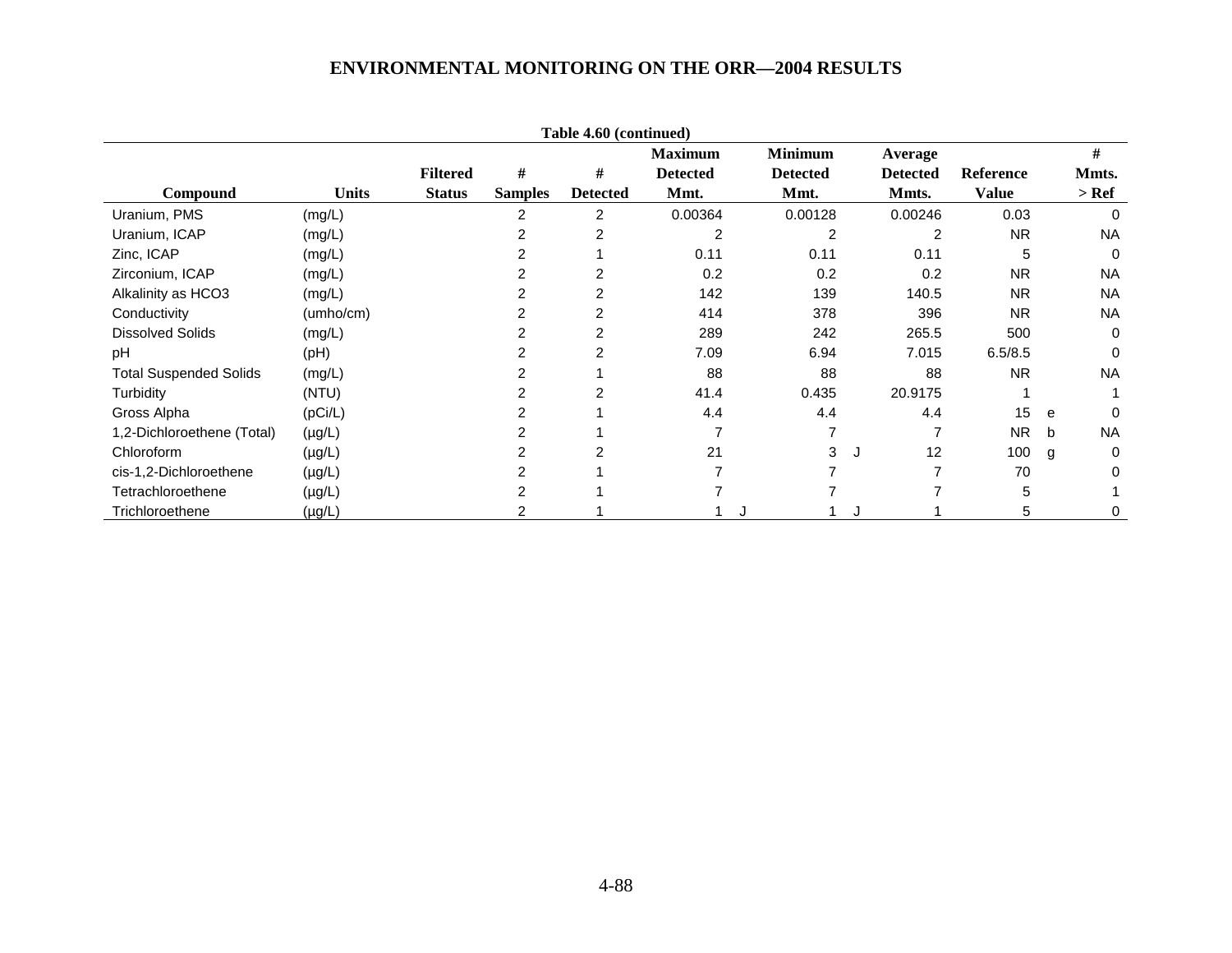|                  |              |                 |                |                 | <b>Maximum</b>  | <b>Minimum</b>  | Average         |                | #            |              |
|------------------|--------------|-----------------|----------------|-----------------|-----------------|-----------------|-----------------|----------------|--------------|--------------|
|                  |              | <b>Filtered</b> | $\#$           | $\#$            | <b>Detected</b> | <b>Detected</b> | <b>Detected</b> | Reference      | Mmts.        |              |
| Compound         | <b>Units</b> | <b>Status</b>   | <b>Samples</b> | <b>Detected</b> | Mmt.            | Mmt.            | Mmts.           | <b>Value</b>   | $>$ Ref      |              |
| Chloride         | (mg/L)       |                 |                |                 | 6.08            | 6.08            | 6.08            | 250            |              | $\Omega$     |
| Fluoride         | (mg/L)       |                 |                |                 | 0.181           | 0.181           | 0.181           | 4              |              | 0            |
| Sulfate          | (mg/L)       |                 |                |                 | 76.3            | 76.3            | 76.3            | 250            |              | 0            |
| Aluminum, ICAP   | (mg/L)       |                 |                |                 | 0.747           | 0.747           | 0.747           | 0.2            |              |              |
| Antimony, ICAP   | (mg/L)       |                 |                |                 | 0.2             | 0.2             | 0.2             | 0.006          |              |              |
| Arsenic, ICAP    | (mg/L)       |                 |                |                 | 0.2             | 0.2             | 0.2             | 0.05           |              |              |
| Barium, ICAP     | (mg/L)       |                 |                |                 | 0.181           | 0.181           | 0.181           | $\overline{2}$ |              | 0            |
| Cadmium, ICAP    | (mg/L)       |                 |                |                 | 0.01            | 0.01            | 0.01            | 0.005          |              | 1            |
| Calcium, ICAP    | (mg/L)       |                 |                |                 | 109             | 109             | 109             | <b>NR</b>      |              | <b>NA</b>    |
| Chromium, ICAP   | (mg/L)       |                 |                |                 | 0.02            | 0.02            | 0.02            | 0.1            |              | $\mathbf 0$  |
| Iron, ICAP       | (mg/L)       |                 |                |                 | 9.85            | 9.85            | 9.85            | 0.3            |              |              |
| Lead, PMS        | (mg/L)       |                 |                |                 | 0.000519        | 0.000519        | 0.000519        | 0.015          | $\mathbf{C}$ | $\Omega$     |
| Lead, ICAP       | (mg/L)       |                 |                |                 | 0.1             | 0.1             | 0.1             | 0.015          | C            |              |
| Magnesium, ICAP  | (mg/L)       |                 |                |                 | 16.7            | 16.7            | 16.7            | <b>NR</b>      |              | <b>NA</b>    |
| Manganese, ICAP  | (mg/L)       |                 |                |                 | 1.26            | 1.26            | 1.26            | 0.05           |              | 1            |
| Nickel, PMS      | (mg/L)       |                 |                |                 | 0.00504         | 0.00504         | 0.00504         | <b>NR</b>      |              | <b>NA</b>    |
| Nickel, ICAP     | (mg/L)       |                 |                |                 | 0.05            | 0.05            | 0.05            | 0.1            | d            | $\mathbf 0$  |
| Niobium, ICAP    | (mg/L)       |                 |                |                 | 0.2             | 0.2             | 0.2             | <b>NR</b>      |              | <b>NA</b>    |
| Phosphorus, ICAP | (mg/L)       |                 |                |                 | 0.5             | 0.5             | 0.5             | <b>NR</b>      |              | <b>NA</b>    |
| Potassium, ICAP  | (mg/L)       |                 |                |                 | 3.47            | 3.47            | 3.47            | <b>NR</b>      |              | <b>NA</b>    |
| Selenium, ICAP   | (mg/L)       |                 |                |                 | 0.2             | 0.2             | 0.2             | 0.05           |              | $\mathbf{1}$ |
| Silicon, ICAP    | (mg/L)       |                 |                |                 | 3.04            | 3.04            | 3.04            | <b>NR</b>      |              | <b>NA</b>    |
| Sodium, ICAP     | (mg/L)       |                 |                |                 | 4.72            | 4.72            | 4.72            | <b>NR</b>      |              | <b>NA</b>    |
| Strontium, ICAP  | (mg/L)       |                 |                |                 | 0.251           | 0.251           | 0.251           | <b>NR</b>      |              | <b>NA</b>    |
| Sulfur, ICAP     | (mg/L)       |                 |                |                 | 26.9            | 26.9            | 26.9            | <b>NR</b>      |              | <b>NA</b>    |
| Thallium, ICAP   | (mg/L)       |                 |                |                 | 0.2             | 0.2             | 0.2             | <b>NR</b>      |              | <b>NA</b>    |
| Titanium, ICAP   | (mg/L)       |                 |                |                 | 0.05            | 0.05            | 0.05            | <b>NR</b>      |              | <b>NA</b>    |
| Uranium, PMS     | (mg/L)       |                 |                |                 | 0.000877        | 0.000877        | 0.000877        | 0.03           |              | $\mathbf 0$  |
| Uranium, ICAP    | (mg/L)       |                 |                |                 | $\overline{c}$  | 2               | 2               | <b>NR</b>      |              | <b>NA</b>    |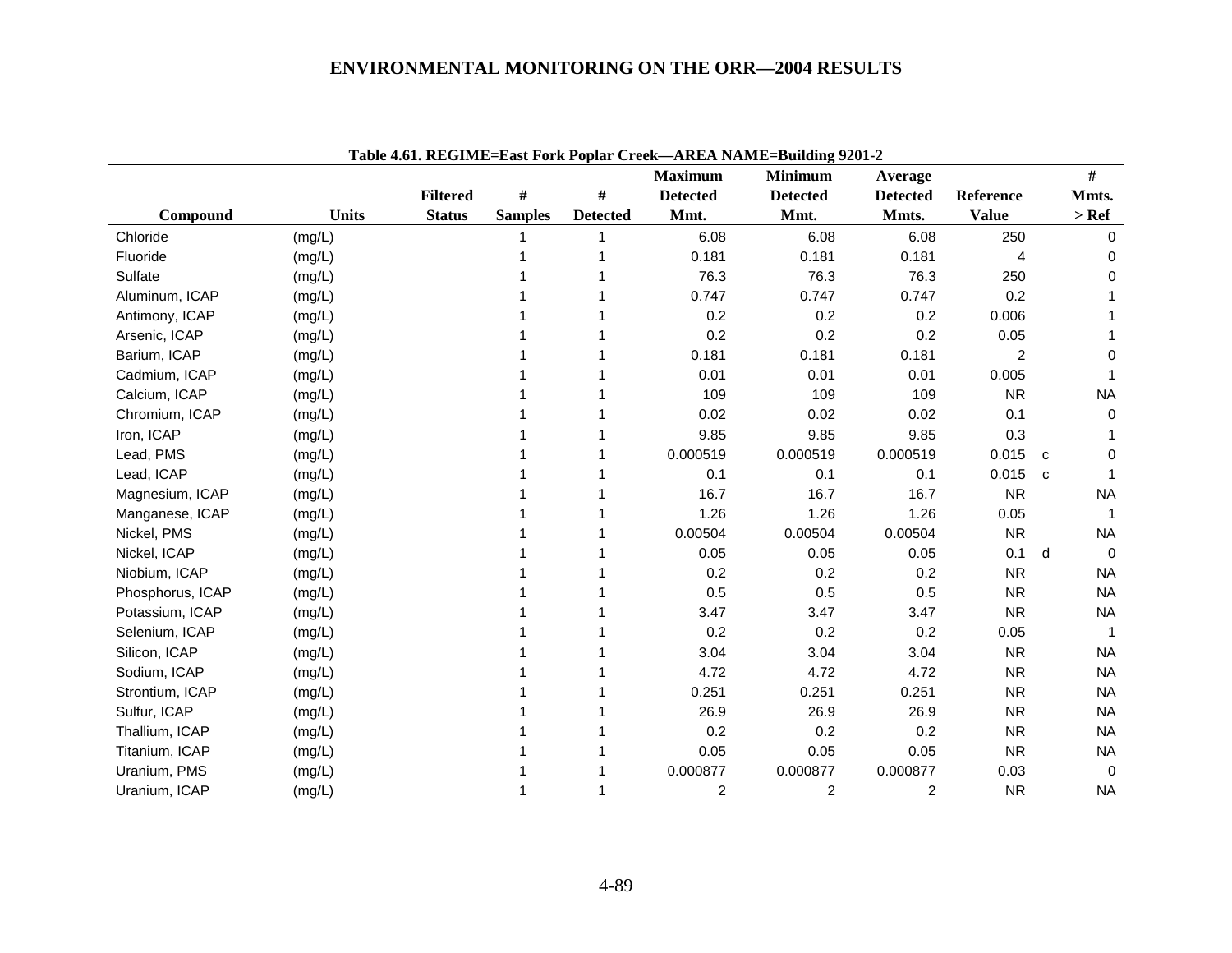| Table 4.61 (continued)        |                    |                 |                |                 |                 |                 |                 |                  |           |  |  |  |
|-------------------------------|--------------------|-----------------|----------------|-----------------|-----------------|-----------------|-----------------|------------------|-----------|--|--|--|
|                               |                    |                 |                |                 | <b>Maximum</b>  | <b>Minimum</b>  | Average         |                  | #         |  |  |  |
|                               |                    | <b>Filtered</b> | #              | #               | <b>Detected</b> | <b>Detected</b> | <b>Detected</b> | <b>Reference</b> | Mmts.     |  |  |  |
| <b>Compound</b>               | <b>Units</b>       | <b>Status</b>   | <b>Samples</b> | <b>Detected</b> | Mmt.            | Mmt.            | Mmts.           | Value            | > Ref     |  |  |  |
| Zirconium, ICAP               | (mg/L)             |                 |                |                 | 0.2             | 0.2             | 0.2             | <b>NR</b>        | <b>NA</b> |  |  |  |
| <b>Static Water Level</b>     | $(t - \text{toc})$ |                 | 2              | <b>NA</b>       | 8.27            | $-8.27$         | 0               | <b>NR</b>        | <b>NA</b> |  |  |  |
| Alkalinity as HCO3            | (mg/L)             |                 |                |                 | 256             | 256             | 256             | <b>NR</b>        | <b>NA</b> |  |  |  |
| Conductivity                  | (umbo/cm)          |                 |                |                 | 681             | 681             | 681             | <b>NR</b>        | <b>NA</b> |  |  |  |
| Dissolved Solids              | (mg/L)             |                 |                |                 | 387             | 387             | 387             | 500              | 0         |  |  |  |
| pH                            | (PH)               |                 |                |                 | 6.71            | 6.71            | 6.71            | 6.5/8.5          | 0         |  |  |  |
| <b>Total Suspended Solids</b> | (mg/L)             |                 |                |                 | 9               | 9               | 9               | <b>NR</b>        | <b>NA</b> |  |  |  |
| Turbidity                     | (NTU)              |                 |                |                 | 9.95            | 9.95            | 9.95            |                  |           |  |  |  |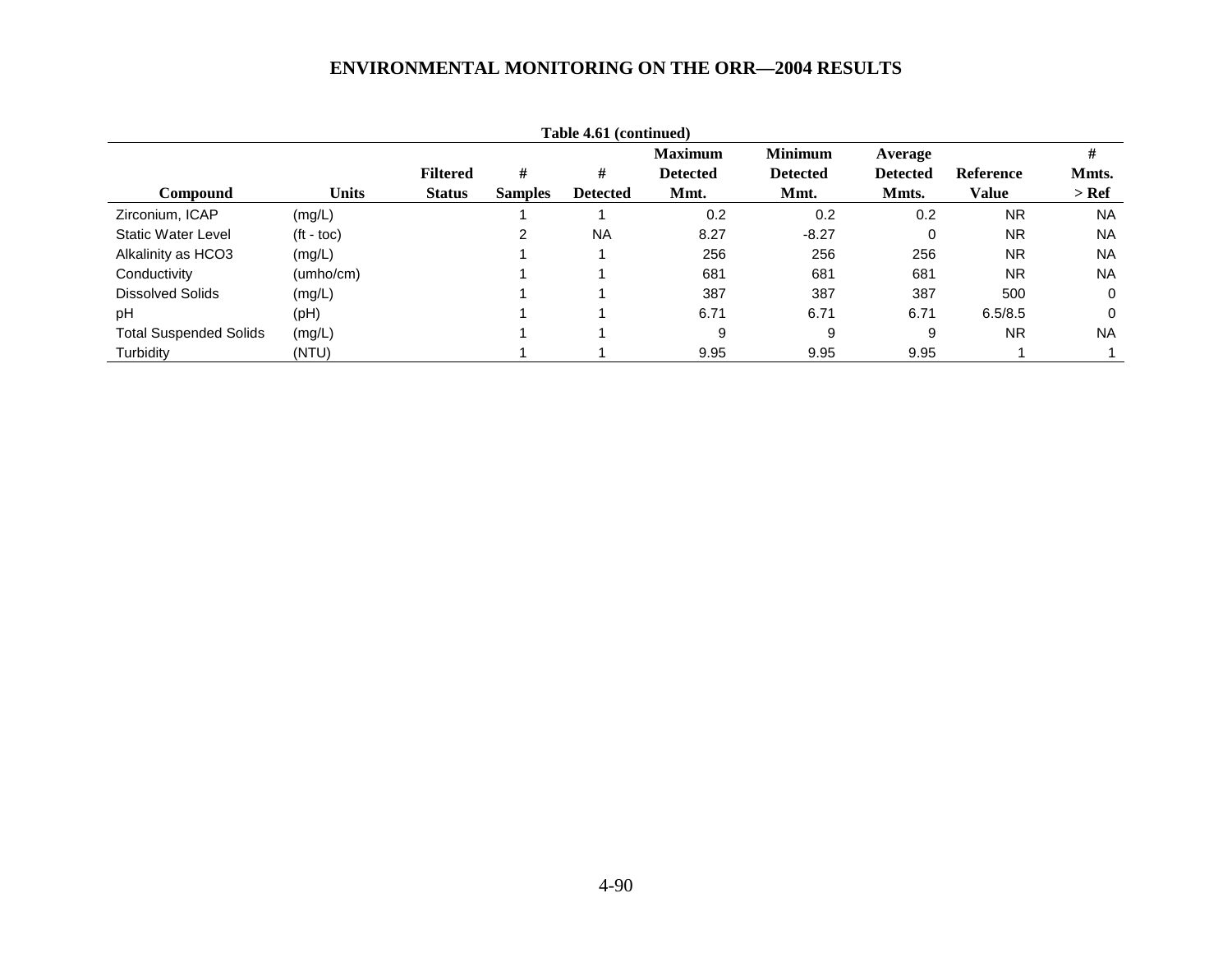|                  |              | Tubit work KLOHML-Lubt I of KT opture Creek |                |                         | <b>Maximum</b>  | $\frac{1}{2}$<br><b>Minimum</b> | Average         |                | #         |                |
|------------------|--------------|---------------------------------------------|----------------|-------------------------|-----------------|---------------------------------|-----------------|----------------|-----------|----------------|
|                  |              | <b>Filtered</b>                             | #              | #                       | <b>Detected</b> | <b>Detected</b>                 | <b>Detected</b> | Reference      | Mmts.     |                |
| Compound         | <b>Units</b> | <b>Status</b>                               | <b>Samples</b> | <b>Detected</b>         | Mmt.            | Mmt.                            | Mmts.           | <b>Value</b>   | $>$ Ref   |                |
| Chloride         | (mg/L)       |                                             | $\overline{c}$ | $\overline{c}$          | 37.1            | 14                              | 25.55           | 250            |           | $\Omega$       |
| Fluoride         | (mg/L)       |                                             | $\overline{c}$ | $\overline{c}$          | 0.976           | 0.797                           | 0.8865          | $\overline{4}$ |           | 0              |
| Nitrate Nitrogen | (mg/L)       |                                             | $\overline{c}$ | $\overline{c}$          | 0.398           | 0.239                           | 0.3185          | 10             |           | 0              |
| Sulfate          | (mg/L)       |                                             | $\overline{c}$ | 2                       | 42              | 25.4                            | 33.7            | 250            |           | 0              |
| Aluminum, ICAP   | (mg/L)       |                                             | $\overline{c}$ |                         | 1.68            | 1.68                            | 1.68            | 0.2            |           |                |
| Antimony, ICAP   | (mg/L)       |                                             | $\overline{c}$ | $\overline{\mathbf{c}}$ | 0.2             | 0.2                             | 0.2             | 0.006          |           | $\overline{c}$ |
| Arsenic, ICAP    | (mg/L)       |                                             | $\overline{c}$ | $\overline{c}$          | 0.2             | 0.2                             | 0.2             | 0.05           |           | $\overline{c}$ |
| Barium, ICAP     | (mg/L)       |                                             | $\overline{2}$ | $\overline{c}$          | 0.0787          | 0.0576                          | 0.06815         | 2              |           | $\mathbf 0$    |
| Cadmium, ICAP    | (mg/L)       |                                             | $\overline{c}$ | 2                       | 0.01            | 0.01                            | 0.01            | 0.005          |           | 2              |
| Calcium, ICAP    | (mg/L)       |                                             | $\overline{c}$ | 2                       | 51.6            | 50.8                            | 51.2            | <b>NR</b>      | <b>NA</b> |                |
| Chromium, ICAP   | (mg/L)       |                                             | $\overline{c}$ | $\overline{c}$          | 0.02            | 0.02                            | 0.02            | 0.1            |           | 0              |
| Iron, ICAP       | (mg/L)       |                                             | $\overline{c}$ | $\overline{c}$          | 0.918           | 0.147                           | 0.5325          | 0.3            |           |                |
| Lead, PMS        | (mg/L)       |                                             | $\overline{c}$ | $\overline{2}$          | 0.016           | 0.000803                        | 0.008402        | 0.015          | C         |                |
| Lead, ICAP       | (mg/L)       |                                             | $\overline{c}$ | $\overline{c}$          | 0.1             | 0.1                             | 0.1             | 0.015          | C         | 2              |
| Magnesium, ICAP  | (mg/L)       |                                             | $\overline{2}$ | $\overline{2}$          | 10.8            | 10.7                            | 10.75           | <b>NR</b>      | <b>NA</b> |                |
| Manganese, ICAP  | (mg/L)       |                                             | $\overline{c}$ | $\overline{c}$          | 0.0969          | 0.0173                          | 0.0571          | 0.05           |           |                |
| Nickel, ICAP     | (mg/L)       |                                             | $\overline{c}$ | $\overline{c}$          | 0.05            | 0.05                            | 0.05            | 0.1            | d         | $\Omega$       |
| Niobium, ICAP    | (mg/L)       |                                             | $\overline{c}$ | 2                       | 0.2             | 0.2                             | 0.2             | <b>NR</b>      | <b>NA</b> |                |
| Phosphorus, ICAP | (mg/L)       |                                             | $\overline{c}$ | 2                       | 0.5             | 0.5                             | 0.5             | <b>NR</b>      | <b>NA</b> |                |
| Potassium, ICAP  | (mg/L)       |                                             | $\overline{c}$ | $\overline{c}$          | 2.52            | 2.48                            | 2.5             | <b>NR</b>      | <b>NA</b> |                |
| Selenium, ICAP   | (mg/L)       |                                             | $\overline{c}$ | 2                       | 0.2             | 0.2                             | 0.2             | 0.05           |           | 2              |
| Silicon, ICAP    | (mg/L)       |                                             | $\overline{c}$ | $\overline{c}$          | 4.29            | 3.22                            | 3.755           | <b>NR</b>      | <b>NA</b> |                |
| Sodium, ICAP     | (mg/L)       |                                             | $\overline{c}$ | $\overline{c}$          | 29.4            | 9.03                            | 19.215          | <b>NR</b>      | <b>NA</b> |                |
| Strontium, ICAP  | (mg/L)       |                                             | $\overline{c}$ | $\overline{2}$          | 0.146           | 0.136                           | 0.141           | <b>NR</b>      | <b>NA</b> |                |
| Sulfur, ICAP     | (mg/L)       |                                             | $\overline{c}$ | 2                       | 14              | 8.6                             | 11.3            | <b>NR</b>      | <b>NA</b> |                |
| Thallium, ICAP   | (mg/L)       |                                             | $\overline{c}$ | $\overline{\mathbf{c}}$ | 0.2             | 0.2                             | 0.2             | <b>NR</b>      | <b>NA</b> |                |
| Titanium, ICAP   | (mg/L)       |                                             | $\overline{2}$ | $\overline{c}$          | 0.05            | 0.05                            | 0.05            | <b>NR</b>      | <b>NA</b> |                |
| Uranium, PMS     | (mg/L)       |                                             | $\overline{c}$ | $\overline{2}$          | 0.00314         | 0.000847                        | 0.001994        | 0.03           |           | $\mathbf 0$    |
| Uranium, ICAP    | (mg/L)       |                                             | $\overline{2}$ | $\overline{c}$          | 2               | $\overline{c}$                  | $\overline{c}$  | <b>NR</b>      | <b>NA</b> |                |

**Table 4.62. REGIME=East Fork Poplar Creek—AREA NAME=Building 9201-3**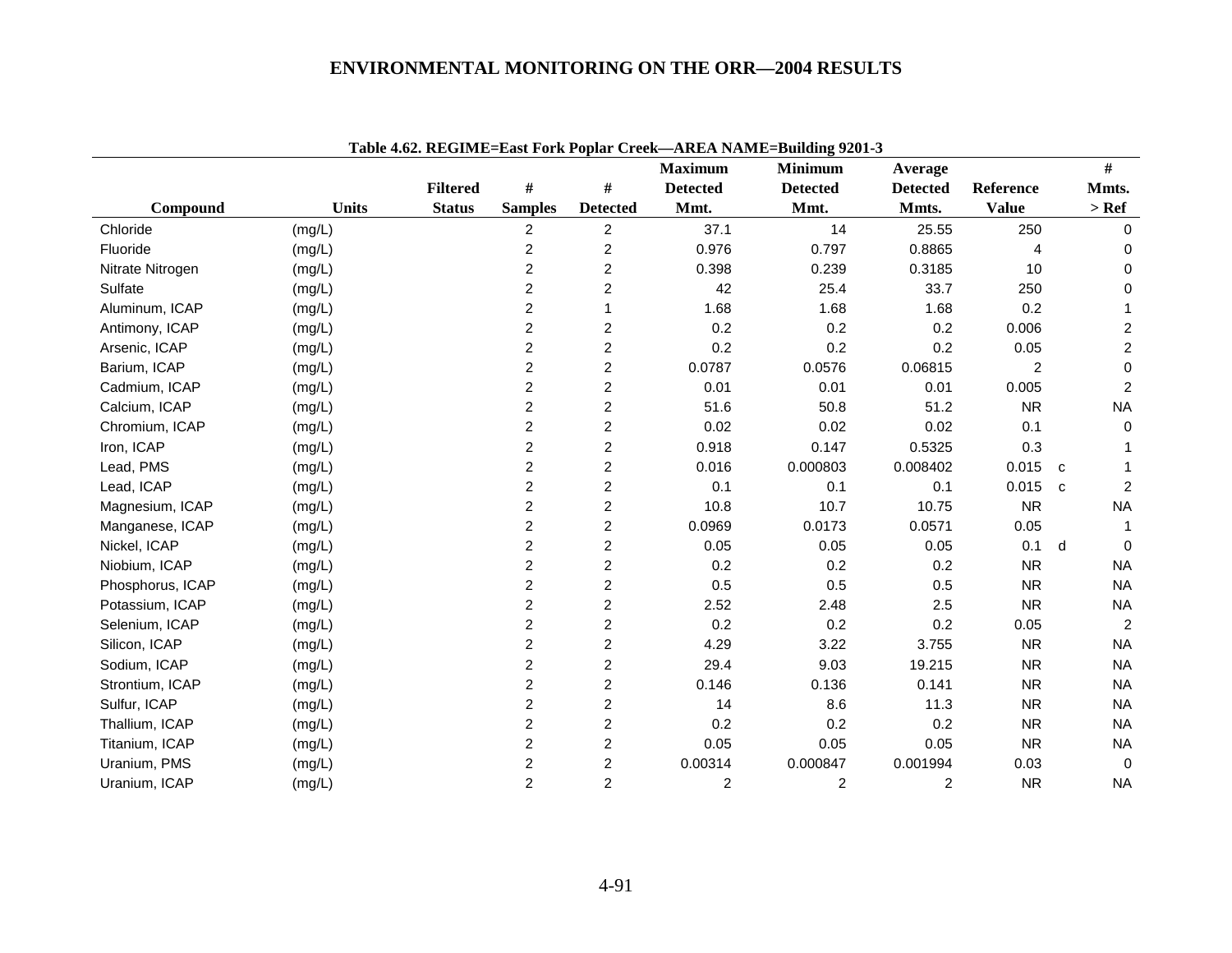| Table 4.62 (continued)        |              |                 |                |                 |                 |    |                 |   |                 |                  |   |           |
|-------------------------------|--------------|-----------------|----------------|-----------------|-----------------|----|-----------------|---|-----------------|------------------|---|-----------|
|                               |              |                 |                |                 | <b>Maximum</b>  |    | <b>Minimum</b>  |   | Average         |                  |   | #         |
|                               |              | <b>Filtered</b> | #              | #               | <b>Detected</b> |    | <b>Detected</b> |   | <b>Detected</b> | <b>Reference</b> |   | Mmts.     |
| Compound                      | <b>Units</b> | <b>Status</b>   | <b>Samples</b> | <b>Detected</b> | Mmt.            |    | Mmt.            |   | Mmts.           | <b>Value</b>     |   | $>$ Ref   |
| Zinc, ICAP                    | (mg/L)       |                 | 2              |                 | 0.0786          |    | 0.0786          |   | 0.0786          | 5                |   | $\Omega$  |
| Zirconium, ICAP               | (mg/L)       |                 |                |                 | 0.2             |    | 0.2             |   | 0.2             | <b>NR</b>        |   | <b>NA</b> |
| Alkalinity as HCO3            | (mg/L)       |                 | 2              | 2               | 141             |    | 118             |   | 129.5           | <b>NR</b>        |   | <b>NA</b> |
| Conductivity                  | (umho/cm)    |                 |                | $\overline{2}$  | 542             |    | 522             |   | 532             | <b>NR</b>        |   | <b>NA</b> |
| <b>Dissolved Solids</b>       | (mg/L)       |                 |                |                 | 274             |    | 233             |   | 253.5           | 500              |   | 0         |
| pH                            | (Hq)         |                 |                |                 | 7.65            |    | 7.47            |   | 7.56            | 6.5/8.5          |   | 0         |
| <b>Total Suspended Solids</b> | (mg/L)       |                 |                |                 | 6               |    | 6               |   | 6               | <b>NR</b>        |   | <b>NA</b> |
| Turbidity                     | (NTU)        |                 |                | 2               | 5.59            |    | 3.04            |   | 4.315           |                  |   | 2         |
| 1,2-Dichloroethene (Total)    | $(\mu g/L)$  |                 |                |                 | 10              |    | 10              |   | 10              | <b>NR</b>        | b | <b>NA</b> |
| Bromodichloromethane          | $(\mu g/L)$  |                 |                |                 | $\overline{2}$  | IJ | $\overline{2}$  | J | 2               | 100              | g | 0         |
| Chloroform                    | $(\mu g/L)$  |                 |                |                 | 42              |    | 9               |   | 25.5            | 100              | g | 0         |
| cis-1,2-Dichloroethene        | $(\mu g/L)$  |                 |                |                 | 10              |    | 10              |   | 10              | 70               |   | 0         |
| Tetrachloroethene             | $(\mu g/L)$  |                 |                |                 | 11              |    | 11              |   | 11              | 5                |   |           |
| Trichloroethene               | $(\mu g/L)$  |                 |                |                 | 3               |    | 3               |   | 3               | 5                |   | 0         |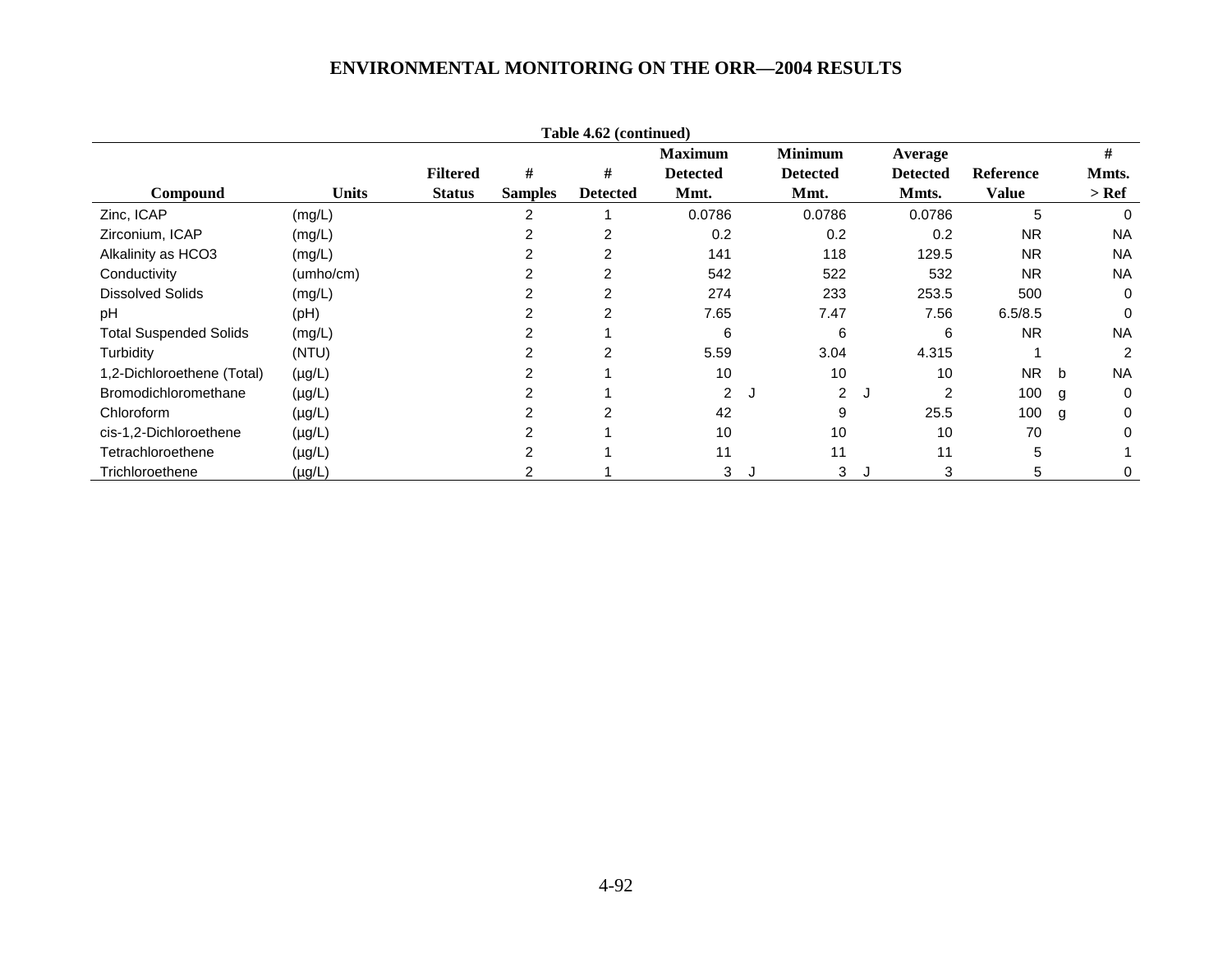|                           |              |                 |                |                 | <b>Maximum</b>  | <b>Minimum</b>  |         |   | Average         |              |              | #              |
|---------------------------|--------------|-----------------|----------------|-----------------|-----------------|-----------------|---------|---|-----------------|--------------|--------------|----------------|
|                           |              | <b>Filtered</b> | #              | #               | <b>Detected</b> | <b>Detected</b> |         |   | <b>Detected</b> | Reference    |              | Mmts.          |
| Compound                  | <b>Units</b> | <b>Status</b>   | <b>Samples</b> | <b>Detected</b> | Mmt.            | Mmt.            |         |   | Mmts.           | <b>Value</b> |              | $>$ Ref        |
| Aluminum, ICAP            | (mg/L)       |                 |                |                 | 4.62            |                 | 4.62    |   | 4.62            | 0.2          |              |                |
| Antimony, ICAP            | (mg/L)       |                 |                |                 | 0.2             |                 | 0.2     |   | 0.2             | 0.006        |              |                |
| Arsenic, ICAP             | (mg/L)       |                 |                |                 | 0.2             |                 | 0.2     |   | 0.2             | 0.05         |              |                |
| Barium, ICAP              | (mg/L)       |                 |                |                 | 0.174           |                 | 0.174   |   | 0.174           | 2            |              | $\Omega$       |
| Cadmium, ICAP             | (mg/L)       |                 |                |                 | 0.01            |                 | 0.01    |   | 0.01            | 0.005        |              |                |
| Calcium, ICAP             | (mg/L)       |                 |                |                 | 96              |                 | 96      |   | 96              | <b>NR</b>    |              | <b>NA</b>      |
| Chromium, PMS             | (mg/L)       |                 |                |                 | 0.0335          |                 | 0.0335  |   | 0.0335          | <b>NR</b>    |              | <b>NA</b>      |
| Chromium, ICAP            | (mg/L)       |                 |                |                 | 0.0456          |                 | 0.0456  |   | 0.0456          | 0.1          |              | $\Omega$       |
| Iron, ICAP                | (mg/L)       |                 |                |                 | 3.23            |                 | 3.23    |   | 3.23            | 0.3          |              |                |
| Iron Related Bacteria     | (cfu/ml)     |                 |                |                 | 5000            |                 | 5000    |   | 5000            | <b>NR</b>    |              | <b>NA</b>      |
| Lead, PMS                 | (mg/L)       |                 |                |                 | 0.00472         |                 | 0.00472 |   | 0.00472         | 0.015        | $\mathbf{C}$ | $\Omega$       |
| Lead, ICAP                | (mg/L)       |                 |                |                 | 0.1             |                 | 0.1     |   | 0.1             | 0.015        | $\mathbf{C}$ |                |
| Magnesium, ICAP           | (mg/L)       |                 |                |                 | 4.45            |                 | 4.45    |   | 4.45            | <b>NR</b>    |              | <b>NA</b>      |
| Manganese, ICAP           | (mg/L)       |                 |                |                 | 0.145           |                 | 0.145   |   | 0.145           | 0.05         |              |                |
| Nickel, PMS               | (mg/L)       |                 |                |                 | 0.143           |                 | 0.143   |   | 0.143           | <b>NR</b>    |              | <b>NA</b>      |
| Nickel, ICAP              | (mg/L)       |                 |                |                 | 0.153           |                 | 0.153   |   | 0.153           | 0.1          | d            |                |
| Niobium, ICAP             | (mg/L)       |                 |                |                 | 0.2             |                 | 0.2     |   | 0.2             | <b>NR</b>    |              | <b>NA</b>      |
| Phosphorus, ICAP          | (mg/L)       |                 |                |                 | 0.5             |                 | 0.5     |   | 0.5             | <b>NR</b>    |              | <b>NA</b>      |
| Selenium, ICAP            | (mg/L)       |                 |                |                 | 0.2             |                 | 0.2     |   | 0.2             | 0.05         |              |                |
| Silicon, ICAP             | (mg/L)       |                 |                |                 | 17.6            |                 | 17.6    |   | 17.6            | <b>NR</b>    |              | <b>NA</b>      |
| Slime Forming Bacteria    | (cfu/ml)     |                 |                |                 | 100             | J               | 100     | J | 100             | <b>NR</b>    |              | <b>NA</b>      |
| Sodium, ICAP              | (mg/L)       |                 |                |                 | 8.25            |                 | 8.25    |   | 8.25            | <b>NR</b>    |              | <b>NA</b>      |
| Strontium, ICAP           | (mg/L)       |                 |                |                 | 0.196           |                 | 0.196   |   | 0.196           | <b>NR</b>    |              | <b>NA</b>      |
| Sulfate Reducing Bacteria | (cfu/ml)     |                 |                |                 | 1000            |                 | 1000    |   | 1000            | <b>NR</b>    |              | <b>NA</b>      |
| Sulfur, ICAP              | (mg/L)       |                 |                |                 | 6.72            |                 | 6.72    |   | 6.72            | <b>NR</b>    |              | <b>NA</b>      |
| Thallium, ICAP            | (mg/L)       |                 |                |                 | 0.2             |                 | 0.2     |   | 0.2             | <b>NR</b>    |              | <b>NA</b>      |
| Titanium, ICAP            | (mg/L)       |                 |                |                 | 0.058           |                 | 0.058   |   | 0.058           | <b>NR</b>    |              | <b>NA</b>      |
| Uranium, PMS              | (mg/L)       |                 |                |                 | 0.000789        | 0.000789        |         |   | 0.000789        | 0.03         |              | $\overline{0}$ |
| Uranium, ICAP             | (mg/L)       |                 |                |                 | 2               |                 | 2       |   | 2               | <b>NR</b>    |              | <b>NA</b>      |
| Zirconium, ICAP           | (mg/L)       |                 |                |                 | 0.2             |                 | 0.2     |   | 0.2             | <b>NR</b>    |              | <b>NA</b>      |
| <b>Static Water Level</b> | $(t - toc)$  |                 | 2              | <b>NA</b>       | 4.73            |                 | $-4.73$ |   | $\Omega$        | <b>NR</b>    |              | <b>NA</b>      |
| Conductivity              | (umho/cm)    |                 |                |                 | 548             |                 | 548     |   | 548             | <b>NR</b>    |              | <b>NA</b>      |
| pH                        | (pH)         |                 |                |                 | 6.93            |                 | 6.93    |   | 6.93            | 6.5/8.5      |              | $\Omega$       |

**Table 4.63. REGIME=East Fork Poplar Creek—AREA NAME=Building 9202**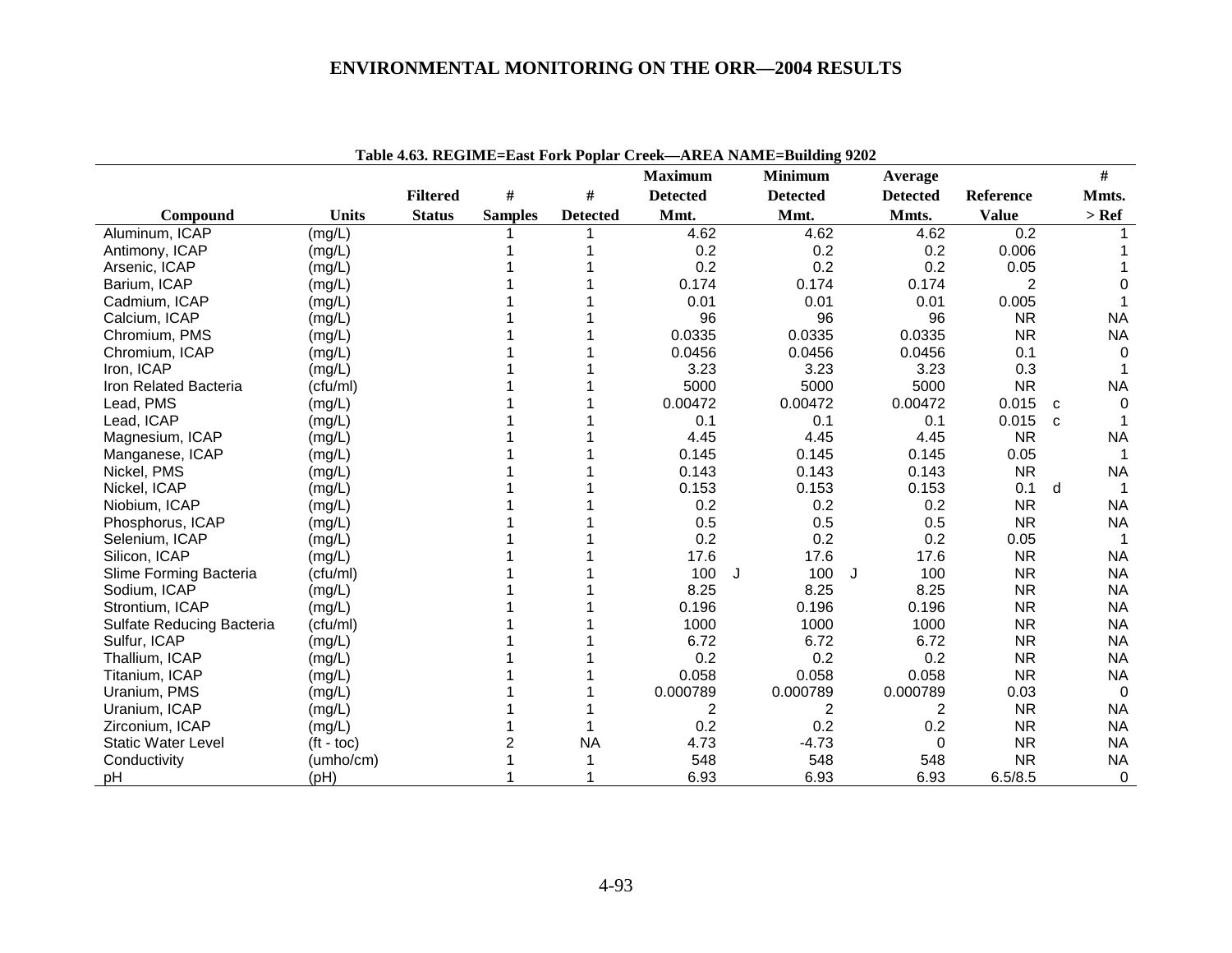|                  |              |                 |                |                         | <b>Maximum</b>  | <b>Minimum</b>  | Average         |                |              | $\#$                    |
|------------------|--------------|-----------------|----------------|-------------------------|-----------------|-----------------|-----------------|----------------|--------------|-------------------------|
|                  |              | <b>Filtered</b> | #              | #                       | <b>Detected</b> | <b>Detected</b> | <b>Detected</b> | Reference      |              | Mmts.                   |
| Compound         | <b>Units</b> | <b>Status</b>   | <b>Samples</b> | <b>Detected</b>         | Mmt.            | Mmt.            | Mmts.           | <b>Value</b>   |              | $>$ Ref                 |
| Chloride         | (mg/L)       |                 | 4              | 4                       | 15.6            | 11.6            | 13.6            | 250            |              | 0                       |
| Fluoride         | (mg/L)       |                 | 4              | $\overline{\mathbf{c}}$ | 0.863           | 0.836           | 0.8495          | 4              |              | 0                       |
| Nitrate Nitrogen | (mg/L)       |                 | 4              | 3                       | 1.08            | 0.217           | 0.513           | 10             |              | $\Omega$                |
| Sulfate          | (mg/L)       |                 | 4              | 4                       | 1090            | 144             | 632.5           | 250            |              | $\overline{c}$          |
| Aluminum, ICAP   | (mg/L)       |                 | 4              | 2                       | 8.13            | 2.59            | 5.36            | 0.2            |              | $\overline{\mathbf{c}}$ |
| Antimony, ICAP   | (mg/L)       |                 | 4              | 4                       | 0.2             | 0.2             | 0.2             | 0.006          |              | 4                       |
| Antimony, ICAP   | (mg/L)       | Filtered        |                | 1                       | 0.2             | 0.2             | 0.2             | 0.006          |              |                         |
| Arsenic, PMS     | (mg/L)       |                 | 4              | 1                       | 0.0083          | 0.0083          | 0.0083          | 0.05           |              | 0                       |
| Arsenic, ICAP    | (mg/L)       |                 | 4              | 4                       | 0.2             | 0.2             | 0.2             | 0.05           |              | 4                       |
| Arsenic, ICAP    | (mg/L)       | Filtered        |                | 1                       | 0.2             | 0.2             | 0.2             | 0.05           |              |                         |
| Barium, ICAP     | (mg/L)       |                 | 4              | 4                       | 0.124           | 0.0173          | 0.064725        | $\overline{c}$ |              | 0                       |
| Barium, ICAP     | (mg/L)       | Filtered        |                | 1                       | 0.0603          | 0.0603          | 0.0603          | $\overline{c}$ |              | $\mathbf 0$             |
| Beryllium, ICAP  | (mg/L)       |                 | 4              | 1                       | 0.00077         | 0.00077         | 0.00077         | 0.004          |              | $\mathbf 0$             |
| Boron, ICAP      | (mg/L)       |                 | 4              | 3                       | 0.339           | 0.109           | 0.246333        | <b>NR</b>      |              | <b>NA</b>               |
| Cadmium, ICAP    | (mg/L)       |                 | 4              | 4                       | 0.01            | 0.01            | 0.01            | 0.005          |              | 4                       |
| Cadmium, ICAP    | (mg/L)       | Filtered        |                | 1                       | 0.01            | 0.01            | 0.01            | 0.005          |              |                         |
| Calcium, ICAP    | (mg/L)       |                 | 4              | 4                       | 455             | 97.5            | 278.875         | <b>NR</b>      |              | <b>NA</b>               |
| Calcium, ICAP    | (mg/L)       | Filtered        |                | 1                       | 95.5            | 95.5            | 95.5            | <b>NR</b>      |              | <b>NA</b>               |
| Chromium, PMS    | (mg/L)       |                 | 4              | 1                       | 0.0181          | 0.0181          | 0.0181          | <b>NR</b>      |              | <b>NA</b>               |
| Chromium, ICAP   | (mg/L)       |                 | 4              | 4                       | 0.02            | 0.02            | 0.02            | 0.1            |              | 0                       |
| Cobalt, ICAP     | (mg/L)       |                 | 4              | 2                       | 0.0287          | 0.0226          | 0.02565         | <b>NR</b>      |              | <b>NA</b>               |
| Copper, ICAP     | (mg/L)       |                 | 4              | 1                       | 0.0244          | 0.0244          | 0.0244          | 1.3            |              | 0                       |
| Iron, ICAP       | (mg/L)       |                 | 4              | 3                       | 14.4            | 0.0529          | 6.187633        | 0.3            |              | 2                       |
| Lead, PMS        | (mg/L)       |                 | 4              | $\overline{c}$          | 0.0249          | 0.00583         | 0.015365        | 0.015          | $\mathbf{C}$ |                         |
| Lead, ICAP       | (mg/L)       |                 | 4              | 4                       | 0.1             | 0.1             | 0.1             | 0.015          | C.           | 4                       |
| Lead, ICAP       | (mg/L)       | Filtered        |                | 1                       | 0.1             | 0.1             | 0.1             | 0.015          | $\mathbf{C}$ |                         |
| Lithium, ICAP    | (mg/L)       |                 | 4              | $\overline{c}$          | 0.0253          | 0.0182          | 0.02175         | <b>NR</b>      |              | <b>NA</b>               |
| Lithium, ICAP    | (mg/L)       | Filtered        |                | 1                       | 0.0142          | 0.0142          | 0.0142          | <b>NR</b>      |              | NA                      |
| Magnesium, ICAP  | (mg/L)       |                 | 4              | 4                       | 69.4            | 24.5            | 47.625          | <b>NR</b>      |              | <b>NA</b>               |
| Magnesium, ICAP  | (mg/L)       | Filtered        | 1              | 1                       | 23.2            | 23.2            | 23.2            | <b>NR</b>      |              | <b>NA</b>               |

4-94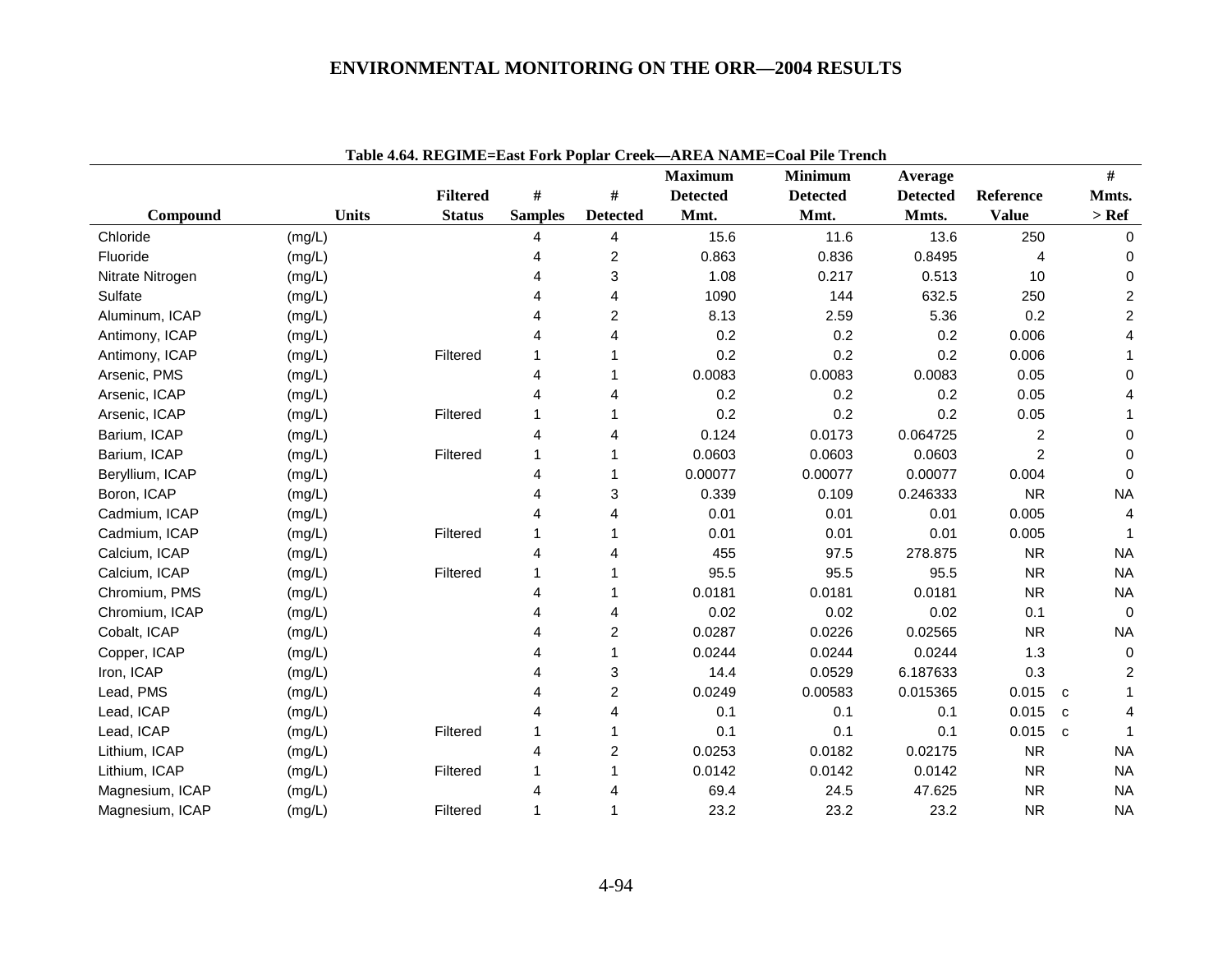|                  |              |                 |                | Table 4.64 (continued)  |                  |   |                 |                  |              |   |                |
|------------------|--------------|-----------------|----------------|-------------------------|------------------|---|-----------------|------------------|--------------|---|----------------|
|                  |              |                 |                |                         | <b>Maximum</b>   |   | <b>Minimum</b>  | Average          |              |   | #              |
|                  |              | <b>Filtered</b> | $\#$           | $\#$                    | <b>Detected</b>  |   | <b>Detected</b> | <b>Detected</b>  | Reference    |   | Mmts.          |
| Compound         | <b>Units</b> | <b>Status</b>   | <b>Samples</b> | <b>Detected</b>         | Mmt.             |   | Mmt.            | Mmts.            | <b>Value</b> |   | $>$ Ref        |
| Manganese, ICAP  | (mg/L)       |                 | 4              | 4                       | 9.69             |   | 0.188           | 5.117            | 0.05         |   | 4              |
| Mercury, CVAA    | (mg/L)       |                 | 4              | $\overline{\mathbf{c}}$ | 0.00521          | Q | 0.00157         | 0.00339          | 0.002        |   | 1              |
| Nickel, PMS      | (mg/L)       |                 | 4              | 4                       | 0.0349           |   | 0.00559         | 0.022773         | <b>NR</b>    |   | <b>NA</b>      |
| Nickel, ICAP     | (mg/L)       |                 | 4              | 4                       | 0.05             |   | 0.05            | 0.05             | 0.1          | d | $\mathbf 0$    |
| Niobium, ICAP    | (mg/L)       |                 | 4              | 4                       | 0.2              |   | 0.2             | 0.2              | <b>NR</b>    |   | <b>NA</b>      |
| Niobium, ICAP    | (mg/L)       | Filtered        | 1              | 1                       | 0.2              |   | 0.2             | 0.2              | <b>NR</b>    |   | <b>NA</b>      |
| Phosphorus, ICAP | (mg/L)       |                 | 4              | 4                       | 0.518            |   | 0.5             | 0.5045           | <b>NR</b>    |   | <b>NA</b>      |
| Phosphorus, ICAP | (mg/L)       | Filtered        | 1              | 1                       | 0.5              |   | 0.5             | 0.5              | <b>NR</b>    |   | <b>NA</b>      |
| Potassium, ICAP  | (mg/L)       |                 | $\overline{4}$ | 4                       | 8.76             |   | 5.11            | 7.0775           | <b>NR</b>    |   | <b>NA</b>      |
| Potassium, ICAP  | (mg/L)       | Filtered        | 1              | 1                       | 4.66             |   | 4.66            | 4.66             | <b>NR</b>    |   | <b>NA</b>      |
| Selenium, ICAP   | (mg/L)       |                 | 4              | 4                       | 0.2              |   | 0.2             | 0.2              | 0.05         |   | $\overline{4}$ |
| Selenium, ICAP   | (mg/L)       | Filtered        | 1              | 1                       | 0.2              |   | 0.2             | 0.2              | 0.05         |   | $\mathbf 1$    |
| Silicon, ICAP    | (mg/L)       |                 | 4              | 4                       | 13.5             |   | 4.97            | 7.8025           | <b>NR</b>    |   | <b>NA</b>      |
| Silicon, ICAP    | (mg/L)       | Filtered        | 1              | 1                       | 3.27             |   | 3.27            | 3.27             | <b>NR</b>    |   | <b>NA</b>      |
| Sodium, ICAP     | (mg/L)       |                 | 4              | 4                       | 19.3             |   | 9.38            | 12.97            | <b>NR</b>    |   | <b>NA</b>      |
| Sodium, ICAP     | (mg/L)       | Filtered        | 1              | 1                       | 12.7             |   | 12.7            | 12.7             | <b>NR</b>    |   | <b>NA</b>      |
| Strontium, ICAP  | (mg/L)       |                 | 4              | 4                       | 0.755            |   | 0.318           | 0.5445           | <b>NR</b>    |   | <b>NA</b>      |
| Strontium, ICAP  | (mg/L)       | Filtered        | 1              | 1                       | 0.293            |   | 0.293           | 0.293            | <b>NR</b>    |   | <b>NA</b>      |
| Sulfur, ICAP     | (mg/L)       |                 | 4              | 4                       | 383              |   | 52              | 221.7            | <b>NR</b>    |   | <b>NA</b>      |
| Sulfur, ICAP     | (mg/L)       | Filtered        | 1              | 1                       | 51.3             |   | 51.3            | 51.3             | <b>NR</b>    |   | <b>NA</b>      |
| Thallium, PMS    | (mg/L)       |                 | 4              | 1                       | 0.000505         |   | 0.000505        | 0.000505         | 0.002        |   | $\mathbf 0$    |
| Thallium, PMS    | (mg/L)       | Filtered        | 1              | 1                       | 0.00255          |   | 0.00255         | 0.00255          | 0.002        |   | $\mathbf 1$    |
| Thallium, ICAP   | (mg/L)       |                 | 4              | 4                       | 0.2              |   | 0.2             | 0.2              | <b>NR</b>    |   | <b>NA</b>      |
| Thallium, ICAP   | (mg/L)       | Filtered        | 1              | 1                       | 0.2              |   | 0.2             | 0.2              | <b>NR</b>    |   | <b>NA</b>      |
| Titanium, ICAP   | (mg/L)       |                 | $\overline{4}$ | 4                       | 0.132            |   | 0.05            | 0.0787           | <b>NR</b>    |   | <b>NA</b>      |
| Titanium, ICAP   | (mg/L)       | Filtered        | 1              | 1                       | 0.05             |   | 0.05            | 0.05             | <b>NR</b>    |   | <b>NA</b>      |
| Uranium, PMS     | (mg/L)       |                 | 4              | 4                       | 0.000966         |   | 0.000658        | 0.000844         | 0.03         |   | $\mathbf 0$    |
| Uranium, ICAP    | (mg/L)       |                 | 4              | 4                       | $\boldsymbol{2}$ |   | 2               | $\boldsymbol{2}$ | <b>NR</b>    |   | <b>NA</b>      |
| Uranium, ICAP    | (mg/L)       | Filtered        | 1              | 1                       | $\overline{c}$   |   | $\overline{c}$  | $\overline{c}$   | <b>NR</b>    |   | <b>NA</b>      |
| Zinc, ICAP       | (mg/L)       |                 | 4              | 2                       | 0.224            |   | 0.0613          | 0.14265          | 5            |   | $\mathbf 0$    |
| Zirconium, ICAP  | (mg/L)       |                 | 4              | 4                       | 0.2              |   | 0.2             | 0.2              | <b>NR</b>    |   | <b>NA</b>      |
| Zirconium, ICAP  | (mg/L)       | Filtered        | 1              | $\mathbf{1}$            | 0.2              |   | 0.2             | 0.2              | <b>NR</b>    |   | <b>NA</b>      |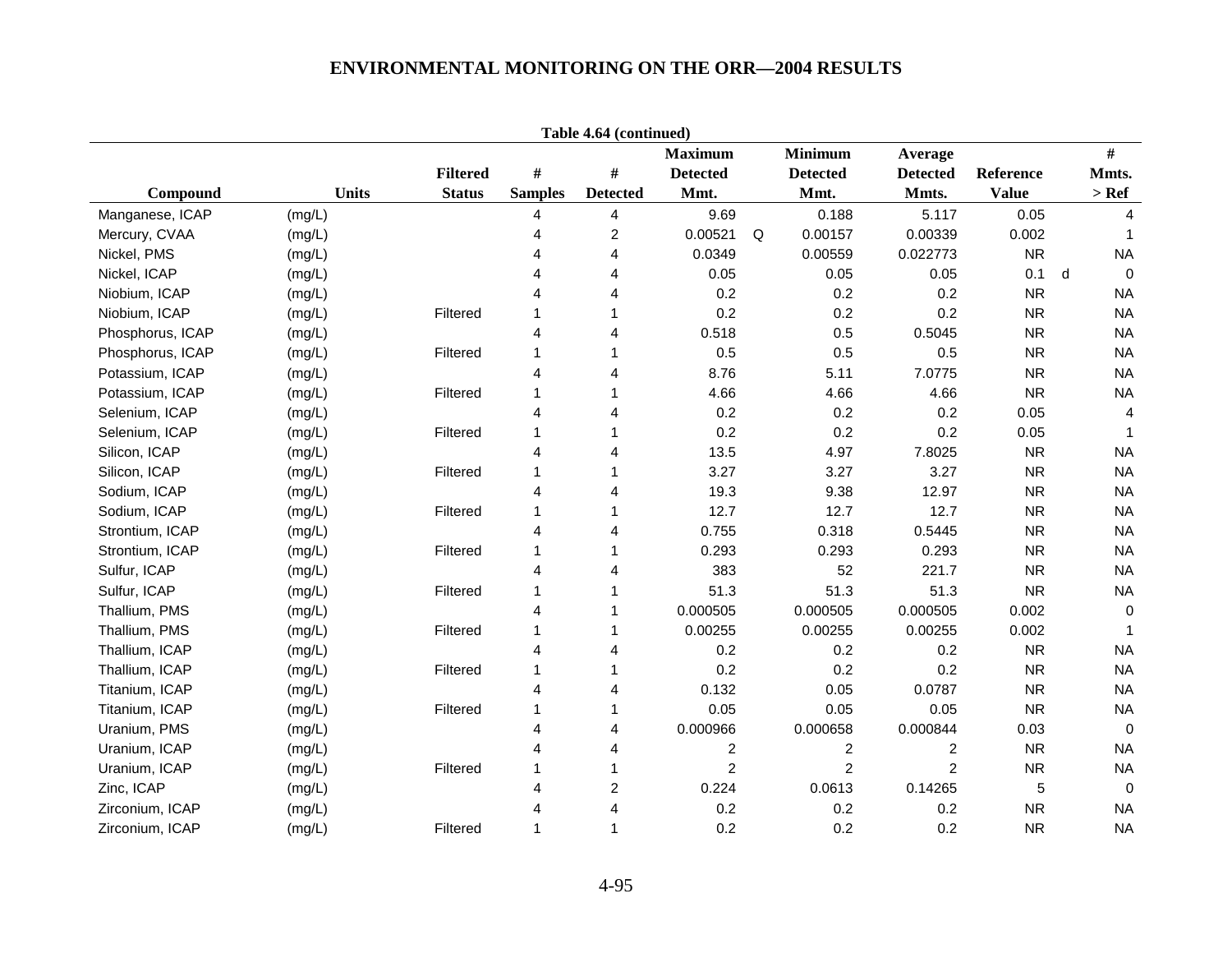|                               |                    |                 |                | Table 4.64 (continued) |                 |          |                 |   |                 |                  |             |              |
|-------------------------------|--------------------|-----------------|----------------|------------------------|-----------------|----------|-----------------|---|-----------------|------------------|-------------|--------------|
|                               |                    |                 |                |                        | <b>Maximum</b>  |          | <b>Minimum</b>  |   | Average         |                  |             | #            |
|                               |                    | <b>Filtered</b> | #              | #                      | <b>Detected</b> |          | <b>Detected</b> |   | <b>Detected</b> | <b>Reference</b> |             | Mmts.        |
| <b>Compound</b>               | <b>Units</b>       | <b>Status</b>   | <b>Samples</b> | <b>Detected</b>        | Mmt.            |          | Mmt.            |   | Mmts.           | <b>Value</b>     |             | $>$ Ref      |
| <b>Static Water Level</b>     | $(t - \text{toc})$ |                 | 8              | <b>NA</b>              | 12.23           |          | $-12.23$        |   | $\Omega$        | <b>NR</b>        |             | <b>NA</b>    |
| Alkalinity as HCO3            | (mg/L)             |                 |                | 4                      | 274             |          | 214             |   | 242             | <b>NR</b>        |             | <b>NA</b>    |
| Conductivity                  | (umho/cm)          |                 | 4              | 4                      | 2930            |          | 751             |   | 1718.5          | <b>NR</b>        |             | <b>NA</b>    |
| <b>Dissolved Solids</b>       | (mg/L)             |                 | 4              | 4                      | 1980            |          | 570             |   | 1284.5          | 500              |             | 4            |
| pH                            | (pH)               |                 | 4              | 4                      | 7.28            |          | 6.31            |   | 6.79            | 6.5/8.5          |             |              |
| <b>Total Suspended Solids</b> | (mg/L)             |                 |                | $\overline{2}$         | 227             |          | 39              |   | 133             | <b>NR</b>        |             | <b>NA</b>    |
| Turbidity                     | (NTU)              |                 |                |                        | 432             |          | 0.235           |   | 136.4768        |                  |             | 2            |
| Gross Alpha                   | (pCi/L)            |                 |                | 2                      | 15              | Q        | 7.6             |   | 11.3            | 15               | e           | 0            |
| Gross Beta                    | (pCi/L)            |                 |                |                        | 16              |          | 16              |   | 16              | 50               | a           | $\Omega$     |
| 1,2-Dichloroethene (Total)    | $(\mu g/L)$        |                 | 4              | 4                      | 12              |          | 5               |   | 8.25            | <b>NR</b>        | $\mathbf b$ | <b>NA</b>    |
| Chloroform                    | $(\mu g/L)$        |                 | 4              | $\overline{2}$         | 12              |          | 8               |   | 10              | 100              | g           | 0            |
| cis-1,2-Dichloroethene        | $(\mu g/L)$        |                 |                | 4                      | 12              |          | 5               |   | 8.25            | 70               |             | $\mathbf{0}$ |
| Tetrachloroethene             | $(\mu g/L)$        |                 |                | 4                      | 1300            | $\Omega$ | 4               | J | 573             | 5                |             | 3            |
| Trichloroethene               | $(\mu g/L)$        |                 |                |                        | 10              |          |                 |   | 5.25            | 5                |             |              |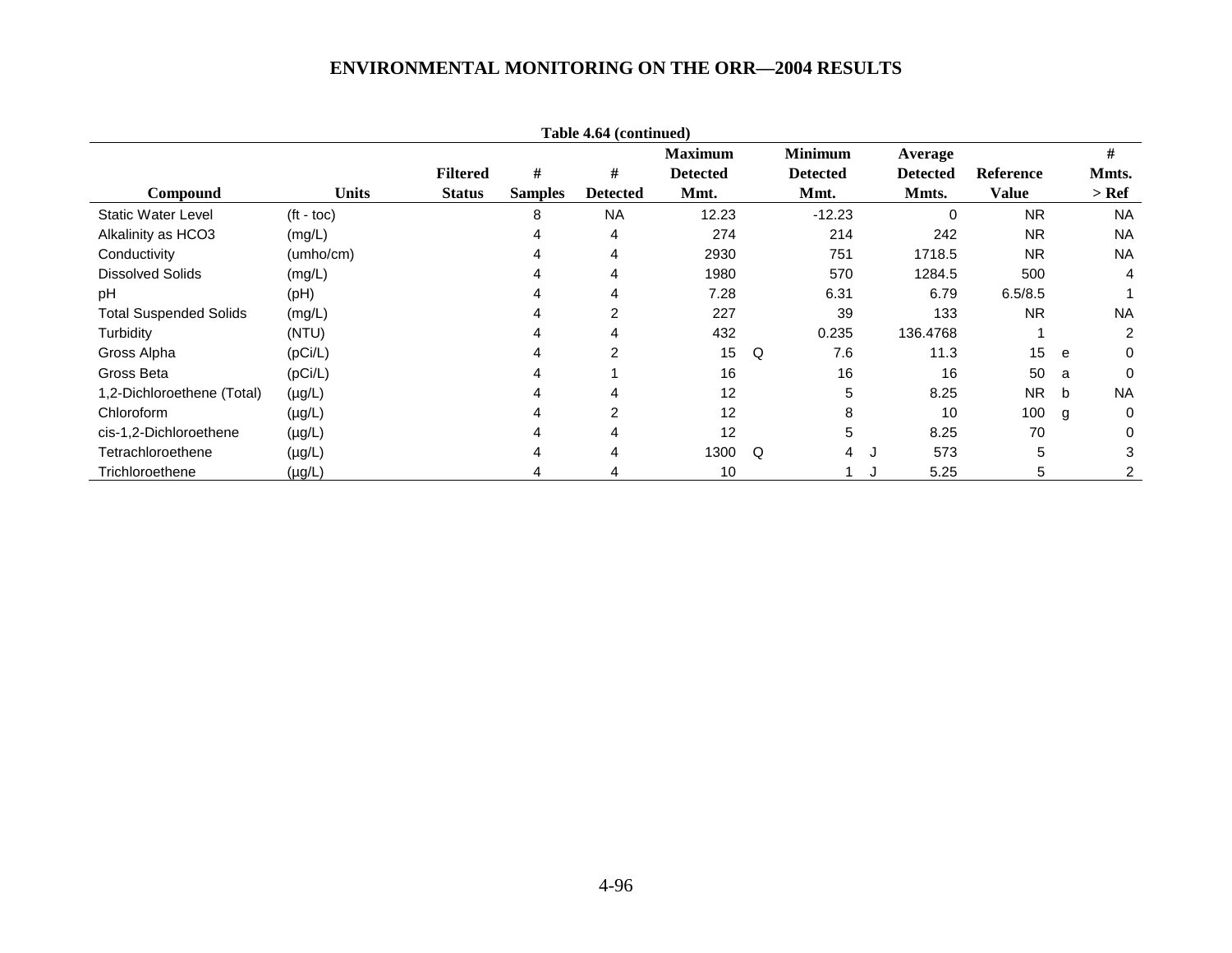|                               | Table 4.65. REGIME=East Fork Poplar Creek—AREA NAME=Exit Pathway Monitoring Location I |                 |                |                 |                 |                 |                 |                  |   |           |  |  |  |
|-------------------------------|----------------------------------------------------------------------------------------|-----------------|----------------|-----------------|-----------------|-----------------|-----------------|------------------|---|-----------|--|--|--|
|                               |                                                                                        |                 |                |                 | <b>Maximum</b>  | <b>Minimum</b>  | Average         |                  |   | #         |  |  |  |
|                               |                                                                                        | <b>Filtered</b> | #              | #               | <b>Detected</b> | <b>Detected</b> | <b>Detected</b> | <b>Reference</b> |   | Mmts.     |  |  |  |
| Compound                      | <b>Units</b>                                                                           | <b>Status</b>   | <b>Samples</b> | <b>Detected</b> | Mmt.            | Mmt.            | Mmts.           | <b>Value</b>     |   | $>$ Ref   |  |  |  |
| <b>Bicarbonate</b>            | (mg/L)                                                                                 |                 | 4              | 4               | 287             | 267             | 274.25          | <b>NR</b>        |   | NA.       |  |  |  |
| Chloride                      | (mg/L)                                                                                 |                 | 4              | 4               | 63.5            | 21.9            | 35.2            | 250              |   | $\Omega$  |  |  |  |
| Fluoride                      | (mg/L)                                                                                 |                 | 4              | $\overline{2}$  | 0.25            | 0.16            | 0.205           | 4                |   | $\Omega$  |  |  |  |
| Nitrate/Nitrite               | (mg/L)                                                                                 |                 | 4              | 4               | 9.6             | 0.28            | 4.6425          | <b>NR</b>        |   | NA        |  |  |  |
| Sulfate                       | (mg/L)                                                                                 |                 | 4              | 4               | 60.1            | 29.9            | 43.55           | 250              |   | $\Omega$  |  |  |  |
| <b>Static Water Level</b>     | $(tt - toc)$                                                                           |                 | 4              | <b>NA</b>       | 13.7            | 10.67           | 12.16           | NR.              |   | <b>NA</b> |  |  |  |
| <b>Dissolved Solids</b>       | (mg/L)                                                                                 |                 | 2              | $\overline{2}$  | 430             | 366             | 398             | 500              |   | $\Omega$  |  |  |  |
| <b>Total Suspended Solids</b> | (mg/L)                                                                                 |                 | 2              |                 | 8.7             | 8.7             | 8.7             | <b>NR</b>        |   | <b>NA</b> |  |  |  |
| Gross Alpha                   | (pCi/L)                                                                                |                 | 4              | 4               | 93.14           | 7.84            | 49.5525         | 15               | e | 2         |  |  |  |
| Gross Beta                    | (pCi/L)                                                                                |                 | 4              | 4               | 44.86           | 4.49            | 20.23           | 50               | a | $\Omega$  |  |  |  |
| Carbon tetrachloride          | $(\mu g/L)$                                                                            |                 | 4              | 4               | 72              | 11              | 44              | 5                |   | 4         |  |  |  |
| Chloroform                    | $(\mu g/L)$                                                                            |                 | 4              | 4               | 130             | 5               | 66.5            | 100              | g | 2         |  |  |  |
| cis-1,2-Dichloroethene        | $(\mu g/L)$                                                                            |                 | 4              | 2               | 66              | 41              | 53.5            | 70               |   | 0         |  |  |  |
| Tetrachloroethene             | $(\mu g/L)$                                                                            |                 | 4              | 4               | 45              | 5               | 17.75           | 5                |   | 3         |  |  |  |
| Trichloroethene               | $(\mu g/L)$                                                                            |                 | 4              | 2               | 44              | 21              | 32.5            | 5                |   |           |  |  |  |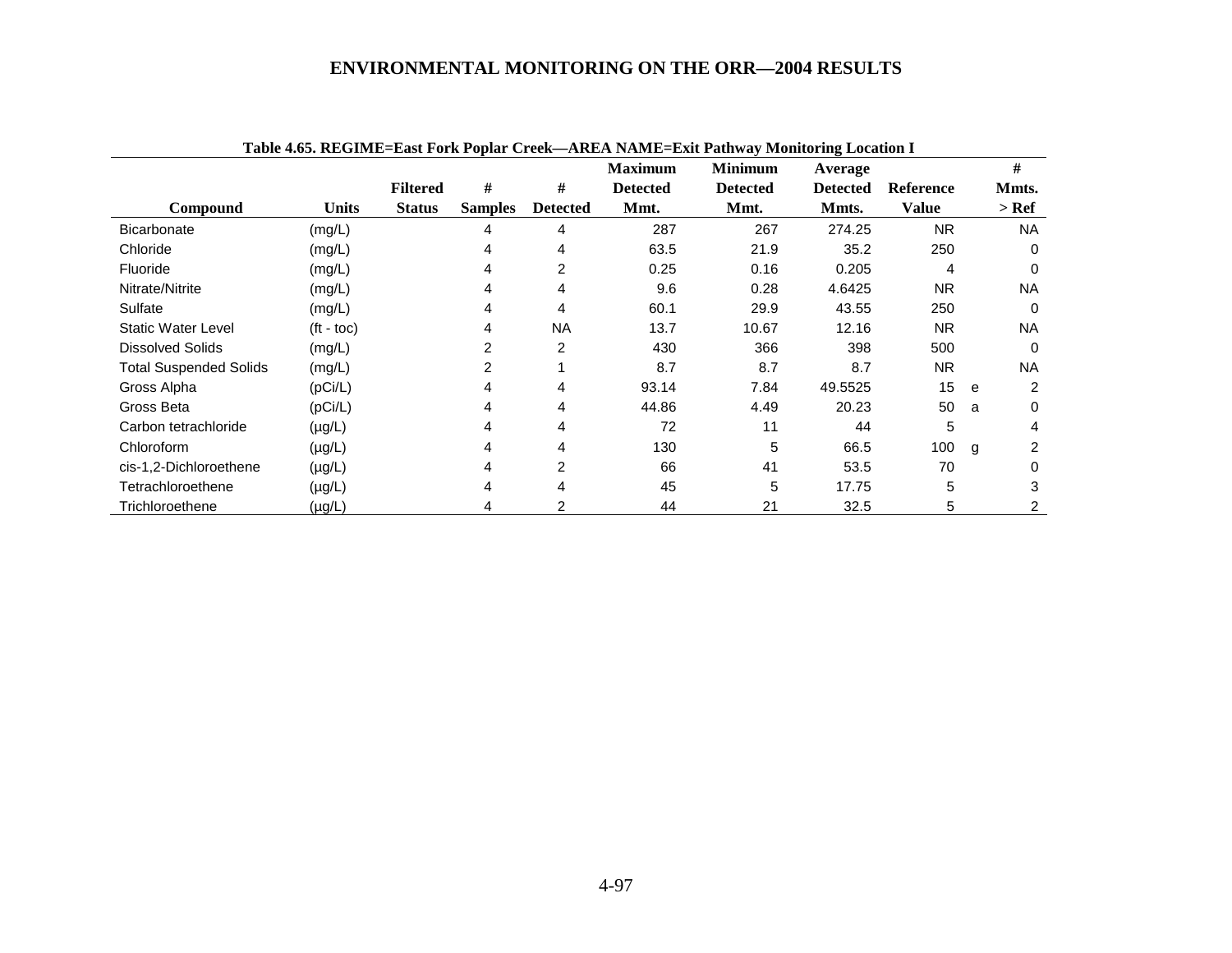|                             |              |                 |                |                 |                 | Table 4.66. REGIME=East Fork Poplar Creek-AREA NAME=Exit Pathway Monitoring Location J |                 |                |                   |
|-----------------------------|--------------|-----------------|----------------|-----------------|-----------------|----------------------------------------------------------------------------------------|-----------------|----------------|-------------------|
|                             |              |                 |                |                 | <b>Maximum</b>  | <b>Minimum</b>                                                                         | Average         |                | #                 |
|                             |              | <b>Filtered</b> | #              | $\#$            | <b>Detected</b> | <b>Detected</b>                                                                        | <b>Detected</b> | Reference      | Mmts.             |
| Compound                    | <b>Units</b> | <b>Status</b>   | <b>Samples</b> | <b>Detected</b> | Mmt.            | Mmt.                                                                                   | Mmts.           | <b>Value</b>   | $>$ Ref           |
| Bicarbonate                 | (mg/L)       |                 | 21             | 21              | 283             | 144                                                                                    | 232.6667        | <b>NR</b>      | <b>NA</b>         |
| Chloride                    | (mg/L)       |                 | 45             | 45              | 112             | 2.48                                                                                   | 24.778          | 250            | $\mathbf 0$       |
| Fluoride                    | (mg/L)       |                 | 45             | 33              | 1.13            | 0.161                                                                                  | 0.584455        | $\overline{4}$ | $\mathbf 0$       |
| Nitrate Nitrogen            | (mg/L)       |                 | 14             | 10              | 0.682           | 0.0294                                                                                 | 0.3272          | 10             | $\mathbf 0$       |
| Nitrate/Nitrite             | (mg/L)       |                 | 21             | 16              | 0.9             | 0.027                                                                                  | 0.435438        | <b>NR</b>      | <b>NA</b>         |
| Sulfate                     | (mg/L)       |                 | 45             | 45              | 56              | 0.3                                                                                    | 22.86089        | 250            | $\mathbf 0$       |
| Aluminum, ICAP              | (mg/L)       |                 | 24             | 4               | 0.825           | 0.285                                                                                  | 0.52425         | 0.2            | 4                 |
| Antimony, ICAP              | (mg/L)       |                 | 24             | 24              | 0.2             | 0.2                                                                                    | 0.2             | 0.006          | 24                |
| Arsenic, ICAP               | (mg/L)       |                 | 24             | 24              | 0.2             | 0.2                                                                                    | 0.2             | 0.05           | 24                |
| Barium, ICAP                | (mg/L)       |                 | 24             | 24              | 0.749           | 0.0262                                                                                 | 0.151896        | $\overline{2}$ | $\mathbf 0$       |
| Boron, ICAP                 | (mg/L)       |                 | 24             | 13              | 0.737           | 0.102                                                                                  | 0.264077        | <b>NR</b>      | <b>NA</b>         |
| Cadmium, ICAP               | (mg/L)       |                 | 24             | 24              | 0.01            | 0.01                                                                                   | 0.01            | 0.005          | 24                |
| Calcium, ICAP               | (mg/L)       |                 | 24             | 24              | 139             | 17.2                                                                                   | 59.85           | ${\sf NR}$     | <b>NA</b>         |
| Chromium, PMS               | (mg/L)       |                 | 24             | $\overline{2}$  | 0.0104          | 0.0102                                                                                 | 0.0103          | <b>NR</b>      | <b>NA</b>         |
| Chromium, ICAP              | (mg/L)       |                 | 24             | 10              | 0.02            | 0.02                                                                                   | 0.02            | 0.1            | $\mathbf 0$       |
| Iron, ICAP                  | (mg/L)       |                 | 24             | 19              | 0.628           | 0.0728                                                                                 | 0.272658        | 0.3            | $\overline{7}$    |
| Lead, PMS                   | (mg/L)       |                 | 24             | 6               | 0.00117         | 0.000612                                                                               | 0.00091         | 0.015          | 0<br>C            |
| Lead, ICAP                  | (mg/L)       |                 | 24             | 24              | 0.1             | 0.1                                                                                    | 0.1             | 0.015          | 24<br>$\mathbf c$ |
| Lithium, ICAP               | (mg/L)       |                 | 24             | 13              | 0.126           | 0.0108                                                                                 | 0.044854        | <b>NR</b>      | <b>NA</b>         |
| Magnesium, ICAP             | (mg/L)       |                 | 24             | 24              | 29.6            | 9.26                                                                                   | 18.42708        | <b>NR</b>      | <b>NA</b>         |
| Manganese, ICAP             | (mg/L)       |                 | 24             | 10              | 0.117           | 0.00535                                                                                | 0.050509        | 0.05           | 5                 |
| Nickel, PMS                 | (mg/L)       |                 | 24             | 3               | 0.00764         | 0.00546                                                                                | 0.006283        | <b>NR</b>      | <b>NA</b>         |
| Nickel, ICAP                | (mg/L)       |                 | 24             | 10              | 0.05            | 0.05                                                                                   | 0.05            | 0.1            | $\mathbf 0$<br>d  |
| Niobium, ICAP               | (mg/L)       |                 | 24             | 24              | 0.2             | 0.2                                                                                    | 0.2             | <b>NR</b>      | <b>NA</b>         |
| Nitrate/Nitrite as Nitrogen | (mg/L)       |                 | $10$           | $\overline{7}$  | 0.798           | 0.143                                                                                  | 0.434571        | <b>NR</b>      | <b>NA</b>         |
| Phosphorus, ICAP            | (mg/L)       |                 | 24             | 24              | 0.5             | 0.5                                                                                    | 0.5             | <b>NR</b>      | <b>NA</b>         |
| Potassium, ICAP             | (mg/L)       |                 | 24             | 11              | 5.05            | 2.04                                                                                   | 3.310909        | <b>NR</b>      | <b>NA</b>         |
| Selenium, ICAP              | (mg/L)       |                 | 24             | 24              | 0.2             | 0.2                                                                                    | 0.2             | 0.05           | 24                |
| Silicon, ICAP               | (mg/L)       |                 | 24             | 24              | 9.02            | 3.77                                                                                   | 5.138333        | <b>NR</b>      | <b>NA</b>         |
| Sodium, ICAP                | (mg/L)       |                 | 24             | 24              | 174             | 0.774                                                                                  | 31.49067        | <b>NR</b>      | <b>NA</b>         |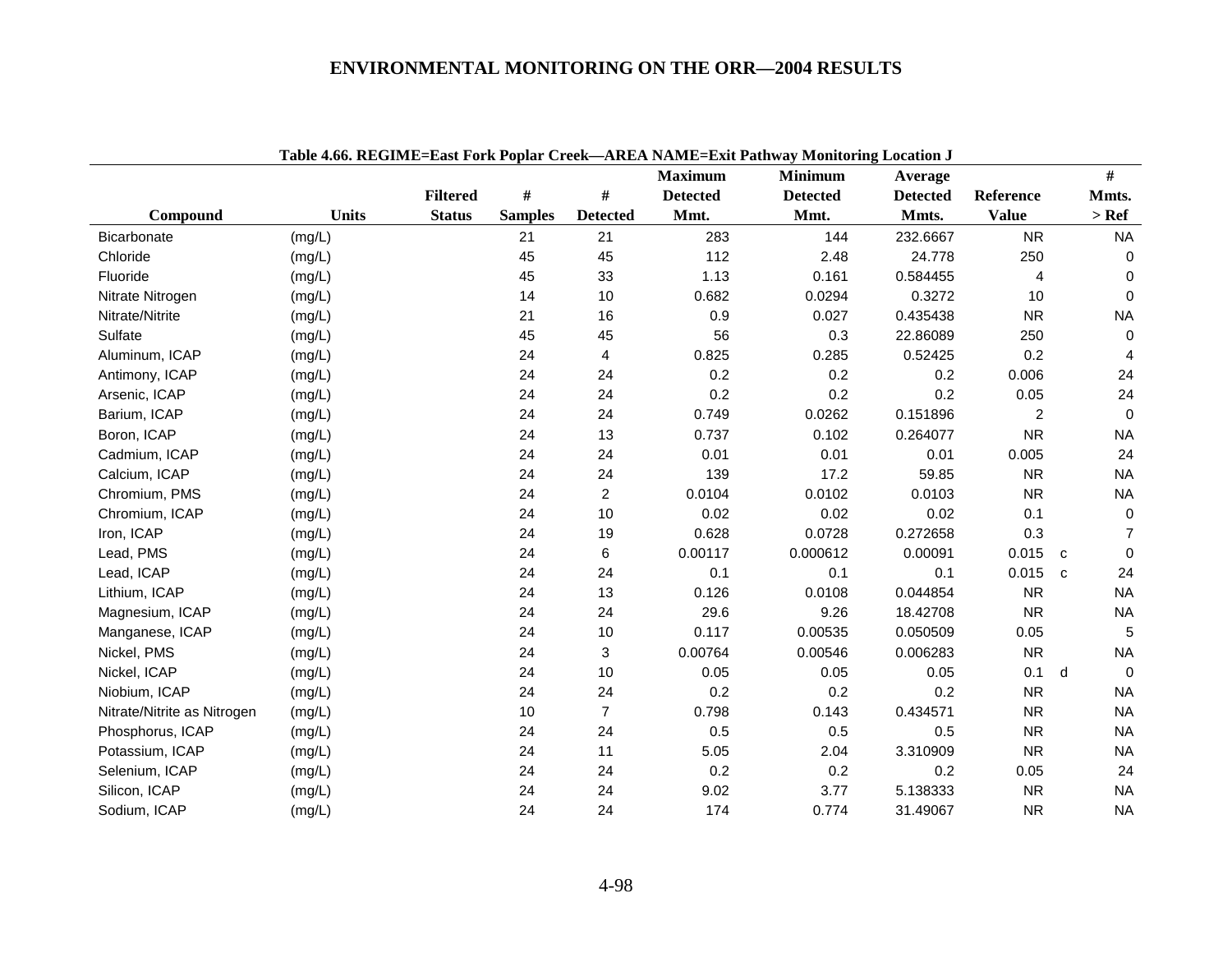|                               |                    |                 |                | Table 4.66 (continued) |                 |   |                 |   |                 |              |   |                |
|-------------------------------|--------------------|-----------------|----------------|------------------------|-----------------|---|-----------------|---|-----------------|--------------|---|----------------|
|                               |                    |                 |                |                        | <b>Maximum</b>  |   | <b>Minimum</b>  |   | Average         |              |   | #              |
|                               |                    | <b>Filtered</b> | #              | #                      | <b>Detected</b> |   | <b>Detected</b> |   | <b>Detected</b> | Reference    |   | Mmts.          |
| Compound                      | <b>Units</b>       | <b>Status</b>   | <b>Samples</b> | <b>Detected</b>        | Mmt.            |   | Mmt.            |   | Mmts.           | <b>Value</b> |   | $>$ Ref        |
| Strontium, ICAP               | (mg/L)             |                 | 24             | 24                     | 4.07            |   | 0.0639          |   | 1.042113        | <b>NR</b>    |   | <b>NA</b>      |
| Sulfur, ICAP                  | (mg/L)             |                 | 24             | 24                     | 18.8            |   | 0.5             |   | 7.661667        | <b>NR</b>    |   | <b>NA</b>      |
| Thallium, ICAP                | (mg/L)             |                 | 24             | 24                     | 0.2             |   | 0.2             |   | 0.2             | <b>NR</b>    |   | <b>NA</b>      |
| Titanium, ICAP                | (mg/L)             |                 | 24             | 24                     | 0.05            |   | 0.05            |   | 0.05            | <b>NR</b>    |   | <b>NA</b>      |
| Uranium, ICAP                 | (mg/L)             |                 | 24             | 24                     | $\overline{2}$  |   | $\overline{2}$  |   | 2               | <b>NR</b>    |   | <b>NA</b>      |
| Zinc, ICAP                    | (mg/L)             |                 | 24             | 15                     | 0.295           |   | 0.0563          |   | 0.148727        | 5            |   | $\mathbf 0$    |
| Zirconium, ICAP               | (mg/L)             |                 | 24             | 24                     | 0.2             |   | 0.2             |   | 0.2             | <b>NR</b>    |   | <b>NA</b>      |
| <b>Static Water Level</b>     | $(t - \text{toc})$ |                 | 50             | <b>NA</b>              | 81.95           |   | $-81.95$        |   | 2.3424          | <b>NR</b>    |   | <b>NA</b>      |
| Alkalinity as HCO3            | (mg/L)             |                 | 24             | 24                     | 370             |   | 145             |   | 237.25          | <b>NR</b>    |   | <b>NA</b>      |
| Conductivity                  | (umho/cm)          |                 | 24             | 24                     | 880             |   | 254             |   | 497.125         | <b>NR</b>    |   | <b>NA</b>      |
| <b>Dissolved Solids</b>       | (mg/L)             |                 | 45             | 45                     | 580             |   | 162             |   | 315.5778        | 500          |   | $\overline{4}$ |
| рH                            | (Hq)               |                 | 24             | 24                     | 7.9             |   | 6.8             |   | 7.415833        | 6.5/8.5      |   | $\mathbf 0$    |
| <b>Total Suspended Solids</b> | (mg/L)             |                 | 45             | 14                     | 8               |   | $\overline{2}$  |   | 4.55            | <b>NR</b>    |   | <b>NA</b>      |
| Turbidity                     | (NTU)              |                 | 24             | 24                     | 7.83            |   | 0.209           |   | 2.423042        | 1            |   | 17             |
| Gross Alpha                   | (pCi/L)            |                 | 46             | 16                     | 7.13            |   | 1.16            |   | 2.593125        | 15           | e | $\mathbf 0$    |
| Gross Beta                    | (pCi/L)            |                 | 46             | 16                     | 159             | Q | 3.44            |   | 22.12688        | 50           | a | 2              |
| 1,2-Dichloroethene (Total)    | $(\mu g/L)$        |                 | 24             | 1                      | 1               | J | 1               | J | 1               | <b>NR</b>    | b | <b>NA</b>      |
| Acetone                       | $(\mu g/L)$        |                 | 46             | 3                      | 3               | J | 3               | J | 3               | <b>NR</b>    |   | <b>NA</b>      |
| Benzene                       | $(\mu g/L)$        |                 | 46             | $\overline{c}$         | 1               |   | 1               | J | 1               | 5            |   | $\mathbf 0$    |
| Carbon tetrachloride          | $(\mu g/L)$        |                 | 46             | 18                     | 160             |   | $\overline{7}$  |   | 51.66667        | 5            |   | 18             |
| Chloroform                    | $(\mu g/L)$        |                 | 46             | 18                     | 21              |   | 1               | J | 8.777778        | 100          | g | $\mathbf 0$    |
| cis-1,2-Dichloroethene        | $(\mu g/L)$        |                 | 46             | 3                      | $\overline{c}$  | J | 1               | J | 1.666667        | 70           |   | $\mathbf 0$    |
| Ethylbenzene                  | $(\mu g/L)$        |                 | 46             | 6                      | 4               | J | $\overline{2}$  | J | 2.833333        | 700          |   | $\mathbf 0$    |
| Styrene                       | $(\mu g/L)$        |                 | 46             | 5                      | 5               |   |                 | J | 2.6             | 100          |   | 0              |
| Tetrachloroethene             | $(\mu g/L)$        |                 | 46             | 19                     | 20              |   |                 | J | 7.526316        | 5            |   | 11             |
| Toluene                       | $(\mu g/L)$        |                 | 46             | 5                      | 4               | J | $\overline{2}$  | J | 2.8             | 1000         |   | $\mathbf 0$    |
| Trichloroethene               | $(\mu g/L)$        |                 | 46             | 14                     | 4               |   | 1               |   | 2.142857        | 5            |   | 0              |
| Xylenes                       | $(\mu g/L)$        |                 | 46             | $\overline{2}$         | $\overline{2}$  |   | $\overline{2}$  |   | $\overline{c}$  | 10000        |   | 0              |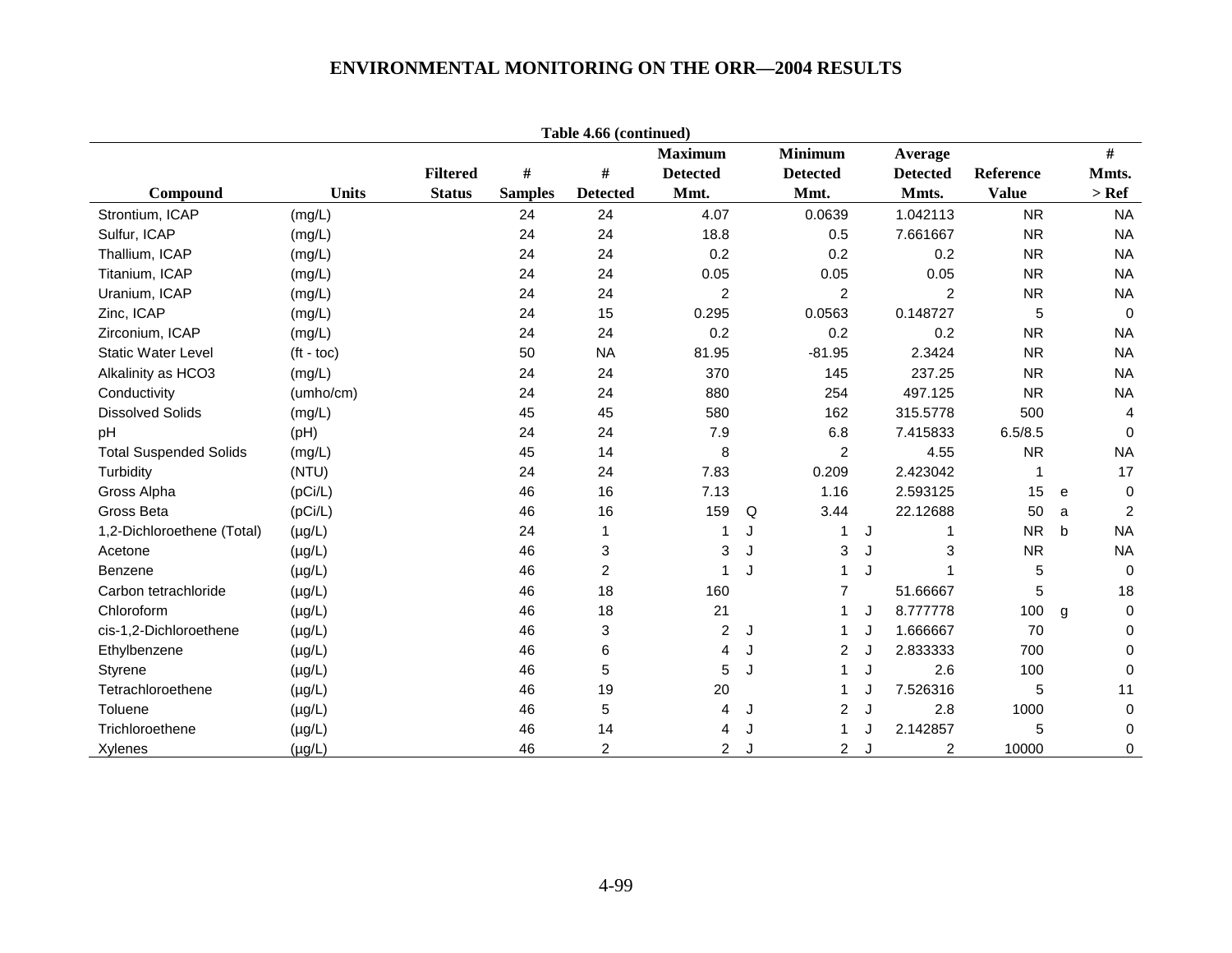|                  | Table 4.07. Reglivill-last Fulk I uplat Creek—AREA IVAMIC-lait I athway Scarburu Ruau/I life Riuge |                 |                |                 | <b>Maximum</b>  | <b>Minimum</b>  | Average         |                |   | $\#$           |
|------------------|----------------------------------------------------------------------------------------------------|-----------------|----------------|-----------------|-----------------|-----------------|-----------------|----------------|---|----------------|
|                  |                                                                                                    | <b>Filtered</b> | #              | #               | <b>Detected</b> | <b>Detected</b> | <b>Detected</b> | Reference      |   | Mmts.          |
| Compound         | <b>Units</b>                                                                                       | <b>Status</b>   | <b>Samples</b> | <b>Detected</b> | Mmt.            | Mmt.            | Mmts.           | <b>Value</b>   |   | $>$ Ref        |
| Chloride         | (mg/L)                                                                                             |                 | 6              | 6               | 16.1            | 1.11            | 5.76            | 250            |   | $\Omega$       |
| Fluoride         | (mg/L)                                                                                             |                 | 6              | 6               | 0.321           | 0.135           | 0.2155          | 4              |   | 0              |
| Sulfate          | (mg/L)                                                                                             |                 | 6              | 6               | 123             | 7.02            | 68.13667        | 250            |   | $\Omega$       |
| Antimony, PMS    | (mg/L)                                                                                             |                 | 6              | 1               | 0.00328         | 0.00328         | 0.00328         | 0.006          |   | 0              |
| Antimony, ICAP   | (mg/L)                                                                                             |                 | 6              | 6               | 0.2             | 0.2             | 0.2             | 0.006          |   | 6              |
| Arsenic, ICAP    | (mg/L)                                                                                             |                 | 6              | 6               | 0.2             | 0.2             | 0.2             | 0.05           |   | 6              |
| Barium, ICAP     | (mg/L)                                                                                             |                 | 6              | 6               | 0.122           | 0.0408          | 0.066667        | $\overline{c}$ |   | $\Omega$       |
| Boron, ICAP      | (mg/L)                                                                                             |                 | 6              | 4               | 0.242           | 0.136           | 0.19075         | <b>NR</b>      |   | <b>NA</b>      |
| Cadmium, ICAP    | (mg/L)                                                                                             |                 | 6              | 6               | 0.01            | 0.01            | 0.01            | 0.005          |   | 6              |
| Calcium, ICAP    | (mg/L)                                                                                             |                 | 6              | 6               | 84.3            | 53.6            | 67.51667        | <b>NR</b>      |   | <b>NA</b>      |
| Chromium, ICAP   | (mg/L)                                                                                             |                 | 6              | 6               | 0.02            | 0.02            | 0.02            | 0.1            |   | $\mathbf 0$    |
| Iron, ICAP       | (mg/L)                                                                                             |                 | 6              | 6               | 17.8            | 0.235           | 6.143167        | 0.3            |   | 4              |
| Lead, PMS        | (mg/L)                                                                                             |                 | 6              | 1               | 0.000866        | 0.000866        | 0.000866        | 0.015          | C | 0              |
| Lead, ICAP       | (mg/L)                                                                                             |                 | 6              | 6               | 0.1             | 0.1             | 0.1             | 0.015          | C | 6              |
| Lithium, ICAP    | (mg/L)                                                                                             |                 | 6              | 4               | 0.0334          | 0.0318          | 0.0326          | <b>NR</b>      |   | <b>NA</b>      |
| Magnesium, ICAP  | (mg/L)                                                                                             |                 | 6              | 6               | 42.7            | 16.2            | 28.38333        | <b>NR</b>      |   | <b>NA</b>      |
| Manganese, ICAP  | (mg/L)                                                                                             |                 | 6              | 6               | 3.87            | 0.0107          | 1.087283        | 0.05           |   | $\overline{2}$ |
| Nickel, ICAP     | (mg/L)                                                                                             |                 | 6              | 6               | 0.05            | 0.05            | 0.05            | 0.1            | d | $\Omega$       |
| Niobium, ICAP    | (mg/L)                                                                                             |                 | 6              | 6               | 0.2             | 0.2             | 0.2             | <b>NR</b>      |   | <b>NA</b>      |
| Phosphorus, ICAP | (mg/L)                                                                                             |                 | 6              | 6               | 0.5             | 0.5             | 0.5             | <b>NR</b>      |   | <b>NA</b>      |
| Potassium, ICAP  | (mg/L)                                                                                             |                 | 6              | 6               | 4.97            | 2.9             | 3.52            | <b>NR</b>      |   | <b>NA</b>      |
| Selenium, ICAP   | (mg/L)                                                                                             |                 | 6              | 6               | 0.2             | 0.2             | 0.2             | 0.05           |   | 6              |
| Silicon, ICAP    | (mg/L)                                                                                             |                 | 6              | 6               | 12.7            | 3.36            | 9.426667        | <b>NR</b>      |   | <b>NA</b>      |
| Sodium, ICAP     | (mg/L)                                                                                             |                 | 6              | 6               | 16.5            | 6.3             | 11.555          | <b>NR</b>      |   | <b>NA</b>      |
| Strontium, ICAP  | (mg/L)                                                                                             |                 | 6              | 6               | 1.59            | 0.0806          | 0.752517        | <b>NR</b>      |   | <b>NA</b>      |
| Sulfur, ICAP     | (mg/L)                                                                                             |                 | 6              | 6               | 42              | 2.45            | 23.53           | <b>NR</b>      |   | <b>NA</b>      |
| Thallium, ICAP   | (mg/L)                                                                                             |                 | 6              | 6               | 0.2             | 0.2             | 0.2             | <b>NR</b>      |   | <b>NA</b>      |
| Titanium, ICAP   | (mg/L)                                                                                             |                 | 6              | 6               | 0.05            | 0.05            | 0.05            | <b>NR</b>      |   | <b>NA</b>      |
| Uranium, PMS     | (mg/L)                                                                                             |                 | 6              |                 | 0.0011          | 0.0011          | 0.0011          | 0.03           |   | $\Omega$       |
| Uranium, ICAP    | (mg/L)                                                                                             |                 | 6              | 6               | $\overline{c}$  | $\overline{c}$  | 2               | <b>NR</b>      |   | <b>NA</b>      |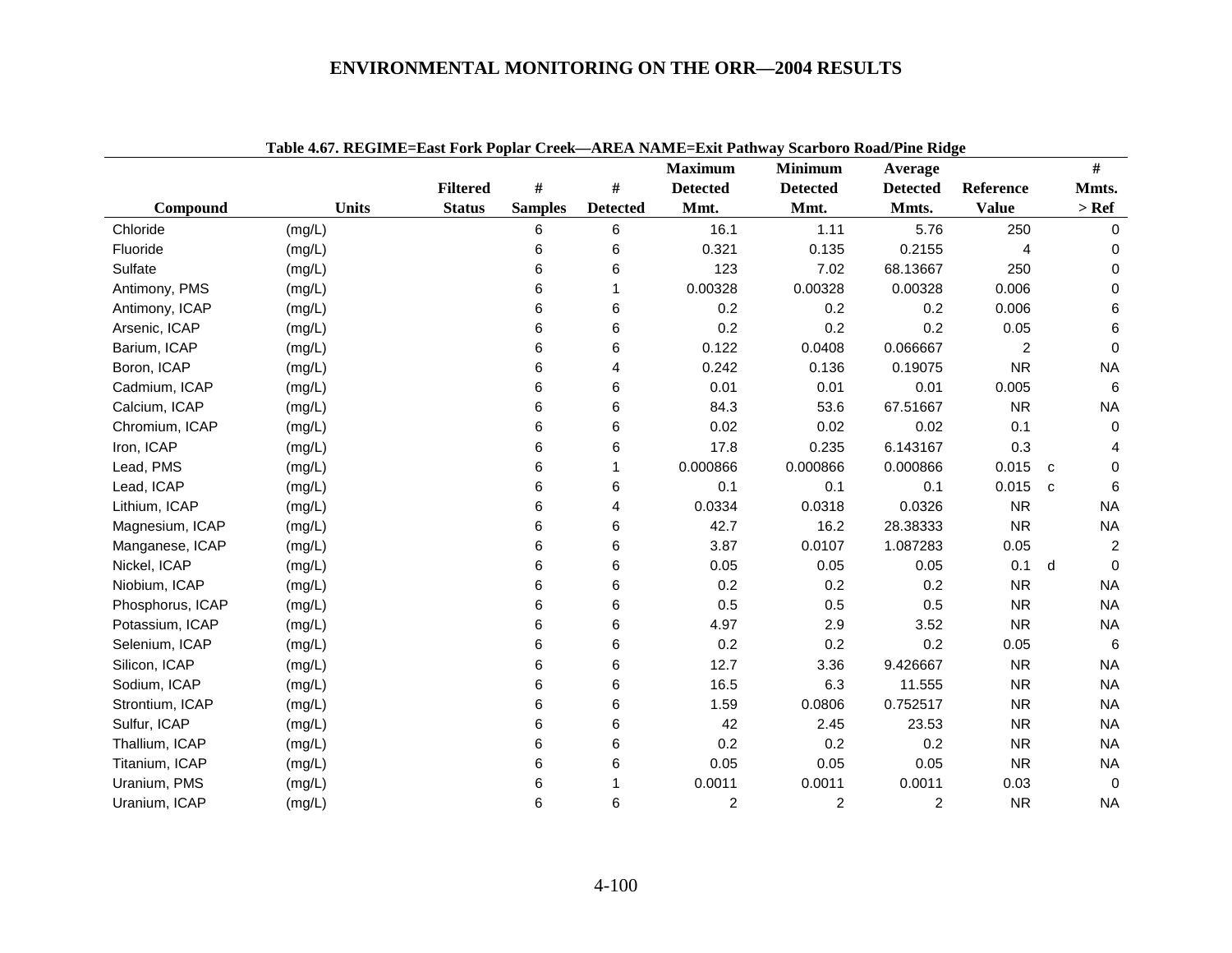| Table 4.67 (continued)        |              |                 |                |                 |                 |                 |                 |                  |           |
|-------------------------------|--------------|-----------------|----------------|-----------------|-----------------|-----------------|-----------------|------------------|-----------|
|                               |              |                 |                |                 | <b>Maximum</b>  | <b>Minimum</b>  | Average         |                  | #         |
|                               |              | <b>Filtered</b> | #              | #               | <b>Detected</b> | <b>Detected</b> | <b>Detected</b> | <b>Reference</b> | Mmts.     |
| <b>Compound</b>               | <b>Units</b> | <b>Status</b>   | <b>Samples</b> | <b>Detected</b> | Mmt.            | Mmt.            | Mmts.           | <b>Value</b>     | $>$ Ref   |
| Zinc, ICAP                    | (mg/L)       |                 | 6              | 2               | 0.831           | 0.737           | 0.784           | 5                | 0         |
| Zirconium, ICAP               | (mg/L)       |                 | 6              | 6               | 0.2             | 0.2             | 0.2             | <b>NR</b>        | <b>NA</b> |
| <b>Static Water Level</b>     | $(t - toc)$  |                 | 12             | <b>NA</b>       | 12.22           | $-12.22$        | 0               | <b>NR</b>        | <b>NA</b> |
| Alkalinity as HCO3            | (mg/L)       |                 | 6              | 6               | 300             | 194             | 242             | <b>NR</b>        | <b>NA</b> |
| Conductivity                  | (umbo/cm)    |                 | 6              | 6               | 690             | 491             | 622.6667        | <b>NR</b>        | <b>NA</b> |
| <b>Dissolved Solids</b>       | (mg/L)       |                 | 6              | 6               | 455             | 245             | 358.1667        | 500              | 0         |
| pH                            | (pH)         |                 | 6              | 6               | 7.31            | 6.71            | 7.111667        | 6.5/8.5          | 0         |
| <b>Total Suspended Solids</b> | (mg/L)       |                 | 6              | 3               | 27              | 2               | 15              | <b>NR</b>        | <b>NA</b> |
| Turbidity                     | (NTU)        |                 | 6              | 6               | 194             | 1.57            | 61.75167        |                  | 6         |
| Gross Alpha                   | (pCi/L)      |                 | 6.             |                 | 2               | $\overline{2}$  |                 | 15 <sub>1</sub>  | 0<br>e    |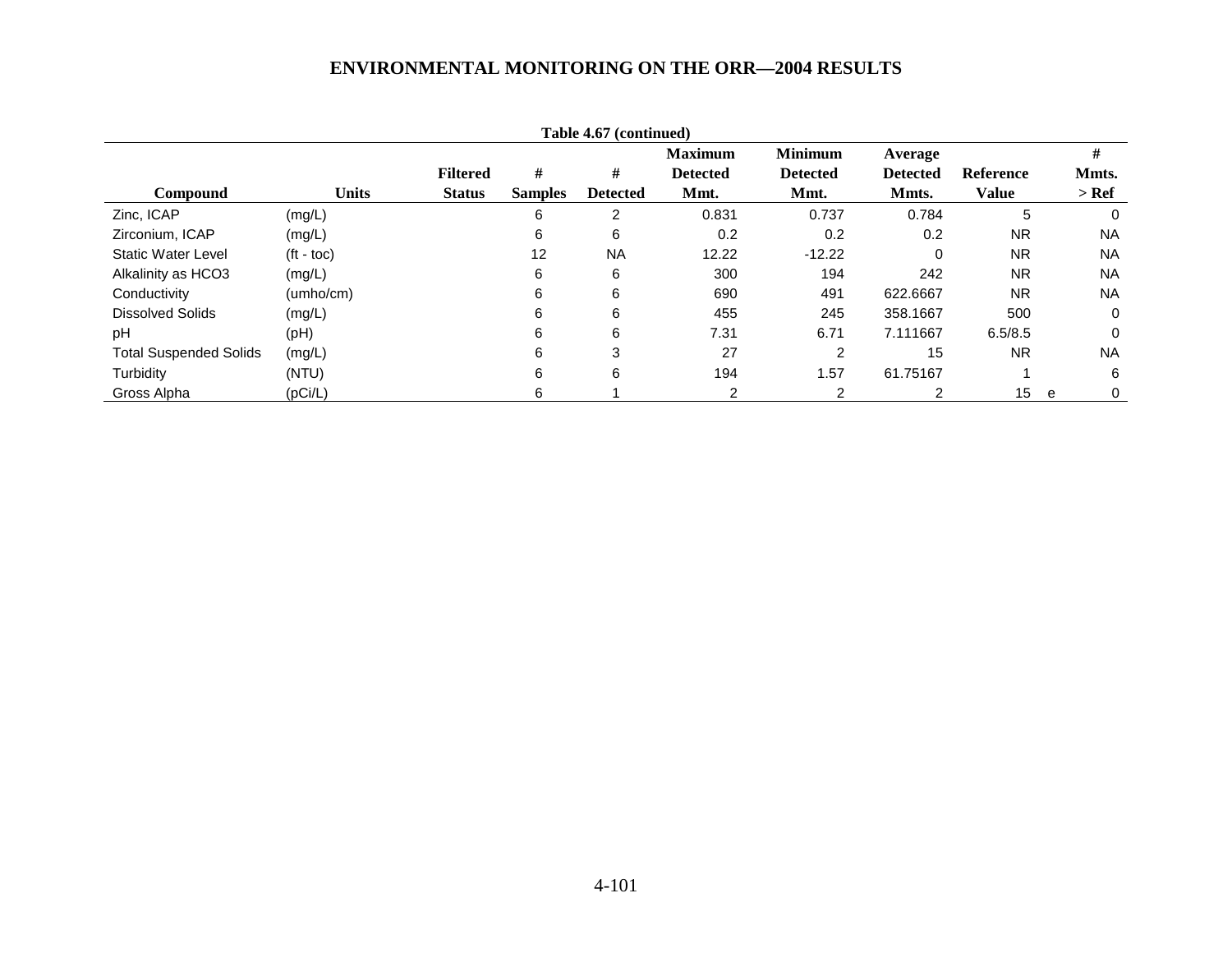|                    |              |                 |                |                 | <b>Maximum</b>  | <b>Minimum</b>          | Average                 |                | #              |
|--------------------|--------------|-----------------|----------------|-----------------|-----------------|-------------------------|-------------------------|----------------|----------------|
|                    |              | <b>Filtered</b> | #              | #               | <b>Detected</b> | <b>Detected</b>         | <b>Detected</b>         | Reference      | Mmts.          |
| Compound           | <b>Units</b> | <b>Status</b>   | <b>Samples</b> | <b>Detected</b> | Mmt.            | Mmt.                    | Mmts.                   | <b>Value</b>   | $>$ Ref        |
| <b>Bicarbonate</b> | (mg/L)       |                 | 2              | $\overline{2}$  | 199             | 156                     | 177.5                   | <b>NR</b>      | <b>NA</b>      |
| Chloride           | (mg/L)       |                 | 3              | 3               | 9.2             | 1.06                    | 6.386667                | 250            | $\mathbf 0$    |
| Fluoride           | (mg/L)       |                 | 3              | 2               | 0.28            | 0.13                    | 0.205                   | 4              | 0              |
| Nitrate Nitrogen   | (mg/L)       |                 | 1              |                 | 0.0316          | 0.0316                  | 0.0316                  | 10             | 0              |
| Nitrate/Nitrite    | (mg/L)       |                 | 2              | 2               | 3.6             | 3.5                     | 3.55                    | <b>NR</b>      | <b>NA</b>      |
| Sulfate            | (mg/L)       |                 | 3              | 3               | 28.5            | 4.87                    | 17.02333                | 250            | $\Omega$       |
| Aluminum, ICAP     | (mg/L)       |                 | 1              |                 | 0.324           | 0.324                   | 0.324                   | 0.2            |                |
| Antimony, ICAP     | (mg/L)       |                 |                |                 | 0.2             | 0.2                     | 0.2                     | 0.006          |                |
| Arsenic, ICAP      | (mg/L)       |                 |                |                 | 0.2             | 0.2                     | 0.2                     | 0.05           |                |
| Barium, ICAP       | (mg/L)       |                 |                |                 | 0.0535          | 0.0535                  | 0.0535                  | $\overline{2}$ | 0              |
| Cadmium, ICAP      | (mg/L)       |                 |                |                 | 0.01            | 0.01                    | 0.01                    | 0.005          |                |
| Calcium, ICAP      | (mg/L)       |                 |                |                 | 5.46            | 5.46                    | 5.46                    | <b>NR</b>      | <b>NA</b>      |
| Chromium, ICAP     | (mg/L)       |                 |                |                 | 0.02            | 0.02                    | 0.02                    | 0.1            | 0              |
| Iron, ICAP         | (mg/L)       |                 |                |                 | 4.14            | 4.14                    | 4.14                    | 0.3            |                |
| Lead, ICAP         | (mg/L)       |                 |                |                 | 0.1             | 0.1                     | 0.1                     | 0.015          | $\mathbf{C}$   |
| Magnesium, ICAP    | (mg/L)       |                 |                |                 | 2.26            | 2.26                    | 2.26                    | <b>NR</b>      | <b>NA</b>      |
| Manganese, ICAP    | (mg/L)       |                 |                |                 | 0.629           | 0.629                   | 0.629                   | 0.05           |                |
| Nickel, ICAP       | (mg/L)       |                 |                |                 | 0.05            | 0.05                    | 0.05                    | 0.1            | d<br>$\Omega$  |
| Niobium, ICAP      | (mg/L)       |                 |                |                 | 0.2             | 0.2                     | 0.2                     | <b>NR</b>      | <b>NA</b>      |
| Phosphorus, ICAP   | (mg/L)       |                 |                |                 | 0.5             | 0.5                     | 0.5                     | <b>NR</b>      | <b>NA</b>      |
| Potassium, ICAP    | (mg/L)       |                 |                |                 | 2.4             | 2.4                     | 2.4                     | <b>NR</b>      | <b>NA</b>      |
| Selenium, ICAP     | (mg/L)       |                 |                |                 | 0.2             | 0.2                     | 0.2                     | 0.05           | $\overline{1}$ |
| Silicon, ICAP      | (mg/L)       |                 |                |                 | 7.13            | 7.13                    | 7.13                    | <b>NR</b>      | <b>NA</b>      |
| Sodium, ICAP       | (mg/L)       |                 |                |                 | 1.91            | 1.91                    | 1.91                    | <b>NR</b>      | <b>NA</b>      |
| Strontium, ICAP    | (mg/L)       |                 |                |                 | 0.0318          | 0.0318                  | 0.0318                  | <b>NR</b>      | <b>NA</b>      |
| Sulfur, ICAP       | (mg/L)       |                 |                |                 | 1.68            | 1.68                    | 1.68                    | <b>NR</b>      | <b>NA</b>      |
| Thallium, ICAP     | (mg/L)       |                 |                |                 | 0.2             | 0.2                     | 0.2                     | <b>NR</b>      | <b>NA</b>      |
| Titanium, ICAP     | (mg/L)       |                 |                |                 | 0.05            | 0.05                    | 0.05                    | <b>NR</b>      | <b>NA</b>      |
| Uranium, ICAP      | (mg/L)       |                 |                |                 | $\overline{c}$  | $\overline{\mathbf{c}}$ | $\overline{\mathbf{c}}$ | <b>NR</b>      | <b>NA</b>      |
| Zirconium, ICAP    | (mg/L)       |                 |                |                 | 0.2             | 0.2                     | 0.2                     | <b>NR</b>      | <b>NA</b>      |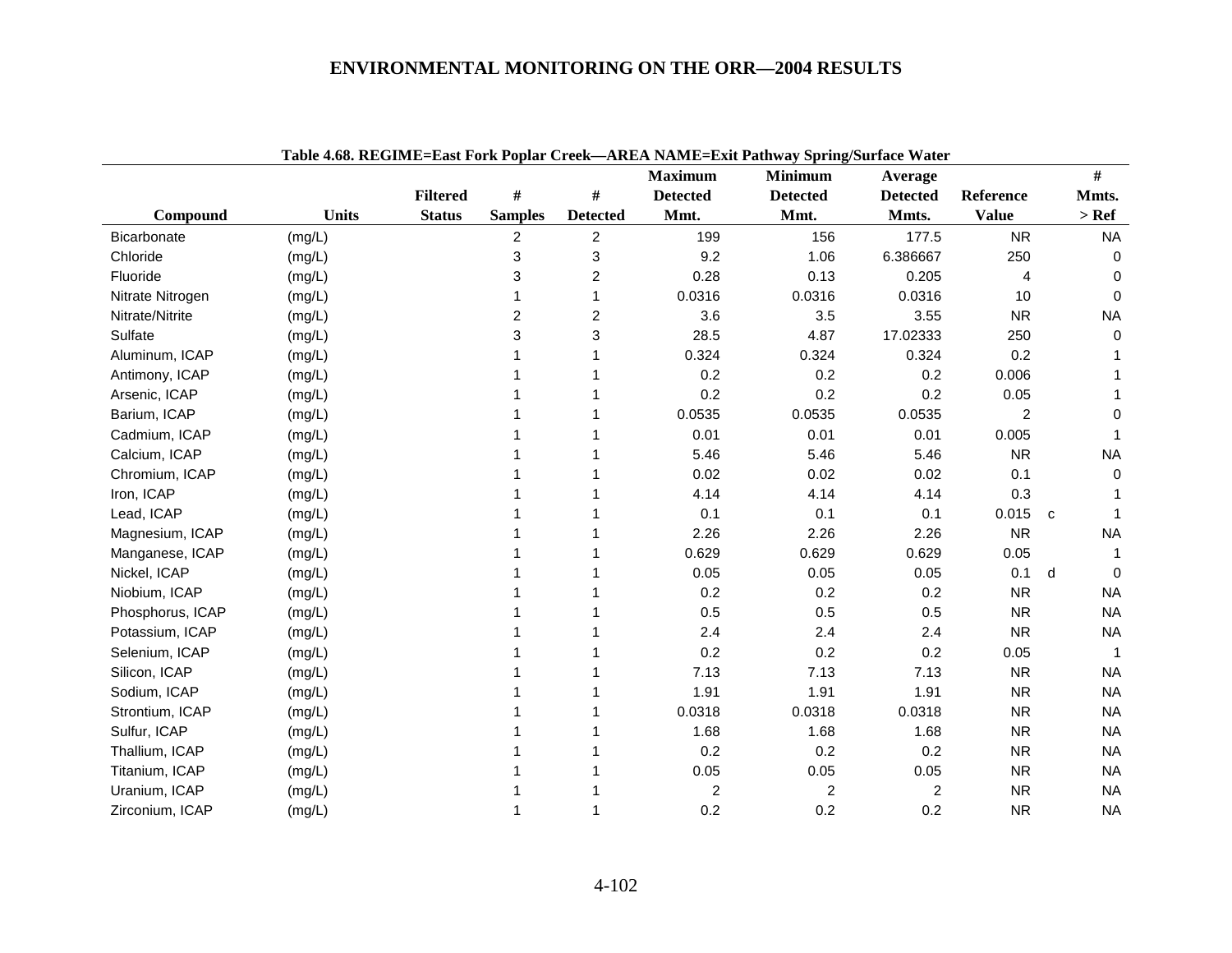|                               |              |                 |                | Table 4.68 (continued) |                 |   |                 |                 |              |   |           |
|-------------------------------|--------------|-----------------|----------------|------------------------|-----------------|---|-----------------|-----------------|--------------|---|-----------|
|                               |              |                 |                |                        | <b>Maximum</b>  |   | <b>Minimum</b>  | Average         |              |   | #         |
|                               |              | <b>Filtered</b> | #              | #                      | <b>Detected</b> |   | <b>Detected</b> | <b>Detected</b> | Reference    |   | Mmts.     |
| Compound                      | <b>Units</b> | <b>Status</b>   | <b>Samples</b> | <b>Detected</b>        | Mmt.            |   | Mmt.            | Mmts.           | <b>Value</b> |   | $>$ Ref   |
| Alkalinity as HCO3            | (mg/L)       |                 |                |                        | 25.9            |   | 25.9            | 25.9            | <b>NR</b>    |   | <b>NA</b> |
| Conductivity                  | (umho/cm)    |                 |                |                        | 94              |   | 94              | 94              | <b>NR</b>    |   | <b>NA</b> |
| <b>Dissolved Solids</b>       | (mg/L)       |                 | 15             | 15                     | 269             |   | 49              | 205.5333        | 500          |   | 0         |
| pH                            | (Hq)         |                 |                |                        | 6.24            |   | 6.24            | 6.24            | 6.5/8.5      |   |           |
| <b>Total Suspended Solids</b> | (mg/L)       |                 | 15             | 4                      | 18              |   | 6.3             | 9.35            | <b>NR</b>    |   | <b>NA</b> |
| Turbidity                     | (NTU)        |                 |                |                        | 8.02            |   | 8.02            | 8.02            |              |   |           |
| Uranium-233/234               | (pCi/L)      |                 |                | 4                      | 2.58            |   | 1.47            | 2.0525          | <b>NR</b>    |   | <b>NA</b> |
| Uranium-235                   | (pCi/L)      |                 | 5              | 3                      | 0.43            |   | 0.37            | 0.396667        | 24           |   | $\Omega$  |
| Uranium-236                   | (pCi/L)      |                 | 5              | 2                      | 0.6             |   | 0.3             | 0.45            | NR.          |   | <b>NA</b> |
| Uranium-238                   | (pCi/L)      |                 | 5              | 4                      | 5.37            |   | 1.61            | 3.3             | 24           |   | 0         |
| Gross Alpha                   | (pCi/L)      |                 |                |                        | 12.99           |   | 2.6             | 5.538571        | 15           | e | 0         |
| Gross Beta                    | (pCi/L)      |                 |                | 5                      | 8.43            |   | 3.79            | 5.72            | 50           | a | 0         |
| 1,1-Dichloroethane            | $(\mu g/L)$  |                 |                |                        |                 | J |                 |                 | <b>NR</b>    |   | <b>NA</b> |
| Bromodichloromethane          | $(\mu g/L)$  |                 |                |                        |                 | J |                 |                 | 100          | g | 0         |
| Chloroform                    | $(\mu g/L)$  |                 |                |                        | 6               |   | 3               | 4.5             | 100          | g | 0         |
| cis-1,2-Dichloroethene        | $(\mu g/L)$  |                 |                | 2                      | 6               |   | 4               | 5               | 70           |   | ი         |
| Tetrachloroethene             | $(\mu g/L)$  |                 |                | 2                      | 13              |   | 10              | 11.5            | 5            |   | 2         |
| Trichloroethene               | $(\mu g/L)$  |                 |                | 2                      | 5               |   | 4               | 4.5             | 5            |   | 0         |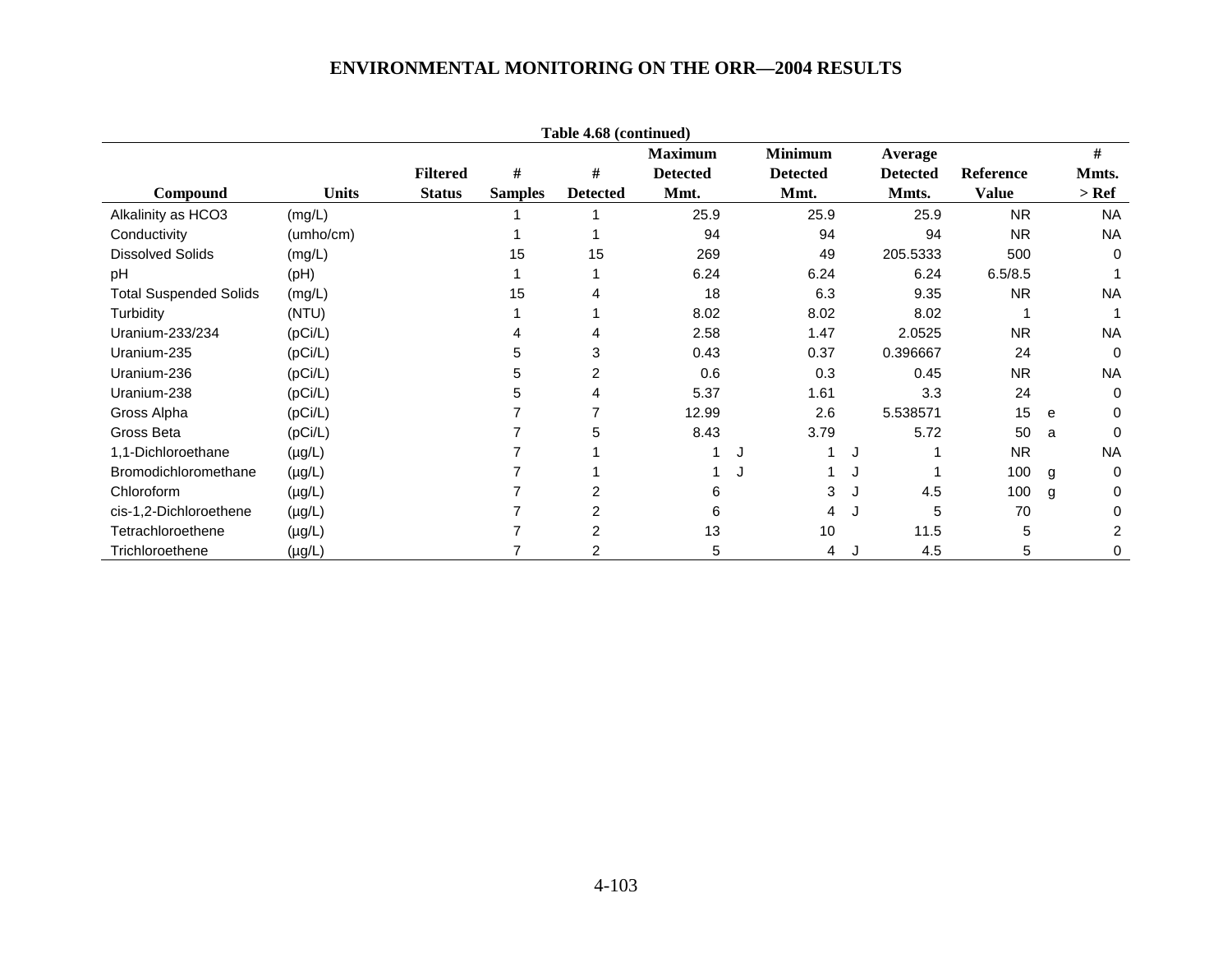|                           |                    | <b>Filtered</b> | #                       | #                       | <b>Maximum</b><br><b>Detected</b> | <b>Minimum</b><br><b>Detected</b> | Average<br><b>Detected</b> | Reference      | $\#$<br>Mmts.                  |
|---------------------------|--------------------|-----------------|-------------------------|-------------------------|-----------------------------------|-----------------------------------|----------------------------|----------------|--------------------------------|
| Compound                  | <b>Units</b>       | <b>Status</b>   | <b>Samples</b>          | <b>Detected</b>         | Mmt.                              | Mmt.                              | Mmts.                      | <b>Value</b>   | $>$ Ref                        |
| Chloride                  | (mg/L)             |                 | $\overline{c}$          | 2                       | 2.25                              | 1.81                              | 2.03                       | 250            | $\Omega$                       |
| Fluoride                  | (mg/L)             |                 | $\overline{c}$          | $\overline{2}$          | 0.134                             | 0.121                             | 0.1275                     | $\overline{4}$ | $\mathbf 0$                    |
| Nitrate Nitrogen          | (mg/L)             |                 | $\boldsymbol{2}$        | $\overline{c}$          | 1.32                              | 1.27                              | 1.295                      | 10             | $\mathbf 0$                    |
| Sulfate                   | (mg/L)             |                 | $\overline{c}$          | $\overline{2}$          | 6.08                              | 5.78                              | 5.93                       | 250            | $\mathbf 0$                    |
| Aluminum, ICAP            | (mg/L)             |                 | $\overline{c}$          | $\overline{2}$          | 1.08                              | 0.448                             | 0.764                      | 0.2            | $\boldsymbol{2}$               |
| Antimony, ICAP            | (mg/L)             |                 | 2                       | $\overline{\mathbf{c}}$ | 0.2                               | 0.2                               | 0.2                        | 0.006          | $\overline{c}$                 |
| Arsenic, ICAP             | (mg/L)             |                 | $\overline{c}$          | $\overline{c}$          | 0.2                               | 0.2                               | 0.2                        | 0.05           | $\boldsymbol{2}$               |
| Barium, ICAP              | (mg/L)             |                 | $\overline{c}$          | $\overline{2}$          | 0.027                             | 0.016                             | 0.0215                     | 2              | $\mathbf 0$                    |
| Cadmium, ICAP             | (mg/L)             |                 | $\overline{c}$          | $\overline{a}$          | 0.01                              | 0.01                              | 0.01                       | 0.005          | $\overline{c}$                 |
| Calcium, ICAP             | (mg/L)             |                 | $\overline{c}$          | $\overline{c}$          | 56.3                              | 16.3                              | 36.3                       | <b>NR</b>      | <b>NA</b>                      |
| Chromium, PMS             | (mg/L)             |                 | 2                       | 1                       | 0.0111                            | 0.0111                            | 0.0111                     | <b>NR</b>      | <b>NA</b>                      |
| Chromium, ICAP            | (mg/L)             |                 | $\overline{c}$          | $\overline{\mathbf{c}}$ | 0.02                              | 0.02                              | 0.02                       | 0.1            | 0                              |
| Iron, ICAP                | (mg/L)             |                 | $\boldsymbol{2}$        |                         | 0.0565                            | 0.0565                            | 0.0565                     | 0.3            | $\mathbf 0$                    |
| Lead, ICAP                | (mg/L)             |                 | $\overline{c}$          | $\overline{2}$          | 0.1                               | 0.1                               | 0.1                        | 0.015          | $\overline{2}$<br>$\mathbf{C}$ |
| Lithium, ICAP             | (mg/L)             |                 | $\overline{2}$          | $\overline{2}$          | 0.0247                            | 0.0243                            | 0.0245                     | <b>NR</b>      | <b>NA</b>                      |
| Nickel, ICAP              | (mg/L)             |                 | $\overline{c}$          | $\overline{c}$          | 0.05                              | 0.05                              | 0.05                       | 0.1            | d<br>$\Omega$                  |
| Niobium, ICAP             | (mg/L)             |                 | 2                       | $\overline{a}$          | 0.2                               | 0.2                               | 0.2                        | <b>NR</b>      | <b>NA</b>                      |
| Phosphorus, ICAP          | (mg/L)             |                 | $\overline{c}$          | $\overline{c}$          | 0.5                               | 0.5                               | 0.5                        | <b>NR</b>      | <b>NA</b>                      |
| Potassium, ICAP           | (mg/L)             |                 | $\overline{c}$          | $\overline{c}$          | 20.6                              | 18.1                              | 19.35                      | <b>NR</b>      | <b>NA</b>                      |
| Selenium, ICAP            | (mg/L)             |                 | $\overline{c}$          | $\overline{a}$          | 0.2                               | 0.2                               | 0.2                        | 0.05           | $\overline{c}$                 |
| Silicon, ICAP             | (mg/L)             |                 | $\overline{c}$          | $\overline{c}$          | 3.59                              | 2.21                              | 2.9                        | <b>NR</b>      | <b>NA</b>                      |
| Sodium, ICAP              | (mg/L)             |                 | $\boldsymbol{2}$        | $\overline{c}$          | 2.69                              | 2.57                              | 2.63                       | <b>NR</b>      | <b>NA</b>                      |
| Strontium, ICAP           | (mg/L)             |                 | $\overline{c}$          | $\overline{c}$          | 0.422                             | 0.26                              | 0.341                      | <b>NR</b>      | <b>NA</b>                      |
| Sulfur, ICAP              | (mg/L)             |                 | $\overline{c}$          | $\overline{2}$          | 2.49                              | 1.89                              | 2.19                       | <b>NR</b>      | <b>NA</b>                      |
| Thallium, ICAP            | (mg/L)             |                 | $\overline{c}$          | $\overline{c}$          | 0.2                               | 0.2                               | 0.2                        | <b>NR</b>      | <b>NA</b>                      |
| Titanium, ICAP            | (mg/L)             |                 | 2                       | $\overline{c}$          | 0.05                              | 0.05                              | 0.05                       | <b>NR</b>      | <b>NA</b>                      |
| Uranium, ICAP             | (mg/L)             |                 | $\overline{2}$          | $\overline{2}$          | 2                                 | 2                                 | 2                          | <b>NR</b>      | <b>NA</b>                      |
| Zirconium, ICAP           | (mg/L)             |                 | $\overline{\mathbf{c}}$ | $\overline{\mathbf{c}}$ | 0.2                               | 0.2                               | 0.2                        | <b>NR</b>      | <b>NA</b>                      |
| <b>Static Water Level</b> | $(t - \text{toc})$ |                 | 4                       | <b>NA</b>               | 43.69                             | $-43.69$                          | 0                          | <b>NR</b>      | <b>NA</b>                      |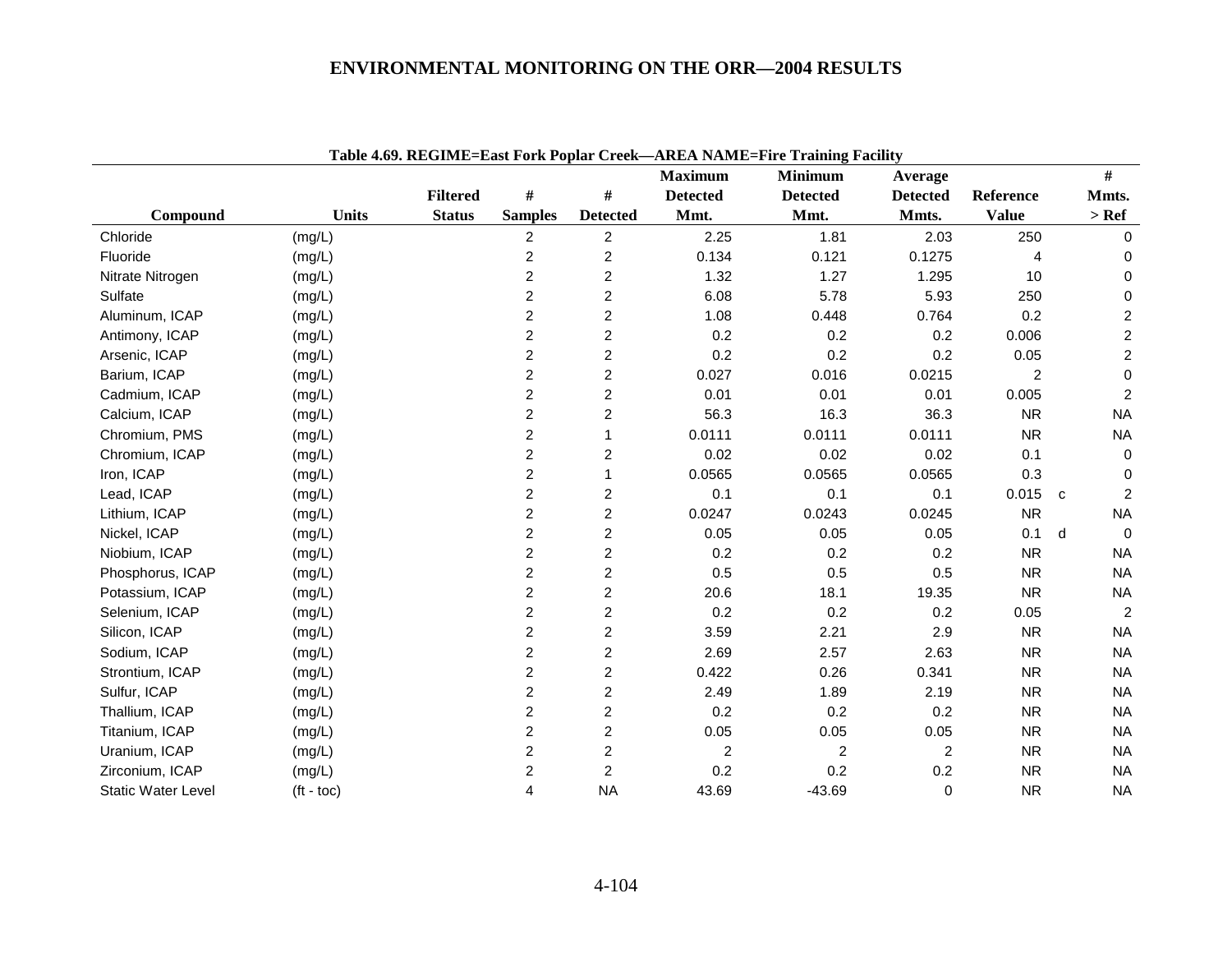|                            |              |                 |                | Table 4.69 (continued) |                 |   |                   |     |                 |                  |   |                |
|----------------------------|--------------|-----------------|----------------|------------------------|-----------------|---|-------------------|-----|-----------------|------------------|---|----------------|
|                            |              |                 |                |                        | <b>Maximum</b>  |   | <b>Minimum</b>    |     | Average         |                  |   | #              |
|                            |              | <b>Filtered</b> | #              | #                      | <b>Detected</b> |   | <b>Detected</b>   |     | <b>Detected</b> | <b>Reference</b> |   | Mmts.          |
| <b>Compound</b>            | <b>Units</b> | <b>Status</b>   | <b>Samples</b> | <b>Detected</b>        | Mmt.            |   | Mmt.              |     | Mmts.           | <b>Value</b>     |   | > Ref          |
| Alkalinity as CO3          | (mg/L)       |                 |                | 2                      | 23.6            |   | 22.8              |     | 23.2            | <b>NR</b>        |   | <b>NA</b>      |
| Conductivity               | (umbo/cm)    |                 | 2              | 2                      | 1193            |   | 615               |     | 904             | <b>NR</b>        |   | <b>NA</b>      |
| <b>Dissolved Solids</b>    | (mg/L)       |                 |                | 2                      | 156             |   | 98                |     | 127             | 500              |   | 0              |
| pH                         | (pH)         |                 |                | 2                      | 11.12           |   | 10.9              |     | 11.01           | 6.5/8.5          |   | $\overline{2}$ |
| Turbidity                  | (NTU)        |                 | ົ              | 2                      | 1.77            |   | 0.819             |     | 1.2945          |                  |   |                |
| Gross Beta                 | (pCi/L)      |                 |                | $\overline{2}$         | 14              |   | $12 \overline{ }$ |     | 13              | 50               | a | 0              |
| 1,2-Dichloroethene (Total) | $(\mu g/L)$  |                 |                |                        | 2J              |   | 2J                |     | 2               | <b>NR</b>        | b | <b>NA</b>      |
| cis-1,2-Dichloroethene     | $(\mu g/L)$  |                 |                |                        | $\overline{2}$  | J | $\overline{2}$    | ം   | $\mathcal{P}$   | 70               |   | 0              |
| Tetrachloroethene          | $(\mu g/L)$  |                 | 2              | 2                      | 6               |   | $\overline{2}$    | - 1 | 4               | 5                |   |                |
| Trichloroethene            | $(\mu g/L)$  |                 |                |                        | 2 J             |   | 2J                |     |                 | 5                |   | 0              |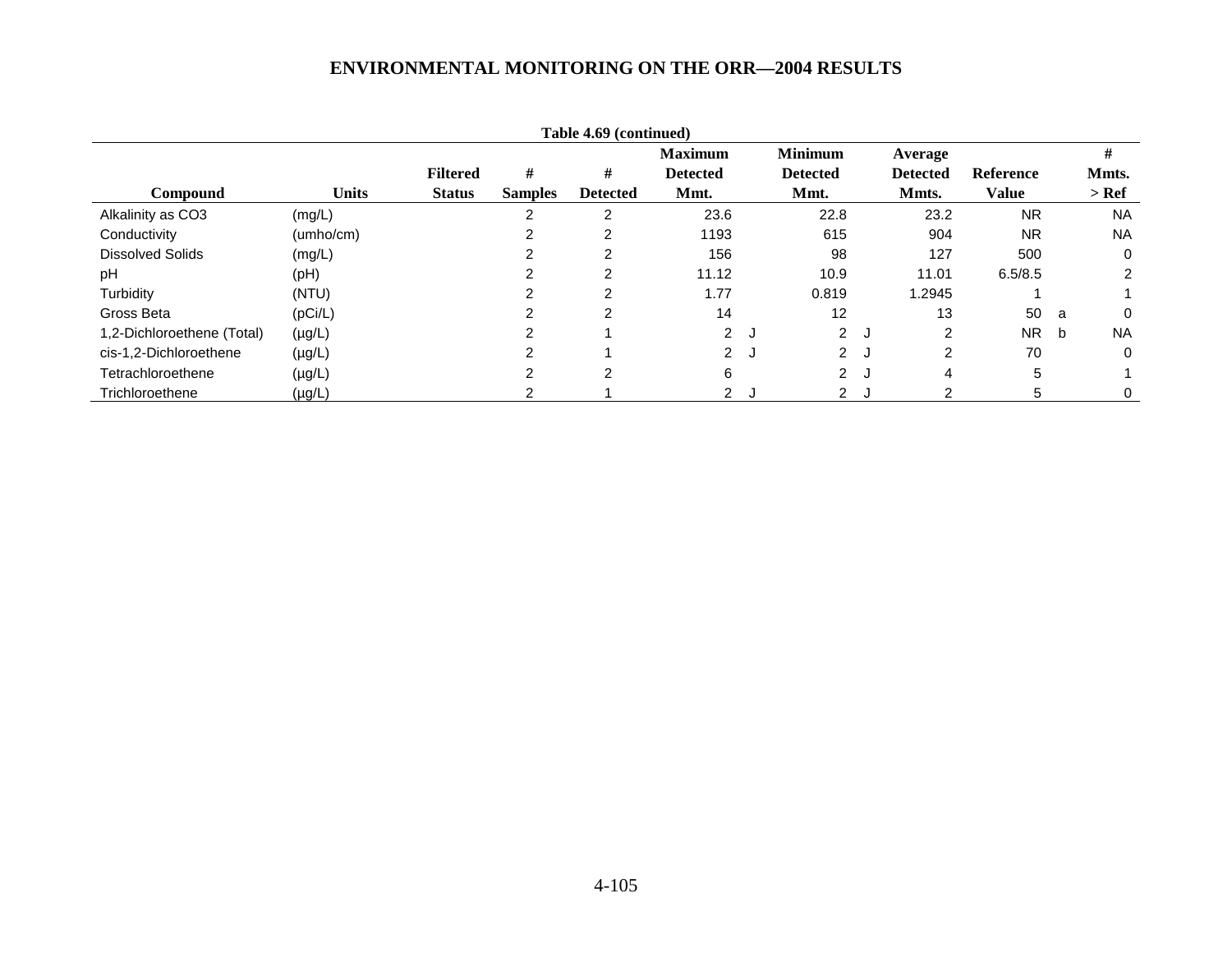|                  | Table 4.70. REGIME-EASt FOLK FORM Creek—AREA INAME-Groundwater Monitoring Flan Grid Location D2 |                 |                         |                         | <b>Maximum</b>  | <b>Minimum</b>  | Average         |                |              | #                       |
|------------------|-------------------------------------------------------------------------------------------------|-----------------|-------------------------|-------------------------|-----------------|-----------------|-----------------|----------------|--------------|-------------------------|
|                  |                                                                                                 | <b>Filtered</b> | $\#$                    | $\#$                    | <b>Detected</b> | <b>Detected</b> | <b>Detected</b> | Reference      |              | Mmts.                   |
| Compound         | <b>Units</b>                                                                                    | <b>Status</b>   | <b>Samples</b>          | <b>Detected</b>         | Mmt.            | Mmt.            | Mmts.           | <b>Value</b>   |              | $>$ Ref                 |
| Chloride         | (mg/L)                                                                                          |                 | 2                       | $\overline{c}$          | 174             | 170             | 172             | 250            |              | 0                       |
| Nitrate Nitrogen | (mg/L)                                                                                          |                 | $\overline{c}$          | $\boldsymbol{2}$        | 12.1            | 6.5             | 9.3             | 10             |              | 1                       |
| Sulfate          | (mg/L)                                                                                          |                 | $\overline{c}$          | $\overline{2}$          | 86.6            | 67.5            | 77.05           | 250            |              | 0                       |
| Antimony, ICAP   | (mg/L)                                                                                          |                 | $\overline{c}$          | $\overline{c}$          | 0.2             | 0.2             | 0.2             | 0.006          |              | $\overline{\mathbf{c}}$ |
| Arsenic, ICAP    | (mg/L)                                                                                          |                 | $\overline{\mathbf{c}}$ | $\boldsymbol{2}$        | 0.2             | 0.2             | 0.2             | 0.05           |              | $\overline{c}$          |
| Barium, ICAP     | (mg/L)                                                                                          |                 | $\overline{2}$          | $\overline{c}$          | 0.118           | 0.106           | 0.112           | $\overline{c}$ |              | $\pmb{0}$               |
| Cadmium, ICAP    | (mg/L)                                                                                          |                 | $\overline{c}$          | $\overline{c}$          | 0.01            | 0.01            | 0.01            | 0.005          |              | $\overline{c}$          |
| Calcium, ICAP    | (mg/L)                                                                                          |                 | $\overline{c}$          | $\overline{c}$          | 172             | 155             | 163.5           | <b>NR</b>      |              | <b>NA</b>               |
| Chromium, PMS    | (mg/L)                                                                                          |                 | $\overline{c}$          | $\overline{c}$          | 0.0792          | 0.0165          | 0.04785         | <b>NR</b>      |              | <b>NA</b>               |
| Chromium, ICAP   | (mg/L)                                                                                          |                 | $\overline{2}$          | $\overline{c}$          | 0.0741          | 0.02            | 0.04705         | 0.1            |              | $\mathbf 0$             |
| Iron, ICAP       | (mg/L)                                                                                          |                 | $\overline{c}$          | $\boldsymbol{2}$        | 1.09            | 0.25            | 0.67            | 0.3            |              | 1                       |
| Lead, ICAP       | (mg/L)                                                                                          |                 | $\overline{c}$          | $\overline{c}$          | 0.1             | 0.1             | 0.1             | 0.015          | $\mathbf{C}$ | $\overline{2}$          |
| Lithium, ICAP    | (mg/L)                                                                                          |                 | $\overline{c}$          | $\overline{c}$          | 0.0304          | 0.0294          | 0.0299          | <b>NR</b>      |              | <b>NA</b>               |
| Magnesium, ICAP  | (mg/L)                                                                                          |                 | $\overline{c}$          | $\overline{\mathbf{c}}$ | 18.5            | 18.1            | 18.3            | <b>NR</b>      |              | <b>NA</b>               |
| Manganese, ICAP  | (mg/L)                                                                                          |                 | $\overline{c}$          | $\boldsymbol{2}$        | 0.661           | 0.31            | 0.4855          | 0.05           |              | $\boldsymbol{2}$        |
| Nickel, PMS      | (mg/L)                                                                                          |                 | $\overline{c}$          | $\overline{c}$          | 0.55            | 0.282           | 0.416           | <b>NR</b>      |              | <b>NA</b>               |
| Nickel, ICAP     | (mg/L)                                                                                          |                 | $\boldsymbol{2}$        | $\boldsymbol{2}$        | 0.618           | 0.291           | 0.4545          | 0.1            | d            | $\overline{c}$          |
| Niobium, ICAP    | (mg/L)                                                                                          |                 | $\overline{c}$          | $\overline{c}$          | 0.2             | 0.2             | 0.2             | <b>NR</b>      |              | <b>NA</b>               |
| Phosphorus, ICAP | (mg/L)                                                                                          |                 | $\overline{c}$          | $\boldsymbol{2}$        | 0.5             | 0.5             | 0.5             | <b>NR</b>      |              | <b>NA</b>               |
| Potassium, ICAP  | (mg/L)                                                                                          |                 | $\overline{c}$          | $\overline{c}$          | 2.67            | 2.39            | 2.53            | <b>NR</b>      |              | <b>NA</b>               |
| Selenium, ICAP   | (mg/L)                                                                                          |                 | $\boldsymbol{2}$        | $\overline{c}$          | 0.2             | 0.2             | 0.2             | 0.05           |              | $\overline{c}$          |
| Silicon, ICAP    | (mg/L)                                                                                          |                 | $\overline{c}$          | $\overline{c}$          | 7.09            | 6.85            | 6.97            | <b>NR</b>      |              | <b>NA</b>               |
| Sodium, ICAP     | (mg/L)                                                                                          |                 | $\overline{2}$          | $\overline{c}$          | 27.1            | 25.9            | 26.5            | <b>NR</b>      |              | <b>NA</b>               |
| Strontium, ICAP  | (mg/L)                                                                                          |                 | $\overline{c}$          | $\overline{c}$          | 0.297           | 0.295           | 0.296           | <b>NR</b>      |              | <b>NA</b>               |
| Sulfur, ICAP     | (mg/L)                                                                                          |                 | $\boldsymbol{2}$        | $\overline{c}$          | 29.9            | 24.4            | 27.15           | <b>NR</b>      |              | <b>NA</b>               |
| Thallium, ICAP   | (mg/L)                                                                                          |                 | $\overline{c}$          | $\overline{c}$          | 0.2             | 0.2             | 0.2             | <b>NR</b>      |              | <b>NA</b>               |
| Titanium, ICAP   | (mg/L)                                                                                          |                 | $\overline{c}$          | $\overline{c}$          | 0.05            | 0.05            | 0.05            | <b>NR</b>      |              | <b>NA</b>               |
| Uranium, PMS     | (mg/L)                                                                                          |                 | $\overline{c}$          | 1                       | 0.000986        | 0.000986        | 0.000986        | 0.03           |              | $\mathbf 0$             |
| Uranium, ICAP    | (mg/L)                                                                                          |                 | $\overline{\mathbf{c}}$ | 2                       | 2               | 2               | 2               | <b>NR</b>      |              | <b>NA</b>               |
| Zirconium, ICAP  | (mg/L)                                                                                          |                 | $\overline{c}$          | $\overline{c}$          | 0.2             | 0.2             | 0.2             | <b>NR</b>      |              | <b>NA</b>               |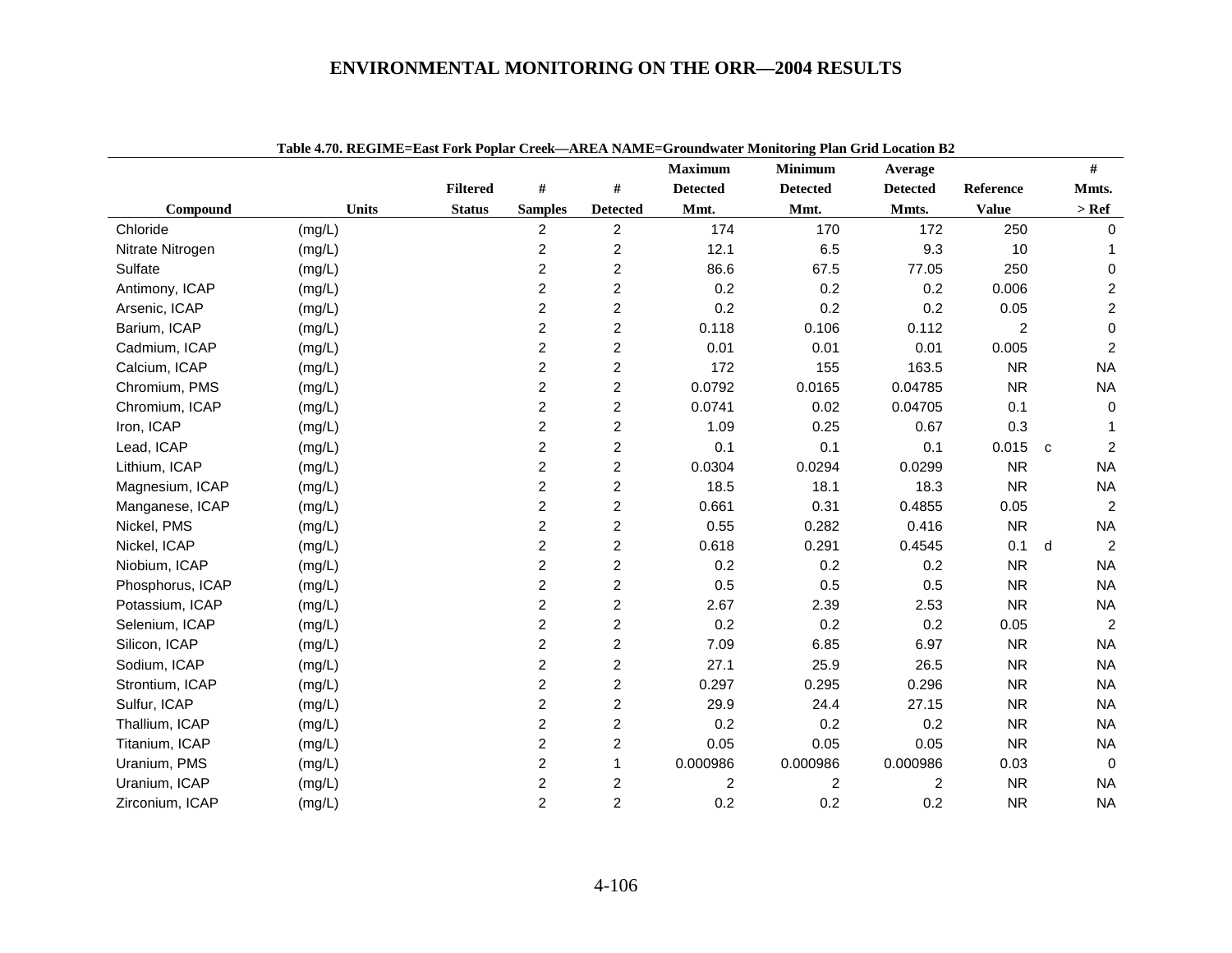|                               |                    |                 |                | Table 4.70 (continued) |                 |                 |                 |                  |           |
|-------------------------------|--------------------|-----------------|----------------|------------------------|-----------------|-----------------|-----------------|------------------|-----------|
|                               |                    |                 |                |                        | <b>Maximum</b>  | <b>Minimum</b>  | Average         |                  | #         |
|                               |                    | <b>Filtered</b> | #              | #                      | <b>Detected</b> | <b>Detected</b> | <b>Detected</b> | <b>Reference</b> | Mmts.     |
| Compound                      | <b>Units</b>       | <b>Status</b>   | <b>Samples</b> | <b>Detected</b>        | Mmt.            | Mmt.            | Mmts.           | <b>Value</b>     | $>$ Ref   |
| <b>Static Water Level</b>     | $(t - \text{toc})$ |                 | 4              | <b>NA</b>              | 10.9            | $-10.9$         | 0               | <b>NR</b>        | <b>NA</b> |
| Alkalinity as HCO3            | (mg/L)             |                 | 2              | 2                      | 175             | 167             | 171             | <b>NR</b>        | <b>NA</b> |
| Conductivity                  | (umho/cm)          |                 | 2              | 2                      | 1203            | 1189            | 1196            | <b>NR</b>        | <b>NA</b> |
| <b>Dissolved Solids</b>       | (mg/L)             |                 | າ              | 2                      | 917             | 861             | 889             | 500              | 2         |
| pH                            | (pH)               |                 | C.             | 2                      | 7.47            | 7.45            | 7.46            | 6.5/8.5          | 0         |
| <b>Total Suspended Solids</b> | (mg/L)             |                 | 2              |                        | 3               | 3               | 3               | <b>NR</b>        | <b>NA</b> |
| Turbidity                     | (NTU)              |                 | າ              | 2                      | 7.81            | 0.859           | 4.3345          |                  |           |
| Gross Beta                    | (pCi/L)            |                 | ົ              |                        | 19              | 19              | 19              | 50               | 0<br>a    |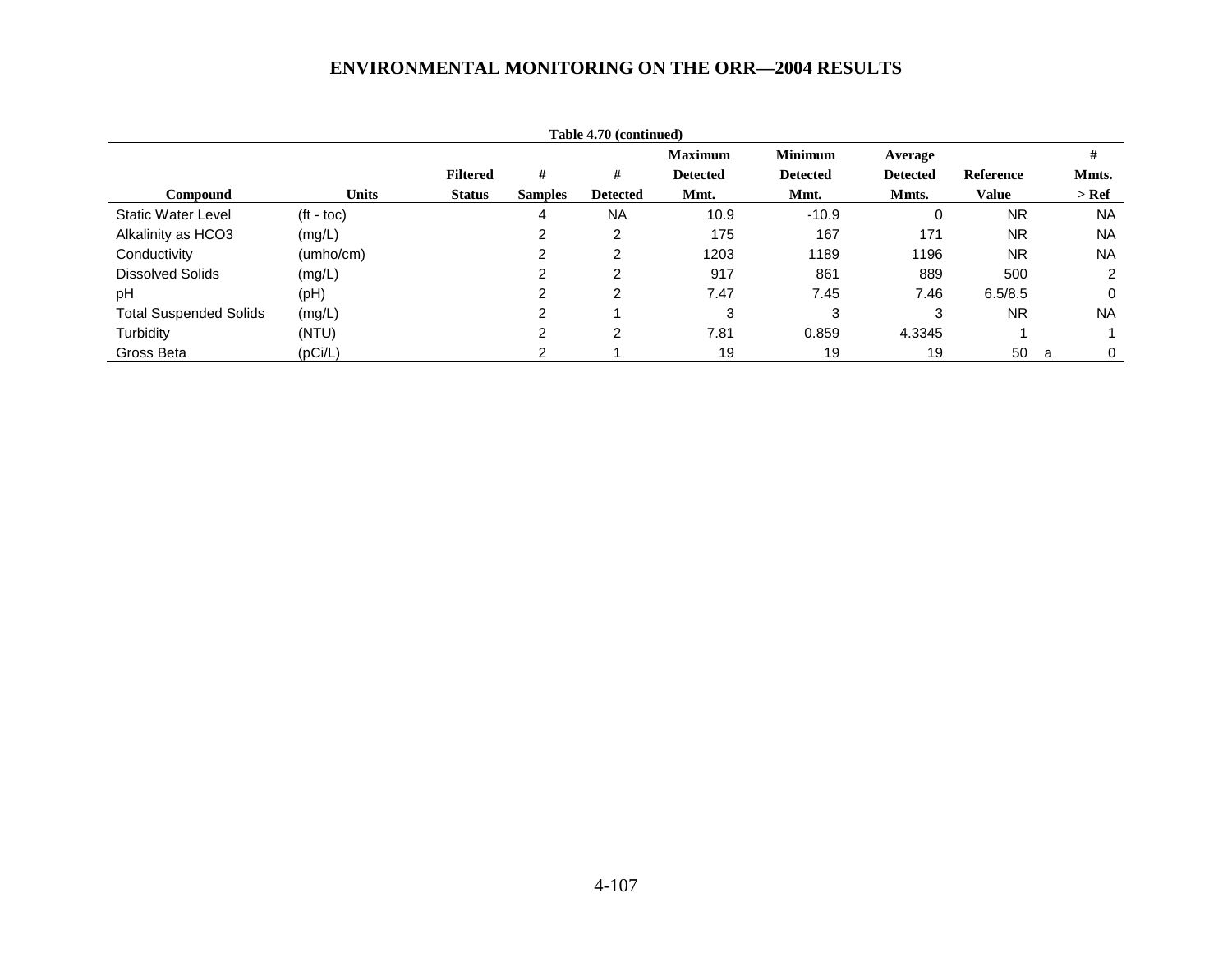|                           | Table 4.71. REGIME=East Fork Popiar Creek—AREA NAME=Groundwater Monitoring Pian Grid Location B3 |                 |                         |                         | <b>Maximum</b>  | <b>Minimum</b>  | Average         |                |             | $\#$                |
|---------------------------|--------------------------------------------------------------------------------------------------|-----------------|-------------------------|-------------------------|-----------------|-----------------|-----------------|----------------|-------------|---------------------|
|                           |                                                                                                  | <b>Filtered</b> | $\#$                    | $\#$                    | <b>Detected</b> | <b>Detected</b> | <b>Detected</b> | Reference      |             | Mmts.               |
| Compound                  | <b>Units</b>                                                                                     | <b>Status</b>   | <b>Samples</b>          | <b>Detected</b>         | Mmt.            | Mmt.            | Mmts.           | <b>Value</b>   |             | $>$ Ref             |
| Chloride                  | (mg/L)                                                                                           |                 | $\overline{c}$          | $\overline{2}$          | 13.9            | 13.3            | 13.6            | 250            |             | 0                   |
| Nitrate Nitrogen          | (mg/L)                                                                                           |                 | $\overline{c}$          | $\overline{c}$          | 225             | 222             | 223.5           | 10             |             | $\overline{c}$      |
| Sulfate                   | (mg/L)                                                                                           |                 | $\overline{c}$          | $\overline{c}$          | 22.7            | 20.8            | 21.75           | 250            |             | 0                   |
| Antimony, ICAP            | (mg/L)                                                                                           |                 | $\overline{2}$          | $\overline{c}$          | 0.2             | 0.2             | 0.2             | 0.006          |             | 2                   |
| Arsenic, ICAP             | (mg/L)                                                                                           |                 | $\overline{c}$          | $\overline{c}$          | 0.2             | 0.2             | 0.2             | 0.05           |             | $\boldsymbol{2}$    |
| Barium, ICAP              | (mg/L)                                                                                           |                 | $\overline{2}$          | $\overline{c}$          | 0.944           | 0.938           | 0.941           | $\overline{c}$ |             | $\mathsf{O}\xspace$ |
| Cadmium, ICAP             | (mg/L)                                                                                           |                 | $\overline{2}$          | $\overline{c}$          | 0.01            | 0.01            | 0.01            | 0.005          |             | $\overline{c}$      |
| Calcium, ICAP             | (mg/L)                                                                                           |                 | 2                       | 2                       | 346             | 335             | 340.5           | <b>NR</b>      |             | <b>NA</b>           |
| Chromium, ICAP            | (mg/L)                                                                                           |                 | $\overline{2}$          | $\overline{c}$          | 0.02            | 0.02            | 0.02            | 0.1            |             | 0                   |
| Lead, ICAP                | (mg/L)                                                                                           |                 | $\overline{2}$          | $\overline{2}$          | 0.1             | 0.1             | 0.1             | 0.015          | $\mathbf c$ | $\overline{c}$      |
| Lithium, ICAP             | (mg/L)                                                                                           |                 | $\overline{2}$          | $\overline{c}$          | 0.0199          | 0.0191          | 0.0195          | <b>NR</b>      |             | <b>NA</b>           |
| Magnesium, ICAP           | (mg/L)                                                                                           |                 | $\overline{c}$          | $\overline{\mathbf{c}}$ | 29.9            | 29              | 29.45           | <b>NR</b>      |             | <b>NA</b>           |
| Manganese, ICAP           | (mg/L)                                                                                           |                 | $\overline{2}$          | $\overline{c}$          | 0.794           | 0.778           | 0.786           | 0.05           |             | $\overline{2}$      |
| Nickel, PMS               | (mg/L)                                                                                           |                 | $\overline{2}$          | $\overline{c}$          | 0.00928         | 0.00889         | 0.009085        | <b>NR</b>      |             | <b>NA</b>           |
| Nickel, ICAP              | (mg/L)                                                                                           |                 | $\overline{\mathbf{c}}$ | $\overline{c}$          | 0.05            | 0.05            | 0.05            | 0.1            | d           | $\mathbf 0$         |
| Niobium, ICAP             | (mg/L)                                                                                           |                 | $\overline{2}$          | $\boldsymbol{2}$        | 0.2             | 0.2             | 0.2             | <b>NR</b>      |             | <b>NA</b>           |
| Phosphorus, ICAP          | (mg/L)                                                                                           |                 | $\overline{2}$          | $\overline{c}$          | 0.5             | 0.5             | 0.5             | <b>NR</b>      |             | <b>NA</b>           |
| Potassium, ICAP           | (mg/L)                                                                                           |                 | $\overline{\mathbf{c}}$ | 2                       | 3.29            | 3.16            | 3.225           | <b>NR</b>      |             | <b>NA</b>           |
| Selenium, PMS             | (mg/L)                                                                                           |                 | $\overline{2}$          | 1                       | 0.0131          | 0.0131          | 0.0131          | 0.05           |             | $\mathbf 0$         |
| Selenium, ICAP            | (mg/L)                                                                                           |                 | $\overline{2}$          | $\overline{c}$          | 0.2             | 0.2             | 0.2             | 0.05           |             | $\overline{2}$      |
| Silicon, ICAP             | (mg/L)                                                                                           |                 | $\overline{c}$          | $\overline{c}$          | 9.46            | 9.35            | 9.405           | <b>NR</b>      |             | <b>NA</b>           |
| Sodium, ICAP              | (mg/L)                                                                                           |                 | $\overline{c}$          | $\overline{\mathbf{c}}$ | 10.9            | 10.8            | 10.85           | <b>NR</b>      |             | <b>NA</b>           |
| Strontium, ICAP           | (mg/L)                                                                                           |                 | $\overline{2}$          | $\boldsymbol{2}$        | 1.13            | 1.1             | 1.115           | <b>NR</b>      |             | <b>NA</b>           |
| Sulfur, ICAP              | (mg/L)                                                                                           |                 | $\overline{2}$          | $\overline{c}$          | 7.22            | 7.13            | 7.175           | <b>NR</b>      |             | <b>NA</b>           |
| Thallium, ICAP            | (mg/L)                                                                                           |                 | $\overline{c}$          | 2                       | 0.2             | 0.2             | 0.2             | <b>NR</b>      |             | <b>NA</b>           |
| Titanium, ICAP            | (mg/L)                                                                                           |                 | $\overline{2}$          | $\overline{c}$          | 0.05            | 0.05            | 0.05            | <b>NR</b>      |             | <b>NA</b>           |
| Uranium, ICAP             | (mg/L)                                                                                           |                 | $\overline{2}$          | $\overline{a}$          | $\overline{2}$  | $\overline{c}$  | $\overline{2}$  | <b>NR</b>      |             | <b>NA</b>           |
| Zirconium, ICAP           | (mg/L)                                                                                           |                 | $\overline{\mathbf{c}}$ | $\overline{c}$          | 0.2             | 0.2             | 0.2             | <b>NR</b>      |             | <b>NA</b>           |
| <b>Static Water Level</b> | $({\rm ft - toc})$                                                                               |                 | 4                       | <b>NA</b>               | 7.84            | $-7.84$         | 0               | <b>NR</b>      |             | <b>NA</b>           |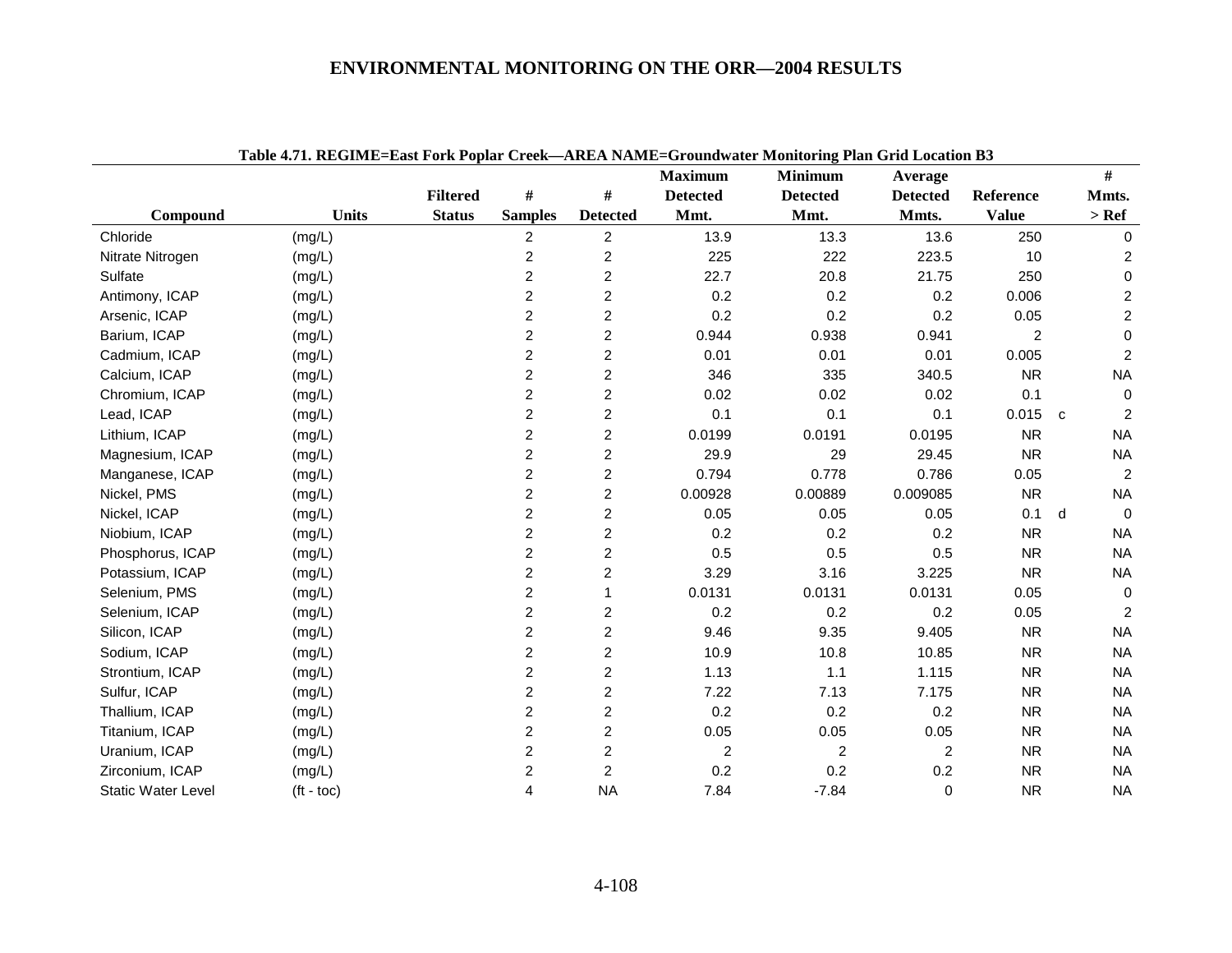|                            |              |                 |                | Table 4.71 (continued) |                 |                 |                 |              |   |                |
|----------------------------|--------------|-----------------|----------------|------------------------|-----------------|-----------------|-----------------|--------------|---|----------------|
|                            |              |                 |                |                        | <b>Maximum</b>  | <b>Minimum</b>  | Average         |              |   | #              |
|                            |              | <b>Filtered</b> | #              | #                      | <b>Detected</b> | <b>Detected</b> | <b>Detected</b> | Reference    |   | Mmts.          |
| Compound                   | <b>Units</b> | <b>Status</b>   | <b>Samples</b> | <b>Detected</b>        | Mmt.            | Mmt.            | Mmts.           | <b>Value</b> |   | > Ref          |
| Alkalinity as HCO3         | (mg/L)       |                 | 2              | 2                      | 154             | 147             | 150.5           | <b>NR</b>    |   | <b>NA</b>      |
| Conductivity               | (umho/cm)    |                 | 2              | 2                      | 2330            | 2210            | 2270            | <b>NR</b>    |   | <b>NA</b>      |
| <b>Dissolved Solids</b>    | (mg/L)       |                 | 2              | 2                      | 1930            | 1640            | 1785            | 500          |   | 2              |
| pH                         | (Hq)         |                 | 2              | $\overline{2}$         | 6.29            | 6.29            | 6.29            | 6.5/8.5      |   | 2              |
| Turbidity                  | (NTU)        |                 | 2              | 2                      | 0.705           | 0.662           | 0.6835          |              |   | 0              |
| Gross Beta                 | (pCi/L)      |                 | 2              |                        | 20              | 20              | 20              | 50           | a | 0              |
| 1,1,1-Trichloroethane      | $(\mu g/L)$  |                 | 2              | 2                      | 4               | 4               | 4<br>J          | 200          |   | 0              |
| 1,1-Dichloroethane         | $(\mu g/L)$  |                 | 2              | $\overline{2}$         | 19              | 18              | 18.5            | <b>NR</b>    |   | <b>NA</b>      |
| 1,1-Dichloroethene         | $(\mu g/L)$  |                 | 2              | 2                      | 26              | 26              | 26              | 7            |   | $\overline{2}$ |
| 1,2-Dichloroethene (Total) | $(\mu g/L)$  |                 | 2              | $\overline{2}$         | 930             | 850             | 890             | <b>NR</b>    | b | <b>NA</b>      |
| cis-1,2-Dichloroethene     | $(\mu g/L)$  |                 |                | 2                      | 930             | 850             | 890             | 70           |   | $\overline{2}$ |
| Dichlorodifluoromethane    | $(\mu g/L)$  |                 |                | 2                      | 14              | 10              | 12              | <b>NR</b>    |   | <b>NA</b>      |
| Tetrachloroethene          | $(\mu g/L)$  |                 |                | 2                      | 670             | 630             | 650             | 5            |   | 2              |
| trans-1,2-Dichloroethene   | $(\mu g/L)$  |                 |                | $\overline{2}$         | 12              | 12              | 12              | 100          |   | 0              |
| Trichloroethene            | $(\mu g/L)$  |                 | $\overline{2}$ | $\overline{2}$         | 250             | 230             | 240             | 5            |   | 2              |
| Vinyl chloride             | $(\mu g/L)$  |                 |                |                        | 21              | 21              | 21              | 2            |   | 2              |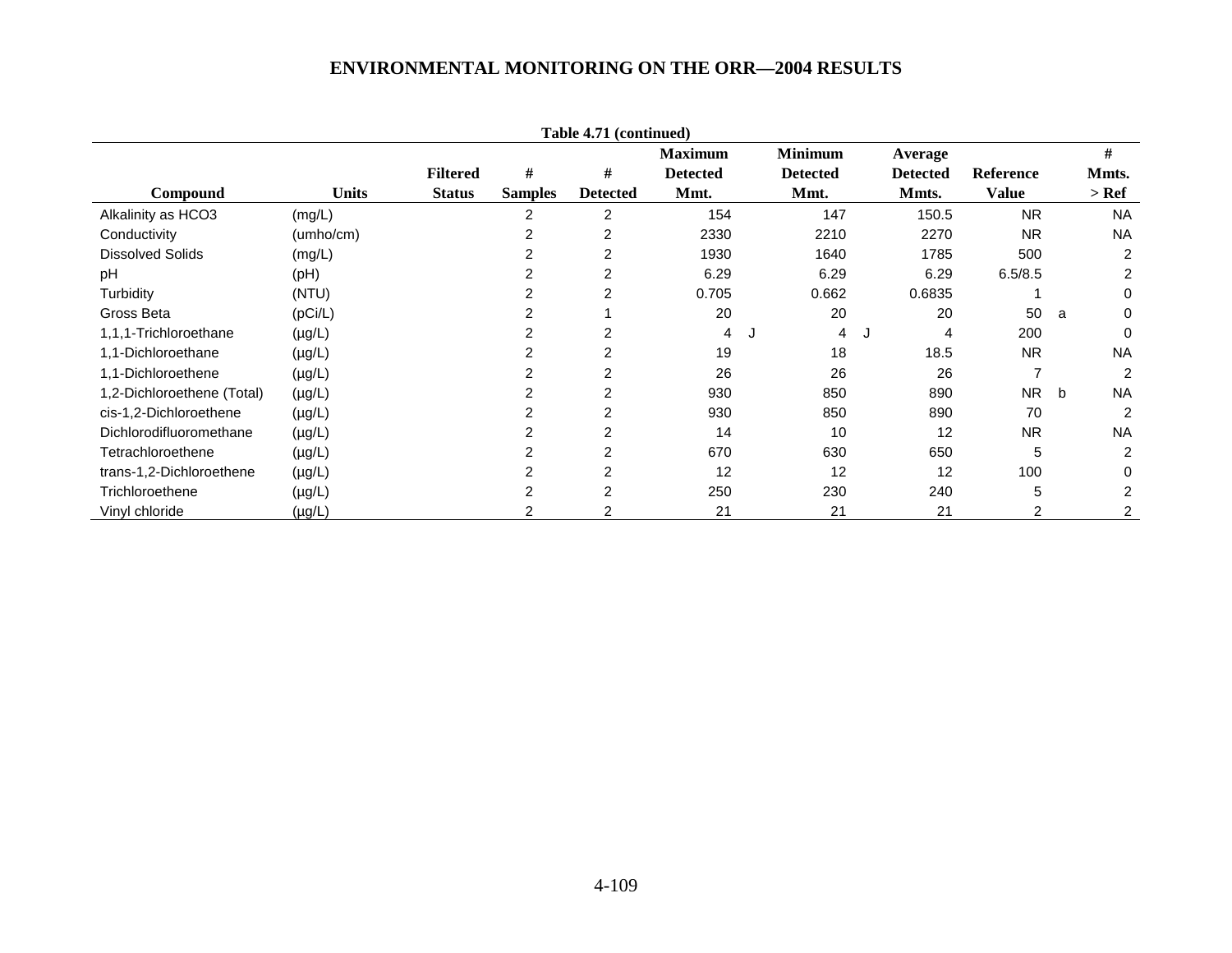|                  | Table 4.72. REGIME=East Fork Poplar Creek—AREA NAME=Groundwater Monitoring Plan Grid Location C2 |                 |                |                 |                 |                 |                         |                |              |                |
|------------------|--------------------------------------------------------------------------------------------------|-----------------|----------------|-----------------|-----------------|-----------------|-------------------------|----------------|--------------|----------------|
|                  |                                                                                                  |                 |                |                 | <b>Maximum</b>  | <b>Minimum</b>  | Average                 |                |              | #              |
|                  |                                                                                                  | <b>Filtered</b> | $\#$           | $\#$            | <b>Detected</b> | <b>Detected</b> | <b>Detected</b>         | Reference      |              | Mmts.          |
| Compound         | <b>Units</b>                                                                                     | <b>Status</b>   | <b>Samples</b> | <b>Detected</b> | Mmt.            | Mmt.            | Mmts.                   | <b>Value</b>   |              | $>$ Ref        |
| Chloride         | (mg/L)                                                                                           |                 | $\overline{2}$ | 2               | 3.91            | 1.34            | 2.625                   | 250            |              | $\Omega$       |
| Fluoride         | (mg/L)                                                                                           |                 | $\overline{c}$ | $\overline{c}$  | 0.269           | 0.132           | 0.2005                  | 4              |              | 0              |
| Nitrate Nitrogen | (mg/L)                                                                                           |                 | $\overline{c}$ | $\overline{c}$  | 1.88            | 0.775           | 1.3275                  | 10             |              | 0              |
| Sulfate          | (mg/L)                                                                                           |                 | $\overline{2}$ | $\overline{c}$  | 34.8            | 29              | 31.9                    | 250            |              | 0              |
| Antimony, ICAP   | (mg/L)                                                                                           |                 | $\overline{c}$ | $\overline{c}$  | 0.2             | 0.2             | 0.2                     | 0.006          |              | $\overline{c}$ |
| Arsenic, ICAP    | (mg/L)                                                                                           |                 | 2              | $\overline{c}$  | 0.2             | 0.2             | 0.2                     | 0.05           |              | $\overline{a}$ |
| Barium, ICAP     | (mg/L)                                                                                           |                 | $\overline{c}$ | $\overline{c}$  | 0.152           | 0.0833          | 0.11765                 | $\overline{2}$ |              | 0              |
| Cadmium, ICAP    | (mg/L)                                                                                           |                 | $\overline{c}$ | $\overline{c}$  | 0.01            | 0.01            | 0.01                    | 0.005          |              | $\overline{2}$ |
| Calcium, ICAP    | (mg/L)                                                                                           |                 | $\overline{c}$ | $\overline{c}$  | 104             | 56.6            | 80.3                    | <b>NR</b>      |              | <b>NA</b>      |
| Chromium, ICAP   | (mg/L)                                                                                           |                 | $\overline{2}$ | $\overline{2}$  | 0.02            | 0.02            | 0.02                    | 0.1            |              | $\Omega$       |
| Lead, PMS        | (mg/L)                                                                                           |                 | $\overline{c}$ | $\overline{c}$  | 0.00466         | 0.00406         | 0.00436                 | 0.015          | C.           | $\mathbf{0}$   |
| Lead, ICAP       | (mg/L)                                                                                           |                 | $\overline{c}$ | 2               | 0.1             | 0.1             | 0.1                     | 0.015          | $\mathbf{c}$ | $\overline{2}$ |
| Magnesium, ICAP  | (mg/L)                                                                                           |                 | $\overline{c}$ | $\overline{c}$  | 16.6            | 9.83            | 13.215                  | <b>NR</b>      |              | <b>NA</b>      |
| Nickel, PMS      | (mg/L)                                                                                           |                 | $\overline{c}$ | $\mathbf 1$     | 0.00875         | 0.00875         | 0.00875                 | <b>NR</b>      |              | <b>NA</b>      |
| Nickel, ICAP     | (mg/L)                                                                                           |                 | 2              | $\overline{c}$  | 0.05            | 0.05            | 0.05                    | 0.1            | d            | $\Omega$       |
| Niobium, ICAP    | (mg/L)                                                                                           |                 | $\overline{2}$ | $\overline{2}$  | 0.2             | 0.2             | 0.2                     | <b>NR</b>      |              | <b>NA</b>      |
| Phosphorus, ICAP | (mg/L)                                                                                           |                 | $\overline{c}$ | $\overline{c}$  | 0.5             | 0.5             | 0.5                     | <b>NR</b>      |              | <b>NA</b>      |
| Selenium, ICAP   | (mg/L)                                                                                           |                 | $\overline{c}$ | 2               | 0.2             | 0.2             | 0.2                     | 0.05           |              | 2              |
| Silicon, ICAP    | (mg/L)                                                                                           |                 | $\overline{2}$ | $\overline{2}$  | 7.02            | 6.07            | 6.545                   | <b>NR</b>      |              | <b>NA</b>      |
| Sodium, ICAP     | (mg/L)                                                                                           |                 | $\overline{c}$ | $\overline{c}$  | 4.33            | 4.24            | 4.285                   | <b>NR</b>      |              | <b>NA</b>      |
| Strontium, ICAP  | (mg/L)                                                                                           |                 | $\overline{2}$ | 2               | 0.173           | 0.101           | 0.137                   | <b>NR</b>      |              | NA             |
| Sulfur, ICAP     | (mg/L)                                                                                           |                 | $\overline{c}$ | $\overline{c}$  | 12.3            | 10              | 11.15                   | <b>NR</b>      |              | <b>NA</b>      |
| Thallium, ICAP   | (mg/L)                                                                                           |                 | $\overline{c}$ | $\overline{c}$  | 0.2             | 0.2             | 0.2                     | <b>NR</b>      |              | <b>NA</b>      |
| Titanium, ICAP   | (mg/L)                                                                                           |                 | 2              | $\overline{c}$  | 0.05            | 0.05            | 0.05                    | <b>NR</b>      |              | <b>NA</b>      |
| Uranium, PMS     | (mg/L)                                                                                           |                 | $\overline{c}$ |                 | 0.00737         | 0.00737         | 0.00737                 | 0.03           |              | $\Omega$       |
| Uranium, ICAP    | (mg/L)                                                                                           |                 | $\overline{c}$ | 2               | 2               | 2               | $\overline{\mathbf{c}}$ | <b>NR</b>      |              | <b>NA</b>      |
| Zirconium, ICAP  | (mg/L)                                                                                           |                 | $\overline{2}$ | $\overline{2}$  | 0.2             | 0.2             | 0.2                     | <b>NR</b>      |              | <b>NA</b>      |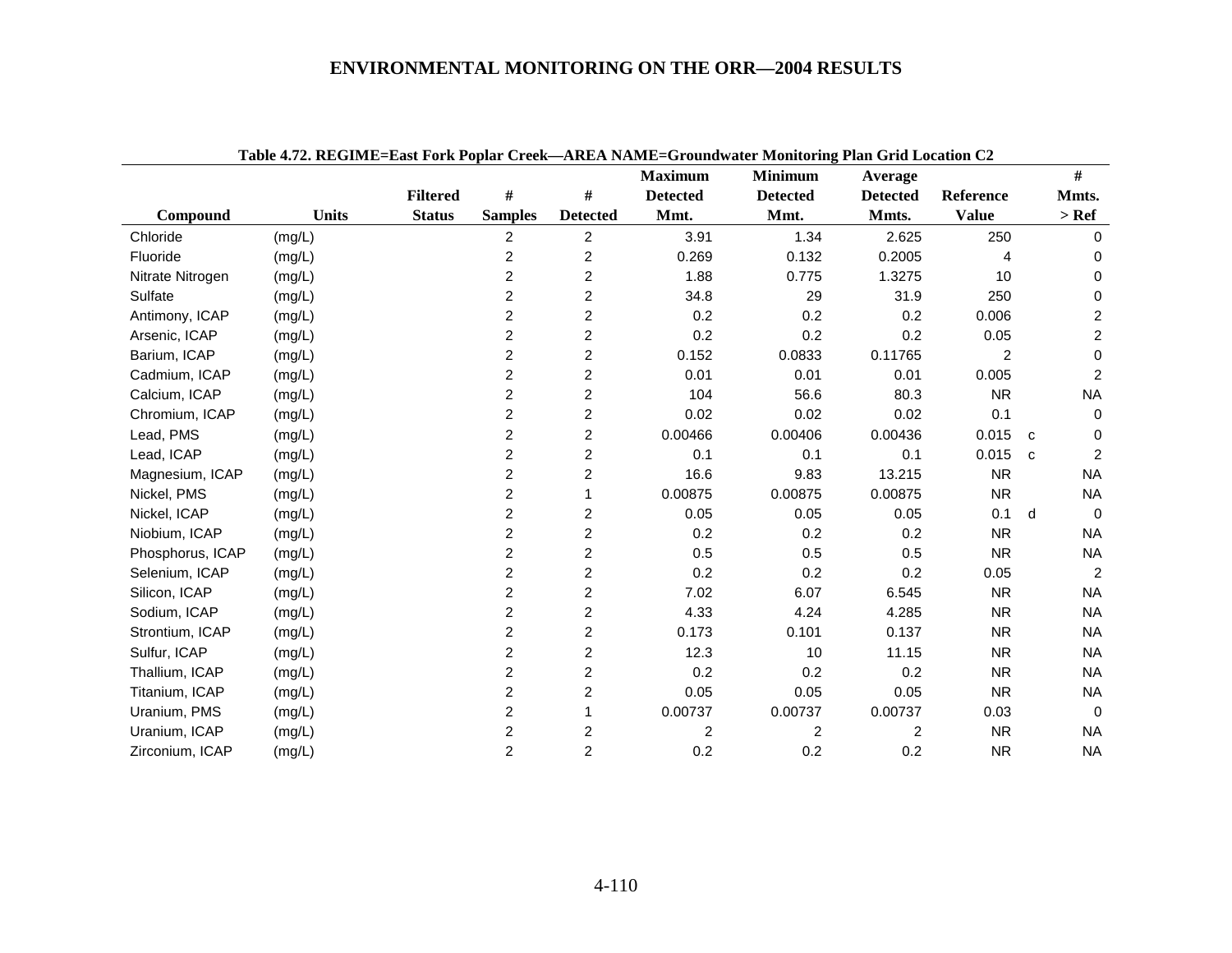|                           |                    |                 |                | Table 4.72 (continued) |                 |                 |                 |                  |           |
|---------------------------|--------------------|-----------------|----------------|------------------------|-----------------|-----------------|-----------------|------------------|-----------|
|                           |                    |                 |                |                        | <b>Maximum</b>  | <b>Minimum</b>  | Average         |                  | #         |
|                           |                    | <b>Filtered</b> | #              | #                      | <b>Detected</b> | <b>Detected</b> | <b>Detected</b> | <b>Reference</b> | Mmts.     |
| Compound                  | <b>Units</b>       | <b>Status</b>   | <b>Samples</b> | <b>Detected</b>        | Mmt.            | Mmt.            | Mmts.           | Value            | > Ref     |
| <b>Static Water Level</b> | $({\rm ft - toc})$ |                 | 4              | <b>NA</b>              | 10.39           | $-10.39$        | 0               | <b>NR</b>        | <b>NA</b> |
| Alkalinity as HCO3        | (mg/L)             |                 |                | 2                      | 286             | 167             | 226.5           | <b>NR</b>        | <b>NA</b> |
| Conductivity              | (umho/cm)          |                 | ົ              | 2                      | 595             | 409             | 502             | <b>NR</b>        | <b>NA</b> |
| <b>Dissolved Solids</b>   | (mg/L)             |                 | ⌒              | າ                      | 362             | 255             | 308.5           | 500              | $\Omega$  |
| pH                        | (PH)               |                 | っ              | 2                      | 6.76            | 6.59            | 6.675           | 6.5/8.5          | $\Omega$  |
| Turbidity                 | (NTU)              |                 | ົ              | 2                      | 0.264           | 0.158           | 0.211           |                  | 0         |
| Gross Alpha               | (pCi/L)            |                 | ⌒              |                        | 5.5             | 5.5             | 5.5             | 15               | 0<br>e    |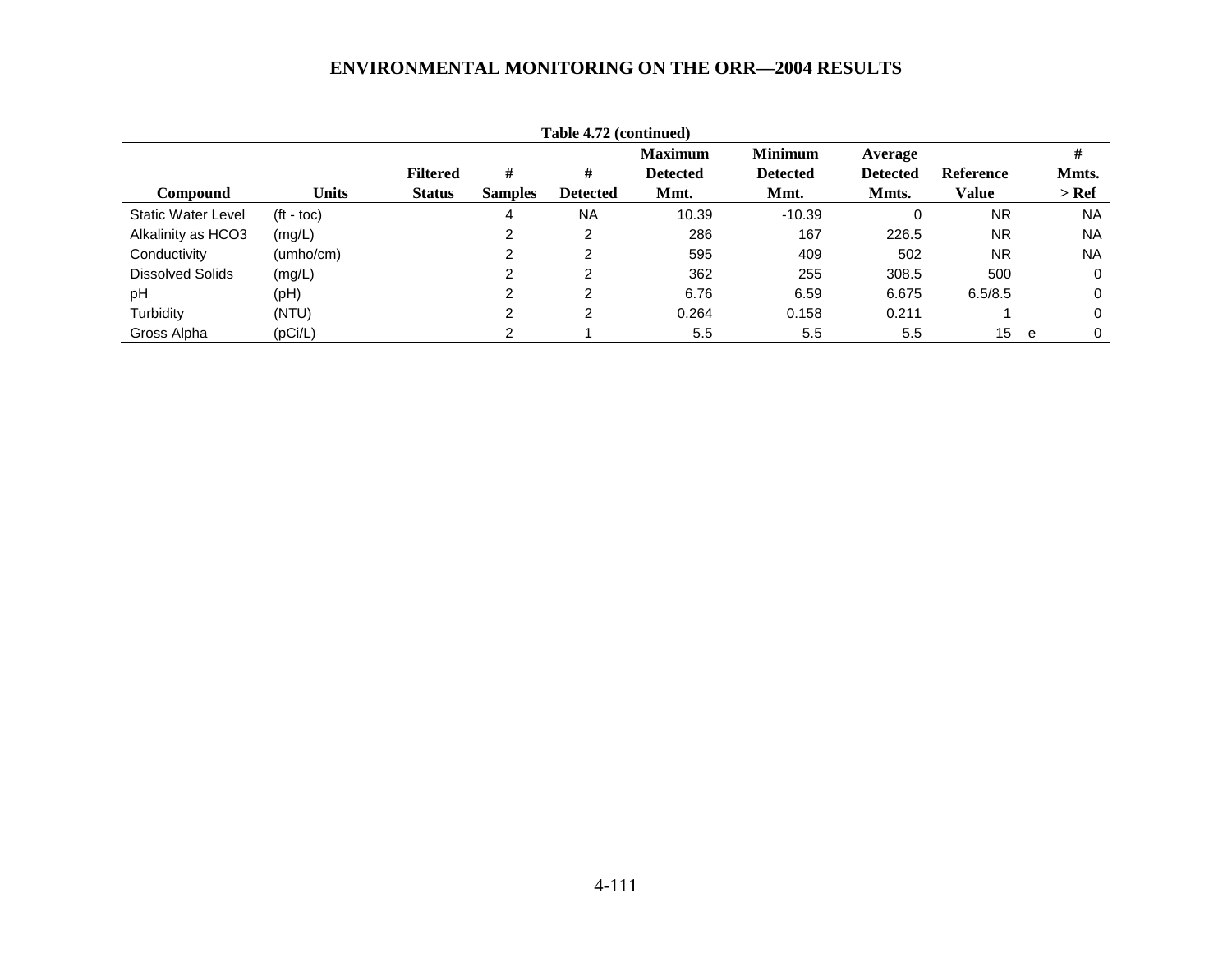|                  | Table 4.75. KEGIME=East FOFK FOPIaF CFeek—AKEA NAME=GF0undwatef Monitoring Fian Grid Location C5 |                 |                |                 | <b>Maximum</b>  | <b>Minimum</b>          | Average         |              | #                 |
|------------------|--------------------------------------------------------------------------------------------------|-----------------|----------------|-----------------|-----------------|-------------------------|-----------------|--------------|-------------------|
|                  |                                                                                                  | <b>Filtered</b> | #              | $\#$            | <b>Detected</b> | <b>Detected</b>         | <b>Detected</b> | Reference    | Mmts.             |
| Compound         | Units                                                                                            | <b>Status</b>   | <b>Samples</b> | <b>Detected</b> | Mmt.            | Mmt.                    | Mmts.           | <b>Value</b> | $>$ Ref           |
| Chloride         | (mg/L)                                                                                           |                 | 4              | 4               | 33.9            | 14.5                    | 23.9            | 250          | $\Omega$          |
| Nitrate Nitrogen | (mg/L)                                                                                           |                 |                | 4               | 1.29            | 0.44                    | 0.827           | 10           | 0                 |
| Sulfate          | (mg/L)                                                                                           |                 |                | 4               | 102             | 57.4                    | 80.1            | 250          | 0                 |
| Antimony, ICAP   | (mg/L)                                                                                           |                 | 4              | 4               | 0.2             | 0.2                     | 0.2             | 0.006        | 4                 |
| Arsenic, ICAP    | (mg/L)                                                                                           |                 | Δ              | 4               | 0.2             | 0.2                     | 0.2             | 0.05         | 4                 |
| Barium, ICAP     | (mg/L)                                                                                           |                 | Δ              | 4               | 0.118           | 0.0591                  | 0.088975        | 2            | 0                 |
| Boron, ICAP      | (mg/L)                                                                                           |                 | Δ              | 4               | 0.123           | 0.102                   | 0.1135          | <b>NR</b>    | <b>NA</b>         |
| Cadmium, ICAP    | (mg/L)                                                                                           |                 | 4              | 4               | 0.01            | 0.01                    | 0.01            | 0.005        | 4                 |
| Calcium, ICAP    | (mg/L)                                                                                           |                 | 4              | 4               | 107             | 93.3                    | 100.7           | <b>NR</b>    | <b>NA</b>         |
| Chromium, PMS    | (mg/L)                                                                                           |                 | Δ              |                 | 0.0652          | 0.0652                  | 0.0652          | <b>NR</b>    | <b>NA</b>         |
| Chromium, ICAP   | (mg/L)                                                                                           |                 | 4              | 4               | 0.0584          | 0.02                    | 0.0296          | 0.1          | $\mathbf 0$       |
| Iron, ICAP       | (mg/L)                                                                                           |                 | 4              | $\overline{c}$  | 2.12            | 0.067                   | 1.0935          | 0.3          | -1                |
| Lead, ICAP       | (mg/L)                                                                                           |                 | Δ              | 4               | 0.1             | 0.1                     | 0.1             | 0.015        | $\mathbf{c}$<br>4 |
| Lithium, ICAP    | (mg/L)                                                                                           |                 |                | 4               | 0.0179          | 0.0122                  | 0.014825        | <b>NR</b>    | <b>NA</b>         |
| Magnesium, ICAP  | (mg/L)                                                                                           |                 | 4              | 4               | 14.3            | 7.17                    | 10.6425         | <b>NR</b>    | <b>NA</b>         |
| Manganese, ICAP  | (mg/L)                                                                                           |                 | Δ              | 1               | 0.0159          | 0.0159                  | 0.0159          | 0.05         | $\Omega$          |
| Nickel, PMS      | (mg/L)                                                                                           |                 | 4              | 2               | 0.0209          | 0.00841                 | 0.014655        | <b>NR</b>    | <b>NA</b>         |
| Nickel, ICAP     | (mg/L)                                                                                           |                 | 4              | 4               | 0.05            | 0.05                    | 0.05            | 0.1          | $\mathbf 0$<br>d  |
| Niobium, ICAP    | (mg/L)                                                                                           |                 |                | 4               | 0.2             | 0.2                     | 0.2             | <b>NR</b>    | <b>NA</b>         |
| Phosphorus, ICAP | (mg/L)                                                                                           |                 | 4              | 4               | 0.5             | 0.5                     | 0.5             | <b>NR</b>    | <b>NA</b>         |
| Potassium, ICAP  | (mg/L)                                                                                           |                 | 4              | 4               | 2.83            | 2.45                    | 2.6425          | <b>NR</b>    | <b>NA</b>         |
| Selenium, PMS    | (mg/L)                                                                                           |                 | Δ              |                 | 0.0139          | 0.0139                  | 0.0139          | 0.05         | $\mathbf 0$       |
| Selenium, ICAP   | (mg/L)                                                                                           |                 | 4              | 4               | 0.2             | 0.2                     | 0.2             | 0.05         | 4                 |
| Silicon, ICAP    | (mg/L)                                                                                           |                 | Δ              | 4               | 6.94            | 5.94                    | 6.395           | <b>NR</b>    | <b>NA</b>         |
| Sodium, ICAP     | (mg/L)                                                                                           |                 |                | 4               | 11.3            | 7.87                    | 9.5125          | <b>NR</b>    | <b>NA</b>         |
| Strontium, ICAP  | (mg/L)                                                                                           |                 |                | 4               | 0.345           | 0.219                   | 0.27925         | <b>NR</b>    | <b>NA</b>         |
| Sulfur, ICAP     | (mg/L)                                                                                           |                 | 4              | 4               | 37.3            | 19.3                    | 28.4            | <b>NR</b>    | <b>NA</b>         |
| Thallium, ICAP   | (mg/L)                                                                                           |                 |                | 4               | 0.2             | 0.2                     | 0.2             | <b>NR</b>    | <b>NA</b>         |
| Titanium, ICAP   | (mg/L)                                                                                           |                 | Δ              | 4               | 0.05            | 0.05                    | 0.05            | <b>NR</b>    | <b>NA</b>         |
| Uranium, ICAP    | (mg/L)                                                                                           |                 |                | 4               | $\overline{c}$  | $\overline{\mathbf{c}}$ | $\overline{c}$  | <b>NR</b>    | <b>NA</b>         |
| Zirconium, ICAP  | (mg/L)                                                                                           |                 | 4              | 4               | 0.2             | 0.2                     | 0.2             | <b>NR</b>    | <b>NA</b>         |

**Table 4.73. REGIME=East Fork Poplar Creek—AREA NAME=Groundwater Monitoring Plan Grid Location C3**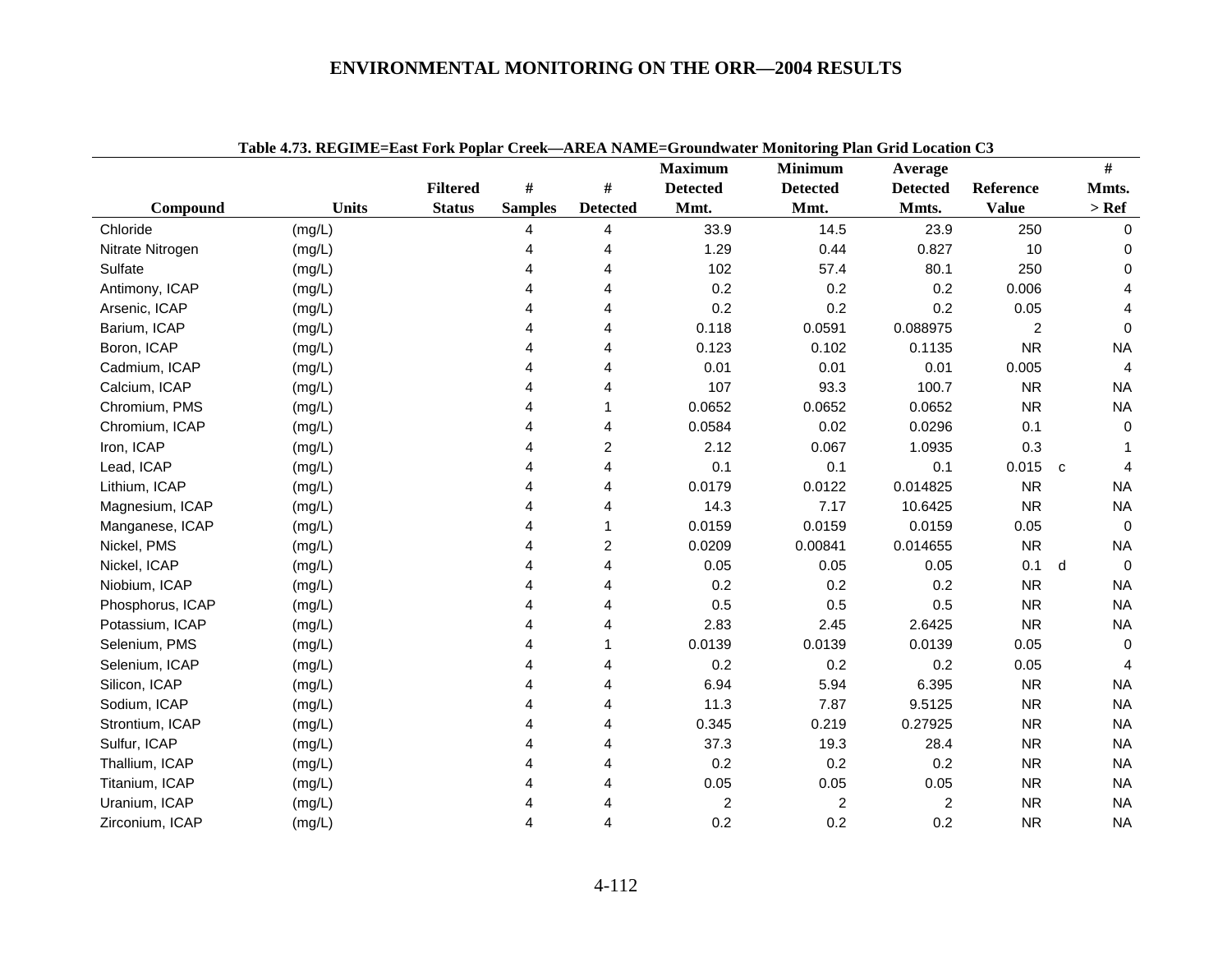|                            |                    |                 |                | Table 4.73 (continued) |                 |     |                 |   |                 |                  |   |           |
|----------------------------|--------------------|-----------------|----------------|------------------------|-----------------|-----|-----------------|---|-----------------|------------------|---|-----------|
|                            |                    |                 |                |                        | <b>Maximum</b>  |     | <b>Minimum</b>  |   | Average         |                  |   | #         |
|                            |                    | <b>Filtered</b> | #              | #                      | <b>Detected</b> |     | <b>Detected</b> |   | <b>Detected</b> | <b>Reference</b> |   | Mmts.     |
| <b>Compound</b>            | <b>Units</b>       | <b>Status</b>   | <b>Samples</b> | <b>Detected</b>        | Mmt.            |     | Mmt.            |   | Mmts.           | Value            |   | $>$ Ref   |
| <b>Static Water Level</b>  | $(t - \text{toc})$ |                 | 8              | <b>NA</b>              | 9.8             |     | $-9.8$          |   | 0               | <b>NR</b>        |   | <b>NA</b> |
| Alkalinity as HCO3         | (mg/L)             |                 |                | 4                      | 206             |     | 186             |   | 198             | <b>NR</b>        |   | <b>NA</b> |
| Conductivity               | (umbo/cm)          |                 |                | $\overline{4}$         | 696             |     | 657             |   | 675             | <b>NR</b>        |   | <b>NA</b> |
| <b>Dissolved Solids</b>    | (mg/L)             |                 |                | 4                      | 433             |     | 370             |   | 403.5           | 500              |   | $\Omega$  |
| рH                         | (pH)               |                 |                | 4                      | 7.42            |     | 7.12            |   | 7.2725          | 6.5/8.5          |   | $\Omega$  |
| Turbidity                  | (NTU)              |                 |                | 4                      | 8.8             |     | 0.12            |   | 2.4055          |                  |   |           |
| 1,1-Dichloroethene         | $(\mu g/L)$        |                 |                | $\overline{2}$         | $\overline{2}$  | ل ا | $2^{\circ}$     | J | 2               |                  |   | $\Omega$  |
| 1,2-Dichloroethene (Total) | $(\mu g/L)$        |                 |                | 4                      | 140             |     |                 | J | 61              | <b>NR</b>        | b | <b>NA</b> |
| cis-1,2-Dichloroethene     | $(\mu g/L)$        |                 |                | 4                      | 140             |     |                 | J | 60.5            | 70               |   | 2         |
| Tetrachloroethene          | $(\mu g/L)$        |                 |                | 4                      | 1400            |     | 10              |   | 548.25          | 5                |   | 4         |
| trans-1,2-Dichloroethene   | $(\mu g/L)$        |                 | 4              | 2                      | $\overline{2}$  | ل.  | $\overline{2}$  | J | 2               | 100              |   | 0         |
| Trichloroethene            | $(\mu g/L)$        |                 |                |                        | 85              |     | 2 J             |   | 37.75           | 5                |   |           |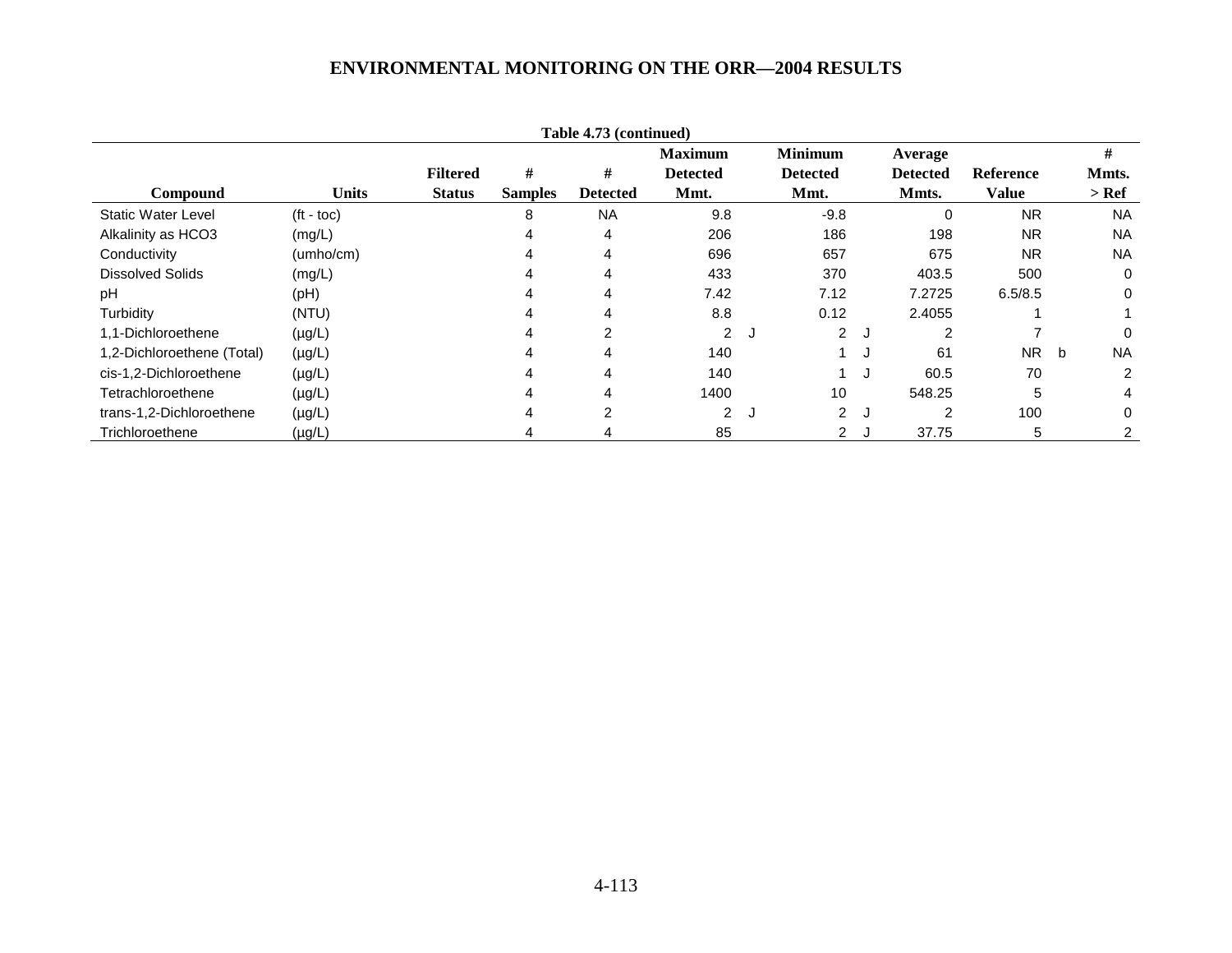| Table 4.74. REGIME=East Fork Poplar Creek—AREA NAME=Groundwater Monitoring Plan Grid Location D2<br>#<br><b>Maximum</b><br><b>Minimum</b><br>Average<br>#<br>#<br><b>Filtered</b><br>Reference<br>Mmts.<br><b>Detected</b><br><b>Detected</b><br><b>Detected</b> |              |               |                |                  |                |                |                |                |              |                |  |
|------------------------------------------------------------------------------------------------------------------------------------------------------------------------------------------------------------------------------------------------------------------|--------------|---------------|----------------|------------------|----------------|----------------|----------------|----------------|--------------|----------------|--|
|                                                                                                                                                                                                                                                                  |              |               |                |                  |                |                |                |                |              |                |  |
|                                                                                                                                                                                                                                                                  |              |               |                |                  |                |                |                |                |              |                |  |
| Compound                                                                                                                                                                                                                                                         | <b>Units</b> | <b>Status</b> | <b>Samples</b> | <b>Detected</b>  | Mmt.           | Mmt.           | Mmts.          | <b>Value</b>   |              | $>$ Ref        |  |
| Chloride                                                                                                                                                                                                                                                         | (mg/L)       |               | $\overline{2}$ | $\overline{c}$   | 9.75           | 8.77           | 9.26           | 250            |              | $\Omega$       |  |
| Sulfate                                                                                                                                                                                                                                                          | (mg/L)       |               | 2              | 2                | 12.2           | 11.8           | 12             | 250            |              | 0              |  |
| Antimony, ICAP                                                                                                                                                                                                                                                   | (mg/L)       |               | $\overline{2}$ | 2                | 0.2            | 0.2            | 0.2            | 0.006          |              | 2              |  |
| Arsenic, ICAP                                                                                                                                                                                                                                                    | (mg/L)       |               | $\overline{2}$ | $\overline{c}$   | 0.2            | 0.2            | 0.2            | 0.05           |              | 2              |  |
| Barium, ICAP                                                                                                                                                                                                                                                     | (mg/L)       |               | 2              | $\overline{c}$   | 0.255          | 0.255          | 0.255          | $\overline{2}$ |              | $\Omega$       |  |
| Cadmium, ICAP                                                                                                                                                                                                                                                    | (mg/L)       |               | $\overline{c}$ | 2                | 0.01           | 0.01           | 0.01           | 0.005          |              | 2              |  |
| Calcium, ICAP                                                                                                                                                                                                                                                    | (mg/L)       |               | $\overline{c}$ | $\overline{c}$   | 69.6           | 66.8           | 68.2           | <b>NR</b>      |              | <b>NA</b>      |  |
| Chromium, ICAP                                                                                                                                                                                                                                                   | (mg/L)       |               | $\overline{c}$ | 2                | 0.02           | 0.02           | 0.02           | 0.1            |              | $\Omega$       |  |
| Iron, ICAP                                                                                                                                                                                                                                                       | (mg/L)       |               | $\overline{c}$ |                  | 0.0841         | 0.0841         | 0.0841         | 0.3            |              | $\Omega$       |  |
| Lead, ICAP                                                                                                                                                                                                                                                       | (mg/L)       |               | 2              | 2                | 0.1            | 0.1            | 0.1            | 0.015          | $\mathbf{C}$ | 2              |  |
| Lithium, ICAP                                                                                                                                                                                                                                                    | (mg/L)       |               | 2              | 2                | 0.0142         | 0.0136         | 0.0139         | <b>NR</b>      |              | <b>NA</b>      |  |
| Magnesium, ICAP                                                                                                                                                                                                                                                  | (mg/L)       |               | $\overline{2}$ | $\overline{c}$   | 14.4           | 14.1           | 14.25          | <b>NR</b>      |              | <b>NA</b>      |  |
| Manganese, ICAP                                                                                                                                                                                                                                                  | (mg/L)       |               | 2              | 2                | 0.0155         | 0.0143         | 0.0149         | 0.05           |              | $\Omega$       |  |
| Nickel, ICAP                                                                                                                                                                                                                                                     | (mg/L)       |               | $\overline{c}$ | 2                | 0.05           | 0.05           | 0.05           | 0.1            | d            | $\Omega$       |  |
| Niobium, ICAP                                                                                                                                                                                                                                                    | (mg/L)       |               | $\overline{c}$ | $\overline{c}$   | 0.2            | 0.2            | 0.2            | <b>NR</b>      |              | <b>NA</b>      |  |
| Phosphorus, ICAP                                                                                                                                                                                                                                                 | (mg/L)       |               | $\overline{c}$ | 2                | 0.5            | 0.5            | 0.5            | <b>NR</b>      |              | <b>NA</b>      |  |
| Potassium, ICAP                                                                                                                                                                                                                                                  | (mg/L)       |               | $\overline{c}$ |                  | 2.04           | 2.04           | 2.04           | <b>NR</b>      |              | <b>NA</b>      |  |
| Selenium, ICAP                                                                                                                                                                                                                                                   | (mg/L)       |               | $\overline{c}$ | 2                | 0.2            | 0.2            | 0.2            | 0.05           |              | $\overline{2}$ |  |
| Silicon, ICAP                                                                                                                                                                                                                                                    | (mg/L)       |               | $\overline{c}$ | $\overline{c}$   | 14.3           | 14.1           | 14.2           | <b>NR</b>      |              | <b>NA</b>      |  |
| Sodium, ICAP                                                                                                                                                                                                                                                     | (mg/L)       |               | $\overline{c}$ | $\overline{c}$   | 7.49           | 7.44           | 7.465          | <b>NR</b>      |              | <b>NA</b>      |  |
| Strontium, ICAP                                                                                                                                                                                                                                                  | (mg/L)       |               | 2              | $\overline{c}$   | 0.431          | 0.421          | 0.426          | <b>NR</b>      |              | <b>NA</b>      |  |
| Sulfur, ICAP                                                                                                                                                                                                                                                     | (mg/L)       |               | $\overline{c}$ | 2                | 4.46           | 4              | 4.23           | <b>NR</b>      |              | <b>NA</b>      |  |
| Thallium, ICAP                                                                                                                                                                                                                                                   | (mg/L)       |               | 2              | $\boldsymbol{2}$ | 0.2            | 0.2            | 0.2            | <b>NR</b>      |              | <b>NA</b>      |  |
| Titanium, ICAP                                                                                                                                                                                                                                                   | (mg/L)       |               | 2              | $\overline{c}$   | 0.05           | 0.05           | 0.05           | <b>NR</b>      |              | <b>NA</b>      |  |
| Uranium, ICAP                                                                                                                                                                                                                                                    | (mg/L)       |               | 2              | $\overline{c}$   | $\overline{c}$ | $\overline{c}$ | $\overline{2}$ | <b>NR</b>      |              | <b>NA</b>      |  |
| Zirconium, ICAP                                                                                                                                                                                                                                                  | (mg/L)       |               | $\overline{c}$ | $\overline{c}$   | 0.2            | 0.2            | 0.2            | <b>NR</b>      |              | <b>NA</b>      |  |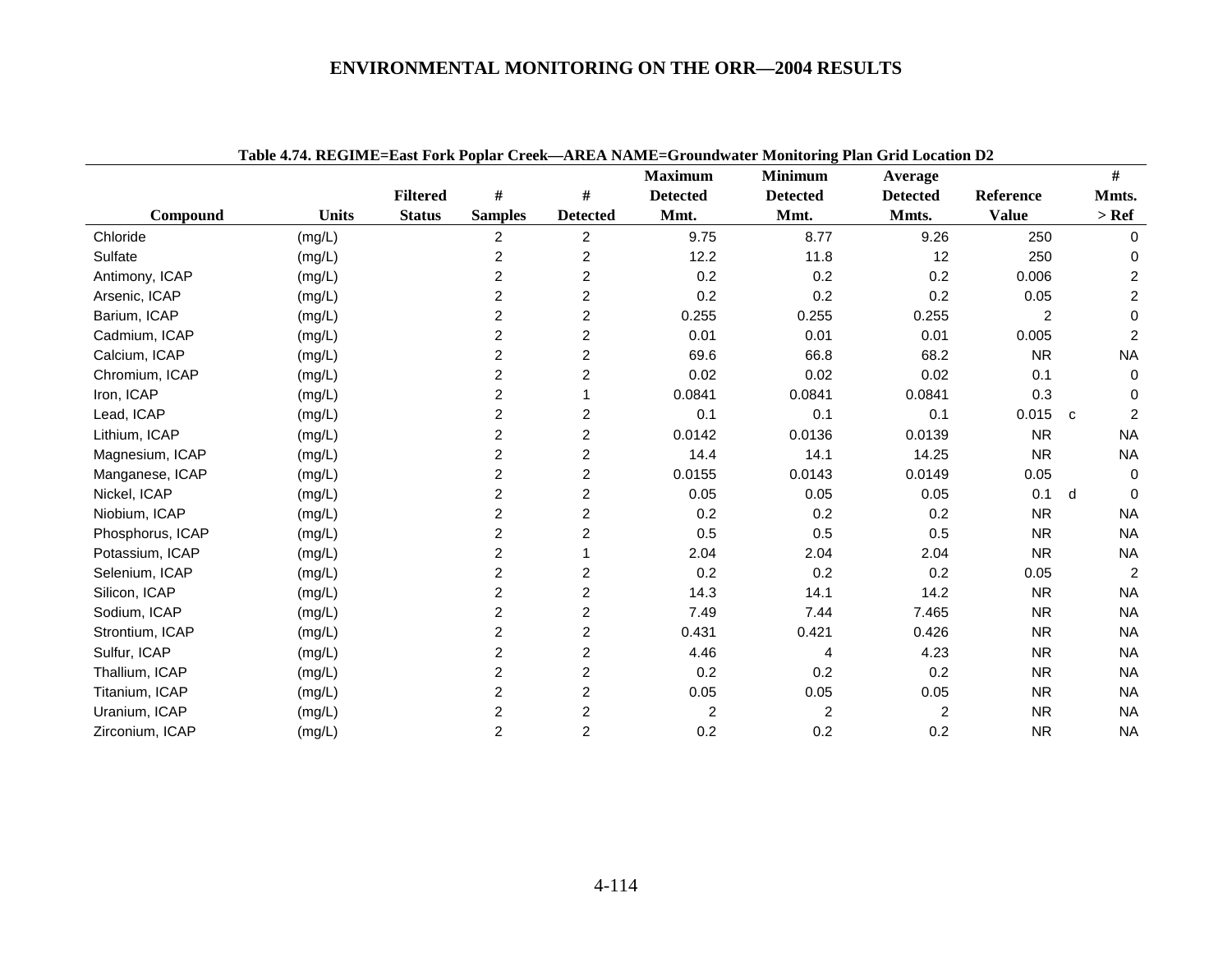| Table 4.74 (continued)     |                    |                 |                |                 |                 |  |                 |   |                 |                  |   |           |
|----------------------------|--------------------|-----------------|----------------|-----------------|-----------------|--|-----------------|---|-----------------|------------------|---|-----------|
|                            |                    |                 |                |                 | <b>Maximum</b>  |  | <b>Minimum</b>  |   | Average         |                  |   | #         |
|                            |                    | <b>Filtered</b> | #              | #               | <b>Detected</b> |  | <b>Detected</b> |   | <b>Detected</b> | <b>Reference</b> |   | Mmts.     |
| <b>Compound</b>            | <b>Units</b>       | <b>Status</b>   | <b>Samples</b> | <b>Detected</b> | Mmt.            |  | Mmt.            |   | Mmts.           | <b>Value</b>     |   | $>$ Ref   |
| <b>Static Water Level</b>  | $(t - \text{toc})$ |                 | 4              | <b>NA</b>       | 23.85           |  | $-23.85$        |   | 0               | <b>NR</b>        |   | <b>NA</b> |
| Alkalinity as HCO3         | (mg/L)             |                 | ົ              | 2               | 218             |  | 203             |   | 210.5           | <b>NR</b>        |   | <b>NA</b> |
| Conductivity               | (umbo/cm)          |                 |                | 2               | 478             |  | 453             |   | 465.5           | <b>NR</b>        |   | <b>NA</b> |
| <b>Dissolved Solids</b>    | (mg/L)             |                 |                | 2               | 305             |  | 272             |   | 288.5           | 500              |   | 0         |
| pH                         | (Hq)               |                 | ົ              | 2               | 7.25            |  | 7.06            |   | 7.155           | 6.5/8.5          |   | 0         |
| Turbidity                  | (NTU)              |                 |                | 2               | 0.489           |  | 0.135           |   | 0.312           |                  |   | 0         |
| 1,2-Dichloroethene (Total) | $(\mu g/L)$        |                 |                |                 |                 |  |                 | J |                 | <b>NR</b>        | b | <b>NA</b> |
| cis-1,2-Dichloroethene     | $(\mu g/L)$        |                 |                |                 |                 |  |                 | J |                 | 70               |   | 0         |
| Tetrachloroethene          | $(\mu g/L)$        |                 | ົ              | $\overline{c}$  | 500             |  | 400             |   | 450             | 5                |   | 2         |
| Trichloroethene            | $(\mu g/L)$        |                 |                |                 | 4 J             |  | 4               |   | 4               | 5                |   | 0         |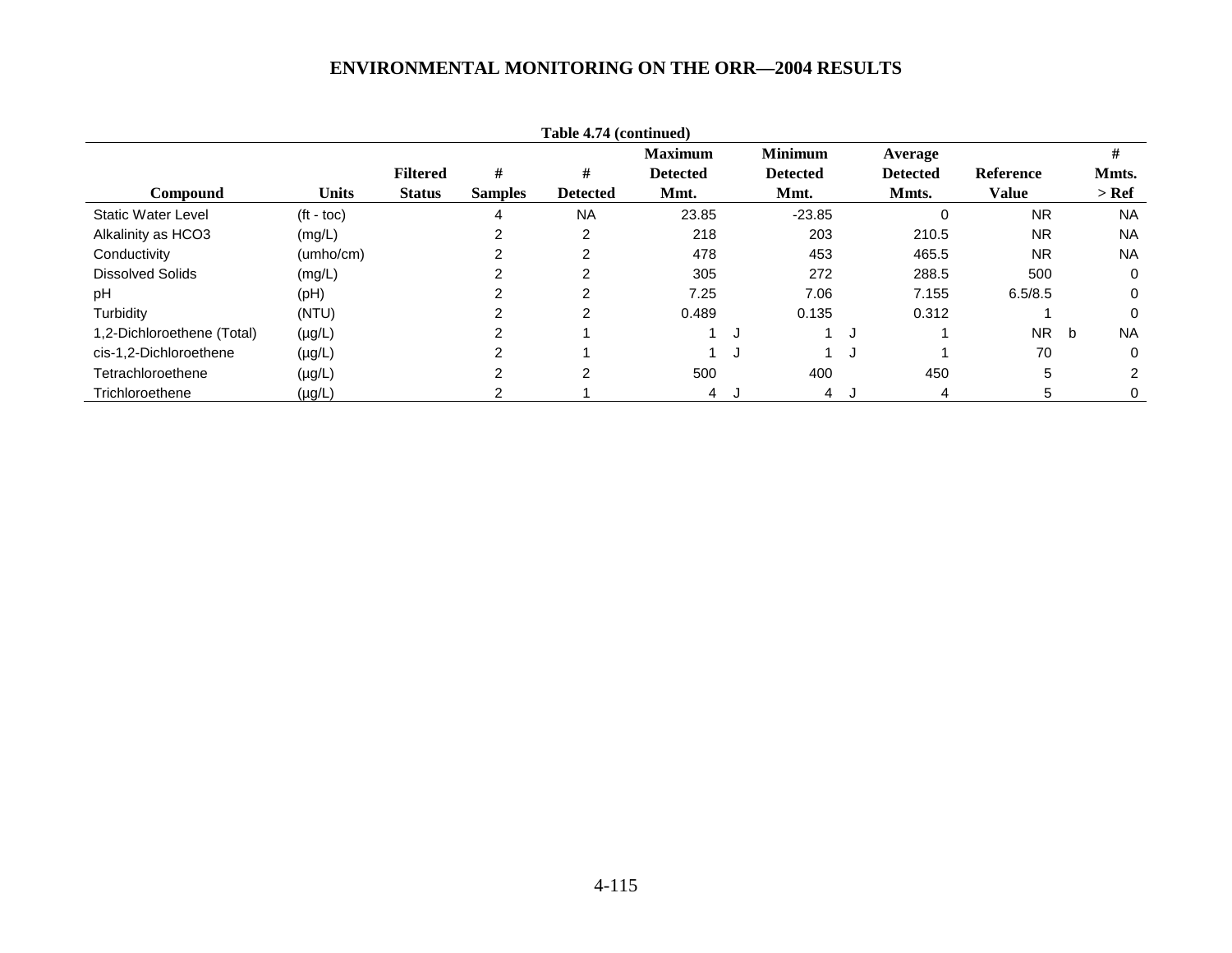|                           | Table 4.75. REGIME=East Fork Poplar Creek—AREA NAME=Groundwater Monitoring Plan Grid Location E1 |                 |                |                 |                         |    |                 |   |                  |                |              |             |
|---------------------------|--------------------------------------------------------------------------------------------------|-----------------|----------------|-----------------|-------------------------|----|-----------------|---|------------------|----------------|--------------|-------------|
|                           |                                                                                                  |                 |                |                 | <b>Maximum</b>          |    | <b>Minimum</b>  |   | Average          |                |              | #           |
|                           |                                                                                                  | <b>Filtered</b> | #              | $\#$            | <b>Detected</b>         |    | <b>Detected</b> |   | <b>Detected</b>  | Reference      |              | Mmts.       |
| Compound                  | <b>Units</b>                                                                                     | <b>Status</b>   | <b>Samples</b> | <b>Detected</b> | Mmt.                    |    | Mmt.            |   | Mmts.            | <b>Value</b>   |              | $>$ Ref     |
| Antimony, ICAP            | (mg/L)                                                                                           |                 |                |                 | 0.2                     |    | 0.2             |   | 0.2              | 0.006          |              |             |
| Arsenic, ICAP             | (mg/L)                                                                                           |                 |                |                 | 0.2                     |    | 0.2             |   | 0.2              | 0.05           |              |             |
| Barium, ICAP              | (mg/L)                                                                                           |                 |                |                 | 0.153                   |    | 0.153           |   | 0.153            | $\overline{2}$ |              | $\mathbf 0$ |
| Cadmium, ICAP             | (mg/L)                                                                                           |                 |                |                 | 0.01                    |    | 0.01            |   | 0.01             | 0.005          |              |             |
| Calcium, ICAP             | (mg/L)                                                                                           |                 |                |                 | 116                     |    | 116             |   | 116              | <b>NR</b>      |              | <b>NA</b>   |
| Chromium, ICAP            | (mg/L)                                                                                           |                 |                |                 | 0.02                    |    | 0.02            |   | 0.02             | 0.1            |              | $\Omega$    |
| Iron Related Bacteria     | (cfu/ml)                                                                                         |                 |                |                 | 100                     | J. | 100             | J | 100              | <b>NR</b>      |              | <b>NA</b>   |
| Lead, ICAP                | (mg/L)                                                                                           |                 |                |                 | 0.1                     |    | 0.1             |   | 0.1              | $0.015$ c      |              |             |
| Lithium, ICAP             | (mg/L)                                                                                           |                 |                |                 | 0.0169                  |    | 0.0169          |   | 0.0169           | <b>NR</b>      |              | <b>NA</b>   |
| Magnesium, ICAP           | (mg/L)                                                                                           |                 |                |                 | 12.7                    |    | 12.7            |   | 12.7             | <b>NR</b>      |              | <b>NA</b>   |
| Manganese, ICAP           | (mg/L)                                                                                           |                 |                |                 | 0.0209                  |    | 0.0209          |   | 0.0209           | 0.05           |              | $\Omega$    |
| Nickel, PMS               | (mg/L)                                                                                           |                 |                |                 | 0.0111                  |    | 0.0111          |   | 0.0111           | <b>NR</b>      |              | <b>NA</b>   |
| Nickel, ICAP              | (mg/L)                                                                                           |                 |                |                 | 0.05                    |    | 0.05            |   | 0.05             | 0.1            | $\mathsf{d}$ | $\Omega$    |
| Niobium, ICAP             | (mg/L)                                                                                           |                 |                |                 | 0.2                     |    | 0.2             |   | 0.2              | <b>NR</b>      |              | <b>NA</b>   |
| Phosphorus, ICAP          | (mg/L)                                                                                           |                 |                |                 | 0.5                     |    | 0.5             |   | 0.5              | <b>NR</b>      |              | <b>NA</b>   |
| Selenium, ICAP            | (mg/L)                                                                                           |                 |                |                 | 0.2                     |    | 0.2             |   | 0.2              | 0.05           |              |             |
| Silicon, ICAP             | (mg/L)                                                                                           |                 |                |                 | 8.01                    |    | 8.01            |   | 8.01             | <b>NR</b>      |              | <b>NA</b>   |
| Slime Forming Bacteria    | (cfu/ml)                                                                                         |                 |                |                 | 100                     | J. | 100             | J | 100              | <b>NR</b>      |              | <b>NA</b>   |
| Sodium, ICAP              | (mg/L)                                                                                           |                 |                |                 | 10.8                    |    | 10.8            |   | 10.8             | <b>NR</b>      |              | <b>NA</b>   |
| Strontium, ICAP           | (mg/L)                                                                                           |                 |                |                 | 0.174                   |    | 0.174           |   | 0.174            | <b>NR</b>      |              | <b>NA</b>   |
| Sulfur, ICAP              | (mg/L)                                                                                           |                 |                |                 | 3.28                    |    | 3.28            |   | 3.28             | <b>NR</b>      |              | <b>NA</b>   |
| Thallium, ICAP            | (mg/L)                                                                                           |                 |                |                 | 0.2                     |    | 0.2             |   | 0.2              | <b>NR</b>      |              | <b>NA</b>   |
| Titanium, ICAP            | (mg/L)                                                                                           |                 |                |                 | 0.05                    |    | 0.05            |   | 0.05             | <b>NR</b>      |              | <b>NA</b>   |
| Uranium, ICAP             | (mg/L)                                                                                           |                 |                |                 | $\overline{\mathbf{c}}$ |    | 2               |   | $\boldsymbol{2}$ | <b>NR</b>      |              | <b>NA</b>   |
| Zirconium, ICAP           | (mg/L)                                                                                           |                 |                | 1               | 0.2                     |    | 0.2             |   | 0.2              | <b>NR</b>      |              | <b>NA</b>   |
| <b>Static Water Level</b> | $(t - \text{toc})$                                                                               |                 | 2              | <b>NA</b>       | 19.45                   |    | $-19.45$        |   | 0                | <b>NR</b>      |              | <b>NA</b>   |
| Conductivity              | (umho/cm)                                                                                        |                 |                | 1               | 622                     |    | 622             |   | 622              | <b>NR</b>      |              | <b>NA</b>   |
| pH                        | (Hq)                                                                                             |                 |                |                 | 6.92                    |    | 6.92            |   | 6.92             | 6.5/8.5        |              | $\mathbf 0$ |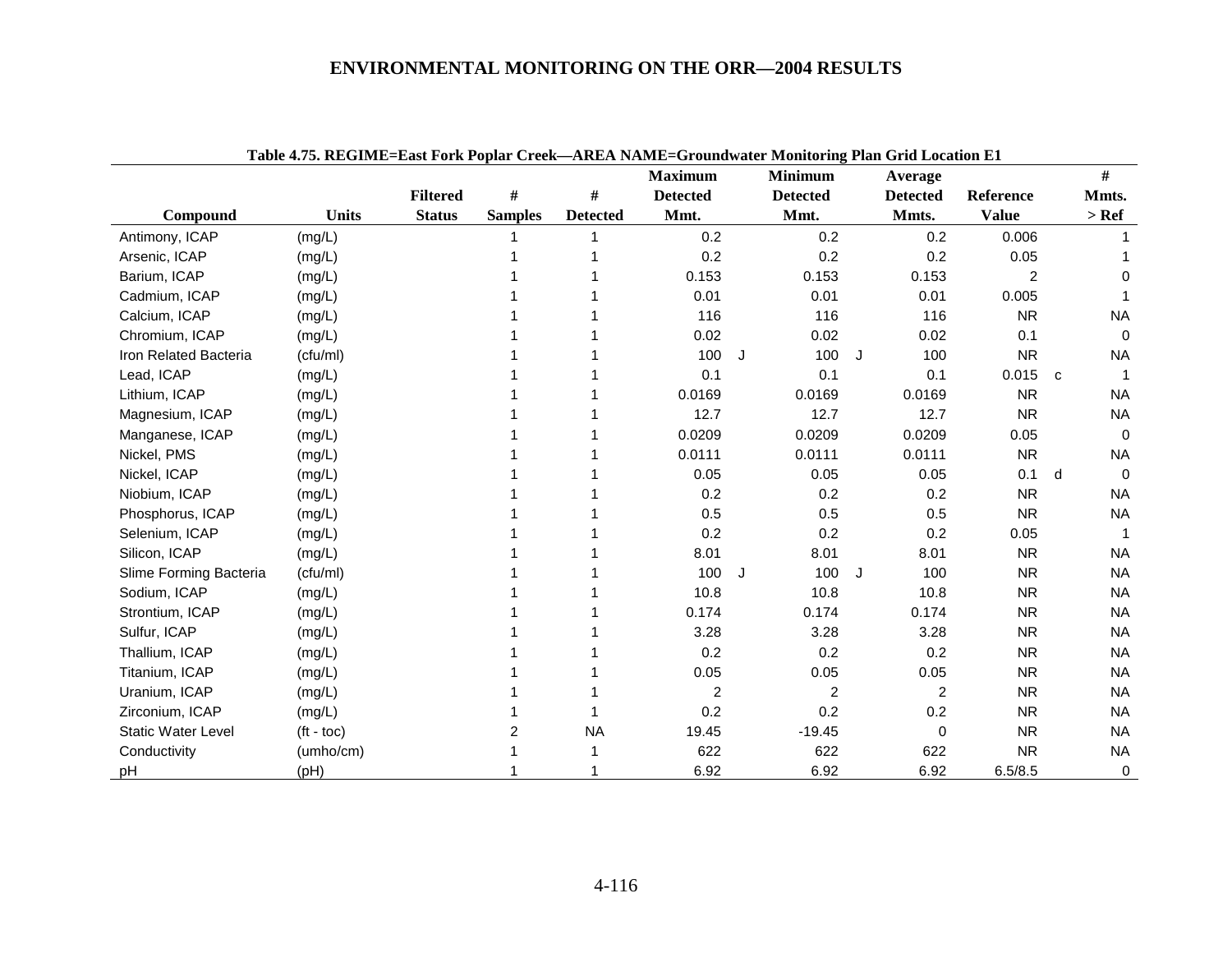|                           |              |                 |                |                 | <b>Maximum</b>  | <b>Minimum</b>  | Average         |                |   | #                         |
|---------------------------|--------------|-----------------|----------------|-----------------|-----------------|-----------------|-----------------|----------------|---|---------------------------|
|                           |              | <b>Filtered</b> | $\#$           | #               | <b>Detected</b> | <b>Detected</b> | <b>Detected</b> | Reference      |   | Mmts.                     |
| Compound                  | <b>Units</b> | <b>Status</b>   | <b>Samples</b> | <b>Detected</b> | Mmt.            | Mmt.            | Mmts.           | <b>Value</b>   |   | $>$ Ref                   |
| Chloride                  | (mg/L)       |                 | $\overline{c}$ | $\overline{a}$  | 11.4            | 11.1            | 11.25           | 250            |   | $\mathbf 0$               |
| Nitrate Nitrogen          | (mg/L)       |                 | $\overline{c}$ | $\overline{2}$  | 0.0474          | 0.0361          | 0.04175         | 10             |   | 0                         |
| Sulfate                   | (mg/L)       |                 | $\overline{c}$ | $\overline{c}$  | 15.5            | 14.9            | 15.2            | 250            |   | $\mathbf 0$               |
| Antimony, ICAP            | (mg/L)       |                 | 3              | 3               | 0.2             | 0.2             | 0.2             | 0.006          |   | $\ensuremath{\mathsf{3}}$ |
| Arsenic, ICAP             | (mg/L)       |                 | 3              | 3               | 0.2             | 0.2             | 0.2             | 0.05           |   | 3                         |
| Barium, ICAP              | (mg/L)       |                 | 3              | 3               | 0.493           | 0.114           | 0.359333        | $\overline{c}$ |   | $\mathbf 0$               |
| Boron, ICAP               | (mg/L)       |                 | 3              | 2               | 0.137           | 0.136           | 0.1365          | <b>NR</b>      |   | <b>NA</b>                 |
| Cadmium, ICAP             | (mg/L)       |                 | 3              | 3               | 0.01            | 0.01            | 0.01            | 0.005          |   | 3                         |
| Calcium, ICAP             | (mg/L)       |                 | 3              | 3               | 85.6            | 74.7            | 78.43333        | <b>NR</b>      |   | <b>NA</b>                 |
| Chromium, PMS             | (mg/L)       |                 | 3              | 1               | 0.19            | 0.19            | 0.19            | <b>NR</b>      |   | <b>NA</b>                 |
| Chromium, ICAP            | (mg/L)       |                 | 3              | 3               | 0.217           | 0.02            | 0.085667        | 0.1            |   | 1                         |
| Iron, ICAP                | (mg/L)       |                 | 3              | 1               | 1.44            | 1.44            | 1.44            | 0.3            |   |                           |
| Iron Related Bacteria     | (cfu/ml)     |                 |                | 1               | 100             | J<br>100        | J<br>100        | <b>NR</b>      |   | <b>NA</b>                 |
| Lead, ICAP                | (mg/L)       |                 | 3              | 3               | 0.1             | 0.1             | 0.1             | $0.015$ c      |   | 3                         |
| Lithium, ICAP             | (mg/L)       |                 | 3              | $\overline{c}$  | 0.0223          | 0.02            | 0.02115         | <b>NR</b>      |   | <b>NA</b>                 |
| Magnesium, ICAP           | (mg/L)       |                 | 3              | 3               | 17.2            | 5.09            | 12.93           | <b>NR</b>      |   | <b>NA</b>                 |
| Manganese, ICAP           | (mg/L)       |                 | 3              | 2               | 0.0519          | 0.0224          | 0.03715         | 0.05           |   | 1                         |
| Nickel, PMS               | (mg/L)       |                 | 3              | $\mathbf 1$     | 0.402           | 0.402           | 0.402           | <b>NR</b>      |   | <b>NA</b>                 |
| Nickel, ICAP              | (mg/L)       |                 | 3              | 3               | 0.424           | 0.05            | 0.174667        | 0.1            | d | $\overline{1}$            |
| Niobium, ICAP             | (mg/L)       |                 | 3              | 3               | 0.2             | 0.2             | 0.2             | <b>NR</b>      |   | <b>NA</b>                 |
| Phosphorus, ICAP          | (mg/L)       |                 | 3              | 3               | 0.5             | 0.5             | 0.5             | <b>NR</b>      |   | <b>NA</b>                 |
| Potassium, ICAP           | (mg/L)       |                 | 3              | $\overline{c}$  | 5.77            | 5.7             | 5.735           | <b>NR</b>      |   | <b>NA</b>                 |
| Selenium, ICAP            | (mg/L)       |                 | 3              | 3               | 0.2             | 0.2             | 0.2             | 0.05           |   | $\mathbf{3}$              |
| Silicon, ICAP             | (mg/L)       |                 | 3              | 3               | 9.36            | 4.43            | 7.666667        | <b>NR</b>      |   | <b>NA</b>                 |
| Slime Forming Bacteria    | (cfu/ml)     |                 | 1              | 1               | 50000           | 50000           | 50000           | <b>NR</b>      |   | <b>NA</b>                 |
| Sodium, ICAP              | (mg/L)       |                 | 3              | 3               | 25.3            | 8.71            | 14.29667        | <b>NR</b>      |   | <b>NA</b>                 |
| Strontium, ICAP           | (mg/L)       |                 | 3              | 3               | 1.3             | 0.172           | 0.914           | <b>NR</b>      |   | <b>NA</b>                 |
| Sulfate Reducing Bacteria | (cfu/ml)     |                 | 1              | 1               | 100             | 100             | 100             | <b>NR</b>      |   | <b>NA</b>                 |
| Sulfur, ICAP              | (mg/L)       |                 | 3              | 3               | 8.2             | 5.18            | 6.266667        | <b>NR</b>      |   | <b>NA</b>                 |
| Thallium, ICAP            | (mg/L)       |                 | 3              | 3               | 0.2             | 0.2             | 0.2             | <b>NR</b>      |   | <b>NA</b>                 |
| Titanium, ICAP            | (mg/L)       |                 | 3              | 3               | 0.05            | 0.05            | 0.05            | <b>NR</b>      |   | <b>NA</b>                 |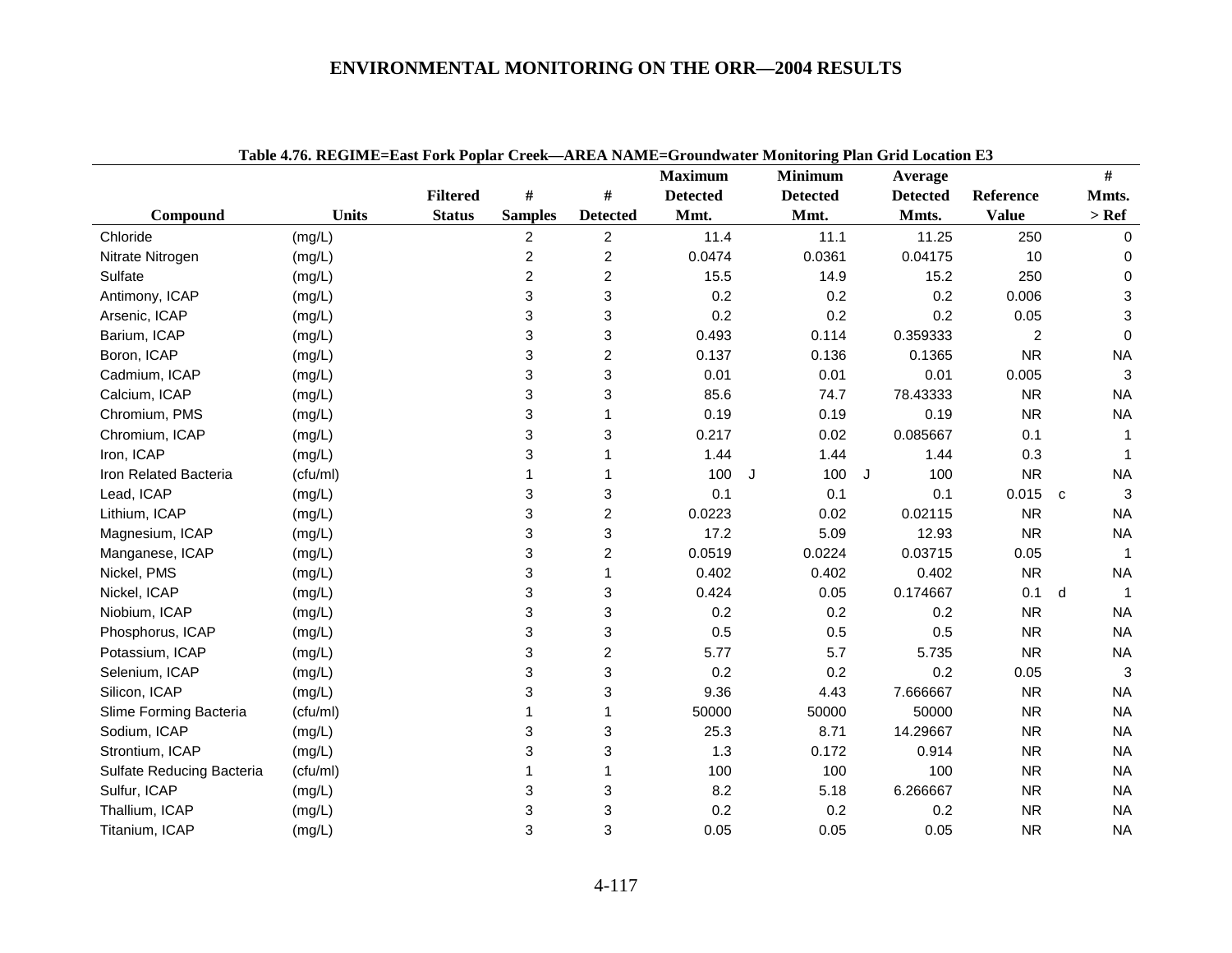|                            |                    |                 |                | Table 4.76 (continued) |                 |   |                 |                 |                |   |                |
|----------------------------|--------------------|-----------------|----------------|------------------------|-----------------|---|-----------------|-----------------|----------------|---|----------------|
|                            |                    |                 |                |                        | <b>Maximum</b>  |   | <b>Minimum</b>  | Average         |                |   | #              |
|                            |                    | <b>Filtered</b> | #              | $\#$                   | <b>Detected</b> |   | <b>Detected</b> | <b>Detected</b> | Reference      |   | Mmts.          |
| Compound                   | <b>Units</b>       | <b>Status</b>   | <b>Samples</b> | <b>Detected</b>        | Mmt.            |   | Mmt.            | Mmts.           | <b>Value</b>   |   | $>$ Ref        |
| Uranium, PMS               | (mg/L)             |                 | 3              | 3                      | 0.00104         |   | 0.000699        | 0.00085         | 0.03           |   | $\Omega$       |
| Uranium, ICAP              | (mg/L)             |                 | 3              | 3                      | $\overline{2}$  |   | 2               | 2               | <b>NR</b>      |   | <b>NA</b>      |
| Zirconium, ICAP            | (mg/L)             |                 | 3              | 3                      | 0.2             |   | 0.2             | 0.2             | <b>NR</b>      |   | <b>NA</b>      |
| <b>Static Water Level</b>  | $(t - \text{toc})$ |                 | 6              | <b>NA</b>              | 10.53           |   | $-10.53$        | 0               | <b>NR</b>      |   | <b>NA</b>      |
| Alkalinity as HCO3         | (mg/L)             |                 | 2              | 2                      | 242             |   | 225             | 233.5           | <b>NR</b>      |   | <b>NA</b>      |
| Conductivity               | (umbo/cm)          |                 | 3              | 3                      | 559             |   | 536             | 543.6667        | <b>NR</b>      |   | <b>NA</b>      |
| <b>Dissolved Solids</b>    | (mg/L)             |                 | 2              | $\overline{c}$         | 328             |   | 294             | 311             | 500            |   | 0              |
| pH                         | (Hq)               |                 | 3              | 3                      | 7.1             |   | 6.69            | 6.94            | 6.5/8.5        |   | 0              |
| Turbidity                  | (NTU)              |                 | 2              | $\overline{2}$         | 0.377           |   | 0.303           | 0.34            |                |   | 0              |
| Gross Alpha                | (pCi/L)            |                 | $\overline{2}$ | $\overline{2}$         | 20              |   | 17              | 18.5            | 15             | e | $\overline{2}$ |
| Gross Beta                 | (pCi/L)            |                 | 2              |                        | 7.7             |   | 7.7             | 7.7             | 50             | a | $\mathbf 0$    |
| 1.1.1-Trichloroethane      | $(\mu g/L)$        |                 | 2              | $\overline{2}$         | 10              |   | 9               | 9.5             | 200            |   | $\Omega$       |
| 1,1-Dichloroethane         | $(\mu g/L)$        |                 | 2              | 2                      | 170             |   | 150             | 160             | <b>NR</b>      |   | <b>NA</b>      |
| 1,1-Dichloroethene         | $(\mu g/L)$        |                 | 2              | 2                      | 59              |   | 56              | 57.5            |                |   | 2              |
| 1,2-Dichloroethene (Total) | $(\mu g/L)$        |                 | 2              | 2                      | 18              |   | 14              | 16              | <b>NR</b>      | b | <b>NA</b>      |
| Chloroethane               | $(\mu g/L)$        |                 | $\overline{c}$ | 2                      | 45              |   | 19              | 32              | <b>NR</b>      |   | <b>NA</b>      |
| cis-1,2-Dichloroethene     | $(\mu g/L)$        |                 | 2              | 2                      | 17              |   | 13              | 15              | 70             |   | $\Omega$       |
| Tetrachloroethene          | $(\mu g/L)$        |                 | 2              | 2                      | 160             |   | 130             | 145             | 5              |   | $\overline{2}$ |
| trans-1,2-Dichloroethene   | $(\mu g/L)$        |                 | 2              | 2                      |                 | J |                 | J               | 100            |   | 0              |
| Trichloroethene            | $(\mu g/L)$        |                 | 2              | $\overline{2}$         | 49              |   | 40              | 44.5            | 5              |   | 2              |
| Vinyl chloride             | $(\mu g/L)$        |                 | $\overline{2}$ |                        | 3               |   | 3               | 3               | $\overline{2}$ |   |                |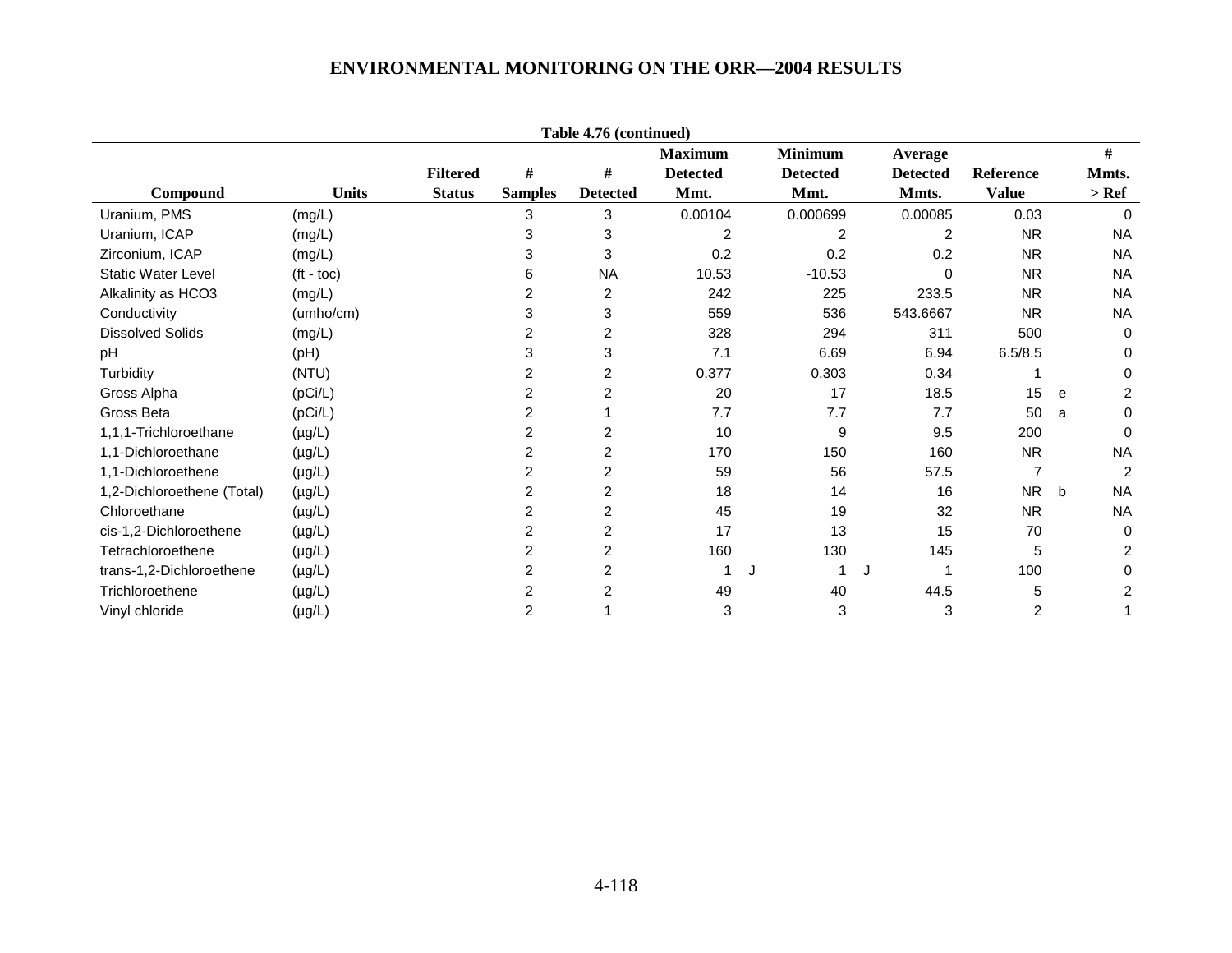|                           | Table 4.77. KEGIME-EASt FOLK I OPIAL CLEEK—AKEA IVANIE-GLOUIQWATEL MOINOLING LIAN GLIU LOCATON G2 |                 |                |                 | <b>Maximum</b>  |   | <b>Minimum</b>  |   | Average         |                  |              | $\#$        |
|---------------------------|---------------------------------------------------------------------------------------------------|-----------------|----------------|-----------------|-----------------|---|-----------------|---|-----------------|------------------|--------------|-------------|
|                           |                                                                                                   | <b>Filtered</b> | #              | $\#$            | <b>Detected</b> |   | <b>Detected</b> |   | <b>Detected</b> | <b>Reference</b> |              | Mmts.       |
| Compound                  | <b>Units</b>                                                                                      | <b>Status</b>   | <b>Samples</b> | <b>Detected</b> | Mmt.            |   | Mmt.            |   | Mmts.           | <b>Value</b>     |              | $>$ Ref     |
| Antimony, ICAP            | (mg/L)                                                                                            |                 |                |                 | 0.2             |   | 0.2             |   | 0.2             | 0.006            |              |             |
| Arsenic, ICAP             | (mg/L)                                                                                            |                 |                |                 | 0.2             |   | 0.2             |   | 0.2             | 0.05             |              |             |
| Barium, ICAP              | (mg/L)                                                                                            |                 |                |                 | 0.334           |   | 0.334           |   | 0.334           | 2                |              | $\mathbf 0$ |
| Cadmium, ICAP             | (mg/L)                                                                                            |                 |                |                 | 0.01            |   | 0.01            |   | 0.01            | 0.005            |              | 1           |
| Calcium, ICAP             | (mg/L)                                                                                            |                 |                |                 | 171             |   | 171             |   | 171             | <b>NR</b>        |              | <b>NA</b>   |
| Chromium, PMS             | (mg/L)                                                                                            |                 |                |                 | 0.0614          |   | 0.0614          |   | 0.0614          | <b>NR</b>        |              | <b>NA</b>   |
| Chromium, ICAP            | (mg/L)                                                                                            |                 |                |                 | 0.0569          |   | 0.0569          |   | 0.0569          | 0.1              |              | $\Omega$    |
| Iron, ICAP                | (mg/L)                                                                                            |                 |                |                 | 0.484           |   | 0.484           |   | 0.484           | 0.3              |              | 1           |
| Iron Related Bacteria     | (cfu/ml)                                                                                          |                 |                |                 | 100             | J | 100             | J | 100             | <b>NR</b>        |              | <b>NA</b>   |
| Lead, ICAP                | (mg/L)                                                                                            |                 |                |                 | 0.1             |   | 0.1             |   | 0.1             | 0.015            | $\mathbf{c}$ | $\mathbf 1$ |
| Lithium, ICAP             | (mg/L)                                                                                            |                 |                |                 | 0.0197          |   | 0.0197          |   | 0.0197          | <b>NR</b>        |              | <b>NA</b>   |
| Magnesium, ICAP           | (mg/L)                                                                                            |                 |                |                 | 18.7            |   | 18.7            |   | 18.7            | <b>NR</b>        |              | <b>NA</b>   |
| Manganese, ICAP           | (mg/L)                                                                                            |                 |                |                 | 0.0886          |   | 0.0886          |   | 0.0886          | 0.05             |              | -1          |
| Nickel, PMS               | (mg/L)                                                                                            |                 |                |                 | 0.248           |   | 0.248           |   | 0.248           | <b>NR</b>        |              | <b>NA</b>   |
| Nickel, ICAP              | (mg/L)                                                                                            |                 |                |                 | 0.216           |   | 0.216           |   | 0.216           | 0.1              | d            | -1          |
| Niobium, ICAP             | (mg/L)                                                                                            |                 |                |                 | 0.2             |   | 0.2             |   | 0.2             | <b>NR</b>        |              | <b>NA</b>   |
| Phosphorus, ICAP          | (mg/L)                                                                                            |                 |                |                 | 0.5             |   | 0.5             |   | 0.5             | <b>NR</b>        |              | <b>NA</b>   |
| Selenium, ICAP            | (mg/L)                                                                                            |                 |                |                 | 0.2             |   | 0.2             |   | 0.2             | 0.05             |              |             |
| Silicon, ICAP             | (mg/L)                                                                                            |                 |                |                 | 10.1            |   | 10.1            |   | 10.1            | <b>NR</b>        |              | <b>NA</b>   |
| Slime Forming Bacteria    | (cfu/ml)                                                                                          |                 |                |                 | 100             | J | 100             | J | 100             | <b>NR</b>        |              | <b>NA</b>   |
| Sodium, ICAP              | (mg/L)                                                                                            |                 |                |                 | 27.1            |   | 27.1            |   | 27.1            | <b>NR</b>        |              | <b>NA</b>   |
| Strontium, ICAP           | (mg/L)                                                                                            |                 |                |                 | 0.321           |   | 0.321           |   | 0.321           | <b>NR</b>        |              | <b>NA</b>   |
| Sulfate Reducing Bacteria | (cfu/ml)                                                                                          |                 |                |                 | 100             |   | 100             |   | 100             | <b>NR</b>        |              | <b>NA</b>   |
| Sulfur, ICAP              | (mg/L)                                                                                            |                 |                |                 | 9.66            |   | 9.66            |   | 9.66            | <b>NR</b>        |              | <b>NA</b>   |
| Thallium, ICAP            | (mg/L)                                                                                            |                 |                |                 | 0.2             |   | 0.2             |   | 0.2             | <b>NR</b>        |              | <b>NA</b>   |
| Titanium, ICAP            | (mg/L)                                                                                            |                 |                |                 | 0.05            |   | 0.05            |   | 0.05            | <b>NR</b>        |              | <b>NA</b>   |
| Uranium, ICAP             | (mg/L)                                                                                            |                 |                |                 | $\overline{2}$  |   | $\overline{c}$  |   | $\overline{2}$  | <b>NR</b>        |              | <b>NA</b>   |
| Zirconium, ICAP           | (mg/L)                                                                                            |                 |                |                 | 0.2             |   | 0.2             |   | 0.2             | <b>NR</b>        |              | <b>NA</b>   |
| <b>Static Water Level</b> | $(t - \text{toc})$                                                                                |                 | 2              | <b>NA</b>       | 11.19           |   | $-11.19$        |   | 0               | <b>NR</b>        |              | <b>NA</b>   |
| Conductivity              | (umho/cm)                                                                                         |                 |                | 1               | 1056            |   | 1056            |   | 1056            | <b>NR</b>        |              | <b>NA</b>   |
| pH                        | (Hq)                                                                                              |                 |                |                 | 7.32            |   | 7.32            |   | 7.32            | 6.5/8.5          |              | $\mathbf 0$ |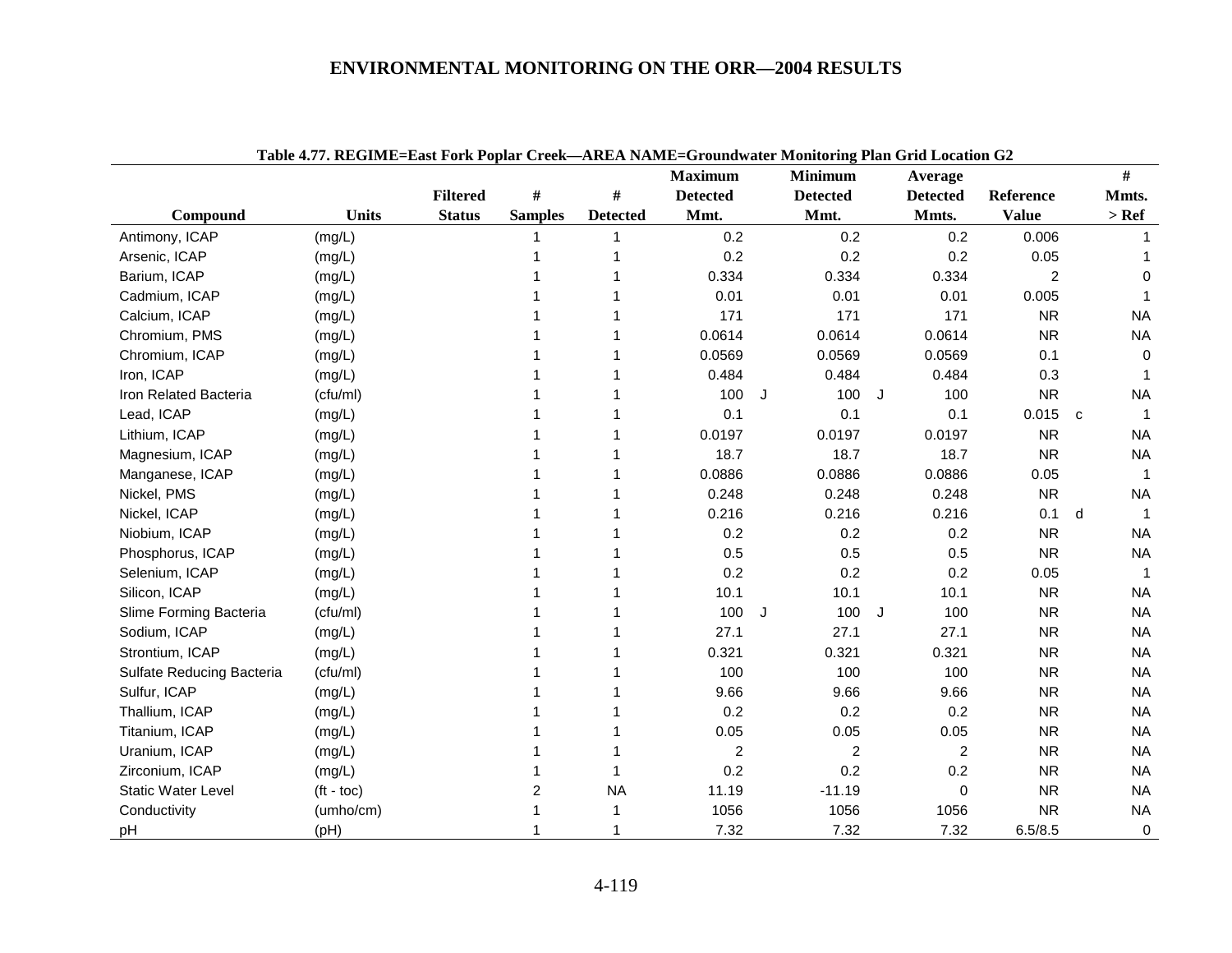| Table 4.78. REGIME=East Fork Poplar Creek—AREA NAME=Groundwater Monitoring Plan Grid Location G3 |              |                 |                |                         |                 |                 |                 |              |   |                |  |
|--------------------------------------------------------------------------------------------------|--------------|-----------------|----------------|-------------------------|-----------------|-----------------|-----------------|--------------|---|----------------|--|
|                                                                                                  |              |                 |                |                         | <b>Maximum</b>  | <b>Minimum</b>  | Average         |              |   | $\#$           |  |
|                                                                                                  |              | <b>Filtered</b> | $\#$           | $\#$                    | <b>Detected</b> | <b>Detected</b> | <b>Detected</b> | Reference    |   | Mmts.          |  |
| Compound                                                                                         | <b>Units</b> | <b>Status</b>   | <b>Samples</b> | <b>Detected</b>         | Mmt.            | Mmt.            | Mmts.           | <b>Value</b> |   | $>$ Ref        |  |
| Chloride                                                                                         | (mg/L)       |                 | 4              | 4                       | 16.8            | 2.93            | 9.97            | 250          |   | $\mathbf 0$    |  |
| Fluoride                                                                                         | (mg/L)       |                 | 4              | 2                       | 0.243           | 0.229           | 0.236           | 4            |   | 0              |  |
| Nitrate Nitrogen                                                                                 | (mg/L)       |                 | 4              | 4                       | 0.908           | 0.206           | 0.54325         | 10           |   | 0              |  |
| Sulfate                                                                                          | (mg/L)       |                 | 4              | 4                       | 21.4            | 19.1            | 20.425          | 250          |   | $\mathbf 0$    |  |
| Antimony, ICAP                                                                                   | (mg/L)       |                 | 4              | 4                       | 0.2             | 0.2             | 0.2             | 0.006        |   | 4              |  |
| Arsenic, ICAP                                                                                    | (mg/L)       |                 | 4              | 4                       | 0.2             | 0.2             | 0.2             | 0.05         |   | 4              |  |
| Barium, ICAP                                                                                     | (mg/L)       |                 | 4              |                         | 0.395           | 0.0535          | 0.22225         | 2            |   | $\mathbf 0$    |  |
| Cadmium, ICAP                                                                                    | (mg/L)       |                 | 4              | 4                       | 0.01            | 0.01            | 0.01            | 0.005        |   | $\overline{4}$ |  |
| Calcium, ICAP                                                                                    | (mg/L)       |                 | 4              | 4                       | 83.1            | 52.5            | 69.05           | <b>NR</b>    |   | <b>NA</b>      |  |
| Chromium, PMS                                                                                    | (mg/L)       |                 |                |                         | 0.0244          | 0.0244          | 0.0244          | <b>NR</b>    |   | <b>NA</b>      |  |
| Chromium, ICAP                                                                                   | (mg/L)       |                 | Δ              | 4                       | 0.023           | 0.02            | 0.02075         | 0.1          |   | $\mathbf 0$    |  |
| Iron, ICAP                                                                                       | (mg/L)       |                 | 4              |                         | 0.221           | 0.221           | 0.221           | 0.3          |   | $\Omega$       |  |
| Iron Related Bacteria                                                                            | (cfu/ml)     |                 |                | 1                       | 5000            | 5000            | 5000            | <b>NR</b>    |   | <b>NA</b>      |  |
| Lead, ICAP                                                                                       | (mg/L)       |                 | 4              | 4                       | 0.1             | 0.1             | 0.1             | $0.015$ c    |   | $\overline{4}$ |  |
| Lithium, ICAP                                                                                    | (mg/L)       |                 | 4              | $\overline{\mathbf{c}}$ | 0.0168          | 0.0129          | 0.01485         | <b>NR</b>    |   | <b>NA</b>      |  |
| Magnesium, ICAP                                                                                  | (mg/L)       |                 | 4              | 4                       | 10.1            | 4.16            | 7.245           | <b>NR</b>    |   | <b>NA</b>      |  |
| Manganese, ICAP                                                                                  | (mg/L)       |                 | 4              | 3                       | 0.00887         | 0.0069          | 0.00774         | 0.05         |   | $\mathbf 0$    |  |
| Nickel, PMS                                                                                      | (mg/L)       |                 | 4              | $\overline{c}$          | 0.03            | 0.0164          | 0.0232          | <b>NR</b>    |   | <b>NA</b>      |  |
| Nickel, ICAP                                                                                     | (mg/L)       |                 | 4              | 4                       | 0.05            | 0.05            | 0.05            | 0.1          | d | $\overline{0}$ |  |
| Niobium, ICAP                                                                                    | (mg/L)       |                 | 4              | 4                       | 0.2             | 0.2             | 0.2             | <b>NR</b>    |   | <b>NA</b>      |  |
| Phosphorus, ICAP                                                                                 | (mg/L)       |                 | 4              | 4                       | 0.5             | 0.5             | 0.5             | <b>NR</b>    |   | <b>NA</b>      |  |
| Potassium, ICAP                                                                                  | (mg/L)       |                 | 4              | 3                       | 2.95            | 2.33            | 2.623333        | <b>NR</b>    |   | <b>NA</b>      |  |
| Selenium, ICAP                                                                                   | (mg/L)       |                 | 4              |                         | 0.2             | 0.2             | 0.2             | 0.05         |   | $\overline{4}$ |  |
| Silicon, ICAP                                                                                    | (mg/L)       |                 |                |                         | 8.01            | 3.02            | 5.5475          | <b>NR</b>    |   | <b>NA</b>      |  |
| Slime Forming Bacteria                                                                           | (cfu/ml)     |                 |                |                         | 1000            | 1000            | 1000            | <b>NR</b>    |   | <b>NA</b>      |  |
| Sodium, ICAP                                                                                     | (mg/L)       |                 | Δ              | 4                       | 7.08            | 6.72            | 6.925           | <b>NR</b>    |   | <b>NA</b>      |  |
| Strontium, ICAP                                                                                  | (mg/L)       |                 | 4              | 4                       | 0.4             | 0.0715          | 0.23355         | <b>NR</b>    |   | <b>NA</b>      |  |
| Sulfate Reducing Bacteria                                                                        | (cfu/ml)     |                 |                | 1                       | 100             | 100             | 100             | <b>NR</b>    |   | <b>NA</b>      |  |
| Sulfur, ICAP                                                                                     | (mg/L)       |                 | Δ              |                         | 7.31            | 6.61            | 6.945           | <b>NR</b>    |   | <b>NA</b>      |  |
| Thallium, ICAP                                                                                   | (mg/L)       |                 |                |                         | 0.2             | 0.2             | 0.2             | <b>NR</b>    |   | <b>NA</b>      |  |
| Titanium, ICAP                                                                                   | (mg/L)       |                 | 4              | 4                       | 0.05            | 0.05            | 0.05            | <b>NR</b>    |   | <b>NA</b>      |  |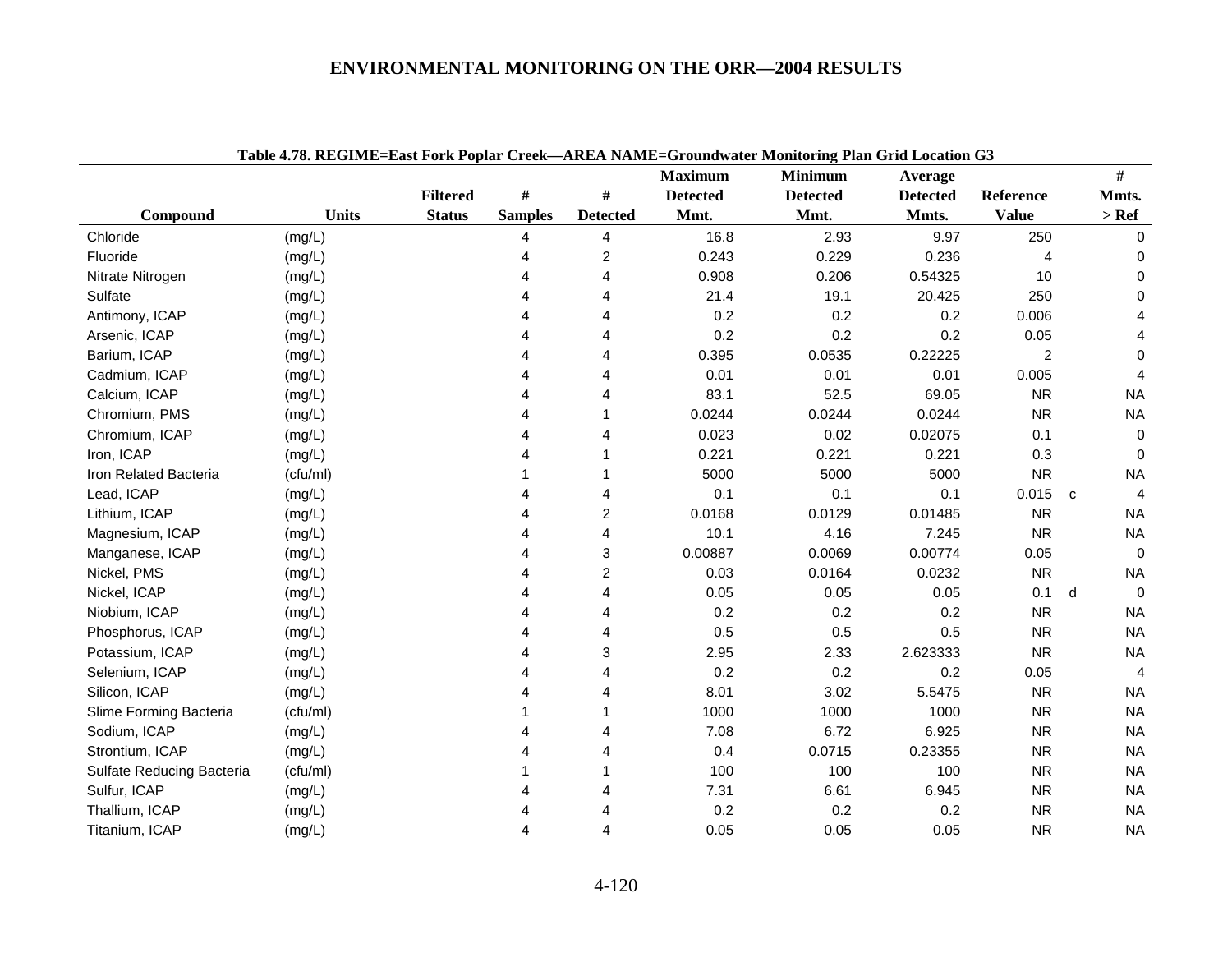| Table 4.78 (continued)     |              |                 |                |                 |                 |   |                 |   |                 |              |   |           |
|----------------------------|--------------|-----------------|----------------|-----------------|-----------------|---|-----------------|---|-----------------|--------------|---|-----------|
|                            |              |                 |                |                 | <b>Maximum</b>  |   | <b>Minimum</b>  |   | Average         |              |   | $\#$      |
|                            |              | <b>Filtered</b> | #              | #               | <b>Detected</b> |   | <b>Detected</b> |   | <b>Detected</b> | Reference    |   | Mmts.     |
| Compound                   | <b>Units</b> | <b>Status</b>   | <b>Samples</b> | <b>Detected</b> | Mmt.            |   | Mmt.            |   | Mmts.           | <b>Value</b> |   | > Ref     |
| Uranium, PMS               | (mg/L)       |                 |                | $\overline{2}$  | 0.00152         |   | 0.000607        |   | 0.001064        | 0.03         |   | 0         |
| Uranium, ICAP              | (mg/L)       |                 |                | 4               |                 |   | 2               |   | 2               | <b>NR</b>    |   | <b>NA</b> |
| Zirconium, ICAP            | (mg/L)       |                 |                | 4               | 0.2             |   | 0.2             |   | 0.2             | <b>NR</b>    |   | <b>NA</b> |
| <b>Static Water Level</b>  | $(t - toc)$  |                 |                | <b>NA</b>       | 14.12           |   | $-14.12$        |   | 0               | <b>NR</b>    |   | <b>NA</b> |
| Alkalinity as HCO3         | (mg/L)       |                 |                | 4               | 226             |   | 135             |   | 184.25          | <b>NR</b>    |   | <b>NA</b> |
| Conductivity               | (umho/cm)    |                 |                | 4               | 544             |   | 281             |   | 432.75          | <b>NR</b>    |   | <b>NA</b> |
| <b>Dissolved Solids</b>    | (mg/L)       |                 |                | 4               | 328             |   | 182             |   | 260.25          | 500          |   | $\Omega$  |
| pH                         | (Hq)         |                 |                | 4               | 7.22            |   | 6.63            |   | 6.9125          | 6.5/8.5      |   | 0         |
| Turbidity                  | (NTU)        |                 |                |                 | 2.14            |   | 0.177           |   | 0.82225         |              |   |           |
| 1,1-Dichloroethene         | $(\mu g/L)$  |                 |                |                 | $\overline{2}$  | J | $\overline{2}$  | J | $\overline{2}$  |              |   | 0         |
| 1,2-Dichloroethene (Total) | $(\mu g/L)$  |                 |                | 2               | 3               | J | $\overline{2}$  | J | 2.5             | <b>NR</b>    | b | <b>NA</b> |
| Carbon tetrachloride       | $(\mu g/L)$  |                 |                |                 | 100             |   | 12              |   | 46.5            | 5            |   | 4         |
| Chloroform                 | $(\mu g/L)$  |                 |                |                 | 4               |   | $\overline{2}$  | J | 3               | 100          | g | 0         |
| cis-1,2-Dichloroethene     | $(\mu g/L)$  |                 |                | $\mathfrak{p}$  | 3               | J | $\overline{2}$  | J | 2.5             | 70           |   | 0         |
| Tetrachloroethene          | $(\mu g/L)$  |                 |                | $\overline{2}$  | 16              |   | 11              |   | 13.5            | 5            |   | 2         |
| Trichloroethene            | (µg/L)       |                 |                |                 | 3               |   | $\overline{2}$  | J | 2.5             | 5            |   | 0         |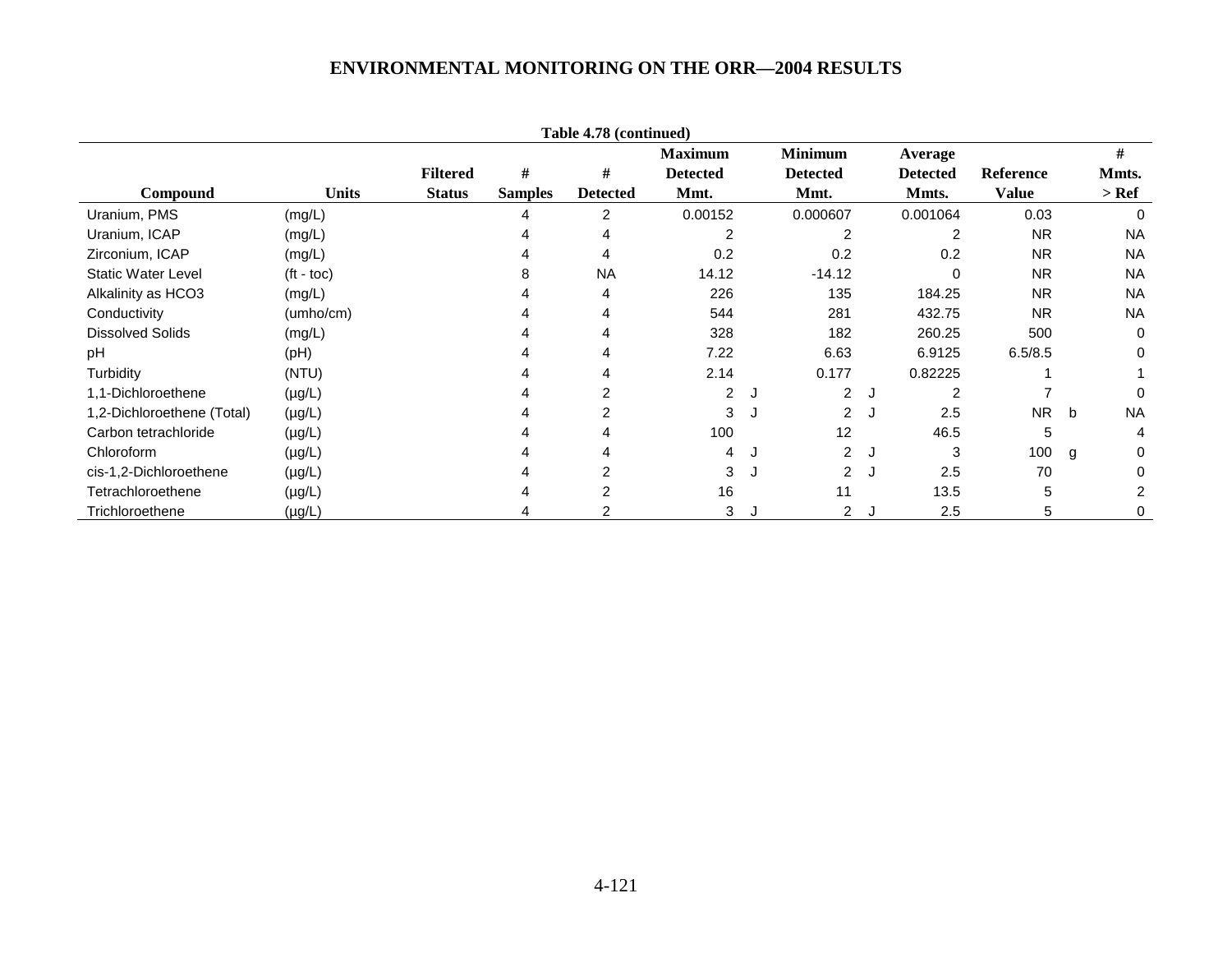| Table 4.79. REGIME=East Fork Poplar Creek-AREA NAME=Groundwater Monitoring Plan Grid Location H3 |                    |                 |                |                 |                 |                 |                 |              |   |             |  |
|--------------------------------------------------------------------------------------------------|--------------------|-----------------|----------------|-----------------|-----------------|-----------------|-----------------|--------------|---|-------------|--|
|                                                                                                  |                    |                 |                |                 | <b>Maximum</b>  | <b>Minimum</b>  | Average         |              |   | #           |  |
|                                                                                                  |                    | <b>Filtered</b> | $\#$           | $\#$            | <b>Detected</b> | <b>Detected</b> | <b>Detected</b> | Reference    |   | Mmts.       |  |
| Compound                                                                                         | <b>Units</b>       | <b>Status</b>   | <b>Samples</b> | <b>Detected</b> | Mmt.            | Mmt.            | Mmts.           | <b>Value</b> |   | $>$ Ref     |  |
| Antimony, ICAP                                                                                   | (mg/L)             |                 |                |                 | 0.2             | 0.2             | 0.2             | 0.006        |   |             |  |
| Arsenic, ICAP                                                                                    | (mg/L)             |                 |                |                 | 0.2             | 0.2             | 0.2             | 0.05         |   |             |  |
| Barium, ICAP                                                                                     | (mg/L)             |                 |                |                 | 0.201           | 0.201           | 0.201           | 2            |   | $\Omega$    |  |
| Cadmium, ICAP                                                                                    | (mg/L)             |                 |                |                 | 0.01            | 0.01            | 0.01            | 0.005        |   |             |  |
| Calcium, ICAP                                                                                    | (mg/L)             |                 |                |                 | 98.3            | 98.3            | 98.3            | <b>NR</b>    |   | <b>NA</b>   |  |
| Chromium, ICAP                                                                                   | (mg/L)             |                 |                |                 | 0.02            | 0.02            | 0.02            | 0.1          |   | 0           |  |
| Iron, ICAP                                                                                       | (mg/L)             |                 |                |                 | 0.0568          | 0.0568          | 0.0568          | 0.3          |   | 0           |  |
| Iron Related Bacteria                                                                            | (cfu/ml)           |                 |                |                 | 5000            | 5000            | 5000            | <b>NR</b>    |   | <b>NA</b>   |  |
| Lead, ICAP                                                                                       | (mg/L)             |                 |                |                 | 0.1             | 0.1             | 0.1             | 0.015        | C |             |  |
| Lithium, ICAP                                                                                    | (mg/L)             |                 |                |                 | 0.0117          | 0.0117          | 0.0117          | <b>NR</b>    |   | <b>NA</b>   |  |
| Magnesium, ICAP                                                                                  | (mg/L)             |                 |                |                 | 7.87            | 7.87            | 7.87            | <b>NR</b>    |   | <b>NA</b>   |  |
| Nickel, ICAP                                                                                     | (mg/L)             |                 |                |                 | 0.05            | 0.05            | 0.05            | 0.1          | d | $\Omega$    |  |
| Niobium, ICAP                                                                                    | (mg/L)             |                 |                |                 | 0.2             | 0.2             | 0.2             | <b>NR</b>    |   | <b>NA</b>   |  |
| Phosphorus, ICAP                                                                                 | (mg/L)             |                 |                |                 | 0.5             | 0.5             | 0.5             | <b>NR</b>    |   | <b>NA</b>   |  |
| Potassium, ICAP                                                                                  | (mg/L)             |                 |                |                 | 2.65            | 2.65            | 2.65            | <b>NR</b>    |   | <b>NA</b>   |  |
| Selenium, ICAP                                                                                   | (mg/L)             |                 |                |                 | 0.2             | 0.2             | 0.2             | 0.05         |   | $\mathbf 1$ |  |
| Silicon, ICAP                                                                                    | (mg/L)             |                 |                |                 | 6.88            | 6.88            | 6.88            | <b>NR</b>    |   | <b>NA</b>   |  |
| Slime Forming Bacteria                                                                           | (cfu/ml)           |                 |                |                 | 1000            | 1000            | 1000            | <b>NR</b>    |   | <b>NA</b>   |  |
| Sodium, ICAP                                                                                     | (mg/L)             |                 |                |                 | 5.45            | 5.45            | 5.45            | <b>NR</b>    |   | <b>NA</b>   |  |
| Strontium, ICAP                                                                                  | (mg/L)             |                 |                |                 | 0.249           | 0.249           | 0.249           | <b>NR</b>    |   | <b>NA</b>   |  |
| Sulfate Reducing Bacteria                                                                        | (cfu/ml)           |                 |                |                 | 1000            | 1000            | 1000            | <b>NR</b>    |   | <b>NA</b>   |  |
| Sulfur, ICAP                                                                                     | (mg/L)             |                 |                |                 | 11              | 11              | 11              | <b>NR</b>    |   | <b>NA</b>   |  |
| Thallium, ICAP                                                                                   | (mg/L)             |                 |                |                 | 0.2             | 0.2             | 0.2             | <b>NR</b>    |   | <b>NA</b>   |  |
| Titanium, ICAP                                                                                   | (mg/L)             |                 |                |                 | 0.05            | 0.05            | 0.05            | <b>NR</b>    |   | <b>NA</b>   |  |
| Uranium, ICAP                                                                                    | (mg/L)             |                 |                |                 | $\overline{c}$  | $\overline{c}$  | $\overline{c}$  | <b>NR</b>    |   | <b>NA</b>   |  |
| Zirconium, ICAP                                                                                  | (mg/L)             |                 |                |                 | 0.2             | 0.2             | 0.2             | <b>NR</b>    |   | <b>NA</b>   |  |
| <b>Static Water Level</b>                                                                        | $(t - \text{toc})$ |                 | 2              | <b>NA</b>       | 13.94           | $-13.94$        | 0               | <b>NR</b>    |   | <b>NA</b>   |  |
| Conductivity                                                                                     | (umho/cm)          |                 |                |                 | 553             | 553             | 553             | <b>NR</b>    |   | <b>NA</b>   |  |
| pH                                                                                               | (Hq)               |                 |                |                 | 7.23            | 7.23            | 7.23            | 6.5/8.5      |   | $\mathbf 0$ |  |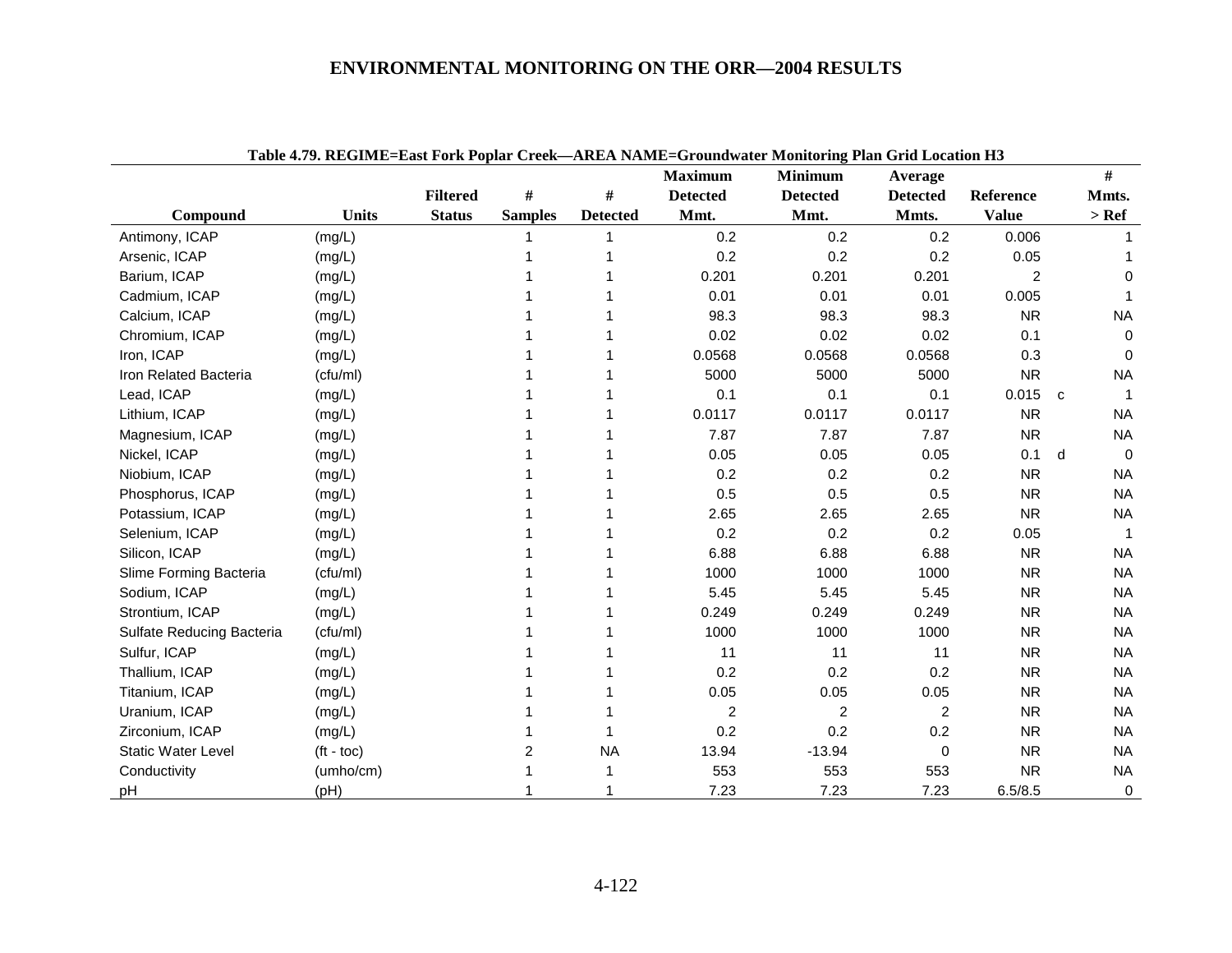|                           |                    |                 |                |                 |                 | Tadie 4.80. KEGIME=EASt FOTK FOPIAT CTEEK—AKEA INAME=GTOUNQWAteF MONITOFING FIAN GTM LOCATION J3 |         |                 |                  |   |           |
|---------------------------|--------------------|-----------------|----------------|-----------------|-----------------|--------------------------------------------------------------------------------------------------|---------|-----------------|------------------|---|-----------|
|                           |                    |                 |                |                 | <b>Maximum</b>  | <b>Minimum</b>                                                                                   |         | Average         |                  |   | #         |
|                           |                    | <b>Filtered</b> | #              | #               | <b>Detected</b> | <b>Detected</b>                                                                                  |         | <b>Detected</b> | <b>Reference</b> |   | Mmts.     |
| Compound                  | Units              | <b>Status</b>   | <b>Samples</b> | <b>Detected</b> | Mmt.            | Mmt.                                                                                             |         | Mmts.           | <b>Value</b>     |   | $>$ Ref   |
| <b>Bicarbonate</b>        | (mg/L)             |                 | 2              | 2               | 264             | 263                                                                                              |         | 263.5           | <b>NR</b>        |   | <b>NA</b> |
| Chloride                  | (mg/L)             |                 | 2              | 2               | 37.7            | 36.2                                                                                             |         | 36.95           | 250              |   | $\Omega$  |
| Sulfate                   | (mg/L)             |                 |                | 2               | 16              | 15                                                                                               |         | 15.5            | 250              |   | $\Omega$  |
| <b>Static Water Level</b> | $(t - \text{toc})$ |                 |                | <b>NA</b>       | 13.7            | 13.25                                                                                            |         | 13.475          | <b>NR</b>        |   | <b>NA</b> |
| <b>Dissolved Solids</b>   | (mg/L)             |                 | 2              | $\overline{2}$  | 391             | 354                                                                                              |         | 372.5           | 500              |   | $\Omega$  |
| Gross Alpha               | (pCi/L)            |                 | 2              |                 | 1.82            | 1.82                                                                                             |         | 1.82            | 15               | e | 0         |
| Gross Beta                | (pCi/L)            |                 | 2              |                 | 4.91            | 4.91                                                                                             |         | 4.91            | 50               | a | 0         |
| 1,1,1-Trichloroethane     | $(\mu g/L)$        |                 |                |                 | 5               | 4                                                                                                | IJ      | 4.5             | 200              |   | $\Omega$  |
| 1,1-Dichloroethane        | $(\mu g/L)$        |                 |                |                 | 18              | 13                                                                                               |         | 15.5            | <b>NR</b>        |   | <b>NA</b> |
| 1,1-Dichloroethene        | $(\mu g/L)$        |                 |                | 2               | 69              | 51                                                                                               |         | 60              |                  |   | 2         |
| cis-1,2-Dichloroethene    | $(\mu g/L)$        |                 |                | 2               | 66              | 55                                                                                               |         | 60.5            | 70               |   | 0         |
| Methane                   | $(\mu g/L)$        |                 |                | $\overline{2}$  | 21              | 18                                                                                               |         | 19.5            | <b>NR</b>        |   | <b>NA</b> |
| Tetrachloroethene         | $(\mu g/L)$        |                 |                | 2               | 3100            | 2400                                                                                             |         | 2750            | 5                |   | 2         |
| trans-1,2-Dichloroethene  | $(\mu g/L)$        |                 |                |                 | 4               | 3                                                                                                | $\cdot$ | 3.5             | 100              |   |           |
| Trichloroethene           | $(\mu g/L)$        |                 | 2              | $\overline{2}$  | 130             | 130                                                                                              |         | 130             | 5                |   | 2         |
| Vinyl chloride            | $(\mu g/L)$        |                 |                |                 |                 | 5                                                                                                |         | 6               |                  |   | 2         |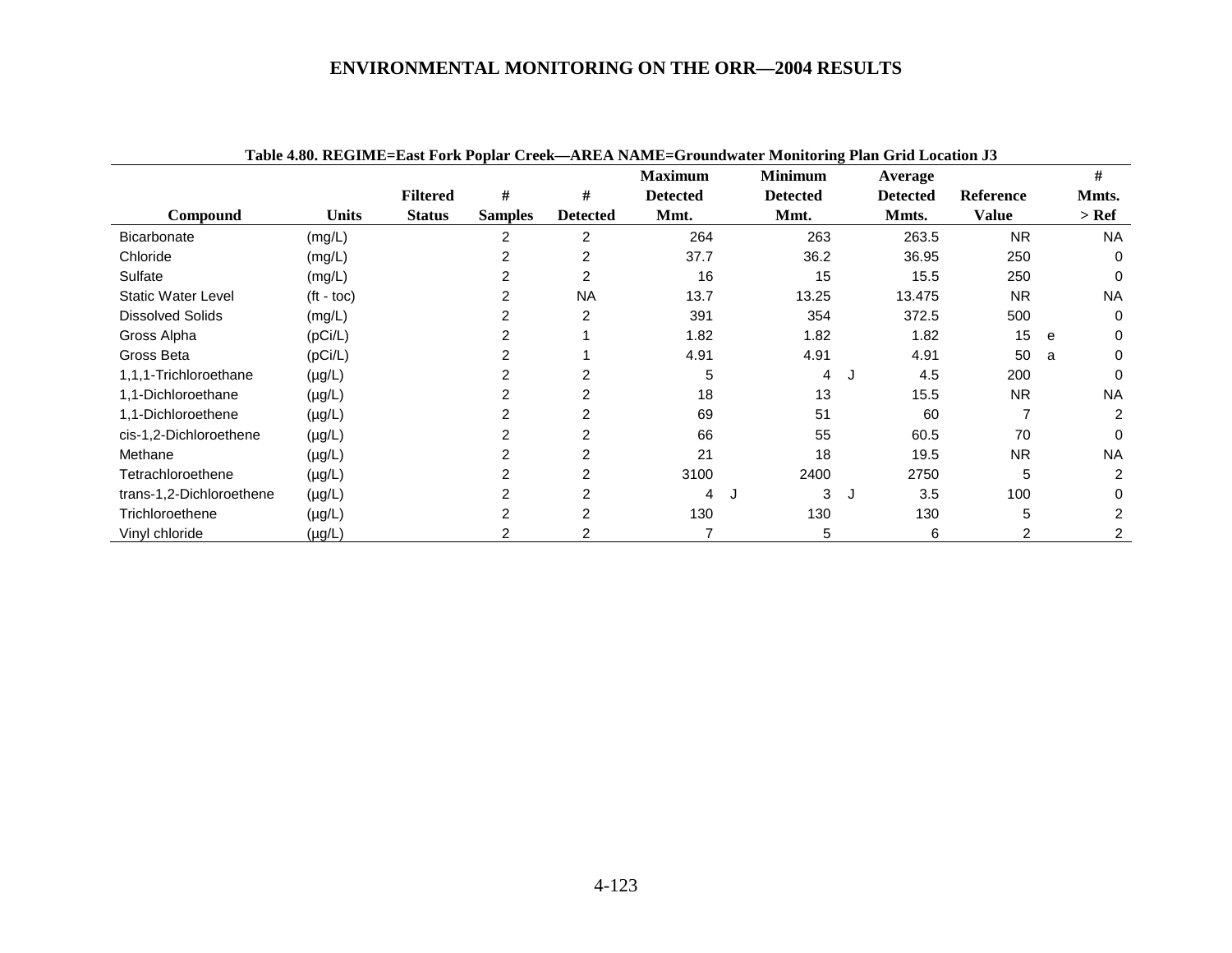| Table 4.81. REGIME=East Fork Poplar Creek—AREA NAME=Groundwater Monitoring Plan Grid Location K1 |                    |                 |                         |                         |                 |                 |                 |                |              |                         |
|--------------------------------------------------------------------------------------------------|--------------------|-----------------|-------------------------|-------------------------|-----------------|-----------------|-----------------|----------------|--------------|-------------------------|
|                                                                                                  |                    |                 |                         |                         | <b>Maximum</b>  | <b>Minimum</b>  | Average         |                |              | #                       |
|                                                                                                  |                    | <b>Filtered</b> | $\#$                    | $\#$                    | <b>Detected</b> | <b>Detected</b> | <b>Detected</b> | Reference      |              | Mmts.                   |
| Compound                                                                                         | <b>Units</b>       | <b>Status</b>   | <b>Samples</b>          | <b>Detected</b>         | Mmt.            | Mmt.            | Mmts.           | <b>Value</b>   |              | $>$ Ref                 |
| Chloride                                                                                         | (mg/L)             |                 | 2                       | 2                       | 12.6            | 11.8            | 12.2            | 250            |              | 0                       |
| Sulfate                                                                                          | (mg/L)             |                 | $\overline{\mathbf{c}}$ | $\overline{\mathbf{c}}$ | 12.1            | 11              | 11.55           | 250            |              | 0                       |
| Antimony, ICAP                                                                                   | (mg/L)             |                 | $\overline{c}$          | $\overline{c}$          | 0.2             | 0.2             | 0.2             | 0.006          |              | $\overline{\mathbf{c}}$ |
| Arsenic, ICAP                                                                                    | (mg/L)             |                 | $\overline{c}$          | $\overline{c}$          | 0.2             | 0.2             | 0.2             | 0.05           |              | $\overline{\mathbf{c}}$ |
| Barium, ICAP                                                                                     | (mg/L)             |                 | $\overline{c}$          | $\overline{c}$          | 0.263           | 0.255           | 0.259           | $\overline{2}$ |              | $\mathbf 0$             |
| Cadmium, ICAP                                                                                    | (mg/L)             |                 | $\overline{c}$          | $\overline{c}$          | 0.01            | 0.01            | 0.01            | 0.005          |              | $\overline{2}$          |
| Calcium, ICAP                                                                                    | (mg/L)             |                 | $\overline{c}$          | $\overline{c}$          | 50.7            | 49.7            | 50.2            | <b>NR</b>      |              | <b>NA</b>               |
| Chromium, ICAP                                                                                   | (mg/L)             |                 | $\overline{c}$          | $\overline{c}$          | 0.02            | 0.02            | 0.02            | 0.1            |              | $\mathbf 0$             |
| Lead, ICAP                                                                                       | (mg/L)             |                 | $\overline{c}$          | $\overline{2}$          | 0.1             | 0.1             | 0.1             | 0.015          | $\mathbf{C}$ | $\overline{c}$          |
| Lithium, ICAP                                                                                    | (mg/L)             |                 | $\overline{2}$          | $\overline{2}$          | 0.0281          | 0.0276          | 0.02785         | <b>NR</b>      |              | <b>NA</b>               |
| Magnesium, ICAP                                                                                  | (mg/L)             |                 | $\overline{c}$          | $\overline{c}$          | 11.6            | 11.6            | 11.6            | <b>NR</b>      |              | <b>NA</b>               |
| Manganese, ICAP                                                                                  | (mg/L)             |                 | $\overline{2}$          | $\overline{2}$          | 0.0598          | 0.0465          | 0.05315         | 0.05           |              | 1                       |
| Nickel, ICAP                                                                                     | (mg/L)             |                 | $\overline{c}$          | $\overline{c}$          | 0.05            | 0.05            | 0.05            | 0.1            | d            | $\Omega$                |
| Niobium, ICAP                                                                                    | (mg/L)             |                 | $\overline{c}$          | $\overline{c}$          | 0.2             | 0.2             | 0.2             | <b>NR</b>      |              | <b>NA</b>               |
| Phosphorus, ICAP                                                                                 | (mg/L)             |                 | $\overline{c}$          | $\overline{c}$          | 0.5             | 0.5             | 0.5             | <b>NR</b>      |              | <b>NA</b>               |
| Potassium, ICAP                                                                                  | (mg/L)             |                 | $\overline{c}$          | $\overline{c}$          | 3.62            | 3.48            | 3.55            | <b>NR</b>      |              | <b>NA</b>               |
| Selenium, ICAP                                                                                   | (mg/L)             |                 | $\boldsymbol{2}$        | $\boldsymbol{2}$        | 0.2             | 0.2             | 0.2             | 0.05           |              | $\overline{c}$          |
| Silicon, ICAP                                                                                    | (mg/L)             |                 | $\overline{c}$          | $\overline{c}$          | 11              | 10.9            | 10.95           | <b>NR</b>      |              | <b>NA</b>               |
| Sodium, ICAP                                                                                     | (mg/L)             |                 | $\overline{c}$          | $\boldsymbol{2}$        | 35.3            | 34.7            | 35              | <b>NR</b>      |              | <b>NA</b>               |
| Strontium, ICAP                                                                                  | (mg/L)             |                 | $\overline{c}$          | $\overline{c}$          | 1.37            | 1.32            | 1.345           | <b>NR</b>      |              | <b>NA</b>               |
| Sulfur, ICAP                                                                                     | (mg/L)             |                 | $\boldsymbol{2}$        | $\overline{\mathbf{c}}$ | 4.46            | 4.25            | 4.355           | <b>NR</b>      |              | <b>NA</b>               |
| Thallium, ICAP                                                                                   | (mg/L)             |                 | $\overline{c}$          | $\overline{2}$          | 0.2             | 0.2             | 0.2             | <b>NR</b>      |              | <b>NA</b>               |
| Titanium, ICAP                                                                                   | (mg/L)             |                 | $\overline{c}$          | $\overline{c}$          | 0.05            | 0.05            | 0.05            | <b>NR</b>      |              | <b>NA</b>               |
| Uranium, ICAP                                                                                    | (mg/L)             |                 | $\overline{c}$          | $\overline{c}$          | $\overline{c}$  | 2               | 2               | <b>NR</b>      |              | <b>NA</b>               |
| Zirconium, ICAP                                                                                  | (mg/L)             |                 | $\overline{c}$          | $\overline{2}$          | 0.2             | 0.2             | 0.2             | <b>NR</b>      |              | <b>NA</b>               |
| <b>Static Water Level</b>                                                                        | $(t - \text{toc})$ |                 | 4                       | <b>NA</b>               | 6.92            | $-6.92$         | $\Omega$        | <b>NR</b>      |              | <b>NA</b>               |
| Alkalinity as HCO3                                                                               | (mg/L)             |                 | $\overline{c}$          | 2                       | 227             | 226             | 226.5           | <b>NR</b>      |              | <b>NA</b>               |
| Conductivity                                                                                     | (umho/cm)          |                 | $\overline{c}$          | $\overline{c}$          | 501             | 475             | 488             | <b>NR</b>      |              | <b>NA</b>               |
| <b>Dissolved Solids</b>                                                                          | (mg/L)             |                 | $\overline{c}$          | 2                       | 287             | 285             | 286             | 500            |              | $\mathbf 0$             |
| pH                                                                                               | (pH)               |                 | $\overline{c}$          | $\overline{c}$          | 7.83            | 7.65            | 7.74            | 6.5/8.5        |              | $\Omega$                |
| <b>Total Suspended Solids</b>                                                                    | (mg/L)             |                 | $\overline{c}$          |                         | $\overline{c}$  | 2               | 2               | <b>NR</b>      |              | <b>NA</b>               |
| Turbidity                                                                                        | (NTU)              |                 | $\overline{2}$          | $\overline{2}$          | 0.666           | 0.388           | 0.527           | 1              |              | $\mathbf 0$             |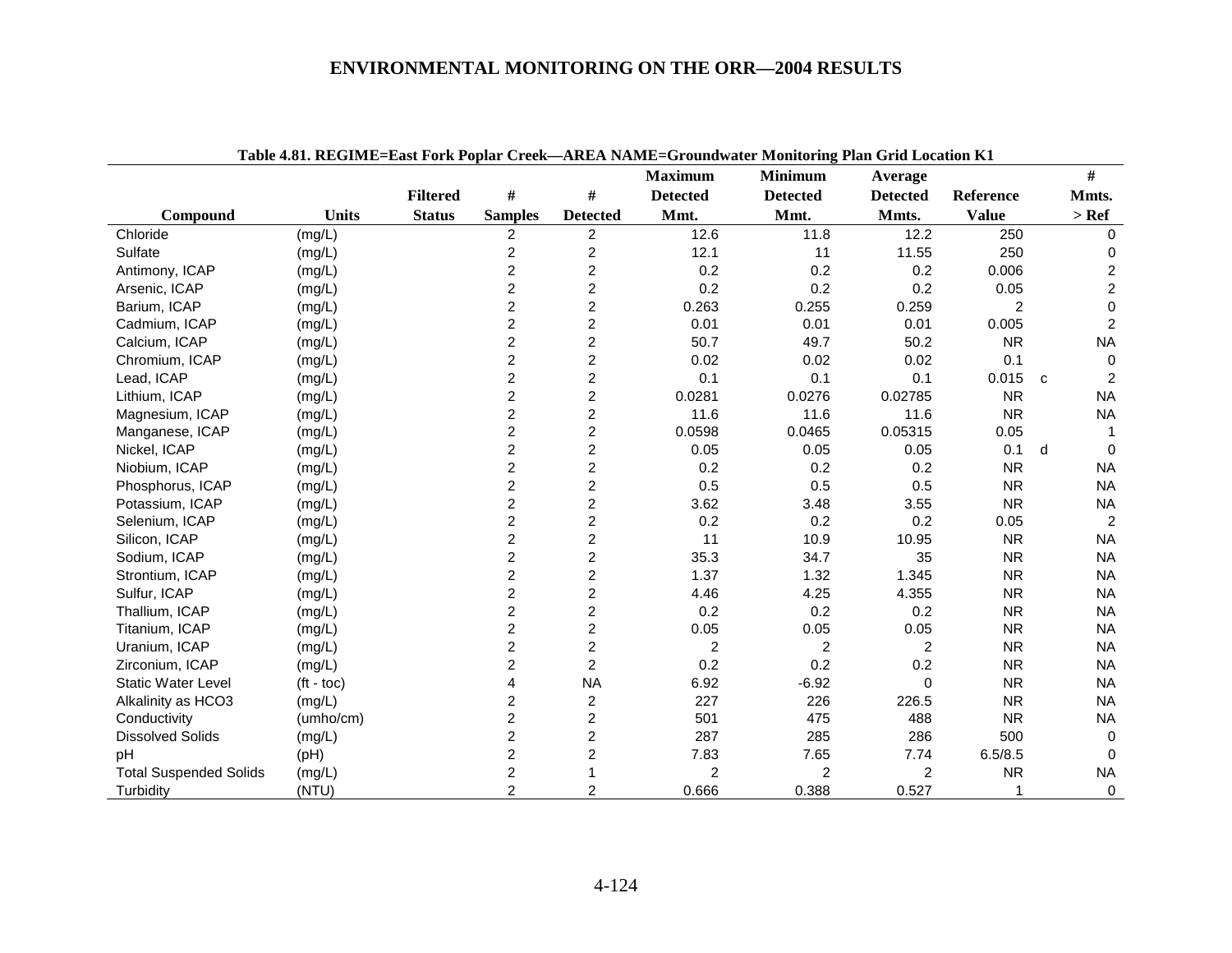| Table 4.82. REGIME=East Fork Poplar Creek—AREA NAME=Groundwater Monitoring Plan Grid Location K2 |              |                 |                         |                         |                 |                 |                 |                |                  |  |  |
|--------------------------------------------------------------------------------------------------|--------------|-----------------|-------------------------|-------------------------|-----------------|-----------------|-----------------|----------------|------------------|--|--|
|                                                                                                  |              |                 |                         |                         | <b>Maximum</b>  | <b>Minimum</b>  | Average         |                | #                |  |  |
|                                                                                                  |              | <b>Filtered</b> | #                       | $\#$                    | <b>Detected</b> | <b>Detected</b> | <b>Detected</b> | Reference      | Mmts.            |  |  |
| Compound                                                                                         | <b>Units</b> | <b>Status</b>   | <b>Samples</b>          | <b>Detected</b>         | Mmt.            | Mmt.            | Mmts.           | <b>Value</b>   | $>$ Ref          |  |  |
| Chloride                                                                                         | (mg/L)       |                 | $\overline{c}$          | $\overline{c}$          | 1.81            | 1.75            | 1.78            | 250            | 0                |  |  |
| Fluoride                                                                                         | (mg/L)       |                 | $\overline{\mathbf{c}}$ | $\overline{c}$          | 0.171           | 0.157           | 0.164           | 4              | 0                |  |  |
| Sulfate                                                                                          | (mg/L)       |                 | 2                       | $\overline{2}$          | 15.6            | 15.5            | 15.55           | 250            | 0                |  |  |
| Antimony, ICAP                                                                                   | (mg/L)       |                 | 2                       | $\overline{c}$          | 0.2             | 0.2             | 0.2             | 0.006          | $\overline{c}$   |  |  |
| Arsenic, ICAP                                                                                    | (mg/L)       |                 | 2                       | 2                       | 0.2             | 0.2             | 0.2             | 0.05           | $\overline{c}$   |  |  |
| Barium, ICAP                                                                                     | (mg/L)       |                 | $\overline{c}$          | $\overline{c}$          | 0.158           | 0.158           | 0.158           | $\overline{c}$ | $\mathbf 0$      |  |  |
| Cadmium, ICAP                                                                                    | (mg/L)       |                 | $\overline{2}$          | $\overline{2}$          | 0.01            | 0.01            | 0.01            | 0.005          | $\overline{2}$   |  |  |
| Calcium, ICAP                                                                                    | (mg/L)       |                 | $\overline{2}$          | $\overline{c}$          | 48.7            | 46.3            | 47.5            | <b>NR</b>      | <b>NA</b>        |  |  |
| Chromium, ICAP                                                                                   | (mg/L)       |                 | $\overline{2}$          | $\overline{c}$          | 0.02            | 0.02            | 0.02            | 0.1            | $\mathbf 0$      |  |  |
| Lead, ICAP                                                                                       | (mg/L)       |                 | $\overline{c}$          | $\overline{2}$          | 0.1             | 0.1             | 0.1             | 0.015          | 2<br>$\mathbf c$ |  |  |
| Lithium, ICAP                                                                                    | (mg/L)       |                 | 2                       | $\overline{2}$          | 0.0156          | 0.0154          | 0.0155          | <b>NR</b>      | <b>NA</b>        |  |  |
| Magnesium, ICAP                                                                                  | (mg/L)       |                 | 2                       | $\overline{\mathbf{c}}$ | 10.8            | 10.8            | 10.8            | <b>NR</b>      | <b>NA</b>        |  |  |
| Manganese, ICAP                                                                                  | (mg/L)       |                 | 2                       | $\overline{c}$          | 0.0138          | 0.0129          | 0.01335         | 0.05           | 0                |  |  |
| Nickel, ICAP                                                                                     | (mg/L)       |                 | $\overline{2}$          | $\overline{c}$          | 0.05            | 0.05            | 0.05            | 0.1            | d<br>$\Omega$    |  |  |
| Niobium, ICAP                                                                                    | (mg/L)       |                 | $\overline{2}$          | $\overline{c}$          | 0.2             | 0.2             | 0.2             | <b>NR</b>      | <b>NA</b>        |  |  |
| Phosphorus, ICAP                                                                                 | (mg/L)       |                 | $\overline{2}$          | $\overline{c}$          | 0.5             | 0.5             | 0.5             | <b>NR</b>      | <b>NA</b>        |  |  |
| Potassium, ICAP                                                                                  | (mg/L)       |                 | $\overline{2}$          | $\mathbf{1}$            | 2.14            | 2.14            | 2.14            | <b>NR</b>      | <b>NA</b>        |  |  |
| Selenium, ICAP                                                                                   | (mg/L)       |                 | $\overline{2}$          | $\overline{2}$          | 0.2             | 0.2             | 0.2             | 0.05           | $\overline{c}$   |  |  |
| Silicon, ICAP                                                                                    | (mg/L)       |                 | $\overline{2}$          | $\overline{c}$          | 8.66            | 8.57            | 8.615           | <b>NR</b>      | <b>NA</b>        |  |  |
| Sodium, ICAP                                                                                     | (mg/L)       |                 | 2                       | $\overline{\mathbf{c}}$ | 27.9            | 27.6            | 27.75           | <b>NR</b>      | <b>NA</b>        |  |  |
| Strontium, ICAP                                                                                  | (mg/L)       |                 | 2                       | $\overline{c}$          | 0.624           | 0.606           | 0.615           | <b>NR</b>      | <b>NA</b>        |  |  |
| Sulfur, ICAP                                                                                     | (mg/L)       |                 | $\overline{c}$          | $\overline{\mathbf{c}}$ | 5.36            | 5.36            | 5.36            | <b>NR</b>      | NA               |  |  |
| Thallium, ICAP                                                                                   | (mg/L)       |                 | $\overline{2}$          | $\overline{c}$          | 0.2             | 0.2             | 0.2             | <b>NR</b>      | <b>NA</b>        |  |  |
| Titanium, ICAP                                                                                   | (mg/L)       |                 | $\overline{2}$          | $\overline{c}$          | 0.05            | 0.05            | 0.05            | <b>NR</b>      | <b>NA</b>        |  |  |
| Uranium, ICAP                                                                                    | (mg/L)       |                 | $\overline{2}$          | $\overline{2}$          | $\overline{c}$  | $\overline{c}$  | $\overline{c}$  | <b>NR</b>      | <b>NA</b>        |  |  |
| Zirconium, ICAP                                                                                  | (mg/L)       |                 | $\overline{2}$          | $\overline{2}$          | 0.2             | 0.2             | 0.2             | <b>NR</b>      | <b>NA</b>        |  |  |
| <b>Static Water Level</b>                                                                        | $(t - toc)$  |                 | 4                       | <b>NA</b>               | 6.18            | $-6.18$         | 0               | <b>NR</b>      | <b>NA</b>        |  |  |
| Alkalinity as HCO3                                                                               | (mg/L)       |                 | 2                       | $\overline{c}$          | 210             | 206             | 208             | <b>NR</b>      | <b>NA</b>        |  |  |
| <b>Dissolved Solids</b>                                                                          | (mg/L)       |                 | 2                       | $\overline{c}$          | 250             | 236             | 243             | 500            | 0                |  |  |
| pH                                                                                               | (pH)         |                 | $\overline{c}$          | $\overline{\mathbf{c}}$ | 7.85            | 7.35            | 7.6             | 6.5/8.5        | 0                |  |  |
| Turbidity                                                                                        | (NTU)        |                 | $\overline{2}$          | $\overline{2}$          | 0.616           | 0.106           | 0.361           | 1              | $\mathbf 0$      |  |  |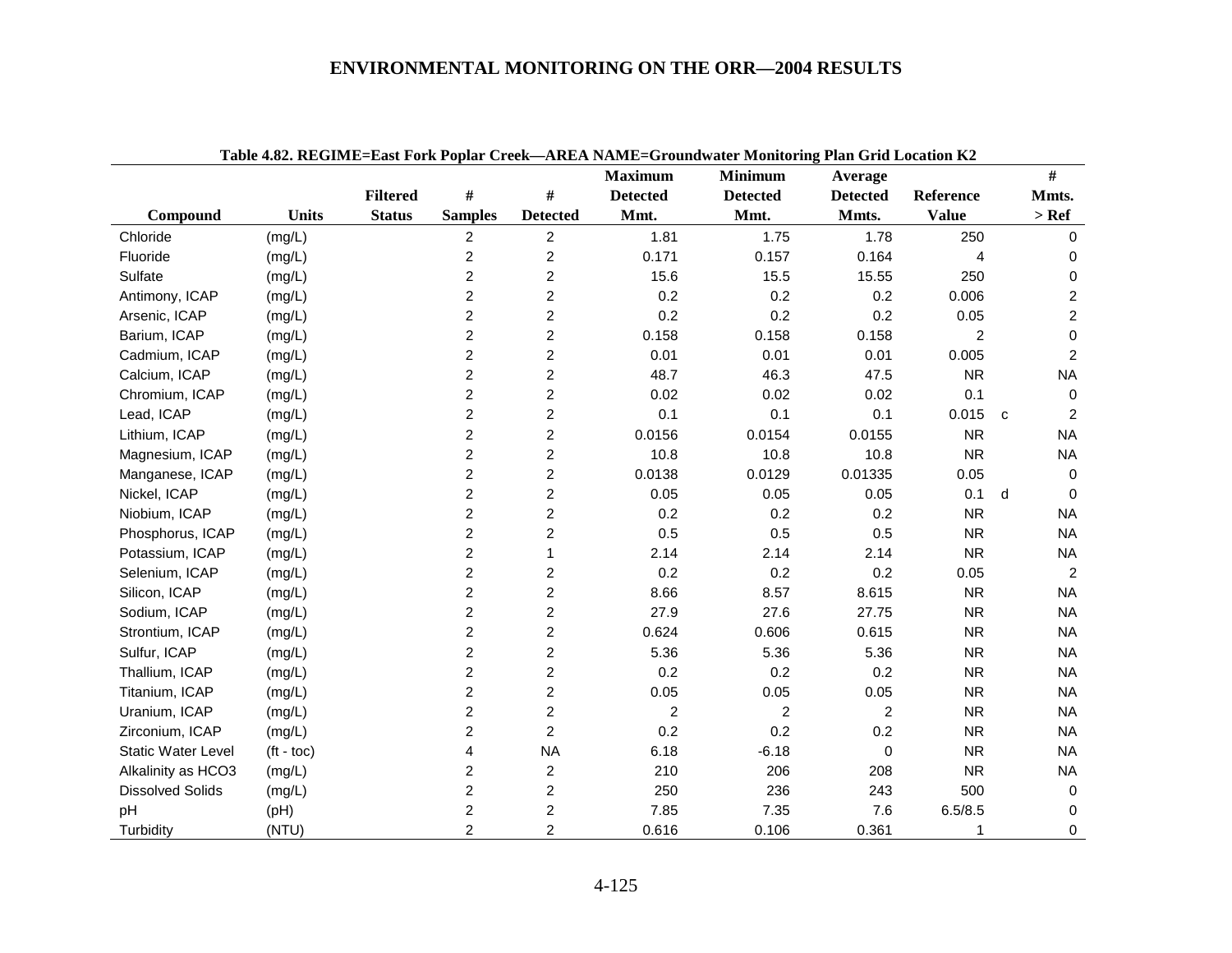|                           |                    | ruon noot killomine luuvi oln rophur ortem |                |                         | <b>Maximum</b>  | <b>Minimum</b>  | Average         |                |   | #                |
|---------------------------|--------------------|--------------------------------------------|----------------|-------------------------|-----------------|-----------------|-----------------|----------------|---|------------------|
|                           |                    | <b>Filtered</b>                            | #              | $\#$                    | <b>Detected</b> | <b>Detected</b> | <b>Detected</b> | Reference      |   | Mmts.            |
| Compound                  | <b>Units</b>       | <b>Status</b>                              | <b>Samples</b> | <b>Detected</b>         | Mmt.            | Mmt.            | Mmts.           | <b>Value</b>   |   | $>$ Ref          |
| Chloride                  | (mg/L)             |                                            | 2              | $\overline{2}$          | 81.2            | 70.2            | 75.7            | 250            |   | $\Omega$         |
| Fluoride                  | (mg/L)             |                                            | $\overline{c}$ | $\overline{2}$          | 0.267           | 0.231           | 0.249           | 4              |   | 0                |
| Sulfate                   | (mg/L)             |                                            | $\overline{c}$ | 2                       | 1.46            | 0.28            | 0.87            | 250            |   | 0                |
| Antimony, ICAP            | (mg/L)             |                                            | $\overline{c}$ | $\overline{c}$          | 0.2             | 0.2             | 0.2             | 0.006          |   | $\boldsymbol{2}$ |
| Arsenic, ICAP             | (mg/L)             |                                            | $\overline{c}$ | 2                       | 0.2             | 0.2             | 0.2             | 0.05           |   | $\overline{c}$   |
| Barium, ICAP              | (mg/L)             |                                            | $\overline{c}$ | 2                       | 0.0608          | 0.0532          | 0.057           | $\overline{2}$ |   | 0                |
| Cadmium, ICAP             | (mg/L)             |                                            | $\overline{c}$ | $\overline{c}$          | 0.01            | 0.01            | 0.01            | 0.005          |   | $\overline{c}$   |
| Calcium, ICAP             | (mg/L)             |                                            | $\overline{c}$ | $\overline{2}$          | 114             | 110             | 112             | <b>NR</b>      |   | <b>NA</b>        |
| Chromium, ICAP            | (mg/L)             |                                            | $\overline{c}$ | $\overline{c}$          | 0.02            | 0.02            | 0.02            | 0.1            |   | $\mathbf 0$      |
| Iron, ICAP                | (mg/L)             |                                            | $\overline{c}$ | $\overline{\mathbf{c}}$ | 26.1            | 24.2            | 25.15           | 0.3            |   | $\overline{c}$   |
| Lead, ICAP                | (mg/L)             |                                            | $\overline{c}$ | $\overline{c}$          | 0.1             | 0.1             | 0.1             | 0.015          | C | $\overline{c}$   |
| Magnesium, ICAP           | (mg/L)             |                                            | $\overline{c}$ | $\overline{c}$          | 15.4            | 14.8            | 15.1            | <b>NR</b>      |   | <b>NA</b>        |
| Manganese, ICAP           | (mg/L)             |                                            | $\overline{c}$ | 2                       | 0.786           | 0.755           | 0.7705          | 0.05           |   | $\overline{2}$   |
| Nickel, ICAP              | (mg/L)             |                                            | $\overline{c}$ | 2                       | 0.05            | 0.05            | 0.05            | 0.1            | d | $\Omega$         |
| Niobium, ICAP             | (mg/L)             |                                            | $\overline{c}$ | $\overline{c}$          | 0.2             | 0.2             | 0.2             | <b>NR</b>      |   | <b>NA</b>        |
| Phosphorus, ICAP          | (mg/L)             |                                            | $\overline{c}$ | 2                       | 0.5             | 0.5             | 0.5             | <b>NR</b>      |   | <b>NA</b>        |
| Selenium, ICAP            | (mg/L)             |                                            | $\overline{c}$ | $\overline{c}$          | 0.2             | 0.2             | 0.2             | 0.05           |   | $\overline{2}$   |
| Silicon, ICAP             | (mg/L)             |                                            | $\overline{c}$ | $\overline{c}$          | 3.77            | 2.14            | 2.955           | <b>NR</b>      |   | <b>NA</b>        |
| Sodium, ICAP              | (mg/L)             |                                            | $\overline{c}$ | 2                       | 18.9            | 18.2            | 18.55           | <b>NR</b>      |   | <b>NA</b>        |
| Strontium, ICAP           | (mg/L)             |                                            | $\overline{c}$ | $\overline{c}$          | 0.256           | 0.229           | 0.2425          | <b>NR</b>      |   | <b>NA</b>        |
| Sulfur, ICAP              | (mg/L)             |                                            | $\overline{c}$ | $\overline{c}$          | 0.5             | 0.5             | 0.5             | <b>NR</b>      |   | <b>NA</b>        |
| Thallium, ICAP            | (mg/L)             |                                            | $\overline{c}$ | 2                       | 0.2             | 0.2             | 0.2             | <b>NR</b>      |   | <b>NA</b>        |
| Titanium, ICAP            | (mg/L)             |                                            | $\overline{c}$ | 2                       | 0.05            | 0.05            | 0.05            | <b>NR</b>      |   | <b>NA</b>        |
| Uranium, ICAP             | (mg/L)             |                                            | $\overline{c}$ | 2                       | $\overline{2}$  | $\overline{c}$  | $\overline{c}$  | <b>NR</b>      |   | <b>NA</b>        |
| Zirconium, ICAP           | (mg/L)             |                                            | $\overline{c}$ | $\overline{2}$          | 0.2             | 0.2             | 0.2             | <b>NR</b>      |   | <b>NA</b>        |
| <b>Static Water Level</b> | $(t - \text{toc})$ |                                            | 4              | <b>NA</b>               | 9.72            | $-9.72$         | $\pmb{0}$       | <b>NR</b>      |   | <b>NA</b>        |
| Alkalinity as HCO3        | (mg/L)             |                                            | $\overline{c}$ | $\overline{c}$          | 292             | 268             | 280             | <b>NR</b>      |   | <b>NA</b>        |
| Conductivity              | (umho/cm)          |                                            | $\overline{c}$ | 2                       | 900             | 878             | 889             | <b>NR</b>      |   | <b>NA</b>        |
| <b>Dissolved Solids</b>   | (mg/L)             |                                            | $\overline{2}$ | $\overline{2}$          | 430             | 389             | 409.5           | 500            |   | $\pmb{0}$        |

**Table 4.83. REGIME=East Fork Poplar Creek—AREA NAME=Grid J Primary**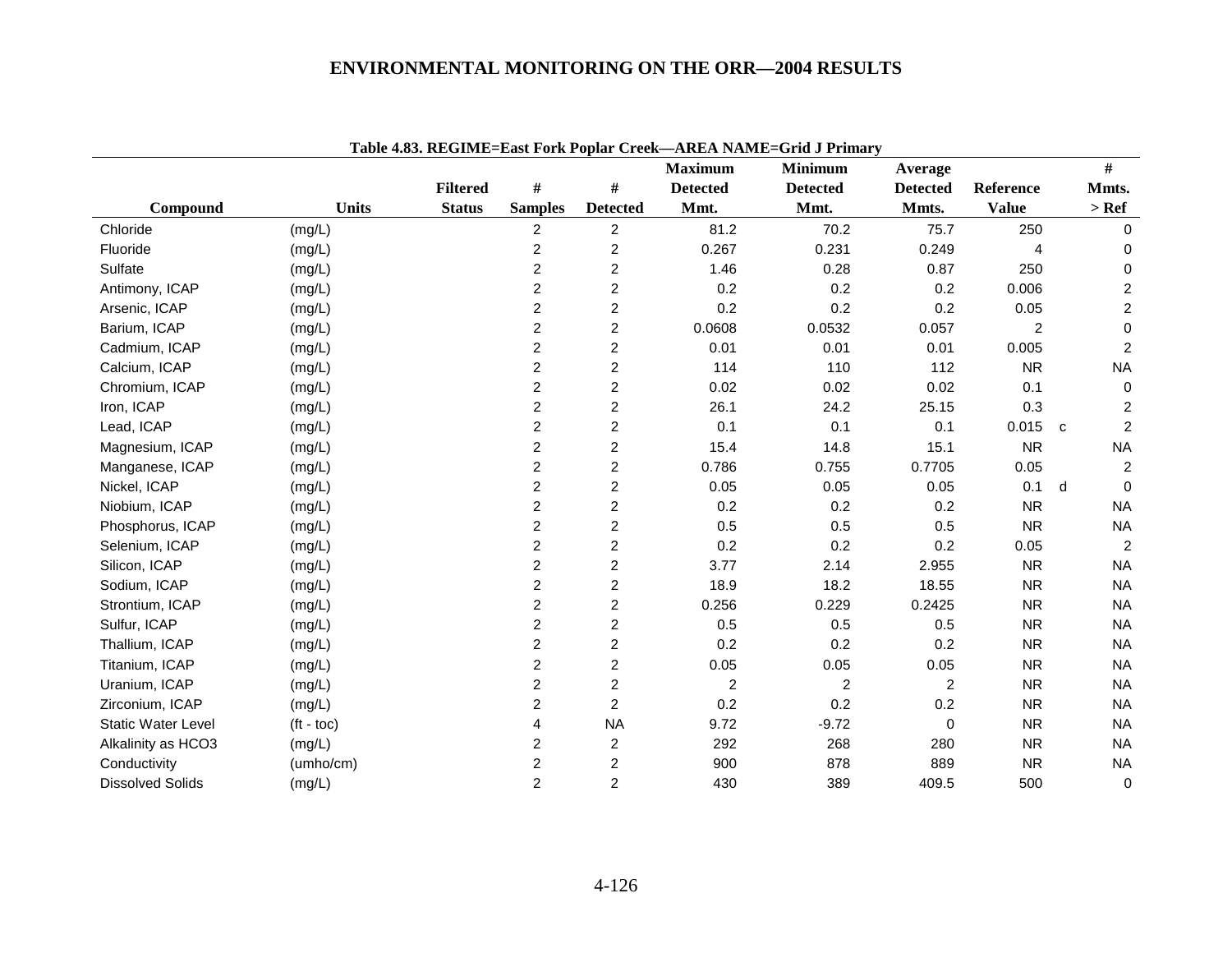|                               |              |                 |                | Table 4.83 (continued) |                 |                 |    |                 |              |   |           |
|-------------------------------|--------------|-----------------|----------------|------------------------|-----------------|-----------------|----|-----------------|--------------|---|-----------|
|                               |              |                 |                |                        | <b>Maximum</b>  | <b>Minimum</b>  |    | Average         |              |   | #         |
|                               |              | <b>Filtered</b> | #              | #                      | <b>Detected</b> | <b>Detected</b> |    | <b>Detected</b> | Reference    |   | Mmts.     |
| Compound                      | <b>Units</b> | <b>Status</b>   | <b>Samples</b> | <b>Detected</b>        | Mmt.            | Mmt.            |    | Mmts.           | <b>Value</b> |   | $>$ Ref   |
| pH                            | (pH)         |                 |                | $\overline{2}$         | 6.85            | 6.67            |    | 6.76            | 6.5/8.5      |   | $\Omega$  |
| <b>Total Suspended Solids</b> | (mg/L)       |                 |                | 2                      | 40              | 38              |    | 39              | <b>NR</b>    |   | <b>NA</b> |
| Turbidity                     | (NTU)        |                 |                | 2                      | 272             | 196             |    | 234             |              |   | 2         |
| 1,1-Dichloroethane            | $(\mu g/L)$  |                 |                |                        | $\overline{2}$  | $\overline{2}$  | J. | $\mathcal{P}$   | <b>NR</b>    |   | <b>NA</b> |
| 1,1-Dichloroethene            | $(\mu g/L)$  |                 |                |                        | 6               | 6               |    | 6               |              |   | $\Omega$  |
| 1,2-Dichloroethene (Total)    | $(\mu g/L)$  |                 |                | 2                      | 140             |                 |    | 73.5            | <b>NR</b>    | b | <b>NA</b> |
| Acetone                       | $(\mu g/L)$  |                 |                |                        | 14              | 14              |    | 14              | <b>NR</b>    |   | <b>NA</b> |
| cis-1,2-Dichloroethene        | $(\mu g/L)$  |                 |                | 2                      | 140             | 7               |    | 73.5            | 70           |   |           |
| Tetrachloroethene             | $(\mu g/L)$  |                 |                | $\mathfrak{p}$         | 30              |                 |    | 15.5            | 5            |   |           |
| trans-1,2-Dichloroethene      | $(\mu g/L)$  |                 |                |                        | $\overline{2}$  | $\overline{2}$  |    | $\mathcal{P}$   | 100          |   |           |
| Trichloroethene               | $(\mu g/L)$  |                 |                |                        | 8               | 8               |    | 8               | 5            |   |           |
| Vinyl chloride                | $(\mu g/L)$  |                 |                |                        |                 | 9               |    | 9               |              |   |           |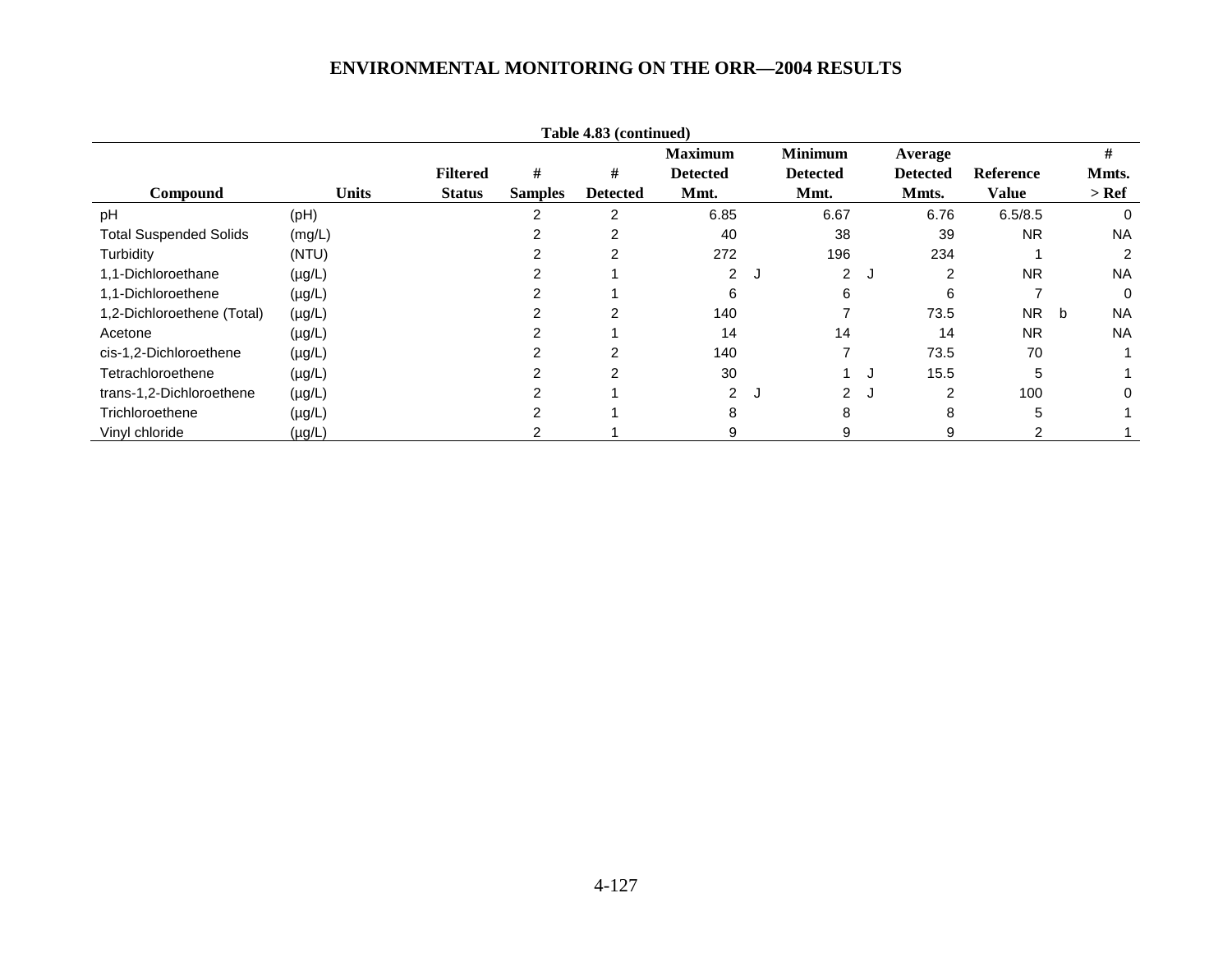|                        |              |                 |                |                  |                 | Table 4.84. REGIME=East Fork Popiar Creek—AREA NAME=New Hope Pond |                 |                |                    |
|------------------------|--------------|-----------------|----------------|------------------|-----------------|-------------------------------------------------------------------|-----------------|----------------|--------------------|
|                        |              |                 |                |                  | <b>Maximum</b>  | <b>Minimum</b>                                                    | Average         |                | $\#$               |
|                        |              | <b>Filtered</b> | #              | #                | <b>Detected</b> | <b>Detected</b>                                                   | <b>Detected</b> | Reference      | Mmts.              |
| Compound               | <b>Units</b> | <b>Status</b>   | <b>Samples</b> | <b>Detected</b>  | Mmt.            | Mmt.                                                              | Mmts.           | <b>Value</b>   | $>$ Ref            |
| <b>Bicarbonate</b>     | (mg/L)       |                 | 10             | 10               | 290             | 136                                                               | 223.2           | <b>NR</b>      | <b>NA</b>          |
| Chloride               | (mg/L)       |                 | 20             | 20               | 78.2            | 9.7                                                               | 32.615          | 250            | 0                  |
| Fluoride               | (mg/L)       |                 | 20             | 13               | 0.31            | 0.1                                                               | 0.174308        | $\overline{4}$ | 0                  |
| Nitrate Nitrogen       | (mg/L)       |                 | 10             | 6                | 1.33            | 0.052                                                             | 0.641883        | 10             | $\mathbf 0$        |
| Nitrate/Nitrite        | (mg/L)       |                 | 10             | 8                | 1.5             | 0.19                                                              | 0.97125         | <b>NR</b>      | <b>NA</b>          |
| Sulfate                | (mg/L)       |                 | 20             | 20               | 39.9            | 0.26                                                              | 17.8265         | 250            | 0                  |
| Aluminum, ICAP         | (mg/L)       |                 | 11             | 3                | 0.395           | 0.244                                                             | 0.296333        | 0.2            | 3                  |
| Antimony, ICAP         | (mg/L)       |                 | 11             | 11               | 0.2             | 0.2                                                               | 0.2             | 0.006          | 11                 |
| Arsenic, ICAP          | (mg/L)       |                 | 11             | 11               | 0.2             | 0.2                                                               | 0.2             | 0.05           | 11                 |
| Barium, ICAP           | (mg/L)       |                 | 11             | 11               | 0.627           | 0.0306                                                            | 0.229036        | $\overline{c}$ | $\mathbf 0$        |
| Cadmium, ICAP          | (mg/L)       |                 | 11             | 11               | 0.01            | 0.01                                                              | 0.01            | 0.005          | 11                 |
| Calcium, ICAP          | (mg/L)       |                 | 11             | 11               | 102             | 43.4                                                              | 74.35455        | <b>NR</b>      | <b>NA</b>          |
| Chromium, PMS          | (mg/L)       |                 | 11             | $\overline{c}$   | 0.0446          | 0.0117                                                            | 0.02815         | <b>NR</b>      | <b>NA</b>          |
| Chromium, ICAP         | (mg/L)       |                 | 11             | 11               | 0.0498          | 0.02                                                              | 0.022709        | 0.1            | $\mathbf 0$        |
| Iron, ICAP             | (mg/L)       |                 | 11             | 10               | 13              | 0.137                                                             | 3.0599          | 0.3            | 6                  |
| Iron Related Bacteria  | (cfu/ml)     |                 | $\mathbf{1}$   | 1                | 100             | 100<br>J                                                          | 100<br>J        | <b>NR</b>      | <b>NA</b>          |
| Lead, PMS              | (mg/L)       |                 | 11             | $\boldsymbol{2}$ | 0.00814         | 0.00117                                                           | 0.004655        | 0.015          | $\mathbf 0$<br>C   |
| Lead, ICAP             | (mg/L)       |                 | 11             | 11               | 0.1             | 0.1                                                               | 0.1             | 0.015          | 11<br>$\mathbf{C}$ |
| Lithium, ICAP          | (mg/L)       |                 | 11             | 2                | 0.0152          | 0.0149                                                            | 0.01505         | <b>NR</b>      | <b>NA</b>          |
| Magnesium, ICAP        | (mg/L)       |                 | 11             | 11               | 26.7            | 11.4                                                              | 18.74545        | <b>NR</b>      | <b>NA</b>          |
| Manganese, ICAP        | (mg/L)       |                 | 11             | 10               | 0.815           | 0.00746                                                           | 0.28686         | 0.05           | 6                  |
| Nickel, PMS            | (mg/L)       |                 | 11             | 1                | 0.217           | 0.217                                                             | 0.217           | ${\sf NR}$     | <b>NA</b>          |
| Nickel, ICAP           | (mg/L)       |                 | 11             | 11               | 0.244           | 0.05                                                              | 0.067636        | 0.1            | d<br>-1            |
| Niobium, ICAP          | (mg/L)       |                 | 11             | 11               | 0.2             | 0.2                                                               | 0.2             | ${\sf NR}$     | <b>NA</b>          |
| Phosphorus, ICAP       | (mg/L)       |                 | 11             | 11               | 0.5             | 0.5                                                               | 0.5             | <b>NR</b>      | <b>NA</b>          |
| Potassium, ICAP        | (mg/L)       |                 | 11             | 9                | 3.9             | 2.03                                                              | 2.755556        | <b>NR</b>      | <b>NA</b>          |
| Selenium, PMS          | (mg/L)       |                 | 11             | $\mathbf{1}$     | 0.0129          | 0.0129                                                            | 0.0129          | 0.05           | $\mathbf 0$        |
| Selenium, ICAP         | (mg/L)       |                 | 11             | 11               | 0.2             | 0.2                                                               | 0.2             | 0.05           | 11                 |
| Silicon, ICAP          | (mg/L)       |                 | 11             | 11               | 8.01            | 3.03                                                              | 5.376364        | <b>NR</b>      | <b>NA</b>          |
| Slime Forming Bacteria | (cfu/ml)     |                 | 1              | 1                | 1000            | 1000                                                              | 1000            | <b>NR</b>      | <b>NA</b>          |
| Sodium, ICAP           | (mg/L)       |                 | 11             | 11               | 23.5            | 5.06                                                              | 13.68636        | <b>NR</b>      | <b>NA</b>          |
| Strontium, ICAP        | (mg/L)       |                 | 11             | 11               | 0.451           | 0.0499                                                            | 0.270718        | <b>NR</b>      | <b>NA</b>          |

**Table 4.84. REGIME=East Fork Poplar Creek—AREA NAME=New Hope Pond**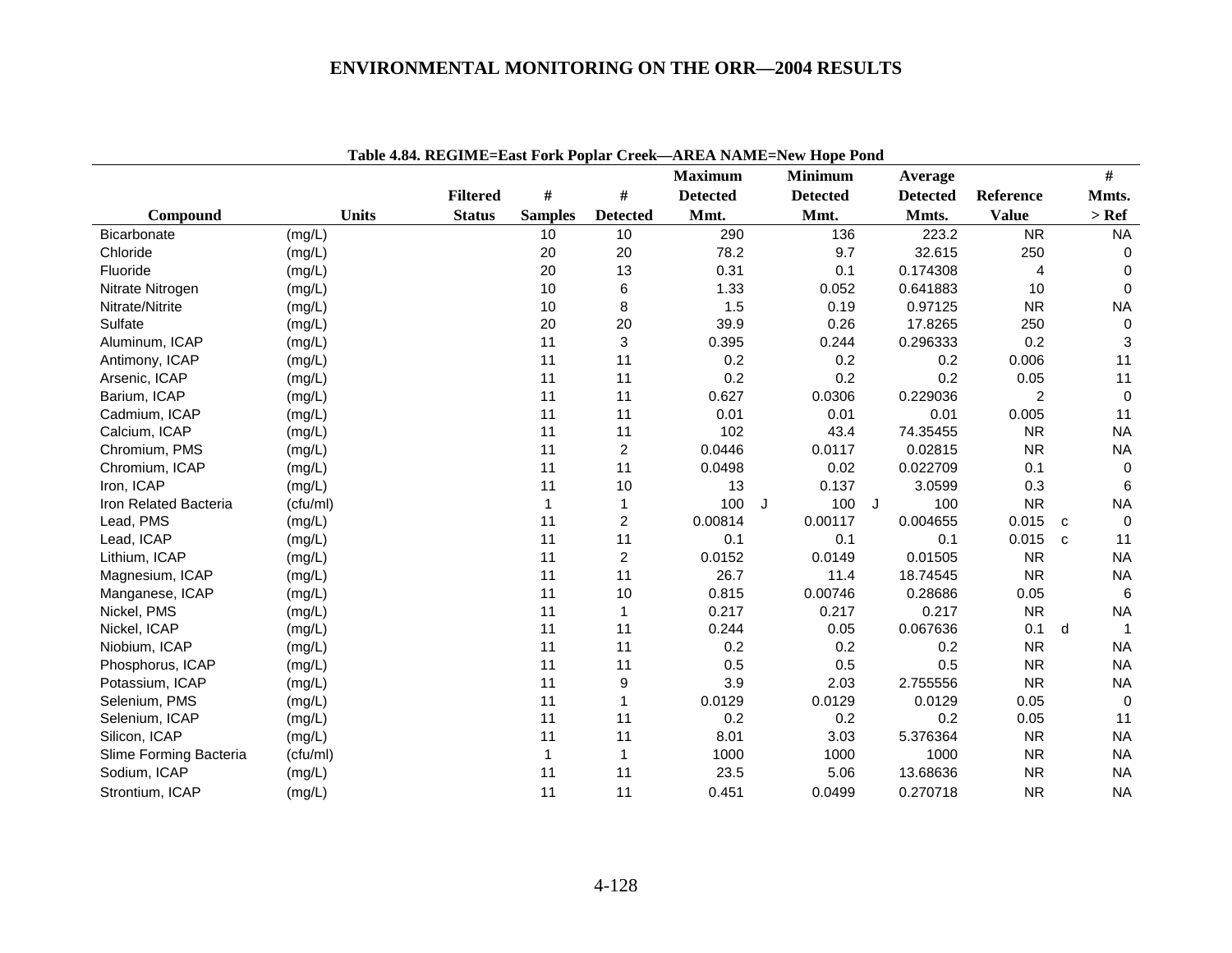|                               |                    |                 |                         | Table 4.84 (continued) |                 |                   |   |                 |                |   |                           |
|-------------------------------|--------------------|-----------------|-------------------------|------------------------|-----------------|-------------------|---|-----------------|----------------|---|---------------------------|
|                               |                    |                 |                         |                        | <b>Maximum</b>  | <b>Minimum</b>    |   | Average         |                |   | $\#$                      |
|                               |                    | <b>Filtered</b> | $\#$                    | #                      | <b>Detected</b> | <b>Detected</b>   |   | <b>Detected</b> | Reference      |   | Mmts.                     |
| Compound                      | <b>Units</b>       | <b>Status</b>   | <b>Samples</b>          | <b>Detected</b>        | Mmt.            | Mmt.              |   | Mmts.           | <b>Value</b>   |   | $>$ Ref                   |
| Sulfur, ICAP                  | (mg/L)             |                 | 11                      | 11                     | 14              | 0.5               |   | 5.048182        | <b>NR</b>      |   | <b>NA</b>                 |
| Thallium, ICAP                | (mg/L)             |                 | 11                      | 11                     | 0.2             | 0.2               |   | 0.2             | <b>NR</b>      |   | <b>NA</b>                 |
| Titanium, ICAP                | (mg/L)             |                 | 11                      | 11                     | 0.05            | 0.05              |   | 0.05            | <b>NR</b>      |   | <b>NA</b>                 |
| Uranium, PMS                  | (mg/L)             |                 | 11                      | 5                      | 0.0777          | 0.00143           |   | 0.02971         | 0.03           |   | $\overline{2}$            |
| Uranium, ICAP                 | (mg/L)             |                 | 11                      | 11                     | $\overline{2}$  | $\overline{c}$    |   | $\overline{c}$  | <b>NR</b>      |   | <b>NA</b>                 |
| Zirconium, ICAP               | (mg/L)             |                 | 11                      | 11                     | 0.2             | 0.2               |   | 0.2             | <b>NR</b>      |   | <b>NA</b>                 |
| <b>Static Water Level</b>     | $(t - \text{toc})$ |                 | 34                      | <b>NA</b>              | 20.61           | $-20.61$          |   | 3.705           | <b>NR</b>      |   | <b>NA</b>                 |
| Alkalinity as HCO3            | (mg/L)             |                 | 10                      | 10                     | 368             | 172               |   | 244.8           | <b>NR</b>      |   | <b>NA</b>                 |
| Conductivity                  | (umho/cm)          |                 | 11                      | 11                     | 774             | 417               |   | 598.8182        | <b>NR</b>      |   | <b>NA</b>                 |
| <b>Dissolved Solids</b>       | (mg/L)             |                 | 22                      | 22                     | 491             | 230               |   | 336.8182        | 500            |   | $\mathbf 0$               |
| pH                            | (Hq)               |                 | 11                      | 11                     | 7.61            | 6.77              |   | 7.228182        | 6.5/8.5        |   | $\mathbf 0$               |
| <b>Total Suspended Solids</b> | (mg/L)             |                 | 22                      | 11                     | 44.5            | $\overline{c}$    |   | 10.72727        | <b>NR</b>      |   | <b>NA</b>                 |
| Turbidity                     | (NTU)              |                 | 10                      | 10                     | 202             | 1.22              |   | 41.154          | $\mathbf{1}$   |   | 10                        |
| Uranium-233/234               | (pCi/L)            |                 | 8                       | 8                      | 568.5           | 0.6               |   | 115.51          | <b>NR</b>      |   | <b>NA</b>                 |
| Uranium-234                   | (pCi/L)            |                 | $\overline{\mathbf{c}}$ | 2                      | 8.2             | 7.6               |   | 7.9             | 20             |   | 0                         |
| Uranium-235                   | (pCi/L)            |                 | 10                      | 5                      | 32.2            | 0.47              |   | 10.112          | 24             |   | $\mathbf{1}$              |
| Uranium-236                   | (pCi/L)            |                 | 9                       | 3                      | 17.29           | 0.11              |   | 9.09            | <b>NR</b>      |   | <b>NA</b>                 |
| Uranium-238                   | (pCi/L)            |                 | 10                      | 8                      | 202.5           | 1.68              |   | 52.8575         | 24             |   | $\overline{c}$            |
| Gross Alpha                   | (pCi/L)            |                 | 22                      | 14                     | 698.14          | 2.07              |   | 103.2671        | 15             | e | 6                         |
| Gross Beta                    | (pCi/L)            |                 | 22                      | 12                     | 288.53          | 3.68              |   | 41.82333        | 50             | a | $\overline{c}$            |
| 1.1-Dichloroethene            | $(\mu g/L)$        |                 | 22                      | 5                      | 4               | $\mathbf{1}$<br>J | J | 2.2             | $\overline{7}$ |   | $\Omega$                  |
| 1,2-Dichloroethene (Total)    | $(\mu g/L)$        |                 | 10                      | 8                      | 190             | $\overline{c}$    | J | 53.75           | <b>NR</b>      | b | <b>NA</b>                 |
| Carbon disulfide              | $(\mu g/L)$        |                 | 22                      | 2                      | 5               | 3                 | J | $\overline{4}$  | <b>NR</b>      |   | <b>NA</b>                 |
| Carbon tetrachloride          | $(\mu g/L)$        |                 | 22                      | 12                     | 1600            | $\overline{7}$    |   | 585.6667        | 5              |   | 12                        |
| Chloroform                    | $(\mu g/L)$        |                 | 22                      | 13                     | 780             | 3                 | J | 120.0769        | 100            | g | $\ensuremath{\mathsf{3}}$ |
| cis-1,2-Dichloroethene        | $(\mu g/L)$        |                 | 22                      | 14                     | 190             | $\overline{c}$    | J | 46.07143        | 70             |   | $\overline{c}$            |
| Methane                       | $(\mu g/L)$        |                 | 12                      | 8                      | 1100            | 9                 |   | 255.875         | <b>NR</b>      |   | <b>NA</b>                 |
| Methylene chloride            | $(\mu g/L)$        |                 | 22                      | $\overline{c}$         | 29              | $\overline{4}$    | J | 16.5            | 5              |   | $\mathbf 1$               |
| Tetrachloroethene             | $(\mu g/L)$        |                 | 22                      | 18                     | 740             | $\overline{c}$    |   | 177.8333        | 5              |   | 12                        |
| trans-1,2-Dichloroethene      | $(\mu g/L)$        |                 | 22                      | $\overline{c}$         | 2               | $\mathbf{1}$<br>J | J | 1.5             | 100            |   | 0                         |
| Trichloroethene               | $(\mu g/L)$        |                 | 22                      | 12                     | 180             | 1                 |   | 68.66667        | 5              |   | 8                         |
| Trichlorofluoromethane        | $(\mu g/L)$        |                 | 10                      | 1                      | 1               | 1<br>J            | J | 1               | <b>NR</b>      |   | <b>NA</b>                 |
| Vinyl chloride                | $(\mu g/L)$        |                 | 22                      | 5                      | 3               | 1                 |   | $\overline{c}$  | $\overline{c}$ |   | $\mathbf{1}$              |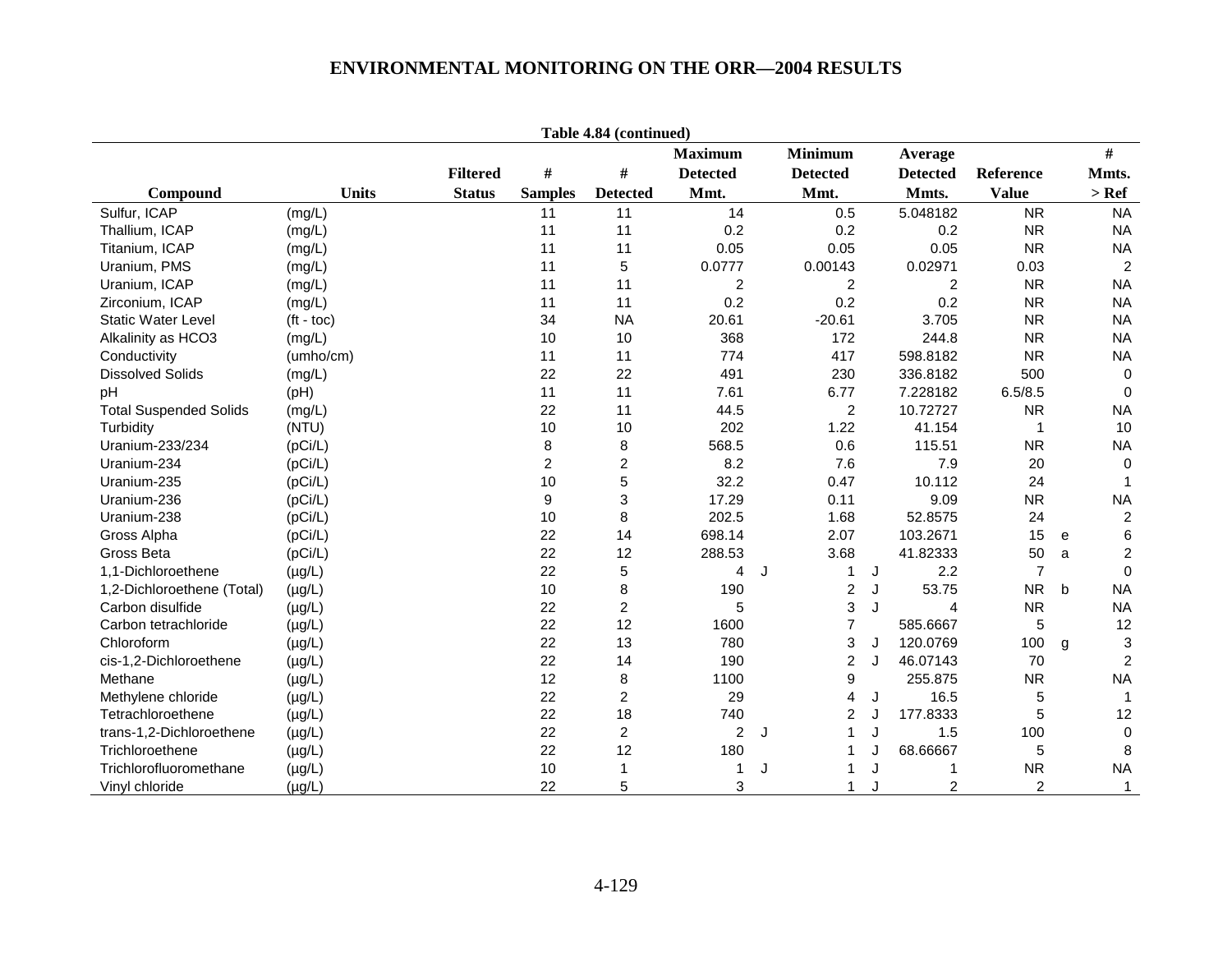|                      |              |                 |                         |                 |                 | Table 4.85. REGIME=East Fork Poplar Creek--AREA NAME=Rust Garage Area |                 |                |              |                  |
|----------------------|--------------|-----------------|-------------------------|-----------------|-----------------|-----------------------------------------------------------------------|-----------------|----------------|--------------|------------------|
|                      |              |                 |                         |                 | <b>Maximum</b>  | <b>Minimum</b>                                                        | Average         |                |              | $\#$             |
|                      |              | <b>Filtered</b> | $\#$                    | #               | <b>Detected</b> | <b>Detected</b>                                                       | <b>Detected</b> | Reference      |              | Mmts.            |
| Compound             | <b>Units</b> | <b>Status</b>   | <b>Samples</b>          | <b>Detected</b> | Mmt.            | Mmt.                                                                  | Mmts.           | <b>Value</b>   |              | $>$ Ref          |
| Chloride             | (mg/L)       |                 | $\overline{c}$          | $\overline{c}$  | 52.6            | 48.5                                                                  | 50.55           | 250            |              | $\mathbf 0$      |
| Nitrate Nitrogen     | (mg/L)       |                 | $\overline{c}$          |                 | 1280            | 1280                                                                  | 1280            | 10             |              |                  |
| Sulfate              | (mg/L)       |                 | $\overline{\mathbf{c}}$ | $\overline{c}$  | 1.56            | 1.16                                                                  | 1.36            | 250            |              | $\mathbf 0$      |
| Antimony, ICAP       | (mg/L)       |                 | 2                       | $\overline{c}$  | 0.4             | 0.4                                                                   | 0.4             | 0.006          |              | 2                |
| Arsenic, ICAP        | (mg/L)       |                 | $\overline{c}$          | $\overline{2}$  | 0.4             | 0.4                                                                   | 0.4             | 0.05           |              | $\overline{c}$   |
| Barium, ICAP         | (mg/L)       |                 | $\overline{c}$          | $\overline{c}$  | 7.3             | 7.04                                                                  | 7.17            | $\overline{c}$ |              | $\boldsymbol{2}$ |
| Cadmium, ICAP        | (mg/L)       |                 | $\overline{c}$          | $\overline{c}$  | 0.02            | 0.02                                                                  | 0.02            | 0.005          |              | $\overline{c}$   |
| Calcium, ICAP        | (mg/L)       |                 | $\overline{c}$          | $\overline{c}$  | 1600            | 1540                                                                  | 1570            | <b>NR</b>      |              | <b>NA</b>        |
| Chromium, ICAP       | (mg/L)       |                 | $\boldsymbol{2}$        | $\overline{c}$  | 0.04            | 0.04                                                                  | 0.04            | 0.1            |              | 0                |
| Lead, ICAP           | (mg/L)       |                 | $\overline{c}$          | $\overline{c}$  | 0.2             | 0.2                                                                   | 0.2             | 0.015          | $\mathtt{C}$ | 2                |
| Lithium, ICAP        | (mg/L)       |                 | $\overline{2}$          | $\overline{2}$  | 0.156           | 0.153                                                                 | 0.1545          | <b>NR</b>      |              | <b>NA</b>        |
| Magnesium, ICAP      | (mg/L)       |                 | $\overline{c}$          | 2               | 160             | 151                                                                   | 155.5           | <b>NR</b>      |              | <b>NA</b>        |
| Manganese, ICAP      | (mg/L)       |                 | $\overline{c}$          | $\overline{c}$  | 5.42            | 3.28                                                                  | 4.35            | 0.05           |              | $\overline{c}$   |
| Nickel, PMS          | (mg/L)       |                 | $\overline{\mathbf{c}}$ | $\overline{c}$  | 0.253           | 0.24                                                                  | 0.2465          | <b>NR</b>      |              | <b>NA</b>        |
| Nickel, ICAP         | (mg/L)       |                 | $\overline{2}$          | $\overline{2}$  | 0.236           | 0.233                                                                 | 0.2345          | 0.1            | d            | 2                |
| Niobium, ICAP        | (mg/L)       |                 | $\overline{c}$          | 2               | 0.4             | 0.4                                                                   | 0.4             | <b>NR</b>      |              | <b>NA</b>        |
| Phosphorus, ICAP     | (mg/L)       |                 | $\overline{2}$          | $\overline{c}$  |                 |                                                                       | 1               | <b>NR</b>      |              | <b>NA</b>        |
| Potassium, ICAP      | (mg/L)       |                 | $\overline{c}$          | 2               | 10.1            | 7.91                                                                  | 9.005           | <b>NR</b>      |              | <b>NA</b>        |
| Selenium, ICAP       | (mg/L)       |                 | $\overline{c}$          | 2               | 0.4             | 0.4                                                                   | 0.4             | 0.05           |              | 2                |
| Silicon, ICAP        | (mg/L)       |                 | $\boldsymbol{2}$        | $\overline{c}$  | 25.1            | 24.2                                                                  | 24.65           | <b>NR</b>      |              | <b>NA</b>        |
| Sodium, ICAP         | (mg/L)       |                 | $\overline{2}$          | $\overline{c}$  | 95.9            | 83.5                                                                  | 89.7            | <b>NR</b>      |              | <b>NA</b>        |
| Strontium, ICAP      | (mg/L)       |                 | $\overline{2}$          | $\overline{c}$  | 3.89            | 3.82                                                                  | 3.855           | <b>NR</b>      |              | <b>NA</b>        |
| Sulfur, ICAP         | (mg/L)       |                 | $\overline{2}$          | 2               |                 | 1                                                                     | 1               | <b>NR</b>      |              | <b>NA</b>        |
| Thallium, ICAP       | (mg/L)       |                 | $\overline{c}$          | $\overline{c}$  | 0.4             | 0.4                                                                   | 0.4             | <b>NR</b>      |              | <b>NA</b>        |
| Titanium, ICAP       | (mg/L)       |                 | $\overline{2}$          | $\overline{2}$  | 0.1             | 0.1                                                                   | 0.1             | <b>NR</b>      |              | <b>NA</b>        |
| Uranium, PMS         | (mg/L)       |                 | $\overline{2}$          | $\overline{c}$  | 0.00147         | 0.000928                                                              | 0.001199        | 0.03           |              | $\Omega$         |
| Uranium, ICAP        | (mg/L)       |                 | 2                       | 2               | 4               | 4                                                                     | 4               | <b>NR</b>      |              | <b>NA</b>        |
| m,p-Xylene, X-10 lab | $(\mu g/L)$  |                 | $\overline{c}$          | $\overline{2}$  | 33              | 7                                                                     | 20              | <b>NR</b>      |              | <b>NA</b>        |
| Zirconium, ICAP      | (mg/L)       |                 | $\overline{2}$          | $\overline{c}$  | 0.4             | 0.4                                                                   | 0.4             | <b>NR</b>      |              | <b>NA</b>        |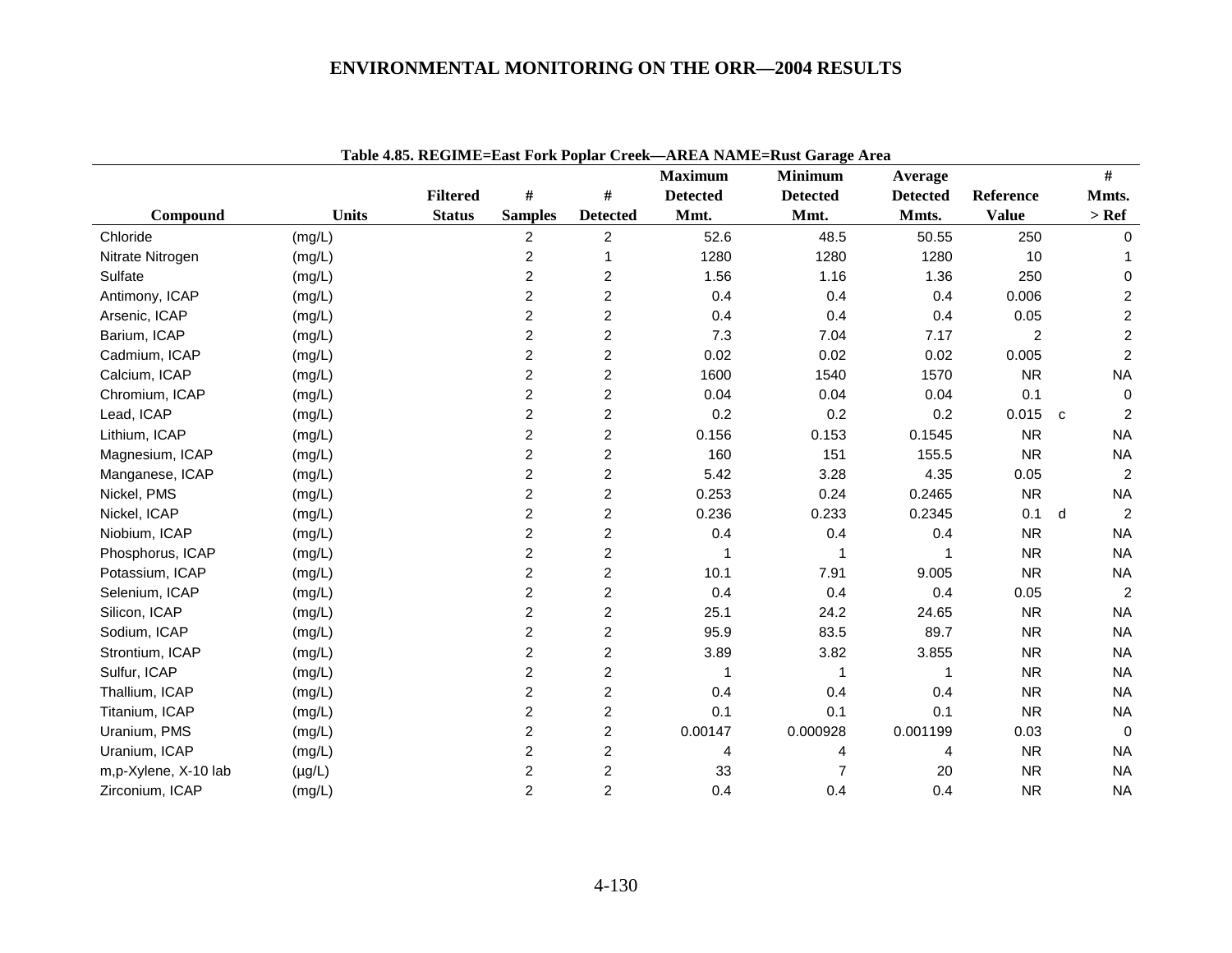|                            |              |                 |                | Table 4.85 (continued)  |                 |   |                 |   |                 |                |   |                |
|----------------------------|--------------|-----------------|----------------|-------------------------|-----------------|---|-----------------|---|-----------------|----------------|---|----------------|
|                            |              |                 |                |                         | <b>Maximum</b>  |   | <b>Minimum</b>  |   | Average         |                |   | $\#$           |
|                            |              | <b>Filtered</b> | #              | #                       | <b>Detected</b> |   | <b>Detected</b> |   | <b>Detected</b> | Reference      |   | Mmts.          |
| Compound                   | <b>Units</b> | <b>Status</b>   | <b>Samples</b> | <b>Detected</b>         | Mmt.            |   | Mmt.            |   | Mmts.           | <b>Value</b>   |   | $>$ Ref        |
| <b>Static Water Level</b>  | $(t - toc)$  |                 | 4              | <b>NA</b>               | 2.58            |   | $-2.58$         |   | 0               | <b>NR</b>      |   | <b>NA</b>      |
| Alkalinity as HCO3         | (mg/L)       |                 | 2              | 2                       | 306             |   | 259             |   | 282.5           | <b>NR</b>      |   | <b>NA</b>      |
| Conductivity               | (umho/cm)    |                 | 2              | 2                       | 9060            |   | 8800            |   | 8930            | <b>NR</b>      |   | <b>NA</b>      |
| <b>Dissolved Solids</b>    | (mg/L)       |                 | 2              | $\overline{c}$          | 7350            |   | 7010            |   | 7180            | 500            |   | 2              |
| pH                         | (pH)         |                 | 2              | 2                       | 5.53            |   | 5.3             |   | 5.415           | 6.5/8.5        |   | 2              |
| Turbidity                  | (NTU)        |                 | 2              | $\overline{\mathbf{c}}$ | 0.62            |   | 0.556           |   | 0.588           |                |   | 0              |
| Gross Beta                 | (pCi/L)      |                 | 2              | $\overline{c}$          | 2600            |   | 2400            |   | 2500            | 50             | a | 2              |
| 1,1-Dichloroethene         | $(\mu g/L)$  |                 | 2              | $\overline{2}$          | 3               | J | 2               | J | 2.5             | 7              |   | $\Omega$       |
| 1,2-Dichloroethene (Total) | $(\mu g/L)$  |                 | 2              | $\overline{c}$          | 14              |   | 14              |   | 14              | N <sub>R</sub> | b | <b>NA</b>      |
| 1,2-Dimethylbenzene        | $(\mu g/L)$  |                 | 2              | $\overline{c}$          | 110             |   | 41              |   | 75.5            | <b>NR</b>      |   | <b>NA</b>      |
| <b>Benzene</b>             | $(\mu g/L)$  |                 | 2              | $\overline{2}$          | 1300            |   | 870             |   | 1085            | 5              |   | 2              |
| <b>Bromoform</b>           | $(\mu g/L)$  |                 | 2              | $\overline{2}$          | 3               | J | 3               | J | 3               | 100            | g | 0              |
| Chloroform                 | $(\mu g/L)$  |                 | 2              | $\overline{c}$          | 18              |   | 13              |   | 15.5            | 100            | g | 0              |
| cis-1,2-Dichloroethene     | $(\mu g/L)$  |                 | 2              | $\overline{2}$          | 14              |   | 14              |   | 14              | 70             |   | $\Omega$       |
| Ethylbenzene               | $(\mu g/L)$  |                 | 2              |                         |                 | J |                 | J |                 | 700            |   | 0              |
| Methylene chloride         | $(\mu g/L)$  |                 | 2              | 2                       | 28              |   | 17              |   | 22.5            | 5              |   | $\overline{c}$ |
| Naphthalene                | $(\mu g/L)$  |                 | 2              | 2                       | 18              |   | 15              |   | 16.5            | <b>NR</b>      |   | <b>NA</b>      |
| Tetrachloroethene          | $(\mu g/L)$  |                 | 2              | $\overline{2}$          | 240             |   | 200             | J | 220             | 5              |   | 2              |
| Toluene                    | $(\mu g/L)$  |                 | $\overline{2}$ |                         | 3               | J | 3               | J | 3               | 1000           |   | 0              |
| Trichloroethene            | $(\mu g/L)$  |                 | 2              | $\overline{c}$          | 8               |   | 4               |   | 6               | 5              |   |                |
| Xylenes                    | $(\mu g/L)$  |                 | 2              | $\overline{2}$          | 140             |   | 48              |   | 94              | 10000          |   | 0              |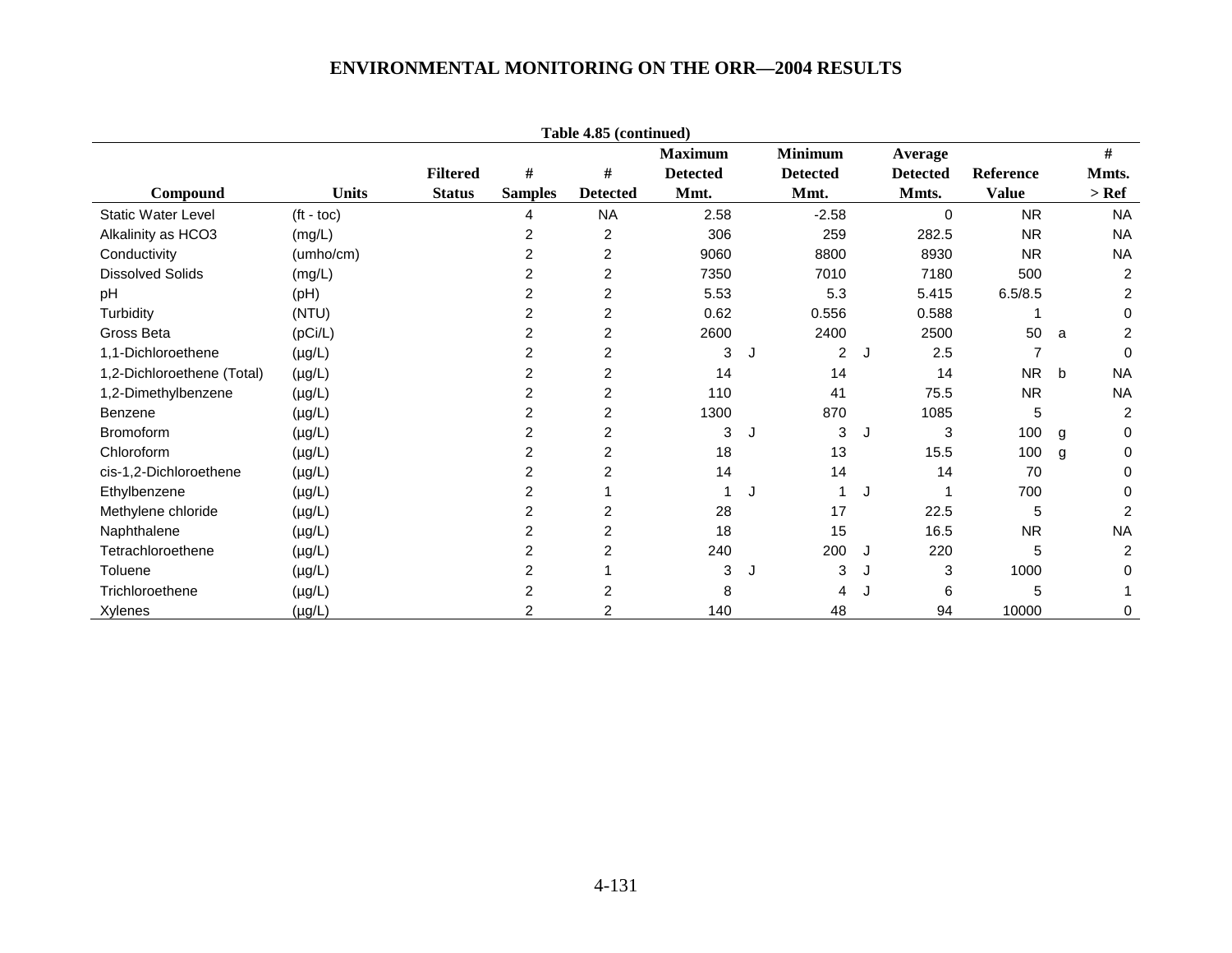|                  |              |                 |                         |                         | <b>Maximum</b>  | <b>Minimum</b>  | Average         |                | #                              |
|------------------|--------------|-----------------|-------------------------|-------------------------|-----------------|-----------------|-----------------|----------------|--------------------------------|
|                  |              | <b>Filtered</b> | $\#$                    | #                       | <b>Detected</b> | <b>Detected</b> | <b>Detected</b> | Reference      | Mmts.                          |
| Compound         | <b>Units</b> | <b>Status</b>   | <b>Samples</b>          | <b>Detected</b>         | Mmt.            | Mmt.            | Mmts.           | <b>Value</b>   | $>$ Ref                        |
| Chloride         | (mg/L)       |                 | 2                       | $\overline{c}$          | 7.66            | 6.21            | 6.935           | 250            | 0                              |
| Fluoride         | (mg/L)       |                 | 2                       | 2                       | 1.45            | 0.873           | 1.1615          | 4              | 0                              |
| Nitrate Nitrogen | (mg/L)       |                 | $\overline{c}$          | $\overline{c}$          | 61.9            | 51.5            | 56.7            | 10             | $\overline{c}$                 |
| Sulfate          | (mg/L)       |                 | 2                       | $\overline{c}$          | 18.8            | 16.4            | 17.6            | 250            | 0                              |
| Aluminum, ICAP   | (mg/L)       |                 | $\overline{c}$          | 1                       | 0.365           | 0.365           | 0.365           | 0.2            | 1                              |
| Antimony, ICAP   | (mg/L)       |                 | $\overline{2}$          | 2                       | 0.2             | 0.2             | 0.2             | 0.006          | $\overline{\mathbf{c}}$        |
| Arsenic, ICAP    | (mg/L)       |                 | $\overline{c}$          | $\overline{c}$          | 0.2             | 0.2             | 0.2             | 0.05           | $\overline{c}$                 |
| Barium, ICAP     | (mg/L)       |                 | 2                       | $\overline{c}$          | 0.111           | 0.0874          | 0.0992          | $\overline{c}$ | 0                              |
| Cadmium, PMS     | (mg/L)       |                 | $\overline{c}$          | $\overline{c}$          | 0.103           | 0.0818          | 0.0924          | 0.005          | $\overline{c}$                 |
| Cadmium, ICAP    | (mg/L)       |                 | $\overline{c}$          | $\overline{c}$          | 0.116           | 0.0763          | 0.09615         | 0.005          | $\overline{2}$                 |
| Calcium, ICAP    | (mg/L)       |                 | $\overline{c}$          | $\overline{c}$          | 111             | 111             | 111             | <b>NR</b>      | <b>NA</b>                      |
| Chromium, ICAP   | (mg/L)       |                 | $\overline{c}$          | $\overline{c}$          | 0.02            | 0.02            | 0.02            | 0.1            | 0                              |
| Copper, ICAP     | (mg/L)       |                 | 2                       | $\overline{c}$          | 0.23            | 0.154           | 0.192           | 1.3            | 0                              |
| Iron, ICAP       | (mg/L)       |                 | $\overline{c}$          | $\overline{c}$          | 0.232           | 0.094           | 0.163           | 0.3            | 0                              |
| Lead, PMS        | (mg/L)       |                 | 2                       | $\mathbf{1}$            | 0.00102         | 0.00102         | 0.00102         | 0.015          | 0<br>C                         |
| Lead, ICAP       | (mg/L)       |                 | $\overline{c}$          | $\overline{\mathbf{c}}$ | 0.1             | 0.1             | 0.1             | 0.015          | $\overline{c}$<br>$\mathbf{C}$ |
| Magnesium, ICAP  | (mg/L)       |                 | $\overline{2}$          | $\overline{c}$          | 18.7            | 14.2            | 16.45           | <b>NR</b>      | <b>NA</b>                      |
| Manganese, ICAP  | (mg/L)       |                 | $\overline{c}$          | $\overline{c}$          | 3.91            | 2.31            | 3.11            | 0.05           | 2                              |
| Nickel, PMS      | (mg/L)       |                 | $\overline{\mathbf{c}}$ | $\overline{\mathbf{c}}$ | 0.0294          | 0.0151          | 0.02225         | <b>NR</b>      | <b>NA</b>                      |
| Nickel, ICAP     | (mg/L)       |                 | $\overline{c}$          | $\overline{c}$          | 0.05            | 0.05            | 0.05            | 0.1            | d<br>$\mathbf 0$               |
| Niobium, ICAP    | (mg/L)       |                 | $\overline{c}$          | $\overline{c}$          | 0.2             | 0.2             | 0.2             | ${\sf NR}$     | <b>NA</b>                      |
| Phosphorus, ICAP | (mg/L)       |                 | $\overline{2}$          | $\overline{c}$          | 0.5             | 0.5             | 0.5             | ${\sf NR}$     | <b>NA</b>                      |
| Potassium, ICAP  | (mg/L)       |                 | $\overline{c}$          | $\overline{c}$          | 3.4             | 3.21            | 3.305           | <b>NR</b>      | <b>NA</b>                      |
| Selenium, ICAP   | (mg/L)       |                 | $\overline{c}$          | $\overline{c}$          | 0.2             | 0.2             | 0.2             | 0.05           | $\overline{c}$                 |
| Silicon, ICAP    | (mg/L)       |                 | $\overline{c}$          | $\overline{c}$          | 3.17            | 2.78            | 2.975           | <b>NR</b>      | <b>NA</b>                      |
| Sodium, ICAP     | (mg/L)       |                 | $\overline{c}$          | $\overline{c}$          | 14.5            | 13.3            | 13.9            | <b>NR</b>      | <b>NA</b>                      |
| Strontium, ICAP  | (mg/L)       |                 | 2                       | $\overline{c}$          | 0.25            | 0.173           | 0.2115          | <b>NR</b>      | <b>NA</b>                      |
| Sulfur, ICAP     | (mg/L)       |                 | $\overline{c}$          | $\overline{c}$          | 6.16            | 5.76            | 5.96            | ${\sf NR}$     | <b>NA</b>                      |
| Thallium, PMS    | (mg/L)       |                 | $\overline{c}$          | $\overline{c}$          | 0.00222         | 0.00176         | 0.00199         | 0.002          |                                |
| Thallium, ICAP   | (mg/L)       |                 | $\overline{\mathbf{c}}$ | $\overline{c}$          | 0.2             | 0.2             | 0.2             | <b>NR</b>      | <b>NA</b>                      |
| Titanium, ICAP   | (mg/L)       |                 | $\overline{2}$          | $\overline{2}$          | 0.05            | 0.05            | 0.05            | <b>NR</b>      | <b>NA</b>                      |

**Table 4.86. REGIME=East Fork Poplar Creek—AREA NAME=S-2 Site**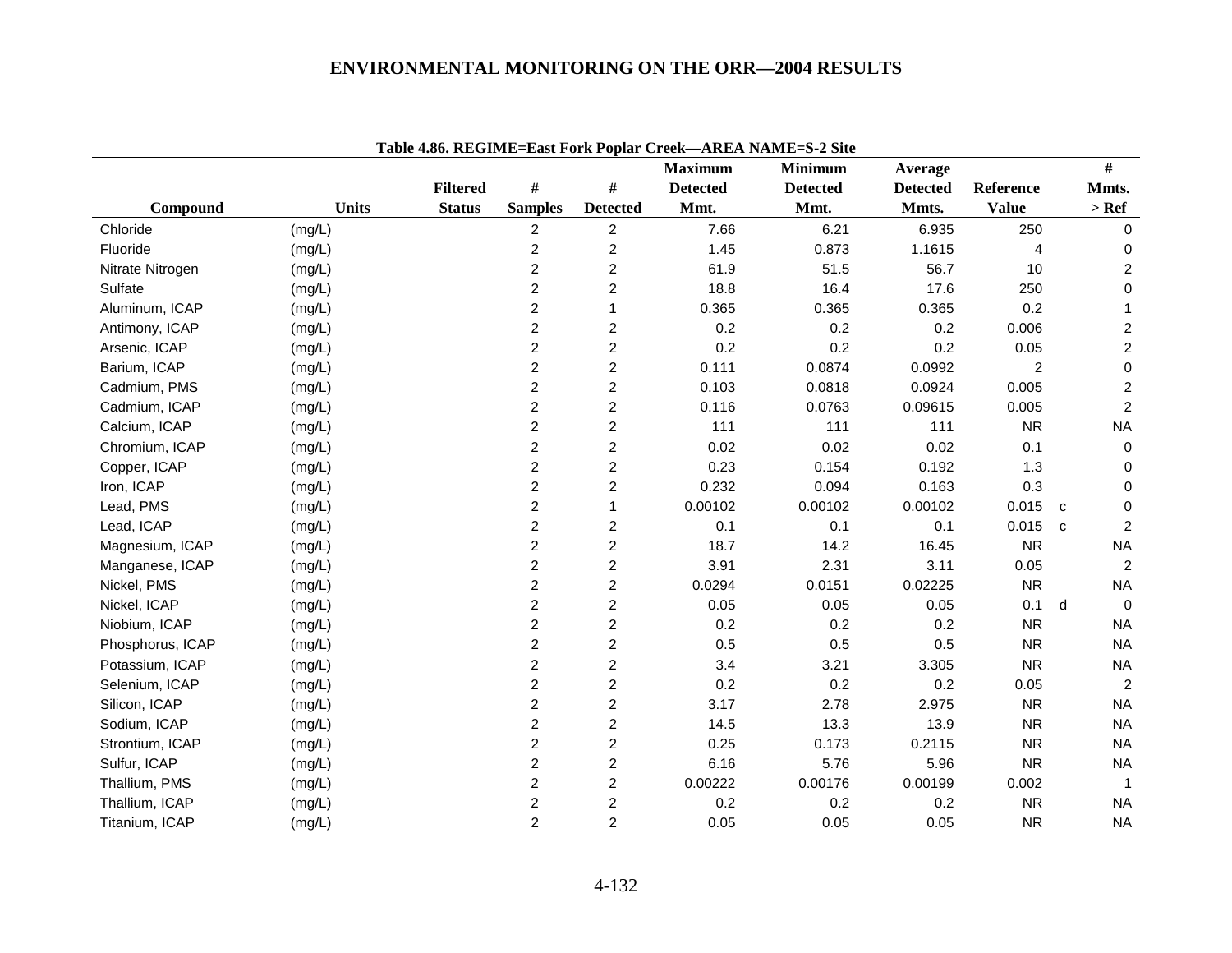|                            |                    |                 |                | Table 4.86 (continued) |                 |                 |                 |              |   |                |
|----------------------------|--------------------|-----------------|----------------|------------------------|-----------------|-----------------|-----------------|--------------|---|----------------|
|                            |                    |                 |                |                        | <b>Maximum</b>  | <b>Minimum</b>  | Average         |              |   | #              |
|                            |                    | <b>Filtered</b> | #              | #                      | <b>Detected</b> | <b>Detected</b> | <b>Detected</b> | Reference    |   | Mmts.          |
| Compound                   | <b>Units</b>       | <b>Status</b>   | <b>Samples</b> | <b>Detected</b>        | Mmt.            | Mmt.            | Mmts.           | <b>Value</b> |   | $>$ Ref        |
| Uranium, PMS               | (mg/L)             |                 | 2              | 2                      | 0.00583         | 0.00333         | 0.00458         | 0.03         |   | 0              |
| Uranium, ICAP              | (mg/L)             |                 |                |                        |                 |                 |                 | <b>NR</b>    |   | <b>NA</b>      |
| Zinc, ICAP                 | (mg/L)             |                 | 2              |                        | 0.0512          | 0.0512          | 0.0512          | 5            |   | 0              |
| Zirconium, ICAP            | (mg/L)             |                 |                | 2                      | 0.2             | 0.2             | 0.2             | <b>NR</b>    |   | <b>NA</b>      |
| <b>Static Water Level</b>  | $({\rm ft - toc})$ |                 |                | <b>NA</b>              | 17.39           | $-17.39$        | 0               | <b>NR</b>    |   | <b>NA</b>      |
| Alkalinity as HCO3         | (mg/L)             |                 |                | $\overline{c}$         | 191             | 169             | 180             | <b>NR</b>    |   | <b>NA</b>      |
| Conductivity               | (umho/cm)          |                 |                | 2                      | 939             | 927             | 933             | <b>NR</b>    |   | <b>NA</b>      |
| <b>Dissolved Solids</b>    | (mg/L)             |                 |                | $\overline{2}$         | 665             | 643             | 654             | 500          |   | $\overline{2}$ |
| pH                         | (PH)               |                 |                | 2                      | 6.58            | 6.2             | 6.39            | 6.5/8.5      |   |                |
| Turbidity                  | (NTU)              |                 |                | 2                      | 3.64            | 1.61            | 2.625           |              |   | 2              |
| Gross Alpha                | (pCi/L)            |                 |                |                        | 8               | 8               | 8               | 15           | e | 0              |
| 1,2-Dichloroethene (Total) | $(\mu g/L)$        |                 |                | 2                      | 9               | 4               | 6.5<br>J        | NR.          | b | <b>NA</b>      |
| Carbon tetrachloride       | $(\mu g/L)$        |                 |                |                        | 4               | 4               | 4<br>J.         | 5            |   | 0              |
| Chloroform                 | $(\mu g/L)$        |                 |                | 2                      | 11              | 9               | 10              | 100          | g | 0              |
| cis-1,2-Dichloroethene     | $(\mu g/L)$        |                 |                | 2                      | 9               | 4               | 6.5<br>J        | 70           |   | 0              |
| Tetrachloroethene          | $(\mu g/L)$        |                 |                | 2                      | 280             | 140             | 210             | 5            |   | 2              |
| Trichloroethene            | $(\mu g/L)$        |                 |                |                        | 120             | 49              | 84.5            | 5            |   | 2              |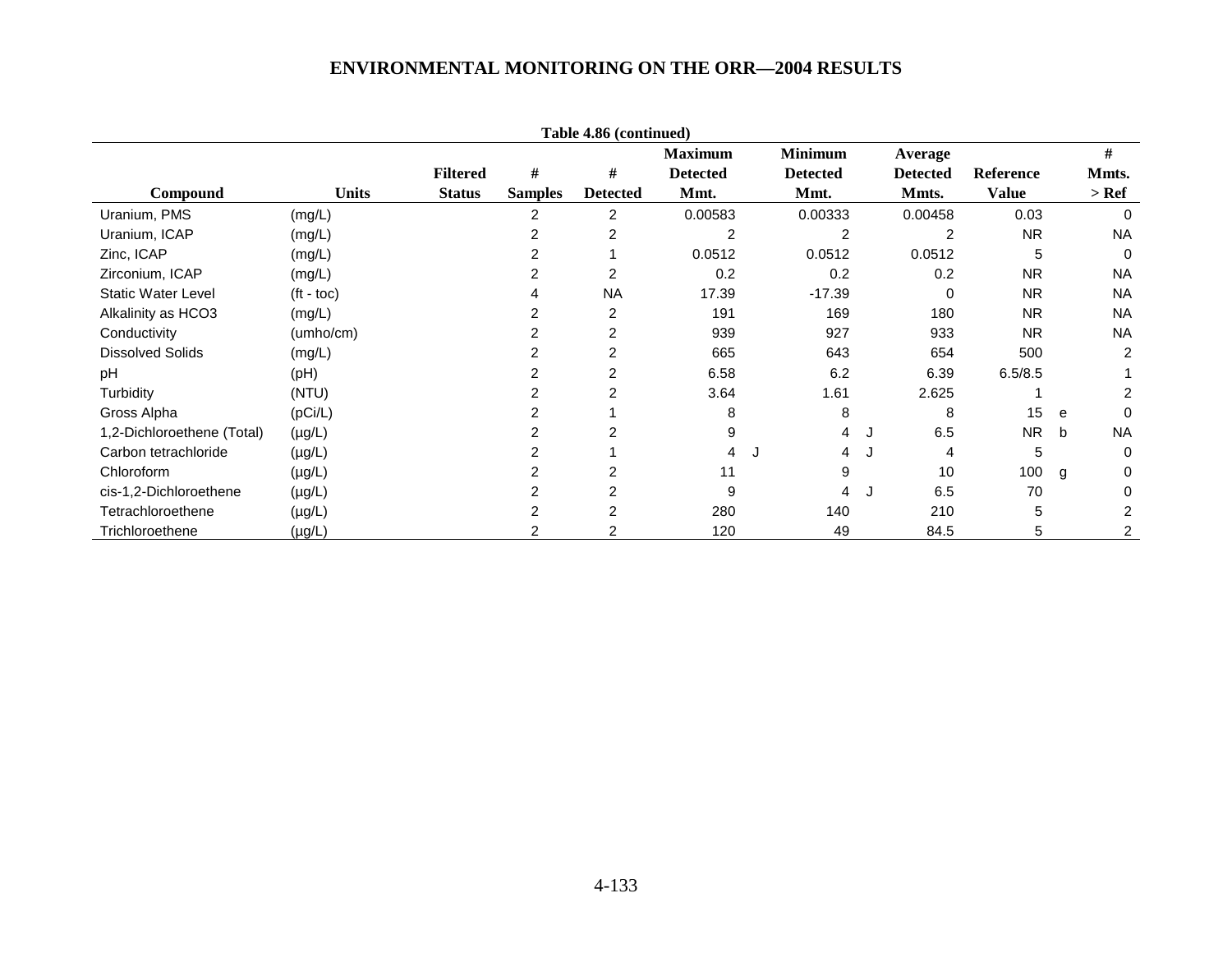|                               |                    |                 |                |                 | <b>Maximum</b>  |   | <b>Minimum</b>  | Average         |                  |              | #              |
|-------------------------------|--------------------|-----------------|----------------|-----------------|-----------------|---|-----------------|-----------------|------------------|--------------|----------------|
|                               |                    | <b>Filtered</b> | $\#$           | #               | <b>Detected</b> |   | <b>Detected</b> | <b>Detected</b> | <b>Reference</b> |              | Mmts.          |
| Compound                      | <b>Units</b>       | <b>Status</b>   | <b>Samples</b> | <b>Detected</b> | Mmt.            |   | Mmt.            | Mmts.           | <b>Value</b>     |              | $>$ Ref        |
| <b>Bicarbonate</b>            | (mg/L)             |                 | 2              | $\overline{2}$  | 650             |   | 370             | 510             | <b>NR</b>        |              | <b>NA</b>      |
| Chloride                      | (mg/L)             |                 | 2              | 2               | 174             |   | 172             | 173             | 250              |              | $\Omega$       |
| Nitrate/Nitrite               | (mg/L)             |                 | 2              | $\overline{2}$  | 9520            |   | 8940            | 9230            | <b>NR</b>        |              | <b>NA</b>      |
| Sulfate                       | (mg/L)             |                 | 2              |                 | 6.1             |   | 6.1             | 6.1             | 250              |              | $\Omega$       |
| <b>Static Water Level</b>     | $(t - \text{toc})$ |                 | 2              | <b>NA</b>       | 7.75            |   | 6.65            | 7.2             | <b>NR</b>        |              | <b>NA</b>      |
| <b>Dissolved Solids</b>       | (mg/L)             |                 |                |                 | 71700           |   | 71700           | 71700           | 500              |              |                |
| <b>Total Suspended Solids</b> | (mg/L)             |                 |                |                 | 18              |   | 18              | 18              | <b>NR</b>        |              | NA.            |
| Technetium-99                 | (pCi/L)            |                 | 2              | $\overline{c}$  | 30004.76        |   | 27087.53        | 28546.15        | 4000             |              | $\overline{2}$ |
| Gross Alpha                   | (pCi/L)            |                 | 2              | $\overline{c}$  | 551.02          |   | 137.25          | 344.135         | 15               | e            | 2              |
| Gross Beta                    | (pCi/L)            |                 | 2              | $\overline{2}$  | 12612.67        |   | 12100.94        | 12356.81        | 50               | a            | 2              |
| Acetone                       | $(\mu g/L)$        |                 | 2              | 2               | 18              |   | 10              | 14              | <b>NR</b>        |              | <b>NA</b>      |
| Benzene                       | $(\mu g/L)$        |                 | 2              | $\overline{2}$  |                 |   |                 |                 | 5                |              | $\Omega$       |
| <b>Bromoform</b>              | $(\mu g/L)$        |                 | $\overline{2}$ | $\overline{c}$  | 5               |   | 3               | 4               | 100              | $\mathsf{q}$ | $\Omega$       |
| <b>Bromomethane</b>           | $(\mu g/L)$        |                 | 2              | $\overline{2}$  | 24              |   | 8               | 16              | <b>NR</b>        |              | <b>NA</b>      |
| Carbon disulfide              | $(\mu g/L)$        |                 | 2              |                 |                 | J |                 |                 | <b>NR</b>        |              | NA.            |
| Chloroform                    | $(\mu g/L)$        |                 | 2              | 2               | 34              |   | 31              | 32.5            | 100              | g            | $\Omega$       |
| Chloromethane                 | $(\mu g/L)$        |                 | 2              |                 | 21              |   | 21              | 21              | <b>NR</b>        |              | <b>NA</b>      |
| Methylene chloride            | $(\mu g/L)$        |                 | 2              |                 | 51              |   | 51              | 51              | 5                |              |                |
| Tetrachloroethene             | $(\mu g/L)$        |                 | 2              | 2               | 3               |   | 3               | 3               | 5                |              | $\Omega$       |
| Trichloroethene               | $(\mu g/L)$        |                 | 2              |                 | 4               |   | 3               | 3.5             | 5                |              | 0              |

**Table 4.87. REGIME=East Fork Poplar Creek—AREA NAME=S-3 Site**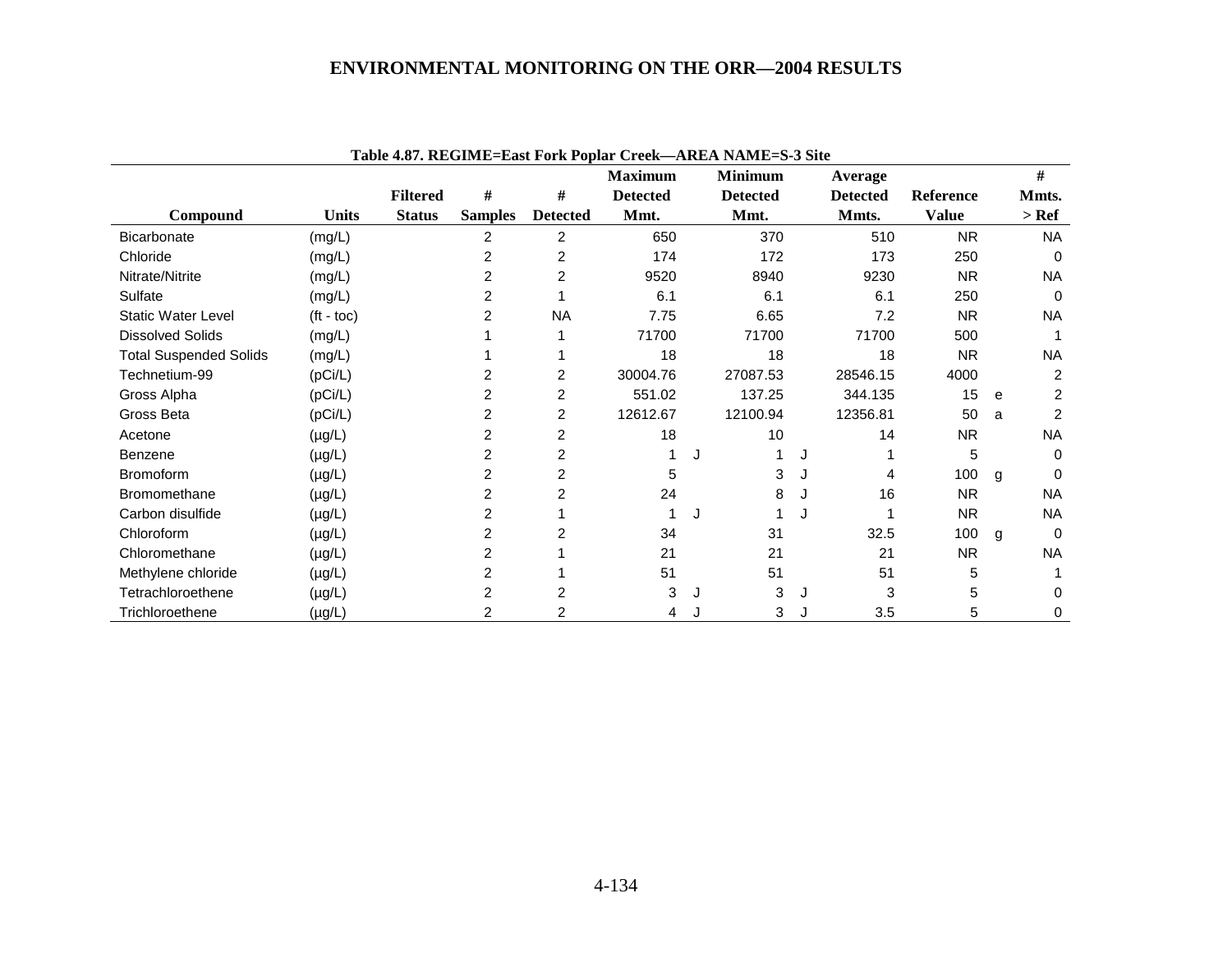|                               |              |                 |                |                 | <b>Maximum</b>  | Table 4.88. REGIME=East Fork Poplar Creek—AREA NAME=Tank 2331-U, near Building 9201-1<br><b>Minimum</b> | Average         |                  |   | #         |
|-------------------------------|--------------|-----------------|----------------|-----------------|-----------------|---------------------------------------------------------------------------------------------------------|-----------------|------------------|---|-----------|
|                               |              | <b>Filtered</b> | #              | #               | <b>Detected</b> | <b>Detected</b>                                                                                         | <b>Detected</b> | <b>Reference</b> |   | Mmts.     |
| <b>Compound</b>               | <b>Units</b> | <b>Status</b>   | <b>Samples</b> | <b>Detected</b> | Mmt.            | Mmt.                                                                                                    | Mmts.           | <b>Value</b>     |   | > Ref     |
| <b>Bicarbonate</b>            | (mg/L)       |                 |                |                 | 306             | 306                                                                                                     | 306             | <b>NR</b>        |   | <b>NA</b> |
| Chloride                      | (mg/L)       |                 |                |                 | 3.8             | 3.8                                                                                                     | 3.8             | 250              |   | $\Omega$  |
| Fluoride                      | (mg/L)       |                 |                |                 | 0.27            | 0.27                                                                                                    | 0.27            | 4                |   | $\Omega$  |
| Nitrate/Nitrite               | (mg/L)       |                 |                |                 | 0.065           | 0.065                                                                                                   | 0.065           | <b>NR</b>        |   | <b>NA</b> |
| Sulfate                       | (mg/L)       |                 |                |                 | 64.1            | 64.1                                                                                                    | 64.1            | 250              |   | 0         |
| <b>Dissolved Solids</b>       | (mg/L)       |                 |                |                 | 389             | 389                                                                                                     | 389             | 500              |   | $\Omega$  |
| <b>Total Suspended Solids</b> | (mg/L)       |                 |                |                 | 5.5             | 5.5                                                                                                     | 5.5             | <b>NR</b>        |   | <b>NA</b> |
| Gross Alpha                   | (pCi/L)      |                 | $\sim$         |                 | 4.81            | 4.81                                                                                                    | 4.81            | 15               | e | $\Omega$  |
| Gross Beta                    | (pCi/L)      |                 | 2              | $\overline{2}$  | 5.88            | 5.34                                                                                                    | 5.61            | 50               | a | $\Omega$  |
| Benzene                       | $(\mu g/L)$  |                 | ົ              |                 | 9               | 9                                                                                                       | 9               | 5                |   |           |
| Carbon disulfide              | $(\mu g/L)$  |                 |                |                 | 3               | 3<br>J                                                                                                  | 3<br>J          | NR.              |   | <b>NA</b> |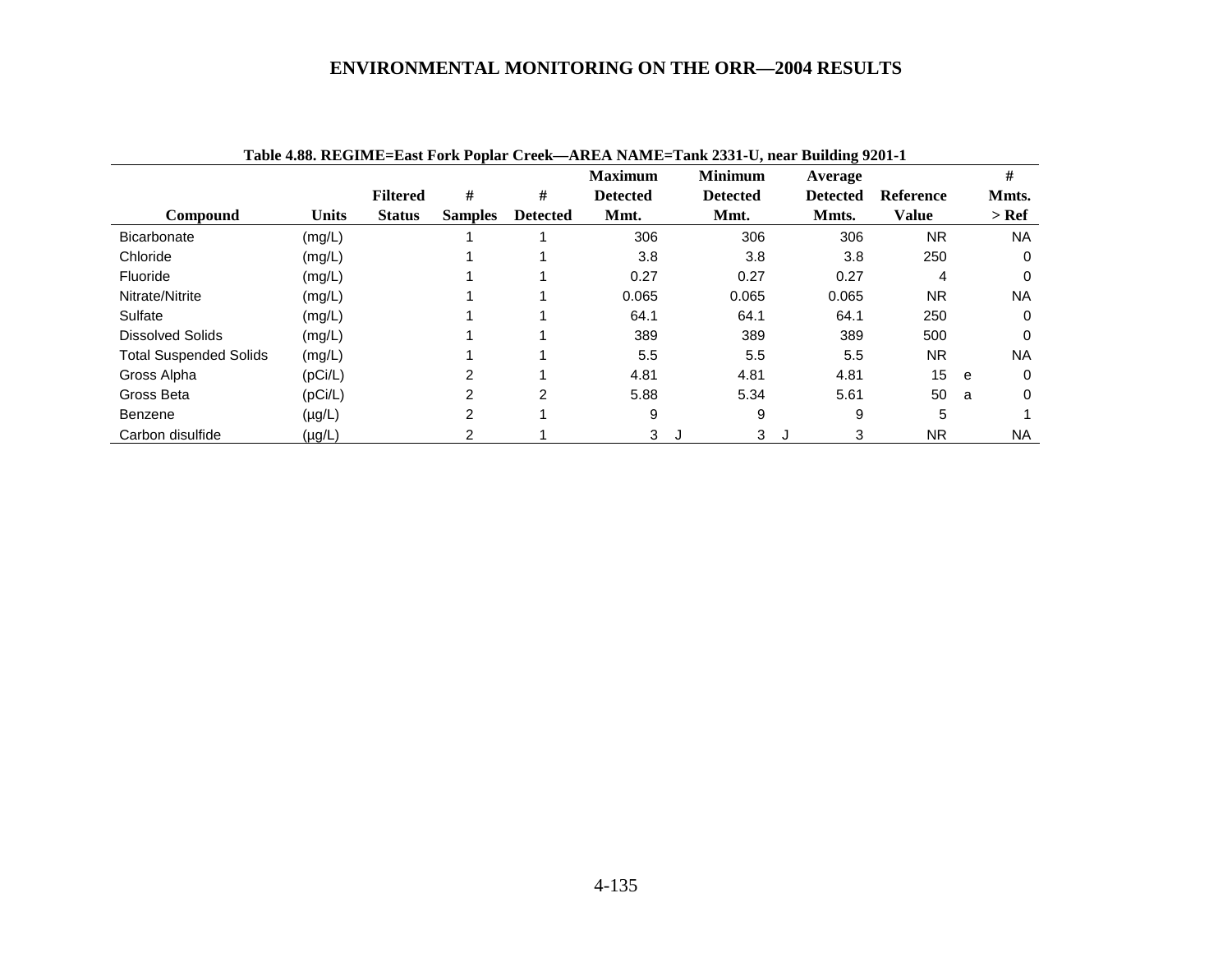|                  |              |                 |                |                 | <b>Maximum</b>  | Tadie 4.07. KEGHVIE–EASt FUIK I UPIAL CTEEK—AKEA TAMIE–UHGERFUHN TAHK TULP4°U<br><b>Minimum</b> | Average         |                |   | $\#$           |
|------------------|--------------|-----------------|----------------|-----------------|-----------------|-------------------------------------------------------------------------------------------------|-----------------|----------------|---|----------------|
|                  |              | <b>Filtered</b> | #              | #               | <b>Detected</b> | <b>Detected</b>                                                                                 | <b>Detected</b> | Reference      |   | Mmts.          |
| Compound         | <b>Units</b> | <b>Status</b>   | <b>Samples</b> | <b>Detected</b> | Mmt.            | Mmt.                                                                                            | Mmts.           | <b>Value</b>   |   | $>$ Ref        |
| Chloride         | (mg/L)       |                 | 4              | 4               | 2.11            | 1.82                                                                                            | 1.965           | 250            |   | $\Omega$       |
| Fluoride         | (mg/L)       |                 | 4              | 4               | 0.635           | 0.489                                                                                           | 0.562           | 4              |   | $\Omega$       |
| Nitrate Nitrogen | (mg/L)       |                 | 4              | 4               | 0.578           | 0.398                                                                                           | 0.488           | 10             |   | $\Omega$       |
| Sulfate          | (mg/L)       |                 |                | 4               | 31.4            | 30.3                                                                                            | 30.85           | 250            |   | $\Omega$       |
| Aluminum, ICAP   | (mg/L)       |                 |                | 2               | 0.541           | 0.541                                                                                           | 0.541           | 0.2            |   | $\overline{c}$ |
| Antimony, PMS    | (mg/L)       |                 |                | 2               | 0.00268         | 0.00268                                                                                         | 0.00268         | 0.006          |   | 0              |
| Antimony, ICAP   | (mg/L)       |                 | 4              | 4               | 0.2             | 0.2                                                                                             | 0.2             | 0.006          |   | 4              |
| Arsenic, PMS     | (mg/L)       |                 | 4              | 2               | 0.00517         | 0.00517                                                                                         | 0.00517         | 0.05           |   | $\Omega$       |
| Arsenic, ICAP    | (mg/L)       |                 | 4              | 4               | 0.2             | 0.2                                                                                             | 0.2             | 0.05           |   |                |
| Barium, ICAP     | (mg/L)       |                 |                | 4               | 0.0804          | 0.0763                                                                                          | 0.07835         | $\overline{2}$ |   | $\Omega$       |
| Cadmium, ICAP    | (mg/L)       |                 | 4              | 4               | 0.01            | 0.01                                                                                            | 0.01            | 0.005          |   | 4              |
| Calcium, ICAP    | (mg/L)       |                 | 4              | 4               | 49.5            | 48                                                                                              | 48.75           | <b>NR</b>      |   | <b>NA</b>      |
| Chromium, ICAP   | (mg/L)       |                 | 4              | 4               | 0.02            | 0.02                                                                                            | 0.02            | 0.1            |   | $\Omega$       |
| Iron, ICAP       | (mg/L)       |                 | 4              | 4               | 0.359           | 0.137                                                                                           | 0.248           | 0.3            |   | 2              |
| Lead, PMS        | (mg/L)       |                 | 4              | 4               | 0.00179         | 0.000799                                                                                        | 0.001295        | 0.015          | C | $\Omega$       |
| Lead, ICAP       | (mg/L)       |                 | 4              | 4               | 0.1             | 0.1                                                                                             | 0.1             | 0.015          | C | 4              |
| Lithium, ICAP    | (mg/L)       |                 |                | 4               | 0.138           | 0.0879                                                                                          | 0.11295         | <b>NR</b>      |   | <b>NA</b>      |
| Magnesium, ICAP  | (mg/L)       |                 |                | 4               | 8.05            | 7.68                                                                                            | 7.865           | <b>NR</b>      |   | <b>NA</b>      |
| Manganese, ICAP  | (mg/L)       |                 |                | 4               | 0.107           | 0.0494                                                                                          | 0.0782          | 0.05           |   | 2              |
| Nickel, ICAP     | (mg/L)       |                 | 4              | 4               | 0.05            | 0.05                                                                                            | 0.05            | 0.1            | d | $\Omega$       |
| Niobium, ICAP    | (mg/L)       |                 |                | 4               | 0.2             | 0.2                                                                                             | 0.2             | <b>NR</b>      |   | <b>NA</b>      |
| Phosphorus, ICAP | (mg/L)       |                 | 4              | 4               | 0.5             | 0.5                                                                                             | 0.5             | <b>NR</b>      |   | <b>NA</b>      |
| Potassium, ICAP  | (mg/L)       |                 | 4              | 4               | 2.61            | 2.1                                                                                             | 2.355           | <b>NR</b>      |   | <b>NA</b>      |
| Selenium, ICAP   | (mg/L)       |                 | 4              | 4               | 0.2             | 0.2                                                                                             | 0.2             | 0.05           |   | 4              |
| Silicon, ICAP    | (mg/L)       |                 |                | 4               | 3.99            | 3.38                                                                                            | 3.685           | <b>NR</b>      |   | <b>NA</b>      |
| Sodium, ICAP     | (mg/L)       |                 |                | 4               | 3.11            | 2.95                                                                                            | 3.03            | <b>NR</b>      |   | <b>NA</b>      |
| Strontium, ICAP  | (mg/L)       |                 |                | 4               | 0.122           | 0.111                                                                                           | 0.1165          | <b>NR</b>      |   | <b>NA</b>      |
| Sulfur, ICAP     | (mg/L)       |                 |                | 4               | 10.7            | 10.6                                                                                            | 10.65           | <b>NR</b>      |   | <b>NA</b>      |
| Thallium, ICAP   | (mg/L)       |                 |                | 4               | 0.2             | 0.2                                                                                             | 0.2             | <b>NR</b>      |   | <b>NA</b>      |
| Titanium, ICAP   | (mg/L)       |                 | 4              | 4               | 0.05            | 0.05                                                                                            | 0.05            | <b>NR</b>      |   | <b>NA</b>      |

**Table 4.89. REGIME=East Fork Poplar Creek—AREA NAME=Underground Tank T0134-U**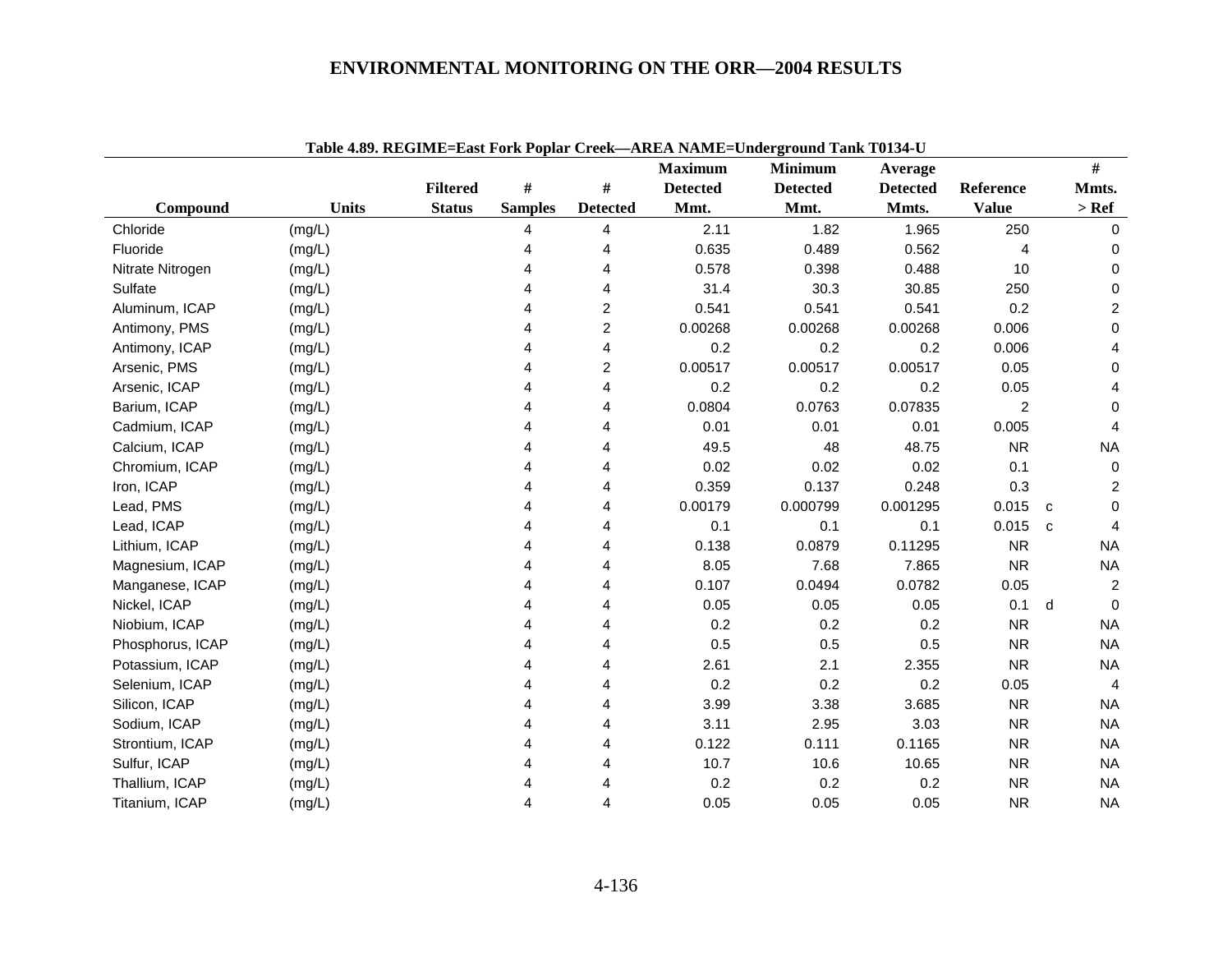|                               |                    |                 |                | Table 4.89 (continued) |                 |                 |                 |                  |           |
|-------------------------------|--------------------|-----------------|----------------|------------------------|-----------------|-----------------|-----------------|------------------|-----------|
|                               |                    |                 |                |                        | <b>Maximum</b>  | <b>Minimum</b>  | Average         |                  | #         |
|                               |                    | <b>Filtered</b> | #              | #                      | <b>Detected</b> | <b>Detected</b> | <b>Detected</b> | <b>Reference</b> | Mmts.     |
| <b>Compound</b>               | <b>Units</b>       | <b>Status</b>   | <b>Samples</b> | <b>Detected</b>        | Mmt.            | Mmt.            | Mmts.           | <b>Value</b>     | $>$ Ref   |
| Uranium, PMS                  | (mg/L)             |                 | 4              | 4                      | 0.052           | 0.0434          | 0.0477          | 0.03             | 4         |
| Uranium, ICAP                 | (mg/L)             |                 | 4              | 4                      | 2               | 2               | $\overline{2}$  | <b>NR</b>        | <b>NA</b> |
| Zirconium, ICAP               | (mg/L)             |                 | 4              | 4                      | 0.2             | 0.2             | 0.2             | <b>NR</b>        | <b>NA</b> |
| <b>Static Water Level</b>     | $(t - \text{toc})$ |                 | 8              | <b>NA</b>              | 9.03            | $-9.03$         | $\Omega$        | <b>NR</b>        | <b>NA</b> |
| Alkalinity as HCO3            | (mg/L)             |                 | 4              | 4                      | 123             | 111             | 117             | <b>NR</b>        | <b>NA</b> |
| Conductivity                  | (umbo/cm)          |                 | 4              | 4                      | 336             | 300             | 318             | <b>NR</b>        | <b>NA</b> |
| <b>Dissolved Solids</b>       | (mg/L)             |                 | 4              | 4                      | 213             | 194             | 203.5           | 500              | 0         |
| pH                            | (Hq)               |                 | 4              | 4                      | 7.4             | 7.28            | 7.34            | 6.5/8.5          | 0         |
| <b>Total Suspended Solids</b> | (mg/L)             |                 |                | 4                      | 10              | 3               | 6.5             | <b>NR</b>        | <b>NA</b> |
| Turbidity                     | (NTU)              |                 | 4              | 4                      | 14.9            | 1.79            | 8.345           |                  | 4         |
| Gross Alpha                   | (pCi/L)            |                 | 4              | 4                      | 37              | 21              | 29              | 15               | 4<br>e    |
| Gross Beta                    | (pCi/L)            |                 |                |                        | 16              | 9.5             | 12.75           | 50               | 0<br>a    |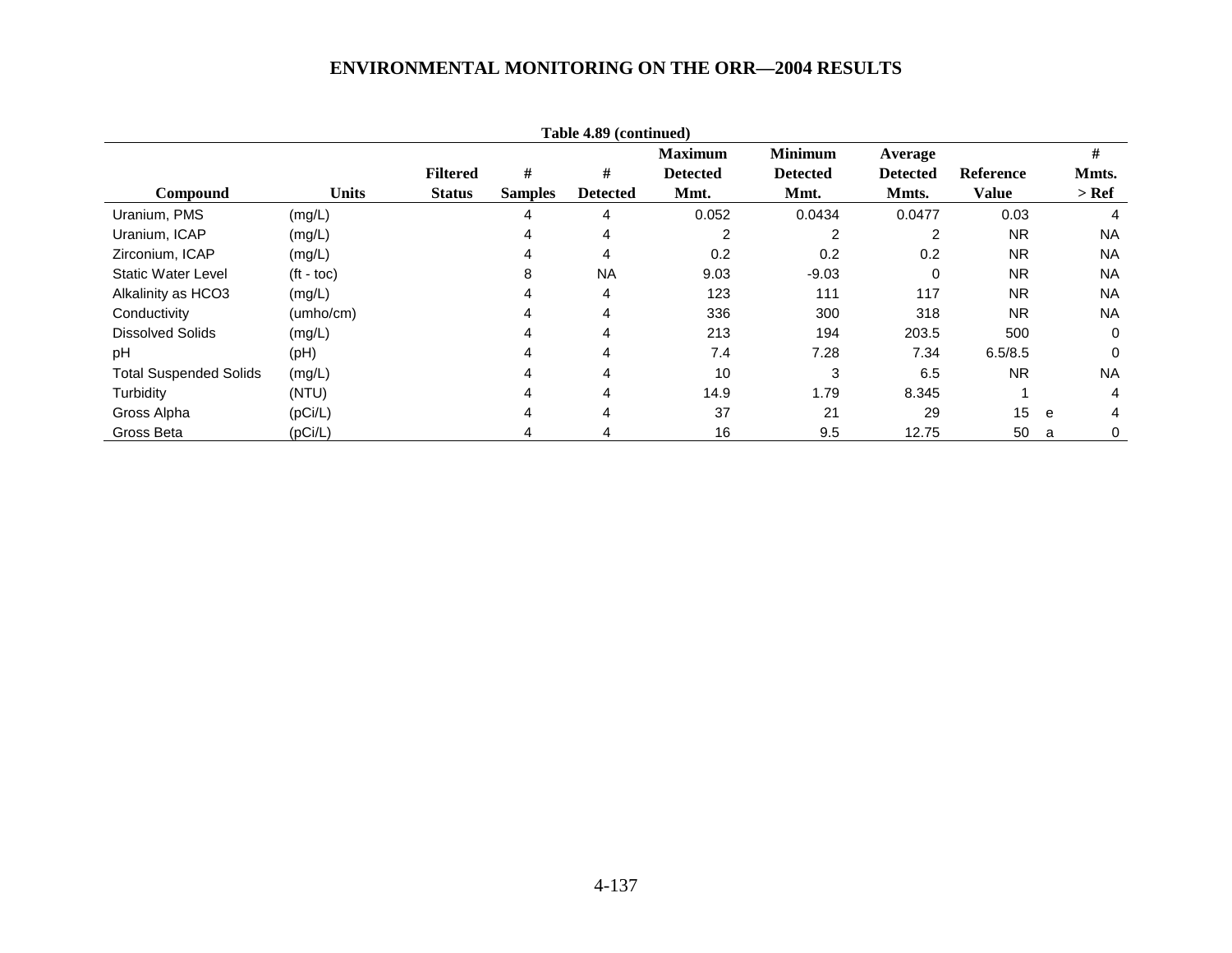|                               |                    |                 |                |                 | Table 4.70. Regardle-east Fork I opial Creek—AREA FAMIL-Chron Vancy |   |                 |   | - шли і ашіма   |                  |   |           |
|-------------------------------|--------------------|-----------------|----------------|-----------------|---------------------------------------------------------------------|---|-----------------|---|-----------------|------------------|---|-----------|
|                               |                    |                 |                |                 | <b>Maximum</b>                                                      |   | <b>Minimum</b>  |   | Average         |                  |   | #         |
|                               |                    | <b>Filtered</b> | #              | #               | <b>Detected</b>                                                     |   | <b>Detected</b> |   | <b>Detected</b> | <b>Reference</b> |   | Mmts.     |
| Compound                      | <b>Units</b>       | <b>Status</b>   | <b>Samples</b> | <b>Detected</b> | Mmt.                                                                |   | Mmt.            |   | Mmts.           | <b>Value</b>     |   | $>$ Ref   |
| <b>Bicarbonate</b>            | (mg/L)             |                 | 12             | 7               | 274                                                                 |   | 112             |   | 204.7143        | <b>NR</b>        |   | <b>NA</b> |
| Carbonate                     | (mg/L)             |                 | 12             | 7               | 235                                                                 |   | 16.4            |   | 125.5           | <b>NR</b>        |   | <b>NA</b> |
| Chloride                      | (mg/L)             |                 | 12             | 12              | 18                                                                  |   | 1.2             |   | 7.516667        | 250              |   | 0         |
| Fluoride                      | (mg/L)             |                 | 12             | 7               | 2.3                                                                 |   | 0.1             |   | 1.012857        | 4                |   | 0         |
| Nitrate/Nitrite               | (mg/L)             |                 | 12             | 8               | 0.82                                                                |   | 0.16            |   | 0.47375         | <b>NR</b>        |   | <b>NA</b> |
| Sulfate                       | (mg/L)             |                 | 12             | 11              | 5.3                                                                 |   | 0.31            |   | 3.449091        | 250              |   | $\Omega$  |
| <b>Static Water Level</b>     | $(t - \text{toc})$ |                 | 18             | <b>NA</b>       | 36.12                                                               |   | 2.65            |   | 25.19556        | <b>NR</b>        |   | <b>NA</b> |
| <b>Dissolved Solids</b>       | (mg/L)             |                 | 18             | 18              | 649                                                                 |   | 116             |   | 332.2778        | 500              |   | 5         |
| <b>Total Suspended Solids</b> | (mg/L)             |                 | 18             | 6               | 175                                                                 |   | 7.9             |   | 42.28333        | <b>NR</b>        |   | <b>NA</b> |
| Gross Alpha                   | (pCi/L)            |                 | 12             | 6               | 4.31                                                                |   | 0.75            |   | 2.148333        | 15               | e | $\Omega$  |
| Gross Beta                    | (pCi/L)            |                 | 12             | 8               | 9.93                                                                |   | 2.37            |   | 5.7875          | 50               | a | $\Omega$  |
| Acetone                       | $(\mu g/L)$        |                 | 18             | 3               | 3                                                                   | J | 2               | J | 2.333333        | <b>NR</b>        |   | <b>NA</b> |
| Benzene                       | $(\mu g/L)$        |                 | 18             |                 | 3                                                                   | J | 2               | J | 2.5             | 5                |   | $\Omega$  |
| Carbon disulfide              | $(\mu g/L)$        |                 | 18             | 2               | 3                                                                   | J |                 | J | $\overline{2}$  | <b>NR</b>        |   | <b>NA</b> |
| Carbon tetrachloride          | $(\mu g/L)$        |                 | 18             |                 | 5                                                                   | J | 4               | J | 4.25            | 5                |   | $\Omega$  |
| Chlorobenzene                 | $(\mu g/L)$        |                 | 18             | 2               |                                                                     | J |                 | J |                 | 100              |   | 0         |
| Chloroform                    | $(\mu g/L)$        |                 | 18             |                 | 3                                                                   | J | 3               | J | 3               | 100              | g | $\Omega$  |
| Chloromethane                 | $(\mu g/L)$        |                 | 18             |                 | 3                                                                   | J | 3               | J | 3               | <b>NR</b>        |   | <b>NA</b> |
| cis-1,2-Dichloroethene        | $(\mu g/L)$        |                 | 18             |                 | 6                                                                   |   | 5               | J | 5.5             | 70               |   | $\Omega$  |
| Tetrachloroethene             | $(\mu g/L)$        |                 | 18             | 8               | 2                                                                   | J |                 | J | 1.75            | 5                |   | 0         |
| Trichloroethene               | $(\mu g/L)$        |                 | 18             |                 | 2                                                                   |   | $\overline{2}$  | J | 2               | 5                |   | 0         |
| Vinyl chloride                | $(\mu g/L)$        |                 | 18             |                 | 2                                                                   |   | $\overline{2}$  |   | 2               | 2                |   | 0         |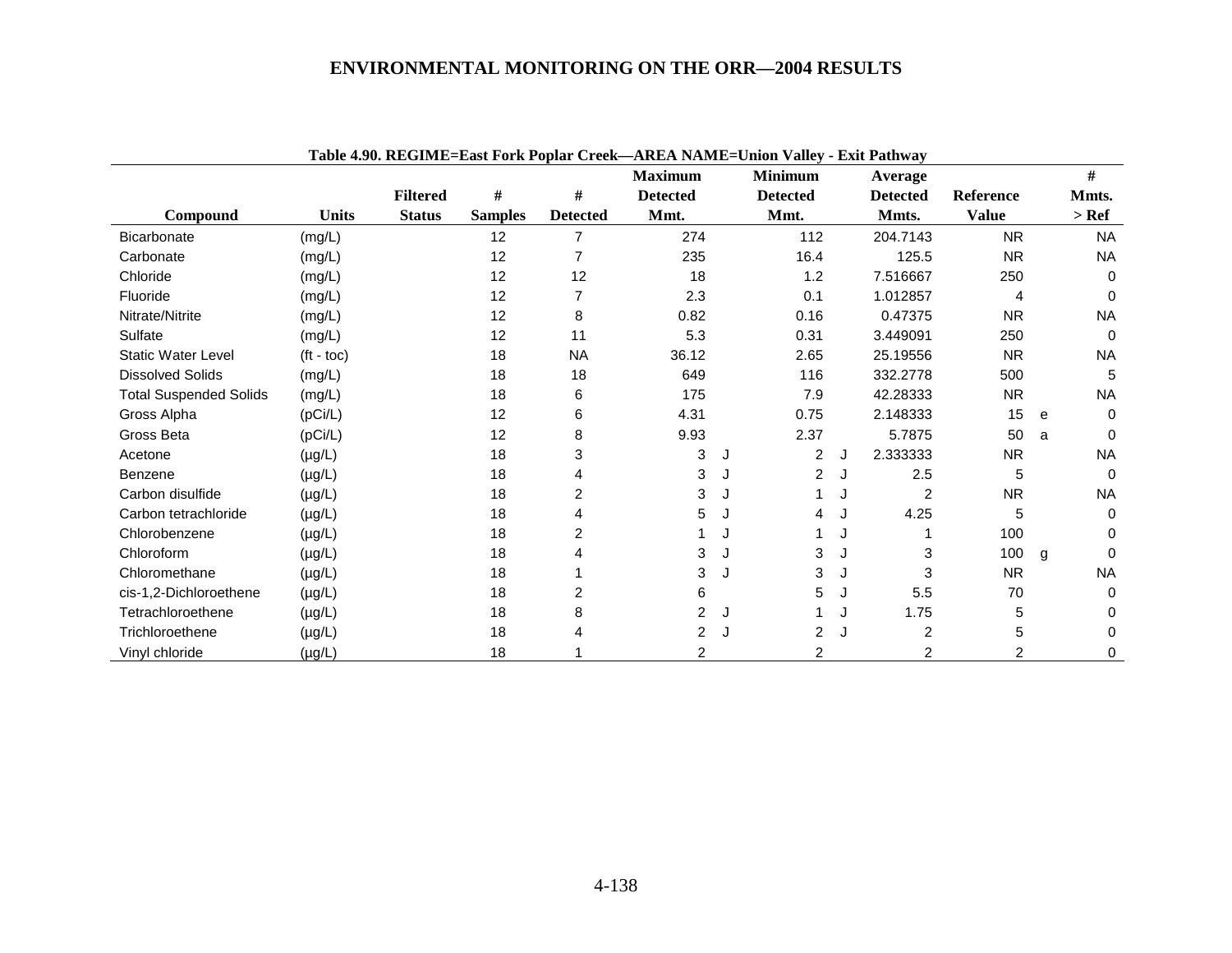| Table 4.91. REGIME=East Fork Poplar Creek-AREA NAME=Uranium Oxide Vault |              |                 |                |                         |                  |                         |                 |                |              |                  |
|-------------------------------------------------------------------------|--------------|-----------------|----------------|-------------------------|------------------|-------------------------|-----------------|----------------|--------------|------------------|
|                                                                         |              |                 |                |                         | <b>Maximum</b>   | <b>Minimum</b>          | Average         |                |              | #                |
|                                                                         |              | <b>Filtered</b> | $\#$           | $\#$                    | <b>Detected</b>  | <b>Detected</b>         | <b>Detected</b> | Reference      |              | Mmts.            |
| Compound                                                                | <b>Units</b> | <b>Status</b>   | <b>Samples</b> | <b>Detected</b>         | Mmt.             | Mmt.                    | Mmts.           | <b>Value</b>   |              | $>$ Ref          |
| Chloride                                                                | (mg/L)       |                 | $\overline{2}$ | $\overline{c}$          | 22.2             | 9.01                    | 15.605          | 250            |              | $\mathbf 0$      |
| Sulfate                                                                 | (mg/L)       |                 | $\overline{c}$ | $\overline{c}$          | 31.6             | 28                      | 29.8            | 250            |              | 0                |
| Antimony, ICAP                                                          | (mg/L)       |                 | $\overline{c}$ | $\overline{c}$          | 0.2              | 0.2                     | 0.2             | 0.006          |              | $\overline{c}$   |
| Arsenic, ICAP                                                           | (mg/L)       |                 | $\overline{c}$ | 2                       | 0.2              | 0.2                     | 0.2             | 0.05           |              | $\boldsymbol{2}$ |
| Barium, ICAP                                                            | (mg/L)       |                 | $\overline{c}$ | $\overline{c}$          | 0.0804           | 0.0607                  | 0.07055         | $\overline{2}$ |              | $\mathbf 0$      |
| Cadmium, ICAP                                                           | (mg/L)       |                 | $\overline{c}$ | 2                       | 0.01             | 0.01                    | 0.01            | 0.005          |              | $\overline{c}$   |
| Calcium, ICAP                                                           | (mg/L)       |                 | $\overline{c}$ | $\overline{c}$          | 115              | 99.6                    | 107.3           | <b>NR</b>      |              | <b>NA</b>        |
| Chromium, ICAP                                                          | (mg/L)       |                 | $\overline{c}$ | $\overline{c}$          | 0.02             | 0.02                    | 0.02            | 0.1            |              | $\mathbf 0$      |
| Iron, ICAP                                                              | (mg/L)       |                 | $\overline{c}$ | $\overline{c}$          | 0.442            | 0.073                   | 0.2575          | 0.3            |              | -1               |
| Iron Related Bacteria                                                   | (cfu/ml)     |                 | 1              | 1                       | 5000             | 5000                    | 5000            | <b>NR</b>      |              | <b>NA</b>        |
| Lead, ICAP                                                              | (mg/L)       |                 | $\overline{c}$ | 2                       | 0.1              | 0.1                     | 0.1             | 0.015          | $\mathbf{c}$ | $\overline{c}$   |
| Magnesium, ICAP                                                         | (mg/L)       |                 | $\overline{c}$ | $\overline{c}$          | 12.3             | 10.3                    | 11.3            | <b>NR</b>      |              | <b>NA</b>        |
| Manganese, ICAP                                                         | (mg/L)       |                 | $\overline{c}$ | $\overline{c}$          | 2.08             | 0.0303                  | 1.05515         | 0.05           |              |                  |
| Nickel, PMS                                                             | (mg/L)       |                 | $\overline{c}$ | 2                       | 0.088            | 0.0229                  | 0.05545         | <b>NR</b>      |              | <b>NA</b>        |
| Nickel, ICAP                                                            | (mg/L)       |                 | $\overline{c}$ | $\overline{c}$          | 0.0939           | 0.05                    | 0.07195         | 0.1            | d            | $\Omega$         |
| Niobium, ICAP                                                           | (mg/L)       |                 | $\overline{c}$ | 2                       | 0.2              | 0.2                     | 0.2             | <b>NR</b>      |              | <b>NA</b>        |
| Phosphorus, ICAP                                                        | (mg/L)       |                 | $\overline{c}$ | $\overline{c}$          | 0.5              | 0.5                     | 0.5             | <b>NR</b>      |              | <b>NA</b>        |
| Potassium, ICAP                                                         | (mg/L)       |                 | $\overline{c}$ | $\overline{c}$          | 4.02             | 2.78                    | 3.4             | <b>NR</b>      |              | <b>NA</b>        |
| Selenium, ICAP                                                          | (mg/L)       |                 | $\overline{c}$ | $\overline{c}$          | 0.2              | 0.2                     | 0.2             | 0.05           |              | $\overline{2}$   |
| Silicon, ICAP                                                           | (mg/L)       |                 | $\overline{c}$ | $\overline{c}$          | 2.92             | 2.56                    | 2.74            | <b>NR</b>      |              | <b>NA</b>        |
| Slime Forming Bacteria                                                  | (cfu/ml)     |                 | 1              | 1                       | 1000             | 1000                    | 1000            | <b>NR</b>      |              | <b>NA</b>        |
| Sodium, ICAP                                                            | (mg/L)       |                 | $\overline{c}$ | 2                       | 19.5             | 16                      | 17.75           | <b>NR</b>      |              | <b>NA</b>        |
| Strontium, ICAP                                                         | (mg/L)       |                 | $\overline{c}$ | $\overline{c}$          | 0.209            | 0.168                   | 0.1885          | <b>NR</b>      |              | <b>NA</b>        |
| Sulfate Reducing Bacteria                                               | (cfu/ml)     |                 | 1              | 1                       | 1000             | 1000                    | 1000            | <b>NR</b>      |              | <b>NA</b>        |
| Sulfur, ICAP                                                            | (mg/L)       |                 | $\overline{c}$ | $\overline{c}$          | 11.2             | 9.79                    | 10.495          | <b>NR</b>      |              | <b>NA</b>        |
| Thallium, ICAP                                                          | (mg/L)       |                 | $\overline{c}$ | $\overline{2}$          | 0.2              | 0.2                     | 0.2             | <b>NR</b>      |              | <b>NA</b>        |
| Titanium, ICAP                                                          | (mg/L)       |                 | $\overline{c}$ | $\overline{2}$          | 0.05             | 0.05                    | 0.05            | <b>NR</b>      |              | <b>NA</b>        |
| Uranium, PMS                                                            | (mg/L)       |                 | $\overline{c}$ | $\overline{c}$          | 0.525            | 0.338                   | 0.4315          | 0.03           |              | $\overline{2}$   |
| Uranium, ICAP                                                           | (mg/L)       |                 | $\overline{c}$ | $\overline{\mathbf{c}}$ | $\boldsymbol{2}$ | $\overline{\mathbf{c}}$ | $\overline{c}$  | <b>NR</b>      |              | <b>NA</b>        |
| Zirconium, ICAP                                                         | (mg/L)       |                 | $\overline{c}$ | $\overline{c}$          | 0.2              | 0.2                     | 0.2             | <b>NR</b>      |              | <b>NA</b>        |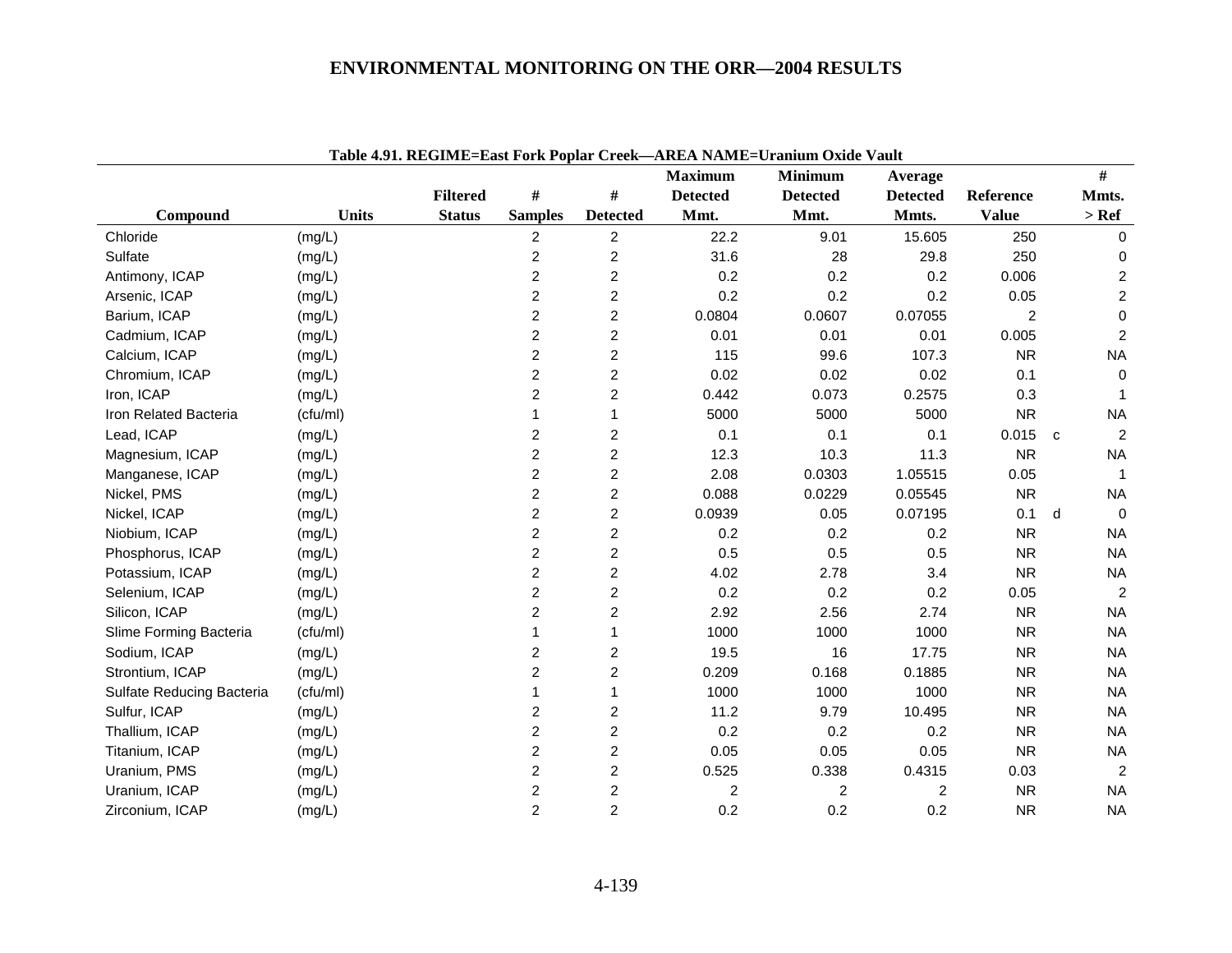| Table 4.91 (continued)  |                    |                 |                |                 |                 |                 |                 |                  |     |               |
|-------------------------|--------------------|-----------------|----------------|-----------------|-----------------|-----------------|-----------------|------------------|-----|---------------|
|                         |                    |                 |                |                 | <b>Maximum</b>  | <b>Minimum</b>  | Average         |                  |     | #             |
|                         |                    | <b>Filtered</b> | #              | #               | <b>Detected</b> | <b>Detected</b> | <b>Detected</b> | <b>Reference</b> |     | Mmts.         |
| <b>Compound</b>         | <b>Units</b>       | <b>Status</b>   | <b>Samples</b> | <b>Detected</b> | Mmt.            | Mmt.            | Mmts.           | <b>Value</b>     |     | > Ref         |
| Static Water Level      | $(t - \text{toc})$ |                 | 4              | <b>NA</b>       | 10.37           | $-10.37$        | $\Omega$        | <b>NR</b>        |     | <b>NA</b>     |
| Alkalinity as HCO3      | (mg/L)             |                 | 2              | 2               | 330             | 252             | 291             | <b>NR</b>        |     | <b>NA</b>     |
| Conductivity            | (umho/cm)          |                 | າ              | າ               | 720             | 621             | 670.5           | <b>NR</b>        |     | <b>NA</b>     |
| <b>Dissolved Solids</b> | (mg/L)             |                 | າ              | C               | 387             | 348             | 367.5           | 500              |     | 0             |
| pH                      | (pH)               |                 | ົ              | 2               | 6.93            | 6.78            | 6.855           | 6.5/8.5          |     | 0             |
| Turbidity               | (NTU)              |                 | ⌒              | 2               | 1.97            | 0.748           | 1.359           |                  |     |               |
| Gross Alpha             | (pCi/L)            |                 | າ              | 2               | 110             | 79              | 94.5            | 15               | e e | $\mathcal{P}$ |
| Gross Beta              | (pCi/L)            |                 |                |                 | 97              | 82              | 89.5            | 50               | a   |               |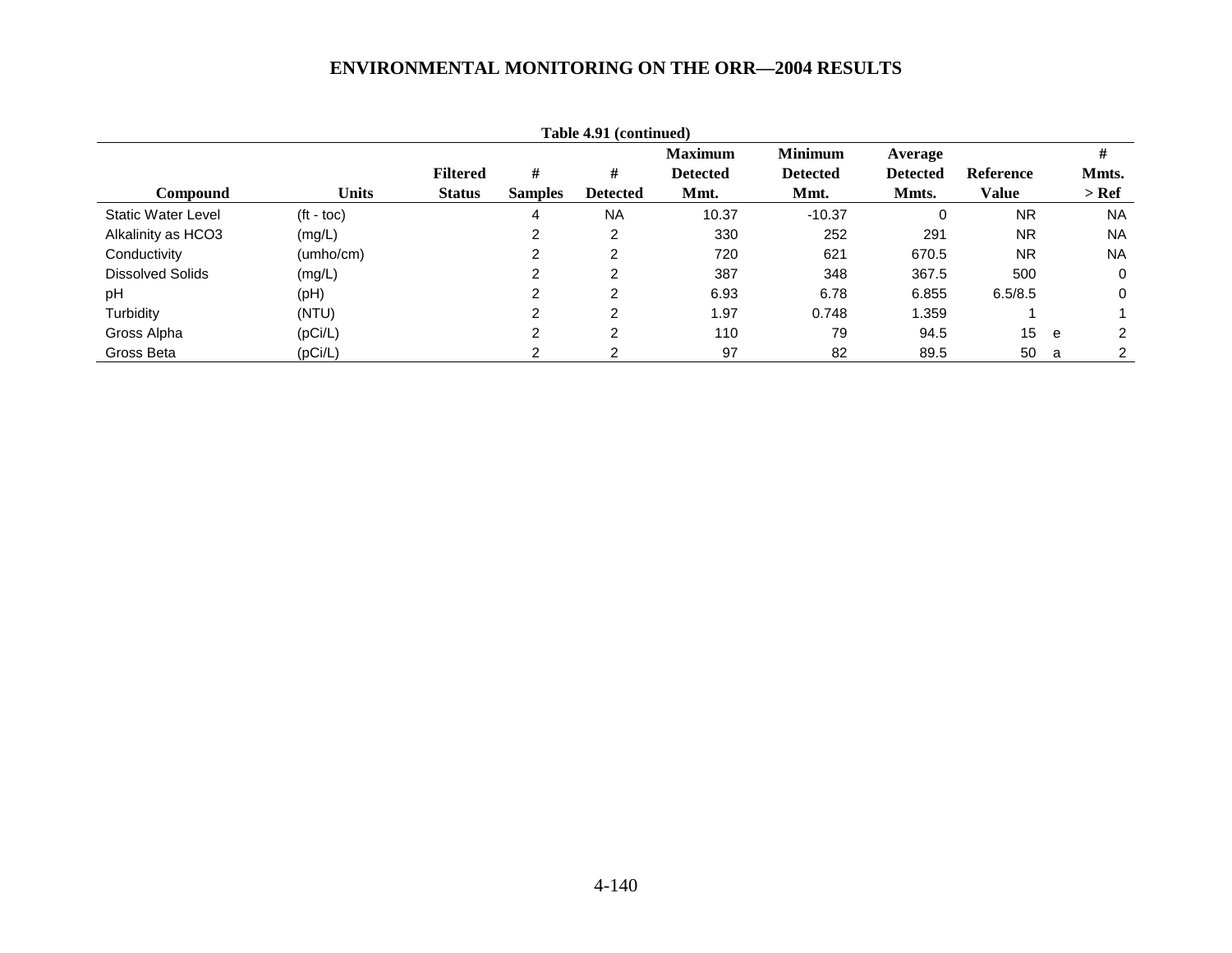|                           |                    | Table 4.92. REGIME=East Fork Poplar Creek—AREA NAME=Y-12 Fuel Station<br><b>Minimum</b><br><b>Maximum</b><br>Average |                |                 |                 |                 |                 | #                |           |
|---------------------------|--------------------|----------------------------------------------------------------------------------------------------------------------|----------------|-----------------|-----------------|-----------------|-----------------|------------------|-----------|
|                           |                    | <b>Filtered</b>                                                                                                      | #              | #               | <b>Detected</b> | <b>Detected</b> | <b>Detected</b> | <b>Reference</b> | Mmts.     |
| <b>Compound</b>           | <b>Units</b>       | <b>Status</b>                                                                                                        | <b>Samples</b> | <b>Detected</b> | Mmt.            | Mmt.            | Mmts.           | Value            | $>$ Ref   |
| <b>Static Water Level</b> | $(t - \text{toc})$ |                                                                                                                      | 3              | <b>NA</b>       | 11.73           | 6               | 8.03            | <b>NR</b>        | NA.       |
| 1,2-Dichloroethane        | $(\mu g/L)$        |                                                                                                                      | 3              |                 | 690             | 690             | 690             | 5                |           |
| 1,2-Dichloropropane       | $(\mu g/L)$        |                                                                                                                      | 3              |                 | 15              | 15              | 15              | 5                |           |
| 2-Butanone                | $(\mu g/L)$        |                                                                                                                      | 3              |                 | 26              | 26              | 26              | <b>NR</b>        | NA.       |
| 4-Methyl-2-pentanone      | $(\mu g/L)$        |                                                                                                                      | 3              |                 | 150             | 150             | 150             | <b>NR</b>        | <b>NA</b> |
| Acetone                   | $(\mu g/L)$        |                                                                                                                      | 3              |                 | 51              | 51              | 51              | <b>NR</b>        | NA.       |
| Benzene                   | $(\mu g/L)$        |                                                                                                                      | 3              |                 | 7900            | 7900            | 7900            | 5                |           |
| Ethylbenzene              | $(\mu g/L)$        |                                                                                                                      | 3              |                 | 1100            | 1100            | 1100            | 700              |           |
| Toluene                   | $(\mu g/L)$        |                                                                                                                      | 3              |                 | 4200            | 4200            | 4200            | 1000             |           |
| Xylenes                   | (µg/L)             |                                                                                                                      | 3              |                 | 8300            | 8300            | 8300            | 10000            | 0         |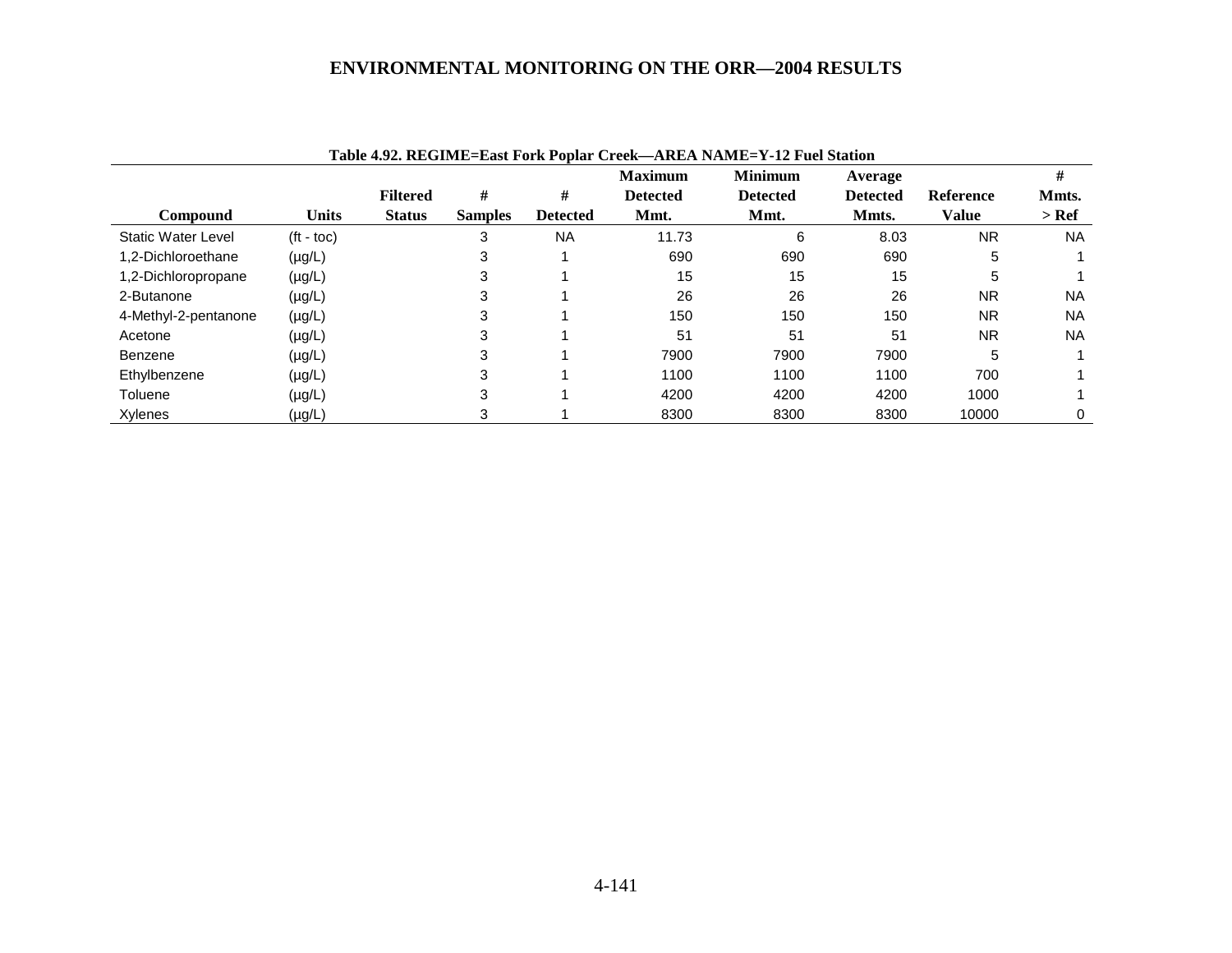|                  |              |                 |                |                 | <b>Maximum</b>          | <b>Minimum</b>          | Average         |              |              | $\#$        |
|------------------|--------------|-----------------|----------------|-----------------|-------------------------|-------------------------|-----------------|--------------|--------------|-------------|
|                  |              | <b>Filtered</b> | $\#$           | $\#$            | <b>Detected</b>         | <b>Detected</b>         | <b>Detected</b> | Reference    |              | Mmts.       |
| Compound         | <b>Units</b> | <b>Status</b>   | <b>Samples</b> | <b>Detected</b> | Mmt.                    | Mmt.                    | Mmts.           | <b>Value</b> |              | $>$ Ref     |
| Chloride         | (mg/L)       |                 | 10             | 10              | 1.13                    | 0.72                    | 0.903           | 250          |              | 0           |
| Nitrate Nitrogen | (mg/L)       |                 | 10             | 4               | 0.0791                  | 0.0294                  | 0.053675        | 10           |              | 0           |
| Sulfate          | (mg/L)       |                 | 10             | 10              | 11                      | 4.54                    | 8.51            | 250          |              | $\mathbf 0$ |
| Aluminum, ICAP   | (mg/L)       |                 | 10             | 10              | 2.83                    | 0.343                   | 1.2094          | 0.2          |              | 10          |
| Antimony, ICAP   | (mg/L)       |                 | 10             | 10              | 0.2                     | 0.2                     | 0.2             | 0.006        |              | 10          |
| Arsenic, ICAP    | (mg/L)       |                 | 10             | 10              | 0.2                     | 0.2                     | 0.2             | 0.05         |              | 10          |
| Barium, ICAP     | (mg/L)       |                 | 10             | 10              | 0.0437                  | 0.0243                  | 0.03543         | 2            |              | $\mathbf 0$ |
| Cadmium, ICAP    | (mg/L)       |                 | 10             | 10              | 0.01                    | 0.01                    | 0.01            | 0.005        |              | 10          |
| Calcium, ICAP    | (mg/L)       |                 | 10             | 10              | 55.5                    | 2.72                    | 13.216          | <b>NR</b>    |              | <b>NA</b>   |
| Chromium, ICAP   | (mg/L)       |                 | 10             | 10              | 0.02                    | 0.02                    | 0.02            | 0.1          |              | $\mathbf 0$ |
| Iron, ICAP       | (mg/L)       |                 | 10             | 10              | 1.69                    | 0.216                   | 0.8189          | 0.3          |              | 8           |
| Lead, PMS        | (mg/L)       |                 | 10             | $\overline{7}$  | 0.0019                  | 0.000506                | 0.000895        | 0.015        | C            | $\Omega$    |
| Lead, ICAP       | (mg/L)       |                 | 10             | 10              | 0.1                     | 0.1                     | 0.1             | 0.015        | $\mathbf{C}$ | 10          |
| Magnesium, ICAP  | (mg/L)       |                 | 10             | 10              | 3.11                    | 1.65                    | 2.051           | <b>NR</b>    |              | <b>NA</b>   |
| Manganese, ICAP  | (mg/L)       |                 | 10             | 10              | 0.0888                  | 0.0128                  | 0.04443         | 0.05         |              | 3           |
| Nickel, ICAP     | (mg/L)       |                 | 10             | 10              | 0.05                    | 0.05                    | 0.05            | 0.1          | d            | $\Omega$    |
| Niobium, ICAP    | (mg/L)       |                 | 10             | 10              | 0.2                     | 0.2                     | 0.2             | <b>NR</b>    |              | <b>NA</b>   |
| Phosphorus, ICAP | (mg/L)       |                 | 10             | 10              | 0.5                     | 0.5                     | 0.5             | <b>NR</b>    |              | <b>NA</b>   |
| Potassium, ICAP  | (mg/L)       |                 | 10             | 8               | 2.75                    | 2.24                    | 2.49            | <b>NR</b>    |              | <b>NA</b>   |
| Selenium, ICAP   | (mg/L)       |                 | 10             | 10              | 0.2                     | 0.2                     | 0.2             | 0.05         |              | 10          |
| Silicon, ICAP    | (mg/L)       |                 | 10             | 10              | 7.45                    | 4.74                    | 5.896           | <b>NR</b>    |              | <b>NA</b>   |
| Sodium, ICAP     | (mg/L)       |                 | 10             | 10              | 1.44                    | 0.565                   | 0.9933          | <b>NR</b>    |              | <b>NA</b>   |
| Strontium, ICAP  | (mg/L)       |                 | 10             | 10              | 0.0792                  | 0.0135                  | 0.0283          | <b>NR</b>    |              | <b>NA</b>   |
| Sulfur, ICAP     | (mg/L)       |                 | 10             | 10              | 3.76                    | 1.45                    | 2.9             | <b>NR</b>    |              | <b>NA</b>   |
| Thallium, ICAP   | (mg/L)       |                 | 10             | 10              | 0.2                     | 0.2                     | 0.2             | <b>NR</b>    |              | <b>NA</b>   |
| Titanium, ICAP   | (mg/L)       |                 | 10             | 10              | 0.0668                  | 0.05                    | 0.05261         | <b>NR</b>    |              | <b>NA</b>   |
| Uranium, ICAP    | (mg/L)       |                 | 10             | 10              | $\overline{\mathbf{c}}$ | $\overline{\mathbf{c}}$ | $\overline{c}$  | <b>NR</b>    |              | <b>NA</b>   |
| Zirconium, ICAP  | (mg/L)       |                 | 10             | 10              | 0.2                     | 0.2                     | 0.2             | <b>NR</b>    |              | <b>NA</b>   |

**Table 4.93. REGIME=Pine Ridge—AREA NAME=Surface water sampling station locations**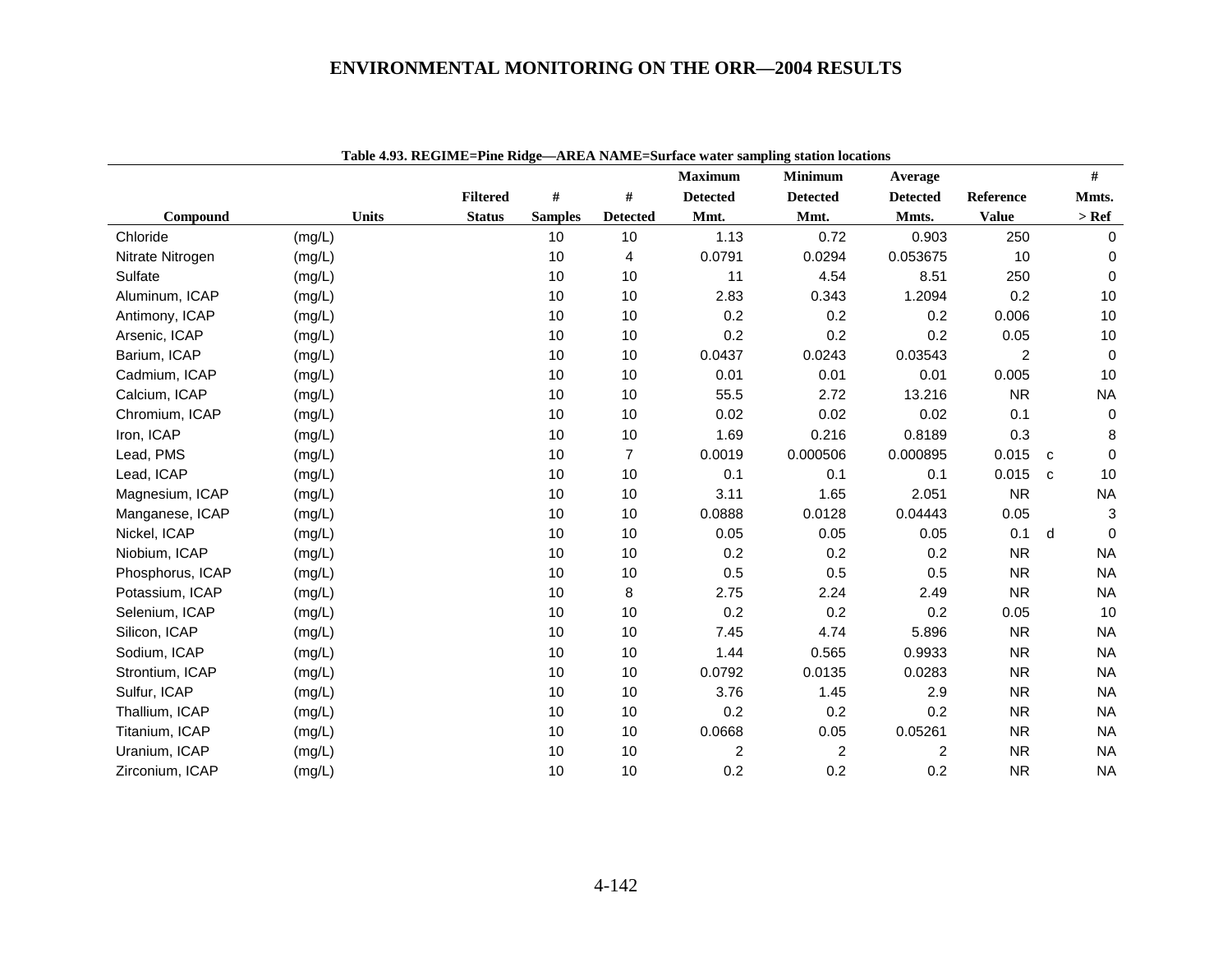| Table 4.93 (continued)        |              |                 |                |                 |                 |                 |                 |                  |           |
|-------------------------------|--------------|-----------------|----------------|-----------------|-----------------|-----------------|-----------------|------------------|-----------|
|                               |              |                 |                |                 | <b>Maximum</b>  | <b>Minimum</b>  | Average         |                  | #         |
|                               |              | <b>Filtered</b> | #              | #               | <b>Detected</b> | <b>Detected</b> | <b>Detected</b> | <b>Reference</b> | Mmts.     |
| Compound                      | <b>Units</b> | <b>Status</b>   | <b>Samples</b> | <b>Detected</b> | Mmt.            | Mmt.            | Mmts.           | Value            | $>$ Ref   |
| Alkalinity as HCO3            | (mg/L)       |                 | 10             | 10              | 138             | 9.4             | 38.416          | <b>NR</b>        | <b>NA</b> |
| Conductivity                  | (umho/cm)    |                 | 10             | 10              | 311             | 51              | 109.1           | <b>NR</b>        | <b>NA</b> |
| <b>Dissolved Solids</b>       | (mg/L)       |                 | 10             | 10              | 177             | 41              | 70.2            | 500              | 0         |
| pH                            | (PH)         |                 | 10             | 10              | 6.66            | 5.79            | 6.4             | 6.5/8.5          | 5         |
| <b>Total Suspended Solids</b> | (mg/L)       |                 | 10             | 9               | 53              | 6               | 19,77778        | <b>NR</b>        | <b>NA</b> |
| Turbidity                     | (NTU)        |                 | 10             | 10              | 28              | 4.16            | 13.789          |                  | 10        |
| Gross Alpha                   | (pCi/L)      |                 | 10             |                 | 4.4             | 4.4             | 4.4             | 15               | 0<br>e    |